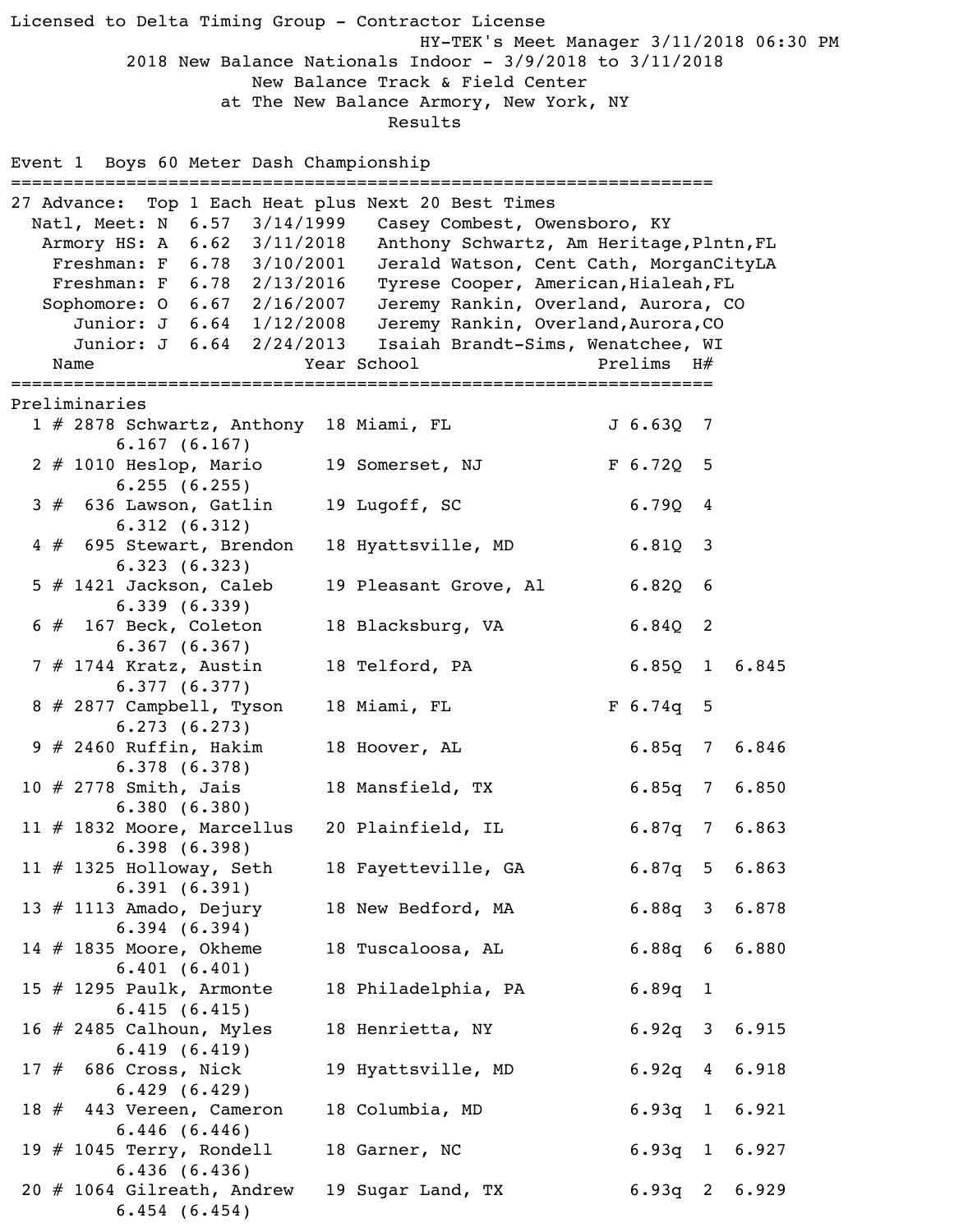|     | $21$ # 2597 Sholars, Gregory                                   | 18 Fort Worth, TX      | $6.95q$ 4 |                 |                 |
|-----|----------------------------------------------------------------|------------------------|-----------|-----------------|-----------------|
|     | $6.468$ $(6.468)$<br>22 # 880 Everly, Keishawn<br>6.467(6.467) | 18 Fort Worth, TX      | $6.96q$ 4 |                 |                 |
|     | $23$ # 744 Draper, Dallin<br>6.456(6.456)                      | 18 Delta, UT           | $6.97q$ 2 |                 |                 |
|     | $24$ # 1415 Chambers, DJ<br>6.480(6.480)                       | 18 Carlisle, OH        | $6.98q$ 6 |                 |                 |
|     | $25$ $\#$ 954 Cadena, Devin<br>6.485(6.485)                    | 18 Highlands Ranch, CO | $6.99q$ 2 |                 |                 |
|     | $26$ # 1257 Henri, Jordan<br>6.505(6.505)                      | 19 Moncton, NB         |           |                 | $7.00q$ 4 6.992 |
|     | $27$ # 461 Caouette, John<br>6.502(6.502)                      | 18 Ashburnham, MA      | $7.00q$ 6 |                 | 6.995           |
|     | $28$ $\#$ 565 Close, Damian<br>6.501(6.501)                    | 18 Mustang, OK         | 7.00      |                 | 2 6.996         |
|     | $29$ $#$ 831 Lutes, Daniel<br>6.508(6.508)                     | 18 Nashville, TN       | 7.00      | $\overline{4}$  | 6.997           |
|     | 30 $#$ 877 Epstein, Myles<br>6.524(6.524)                      | 19 Chestnut Hill, MA   | 7.01      | 3 <sup>1</sup>  | 7.009           |
|     | $31$ # 3509 Carroll, Davon<br>6.531(6.531)                     | 18 Pasadena, MD        | 7.01      | 5 <sub>1</sub>  | 7.010           |
|     | 32 # 1853 Stevens, Joseph<br>6.524(6.524)                      | 18 Detroit, MI         | 7.03      | $\mathbf{1}$    | 7.022           |
|     | $33 \# 390$ Brown, Peirre<br>6.518(6.518)                      | 18 taylor, MI          | 7.03      | 3 <sup>7</sup>  | 7.024           |
|     | 34 # 1909 Nelson, Reginald<br>6.543(6.543)                     | 18 Hoover, AL          | 7.03      | $7\overline{ }$ | 7.025           |
|     | 35 $#$ 1545 Krandel, James<br>6.547(6.547)                     | 18 Pittsburgh, PA      | 7.03      | $7\overline{ }$ | 7.027           |
|     | $36$ # 1735 Lewis, Jaylen<br>6.535(6.535)                      | 19 Ypsilanti, MI       | 7.04      | $4\overline{ }$ | 7.033           |
|     | $37$ # 480 Steele, Donald<br>6.543(6.543)                      | 19 Montgomery, AL      | 7.04      | 3 <sup>1</sup>  | 7.034           |
|     | $38$ $#$ 75 Alvarez, Alan<br>6.547(6.547)                      | 18 Lexington, SC       | 7.04      | $\overline{2}$  | 7.035           |
|     | $39$ # 3506 Bowen, Kamron<br>6.540(6.540)                      | 18 New Lexington, OH   | 7.05      | $7\phantom{.0}$ | 7.047           |
|     | 40 # 2703 Maurisseau-O'Neal<br>6.543(6.543)                    | 18 Bellport, NY        | 7.05      | 6               | 7.049           |
|     | 41 $#$ 1118 Holmes, Junias<br>6.565(6.565)                     | 18 Grand Rapids, MI    | 7.06      | 5               |                 |
|     | 42 # 795 Moore, JaVaughn<br>6.549(6.549)                       | 18 Marietta, GA        | 7.08      | 5               |                 |
|     | $43 \# 956$ Gordon, Zion<br>6.584(6.584)                       | 19 Denver, CO          | 7.10      | $\mathsf{3}$    | 7.097           |
|     | $44$ # 2917 Berry, Daquan<br>6.612(6.612)                      | 18 Scarborough, ON     | 7.10      | $\mathbf{1}$    | 7.099           |
|     | 45 # 639 Crespo, Nolan<br>6.585(6.585)                         | 19 Eastvale, CA        | 7.11      | 6               | 7.101           |
|     | 46 # 2448 Aerts, Parker<br>6.608(6.608)                        | 18 Muskegon, MI        | 7.11      | 6               | 7.105           |
|     | 47 # 3313 Trower, Alexander<br>6.627(6.627)                    | 18 Pittsburgh, PA      | 7.13      | $2^{\circ}$     | 7.125           |
|     | 48 # 478 Carter, Octavious<br>6.622(6.622)                     | 18 Wyndmoor, PA        | 7.13      | 6               | 7.128           |
|     | 49 # 1732 Cunningham, Corte<br>6.645(6.645)                    | 18 Ypsilanti, MI       | 7.14      | $7\phantom{.0}$ |                 |
|     | 50 $#$ 741 Dorwil, Edner<br>6.676(6.676)                       | 18 philadelphia, PA    | 7.19      | 5               |                 |
| 51# | 196 Berry, Brandon                                             | 19 Wickliffe, OH       | 7.23      | 5               |                 |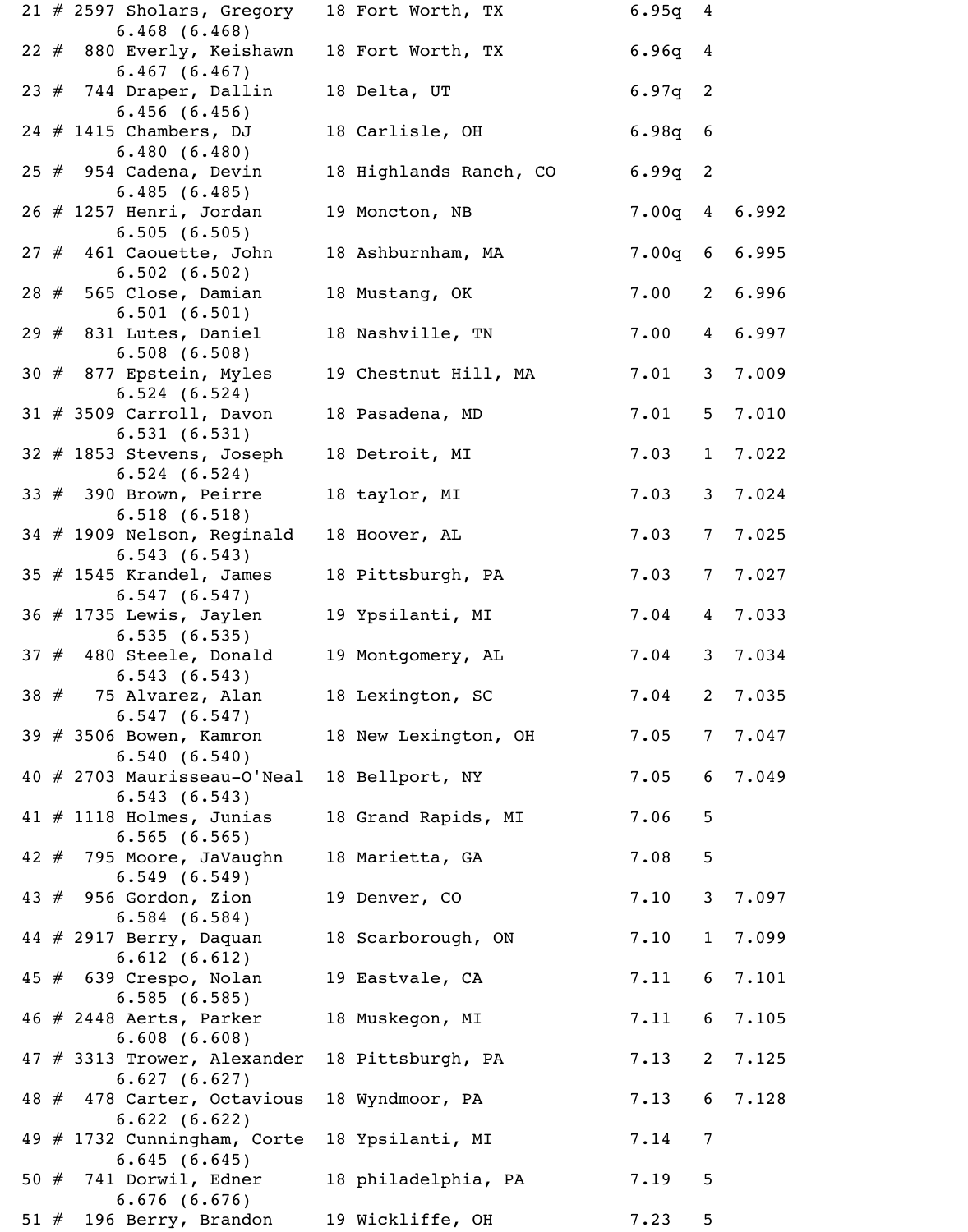|  |             |                        | 6.700(6.700)                                  |  |                                         |                                                   |                           |                 |                |               |
|--|-------------|------------------------|-----------------------------------------------|--|-----------------------------------------|---------------------------------------------------|---------------------------|-----------------|----------------|---------------|
|  |             |                        | 52 # 2043 Omatseye, Omasan<br>6.797(6.797)    |  | 18 Scottsdale, AZ                       |                                                   |                           | 7.30            | $\mathbf 1$    |               |
|  |             |                        | 53 $#$ 2483 Brinson, Anthony<br>6.793(6.793)  |  | 18 Henrietta, NY                        |                                                   |                           | 7.41            | 2              |               |
|  |             |                        | -- # 1802 Cooper, Tyrese                      |  |                                         | 19 Miami Gardens, FL                              |                           | $_{\rm FS}$     | 3              |               |
|  |             |                        | -- # 1553 Hairston, Delmari                   |  |                                         | 19 Richmond Hts, OH                               |                           | DNS             | 7              |               |
|  |             | $--$ # 404 Allen, Eric |                                               |  | 18 Potomac, MD                          |                                                   |                           | DNS             | 2              |               |
|  |             |                        | $--$ # 1258 Henry, Dylan                      |  |                                         | 18 Chagrin Falls, OH                              |                           | DNS             | $\overline{4}$ |               |
|  |             |                        | $--$ # 2777 Jacobs, Holland                   |  |                                         | 19 Grand Prairie, TX                              |                           | DNS             | 5              |               |
|  |             |                        |                                               |  |                                         |                                                   |                           |                 |                |               |
|  |             |                        | $--$ # 1815 Smith, Charles                    |  | 18 Milton, MA                           |                                                   |                           | DNS             | 3              |               |
|  |             |                        | -- # 449 Burnett, Davonte                     |  | 18 Hyde Park, MA                        |                                                   |                           | DNS             | 6              |               |
|  |             |                        | $--$ # 2871 Teer, Isaiah                      |  | 20 Arlington, TX                        |                                                   |                           | DNS             | $\mathbf{1}$   |               |
|  |             |                        | -- # 430 Watson, Bryce                        |  | 18 Potomac, MD                          |                                                   |                           | DNS             | 4              |               |
|  |             |                        | -- # 2449 Ware, Jalen                         |  |                                         | 18 Muskegon Heights, M                            |                           | DNS             | $\mathbf{1}$   |               |
|  |             |                        | ======================================        |  | Event 1 Boys 60 Meter Dash Championship |                                                   |                           |                 |                |               |
|  |             |                        |                                               |  |                                         | 9 Advance: Top 2 Each Heat plus Next 3 Best Times |                           |                 |                |               |
|  |             |                        | Natl, Meet: N 6.57 3/14/1999                  |  |                                         | Casey Combest, Owensboro, KY                      |                           |                 |                |               |
|  |             |                        | Armory HS: A 6.62 3/11/2018                   |  |                                         | Anthony Schwartz, Am Heritage, Plntn, FL          |                           |                 |                |               |
|  |             |                        | Freshman: F 6.78 3/10/2001                    |  |                                         | Jerald Watson, Cent Cath, MorganCityLA            |                           |                 |                |               |
|  |             |                        | Freshman: F 6.78 2/13/2016                    |  |                                         | Tyrese Cooper, American, Hialeah, FL              |                           |                 |                |               |
|  |             |                        | Sophomore: 0 6.67 2/16/2007                   |  |                                         | Jeremy Rankin, Overland, Aurora, CO               |                           |                 |                |               |
|  |             |                        | Junior: J 6.64 1/12/2008                      |  |                                         | Jeremy Rankin, Overland, Aurora, CO               |                           |                 |                |               |
|  |             |                        | Junior: J 6.64 2/24/2013                      |  |                                         | Isaiah Brandt-Sims, Wenatchee, WI                 |                           |                 |                |               |
|  | Name        |                        |                                               |  | Year School                             |                                                   | ========================= | Semis $H#$      |                |               |
|  | Semi-Finals |                        |                                               |  |                                         |                                                   |                           |                 |                |               |
|  |             |                        |                                               |  | 1 # 2878 Schwartz, Anthony 18 Miami, FL |                                                   |                           | A 6.62Q         | 2              |               |
|  |             |                        |                                               |  |                                         |                                                   |                           |                 |                |               |
|  |             |                        | $6.164$ $(6.164)$<br>2 # 2877 Campbell, Tyson |  | 18 Miami, FL                            |                                                   |                           | F 6.73Q 1       |                |               |
|  |             |                        | $6.264$ $(6.264)$<br>3 # 695 Stewart, Brendon |  |                                         | 18 Hyattsville, MD F 6.76Q 3                      |                           |                 |                |               |
|  |             |                        | 6.281(6.281)<br>$4$ # 1421 Jackson, Caleb     |  |                                         | 19 Pleasant Grove, Al                             |                           | F 6.78Q 1 6.773 |                |               |
|  |             |                        | 6.297(6.297)                                  |  |                                         |                                                   |                           |                 |                |               |
|  |             |                        | $5$ $\#$ 1744 Kratz, Austin<br>6.313(6.313)   |  |                                         | 18 Telford, PA                                    |                           | F 6.78Q 2 6.776 |                |               |
|  |             |                        | $6$ # 2778 Smith, Jais                        |  | 18 Mansfield, TX                        |                                                   |                           | $6.82Q$ 3       |                |               |
|  |             |                        | 6.350(6.350)                                  |  |                                         |                                                   |                           |                 |                |               |
|  |             |                        | 7 # 1010 Heslop, Mario<br>6.311(6.311)        |  |                                         | 19 Somerset, NJ                                   |                           | F 6.78q 1 6.777 |                |               |
|  |             |                        | 8 # 1832 Moore, Marcellus                     |  |                                         | 20 Plainfield, IL                                 |                           |                 |                | 6.81q 2 6.806 |
|  |             |                        | 6.341(6.341)                                  |  |                                         |                                                   |                           |                 |                |               |
|  |             |                        | $9$ $\#$ 686 Cross, Nick                      |  |                                         | 19 Hyattsville, MD                                |                           |                 |                | 6.81q 1 6.807 |
|  |             |                        | 6.328(6.328)                                  |  |                                         |                                                   |                           |                 |                |               |
|  |             |                        | 10 # 167 Beck, Coleton                        |  | 18 Blacksburg, VA                       |                                                   |                           | 6.83            |                | 2 6.823       |
|  |             |                        | 6.359(6.359)<br>$11$ # 2460 Ruffin, Hakim     |  | 18 Hoover, AL                           |                                                   |                           | 6.83            |                | 3 6.829       |
|  |             |                        | 6.363(6.363)                                  |  |                                         |                                                   |                           |                 |                |               |
|  |             |                        | 12 # 443 Vereen, Cameron                      |  | 18 Columbia, MD                         |                                                   |                           | 6.86            | 2              |               |
|  |             |                        | 6.374(6.374)                                  |  |                                         |                                                   |                           |                 |                |               |
|  |             |                        | 13 $#$ 1835 Moore, Okheme<br>6.389(6.389)     |  | 18 Tuscaloosa, AL                       |                                                   |                           | 6.87            | $\mathbf{1}$   |               |
|  |             |                        |                                               |  |                                         |                                                   |                           | 6.88            | $\mathsf{3}$   |               |
|  |             |                        | $14 \# 636$ Lawson, Gatlin                    |  | 19 Lugoff, SC                           |                                                   |                           |                 |                |               |
|  |             |                        | 6.382(6.382)                                  |  |                                         |                                                   |                           |                 |                |               |
|  |             |                        | 15 $\#$ 1325 Holloway, Seth                   |  |                                         | 18 Fayetteville, GA                               |                           | 6.90            | $\mathbf{1}$   |               |
|  |             |                        | 6.416(6.416)<br>16 # 1064 Gilreath, Andrew    |  |                                         | 19 Sugar Land, TX                                 |                           | 6.91            | $\mathbf{1}$   |               |
|  |             |                        | 6.422(6.422)                                  |  |                                         |                                                   |                           |                 |                |               |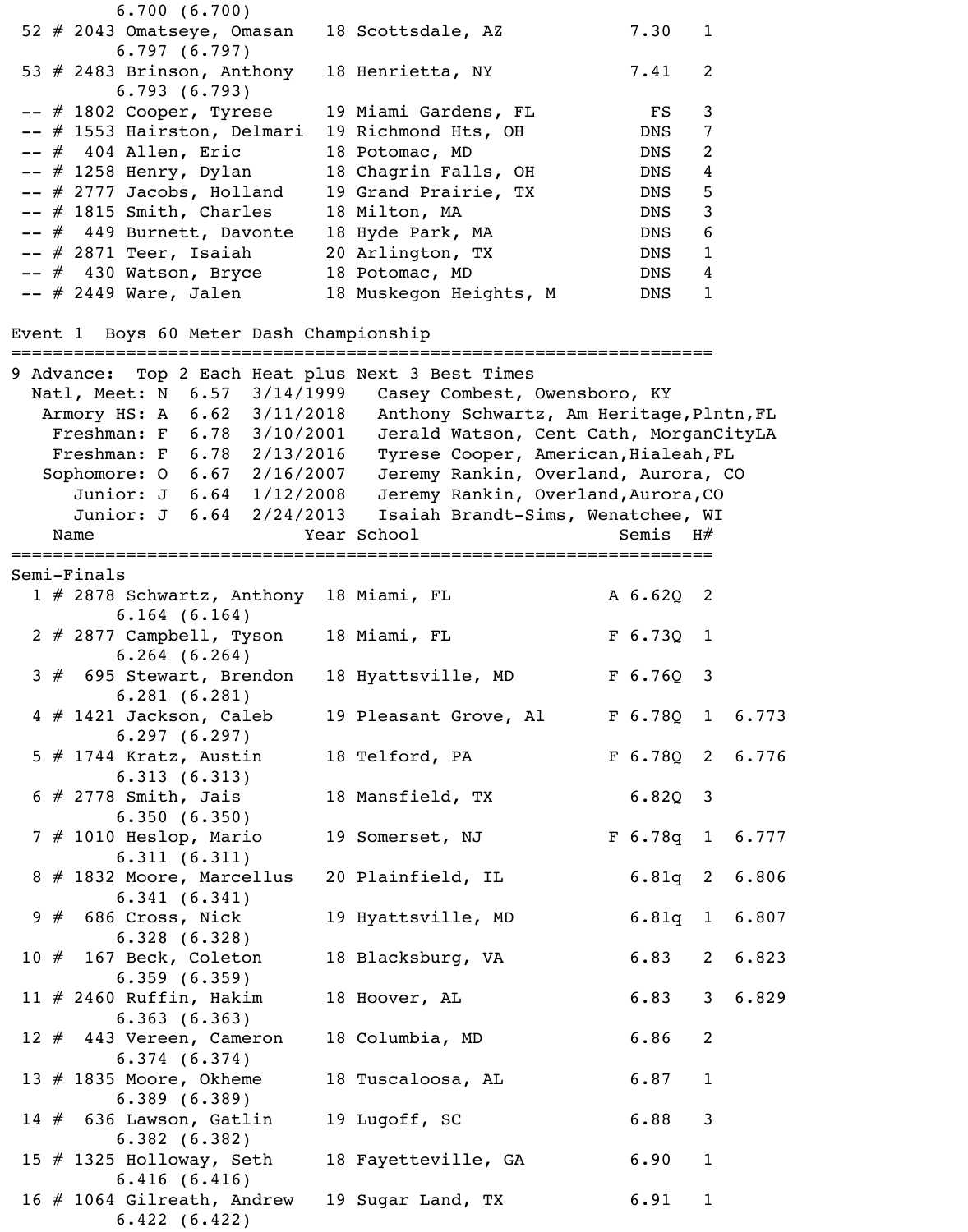| 17 $\#$ 1045 Terry, Rondell          | 18 Garner, NC          |                  |              | $6.95$ 2 $6.948$ |
|--------------------------------------|------------------------|------------------|--------------|------------------|
| 6.457(6.457)                         |                        |                  |              |                  |
| 18 # 1113 Amado, Dejury              | 18 New Bedford, MA     | $6.95$ 2 $6.949$ |              |                  |
| 6.462(6.462)                         |                        |                  |              |                  |
| 19 $\#$ 2485 Calhoun, Myles          | 18 Henrietta, NY       | $6.95$ 3 $6.950$ |              |                  |
| 6.460(6.460)                         |                        |                  |              |                  |
| 20 # 880 Everly, Keishawn            | 18 Fort Worth, TX      | $6.98$ 3         |              |                  |
| 6.491(6.491)                         |                        |                  |              |                  |
| $21$ # 1415 Chambers, DJ             | 18 Carlisle, OH        | 6.99             | 2            |                  |
| 6.481(6.481)                         |                        |                  |              |                  |
| $22$ # 1257 Henri, Jordan            | 19 Moncton, NB         |                  |              | $7.05$ 1 7.047   |
| $6.568$ $(6.568)$                    |                        |                  |              |                  |
| 23 # 461 Caouette, John              | 18 Ashburnham, MA      |                  |              | $7.05$ 3 $7.049$ |
| 6.550(6.550)                         |                        |                  |              |                  |
| $24$ # 954 Cadena, Devin             | 18 Highlands Ranch, CO | 7.07             |              | 2 7.063          |
| 6.554(6.554)                         |                        |                  |              |                  |
| 24 # 2597 Sholars, Gregory           | 18 Fort Worth, TX      | 7.07             |              | 3, 7.063         |
| 6.562(6.562)                         |                        |                  |              |                  |
|                                      |                        |                  |              |                  |
| -- # 744 Draper, Dallin 18 Delta, UT |                        | DNS              | $\mathbf{1}$ |                  |
| $--$ # 1295 Paulk, Armonte           | 18 Philadelphia, PA    | DNS              | 3            |                  |
|                                      |                        |                  |              |                  |

## Event 1 Boys 60 Meter Dash Championship

================================================================ Natl, Meet: N 6.57 3/14/1999 Casey Combest, Owensboro, KY Armory HS: A 6.62 3/11/2018 Anthony Schwartz, Am Heritage,Plntn,FL Freshman: F 6.78 3/10/2001 Jerald Watson, Cent Cath, MorganCityLA<br>Freshman: F 6.78 2/13/2016 Tyrese Cooper, American, Hialeah, FL Tyrese Cooper, American, Hialeah, FL Sophomore: O 6.67 2/16/2007 Jeremy Rankin, Overland, Aurora, CO Junior: J 6.64 1/12/2008 Jeremy Rankin, Overland, Aurora, CO Junior: J 6.64 2/24/2013 Isaiah Brandt-Sims, Wenatchee, WI Name The Year School Team Prinals ================================================================ Finals 1 # 2878 Schwartz, Anthony 18 Miami, FL 6.59A 6.126 (6.126) 2 # 2877 Campbell, Tyson 18 Miami, FL 6.72F 6.263 (6.263) 3 # 1744 Kratz, Austin 18 Telford, PA 6.75F 6.290 (6.290) 4 # 1421 Jackson, Caleb 19 Pleasant Grove, Al 6.76F 6.282 (6.282) 5 # 1010 Heslop, Mario 19 Somerset, NJ 6.77F 6.296 (6.296) # 695 Stewart, Brendon 18 Hyattsville, MD 6.79 6.309 (6.309) 7 # 1832 Moore, Marcellus 20 Plainfield, IL 6.81 6.344 (6.344) 8 # 686 Cross, Nick 19 Hyattsville, MD 6.85 6.362 (6.362) 9 # 2778 Smith, Jais 18 Mansfield, TX 6.86 6.369 (6.369)

Event 2 Girls 60 Meter Dash Championship

=================================================================== 27 Advance: Top 1 Each Heat plus Next 21 Best Times National: N 7.19 2/21/2004 Ashley Owens, Liberty, Co Springs, CO Meet: M 7.26 3/16/2014 Mikiah Brisco, Baton Rouge, LA NSIC Meet: I 7.26 3/15/1998 Angela Williams, Chino, CA NSIC Meet: I 7.26 3/12/2006 Bianca Knight, Ridgeland, MS Armory HS: A 7.26 3/12/2006 Bianca Knight, Ridgeland, MS Armory HS: A 7.26 3/16/2014 Mikiah Brisco, Baton Rouge, LA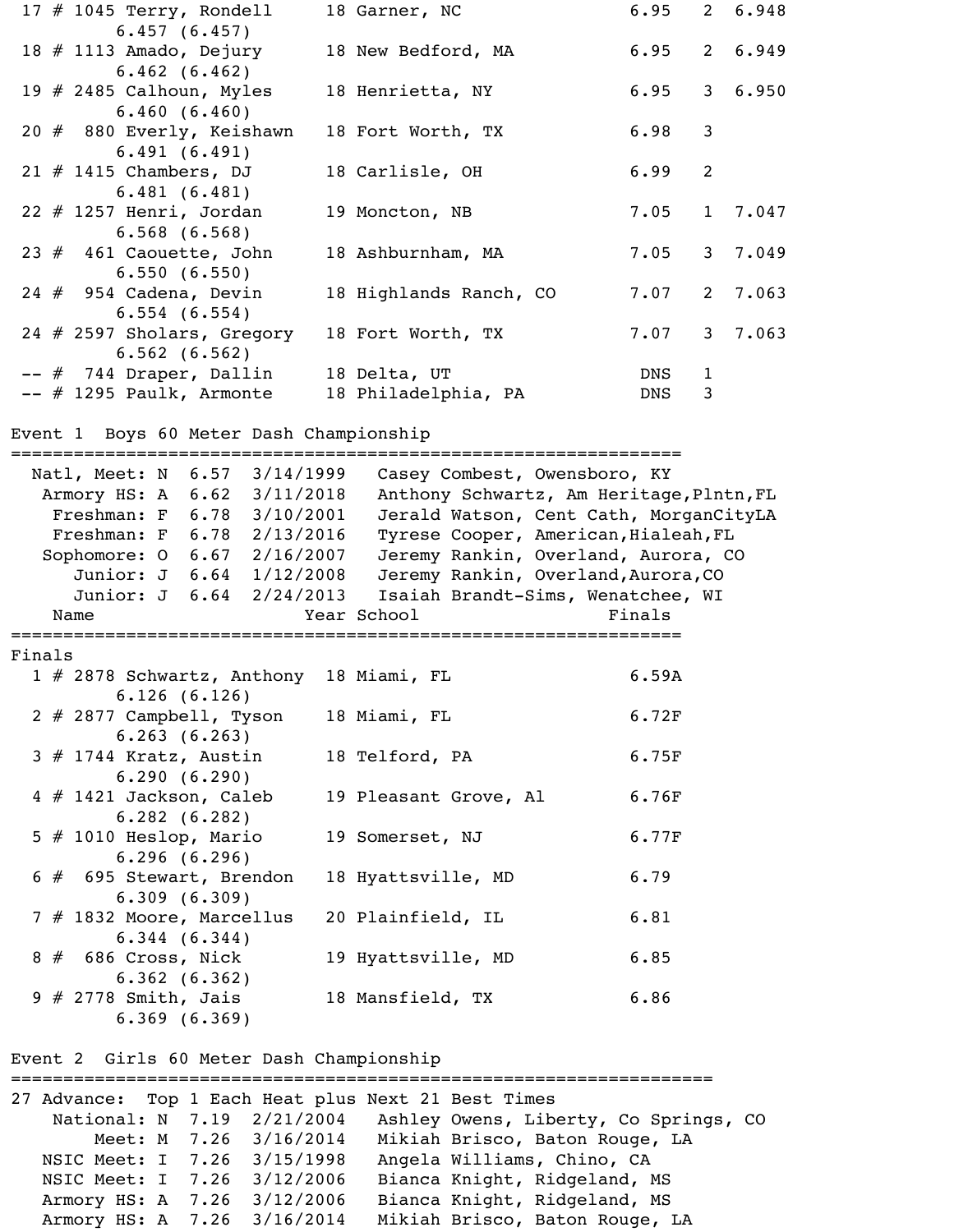|     | Freshman: F 7.30 2/10/2018 Tamari Davis, Gainesville, FL |                     |                            |              |  |
|-----|----------------------------------------------------------|---------------------|----------------------------|--------------|--|
|     | Name                                                     | Year School         | Prelims H#                 |              |  |
|     | ==================================<br>Preliminaries      |                     | ========================== |              |  |
|     | 1 # 1543 Davis, Tamari<br>6.847(6.847)                   | 21 Gainesville, FL  | $7.40Q$ 5 7.393            |              |  |
|     | $2 \# 2792$ Steiner, Abby<br>6.882(6.882)                | 18 Dublin, OH       | 7.400 1 7.400              |              |  |
|     | $3$ # 2774 Stark, Grace<br>6.892(6.892)                  | 19 White Lake, MI   | $7.43Q$ 2                  |              |  |
|     | $4 \# 124$ Davies, Thelma<br>6.916(6.916)                | 19 Darby, PA        | $7.44Q$ 3                  |              |  |
|     | $5$ # 2496 Thomas, Lanae-Tav<br>6.928(6.928)             | 18 Henrietta, NY    | $7.48Q$ 6                  |              |  |
|     | $6$ # 1475 Killebrew, Semira<br>6.960(6.960)             | 19 Indianapolis, IN | 7.50Q 4 7.497              |              |  |
|     | $7$ # 383 Brown, Alexis<br>6.871(6.871)                  | 19 Kennedale, TX    | $7.41q$ 1                  |              |  |
|     | $8 \# 301$ Bowens, Emerald<br>6.958(6.958)               | 18 Loma Linda, CA   | $7.50q$ 2 $7.492$          |              |  |
|     | $9$ # 2649 Waller, Hannah<br>6.966(6.966)                | 20 Reston, VA       | $7.51q$ 2                  |              |  |
|     | 10 $#$ 1762 Seaman, Jada<br>7.000(7.000)                 | 19 Owings Mills, MD | $7.54q$ 1                  |              |  |
|     | 11 $#$ 54 Aholou, Tatiana<br>7.006(7.006)                | 18 Laval, QC        | $7.55q$ 5                  |              |  |
|     | 12 $#$ 1606 Green, Vivette<br>7.022(7.022)               | 18 Douglasville, GA | 7.58q 5 7.578              |              |  |
|     | 13 $#$ 426 Seymour, Ashley<br>7.036(7.036)               | 18 Potomac, MD      | $7.58q$ 3 $7.580$          |              |  |
|     | $14 \# 132$ Jones, Jasmine<br>7.040(7.040)               | 20 Braselton, GA    | $7.59q$ 2 7.584            |              |  |
|     | 15 # 3242 Watson, Claudasha<br>7.033(7.033)              | 18 Lafayette, LA    | 7.59q 6 7.586              |              |  |
|     | 16 $\#$ 2103 Goffe, Toshel<br>7.028(7.028)               | 19 Paul Robeson     | 7.60q 1 7.592              |              |  |
|     | $17#$ 544 Young, Amira<br>$7.046$ (7.046)                | 18 Chicago, IL      | $7.60q$ 5 $7.593$          |              |  |
|     | 18 # 1998 Rowe, Kelly<br>7.050(7.050)                    | 19 Mansfield, TX    | $7.60q$ 6 7.599            |              |  |
|     | 19 $#$ 136 Rossum, Alexa<br>$7.067$ $(7.067)$            | 19 Braselton, GA    | $7.63q$ 6                  |              |  |
|     | $20$ # 1196 Hall, Lauryn<br>7.094(7.094)                 | 18 Harvest, AL      | $7.64q$ 5                  |              |  |
|     | 21 $#$ 505 Thompson, Rebecca<br>7.092(7.092)             | 18 Woodbridge, VA   | $7.66q$ 2 7.655            |              |  |
|     | $22 \# 638$ Crean, Jenna<br>7.100(7.100)                 | 19 West Seneca, NY  | $7.66q$ 1 $7.657$          |              |  |
|     | 23 $#$ 3384 Wilson, Aliya<br>7.125(7.125)                | 19 Maple Valley, WA | 7.68q 6 7.677              |              |  |
|     | 24 # 3029 Igbinoghene, Hope<br>7.136(7.136)              | 19 Trussville, AL   | 7.68q 3 7.679              |              |  |
|     | $25$ # 959 Larkin, Sydnee<br>7.130(7.130)                | 18 Aurora, CO       | $7.70q$ 4 7.696            |              |  |
|     | 26 # 761 Marsh, Alyssa<br>7.134(7.134)                   | 18 Ajax, ON         | $7.70q$ 3 7.697            |              |  |
|     | 27 # 1804 Bryant, Angelniqu<br>7.144(7.144)              | 18 Fort Mill, SC    | $7.71q$ 6                  |              |  |
|     | 28 # 1050 Cook, Jonae<br>7.173(7.173)                    | 18 Norristown, PA   | 7.73                       | $\mathbf{3}$ |  |
| 29# | 454 Cain, Kelisa                                         | 18 California, MD   | 7.74                       | 2            |  |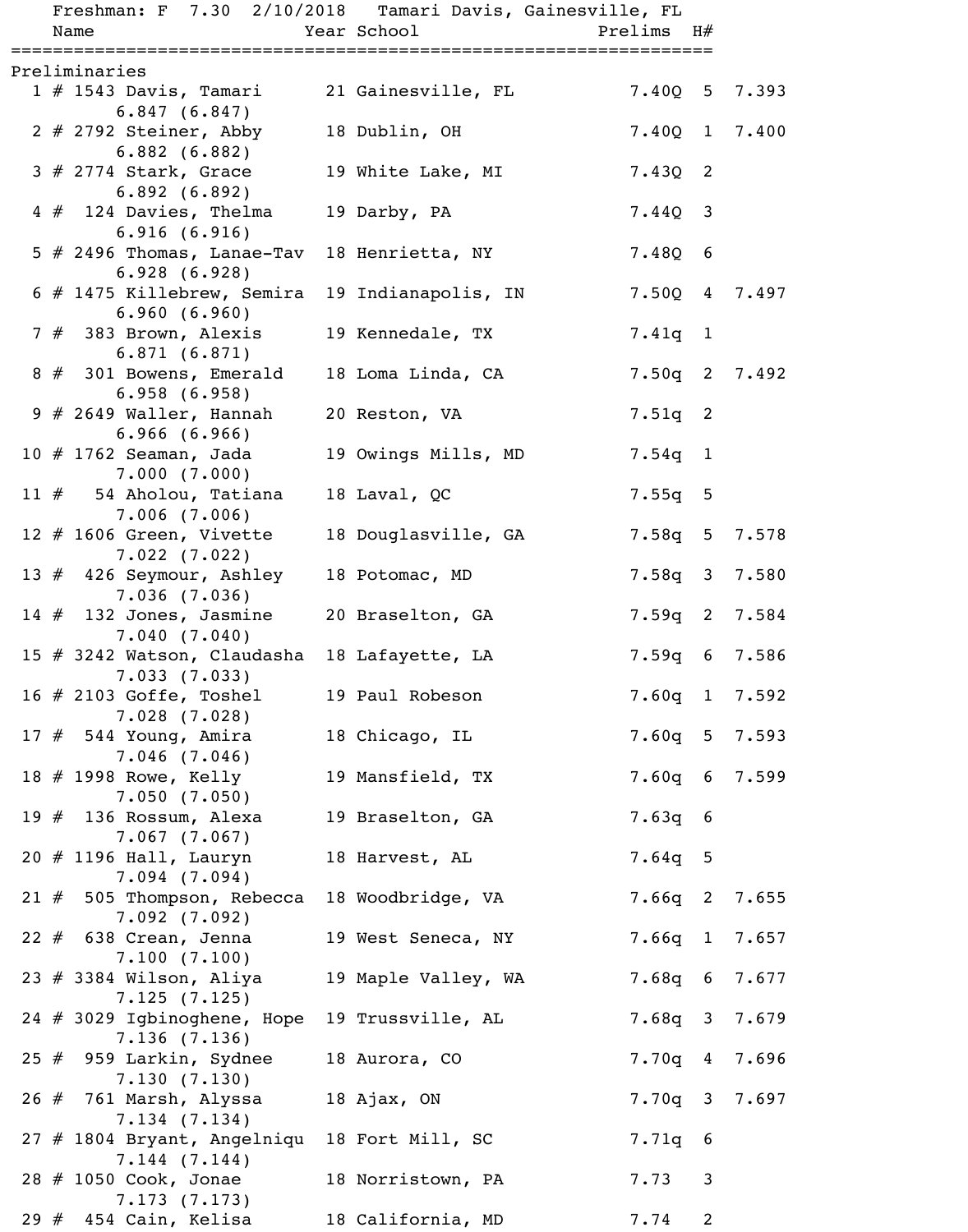|  |             | $7.176$ (7.176)                                                                |                     |                                                                  |            |                 |                  |
|--|-------------|--------------------------------------------------------------------------------|---------------------|------------------------------------------------------------------|------------|-----------------|------------------|
|  |             | 30 # 2014 Nuels, Amani<br>7.190(7.190)                                         | 19 Jackson, MI      |                                                                  |            |                 | $7.75$ 5 $7.741$ |
|  |             | 30 # 2838 Ward, Nyla                                                           |                     | 19 Alexandria, VA                                                | 7.75       |                 | 1 7.741          |
|  |             | $7.162$ (7.162)<br>$32$ $#$ 852 Ritter, Jaiden                                 |                     | 19 Ellicott City, MD                                             | 7.75       |                 | 3 7.743          |
|  |             | 7.192(7.192)<br>33 # 1164 Grier-Spratley, M                                    |                     | 18 Alexandria, VA                                                | 7.76       | $4\overline{ }$ | 7.751            |
|  |             | 7.191(7.191)                                                                   |                     |                                                                  |            |                 |                  |
|  |             | 34 # 1422 Jackson, Le-Taija<br>7.207(7.207)                                    | 19 Dallas, TX       |                                                                  | 7.76       | $\mathbf{1}$    | 7.756            |
|  |             | 35 # 1308 Hill, Kyla<br>7.199(7.199)                                           |                     | 19 Springfield, MA                                               | 7.77       | 3               |                  |
|  |             | 36 # 1273 Nagbe, Pearl<br>7.216(7.216)                                         | 19 Henrico, VA      |                                                                  | 7.79       | 3               |                  |
|  |             | 37 # 676 Davis, Aja                                                            | 19 Ardmore, PA      |                                                                  | 7.81       | 6               |                  |
|  |             | 7.239(7.239)<br>38 # 2796 Harrison, Aliya                                      | 18 Somerdale, NJ    |                                                                  | 7.84       | 5               |                  |
|  |             | 7.277(7.277)<br>$39$ # 1426 Judkins, Nia                                       | 18 Raleigh, NC      |                                                                  | 7.85       | 2               |                  |
|  |             | $7.266$ $(7.266)$                                                              |                     |                                                                  |            |                 |                  |
|  |             | $40 \# 1319$ Holiday, Sydney<br>7.308(7.308)                                   | 20 Cody, WY         |                                                                  | 7.90       | $\mathbf{1}$    | 7.892            |
|  |             | $40$ # 1631 Penn, Del'Nique<br>7.323(7.323)                                    |                     | 19 Winston-Salem, NC                                             | 7.90       | $\overline{4}$  | 7.892            |
|  |             | $42$ # 1644 Parson, Autumn                                                     | 18 Walkersville, MD |                                                                  | 7.91       | 4               |                  |
|  |             | $7.344$ $(7.344)$<br>43 # 3160 Steffon, Victoria                               | 18 Holden, MA       |                                                                  | 8.01       | 2               |                  |
|  |             | 7.430(7.430)<br>-- # 526 Hee, Olivia                                           | 19 Charlotte, NC    |                                                                  | <b>DNS</b> | 4               |                  |
|  |             | -- # 1427 Wright, Iantha                                                       | 18 Jamaica, NY      |                                                                  | DNS        | 4               |                  |
|  |             |                                                                                |                     | -- # 1241 Hawkins, Sydney 19 Stewartsville, NJ                   | DNS 6      |                 |                  |
|  |             | -- # 287 McGill, Olivia                                                        | 18 Haymarket, VA    |                                                                  | DNS        | 4               |                  |
|  |             | Event 2 Girls 60 Meter Dash Championship<br>================================== |                     |                                                                  |            |                 |                  |
|  |             | 9 Advance: Top 2 Each Heat plus Next 3 Best Times                              |                     |                                                                  |            |                 |                  |
|  |             |                                                                                |                     | National: N 7.19 2/21/2004 Ashley Owens, Liberty, Co Springs, CO |            |                 |                  |
|  |             |                                                                                |                     | Meet: M 7.26 3/16/2014 Mikiah Brisco, Baton Rouge, LA            |            |                 |                  |
|  |             |                                                                                |                     | NSIC Meet: I 7.26 3/15/1998 Angela Williams, Chino, CA           |            |                 |                  |
|  |             |                                                                                |                     | NSIC Meet: I 7.26 3/12/2006 Bianca Knight, Ridgeland, MS         |            |                 |                  |
|  |             |                                                                                |                     | Armory HS: A 7.26 3/12/2006 Bianca Knight, Ridgeland, MS         |            |                 |                  |
|  |             |                                                                                |                     | Armory HS: A 7.26 3/16/2014 Mikiah Brisco, Baton Rouge, LA       |            |                 |                  |
|  |             |                                                                                |                     | Freshman: F 7.30 2/10/2018 Tamari Davis, Gainesville, FL         |            |                 |                  |
|  | Name        |                                                                                | Year School         |                                                                  | Semis $H#$ |                 |                  |
|  | Semi-Finals |                                                                                | ======              |                                                                  |            |                 |                  |
|  |             | 1 # 1543 Davis, Tamari 21 Gainesville, FL                                      |                     |                                                                  | $7.33Q$ 1  |                 |                  |
|  |             | 6.804(6.804)<br>$2 \#$ 124 Davies, Thelma                                      | 19 Darby, PA        |                                                                  | $7.38Q$ 2  |                 |                  |
|  |             | 6.857(6.857)<br>$3$ # 2792 Steiner, Abby                                       | 18 Dublin, OH       |                                                                  | $7.42Q$ 3  |                 |                  |
|  |             | 6.893(6.893)<br>$4$ # 2774 Stark, Grace                                        |                     | 19 White Lake, MI                                                | $7.40Q$ 2  |                 |                  |
|  |             | 6.874(6.874)                                                                   |                     |                                                                  |            |                 |                  |
|  |             | $5$ # 383 Brown, Alexis<br>6.900(6.900)                                        | 19 Kennedale, TX    |                                                                  | $7.44Q$ 1  |                 |                  |
|  |             | 6 # 3384 Wilson, Aliya<br>$7.008$ $(7.008)$                                    |                     | 19 Maple Valley, WA                                              | $7.55Q$ 3  |                 |                  |
|  |             | 6.934(6.934)                                                                   |                     | 7 # 1475 Killebrew, Semira 19 Indianapolis, IN                   | $7.47q$ 1  |                 |                  |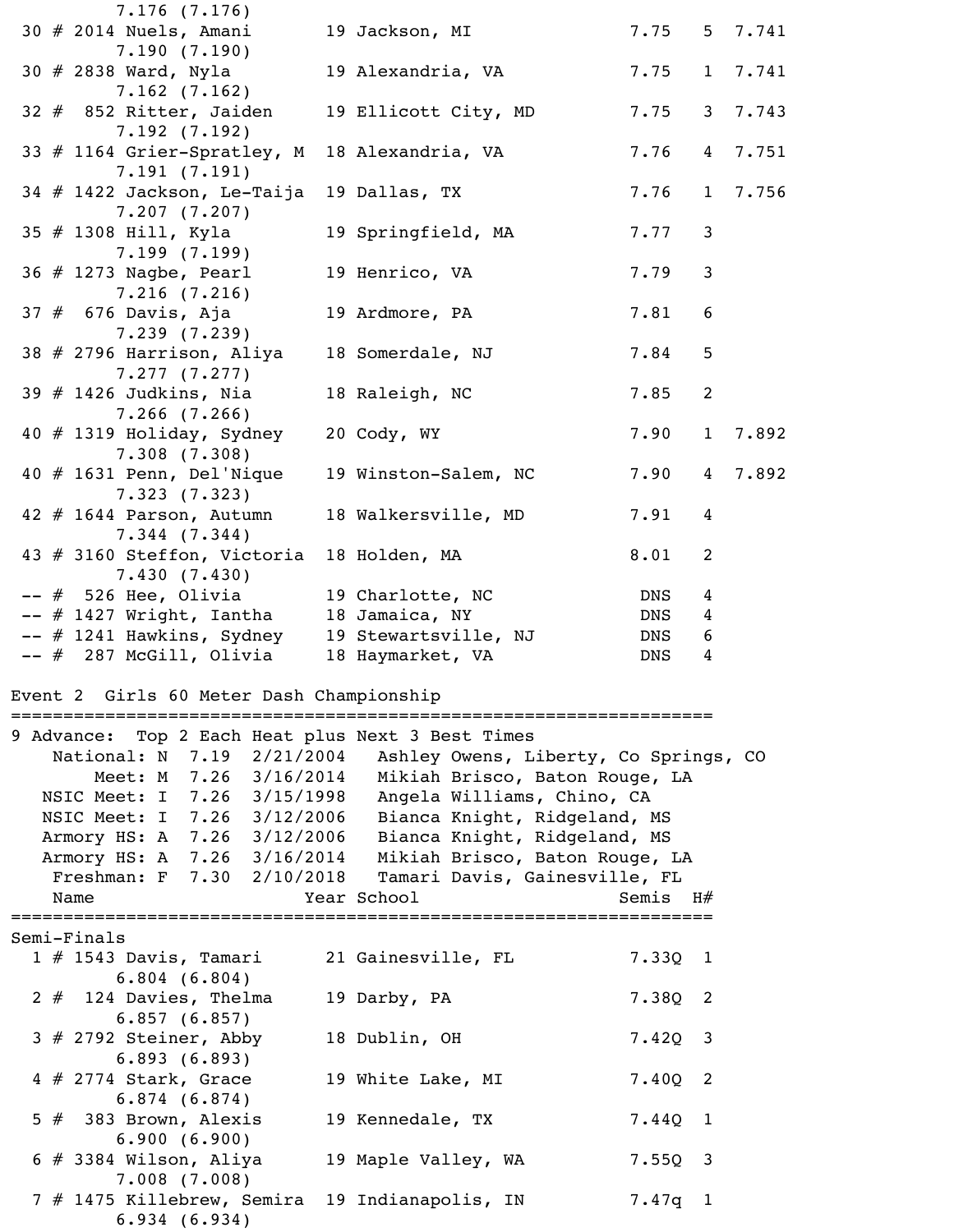|        |      |                            | 8 # 1998 Rowe, Kelly                                        | 19 Mansfield, TX                               | 7.54q 1       |                |         |
|--------|------|----------------------------|-------------------------------------------------------------|------------------------------------------------|---------------|----------------|---------|
|        |      |                            | 6.987(6.987)<br>9 # 426 Seymour, Ashley                     | 18 Potomac, MD                                 | 7.56q 1 7.555 |                |         |
|        |      |                            | 7.014(7.014)                                                |                                                |               |                |         |
|        |      | 10 $\#$ 1196 Hall, Lauryn  | 7.011(7.011)                                                | 18 Harvest, AL                                 | 7.56          |                | 3 7.556 |
|        |      |                            | 11 $#$ 301 Bowens, Emerald<br>$7.024$ $(7.024)$             | 18 Loma Linda, CA                              | 7.57          | 3              |         |
|        |      |                            | 12 $#$ 132 Jones, Jasmine<br>7.057(7.057)                   | 20 Braselton, GA                               | 7.61          | 3              |         |
|        |      |                            | 13 # 3242 Watson, Claudasha                                 | 18 Lafayette, LA                               | 7.62          | $\overline{2}$ |         |
|        |      | $14#544$ Young, Amira      | $7.064$ $(7.064)$                                           | 18 Chicago, IL                                 | 7.63          | 3 <sup>7</sup> | 7.623   |
|        |      | 15 $\#$ 2103 Goffe, Toshel | $7.074$ $(7.074)$                                           | 19 Paul Robeson                                | 7.63          | $2^{\circ}$    | 7.627   |
|        |      | 16 # 1762 Seaman, Jada     | 7.072(7.072)                                                | 19 Owings Mills, MD                            | 7.64          | 2              |         |
|        |      | 17 $#$ 136 Rossum, Alexa   | 7.081(7.081)                                                | 19 Braselton, GA                               | 7.65          | $\mathbf{1}$   |         |
|        |      |                            | 7.097(7.097)<br>18 # 959 Larkin, Sydnee                     | 18 Aurora, CO                                  | 7.68          | 1              | 7.672   |
|        |      |                            | 7.116(7.116)<br>19 $#$ 2649 Waller, Hannah                  | 20 Reston, VA                                  | 7.68          | $2^{\circ}$    | 7.675   |
|        |      | $20$ # 761 Marsh, Alyssa   | 7.118(7.118)                                                | 18 Ajax, ON                                    | 7.70          | 3              |         |
|        |      |                            | 7.151(7.151)<br>$21$ # 1606 Green, Vivette                  | 18 Douglasville, GA                            | 7.72          | $\mathbf{1}$   |         |
|        |      |                            | 7.139(7.139)<br>22 # 3029 Igbinoghene, Hope<br>7.203(7.203) | 19 Trussville, AL                              | 7.75          | $\mathbf{1}$   |         |
|        |      |                            |                                                             | 23 # 1804 Bryant, Angelniqu 18 Fort Mill, SC   | 7.84          | 2              |         |
|        |      |                            | 7.249(7.249)                                                | -- # 638 Crean, Jenna 19 West Seneca, NY       | DNF           | $\overline{2}$ |         |
|        |      |                            | -- # 54 Aholou, Tatiana 18 Laval, QC                        |                                                | DNS           | 3              |         |
|        |      |                            |                                                             | -- # 2496 Thomas, Lanae-Tav 18 Henrietta, NY   | DNS           | $\mathfrak{Z}$ |         |
|        |      |                            |                                                             | -- # 505 Thompson, Rebecca 18 Woodbridge, VA   | DNS           | 2              |         |
|        |      |                            | Event 2 Girls 60 Meter Dash Championship                    |                                                |               |                |         |
|        |      |                            | National: N 7.19 2/21/2004                                  | Ashley Owens, Liberty, Co Springs, CO          |               |                |         |
|        |      |                            | Meet: M 7.26 3/16/2014                                      | Mikiah Brisco, Baton Rouge, LA                 |               |                |         |
|        |      |                            | NSIC Meet: I 7.26 3/15/1998                                 | Angela Williams, Chino, CA                     |               |                |         |
|        |      |                            | NSIC Meet: I 7.26 3/12/2006                                 | Bianca Knight, Ridgeland, MS                   |               |                |         |
|        |      |                            | Armory HS: A 7.26 3/12/2006                                 | Bianca Knight, Ridgeland, MS                   |               |                |         |
|        |      |                            | Armory HS: A 7.26 3/16/2014                                 | Mikiah Brisco, Baton Rouge, LA                 |               |                |         |
|        |      |                            | Freshman: F 7.30 2/10/2018                                  | Tamari Davis, Gainesville, FL                  |               |                |         |
|        | Name |                            |                                                             | Year School                                    | Finals        |                |         |
| Finals |      |                            |                                                             |                                                |               |                |         |
|        |      |                            | $1 \# 1543$ Davis, Tamari                                   | 21 Gainesville, FL                             | 7.25M         |                |         |
|        |      |                            | 6.728(6.728)                                                |                                                |               |                |         |
|        |      |                            | $2 \#$ 124 Davies, Thelma<br>6.813(6.813)                   | 19 Darby, PA                                   | 7.33          |                |         |
|        |      | $3#$ 383 Brown, Alexis     | 6.845(6.845)                                                | 19 Kennedale, TX                               | 7.38          |                |         |
|        |      |                            | 6.882(6.882)                                                | 4 # 1475 Killebrew, Semira 19 Indianapolis, IN | 7.41          |                |         |
|        |      |                            | $5$ # 2792 Steiner, Abby<br>6.885(6.885)                    | 18 Dublin, OH                                  | 7.42          |                | 7.415   |
|        |      | $6$ # 2774 Stark, Grace    | 6.881(6.881)                                                | 19 White Lake, MI                              | 7.42          |                | 7.418   |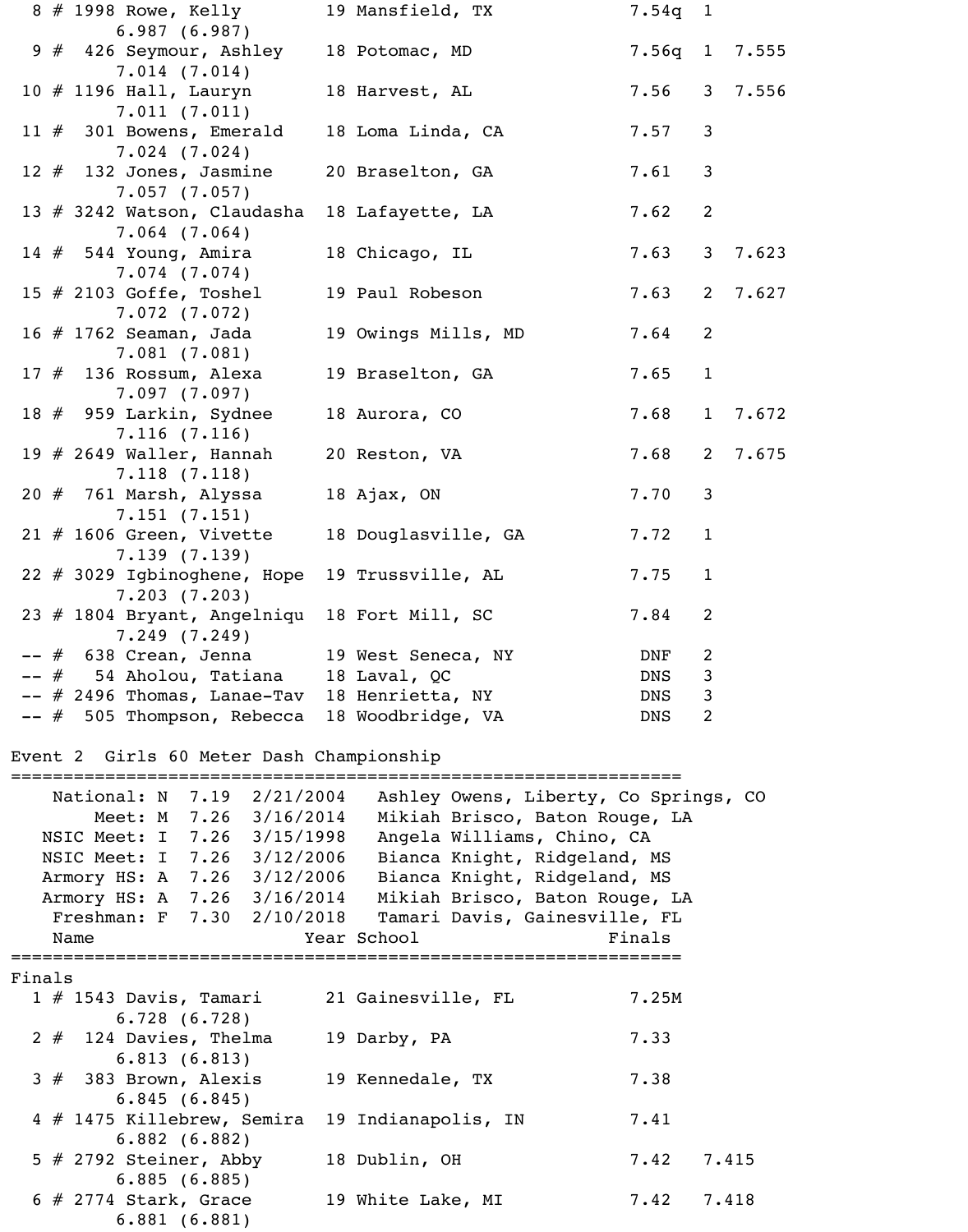|     |    |               | $7$ # 3384 Wilson, Aliya                                                 |                 | 19 Maple Valley, WA                       |  | 7.51           |                   |        |
|-----|----|---------------|--------------------------------------------------------------------------|-----------------|-------------------------------------------|--|----------------|-------------------|--------|
|     |    |               | $6.964$ $(6.964)$                                                        |                 |                                           |  |                |                   |        |
|     |    |               | 8 # 1998 Rowe, Kelly<br>7.008(7.008)                                     |                 | 19 Mansfield, TX                          |  | 7.56           |                   |        |
|     | 9# |               | 426 Seymour, Ashley                                                      | 18 Potomac, MD  |                                           |  | 7.57           |                   |        |
|     |    |               | 7.022(7.022)                                                             |                 |                                           |  |                |                   |        |
|     |    |               |                                                                          |                 |                                           |  |                |                   |        |
|     |    |               | Event 3 Boys 200 Meter Dash Championship                                 |                 |                                           |  |                |                   |        |
|     |    |               |                                                                          |                 |                                           |  |                |                   |        |
|     |    |               | Top 8 Advance by Time                                                    |                 |                                           |  |                |                   |        |
|     |    |               | Tyrese Cooper is defending champion<br>Ntl, Meet, Arm: N 20.63 3/13/2016 |                 | Noah Lyles, TC Wms, Alxndria, VA          |  |                |                   |        |
|     |    |               | Freshman: F 21.22 3/12/2016                                              |                 | Tyrese Cooper, American, Hialeah, FL      |  |                |                   |        |
|     |    |               | Sophomore: 0 21.05 3/12/2017                                             |                 | Tyrese Cooper, Norland, Miami, FL         |  |                |                   |        |
|     |    |               | Junior: J 20.83 3/15/2015                                                |                 | Noah Lyles, TC Wms, Alxndria, VA          |  |                |                   |        |
|     |    |               | Senior: S 20.63 3/13/2016                                                |                 | Noah Lyles, TC Wms, Alxndria, VA          |  |                |                   |        |
|     |    | Name          |                                                                          | Year School     |                                           |  | Prelims H#     |                   |        |
|     |    |               |                                                                          |                 |                                           |  |                |                   |        |
|     |    | Preliminaries |                                                                          |                 |                                           |  |                |                   |        |
|     |    |               | $1 \# 404$ Allen, Eric                                                   |                 | 18 Potomac, MD                            |  | $F$ 21.08q 3   |                   |        |
|     |    |               | 2 # 1744 Kratz, Austin                                                   | 18 Telford, PA  |                                           |  | $F$ 21.11q 9   |                   |        |
|     |    |               | $3$ # 1802 Cooper, Tyrese                                                |                 | 19 Miami Gardens, FL                      |  | $21.36q$ 7     |                   | 21.357 |
|     |    |               | $4 \# 1010$ Heslop, Mario                                                | 19 Somerset, NJ |                                           |  | 21.36q 10      |                   | 21.360 |
|     |    |               | 5 # 1832 Moore, Marcellus                                                |                 | 20 Plainfield, IL                         |  | $21.52q$ 2     |                   |        |
|     |    |               | $6$ # 1835 Moore, Okheme                                                 |                 | 18 Tuscaloosa, AL                         |  | $21.60q$ 6     |                   |        |
|     |    |               | 7 # 251 Moorer, Matthew                                                  |                 | 18 Ypsilanti, MI                          |  | 21.73q 10      |                   |        |
|     |    |               | $8 \# 1733$ Flournoy, James                                              | 19 Westland, MI |                                           |  | $21.74q$ 9     |                   |        |
|     |    |               | $9$ # 1618 Lewis, Charles                                                |                 | 19 Huntsville, AL                         |  | 21.78          | $\mathbf{1}$      |        |
|     |    |               | 10 # 950 Tarantino, Antoni                                               |                 | 18 Blackwood, NJ<br>19 Newburgh, NY       |  | 21.82<br>21.84 | 9<br>$\mathbf{1}$ |        |
|     |    |               | 11 $#$ 3510 Jones, Jaheim<br>12 # 917 Wilson, Nicholas                   | 19 Accokeek, MD |                                           |  | 21.87          |                   |        |
|     |    |               | 13 $#$ 1643 Hackett, Aaron                                               |                 | 18 Upper Marlboro, MD                     |  | 21.88          | 4<br>8            |        |
|     |    |               | 14 $\#$ 1636 Fogle, Ethan                                                |                 | 18 Hyattsville, MD                        |  | 21.90          | 5                 |        |
|     |    |               | 15 $#$ 2528 Royal, Frank                                                 |                 | 19 Richmond, VA                           |  | 21.91          | 6                 | 21.901 |
|     |    |               | 16 $\#$ 1295 Paulk, Armonte                                              |                 | 18 Philadelphia, PA                       |  | 21.91          | $\overline{4}$    | 21.904 |
|     |    |               | $17$ # 2853 Johnson, Kevin                                               | 19 Team War-Va  |                                           |  | 21.93          | 9                 |        |
|     |    |               | 18 $#$ 1325 Holloway, Seth                                               |                 | 18 Fayetteville, GA                       |  | 21.94          | $\overline{7}$    |        |
|     |    |               | 19 $#$ 3186 Douds, Emerson                                               | 19 Matthews, NC |                                           |  | 21.95          | 6                 |        |
|     |    |               | $20$ # 1627 Hayes, Savion                                                |                 | 19 Winston-Salem, NC                      |  | 21.98          | $\mathbf{1}$      |        |
|     |    |               | $21$ # 2597 Sholars, Gregory                                             |                 | 18 Fort Worth, TX                         |  | 22.09          | $\overline{2}$    |        |
|     |    |               | 22 # 2587 Camara, Mange                                                  |                 | 19 Watertown, MA                          |  | 22.10          | $\overline{7}$    |        |
|     |    |               | 23 # 987 Balthazar, Christ                                               |                 | 19 New Rochelle, NY                       |  | 22.12          | $\mathbf{3}$      |        |
|     |    |               | $24$ # 1294 Hill, Christopher                                            |                 | 19 Rancho Cucamonga, C                    |  | 22.13          | 10                |        |
|     |    |               | $25$ # 3165 Taylor, Xavier                                               |                 | 18 Arlington, VA                          |  | 22.14          | $\overline{7}$    |        |
|     |    |               | 26 # 2604 O'Brien, Joseph                                                |                 | 19 Shrewsbury, MA                         |  | 22.18          | 3                 |        |
|     |    |               | $27$ $#$ 270 Etta, Ebruba                                                |                 | 18 Fork Union, VA                         |  | 22.23          | 10                | 22.227 |
|     |    |               | $27$ # 3158 Peri-Okonny, Mann                                            | 18 Holden, MA   |                                           |  | 22.23          | 8                 | 22.227 |
|     |    |               | $29$ # 3509 Carroll, Davon                                               |                 | 18 Pasadena, MD                           |  | 22.24          | 6                 |        |
|     |    |               | $30 \# 387$ Brown, Kimani                                                | 18 Queens, NY   |                                           |  | 22.27          | $\overline{4}$    |        |
|     |    |               | $31$ $#$ 962 Flaker, Jarett                                              |                 | 20 Scarborough, ME                        |  | 22.28          | 5                 |        |
|     |    |               | $32$ # 2260 Brebnor, Rawle                                               | 18 Dumfries, VA |                                           |  | 22.42          | 5                 |        |
|     |    |               | 33 # 2721 McDaniel, Mordeca                                              |                 | 20 Fort Washington, Md                    |  | 22.43          | $\overline{2}$    |        |
|     |    |               | $34$ # 929 Carter, Isaiah                                                |                 | 19 Virginia Beach, VA                     |  | 22.44          | 8                 | 22.431 |
|     |    |               | $35$ # 1257 Henri, Jordan                                                | 19 Moncton, NB  |                                           |  | 22.44          | 10                | 22.436 |
|     |    |               | $36$ $#$ 300 Bowens, Billy<br>$37$ # 1278 Herring, Jalen                 |                 | 18 Loma Linda, CA                         |  | 22.48<br>22.50 | $\mathbf{1}$<br>9 | 22.494 |
|     |    |               | 38 # 461 Caouette, John                                                  |                 | 18 Willow Spring, NC<br>18 Ashburnham, MA |  | 22.50          | 3                 | 22.500 |
|     |    |               | 39 # 827 Waller, Emmanuel                                                |                 | 18 Lynchburg, VA                          |  | 22.57          | 4                 |        |
|     |    |               | 40 $#$ 107 Pendarvis, Jay                                                |                 | 20 Annandale, VA                          |  | 22.65          | 5                 |        |
| 41# |    |               | 109 Antoine, Jaden                                                       | 18 Freeport, NY |                                           |  | 22.69          | $\overline{7}$    |        |
|     |    |               | 42 $#$ 1749 Baxter, Jaquil                                               |                 | 18 Rochester, NY                          |  | 22.74          | 3                 |        |
|     |    |               |                                                                          |                 |                                           |  |                |                   |        |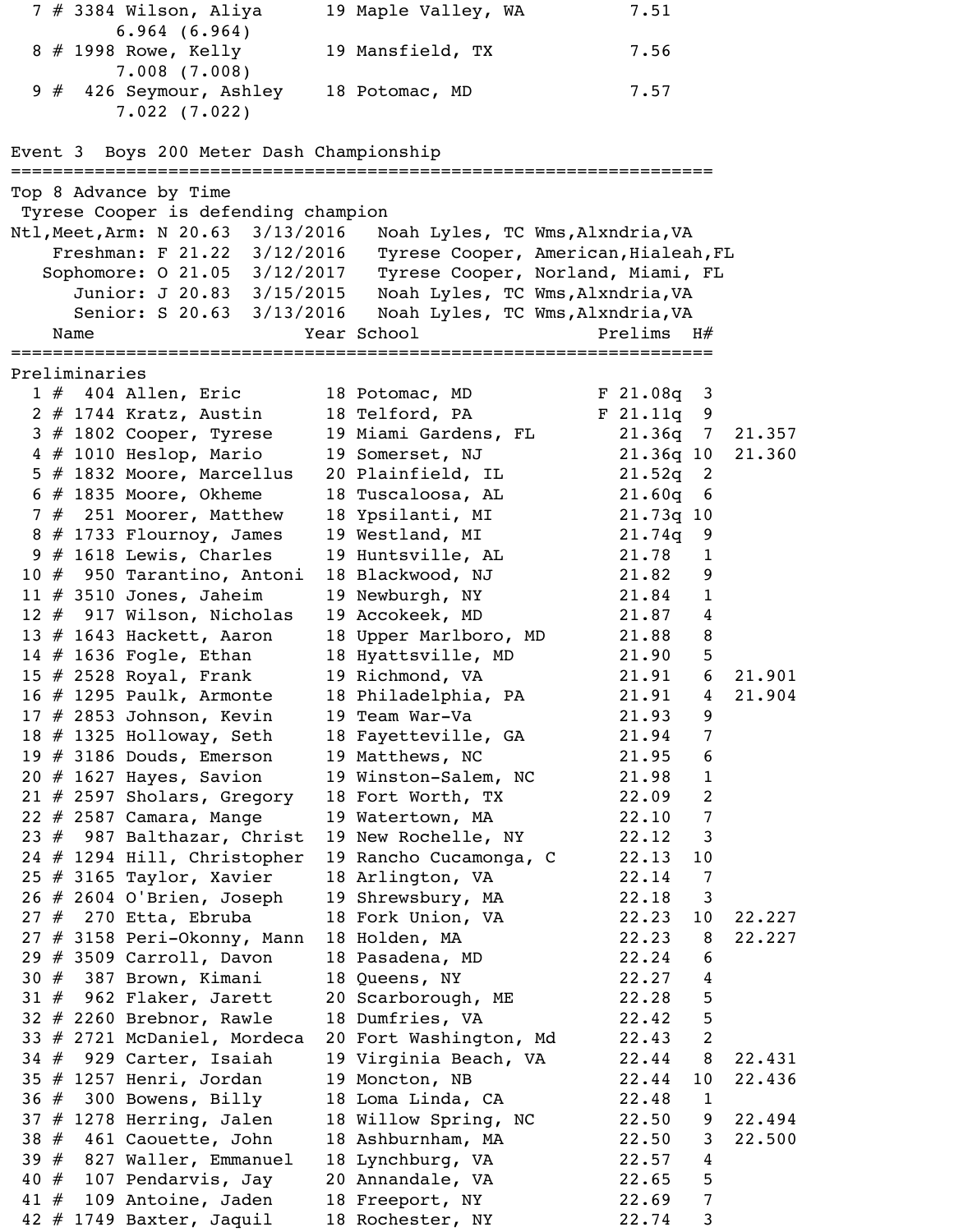43 # 2446 Sembrat, Kevin 18 Succasunna, NJ 22.76 2<br>
44 # 3315 Finnegan, Luke 18 Westerville, OH 22.80 7<br>
45 # 906 Miller, Aaron 20 New York, NY 22.84 6 22.837<br>
46 # 250 Blake, Michael 19 Hudson, MA 22.84 8 22.840 44 # 3315 Finnegan, Luke 18 Westerville, OH 22.80 7 45 # 906 Miller, Aaron 20 New York, NY 22.84 6 22.837 46 # 250 Blake, Michael 19 Hudson, MA 22.84 8 22.840 47 # 2806 Washington, Keith 18 Landover, MD 23.37 1 48 # 3501 Lightner, Kennedy 19 North Little Rock, 23.70 2 -- # 2814 Davis, Nathaniel 18 Amherst, NY MONF 2 -- # 791 Hosten, Carlon 18 Bronx, NY DNS 5 -- # 2860 Waller, Jevon 18 Team War-Va DNS 3 -- # 449 Burnett, Davonte 18 Hyde Park, MA BONS 4 -- # 695 Stewart, Brendon 18 Hyattsville, MD DNS 8 -- # 1363 Howard, Cameron 18 Herndon, VA DNS 1 -- # 218 Barriffe, Dandre 18 Brooklyn, NY DNS 5 -- # 15 Dominique, Markel 18 Hampton, VA DNS 4 -- # 3354 Billak, Caden 18 Centreville, VA DNS 8 -- # 575 Jackson, Tajai 19 Roanoke, VA DNS 6 Event 3 Boys 200 Meter Dash Championship =================================================================== Tyrese Cooper is defending champion Ntl,Meet,Arm: N 20.63 3/13/2016 Noah Lyles, TC Wms,Alxndria,VA Freshman: F 21.22 3/12/2016 Tyrese Cooper, American,Hialeah,FL Sophomore: O 21.05 3/12/2017 Tyrese Cooper, Norland, Miami, FL Junior: J 20.83 3/15/2015 Noah Lyles, TC Wms, Alxndria, VA Senior: S 20.63 3/13/2016 Noah Lyles, TC Wms,Alxndria,VA Name Year School Finals H# =================================================================== Finals 1 # 1744 Kratz, Austin 18 Telford, PA 21.01O 2 2 # 404 Allen, Eric 18 Potomac, MD 21.08F 2 3 # 1835 Moore, Okheme 18 Tuscaloosa, AL 21.31 1 4 # 1832 Moore, Marcellus 20 Plainfield, IL 21.32 1 5 # 251 Moorer, Matthew 18 Ypsilanti, MI 21.81 1  $6$  # 1733 Flournoy, James 19 Westland, MI  $22.21$  1 -- # 1010 Heslop, Mario 19 Somerset, NJ 100 2 Out of Lane 34.122 (34.122) -- # 1802 Cooper, Tyrese 19 Miami Gardens, FL MONS 2 Event 4 Girls 200 Meter Dash Championship =================================================================== Top 8 Advance by Time National: N 22.97 2/17/2007 Bianca Knight, Ridgeland, MS Meet: M 23.23 3/13/2016 Lauren Rain Williams, Oaks Chr, Wlk Vil, CA NSIC Meet: I 23.22 3/10/2002 Sanya Richards, Aquinas, Ft Laud, FL NSIC Meet: I 23.22 3/14/2010 Ashton Purvis, St. Eliz,Oakland, CA Armory HS: A 23.22 3/10/2002 Sanya Richards, Aquinas, Ft Laud, FL Armory HS: A 23.22 3/14/2010 Ashton Purvis, St. Eliz, Oakland, CA Freshman: F 23.24 3/10/2018 Tamari Davis, Gainesville, FL Name  $Year$  School  $Year$  Prelims  $H#$ =================================================================== Preliminaries 1 # 1543 Davis, Tamari 21 Gainesville, FL F 23.24q 7 2 # 2792 Steiner, Abby 18 Dublin, OH 23.85q 4  $3$   $\#$  2496 Thomas, Lanae-Tav 18 Henrietta, NY 23.94q 3 4 # 2649 Waller, Hannah 20 Reston, VA 24.10q 5 5 # 1917 Holmes, Alexis 18 Hamden, CT 24.21q 3 6 # 135 Price, Trinity 21 Braselton, GA 24.27q 7 7 # 136 Rossum, Alexa 19 Braselton, GA 24.30q 3 8 # 1025 Frost, Jazmyne 19 Hawthorne, CA 24.37q 5 9 # 1475 Killebrew, Semira 19 Indianapolis, IN 24.38 1 10 # 3400 Dancy, Shakira 18 Sicklerville, NJ 24.39 1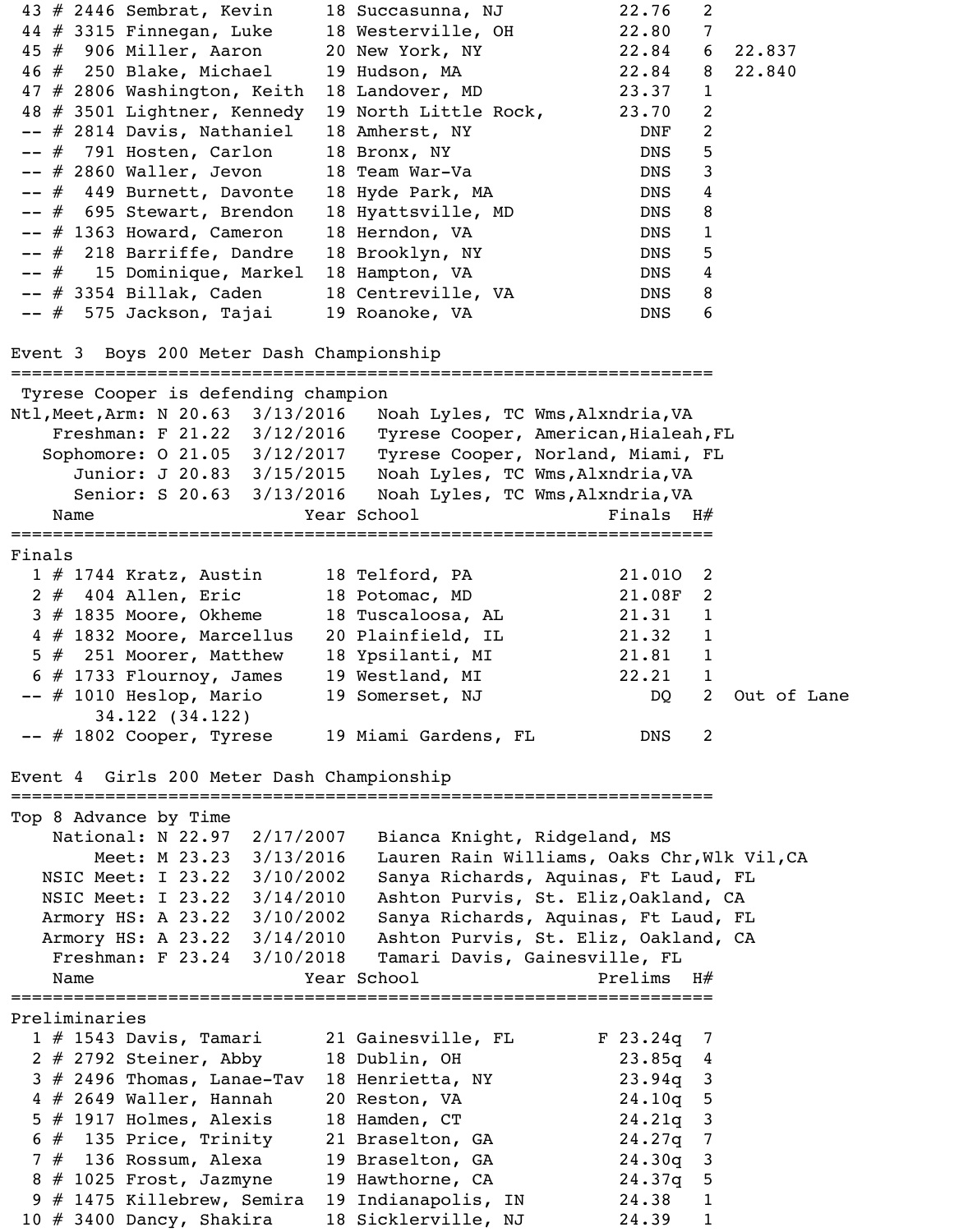| 11 $#$ 1606 Green, Vivette                                                                                           | 18 Douglasville, GA                            | 24.44       | 3               |        |
|----------------------------------------------------------------------------------------------------------------------|------------------------------------------------|-------------|-----------------|--------|
| $12$ $#$ 965 Diggs, Talitha                                                                                          | 20 Hellertown, PA                              | 24.46       | 6               |        |
| 13 # 630 Covington, Mikeis                                                                                           | 19 Indianapolis, IN 24.50                      |             | $\mathbf{3}$    |        |
| 14 # 426 Seymour, Ashley                                                                                             | 18 Potomac, MD 24.55                           |             | $\overline{7}$  |        |
| 15 # 66 Alfieri, Chloe                                                                                               | 18 Harvard, MA 24.59                           |             | $\mathbf{1}$    |        |
| 16 # 1310 Hinds, Ryah                                                                                                | 19 Seaford, VA 24.65                           |             | $7\overline{ }$ | 24.644 |
| $17 \# 2103$ Goffe, Toshel $19$ Paul Robeson $24.65$                                                                 |                                                |             | $\mathbf{2}$    | 24.645 |
| 18 # 438 Robinson, Kyna 19 Garner, NC                                                                                | 24.69                                          |             | $5\overline{)}$ |        |
| 19 # 1998 Rowe, Kelly 19 Mansfield, TX 24.71<br>20 # 1199 Gay, Aisha 18 Hamden, CT 24.72                             |                                                |             | $\overline{2}$  |        |
|                                                                                                                      |                                                |             | 5               |        |
| 21 # 383 Brown, Alexis 19 Kennedale, TX 24.73                                                                        |                                                |             | $5\overline{)}$ |        |
| $22$ # 1003 Colbert, Tylar                                                                                           | 18 Reisterstown, MD 24.75                      |             | $\overline{4}$  |        |
| 23 $#$ 1617 Leger, Catherine                                                                                         | 19 St-Laurent, QC 24.78                        |             | $\mathbf{1}$    |        |
| $24$ # 1687 Madden, Alyssa                                                                                           | 19 Westminster, MA 24.83                       |             | $\overline{2}$  | 24.822 |
| $25$ # 3029 Igbinoghene, Hope                                                                                        | 19 Trussville, AL 24.83                        |             | $4\overline{ }$ | 24.829 |
| 26 # 1750 Watson, Vanessa                                                                                            | 19 Spencerport, NY 24.96                       |             | $\overline{4}$  |        |
| $27$ # 1052 Holman, Ziyah                                                                                            | 20 Hyattsville, MD 24.97<br>21 Bronx, NY 25.00 |             | $\overline{4}$  |        |
| 28 # 1105 Brown, Brianna                                                                                             | 18 Wyncote, PA 25.03                           |             | 6<br>2          |        |
| $29$ $\#$ 533 Crosby, Alexis<br>$30 \# 544$ Young, Amira                                                             | 18 Chicago, IL 25.11                           |             | $\overline{7}$  |        |
|                                                                                                                      |                                                |             | $\mathbf{1}$    |        |
| 31 # 2697 Lynch, Meagan 18 Alpharetta, GA 25.17<br>32 # 1093 Thompson, Linesha 18 Brooklyn, NY 25.21                 |                                                |             | $\mathbf{1}$    |        |
|                                                                                                                      | 18 Harvest, AL 25.26                           |             | $\mathbf{3}$    |        |
| $33$ # 1196 Hall, Lauryn                                                                                             | 19 Woodstock, GA 25.35                         |             | 5               |        |
| 34 # 1456 Jones, Tia<br>$35$ # 1427 Wright, Iantha                                                                   | 18 Jamaica, NY 25.60                           |             | 6               |        |
|                                                                                                                      |                                                |             | $\overline{4}$  |        |
| $36 \# 454 \text{ Cain}$ , Kelisa $18 \text{ California}$ , MD $25.67$<br>37 # 1880 Vasile, Ava 19 Milford, MA 25.83 |                                                |             | $\overline{7}$  |        |
| -- # 137 Rossum, Trinity 21 Braselton, GA DNS                                                                        |                                                |             | 6               |        |
| -- # 638 Crean, Jenna                                                                                                | 19 West Seneca, NY DNS                         |             | 2               |        |
| -- # 1433 Jaworski, Brooke 19 Athens, WI                                                                             |                                                | DNS         | 2               |        |
| $--$ # 2845 Carter, Kori 19 Team War-Va                                                                              |                                                | DNS         | 6               |        |
| -- # 1807 Miles, Dajour 19 Aurora, IL                                                                                |                                                | DNS         | 6               |        |
|                                                                                                                      |                                                |             |                 |        |
| Event 4 Girls 200 Meter Dash Championship<br>==============================                                          | ==========================                     |             |                 |        |
| National: N 22.97 2/17/2007                                                                                          | Bianca Knight, Ridgeland, MS                   |             |                 |        |
| Meet: M 23.23 3/13/2016                                                                                              | Lauren Rain Williams, Oaks Chr, Wlk Vil, CA    |             |                 |        |
| NSIC Meet: I 23.22 3/10/2002                                                                                         | Sanya Richards, Aquinas, Ft Laud, FL           |             |                 |        |
| NSIC Meet: I 23.22 3/14/2010                                                                                         | Ashton Purvis, St. Eliz, Oakland, CA           |             |                 |        |
| Armory HS: A 23.22 3/10/2002                                                                                         | Sanya Richards, Aquinas, Ft Laud, FL           |             |                 |        |
| Armory HS: A 23.22 3/14/2010                                                                                         | Ashton Purvis, St. Eliz, Oakland, CA           |             |                 |        |
| Freshman: F 23.24 3/10/2018                                                                                          | Tamari Davis, Gainesville, FL                  |             |                 |        |
| Name                                                                                                                 | Year School                                    | Finals $H#$ |                 |        |
|                                                                                                                      |                                                |             |                 |        |
| Finals                                                                                                               |                                                |             |                 |        |
| 1 # 1543 Davis, Tamari 21 Gainesville, FL                                                                            |                                                | 23.46       | 2               |        |
| 2 # 2792 Steiner, Abby 18 Dublin, OH                                                                                 |                                                | 23.51       | 2               |        |
| 3 # 1917 Holmes, Alexis 18 Hamden, CT                                                                                |                                                | 23.86       | $\mathbf{1}$    |        |
| 4 # 135 Price, Trinity 21 Braselton, GA                                                                              |                                                | 24.21       | $\mathbf{1}$    |        |
| 5 # 2649 Waller, Hannah 20 Reston, VA                                                                                |                                                | 24.41       | 2               |        |
| 6 # 1025 Frost, Jazmyne 19 Hawthorne, CA                                                                             |                                                | 24.43       | $\mathbf{1}$    |        |
| 7 # 136 Rossum, Alexa 19 Braselton, GA                                                                               |                                                | 24.51       | $\mathbf{1}$    |        |
| -- # 2496 Thomas, Lanae-Tav 18 Henrietta, NY                                                                         |                                                | DNS         | 2               |        |
| Event 5 Boys 400 Meter Run Championship                                                                              |                                                |             |                 |        |

Top 8 Advance by Time Tyrese Cooper is defending champion

 National: N 45.92 2/21/2004 Elzie Coleman, Newburgh, NY Meet: M 46.57 3/11/2012 Najee Glass, St Peters, Jersey City, NJ<br>NSIC Meet: I 46.12 3/14/2004 Elzie Coleman, Newburgh, NY Elzie Coleman, Newburgh, NY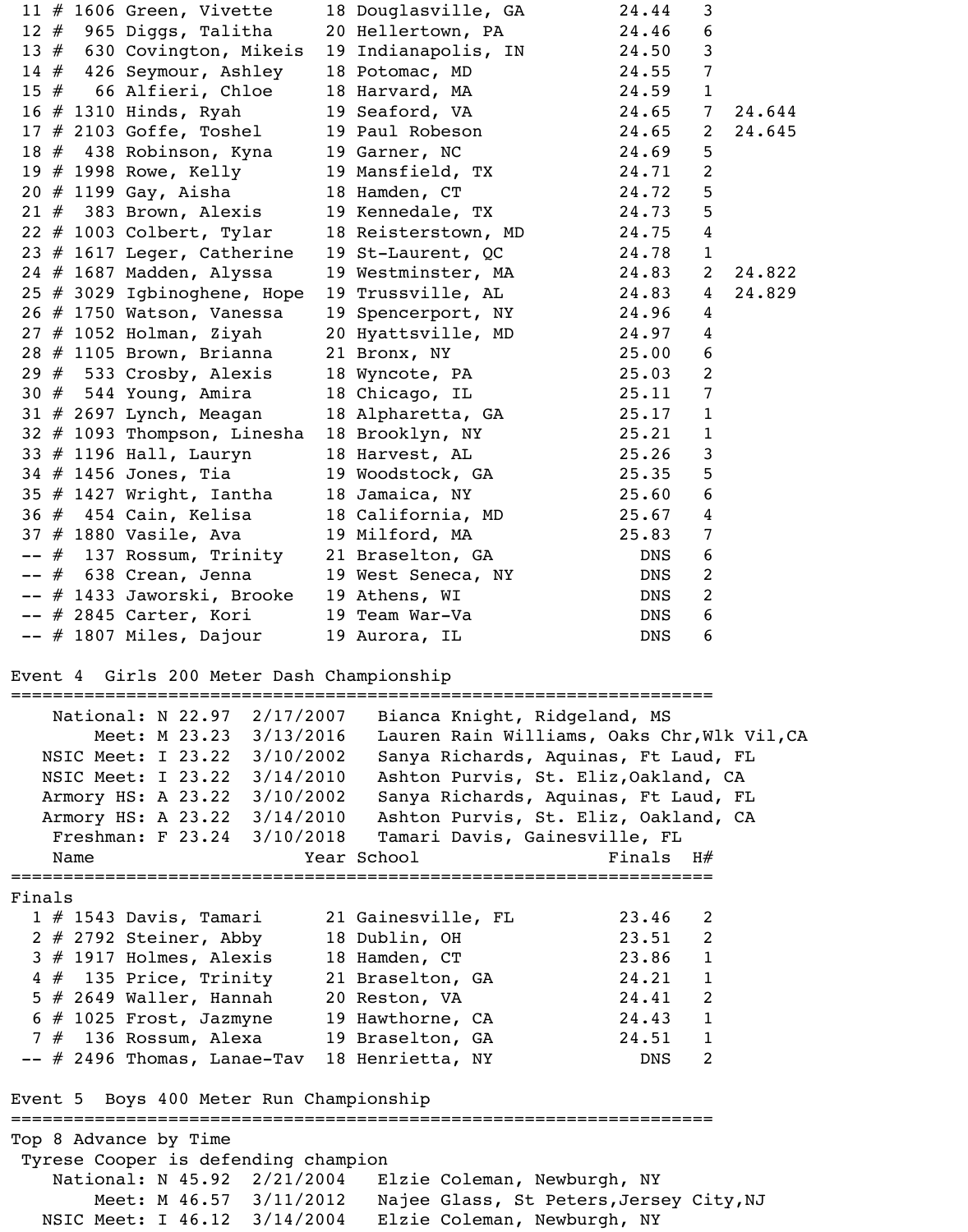Armory HS: A 46.12 3/14/2004 Elzie Coleman, Newburgh, NY Freshman: F 47.97 1/16/2016 Tyrese Cooper, American, Hialeah, FL Freshman: F 47.97 3/12/2016 Brian Herron, Lakeside, Atlanta, GA Sophomore: 0 46.01 2/10/2017 Tyrese Cooper, Norland, Miami, FL Name Year School Prelims H# =================================================================== Preliminaries 1 # 968 Ramey, Nicholas 19 Snellville, GA F 47.52q 1 2 # 1802 Cooper, Tyrese 19 Miami Gardens, FL F 47.54q 2  $3$   $\#$  967 Herron, Brian 19 Decatur, GA F 47.74q 7 4 # 1450 Johnson, Trey 18 Fayetteville, GA 48.11q 3 5 # 2737 Green, Miles 18 Philadelphia, PA 48.23q 5 6 # 917 Wilson, Nicholas 19 Accokeek, MD 48.31q 2 7 # 2441 Ross, Randolph 19 Garner, NC 48.44q 2 48.433 7 # 1845 James, Donnie 18 Detroit, MI 48.44q 4 48.433 9 # 251 Moorer, Matthew 18 Ypsilanti, MI 48.45 3 10 # 1733 Flournoy, James 19 Westland, MI 48.66 6 11 # 204 Richardson, Edwar 19 Hampton, VA 48.67 6 12 # 1216 Wright, Willingto 18 Knoxville, TN 48.78 3 13 # 238 Zink, Rick 18 Downingtown, PA 48.80 4 14 # 1636 Fogle, Ethan 18 Hyattsville, MD 48.91 7 15 # 2735 Dupell, Robert 18 Lansdale, PA 48.97 6 16 # 2380 Badmus, Tolu 18 Richmond, TX 48.98 1 17 # 1459 Buntin, Nadale 18 Edison, NJ 49.08 3 49.074 18 # 177 Perkins, Calvin 18 Belmont, MA 49.08 5 49.080 19 # 2434 Rogers, Xavier 18 Cosada, AL 49.09 6 20 # 3257 Welde, Michael 18 Newtown, PA 49.14 4 21 # 1508 Borzor, Christoph 18 Baldwin, NY 49.17 1 22 # 1365 Ohia-Enyia, Onye 18 Yonkers, NY 49.44 7 23 # 3393 Manson, Marcus 18 Windsor, CT 49.46 5 24 # 354 Brodie, Anthony 19 Bronx, NY 49.78 1 25 # 1295 Paulk, Armonte 18 Philadelphia, PA 49.79 3 26 # 570 Colbert, Christop 18 Wilton, CT 49.82 3 27 # 1057 Cummings, Kai 20 Philadelphia, PA 49.88 7 28 # 1991 Diawara, Abdolahe 19 Toms River, NJ 49.90 4 29 # 802 Gentil, Cebastian 18 East Greenwich, RI 50.05 4 30 # 172 Bellavia, Nico 18 Victor, NY 50.08 1 31 # 40 Adams, Brandon 18 Minooka, IL 50.16 1 32 # 1168 Gudgel, Spencer 18 Carmel, IN 50.26 5 33 # 1109 Harris-Brown, Bar 19 Bronx, NY 50.28 2 34 # 1709 Mini, Kuunemuebar 18 kennesaw, GA 50.57 7 35 # 3228 Flemmings, Tahje 20 Brooklyn, NY 50.77 4 36 # 2446 Sembrat, Kevin 18 Succasunna, NJ 50.87 6  $37$  # 2926 Therien, Felix 18 Repentigny, QC  $51.17$  2 38 # 134 Price, Cameron 18 Braselton, GA 51.83 7 -- # 2776 Ford, Christopher 19 Mansfield, TX DNF 5 -- # 189 Dougherty, Devin 19 Bentonville, AR DQ 5 -- # 2180 Robinson, Zach 18 Pickerington, OH DNS 6

Event 5 Boys 400 Meter Run Championship

=================================================================== Tyrese Cooper is defending champion National: N 45.92 2/21/2004 Elzie Coleman, Newburgh, NY Meet: M 46.57 3/11/2012 Najee Glass, St Peters,Jersey City,NJ NSIC Meet: I 46.12 3/14/2004 Elzie Coleman, Newburgh, NY Armory HS: A 46.12 3/14/2004 Elzie Coleman, Newburgh, NY Freshman: F 47.97 1/16/2016 Tyrese Cooper, American, Hialeah, FL Freshman: F 47.97 3/12/2016 Brian Herron, Lakeside, Atlanta, GA Sophomore: 0 46.01 2/10/2017 Tyrese Cooper, Norland, Miami, FL Name Year School Finals H# ===================================================================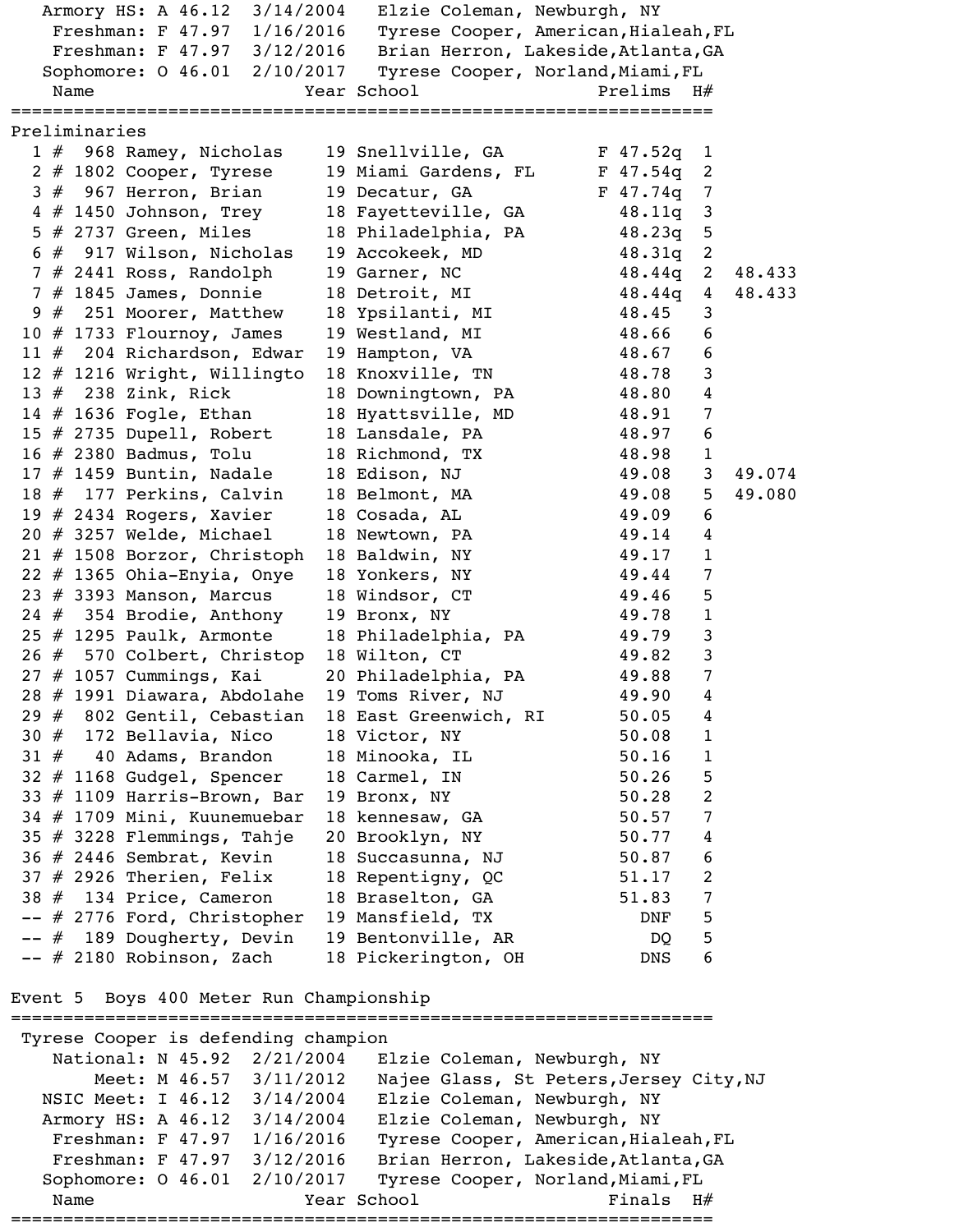Finals 1 # 967 Herron, Brian 19 Decatur, GA 46.31J 2 2 # 968 Ramey, Nicholas 19 Snellville, GA 46.78F 2 3 # 1450 Johnson, Trey 18 Fayetteville, GA 46.99F 2 4 # 2737 Green, Miles 18 Philadelphia, PA 47.84F 1 5 # 1845 James, Donnie 18 Detroit, MI 18.01 1  $6 \# 2441$  Ross, Randolph  $19$  Garner, NC  $48.36$  1 -- # 917 Wilson, Nicholas 19 Accokeek, MD DQ 1 Event 6 Girls 400 Meter Run Championship =================================================================== Top 8 Advance by Time Ntl, Meet, Arm: N 51.61 3/12/2017 Sydney Mc Laughlin, Union Cath, Sc Plns, NJ Freshman: F 53.23 3/14/2010 Kendall Baisden, Country Day, BHM, MI Sophomore: O 53.25 3/12/2017 Britton Wilson, Mills Godwin,Rcmd,VA Junior: J 51.84 3/13/2016 Sydney Mc Laughlin, Union Cath, Sc Plns, NJ Senior: S 51.61 3/12/2017 Sydney Mc Laughlin, Union Cath, Sc Plns, NJ Name Year School Prelims H# =================================================================== Preliminaries 1 # 712 Minor, Arria 19 Denver, CO 53.57q 2 2 # 1917 Holmes, Alexis 18 Hamden, CT 33.67q 3 3 # 1049 Simon, Kennedy 18 Marietta, GA 54.02q 3 4 # 1088 Wilson, Britton 19 Richmond, VA 54.53q 4 5 # 1419 Harris, Kimberly 20 Suwanee, GA 54.61q 2  $6$  # 1807 Miles, Dajour  $19$  Aurora, IL  $54.92q$  5 7 # 1433 Jaworski, Brooke 19 Athens, WI 54.97q 1  $8$   $\#$  568 Folston, Jatana 19 Cocoa, FL 55.01q 1 9 # 1708 Lester, Sterling 19 Kennesaw, GA 55.30 1 10 # 185 Peoples, Paris 18 Jamaica, NY 55.50 5 11 # 1052 Holman, Ziyah 20 Hyattsville, MD 55.62 1 12 # 2106 Payne, Nicole 19 birmingham, AL 55.79 4 13 # 2451 Smith, Jordan 18 Suwanee, GA 55.82 1 14 # 438 Robinson, Kyna 19 Garner, NC 56.02 5 15 # 1750 Watson, Vanessa 19 Spencerport, NY 56.57 2  $16$   $\#$  750 Dumas, Zarie 20 Fountain Inn, SC 56.58 4 17 # 1273 Nagbe, Pearl 19 Henrico, VA 56.74 5 18 # 3261 Comella, Abby 20 Wellesley Hills, MA 56.90 4 19 # 965 Diggs, Talitha 20 Hellertown, PA 57.43 4 20 # 1004 Hinton, Cameron 18 Owings Mills, MD 57.46 5 21 # 2648 Gregory, Mary 20 Reston, VA 57.55 2 22 # 2511 Byrnes, Ellen 18 Port Washington, NY 57.84 3 23 # 66 Alfieri, Chloe 18 Harvard, MA 57.89 1 24 # 401 Johnson, Alysia 20 Durham, NC 1:00.08 3 -- # 2182 Wood, Jaydan 19 Pickerington, OH DNS 3 -- # 532 Barnes, Bria 19 Wyncote, PA DNS 2 Event 6 Girls 400 Meter Run Championship =================================================================== Ntl, Meet, Arm: N 51.61 3/12/2017 Sydney Mc Laughlin, Union Cath, Sc Plns, NJ Freshman: F 53.23 3/14/2010 Kendall Baisden, Country Day, BHM, MI Sophomore: O 53.25 3/12/2017 Britton Wilson, Mills Godwin,Rcmd,VA Junior: J 51.84 3/13/2016 Sydney Mc Laughlin, Union Cath, Sc Plns, NJ Senior: S 51.61 3/12/2017 Sydney Mc Laughlin, Union Cath, Sc Plns, NJ Name Year School Finals H# =================================================================== Finals 1 # 712 Minor, Arria 19 Denver, CO 52.74F 2 2 # 1917 Holmes, Alexis 18 Hamden, CT 53.63 2 3 # 1419 Harris, Kimberly 20 Suwanee, GA 53.77 1 4 # 1049 Simon, Kennedy 18 Marietta, GA 54.27 2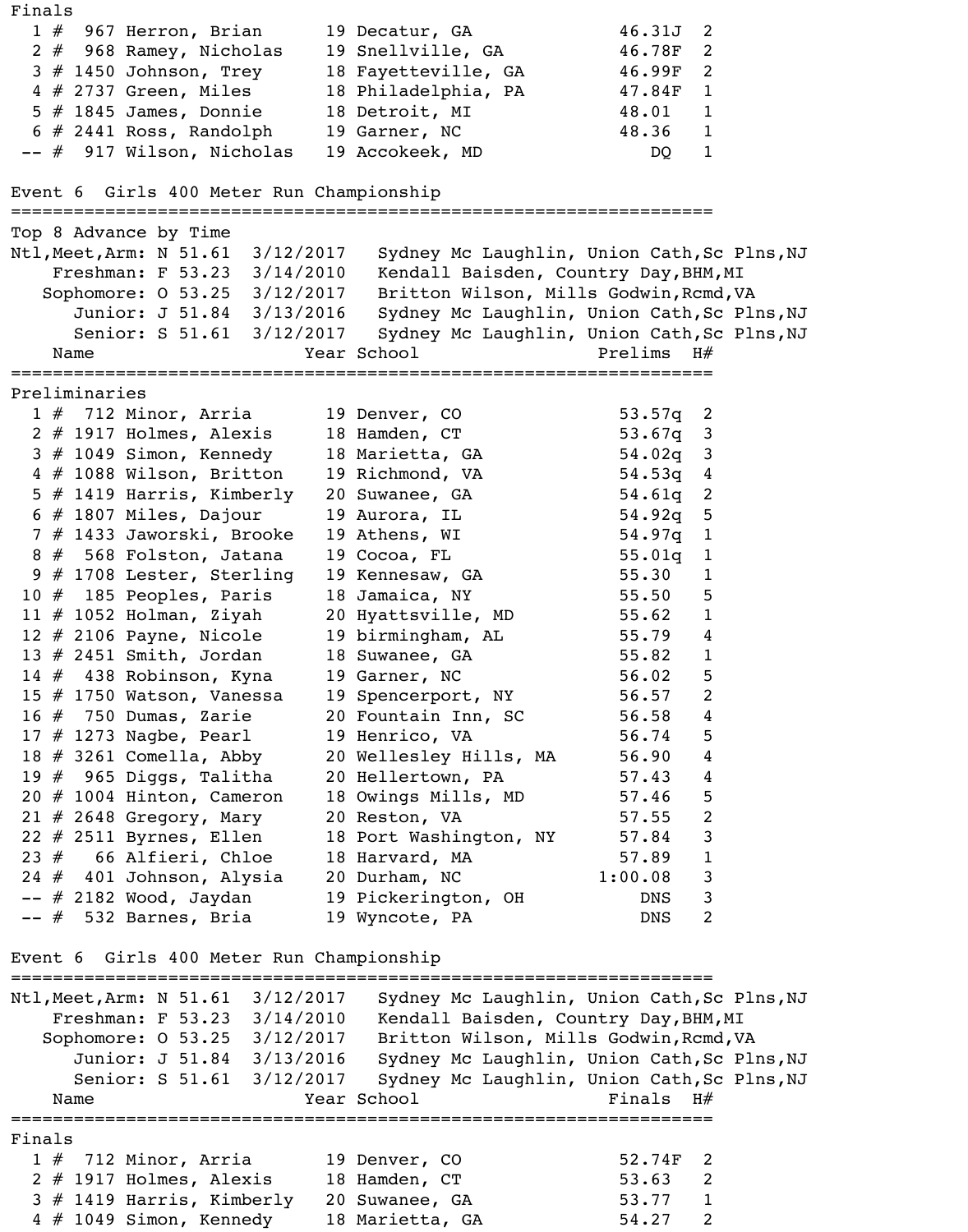5 # 1807 Miles, Dajour 19 Aurora, IL 54.58 1 6 # 1088 Wilson, Britton 19 Richmond, VA 54.70 2 7 # 568 Folston, Jatana 19 Cocoa, FL 54.81 1 8 # 1433 Jaworski, Brooke 19 Athens, WI 54.84 1 Event 7 Boys 800 Meter Run Championship =================================================================== Sections 1, 2 and 3 at 10:20am; Section 4 at 2:54pm National: N 1:47.67 2/25/2018 Josh Hoey, B Shanahan, Dngtn, PA Meet: M 1:49.94 3/11/2012 Ben Malone, Pasc Val, Hillsdale, NJ NSIC Meet: I 1:49.21 3/15/2009 Robby Andrews, Manalapan, NJ Armory HS: A 1:49.21 3/11/2009 Robby Andrews, Manalapan, NJ Freshman: F 1:55.45 4/9/2005 Andrew Perkins, Watertown, WI Sophomore: O 1:51.11 3/13/1994 Michael Granville, Bell Gardens, CA Junior: J 1:49.94 3/11/2012 Ben Malone, Pasc Val, Hillsdale, NJ Name  $Year School$  Finals H# =================================================================== 1 # 528 Charvet, Jett 18 Brentwood, CA 1:50.91O 4 2 # 3303 Delgado, Ian 18 Cary, NC 1:51.060 4 3 # 2161 Peralta, Luis 19 Passaic, NJ 1:51.74F 3 4 # 1339 Dolan, Sean 19 Ewing, NJ 1:51.77F 3 5 # 1095 Gomez, Jason 18 San Jose, Ca 1:51.86F 4 6 # 1792 Merrell, Jake 18 Quitaque, TX 1:52.33F 3 7 # 360 Rizzo, Matt 19 Bronxville, NY 1:52.55F 4 8 # 661 Going, Malcolm 19 Danbury, CT 1:52.87F 4 9 # 1455 Jones, Keaton 18 Collierville, TN 1:52.94F 4 10 # 3163 Miller, Nick 18 Wadsworth, OH 1:53.05F 4 11 # 1230 Hassan, Abdullahi 20 Toronto, ON 1:53.46F 3<br>12 # 3454 Woods, Theo 19 Lynchburg, VA 1:54.21F 2 12 # 3454 Woods, Theo 19 Lynchburg, VA 1:54.21F 2 13 # 1454 Jones, Colin 18 Collierville, TN 1:54.50F 3 14 # 359 Rizzo, Alex 19 Bronxville, NY 1:54.51F 4 15 # 640 Ebling, Collin 18 Pottsville, PA 1:54.54F 2 16 # 883 Bartlett, Ian 18 Fairfield, CT 1:54.58F 3<br>17 # 339 Alderfer, Isaac 18 Broadway, VA 1:54.76F 1 17 # 339 Alderfer, Isaac 18 Broadway, VA 1:54.76F<br>18 # 706 DelVecchio, Andre 18 Burke, VA 1:54.87F<br>19 # 1232 Crociata, Nichola 18 Hauppauge, NY 1:54.96F<br>20 # 513 Rivard, Liam 19 Toronto, ON 1:54.98F 18 # 706 DelVecchio, Andre 18 Burke, VA 1:54.87F 3 19 # 1232 Crociata, Nichola 18 Hauppauge, NY 1:54.96F 2 20 # 513 Rivard, Liam 19 Toronto, ON 1:54.98F 3 21 # 2459 Simmons, Derrick 18 Queens, NY 1:55.05F 1 22 # 48 Scanlon, Mark 19 Poughkeepsie, NY 1:55.08F 1 23 # 1621 Lingard, Thomas 18 Lexington, MA 1:55.21F 4 24 # 3352 Conway, Liam 18 Pottstown, PA 1:55.38F 4 25 # 2708 Burnett, Jackson 19 Newark, NJ 1:55.78 1 26 # 329 Benson, Max 18 Brentwood, TN 1:56.08 2 27 # 2883 Tierney, Ryan 18 Staten Island, NY 1:56.13 2 28 # 2335 Rast, Landon 18 Parker, CO 1:56.31 2 29 # 1112 Perdomo, Jeffrey 18 Bronx, NY 1:56.41 2 1:56.401 30 # 2881 Carrera, Marc 18 Staten Island, NY 1:56.41 2 1:56.409 31 # 1309 DiNardi, Dominic 18 Hillsborough, NJ 1:56.89 1 32 # 2301 Linden, Erik 18 Sherborn, MA 1:57.18 1 33 # 139 Aubry, Marcel 18 Toronto, ON 1:57.22 2 34 # 1070 Higgins, Liam 18 Goshen, NY 1:57.28 1 35 # 1066 Phillips, Eldon 18 Silver Spring, MD 1:58.15 1 36 # 3019 Mu, Malual 18 Trenton, NJ 1:58.26 1<br>37 # 3327 Dolan, Jason 18 Westford, MA 1:58.42 3 37 # 3327 Dolan, Jason 18 Westford, MA 1:58.42 3 38 # 3491 Zatlin, Brett 18 Malvern, PA 1:58.97 2 39 # 1209 Bachmann, Kenton 18 Knoxville, TN 1:59.11 4 40 # 2537 Sauer, Aidan 18 Yardley, PA 1:59.51 2 41 # 889 Bulkeley, Ben 18 Fairport, NY 2:00.41 4 42 # 895 Cuthbertson, Will 18 Staten Island, NY 2:00.70 1 43 # 2926 Therien, Felix 18 Repentigny, QC 2:01.41 3

-- # 2712 Joseph, Ian 18 Newark, NJ SCR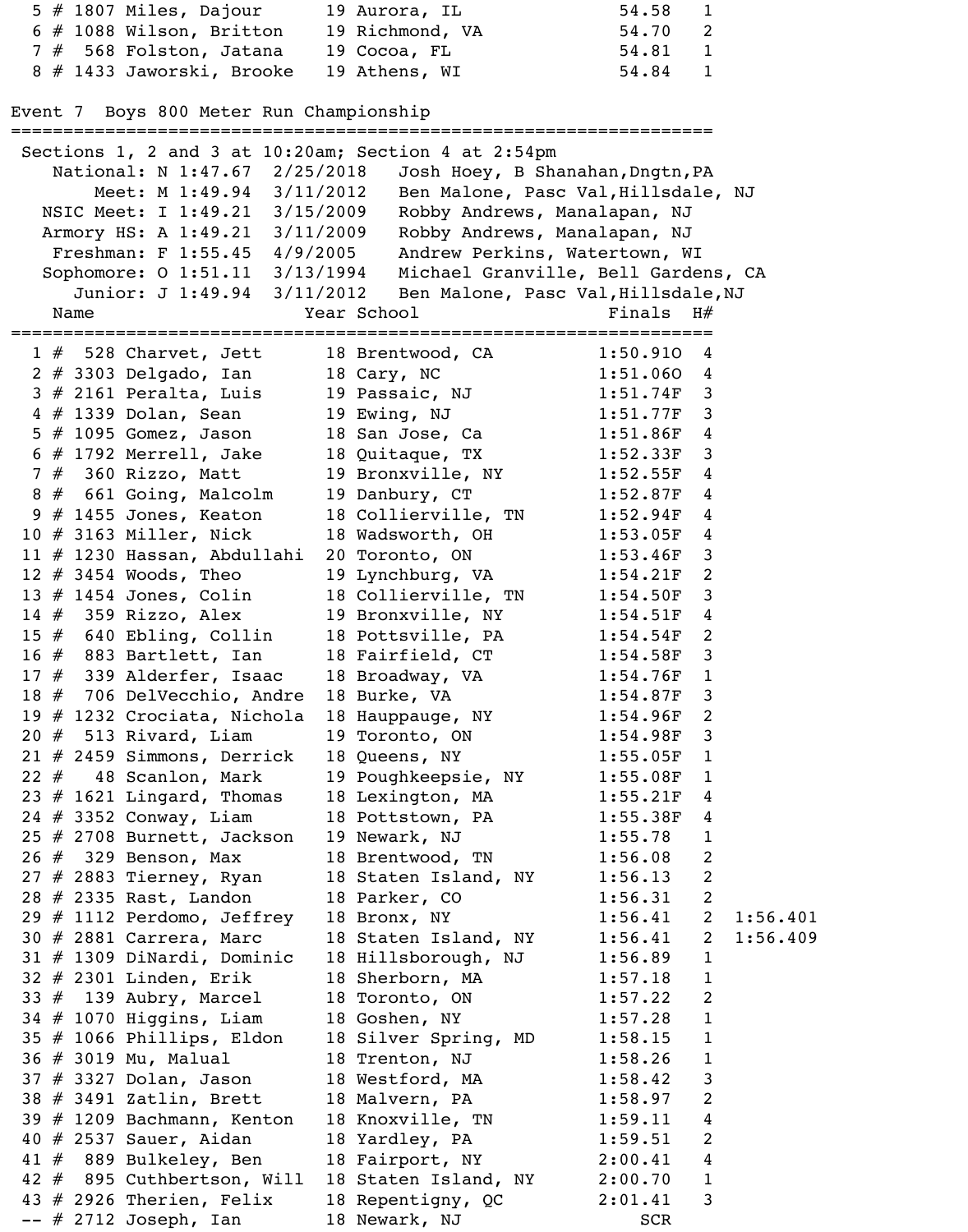```
 -- # 2709 Chawonza, Alfred 19 Newark, NJ SCR 
Event 8 Girls 800 Meter Run Championship
===================================================================
 Sections 1 and 2 at 10:10am; Section 3 at 2:49pm
Natl, Armory: N 2:01.78 2/11/2017 Samantha Watson, Rush-Henr, Henrietta, NY
       Meet: M 2:03.59 3/10/2013 Sabrina Southerland, Cardozo, Queens, NY
    Freshman: F 2:06.48 3/14/2004 Devon Williams, Towson Catholic, MD 
   Sophomore: O 2:01.80 2/17/1974 Mary Decker, Orange, Ca 
      Junior: J 2:04.96 2/24/2007 Chanelle Price, Easton, PA 
     Senior: S 2:01.78 2/11/2017 Samantha Watson, Rush-Henr, Henrietta, NY
   Name Year School Finals H#
===================================================================
1 # 3018 Mu, Athing 20 Trenton, NJ 2:06.59 3
2 # 2256 Merrill, Nikki 19 Portsmouth, RI 2:07.27 3
 3 # 3088 Vanriele, Victori 20 Berkeley Heights, N 2:08.31 3 
 4 # 1969 Seeland, Esther 18 State College, PA 2:08.41 3 
  5 # 1019 Friborg, Samantha 18 Acton, MA 2:08.76 3 
 6 # 935 Rose, Michaela 21 Suffolk, VA 2:09.73 1
  7 # 1160 Philippides, Emil 18 Greenwich, CT 2:09.82 3 
 8 # 469 Sessions, Jade 18 Carmel, NY 2:11.45 1 
 9 # 2203 Mitchell, Kate 18 Lynnfield, MA 2:11.60 1 
 10 # 1006 McNeil, Nyjari 18 Reisterstown, MD 2:11.80 2 
 11 # 3458 Sumner, Brynne 19 Woodstock, GA 2:11.96 1 
 12 # 328 Worrel, Megan 18 Troy, MI 2:12.10 3 
13 # 2724 Sabbakhan, Alahna 19 Washington, DC 2:12.96 2<br>14 # 2529 Salek, Maddie 18 Oakdale, PA 2:13.55 2<br>15 # 1252 Helder, Melanie 18 Hudsonville, MI 2:14.00 1
14 # 2529 Salek, Maddie 18 Oakdale, PA
 15 # 1252 Helder, Melanie 18 Hudsonville, MI 2:14.00 1 
 16 # 590 Coney, Margaret 20 Grand Rapids, MI 2:14.96 1 
17 # 1336 Steely, Sydney 18 Hoover, AL 2:15.05 1
 18 # 2907 Lewin, Maureen 19 Rockville Centre, N 2:15.59 3 
19 # 2173 Hock, Maggie 19 Exeter, NH 2:15.91 2
 20 # 2040 Giesing, Izzy 18 Bradford, VT 2:17.22 1 
 21 # 1960 Kokernak, Amelia 18 Niskayuna, NY 2:18.24 2 
 22 # 2195 Davi, Ryan 21 Bernardsville, NJ 2:19.16 2 
 23 # 2977 Dotson, Victoria 20 Boradhead, KY 2:27.22 2 
-- # 1024 Wilkinson, Gabrie 18 Philadelphia, PA SCR
Event 9 Boys 1 Mile Run Championship
===================================================================
 Section 1 at noon; Section 2 at 2:39pm
Natl, Armory: N 3:57.81 2/20/2016 Andrew Hunter, Loudoun Vl, Prclvl, VA
        Meet: M 4:03.54 3/15/2015 Grant Fisher, Grand Blanc, MI 
 Freshman: F 4:15.43 1/10/2009 Lukas Verzbicas, Linc-Way,New Lenox, IL 
Sophomore: 0 4:09.82 3/9/1997 Andy Powell, Oliver Ames, N Easton, MA
     Junior: J 4:02.21 1/21/2012 Edward Cheserek, St Benedicts, Newark, NJ
     Senior: S 3:57.81 2/20/2016 Andrew Hunter, Loudoun Vl, Prclvl, VA
   Name Year School Finals H#
===================================================================
  1 # 1355 Horter, Dustin 18 Liberty Township, O 4:08.03O 2 
       3:53.702 (3:53.702)
  2 # 905 Lockett, Ryan 18 Poolesville, MD 4:08.82O 2 
       3:53.895 (3:53.895)
 3 # 1256 Hengst, Dalton 18 York, PA 4:09.100 2
       3:54.148 (3:54.148)
 4 # 632 Claiborne, Isaiah 18 Northport, NY 4:10.96F 2
       3:54.868 (3:54.868)
  5 # 267 Maher, Drew 18 Monmouth Beach, NJ 4:11.10F 2 
       3:54.810 (3:54.810)
  6 # 332 Thompson, Scott 18 Brentwood, TN 4:12.17F 2 
       3:55.375 (3:55.375)
```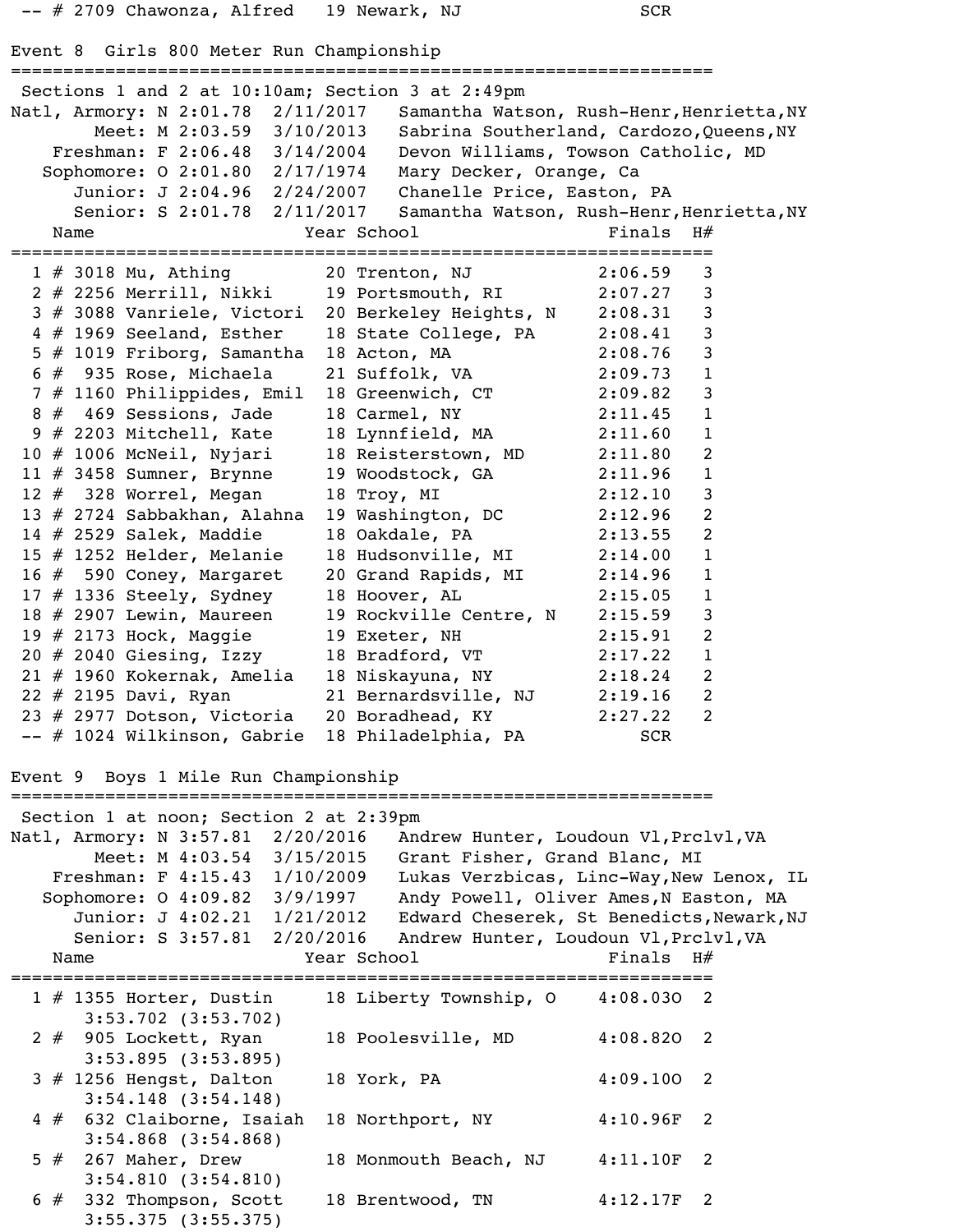|  | 7 # 3397 Cleveland, Jerich   | 18 Albuquerque, NM     | 4:13.40F | 2            |
|--|------------------------------|------------------------|----------|--------------|
|  | $3:57.457$ $(3:57.457)$      |                        |          |              |
|  | $8$ # 1384 Romero, Chris     | 18 Glen Gardner, NJ    | 4:13.66F | 2            |
|  | $3:55.983$ $(3:55.983)$      |                        |          |              |
|  | $9 \# 2930$ Jha, Arjun       | 18 Worthington, OH     | 4:13.87F | $\mathbf{1}$ |
|  | $3:57.725$ $(3:57.725)$      |                        |          |              |
|  | 10 # 3388 Korczynski, Alexa  | 18 Willimantic, CT     | 4:14.16F | 2            |
|  | $3:57.718$ $(3:57.718)$      |                        |          |              |
|  | 11 $#$ 3039 Fusco, Gregory   | 18 Amawalk, NY         | 4:14.60F | $\mathbf{1}$ |
|  | $3:57.873$ $(3:57.873)$      |                        |          |              |
|  | 12 $#$ 1703 Manley, Evan     | 19 Hudson, OH          | 4:15.03F | $\mathbf{1}$ |
|  | 3:58.290(3:58.290)           |                        |          |              |
|  | 13 $#$ 2183 Briggs, Ashwin   | 18 Pickerington, OH    | 4:15.59  | 2            |
|  | $3:57.849$ $(3:57.849)$      |                        |          |              |
|  | $14#41$ Addison, Evan        | 18 Wyndmoor, PA        | 4:15.74  | $\mathbf{1}$ |
|  | $3:59.238$ $(3:59.238)$      |                        |          |              |
|  | 15 # 1821 Miranda, Robert    | 18 Atherton, CA        | 4:17.57  | $\mathbf{1}$ |
|  | 4:00.433(4:00.433)           |                        |          |              |
|  | 16 # 1741 Mathews, Austin    | 19 Lexington, KY       | 4:17.84  | $\mathbf{1}$ |
|  | $4:00.114$ $(4:00.114)$      |                        |          |              |
|  | $17$ # 3164 Szalay, Gabe     | 18 Wadsworth, OH       | 4:18.36  | $\mathbf{1}$ |
|  | $4:01.085$ $(4:01.085)$      |                        |          |              |
|  | 18 # 214 Beveridge, Noah     | 18 Butler, PA          | 4:18.52  | $\mathbf{1}$ |
|  | 4:00.625(4:00.625)           |                        |          |              |
|  | 19 $#$ 1445 Johnson, Cole    | 18 Rockford, MI        | 4:18.57  | 2            |
|  | $4:02.017$ $(4:02.017)$      |                        |          |              |
|  | 20 # 2268 Prendeville, Sean  | 18 Round Rock, TX      | 4:19.79  | $\mathbf{1}$ |
|  | $4:01.451$ $(4:01.451)$      |                        |          |              |
|  | $21$ $#$ 742 dosReis, Joseph | 19 Smithfield, RI      | 4:20.00  | $\mathbf{1}$ |
|  | $4:02.214$ $(4:02.214)$      |                        |          |              |
|  | 22 # 1063 Gilman, Sam        | 19 Hilton Head Island, | 4:20.90  | 2            |
|  | $4:00.738$ $(4:00.738)$      |                        |          |              |
|  | 23 # 2995 Giannobile, Antho  | 18 Ann Arbor, MI       | 4:28.83  | 2            |
|  | 4:09.930(4:09.930)           |                        |          |              |
|  | 24 # 785 McNamee, Nickolas   | 18 Plymouth, MA        | 4:30.20  | $\mathbf{1}$ |
|  | $4:10.628$ $(4:10.628)$      |                        |          |              |
|  | 25 # 1726 Martingale, Franc  | 19 West New York, NJ   | 4:36.99  | $\mathbf{1}$ |
|  | 4:15.240(4:15.240)           |                        |          |              |
|  | $--$ # 1621 Lingard, Thomas  | 18 Lexington, MA       | DNS      | $\mathbf 1$  |
|  | -- # 784 McNamee, Nick       | 18 Plymouth, MA        | SCR      |              |
|  |                              |                        |          |              |

Event 10 Girls 1 Mile Run Championship

| Natl, Armory: N 4:28.25    | Meet: M 4:36.61 3/13/2016<br>Freshman: F 4:40.1h 3/16/1973            | 2/16/2013   | Mary Cain, Bronxville, NY<br>Mary Decker, Orange, CO | Katie Rainsberger, Air Acad, Co Spr, CO |
|----------------------------|-----------------------------------------------------------------------|-------------|------------------------------------------------------|-----------------------------------------|
|                            | Sophomore: 0 4:43.23 3/15/2015                                        |             | Nevada Mareno, Leesvl Rd, Raleigh, NC                |                                         |
|                            | Junior: J 4:28.25 2/16/2013                                           |             | Mary Cain, Bronxville, NY                            |                                         |
|                            | Senior: S 4:36.61 3/13/2016                                           |             |                                                      | Katie Rainsberger, Air Acad, Co Spr, CO |
| Name                       |                                                                       | Year School |                                                      | Finals                                  |
|                            |                                                                       |             |                                                      |                                         |
|                            | 1 # 1228 Hart, Katelynne 20 Glen Ellyn, Il<br>$4:27.083$ $(4:27.083)$ |             |                                                      | 4:45.47                                 |
|                            | 2 # 2773 Starcher, Victori<br>4:27.950(4:27.950)                      |             | 20 Ripley, WV                                        | 4:46.32                                 |
| $3$ # 1604 Lee, Katherine  | $4:28.584$ $(4:28.584)$                                               |             | 18 Wading River, NY                                  | 4:46.61                                 |
| 4 # 2775 Starliper, Marlee | 4:24.175(4:24.175)                                                    |             | 20 Wellsville, PA                                    | 4:46.80                                 |
|                            | 5 # 1532 Flynn, Lily<br>$4:29.299$ $(4:29.299)$                       |             | 19 New Rochelle, NY                                  | 4:48.26                                 |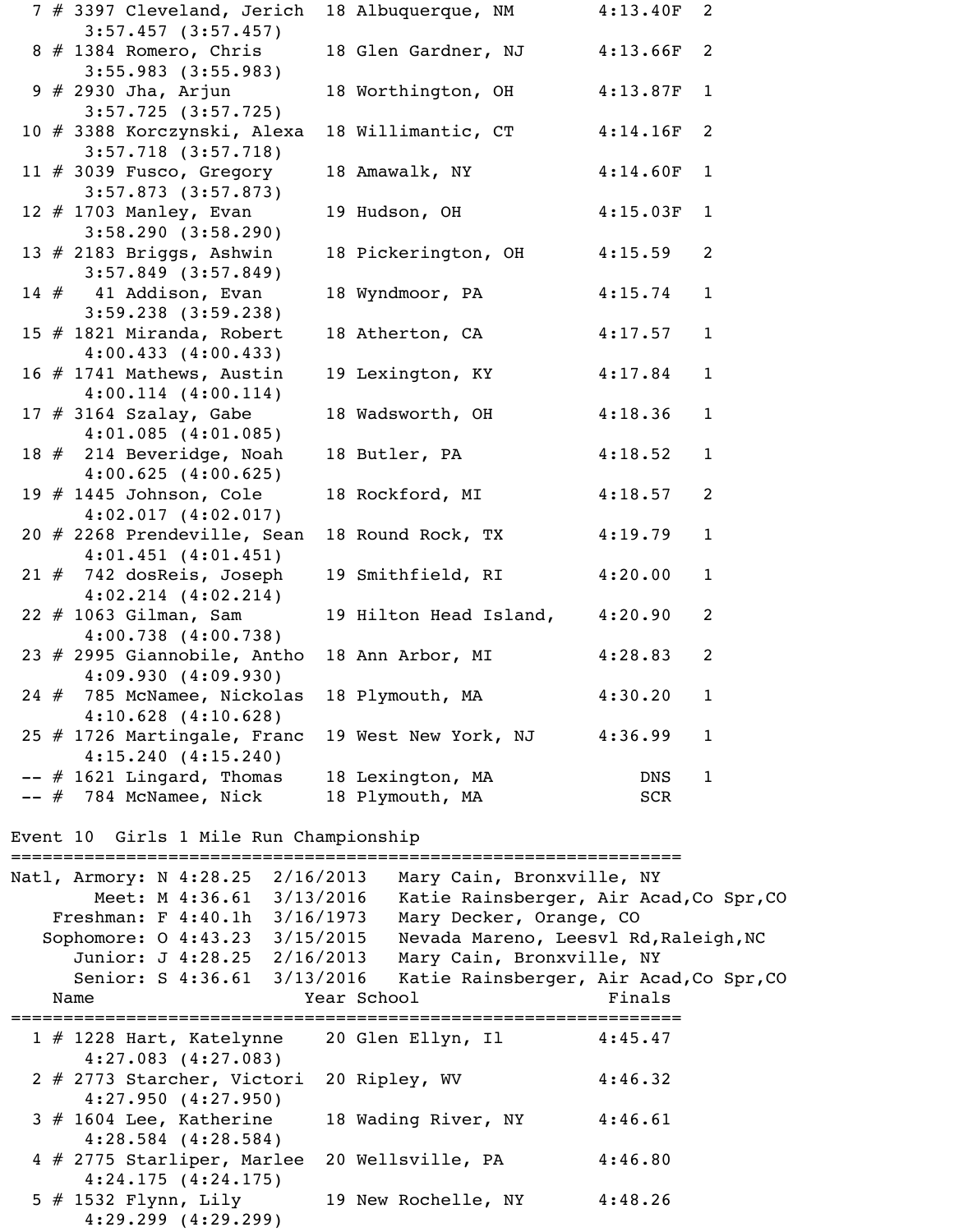|    | $6 \# 1141$ Parks, Taryn                                                 | 20 Greencastle, PA     | 4:49.31                                   |
|----|--------------------------------------------------------------------------|------------------------|-------------------------------------------|
|    | $4:29.266$ $(4:29.266)$                                                  |                        |                                           |
|    | $7$ # 1932 Jenks, Lucy                                                   | 20 Newton, MA          | 4:51.29                                   |
|    | $4:31.033$ $(4:31.033)$<br>$8 \# 2591$ Shaw, Savannah                    | 18 Pittsburgh, PA      | 4:51.99                                   |
|    | $4:32.503$ $(4:32.503)$                                                  |                        |                                           |
|    | 9 # 710 Denner, Madelynn<br>$4:33.671$ $(4:33.671)$                      | 18 El Dorado Hills, CA | 4:54.66                                   |
|    | 10 $#$ 945 Trainor, Sarah                                                | 20 Staatsburg, NY      | 4:55.88                                   |
|    | $4:36.018$ $(4:36.018)$<br>11 $#$ 389 Brown, McKenna                     | 18 Carlsbad, CA        | 4:58.11                                   |
|    | $4:37.676$ $(4:37.676)$<br>12 # 3451 Wood, Charlotte                     | 18 Bracebridge, ON     | 5:03.80                                   |
|    | $4:40.498$ $(4:40.498)$<br>13 # 2064 Palotti, Hayleigh                   | 18 Livonia, NY         | 5:09.81                                   |
|    | $4:46.836$ $(4:46.836)$                                                  |                        |                                           |
|    | $--$ # 709 Denner, Elena<br>-- # 2002 O'Sullivan, Carol 18 Northvale, NJ | 18 El Dorado Hills, CA | <b>DNS</b><br><b>DNS</b>                  |
|    | $--$ # 3086 VanderLende, Eric                                            | 19 Rockford, MI        | SCR                                       |
|    |                                                                          |                        |                                           |
|    | Event 11 Boys 2 Mile Run Championship                                    |                        |                                           |
|    | Section 1 at 9:55am; Section 2 at 1:26pm                                 |                        |                                           |
|    | Brody Hasty is defending champion                                        |                        |                                           |
|    | Natl, Armory: N 8:39.15 2/16/2013                                        |                        | Edward Cheserek, St Benedicts, Newark, NJ |
|    | Meet: M 8:40.70 3/13/2011                                                |                        | Lukas Verzbicas, Sandburg, Orland Pk, IL  |
|    | Freshman: F 8:57.55 3/15/2009                                            |                        | Lukas Verzbicas, Linc-Way, New Lenox, IL  |
|    | Sophomore: 0 8:42.66 3/13/2011                                           |                        | Edward Cheserek, St Benedicts, Newark, NJ |
|    | Junior: J 8:43.16<br>1/14/2012                                           |                        | Edward Cheserek, St Benedicts, Newark, NJ |
|    | Senior: S 8:39.15<br>2/16/2013                                           |                        | Edward Cheserek, St Benedicts, Newark, NJ |
|    |                                                                          |                        |                                           |
|    | Name                                                                     | Year School            | Finals<br>H#                              |
|    | $1$ $\#$ 330 Hasty, Brodey                                               | 18 Brentwood, TN       | 9:00.38<br>2                              |
| 2# | 8:29.115(8:29.115)<br>117 Oosting, Ryan                                  | 19 Arlington, MA       | 9:01.87<br>2                              |
|    | 8:29.425(8:29.425)<br>$3# 882$ Fafard, Thomas                            | 18 Repentigny, QC      | 9:04.41<br>2                              |
|    | 8:32.732(8:32.732)                                                       |                        |                                           |
|    | 4 # 543 Mendez, Clayton                                                  | 18 Chicago, IL         | 9:06.11<br>$\mathbf{1}$                   |
|    | 8:32.610(8:32.610)<br>5 $#$ 1789 Meinke, Matthew                         | 19 Neenah, WI          | 9:06.37<br>$\mathbf{1}$                   |
|    | $8:33.298$ $(8:33.298)$<br>$6$ # 1223 Hart, Devin                        | 19 Point Pleasant Boro | 9:06.58<br>2                              |
|    | $8:31.849$ $(8:31.849)$                                                  |                        |                                           |
|    | 7 # 1689 Maier, Alexander<br>8:33.737 (8:33.737)                         | 19 Flower Mound, TX    | 9:07.10<br>$\mathbf{1}$                   |
|    | 8 # 1865 Mugeche, Victor<br>8:34.312(8:34.312)                           | 18 Blue Springs, MO    | 9:08.03<br>$\mathbf{1}$                   |
|    | $9 \# 294$ Hicks, Charles                                                | 19 Jacksonville, FL    | 9:09.27<br>$\overline{2}$                 |
|    | 8:35.337(8:35.337)<br>10 # 2939 Thompson, Drew                           | 18 Trumbull, CT        | 9:09.96<br>$\overline{2}$                 |
|    | 8:35.573(8:35.573)<br>11 $#$ 1916 Kujdych, Rusty                         | 18 Feasterville, PA    | 9:10.00<br>$\overline{2}$                 |
|    | 8:35.733(8:35.733)<br>12 $#$ 1324 Russ, Ian                              | 18 East Aurora, NY     | 9:10.13<br>$\mathbf{1}$                   |
|    | $8:35.104$ $(8:35.104)$<br>13 # 2672 Dekraker, Anthony                   | 18 Saline, MI          | 9:11.87<br>$\mathbf{1}$                   |
|    | 8:35.685(8:35.685)<br>14 # 789 Shelgren, Tristan                         | 18 Boxford, MA         | 9:11.97<br>$\mathbf{1}$                   |
|    | 8:35.613(8:35.613)<br>15 # 1946 Mah, Andrew                              | 18 Newton, MA          | 2<br>9:12.17                              |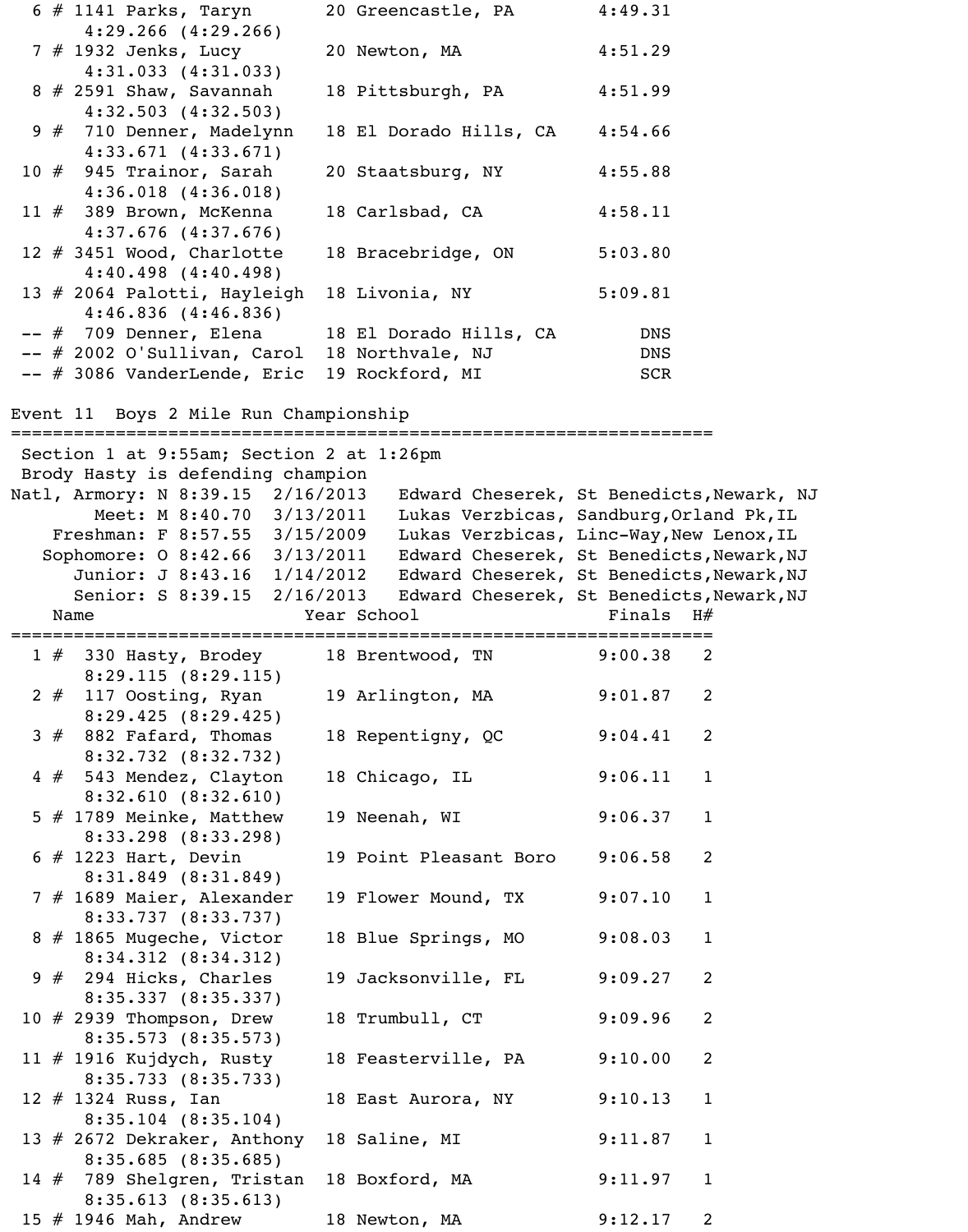|  | 8:36.497(8:36.497)                                                                            |                                                   |               |              |
|--|-----------------------------------------------------------------------------------------------|---------------------------------------------------|---------------|--------------|
|  | 16 # 733 DiMuccio, Maxwell                                                                    | 20 Seekonk, MA                                    | 9:15.91 1     |              |
|  | $8:39.626$ $(8:39.626)$<br>17 $#$ 1581 Lawler, Nathan                                         | 18 Pittsford, NY 9:15.99                          |               | $\mathbf{1}$ |
|  | 8:39.928(8:39.928)<br>18 # 2201 Raff, Ryan                                                    | 18 Lehi, UT                                       | 9:16.43       | 2            |
|  | 8:38.170(8:38.170)                                                                            |                                                   |               |              |
|  | 19 # 624 Coughlin, Carter<br>8:39.976(8:39.976)                                               | 18 Knoxville, TN 9:18.19                          |               | 2            |
|  | $20$ $#$ 1864 Mudel, Gabriel                                                                  | 18 Novi, MI                                       | 9:20.21       | $\mathbf{1}$ |
|  | 8:44.163(8:44.163)<br>$21$ # 396 Kreft, Zach                                                  | 18 Sunbury, OH 9:22.18                            |               | 2            |
|  | $8:44.868$ $(8:44.868)$                                                                       |                                                   |               |              |
|  | 22 # 2726 Craemer, Patrick<br>8:46.315(8:46.315)                                              | 18 Upton, MA 9:22.61                              |               | $\mathbf{1}$ |
|  | $23$ $#$ 69 Allen, Brenden<br>8:47.341(8:47.341)                                              | 18 Armada, MI 9:22.72                             |               | $\mathbf 1$  |
|  | $24$ # 1465 Kedir, Ibrahim                                                                    | 18 Toronto, ON 9:23.26                            |               | $\mathbf{1}$ |
|  | $8:39.776$ $(8:39.776)$<br>25 $#$ 1953 Nisbet, Connor                                         | 19 Wilmington, DE 9:23.52                         |               | $\mathbf{1}$ |
|  | $8:45.457$ $(8:45.457)$                                                                       |                                                   |               |              |
|  | 26 # 1528 Renfree, Jake<br>$8:51.008$ $(8:51.008)$                                            | 19 Knoxville, TN 9:28.57                          |               | 2            |
|  | 27 # 3020 Mitchell, Coleman                                                                   | 18 Durham, NC                                     | 9:29.97       | 2            |
|  | $8:50.946$ $(8:50.946)$<br>28 # 2769 Landowne, William                                        | 18 Westport, CT                                   | 9:32.78       | 2            |
|  | 8:51.953(8:51.953)                                                                            |                                                   |               |              |
|  | 29 # 2018 Oates, Tom<br>$9:06.883$ $(9:06.883)$                                               | 18 Chelsea, MI 9:51.08                            |               | 2            |
|  | $--$ # 2284 Weilbaker, Shea                                                                   | 19 Saratoga Springs, N                            | DNF           | 1            |
|  | $--$ # 1256 Hengst, Dalton 18 York, PA                                                        |                                                   | DNS           | 2            |
|  | -- # 617 Northcutt, Grant 18 Moseley, VA<br>8:32.620(8:32.620)                                |                                                   | DNS           | $\mathbf{1}$ |
|  |                                                                                               |                                                   |               |              |
|  | Event 12 Girls 2 Mile Run Championship                                                        |                                                   |               |              |
|  | Section 1 at 9:40am; Section 2 at 1:11pm                                                      |                                                   |               |              |
|  | National: N 9:38.68 2/2/2013                                                                  | Mary Cain, Bronxville, NY                         |               |              |
|  |                                                                                               | Meet: M 9:56.06 3/11/2017 Brie Oakley, Aurora, CO |               |              |
|  | NSIC Meet: I 9:55.92 3/10/1991                                                                | Melody Fairchild, Boulder, CO                     |               |              |
|  | Armory HS: A 9:56.06 3/11/2017 Brie Oakley, Aurora, CO                                        |                                                   |               |              |
|  | Freshman: F 10:23.46 3/15/1998<br>Sophomore: 0 10:12.94 3/11/2017 Kelsey Chmiel, Saratoga, NY | Michelle Dela Vina, Andrean, Merillville          |               |              |
|  | Junior: J 9:38.68 2/2/2013                                                                    | Mary Cain, Bronxville, NY                         |               |              |
|  | Name                                                                                          | <b>Example 2</b> Year School                      | Finals $H#$   |              |
|  |                                                                                               |                                                   |               |              |
|  | 1 # 1988 Tuohy, Katelyn 20 Thiells, NY<br>9:17.731(9:17.731)                                  |                                                   | 9:58.890 2    |              |
|  | $2$ # 1480 Chmiel, Kelsey                                                                     | 19 Saratoga Springs, N                            | $10:02.360$ 2 |              |
|  | $9:21.112$ $(9:21.112)$<br>3 # 1046 Gaughan, Jacqueli                                         | 18 Exeter, NH                                     | $10:16.13F$ 2 |              |
|  | 9:34.733(9:34.733)<br>4 # 3387 Windemuller, Kayl                                              | 18 Hamilton, MI                                   | 10:24.39      | 2            |
|  | $9:46.057$ (9:46.057)                                                                         |                                                   |               |              |
|  | 5 # 3086 VanderLende, Eric<br>$9:45.876$ (9:45.876)                                           | 19 Rockford, MI                                   | 10:25.33      | 2            |
|  | $6$ # 2825 Siebert, Reilly                                                                    | 18 Syosset, NY                                    | 10:34.70      | 2            |
|  | $9:50.821$ $(9:50.821)$<br>7 # 2420 Robitaille, Julia                                         | 19 Manchester, NH                                 | 10:35.05      | $\mathbf{1}$ |

 9:57.192 (9:57.192) 8 # 737 Donnelly, Beth 20 Brentwood, TN 10:35.71 1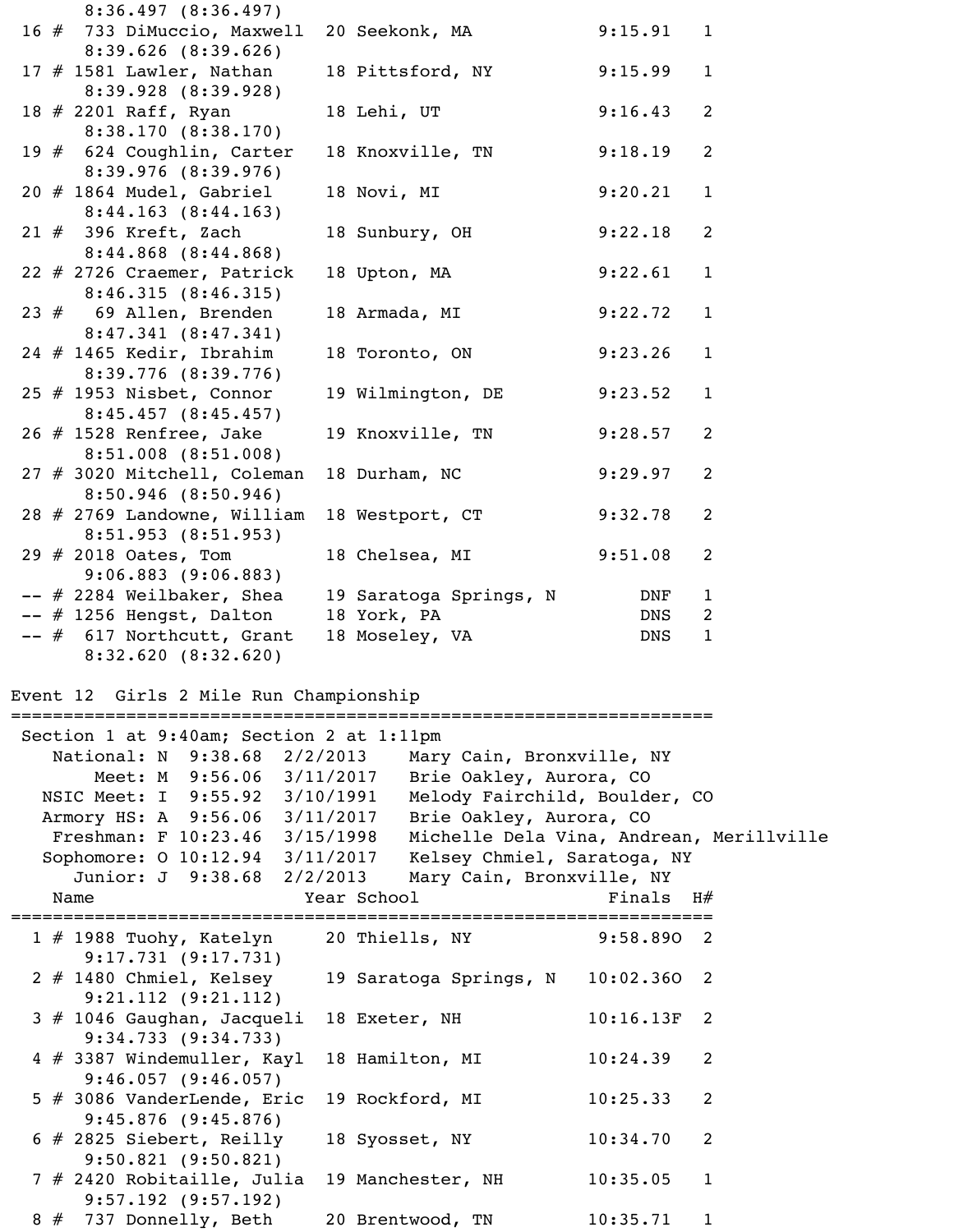| $9:57.206$ $(9:57.206)$                                   |                                               |                        |                   |
|-----------------------------------------------------------|-----------------------------------------------|------------------------|-------------------|
| 9 # 1140 Green, Abigail<br>9:59.413(9:59.413)             | 18 Bethesda, MD                               | 10:37.98               | 2                 |
| $10 \# 2192$ Ping, Grace                                  | 21 Winona, MN                                 | 10:38.79               | 2                 |
| $9:55.384$ (9:55.384)<br>11 # 881 Ewert, Taylor           | 20 Beavercreek, OH                            | 10:40.37               | $\mathbf{1}$      |
| $9:58.689$ $(9:58.689)$<br>12 # 2427 Stockman, Elizabe    | 20 Rocky Hill, CT                             | 10:42.51               | 2                 |
| $10:02.838$ $(10:02.838)$<br>13 # 2100 Patterson, Victor  | 20 Greenville, SC                             | 10:50.94               | $\mathbf{1}$      |
| $10:10.677$ (10:10.677)                                   |                                               |                        |                   |
| 14 # 1964 Spiers, Abigail<br>10:12.901(10:12.901)         | 18 Niskayuna, NY                              | 10:51.31               | $\mathbf{1}$      |
| 15 $#$ 1425 Jacobs-Townsley,<br>$10:11.249$ $(10:11.249)$ | 19 Amherst, MA                                | 10:51.35               | $\mathbf{1}$      |
| 16 # 2199 Vanasse, Nicole<br>$10:13.402$ $(10:13.402)$    | 20 Martinsville, NJ                           | 10:52.28               | $\mathbf{1}$      |
| 17 # 592 Connolly, Grace                                  | 18 Barrington, RI                             | 10:53.25               | $\mathbf{1}$      |
| $10:12.186$ (10:12.186)<br>18 # 2514 Maier, Maggie        | 20 Atlantic Beach, NY                         | 10:58.43               | $\mathbf{1}$      |
| $10:13.418$ $(10:13.418)$                                 |                                               |                        |                   |
| 19 # 763 Durham, Rebecca<br>$10:34.469$ $(10:34.469)$     | 18 Milford, NH                                | 11:18.48               | 2                 |
| $--$ # 3036 Rauber, Brooke                                | 21 Homer, NY                                  | <b>DNS</b>             | 2                 |
| -- # 1651 Roffman, Sarah 19 Littleton, MA                 |                                               | DNS                    | $\mathbf{1}$      |
| $--$ # 1248 Hebner, Isabel                                | 18 Allendale, NJ                              | SCR                    |                   |
| $--$ # 1249 Hebner, Monica                                | 18 Allendale, NJ                              | SCR                    |                   |
| Event 13 Boys 5000 Meter Run Championship                 |                                               |                        |                   |
|                                                           |                                               |                        |                   |
|                                                           |                                               |                        |                   |
| Sectoni 1 at 3:30pm; Section 2 at 5:40pm                  |                                               |                        |                   |
| Natl, Armory: N 13:57.04 2/11/2012                        | Edward Cheserek, St Benedicts, Newark, NJ     |                        |                   |
| Meet: M 14:06.78 3/11/2011                                | Lukas Verzbicas, Sandburg, Orland Pk, IL      |                        |                   |
| Freshman: F 14:18.42 3/13/2009                            | Lukas Verzbicas, Linc-Way, New Lenox, IL      |                        |                   |
| Sophomore: 0 14:54.27 3/8/2013                            | Elijah Armstrong, Pocatello, ID               |                        |                   |
| Junior: J 13:57.04 2/11/2012                              | Edward Cheserek, St Benedicts, Newark, NJ     |                        |                   |
| Senior: S 14:06.78 3/11/2011                              | Lukas Verzbicas, Sandburg, Orland Pk, IL      |                        |                   |
| Name                                                      | Year School                                   | Finals $H#$            |                   |
|                                                           |                                               |                        |                   |
| 1 # 574 Johnson, Chad 18 North Robinson, OH               |                                               | $14:42.590$ 2          |                   |
| 2 # 1953 Nisbet, Connor 19 Wilmington, DE                 |                                               | 14:44.820              | 2                 |
| $3$ $\#$ 1219 Hare, William                               | 18 Princeton, NJ                              | 14:49.610<br>14:50.100 | 2<br>2            |
| 4 # 1789 Meinke, Matthew 19 Neenah, WI                    |                                               |                        | $\overline{2}$    |
| $5$ # 1946 Mah, Andrew<br>$6$ # 2933 Payne, Andy          | 18 Newton, MA 14:50.500<br>18 Westerville, OH | 14:58.28               | $\overline{2}$    |
| 7 # 1743 Mauri, Vincent                                   | 19 warren, OH                                 | 15:05.66               | 2                 |
| $8#145$ Baker, Colin                                      | 19 Mount Pleasant, SC                         | 15:06.66               | $\overline{2}$    |
| 9 # 878 Estopinal, Matthe 18 Huntsville, AL               |                                               | 15:09.04               | $1\,$             |
| 10 # 1777 McNeill, Laderiqu                               | 18 Bennlevel, NC                              | 15:12.46               | $\mathbf{1}$      |
| $11 \# 81$ Hill, Josh                                     | 19 Amherst, OH                                | 15:13.72               | $\mathbf{1}$      |
| $12$ $\#$ 1098 Gorgas, Corey                              | 19 Saugatuck, MI                              | 15:14.21               | $\mathbf{1}$      |
| 13 # 3550 Bullock, Cole                                   | 19 Chattanooga, TN                            | 15:14.84               | $\mathbf{1}$      |
| 14 $#$ 1557 Lambert, Philip                               | 18 Fredericksburg, VA                         | 15:15.87               | 1                 |
| 15 # 2200 Pinheiro, Acasio                                | 19 Princeton, NJ                              | 15:20.58               | 2                 |
| 16 $\#$ 3301 Barish, Peyton                               | 18 Cary, NC                                   | 15:22.90               | $\mathbf{1}$      |
| 17 # 1814 Miller, Brenden                                 | 18 Millersburg, PA                            | 15:24.50               | $\mathbf{1}$      |
| 18 # 3307 Kemper, Ryan                                    | 18 Cary, NC                                   | 15:25.06               | 1                 |
| 19 # 379 Sherman, Evan                                    | 19 Brooklyn, NY                               | 15:27.13               | $\mathbf{1}$      |
|                                                           | 18 Boylston, MA                               | 15:28.34               | $\overline{2}$    |
| 21 # 2928 Martens, Sam<br>22 # 1864 Mudel, Gabriel        | 19 Holland, MI<br>18 Novi, MI                 | 15:29.60<br>15:29.93   | $\mathbf{1}$<br>2 |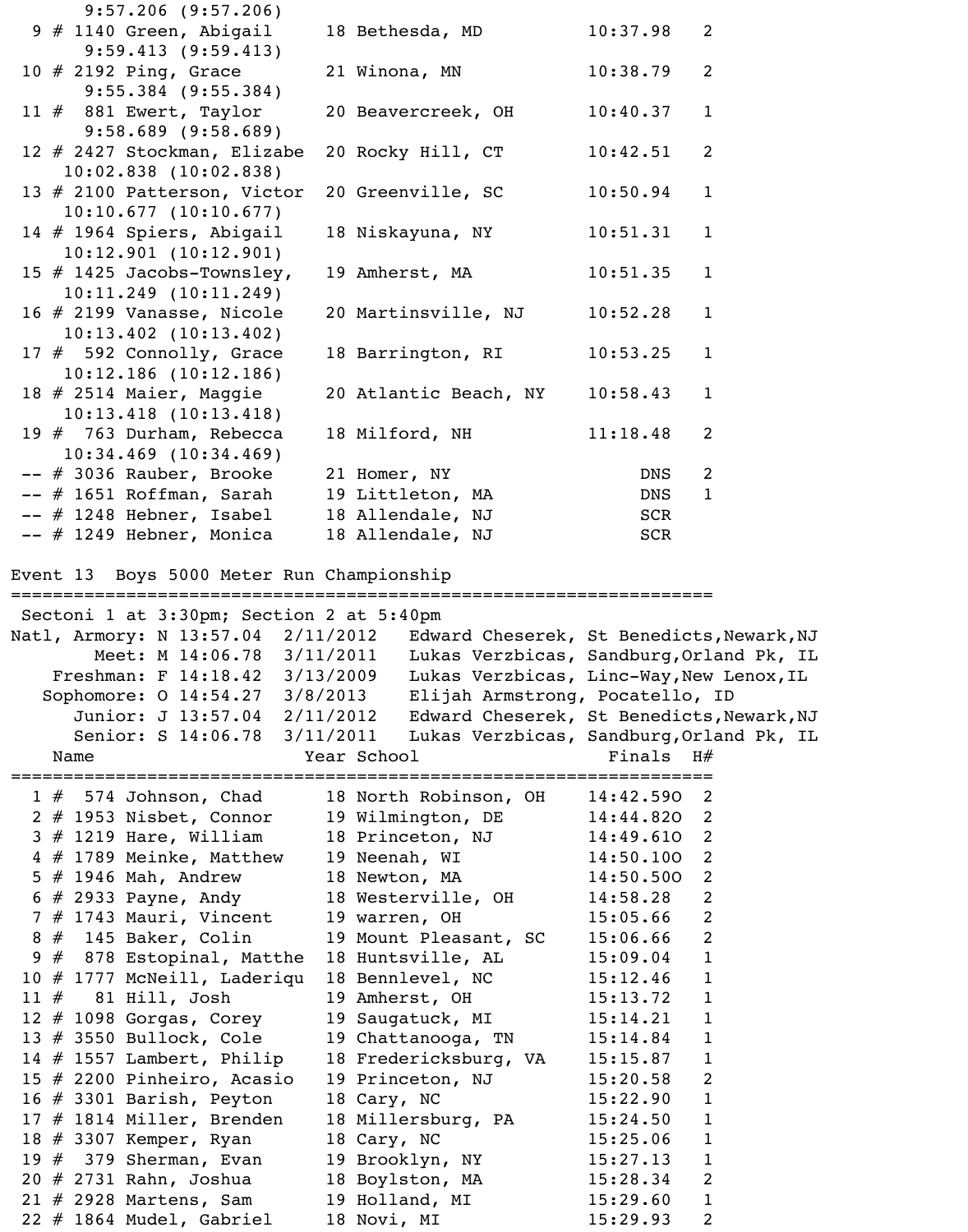```
 24 # 3040 Fusco, Matthew 18 Amawalk, NY 15:33.29 2 
 25 # 666 Nichols, Daniel 18 Danbury, CT 15:33.69 2 
 26 # 1194 Hall, Brandon 18 Hopedale, MA 15:34.14 1 
 27 # 529 Logsdon, Colin 18 Chatham, NJ 15:37.77 2 
 28 # 1014 Fraser, Nicholas 18 Rochester Hills, MI 15:40.13 1 
 29 # 113 Aramburu, Lucas 19 Brookline, MA 15:40.46 1 
 30 # 2436 Rollins, Tyler 18 Downingtown, PA 15:40.61 1 
 31 # 1078 Gleason, Payton 18 Churchville, NY 16:06.31 2 
 -- # 733 DiMuccio, Maxwell 20 Seekonk, MA DNF 2 
-- # 991 Forsythe, Tristan 18 Pittsburgh, PA DNS 2
Event 14 Girls 5000 Meter Run Championship
===================================================================
 Section 1 at 3:05pm; Section 2 at 5:15pm
   National: N 15:37.12 1/20/2018 Katelyn Tuohy, N Rockland, Thiells, NY
 Meet: M 15:55.75 3/10/2017 Brie Oakley, Grandview,Cntnl,CO 
 Armory HS: A 15:55.75 3/10/2017 Brie Oakley, Grandview,Cntnl,CO 
    Freshman: F 17:08.45 3/14/2014 Jessica Lawson, Cornell, NY 
Sophomore: 0 15:37.12 1/20/2018 Katelyn Tuohy, N Rockland,Thiells,NY
 Junior: J 16:19.69 3/9/2012 Erin Finn, W Bloomfield, MI 
 Senior: S 15:55.75 3/10/2017 Brie Oakley, Grandview,Aurora,CO 
Name Year School Year School Finals H#===================================================================
 1 # 1046 Gaughan, Jacqueli 18 Exeter, NH 16:19.42J 2 
 2 # 1249 Hebner, Monica 18 Allendale, NJ 16:53.91F 2 
 3 # 61 Helmers, Ryann 18 Charlottesville, VA 17:03.33F 2 
4 # 1248 Hebner, Isabel 18 Allendale, NJ 17:09.31 2
5 # 2192 Ping, Grace 21 Winona, MN 17:11.37 2
 6 # 2193 Ping, Lauren 23 Winona, MN 17:17.30 2 
7 # 3036 Rauber, Brooke 21 Homer, NY 17:23.55 2
 8 # 3430 Wolfe, Kaitlynn 20 Blacksburg, VA 17:23.93 2 
 9 # 1042 Gardizy, Ariana 18 Hatfield, PA 17:33.60 2 
 10 # 457 Caldwell, Kalii 19 Ogden, UT 17:38.88 2 
 11 # 1425 Jacobs-Townsley, 19 Amherst, MA 17:42.56 2 
 12 # 3489 Yourkavitch, Abby 18 Yourkavitch- 17:55.57 2 
 13 # 1430 Janke, Olivia 18 Annapolis, MD 17:57.13 1 
 14 # 3416 Witt, Peyton 19 Kalamazoo, MI 17:58.01 2 
 15 # 1580 Lawler, Eleanor 18 Wakefield, RI 18:04.89 2 
 16 # 1591 Law, Samantha 18 Great Neck, NY 18:17.24 2 
 17 # 3360 Williams, Grace 18 Bloomington, IN 18:18.67 1 
 18 # 3396 Wingeart, Aubrey 18 King George, VA 18:18.90 1 
 19 # 2607 Shultz, Dominique 18 Berwyn, PA 18:21.16 1 
20 # 2341 Raymond, Kylie 20 Somers, CT 18:21.73 1
 21 # 2081 Yentz, Lindsay 18 Bristow, VA 18:23.90 1 
 22 # 3429 Woelfel, Carly 20 Rockville Centre, N 18:26.90 1 
 23 # 1816 Scott, Mackenzie 18 Minerva, OH 18:27.22 1 
 24 # 1613 Lomascolo, Olivia 18 Clifton Park, NY 18:27.67 1 
 25 # 3414 Wright, Brynne 20 Greenwich, NY 18:36.91 1 
 26 # 1737 Mason, Claire 20 Painted Post, NY 18:39.14 2 
 27 # 1826 Ragenklint, Saman 19 Tinton Falls, NJ 18:51.00 1 
 28 # 1579 Lausev, Brianna 19 New Hyde Park, NY 18:53.48 1 
 29 # 1610 Hartman, Charlott 18 Clifton Park, NY 18:56.61 1 
 30 # 1972 Nunnery, Lily 19 North Kingstown, RI 19:03.51 1 
 31 # 773 Dyer, Olivia 18 Lansdale, PA 19:30.24 1 
 -- # 1775 McLain, Madeline 18 York, PA DNS 2 
-- # 1397 Ielfield, Hannah 21 Glenfield, NY DNS 1
-- # 1157 McMillan, Hetty 18 Old Greenwich, CT BNS 1
```
23 # 1138 Lorf, Chandler 18 Davison, MI 15:32.60 1

Event 15 Boys 60 Meter Hurdles Championship

===================================================================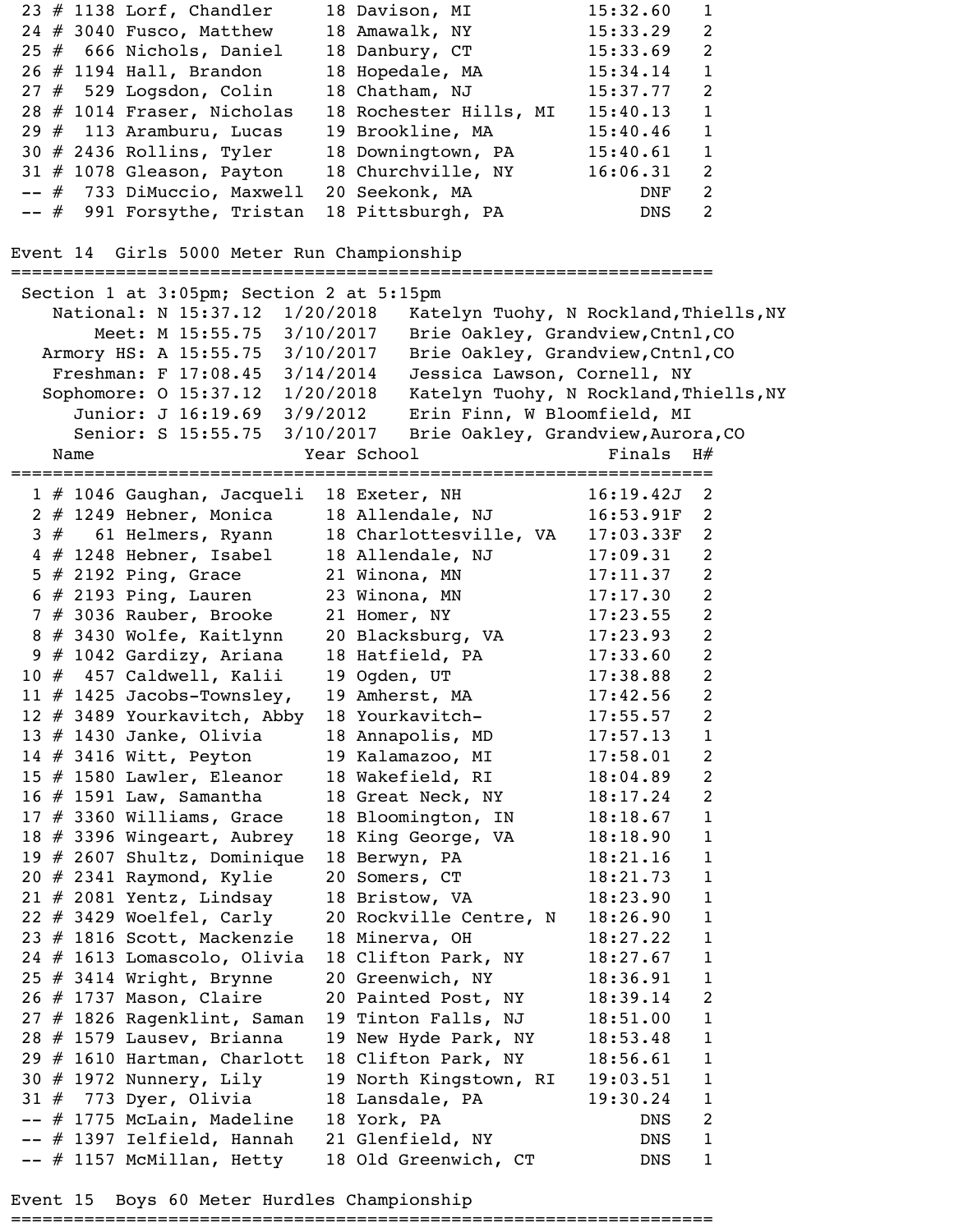|  | 24 Advance: Top 1 Each Heat plus Next 18 Best Times     |                                                                             |                    |   |       |
|--|---------------------------------------------------------|-----------------------------------------------------------------------------|--------------------|---|-------|
|  | Ntl, Meet, Arm: N 7.40 3/12/2017                        | Trey Cunningham, Winfield, AL                                               |                    |   |       |
|  | Freshman: F 8.03 2/16/2002                              | Lataero Mitchell, Wayne, Huber Hts, OH                                      |                    |   |       |
|  | Sophomore: 0 7.83 3/11/2007<br>Junior: J 7.59 3/15/2015 | Wayne Davis, Southeast, Raleigh, NC<br>Grant Holloway, Grasfld, Chespke, VA |                    |   |       |
|  | Senior: S 7.40 3/12/2017                                | Trey Cunningham, Winfield, AL                                               |                    |   |       |
|  | Name                                                    | Year School and the School                                                  | Prelims $H#$       |   |       |
|  |                                                         |                                                                             |                    |   |       |
|  | Preliminaries                                           |                                                                             |                    |   |       |
|  | 1 # 2047 Owens, Ayden                                   | 18 Owens-Ayden-                                                             | 0, 7.710, 6, 7.703 |   |       |
|  | 7.155(7.155)                                            |                                                                             |                    |   |       |
|  | $2$ # 3010 Powdar, Kurt<br>7.153(7.153)                 | 19 Chesapeake, VA                                                           | $0$ 7.710 3 7.710  |   |       |
|  | $3$ # 3013 Shirley, Aaron                               | 19 Chesapeake, VA                                                           | $F$ 7.850 2        |   |       |
|  | 7.283(7.283)                                            |                                                                             |                    |   |       |
|  | $4$ # 3385 Wilson, De'Vion                              | 18 Hutto, TX                                                                | F 7.87Q 5          |   |       |
|  | 7.298(7.298)                                            |                                                                             |                    |   |       |
|  | $5$ # 1740 Mather, Liam                                 | 18 London, ON                                                               | F 7.880 1          |   | 7.877 |
|  | 7.300(7.300)                                            |                                                                             |                    |   |       |
|  | 6 # 346 Brockman, Joshua                                | 19 Charlotte, NC                                                            | F 7.95Q 4 7.941    |   |       |
|  | 7.372(7.372)<br>7 # 2849 Faircloth, Daiqwa              | 18 Team War-Va                                                              | F 7.88q 1 7.879    |   |       |
|  | 7.318(7.318)                                            |                                                                             |                    |   |       |
|  | 8 # 1044 Garland, Kyle                                  | 18 Philadelphia, PA                                                         | $F$ 7.89q 1        |   |       |
|  | 7.333(7.333)                                            |                                                                             |                    |   |       |
|  | 9 # 2453 Brown, Tai                                     | 18 Brooklyn, NY                                                             | $F$ 7.94q 3        |   |       |
|  | 7.380(7.380)                                            |                                                                             |                    |   |       |
|  | $10 \# 501$ Cavazos, Lejond                             | 20 Kansas City, MO                                                          | F 7.95q 3 7.944    |   |       |
|  | $7.356$ $(7.356)$                                       |                                                                             |                    |   |       |
|  | 11 $#$ 3037 Turay, Andre<br>7.377(7.377)                | 19 Hagerstown, MD                                                           | $F$ 7.96q 6        |   | 7.953 |
|  | 12 # 2166 Peterson, Brandon 18 Tomball, TX              |                                                                             | F 7.96q 1 7.960    |   |       |
|  | 7.398(7.398)                                            |                                                                             |                    |   |       |
|  | 13 # 1751 Mayhue, Job                                   | 18 Grand Rapids, MI F 7.98q 3                                               |                    |   |       |
|  | 7.407(7.407)                                            |                                                                             |                    |   |       |
|  | 14 # 3462 Wylie, Payne                                  | 18 Elstow, SK                                                               | F 8.00q 2 7.991    |   |       |
|  | 7.414(7.414)                                            |                                                                             |                    |   |       |
|  | 15 $#$ 1714 Marshall, Myles<br>7.411(7.411)             | 19 Marietta, GA                                                             | F 8.00q 1 7.994    |   |       |
|  | 16 # 2807 Mullally, Michael                             | 18 Jeffersonville, NY                                                       | F 8.00q 4 7.995    |   |       |
|  | 7.436(7.436)                                            |                                                                             |                    |   |       |
|  | $17$ $#$ 537 Cheung, Enoch                              | 18 Cary, NC                                                                 | F 8.00q 4 7.998    |   |       |
|  | $7.446$ (7.446)                                         |                                                                             |                    |   |       |
|  | 18 # 3349 Whitfield, Daniel                             | 18 Upper Marlboro, MD                                                       | F 8.01q 5          |   |       |
|  | 7.440(7.440)                                            |                                                                             |                    |   |       |
|  | 19 $#$ 1270 Payne, Timothy                              | 18 Newport News, VA                                                         | F 8.03q 1          |   |       |
|  | 7.442(7.442)<br>$20$ $\#$ 3346 Greene, Isaiah           | 18 Newark, NJ                                                               | $8.06q$ 1          |   |       |
|  | 7.478(7.478)                                            |                                                                             |                    |   |       |
|  | $21$ # 2978 Johnson, Aaron                              | 18 Harrodsburg, KY                                                          | 8.07q 6 8.061      |   |       |
|  | 7.474 (7.474)                                           |                                                                             |                    |   |       |
|  | 22 # 1026 Fry, Brady                                    | 18 Murfreesboro, TN                                                         | 8.07q 2 8.069      |   |       |
|  | 7.492(7.492)                                            |                                                                             |                    |   |       |
|  | 23 # 3500 Jackman, Aidan                                | 18 Concord, CA                                                              | $8.09q$ 4          |   |       |
|  | 7.498(7.498)                                            |                                                                             |                    |   |       |
|  | 24 # 479 Coleman, Deanthon<br>$7.528$ $(7.528)$         | 19 Montgomery, AL                                                           | $8.10q$ 6          |   |       |
|  | $25$ $\#$ 956 Gordon, Zion                              | 19 Denver, CO                                                               | 8.14               | 2 |       |
|  | $7.554$ $(7.554)$                                       |                                                                             |                    |   |       |
|  | 26 # 566 Clyburn, Darian                                | 18 Louisville, KY                                                           | 8.16               | 5 |       |
|  | 7.582(7.582)                                            |                                                                             |                    |   |       |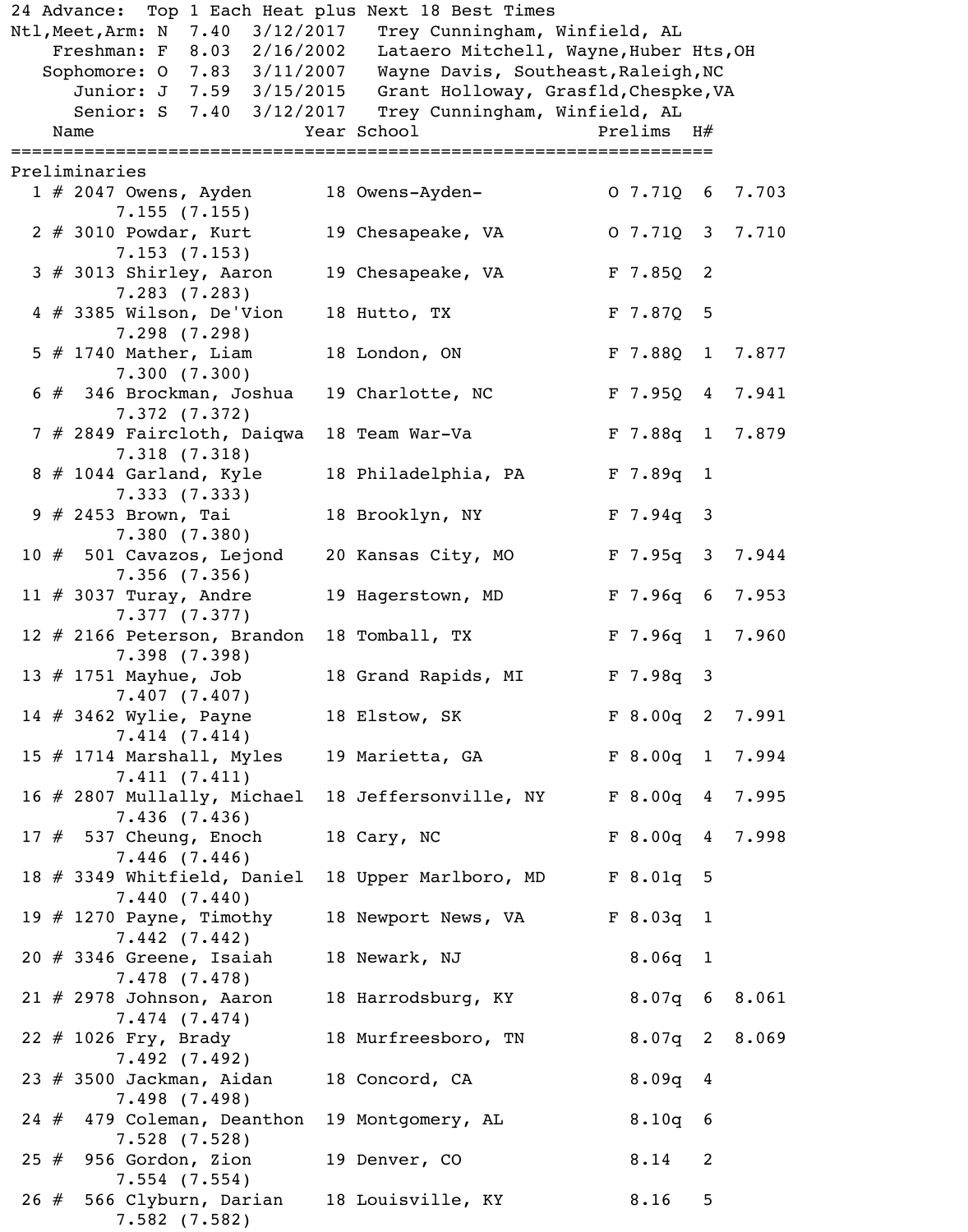|  | $27$ $\#$ 2020 Romeo, Anthony                                   | 18 Rockville Centre, N                 | 8.17              | 6              |         |
|--|-----------------------------------------------------------------|----------------------------------------|-------------------|----------------|---------|
|  | 7.582(7.582)<br>28 # 958 Harris, Cameron                        | 19 Hudson, CO                          | 8.18              | 2              |         |
|  | 7.579(7.579)<br>29 $#$ 2706 Rhea, Sincere<br>7.600(7.600)       | 19 Richland, NJ                        | 8.21              | 4              |         |
|  | 30 # 2886 McKinzy, Christop<br>$7.628$ $(7.628)$                | 19 Raytown, MO                         | 8.22              | 5              |         |
|  | $31 \# 2411$ Rivera, Daniel<br>7.623(7.623)                     | 18 Spring, TX                          | 8.23              |                | 4 8.226 |
|  | $31$ # 1990 Daniluk, Andrew<br>7.616(7.616)                     | 18 Toms River, NJ                      | 8.23              | 5 <sub>1</sub> | 8.226   |
|  | 33 # 2448 Aerts, Parker<br>7.631(7.631)                         | 18 Muskegon, MI                        | 8.23              |                | 4 8.230 |
|  | 34 # 1467 McComb, Caige<br>7.683(7.683)                         | 18 Casper, WY                          | 8.27              | 6              |         |
|  | 35 # 3353 Honicker, Scott<br>7.672(7.672)                       | 19 Telford, PA                         | 8.29              | 6              |         |
|  | 36 # 1656 MacGillivray, Mat<br>7.880(7.880)                     | 18 London, ON                          | 8.69              | 3              |         |
|  | -- # 837 Edwards, Eric                                          | 18 Houston, TX                         | DNF               | 5              |         |
|  | $--$ # 2004 Williams, Joe                                       | 18 N. Syracuse, NY                     | DQ                | 2              |         |
|  | 7.948(7.948)                                                    |                                        |                   |                |         |
|  | -- # 3542 Crossnoe, Cole                                        | 18 Amarillo, Tex                       | DNS               | 3              |         |
|  | -- # 673 Dannis, Bret                                           | 18 Arlington, IL                       | DNS               | 2              |         |
|  | -- # 751 Allen, Jalani                                          | 18 Dayton, OH                          | DNS               | 5              |         |
|  | -- # 816 Lindo, Akeem                                           | 18 East Orange, NJ                     | DNS               | 3              |         |
|  | Event 15 Boys 60 Meter Hurdles Championship                     |                                        |                   |                |         |
|  |                                                                 |                                        |                   |                |         |
|  | 8 Advance: Top 2 Each Heat plus Next 2 Best Times               |                                        |                   |                |         |
|  | Ntl,Meet,Arm: N 7.40 3/12/2017                                  | Trey Cunningham, Winfield, AL          |                   |                |         |
|  | Freshman: F 8.03 2/16/2002                                      | Lataero Mitchell, Wayne, Huber Hts, OH |                   |                |         |
|  | Sophomore: 0 7.83 3/11/2007 Wayne Davis, Southeast, Raleigh, NC |                                        |                   |                |         |
|  | Junior: J 7.59 3/15/2015                                        | Grant Holloway, Grasfld, Chespke, VA   |                   |                |         |
|  | Senior: S 7.40 3/12/2017                                        | Trey Cunningham, Winfield, AL          |                   |                |         |
|  | Name                                                            | Year School Theory                     | Semis $H#$        |                |         |
|  | Semi-Finals                                                     |                                        |                   |                |         |
|  | $1$ # 3010 Powdar, Kurt                                         | 19 Chesapeake, VA                      | 07.64Q1           |                |         |
|  | 7.082(7.082)                                                    |                                        |                   |                |         |
|  | 2 # 1751 Mayhue, Job<br>$7.262$ $(7.262)$                       | 18 Grand Rapids, MI                    | $07.81Q$ 2        |                |         |
|  | $3$ # 2453 Brown, Tai<br>7.313(7.313)                           | 18 Brooklyn, NY                        | F 7.89Q 3 7.886   |                |         |
|  | $4$ $\#$ 1044 Garland, Kyle<br>$7.234$ $(7.234)$                | 18 Philadelphia, PA                    | 07.78Q1           |                |         |
|  | 5 # 2047 Owens, Ayden                                           |                                        |                   |                |         |
|  |                                                                 | 18 Owens-Ayden-                        | 07.8302           |                |         |
|  | $7.266$ $(7.266)$<br>$6$ # 3385 Wilson, De'Vion                 | 18 Hutto, TX                           | F 7.90Q 3 7.897   |                |         |
|  | 7.346(7.346)<br>7 # 3462 Wylie, Payne                           | 18 Elstow, SK                          | $F$ 7.87q 1       |                |         |
|  | 7.299(7.299)<br>$8 \# 3037$ Turay, Andre                        | 19 Hagerstown, MD                      | F 7.89q 1 7.889   |                |         |
|  | 7.333(7.333)<br>$9$ # 1740 Mather, Liam                         | 18 London, ON                          | F <sub>7.90</sub> |                | 1 7.898 |
|  | 7.323(7.323)<br>10 $\#$ 3013 Shirley, Aaron<br>7.363(7.363)     | 19 Chesapeake, VA                      | F 7.93            | $\mathbf{3}$   |         |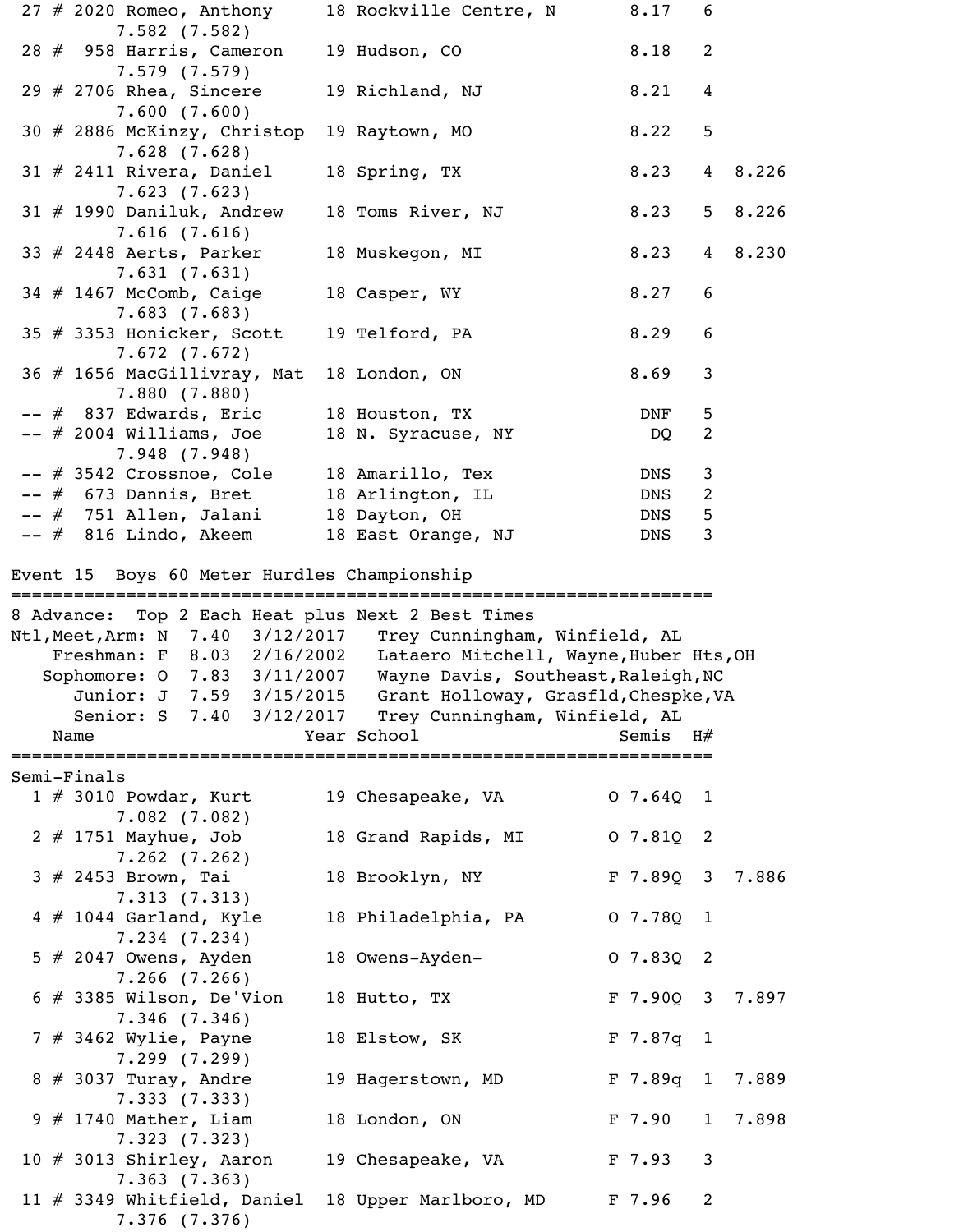|        | 12 # 346 Brockman, Joshua                                                                                                 | 19 Charlotte, NC                                                                                                                                                      | F <sub>7.97</sub> | 2 7.965        |       |
|--------|---------------------------------------------------------------------------------------------------------------------------|-----------------------------------------------------------------------------------------------------------------------------------------------------------------------|-------------------|----------------|-------|
|        | 7.396(7.396)<br>13 $#$ 501 Cavazos, Lejond                                                                                | 20 Kansas City, MO                                                                                                                                                    | F 7.97            | 3 <sup>7</sup> | 7.968 |
|        | 7.401(7.401)<br>14 $#$ 1270 Payne, Timothy                                                                                | 18 Newport News, VA                                                                                                                                                   | F 7.98            | 2              |       |
|        | 7.391(7.391)<br>15 # 2166 Peterson, Brandon                                                                               | 18 Tomball, TX                                                                                                                                                        | F 8.01            | $\overline{2}$ |       |
|        | 7.429(7.429)<br>16 # 2807 Mullally, Michael                                                                               | 18 Jeffersonville, NY                                                                                                                                                 | 8.04              | 3              |       |
|        | 7.463(7.463)<br>17 $#$ 1714 Marshall, Myles                                                                               | 19 Marietta, GA                                                                                                                                                       | 8.10              | 3              |       |
|        | 7.512(7.512)<br>18 $#$ 2978 Johnson, Aaron                                                                                | 18 Harrodsburg, KY                                                                                                                                                    | 8.17              | $\mathsf{3}$   |       |
|        | 7.553(7.553)<br>19 # 1026 Fry, Brady                                                                                      | 18 Murfreesboro, TN                                                                                                                                                   | 8.18              | 3              |       |
|        | 7.577(7.577)<br>20 # 479 Coleman, Deanthon<br>7.603(7.603)                                                                | 19 Montgomery, AL                                                                                                                                                     | 8.21              | 2              |       |
|        | $21$ # 2849 Faircloth, Daiqwa<br>7.583(7.583)                                                                             | 18 Team War-Va                                                                                                                                                        | 8.25              | 2              |       |
|        | $22$ # 3346 Greene, Isaiah<br>7.642(7.642)                                                                                | 18 Newark, NJ                                                                                                                                                         | 8.26              | $\mathbf{1}$   |       |
|        | 23 $#$ 537 Cheung, Enoch<br>11.493(11.493)                                                                                | 18 Cary, NC                                                                                                                                                           | 12.85             | $\mathbf{1}$   |       |
|        | -- # 3500 Jackman, Aidan                                                                                                  | 18 Concord, CA                                                                                                                                                        | FS                | $\mathbf{1}$   |       |
|        | Event 15 Boys 60 Meter Hurdles Championship<br>=====================================                                      | ======================                                                                                                                                                |                   |                |       |
|        | Freshman: F 8.03 2/16/2002<br>Sophomore: 0 7.83 3/11/2007<br>Junior: J 7.59 3/15/2015<br>Senior: S 7.40 3/12/2017<br>Name | Lataero Mitchell, Wayne, Huber Hts, OH<br>Wayne Davis, Southeast, Raleigh, NC<br>Grant Holloway, Grasfld, Chespke, VA<br>Trey Cunningham, Winfield, AL<br>Year School | Finals            |                |       |
|        |                                                                                                                           |                                                                                                                                                                       |                   |                |       |
| Finals | $1 \# 2047$ Owens, Ayden<br>$7.044$ $(7.044)$                                                                             | 18 Owens-Ayden-                                                                                                                                                       | 7.59J             |                |       |
|        | $2$ # 1044 Garland, Kyle<br>7.191(7.191)                                                                                  | 18 Philadelphia, PA                                                                                                                                                   | 7.740             |                |       |
|        | $3$ # 3385 Wilson, De'Vion<br>$7.269$ $(7.269)$                                                                           | 18 Hutto, TX                                                                                                                                                          | 7.820             |                |       |
|        | $4 \# 3037$ Turay, Andre<br>7.271(7.271)                                                                                  | 19 Hagerstown, MD                                                                                                                                                     | 7.830             |                |       |
|        | $5$ # 3462 Wylie, Payne                                                                                                   | 18 Elstow, SK                                                                                                                                                         | 7.84F             |                |       |
|        |                                                                                                                           |                                                                                                                                                                       |                   |                |       |
|        | $7.274$ $(7.274)$<br>$6$ # 2453 Brown, Tai<br>7.296(7.296)                                                                | 18 Brooklyn, NY                                                                                                                                                       | 7.88F             | 7.880 7.876    |       |
|        | 7 # 1751 Mayhue, Job<br>7.326(7.326)                                                                                      | 18 Grand Rapids, MI                                                                                                                                                   | 7.88F             | 7.874 7.878    |       |
|        | $--$ # 3010 Powdar, Kurt                                                                                                  | 19 Chesapeake, VA                                                                                                                                                     | FS                |                |       |
|        | Event 16 Girls 60 Meter Hurdles Championship<br>================================                                          | =================================                                                                                                                                     |                   |                |       |
|        | 24 Advance: Top 1 Each Heat plus Next 20 Best Times                                                                       |                                                                                                                                                                       |                   |                |       |
|        | Ntl,Meet,Arm: N 8.02 3/13/2016                                                                                            | Tonea Marshall, Seguin, Arlington, TX                                                                                                                                 |                   |                |       |
|        | Freshman: F 8.35 3/13/2016                                                                                                | Tia Jones, Walton, Marietta, GA                                                                                                                                       |                   |                |       |
|        | Sophomore: 0 8.15 3/11/2018                                                                                               | Jasmine Jones, Gr Atlanta Chr, Nrcrs, GA                                                                                                                              |                   |                |       |
|        | Junior: J 8.12 2/17/2018                                                                                                  | Grace Stark, Lakeland, W Lake, MI                                                                                                                                     |                   |                |       |
|        | Senior: S 8.02 3/13/2016<br>Name                                                                                          | Tonea Marshall, Seguin, Arlington, TX<br>Year School                                                                                                                  | Prelims           | H#             |       |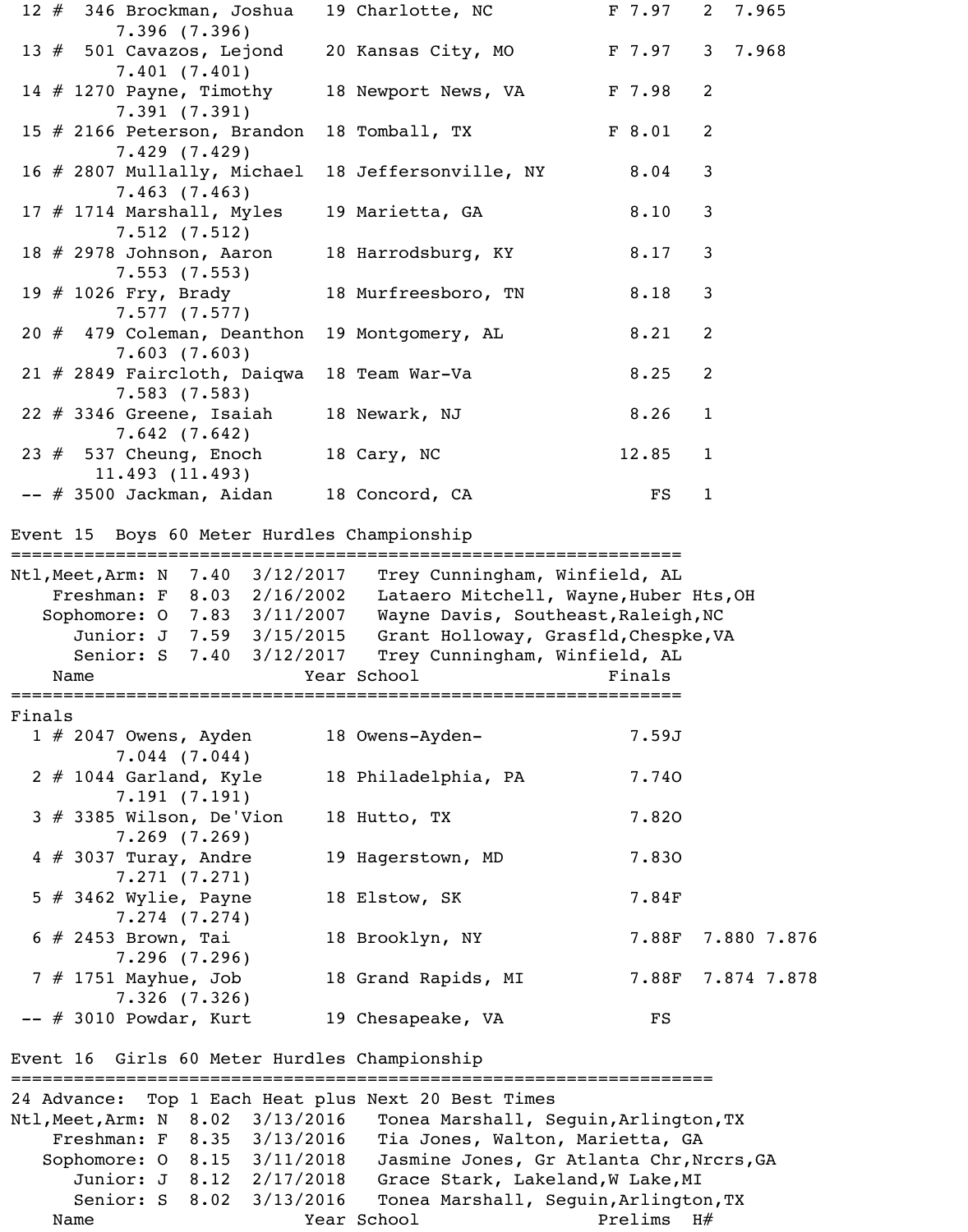|  | Preliminaries                                                      |                               |               |              |  |
|--|--------------------------------------------------------------------|-------------------------------|---------------|--------------|--|
|  | 1 # 2774 Stark, Grace 19 White Lake, MI                            |                               | F 8.27Q 4     |              |  |
|  | 7.680(7.680)                                                       |                               |               |              |  |
|  | 2 # 961 Sloan, Emily 18 Littleton, CO F 8.33Q 1<br>7.730(7.730)    |                               |               |              |  |
|  | $3$ $\#$ 1456 Jones, Tia<br>7.745(7.745)                           | 19 Woodstock, GA              | F 8.34Q 2     |              |  |
|  | $4$ $\#$ 132 Jones, Jasmine<br>7.842(7.842)                        | 20 Braselton, GA              | $8.45Q$ 3     |              |  |
|  | 5 # 3121 Ballard, Shadajah 21 Chesapeake, VA<br>7.720(7.720)       |                               | F8.35q2       |              |  |
|  | 6 # 1279 Hicks, Jada<br>7.781(7.781)                               | 18 San Beenardino, CA 8.37q 4 |               |              |  |
|  | 7 # 131 Jones, Jada               18 Braselton, GA<br>7.812(7.812) |                               | $8.42q$ 4     |              |  |
|  | 8 # 425 Russell, Masai<br>7.850(7.850)                             | 18 Potomac, MD                | $8.44q$ 2     |              |  |
|  | 9 # 3051 Carothers, Imani 18 Chicago, IL<br>7.858(7.858)           |                               | $8.47q$ 2     |              |  |
|  | 10 $#$ 102 Bowen, Britten<br>7.929(7.929)                          | 18 Ann Arbor, MI              | $8.52q$ 1     |              |  |
|  | 11 $#$ 432 Fletcher, Sierra<br>7.932(7.932)                        | 19 Raleigh, NC                | 8.53q 4       |              |  |
|  | 12 # 3184 Warren, Christina<br>$7.964$ $(7.964)$                   | 19 Schwenksville, PA          | $8.59q$ 1     |              |  |
|  | 13 # 1849 Laurencin, Aasia 20 Motor City T<br>8.019(8.019)         |                               | $8.62q$ 3     |              |  |
|  | 14 $\#$ 1652 Livingston, Jane<br>8.013(8.013)                      | 19 Lancaster, PA              | $8.63q$ 4     |              |  |
|  | 15 # 229 Grimes, Taylor<br>8.039(8.039)                            | 18 District Heights, M        | $8.67q$ 2     |              |  |
|  | 16 # 2925 Witherspoon, Anna 19 Pickering, ON<br>8.073(8.073)       |                               | 8.69q 1 8.682 |              |  |
|  | 17 # 2845 Carter, Kori<br>8.077(8.077)                             | 19 Team War-Va                | 8.69q 1 8.685 |              |  |
|  | 18 # 2665 Richards, Indya<br>8.092(8.092)                          | 19 Rochester, NY              | 8.72q 1 8.712 |              |  |
|  | 18 # 2859 Scott-McKoy, Tre'<br>8.101(8.101)                        | 19 Team War-Va                | 8.72q 2 8.712 |              |  |
|  | 20 # 3052 Langley-Walker, M 18 Glenside, PA<br>8.105(8.105)        |                               | 8.73q 4       |              |  |
|  | $21$ # 2379 Rhodes, Akira<br>8.087(8.087)                          | 18 Charlotte, NC              | 8.74q 4       |              |  |
|  | $22$ # 3241 Watkins, Simone<br>8.165(8.165)                        | 19 Frisco, TX                 | $8.80q$ 3     |              |  |
|  | 23 # 1260 Henson, Ally<br>8.195(8.195)                             | 19 Houston, TX                | $8.82q$ 3     |              |  |
|  | 24 # 2667 Nkoudou, Michelle<br>8.261(8.261)                        | 18 Hoover, AL                 | $8.89q$ 2     |              |  |
|  | $25$ $\#$ 955 Davis, Kylie<br>8.501(8.501)                         | 18 Littleton, CO              | 9.18          | $\mathbf{1}$ |  |
|  | $26$ # 1677 Lowe, Lauren<br>8.830(8.830)                           | 18 Houston, TX                | 9.51          | 2            |  |
|  | -- # 824 Eaton, Madison                                            | 19 Lake Orion, MI             | DNF           | $\mathsf 3$  |  |
|  | -- # 2350 Barnes, Nicole                                           | 18 High Point, NC             | DNS           | $\mathsf 3$  |  |
|  | -- # 684 Khan, Darci                                               | 19 Stockbridge, GA            | DNS           | $\mathsf{3}$ |  |
|  | $--$ # 3021 Reid, Charnessa                                        | 18 Winston-Salem, NC          | DNS           | 3            |  |

Event 16 Girls 60 Meter Hurdles Championship

===================================================================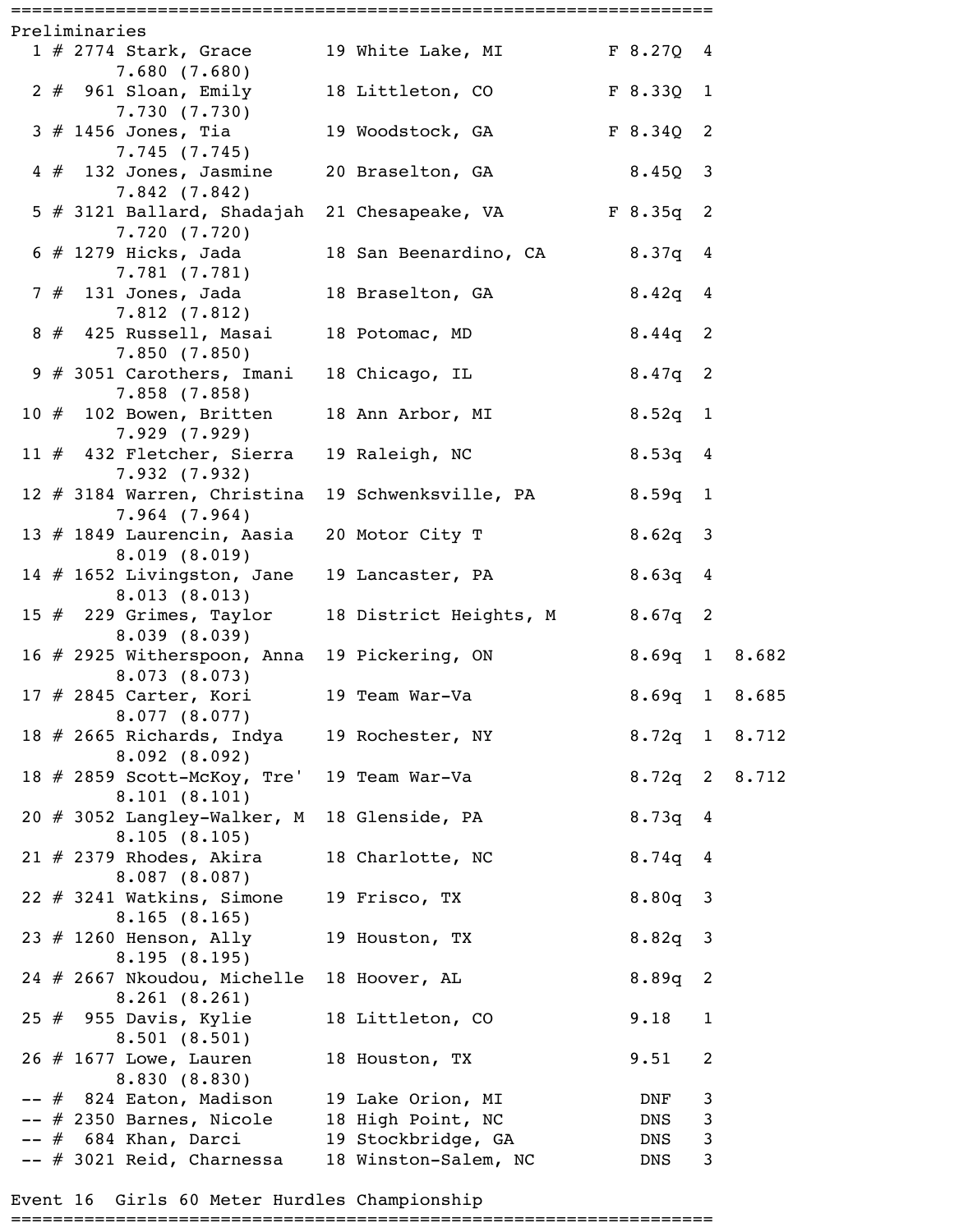| 8 Advance: Top 2 Each Heat plus Next 3 Best Times                  |                                          |               |                |         |
|--------------------------------------------------------------------|------------------------------------------|---------------|----------------|---------|
| Ntl, Meet, Arm: N 8.02 3/13/2016                                   | Tonea Marshall, Seguin, Arlington, TX    |               |                |         |
| Freshman: F 8.35 3/13/2016                                         | Tia Jones, Walton, Marietta, GA          |               |                |         |
| Sophomore: 0 8.15 3/11/2018                                        | Jasmine Jones, Gr Atlanta Chr, Nrcrs, GA |               |                |         |
| Junior: J 8.12 2/17/2018                                           | Grace Stark, Lakeland, W Lake, MI        |               |                |         |
| Senior: S 8.02 3/13/2016                                           | Tonea Marshall, Seguin, Arlington, TX    |               |                |         |
| Name                                                               | Year School                              | Semis $H#$    |                |         |
|                                                                    |                                          |               |                |         |
| Semi-Finals                                                        |                                          |               |                |         |
| $1 \#$ 132 Jones, Jasmine                                          | 20 Braselton, GA                         | 08.15018.145  |                |         |
| $7.576$ $(7.576)$                                                  |                                          |               |                |         |
| $2 \# 2774$ Stark, Grace                                           | 19 White Lake, MI                        | 08.1503 8.149 |                |         |
| 7.577(7.577)                                                       |                                          |               |                |         |
| $3$ $#$ 961 Sloan, Emily                                           | 18 Littleton, CO                         | $8.38Q$ 2     |                |         |
| 7.785(7.785)                                                       |                                          |               |                |         |
| $4$ # 1456 Jones, Tia                                              | 19 Woodstock, GA                         | F 8.25Q       | $\overline{1}$ |         |
| 7.651(7.651)                                                       |                                          |               |                |         |
| $5$ $#$ 425 Russell, Masai                                         | 18 Potomac, MD                           | $8.40Q$ 2     |                |         |
| 7.812(7.812)                                                       |                                          |               |                |         |
| $6 \# 1279$ Hicks, Jada                                            | 18 San Beenardino, CA                    | 8.450 3       |                | 8.443   |
| 7.850(7.850)                                                       |                                          |               |                |         |
| 7 # 3121 Ballard, Shadajah                                         | 21 Chesapeake, VA                        | $8.44q$ 2     |                |         |
| 7.831(7.831)                                                       |                                          |               |                |         |
| $8 \# 102$ Bowen, Britten                                          | 18 Ann Arbor, MI                         | $8.45q$ 1     |                | 8.445   |
| 7.851(7.851)                                                       |                                          |               |                |         |
| $9 \# 131$ Jones, Jada                                             | 18 Braselton, GA                         | 8.50          | 3              |         |
|                                                                    |                                          |               |                |         |
| 7.893(7.893)                                                       |                                          |               |                |         |
| 10 # 3051 Carothers, Imani                                         | 18 Chicago, IL                           | 8.51          | $\mathbf 1$    |         |
| 7.895(7.895)                                                       |                                          |               |                |         |
| 11 $#$ 3184 Warren, Christina                                      | 19 Schwenksville, PA                     | 8.57          | 3              |         |
| 7.955(7.955)                                                       |                                          |               |                |         |
| 12 $#$ 1652 Livingston, Jane                                       | 19 Lancaster, PA                         | 8.60          | 2              |         |
| 7.971(7.971)                                                       |                                          |               |                |         |
| 13 $#$ 432 Fletcher, Sierra                                        | 19 Raleigh, NC                           | 8.61          | 2              |         |
| 7.993(7.993)                                                       |                                          |               |                |         |
| 14 $#$ 2665 Richards, Indya                                        | 19 Rochester, NY                         | 8.66          | 3              |         |
| 8.033(8.033)                                                       |                                          |               |                |         |
| 15 $#$ 2379 Rhodes, Akira                                          | 18 Charlotte, NC                         | 8.67          | $\mathbf{1}$   |         |
| 8.045(8.045)                                                       |                                          |               |                |         |
| 16 # 1849 Laurencin, Aasia                                         | 20 Motor City T                          | 8.71          | 3              |         |
| 8.100(8.100)                                                       |                                          |               |                |         |
| $17$ # 2845 Carter, Kori                                           | 19 Team War-Va                           | 8.73          |                | 2 8.721 |
| 8.123(8.123)                                                       |                                          |               |                |         |
| 17 # 2925 Witherspoon, Anna                                        | 19 Pickering, ON                         | 8.73          |                | 1 8.721 |
|                                                                    |                                          |               |                |         |
| 8.105(8.105)                                                       |                                          |               |                |         |
| 19 $\#$ 1260 Henson, Ally                                          | 19 Houston, TX                           | 8.73 2 8.724  |                |         |
| 8.112(8.112)                                                       |                                          |               |                |         |
| $20$ $\#$ 3241 Watkins, Simone                                     | 19 Frisco, TX                            | 8.76          | 1              |         |
| 8.140(8.140)                                                       |                                          |               |                |         |
| $21$ # 2859 Scott-McKoy, Tre'                                      | 19 Team War-Va                           | 8.90          | 3              |         |
| 8.267(8.267)                                                       |                                          |               |                |         |
| 22 # 2667 Nkoudou, Michelle                                        | 18 Hoover, AL                            | 8.91          | 3              |         |
| 8.289(8.289)                                                       |                                          |               |                |         |
| -- # 229 Grimes, Taylor 18 District Heights, M                     |                                          | DNS           | $\mathbf{1}$   |         |
| -- # 3052 Langley-Walker, M                                        | 18 Glenside, PA                          | DNS           | 2              |         |
|                                                                    |                                          |               |                |         |
| Event 16 Girls 60 Meter Hurdles Championship                       |                                          |               |                |         |
|                                                                    |                                          |               |                |         |
| Ntl.Meet.Arm: N 8.02 3/13/2016 Tonea Marshall, Sequin Arlington.TX |                                          |               |                |         |

| Ntl, Meet, Arm: N 8.02 3/13/2016 |  |                                  | Tonea Marshall, Sequin, Arlington, TX    |
|----------------------------------|--|----------------------------------|------------------------------------------|
|                                  |  | Freshman: $F = 8.35 = 3/13/2016$ | Tia Jones, Walton, Marietta, GA          |
|                                  |  | Sophomore: 0 8.15 3/11/2018      | Jasmine Jones, Gr Atlanta Chr, Nrcrs, GA |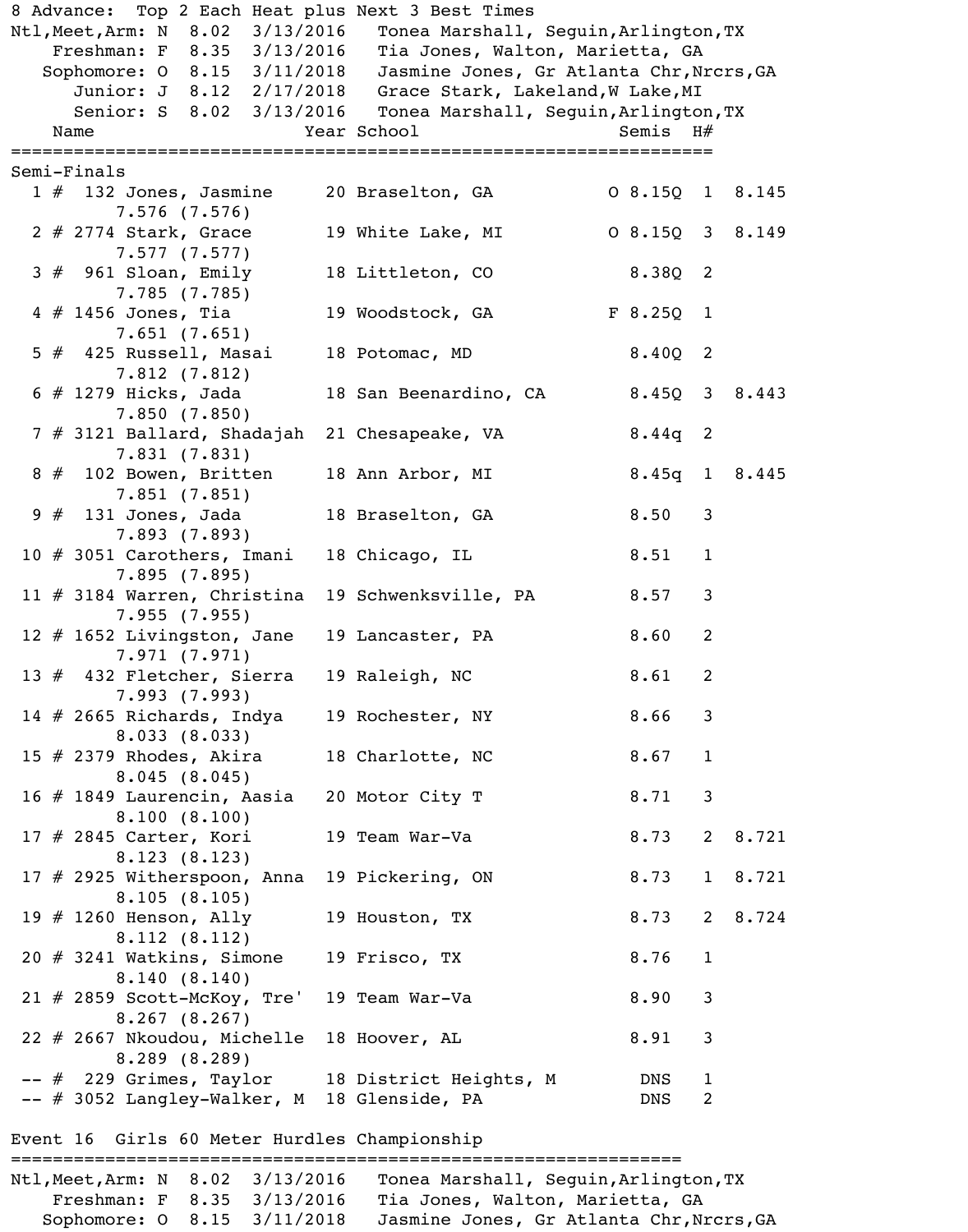Junior: J 8.12 2/17/2018 Grace Stark, Lakeland, W Lake, MI Senior: S 8.02 3/13/2016 Tonea Marshall, Seguin, Arlington, TX Name Year School Finals ================================================================ Finals 1 # 1456 Jones, Tia 19 Woodstock, GA 8.05J 8.044 7.477 (7.477) 2 # 2774 Stark, Grace 19 White Lake, MI 8.05J 8.047 7.482 (7.482) 3 # 132 Jones, Jasmine 20 Braselton, GA 8.17F 7.598 (7.598) 4 # 961 Sloan, Emily 18 Littleton, CO 8.19F 7.606 (7.606) 5 # 1279 Hicks, Jada 18 San Beenardino, CA 8.28F 7.685 (7.685) 6 # 102 Bowen, Britten 18 Ann Arbor, MI 8.34F 7.740 (7.740) 7 # 3121 Ballard, Shadajah 21 Chesapeake, VA 8.47 7.843 (7.843) 8 # 425 Russell, Masai 18 Potomac, MD 9.11 8.432 (8.432) Event 17 Boys 4x200 Meter Relay Championship =================================================================== Top 6 Advance by Time Natl, Armory: N 1:26.09 3/13/2005 Poly, Long Beach, CA I Green, V Joseph, T Patterson, B Nellum Meet: M 1:26.21 3/13/2016 TC Williams, Alexandria, VA T Lockett,Noah Lyles,Kai Cole,Josephus Lyles NSIC Meet: I 1:26.09 3/13/2005 Poly, Long Beach, CA I. Green, V. Joseph, T. Patterson, B. Nellum School Prelims H# =================================================================== Preliminaries 1 Bull Tc-Md 1:26.77q 3 1) #404 Allen, Eric 18 2) #402 Allen, Ashton 20 3) #430 Watson, Bryce 18 4) #3552 Mauney, Caleb 20 43.53 (43.53) 1:04.85 (21.32) 1:26.78 (21.93) 2 Team War-Va 1:27.37q 2 1) #2860 Waller, Jevon 18 2) #2849 Faircloth, Daiqwaun 18 3) #2856 Nixon, Jacob 19 4) #2853 Johnson, Kevin 19 44.55 (44.55) 1:06.18 (21.63) 1:27.37 (21.19) 3 De Matha Catholic Tc-Md 1:27.90q 1 1) #695 Stewart, Brendon 18 2) #689 Green, Damon 19 3) #686 Cross, Nick 19 4) #690 Green, Deion 19 44.11 (44.11) 1:05.73 (21.62) 1:27.91 (22.18) 4 Lights Out Tc-Nc 1:28.46q 1 1) #3561 Roseboro, Jacquez 19 2) #3560 Littlejohn, Joseph 18 3) #1627 Hayes, Savion 19 4) #3559 Burnette, Justen 18 45.20 (45.20) 1:06.50 (21.30) 1:28.46 (21.96) 5 Cardinal Hayes Tc-Ny 1:28.72q 5

 1) #465 Jones, Elijah 18 2) #466 Watkins, Jahlahnee 19 3) #464 Hinds, Shawndre 19 4) #463 Franco, Jose 18 44.20 (44.20) 1:06.67 (22.47) 1:28.73 (22.06) 6 Blue Devils Tc-Va 1:28.79q 2 1) #274 Walbrook, Reynold 18 2) #271 Justice, Logan 18 3) #272 Reynolds, Daniel 20 4) #270 Etta, Ebruba 18 45.15 (45.15) 1:08.08 (22.93) 1:28.79 (20.71) 7 Knights Tc-Ny-Uniondale 1:29.12 1 1) #1514 Williams, Giordano 19 2) #1508 Borzor, Christopher 18

3) #1507 Barrett, Malik 19 4) #1511 Edmead, Tylere 18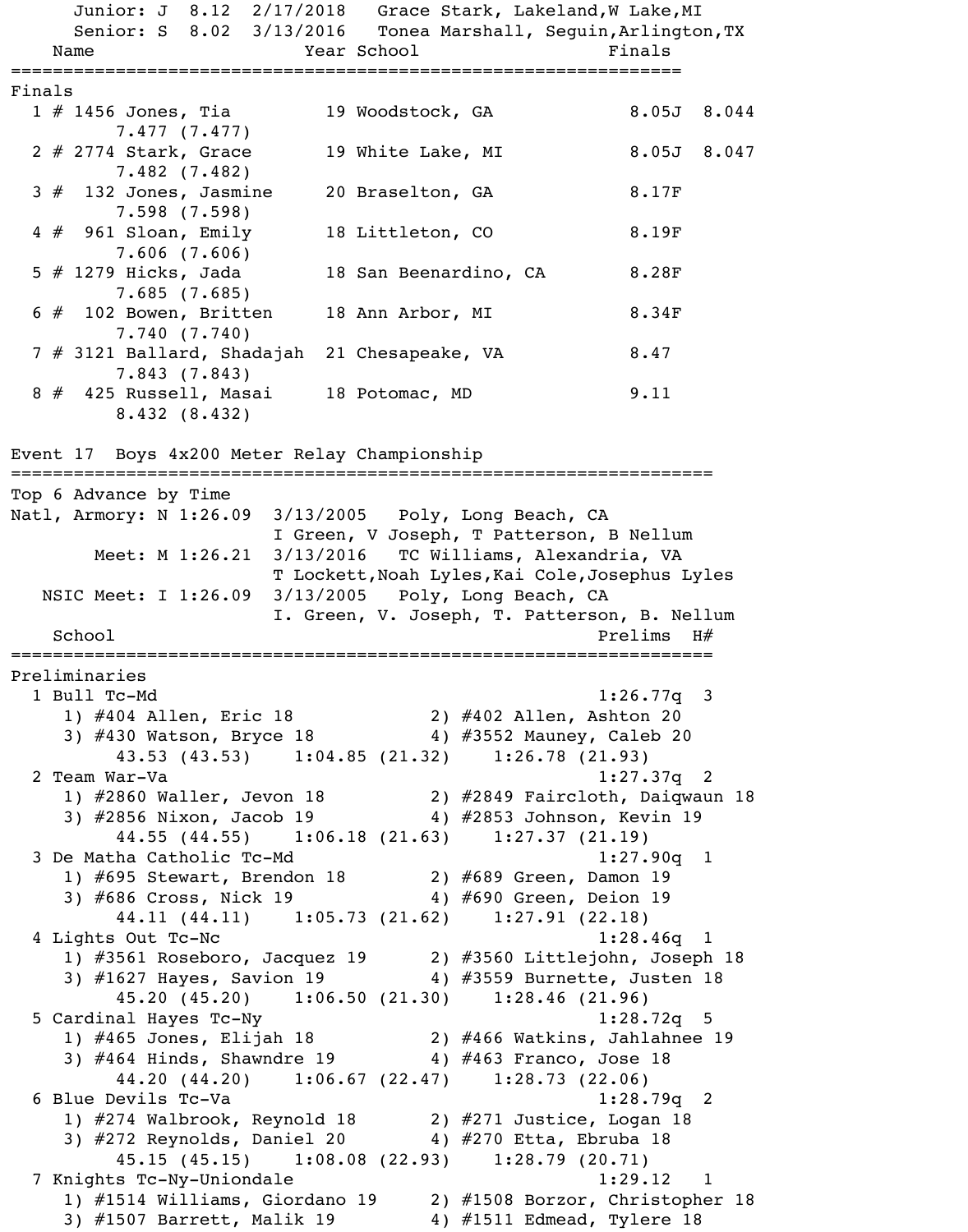44.00 (44.00) 1:07.28 (23.28) 1:29.12 (21.84) 8 Bulldog Elite Tc-Nc 1:29.14 1 1) #437 McRae, Romell 20 2) #436 McKay, Chris 19 3) #442 Williams, Tyler 18 4) #441 Williams, Brian 20 45.55 (45.55) 1:07.41 (21.86) 1:29.14 (21.73) 9 Indians Tc-Ny 1:29.74 3 1:29.733 1) #1414 Stoddart, Jelani 18 2) #1407 Grey, Frank 19 3) #1412 Quadri, Saad 19 4) #1413 Rodriguez, Julio 19 46.09 (46.09) 1:08.00 (21.91) 1:29.74 (21.74) 10 Westerville Central Tc-Oh 1:29.74 5 1:29.736 1) #3319 Johnson, Tyrone 19 2) #3315 Finnegan, Luke 18 3) #3318 Hyatt, Rickey 20 4) #3317 Gilkey, Ashton 18 45.03 (45.03) 1:07.49 (22.46) 1:29.74 (22.25) 11 Motor City Tc-Mi 1:29.90 4 1) #1845 James, Donnie 18 2) #1852 Smith, Dwight 18 3) #1854 Stewart, Phillip 19  $\qquad \qquad$  4) #1850 Mack, Kolby 18 44.35 (44.35) 1:07.25 (22.90) 1:29.90 (22.65) 12 Potomac Panthers Tc-Va 1:29.94 4 1) #2259 Ahouman, Bryan 20 2) #2263 Mitchell, Matthew 19 3) #2261 Cole, Anthony 18 4) #2260 Brebnor, Rawle 18 45.35 (45.35) 1:07.97 (22.62) 1:29.94 (21.97) 13 Shrewsbury Tc-Ma 1:30.06 4 1) #2604 O'Brien, Joseph 19 2) #2606 Young, Joseph 18 3) #2603 Matthews, Christopher 19 4) #2605 Prideaux, Dasani 18 44.80 (44.80) 1:07.69 (22.89) 1:30.06 (22.37) 14 Elizabeth Tc-Nj 1:30.15 5 1) #867 Nash, Gabriel 19 2) #864 Guerrero, Jhon 20 3) #866 Lomax, Tre'Quan 19 4) #865 Joanus, Guinove 19 45.82 (45.82) 1:08.84 (23.02) 1:30.15 (21.31) 15 TC Williams Tc-Va 2012 1:30.44 3 1) #2835 Cole, Kai 18 2) #2836 Eaton, Anthony 20 3) #2837 Fox, Daniel 20 4) #2834 Bangura, Ibrahim 19 45.45 (45.45) 1:08.80 (23.35) 1:30.44 (21.64) 16 Brooke Lane Striders-MD 1:30.67 2 1) #370 Pierce, Taheer 21 2) #367 Manley, Ra'Mel 18 3) #368 Morsell, Demetri 18 4) #372 Strong, Dorian 20 45.04 (45.04) 1:08.40 (23.36) 1:30.67 (22.27) 17 De Matha Catholic Tc-Md 'B' 1:31.25 2 1) #691 Muhammad, Naim 18 2) #688 Dudley, Kenny 21 3) #697 Trotz, Kamari 20 4) #692 Logan-Nealy, Dominic 19 46.28 (46.28) 1:09.73 (23.45) 1:31.25 (21.52) 18 Fits Pro-NJ 1:31.503 1) #947 Brown, Brian 19 2) #951 Tucker, Alan 18 3) #949 Martino, Matthew 20 4) #950 Tarantino, Antonio 18 46.91 (46.91) 1:10.14 (23.23) 1:31.51 (21.37) 19 Bishop McNamara Tc-Md 1:31.51 2 1:31.507 1) #233 Okeke, Arinze 18 2) #232 Murphy, Drake 19 3) #231 McCain, Jeremiah 18  $\qquad \qquad$  4) #228 Edwards, Robert 18 47.06 (47.06) 1:09.88 (22.82) 1:31.51 (21.63) 20 Sweet Home Tc-Ny 1:31.55 5 1) #2821 Williams, Anthony 18 2) #2814 Davis, Nathaniel 18 3) #2815 Durwald, Kyle 20 4) #2819 Rivera, Thomas 18 45.24 (45.24) 1:08.53 (23.29) 1:31.55 (23.02) 21 St. Peter's Prep Tc-Nj 1:31.57 5 1) #2741 Bagley, Markus 18 2) #2747 Nations, Gus 19 3) #2748 Okoh, Philip 19 4) #2746 Luzzi-Liggins, Richard 19 46.07 (46.07) 1:10.22 (24.15) 1:31.58 (21.36) 22 North Rockland Tc-Ny 1:32.09 4 1) #1987 Tarricone, Joey 19 2) #1985 Pray, Dimitri 18 3) #1975 Curtis, Ryan 19 4) #1984 Nicolosi, Alex 18 46.86 (46.86) 1:09.57 (22.71) 1:32.09 (22.52)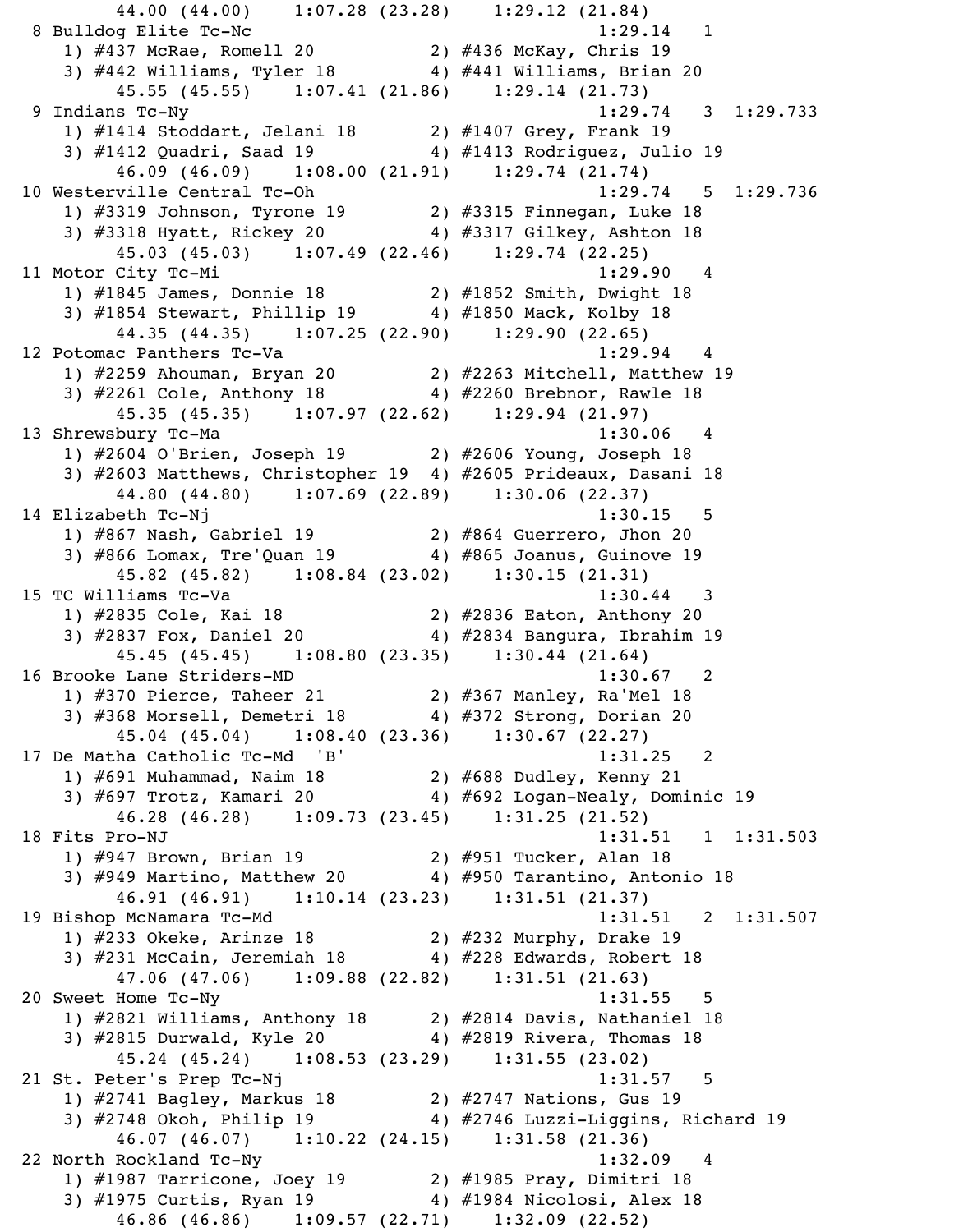23 St. Stephen's-St. Agnes Tc-Md 1:32.29 5 1) #2753 Borden, Curtis 19 2) #2754 Gilday, Brian 18 3) #2752 Borden, Christian 21 4) #2758 Walker, Jordan 18 45.78 (45.78) 1:10.54 (24.76) 1:32.29 (21.75) 24 East Orange Tc-Nj 1:33.30 4 1) #820 Salaam, Al-Shadee 21 2) #812 Dazzell, Dominic 18 3) #815 Fobay, Ibrahim 18 4) #818 Montgomery, Nasir 20 46.67 (46.67) 1:09.69 (23.02) 1:33.30 (23.61) -- Warrior Project-NC DQ 3 1) #3190 Larson, Stephen 19 2) #3185 Conner, Mark 18 3) #3191 Livingston, Denison 18 4) #3186 Douds, Emerson 19 -- Deptford Tc-Nj DQ 4 1) #721 Smith, Khion 19 2) #718 Bundy, Tyriq 19 3) #716 Bettis, James 18 4) #720 Sanders, Javon 19 45.00 (45.00) 1:08.08 (23.08) 1:30.32 (22.24) -- Dunbar Blue Spikes Tc-Oh DNS 2 1) #755 Harris, Durron 19 2) #757 Scates, Joseph 18 3) #751 Allen, Jalani 18 4) #752 Beal, Nigel 18 -- Episcopal Tc-Va de la contrata de la posición de la posición de la posición de la posición de la posición d 1) #873 Gaines, Elijah 20 2) #875 Lee, Jack 20 3) #874 Kamara, Sam 19 4) #872 Curtis, Barry 19

Event 17 Boys 4x200 Meter Relay Championship

================================================================ Natl, Armory: N 1:26.09 3/13/2005 Poly, Long Beach, CA I Green, V Joseph, T Patterson, B Nellum Meet: M 1:26.21 3/13/2016 TC Williams, Alexandria, VA T Lockett,Noah Lyles,Kai Cole,Josephus Lyles NSIC Meet: I 1:26.09 3/13/2005 Poly, Long Beach, CA I. Green, V. Joseph, T. Patterson, B. Nellum School Finals ================================================================ Finals 1 Team War-Va 1:27.11 1) #2860 Waller, Jevon 18 2) #2849 Faircloth, Daiqwaun 18 3) #2853 Johnson, Kevin 19 4) #2856 Nixon, Jacob 19 43.74 (43.74) 1:05.28 (21.54) 1:27.12 (21.84) 2 Bull Tc-Md 1:27.44 1) #404 Allen, Eric 18 2) #402 Allen, Ashton 20 3) #430 Watson, Bryce 18 4) #420 Peal, Sydney 21 43.16 (43.16) 1:04.83 (21.67) 1:27.44 (22.61) 3 De Matha Catholic Tc-Md 1:27.55 1) #695 Stewart, Brendon 18 2) #686 Cross, Nick 19 3) #689 Green, Damon 19 4) #690 Green, Deion 19 43.71 (43.71) 1:05.32 (21.61) 1:27.55 (22.23) 4 Lights Out Tc-Nc 1:28.47 1) #3561 Roseboro, Jacquez 19 2) #3560 Littlejohn, Joseph 18 3) #1627 Hayes, Savion 19 4) #3559 Burnette, Justen 18 45.04 (45.04) 1:06.83 (21.79) 1:28.48 (21.65) 5 Cardinal Hayes Tc-Ny 1:29.35 1) #465 Jones, Elijah 18 2) #466 Watkins, Jahlahnee 19 3) #463 Franco, Jose 18 4) #464 Hinds, Shawndre 19 45.07 (45.07) 1:07.42 (22.35) 1:29.35 (21.93) 6 Blue Devils Tc-Va 1:30.01 1) #274 Walbrook, Reynold 18 2) #271 Justice, Logan 18 3) #272 Reynolds, Daniel 20 4) #270 Etta, Ebruba 18 46.33 (46.33) 1:09.27 (22.94) 1:30.01 (20.74)

Event 18 Girls 4x200 Meter Relay Championship

===================================================================

Top 6 Advance by Time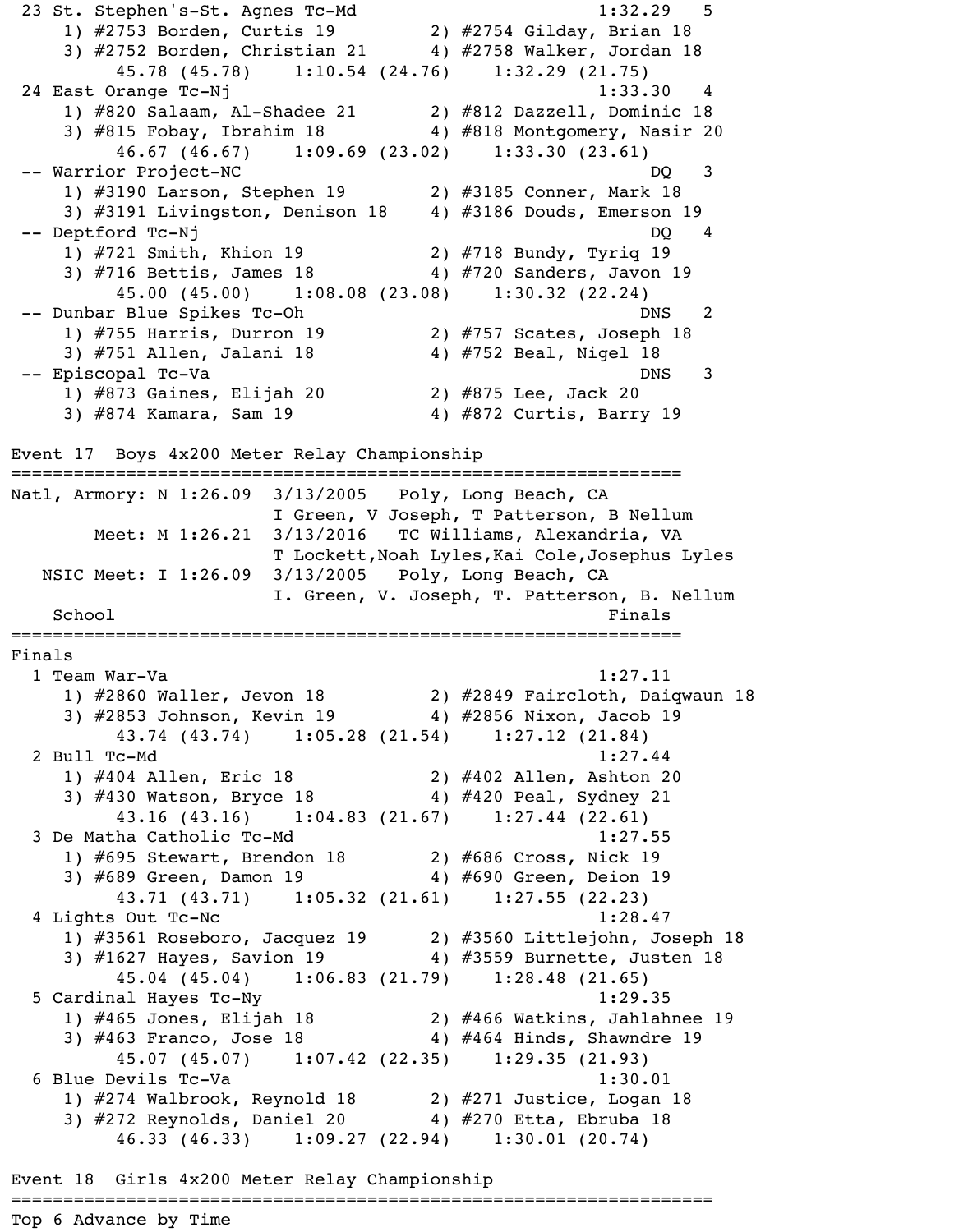National: N 1:35.39 1/20/2018 Bullis, Potomac, MD S Hall,Leah Phillips,Ashley Seymour,Masai Russell Meet: M 1:36.35 3/11/2012 Wakefield, Raleigh, NC J Williams,Tiana Patillo,Olicia Sharp,Ariah Graham NSIC Meet: I 1:35.86 3/16/2003 Poly, Long Beach, CA Shan Solomon, J Lee, D Dorsey, Shal Solomon Armory HS: A 1:35.86 3/16/2003 Poly, Long Beach, CA Shan Solomon, J Lee, D Dorsey, Shal Solomon School and Prelims H $#$ =================================================================== Preliminaries 1 Bull Tc-Md 1:36.69q 4 1) #412 Hall, Shaniya 20 2) #421 Phillips, Leah 20 3) #418 Leonard, Sierra 19 4) #428 Walbrook, Sarah 19 48.27 (48.27) 1:13.04 (24.77) 1:36.69 (23.65) 2 Team War-Va 1:37.81q 2 1) #2859 Scott-McKoy, Tre'Breh 19 2) #2845 Carter, Kori 19 3) #2847 Donaldson, Brene 19 4) #2846 Crocker, Asia 19 49.27 (49.27) 1:13.98 (24.71) 1:37.82 (23.84) 3 W Branch Tc-Va 1:37.91q 1 1) #3121 Ballard, Shadajah 21 2) #3151 Tucker, Jessica 18 3) #3150 Tilmon, Jazmine 18 4) #3120 Ballard, Na'Taja 21 49.59 (49.59) 1:14.32 (24.73) 1:37.91 (23.59) 4 Winslow Twp Tc-Nj 1:39.58q 3 1) #3399 Ahiarakwe, Flora 18 2) #3400 Dancy, Shakira 18 3) #3401 Hammond, Janeya 20 4) #3407 Perry, Nylah 20 49.89 (49.89) 1:14.68 (24.79) 1:39.58 (24.90) 5 Bulldog Elite Tc-Nc 1:40.17q 4 1) #435 Judd, Ani 20 2) #432 Fletcher, Sierra 19 3) #438 Robinson, Kyna 19 4) #434 Hall, Zarejha 19 50.50 (50.50) 1:14.87 (24.37) 1:40.17 (25.30) 6 CD Hylton Tc-Va 1:41.31q 3 1) #502 Bullock, Kiara 19 2) #505 Thompson, Rebecca 18 3) #503 Diggs, Courtney 20 4) #504 Honay, Taja 18 50.82 (50.82) 1:17.77 (26.95) 1:41.31 (23.54) 7 Elizabeth Seton Tc-Md 1:41.67 3 1) #863 Rochester, Danielle 18 2) #857 Hewitt, Felicia 20 3) #859 Logan, Illyana 19 4) #862 Pope, Celita 18 51.18 (51.18) 1:16.52 (25.34) 1:41.67 (25.15) 8 5 Star Penn Tc-Va 1:41.96 2 1) #12 Blunt, Taylynn 18 2) #13 Boyke-Johnson, Carolyn 21 3) #11 Armstrong, Eleyah 21  $\qquad \qquad$  4) #16 Hardy, Jordan 21 51.18 (51.18) 1:17.16 (25.98) 1:41.96 (24.80) 9 Cheltenham Striders-PA 1:41.98 1) #533 Crosby, Alexis 18 2) #534 Lewis, Brielle 18 3) #531 Allen, Ahliyah 20 4) #535 Williams, Ni'Asia 18 51.04 (51.04) 1:17.52 (26.48) 1:41.98 (24.46) 10 Christopher Columbus Tc-Ny 1:42.23 1 1) #3524 Core, Dylann 18 2) #3527 Jackson, Dominque 18 3) #3526 Ike, Victory 18 4) #3528 Lowe, Rori 19 51.33 (51.33) 1:17.54 (26.21) 1:42.24 (24.70) 11 Lights Out Tc-Nc 2012 2022 1:42.39 2 1) #1632 Toliver, Shamara 18 2) #1631 Penn, Del'Nique 19 3) #1628 Lyerly, Diamond 19 4) #1630 Patterson, Alexis 19 52.46 (52.46) 1:18.06 (25.60) 1:42.39 (24.33) 12 Bull Tc-Md 'B' 1:43.02 1 1) #411 Glass, Jon 18 2) #424 Richards, Arianna 18 3) #429 Wallace, Ashley 20 4) #417 Johnson, Taylor 20 52.01 (52.01) 1:18.81 (26.80) 1:43.02 (24.21) 13 Tech Tc-Dc 1:43.09 2 1) #2866 Brown, Melady 19 2) #2870 McKeithan, Caliyah 19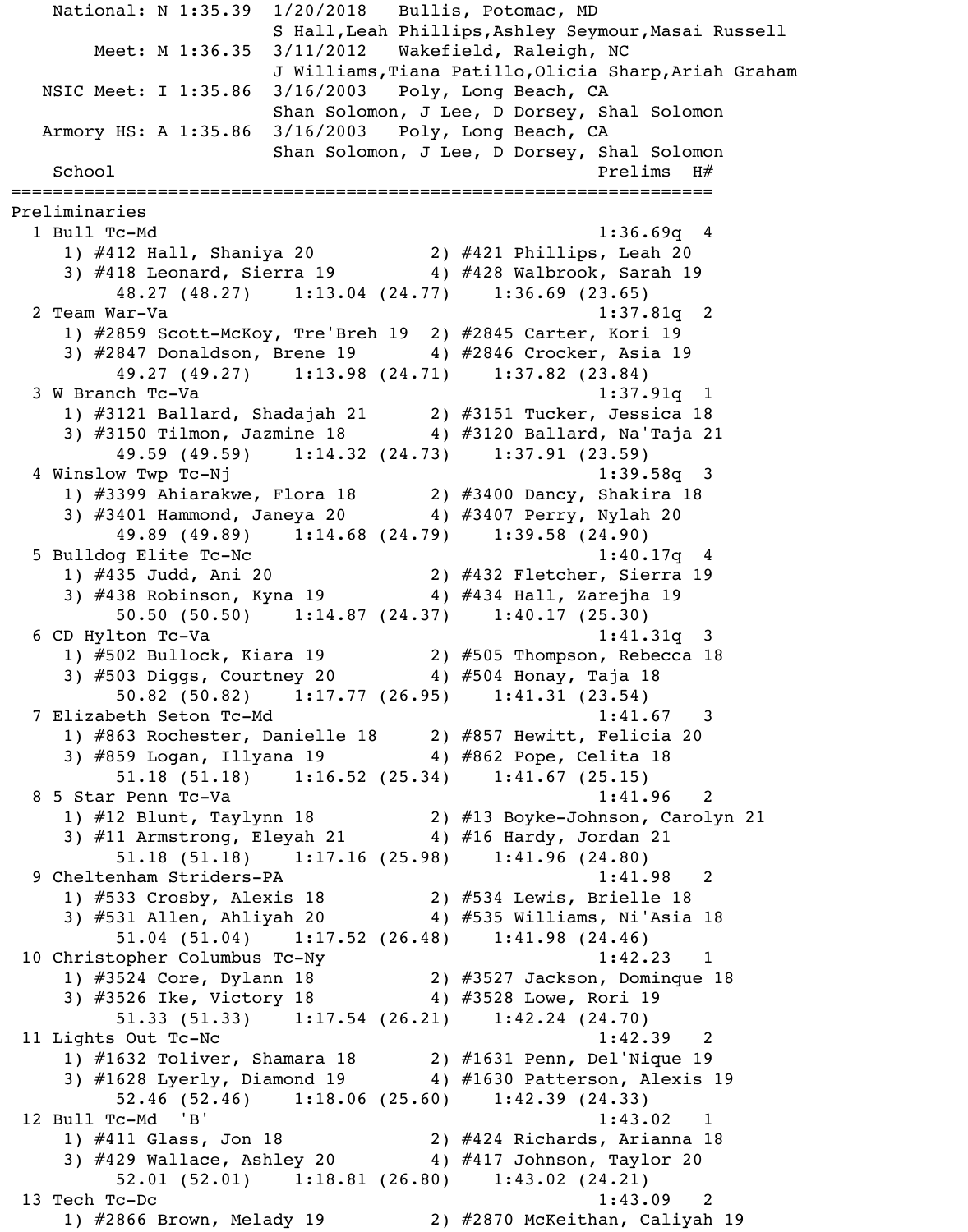3) #2869 McKeithan, Ahmya 20 4) #2867 Gibbs, Vera 20 52.34 (52.34) 1:17.50 (25.16) 1:43.09 (25.59) 14 Union Catholic Tc-Nj 1:43.10 1 1) #3077 Tucker, Sydney 20 2) #3064 Ewing, Brianna 18 3) #3068 Jordan, Avery 21 4) #3075 Quainoo, Felicia 20 52.22 (52.22) 1:18.04 (25.82) 1:43.10 (25.06) 15 M-City Speed-NY 1:43.39 3 1) #1773 Oatman, Bria 19 2) #1771 Junior, Mercedes 18 3) #1770 Declavijo, Itziar 19 4) #1769 Bowen, De'ja 19 52.97 (52.97) 1:18.92 (25.95) 1:43.39 (24.47) 16 William Floyd Tc-Ny 1:43.46 4 1) #3356 Hawkins, Kiana 19 2) #3355 Foster, Jade 19 3) #3357 Kistner, Tatianna 21 4) #3358 Miller, Antoinette 18 52.39 (52.39) 1:18.10 (25.71) 1:43.46 (25.36) 17 Egg Harbor Tc-Nj 1:43.56 4 1) #843 Princz, Lauren 21 2) #841 Laramore, Jadyn 19 3) #840 Germann, Gabrielle 20 4) #839 Alvarez, Ajae 18 52.82 (52.82) 1:18.34 (25.52) 1:43.56 (25.22) 18 Brooke Lane Striders-MD 1:43.61 3 1) #371 Sharps, Sanaa 21 2) #364 Hampton, Hadassah 19 3) #363 Andrews, Olivia 18 4) #373 Williams, Ahliyah 18 53.40 (53.40) 1:19.14 (25.74) 1:43.61 (24.47) 19 Windsor Tc-Ct 1:44.96 2 1) #3395 Richardson, Cori 20 2) #3394 McHenry, Camille 18 3) #3391 Camacho, Athena 20 4) #3390 Brown, TiaMarie 18 54.04 (54.04) 1:19.92 (25.88) 1:44.97 (25.05) 20 Heritage Tc-Va-Lynchburg 1:45.20 1 1) #1268 Megginson, Tamiyah 18 2) #1266 Hamlett, Solana 19 3) #1269 Ndiaye, Seynabou 18 4) #1267 McMillian, Michaya 18 53.31 (53.31) 1:19.06 (25.75) 1:45.20 (26.14) 21 Black Diamond Tc-Ny 1:46.17 4 1) #246 Phillips, Israel 18 2) #243 Gray, Imani 18 3) #244 Harris, Brianna 18 4) #247 Whyte, Khalia 18 53.03 (53.03) 1:19.24 (26.21) 1:46.17 (26.93) 22 Paul Robeson Eagles-NY 1:49.24 3 1) #2102 Bazilia, Qunizel 20 2) #2101 Anderson, Aaliyah 19 3) #2104 Peart, Shawnakay 19 4) #2105 White, Lailah 20 55.73 (55.73) 1:23.59 (27.86) 1:49.24 (25.65) -- Greensboro Pacesetters Tc-Nc description of the DNF 1 1) #1150 Smith-Cunningham, Bryanna 2) #1149 Hamouda, Mandi 19 3) #1148 Facey, Nyile 18 4) #1147 Facey, Nahsheeda 20 27.552 (27.552) 46.562 (19.010) -- Track 7-5-7-Va DNS 4 1) #2999 Chambers, Kenya 20 2) #3011 Rookard, SaMoan 20 3) #3006 Houston, Tamia 19 4) #3012 Roscoe, Destiney 20 Event 18 Girls 4x200 Meter Relay Championship ================================================================ National: N 1:35.39 1/20/2018 Bullis, Potomac, MD S Hall, Leah Phillips, Ashley Seymour, Masai Russell Meet: M 1:36.35 3/11/2012 Wakefield, Raleigh, NC J Williams,Tiana Patillo,Olicia Sharp,Ariah Graham NSIC Meet: I 1:35.86 3/16/2003 Poly, Long Beach, CA Shan Solomon, J Lee, D Dorsey, Shal Solomon Armory HS: A 1:35.86 3/16/2003 Poly, Long Beach, CA Shan Solomon, J Lee, D Dorsey, Shal Solomon School Finals ================================================================ Finals 1 Bull Tc-Md 1:34.75N 1) #412 Hall, Shaniya 20 2) #421 Phillips, Leah 20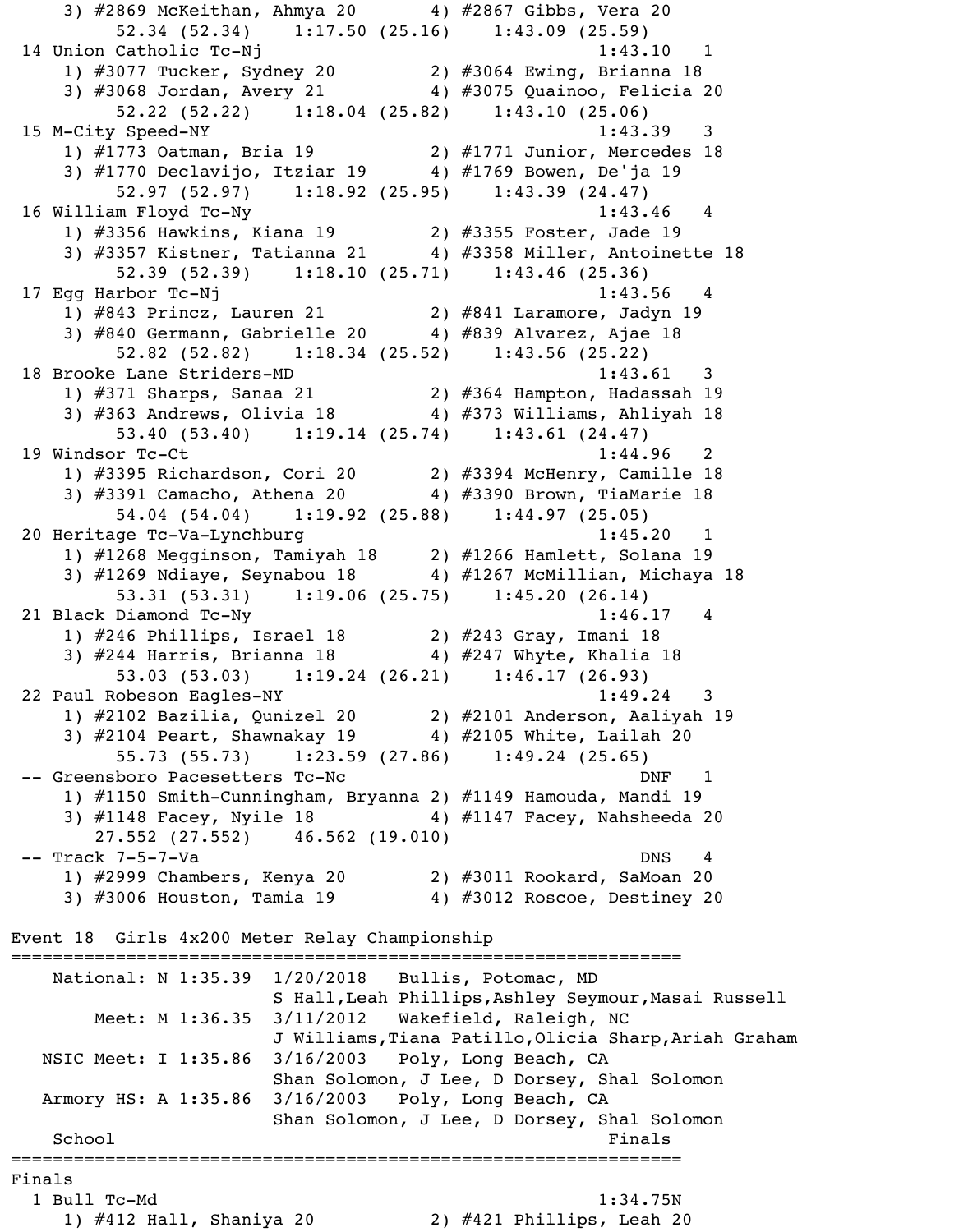3) #426 Seymour, Ashley 18 4) #425 Russell, Masai 18 47.82 (47.82) 1:11.84 (24.02) 1:34.75 (22.91) 2 Team War-Va 1:36.35M 1) #2845 Carter, Kori 19 2) #2859 Scott-McKoy, Tre'Breh 19 3) #2848 Donaldson, Brene' 19 4) #2846 Crocker, Asia 19 48.06 (48.06) 1:12.50 (24.44) 1:36.35 (23.85) 3 W Branch Tc-Va 1:36.78 1) #3121 Ballard, Shadajah 21 2) #3151 Tucker, Jessica 18 3) #3153 Warren, Keishayla 19 4) #3120 Ballard, Na'Taja 21 49.29 (49.29) 1:13.06 (23.77) 1:36.78 (23.72) 4 Winslow Twp Tc-Nj 1:39.55 1) #3399 Ahiarakwe, Flora 18 2) #3400 Dancy, Shakira 18 3) #3401 Hammond, Janeya 20 4) #3407 Perry, Nylah 20 50.07 (50.07) 1:15.06 (24.99) 1:39.55 (24.49) 5 Bulldog Elite Tc-Nc 1:40.67 1) #432 Fletcher, Sierra 19 2) #438 Robinson, Kyna 19 3) #435 Judd, Ani 20 4) #434 Hall, Zarejha 19 49.41 (49.41) 1:15.46 (26.05) 1:40.67 (25.21) 6 CD Hylton Tc-Va 1:43.40 1) #505 Thompson, Rebecca 18 2) #502 Bullock, Kiara 19 3) #503 Diggs, Courtney 20 4) #504 Honay, Taja 18 52.68 (52.68) 1:19.26 (26.58) 1:43.40 (24.14) Event 19 Boys 4x400 Meter Relay Championship =================================================================== Sections 1, 2, 3 and 4 at 12:30pm; Section 5 at 3:14pm Natl, Armory: N 3:13.06 2/6/2009 New Bern, New Bern, NC Ant Hendrix, F Greene, M Sparks, And Hendrix Meet: M 3:15.02 3/14/2009 New Bern, New Bern, NC F Greene, M Sparks, Ant Hendrix, And Hendrix NSIC Meet: I 3:13.34 3/10/1996 John Muir, Pasadena, CA J Tryon,S McCullough,M Haywood, Obie Moore  $School$   $H#$ =================================================================== 1 St. Joseph's Prep Tc-Pa 3:16.08 5 1) #2735 Dupell, Robert 18 2) #2734 Cooper, Malik 21 3) #2736 Epps, Salim 20 4) #2737 Green, Miles 18 49.44 (49.44) 1:39.69 (50.25) 2:29.69 (50.00) 3:16.08 (46.39) 2 East Orange Tc-Nj 3:16.81 5 1) #814 Etienne, Immyouri 18 2) #819 Richardson, Kishaun 19 3) #811 Carney, Fayeson 18 4) #816 Lindo, Akeem 18 49.44 (49.44) 1:38.78 (49.34) 2:27.02 (48.24) 3:16.81 (49.79) 3 Newburgh Elite Tc-Ny 3:18.88 5 1) #1929 Slater, Davin 18 2) #1925 Hanson, Brendon 18 3) #1928 Singh, Richardo 18 4) #1924 Gould, Ryler 20 50.90 (50.90) 1:40.07 (49.17) 2:30.52 (50.45) 3:18.88 (48.36) 4 W Branch Tc-Va 3:18.94 4 1) #3130 Hamilton, Alvin 18 2) #3147 Perkerson, Darian 19 3) #3137 Knight, Jared 19 4) #3145 Page, Alfandre 19 51.07 (51.07) 1:39.65 (48.58) 2:29.26 (49.61) 3:18.94 (49.68) 5 Union Catholic Tc-Nj 3:20.16 1 1) #3071 Miller, Darryl 18 2) #3066 Johnson, Makay 18 3) #3055 Albanese, Christian 18 4) #3059 Brown, Elijah 20 51.19 (51.19) 1:41.67 (50.48) 2:31.50 (49.83) 3:20.16 (48.66) 6 Colonial Forge Tc-Va 3:20.55 3 1) #582 Gray, Jonathon 18 2) #588 Walker, Johnnie 18 3) #580 Deskins, Ed 19 4) #584 Mas, Rafael 18 50.74 (50.74) 1:41.46 (50.72) 2:30.78 (49.32) 3:20.55 (49.77) 7 Hardin Valley Tc-Tn 3:20.57 4 1) #1213 Parrilla, Miguel 20 2) #1212 Gunn, Kelton 20 3)  $\#1209$  Bachmann, Kenton 18  $4)$   $\#1216$  Wright, Willington 18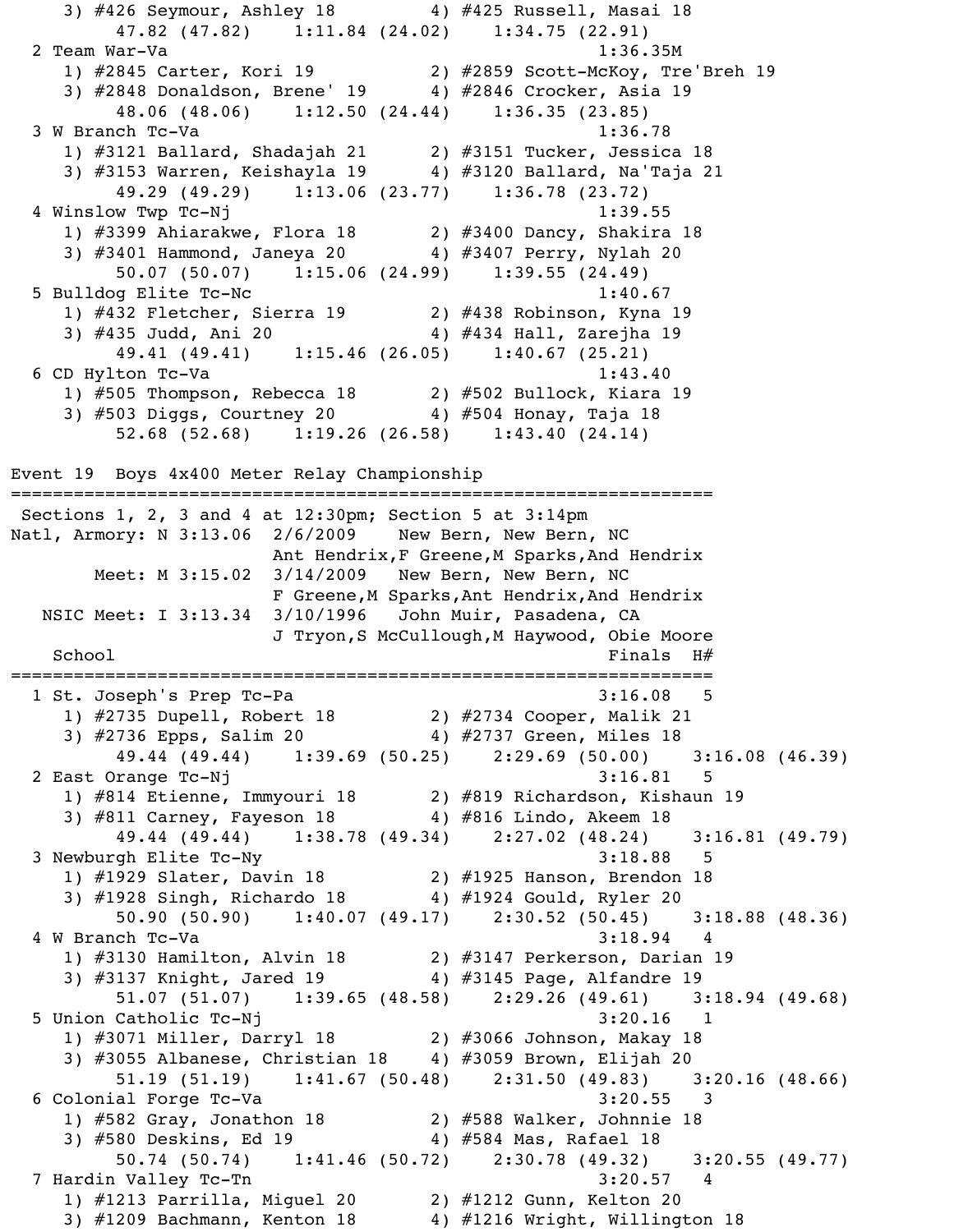51.93 (51.93) 1:42.84 (50.91) 2:33.33 (50.49) 3:20.57 (47.24) 8 Motor City Tc-Mi 3:22.02 5 1) #1855 Williams, Jacob 19 2) #1848 Kirksey, Javonne 19 3) #1843 Flake, Jason 19 4) #1845 James, Donnie 18 51.61 (51.61) 1:43.74 (52.13) 2:34.30 (50.56) 3:22.02 (47.72) 9 Long Island Elite Tc-Ny 3:22.11 5 1) #1664 Jackson, Jordan 19 2) #1660 Buckeridge, Sebastian 18 3) #1666 Maynor-Mendez, Jahmel 19 4) #1661 Campbell, Trevon 19 50.66 (50.66) 1:40.30 (49.64) 2:30.64 (50.34) 3:22.11 (51.47) 10 North Tc-Nj 3:22.19 1 1) #1991 Diawara, Abdolahe 19 2) #1993 Hankins, Zach 20 3) #1995 Sauers, Connor 19 4) #1992 Grey, Jordan 21 50.57 (50.57) 1:41.96 (51.39) 2:31.58 (49.62) 3:22.19 (50.61) 11 Lcb T&F-Va 3:22.79 5 1) #1600 Lewis, Aaron 18 2) #1598 Hill, Jeremiah 19 3) #1601 Mason, Treshawn 20 4) #1599 Hill, Josiah 19 52.06 (52.06) 1:41.66 (49.60) 2:35.16 (53.50) 3:22.79 (47.63) 12 Black Diamond Tc-Ny 3:23.90 2 1) #245 Johnson, Malik 18 2) #241 Edwards, Anthony 19 3) #242 Gilkes, Demoni 18 4) #240 Alexandre-Baker, Nolan 18 50.93 (50.93) 1:41.67 (50.74) 2:32.34 (50.67) 3:23.90 (51.56) 13 Fits Pro-NJ 3:24.07 2 1) #950 Tarantino, Antonio 18 2) #949 Martino, Matthew 20 3) #948 Cavalieri, Christopher 20 4) #947 Brown, Brian 19 51.88 (51.88) 1:42.00 (50.12) 2:35.00 (53.00) 3:24.07 (49.07) 14 Newton North Tc-Ma 3:24.17 2 1) #1942 Kadambi, Raghav 20 2) #1943 Kaplan, Forrest 19 3) #1938 Coughlin, Devin 18 4) #1937 Burba, Theodore 19 52.60 (52.60) 1:44.60 (52.00) 2:35.00 (50.40) 3:24.17 (49.17) 15 Sky's the Limit Tc-Ny 3:24.48 3 1) #2613 McQueen, Halian 19 2) #2610 Brito, Carlos 19 3) #2616 Shaw, Andrew 18 4) #2611 Hermance, Michael 19 51.73 (51.73) 1:42.22 (50.49) 2:34.08 (51.86) 3:24.48 (50.40) 16 American \$peed-IN 3:25.00 1 1) #80 Shepard, Benjamin 18 2) #77 Deurloo, Zachary 18 3) #78 Durham, David 18 4) #79 Johnson, Sean 18 52.84 (52.84) 1:44.86 (52.02) 2:36.85 (51.99) 3:25.00 (48.15) 17 Rush-Henrietta Tc-Ny 3:25.43 4 1) #2491 Hulbert, Ben 19 2) #2481 Beckham, Stephen 18 3) #2487 Daniels, Aiden 18 4) #2484 Brown, Noah 18 50.93 (50.93) 1:44.19 (53.26) 2:35.18 (50.99) 3:25.43 (50.25) 18 Warriors Tc-Ny 3:25.86 2 1) #3226 Douglas, Aman 19 2) #3225 Collins, Michael 19 3) #3229 Smart, Jamore 19 4) #3228 Flemmings, Tahje 20 53.34 (53.34) 1:44.59 (51.25) 2:34.06 (49.47) 3:25.86 (51.80) 19 Deptford Tc-Nj 3:25.92 1 1) #720 Sanders, Javon 19 2) #719 Hamilton, Hasan 18 3) #721 Smith, Khion 19 4) #717 Brown, Tyrece 19 53.08 (53.08) 1:44.99 (51.91) 2:36.11 (51.12) 3:25.92 (49.81) 20 Corning Tc-Ny 3:26.02 1 1) #599 Cornfield, Isaac 18 2) #603 Larson, Jack 18 3) #604 Lynch, Harrison 20 4) #607 Spicer, Alex 18 52.43 (52.43) 1:43.97 (51.54) 2:35.57 (51.60) 3:26.02 (50.45) 21 Bishop McNamara Tc-Md 3:26.50 3 1) #231 McCain, Jeremiah 18 2) #232 Murphy, Drake 19 3) #233 Okeke, Arinze 18 4) #228 Edwards, Robert 18 50.38 (50.38) 1:42.65 (52.27) 2:34.94 (52.29) 3:26.50 (51.56) 22 Lower Bucks Tc-Pa 3:26.74 2 1) #1679 Linares, Javier 18 2) #1678 Bamgbose, Ladi 19 3) #1681 Turner, Jason 20 4) #1680 Robbins, Nasan 18 50.71 (50.71) 1:41.47 (50.76) 2:34.31 (52.84) 3:26.74 (52.43)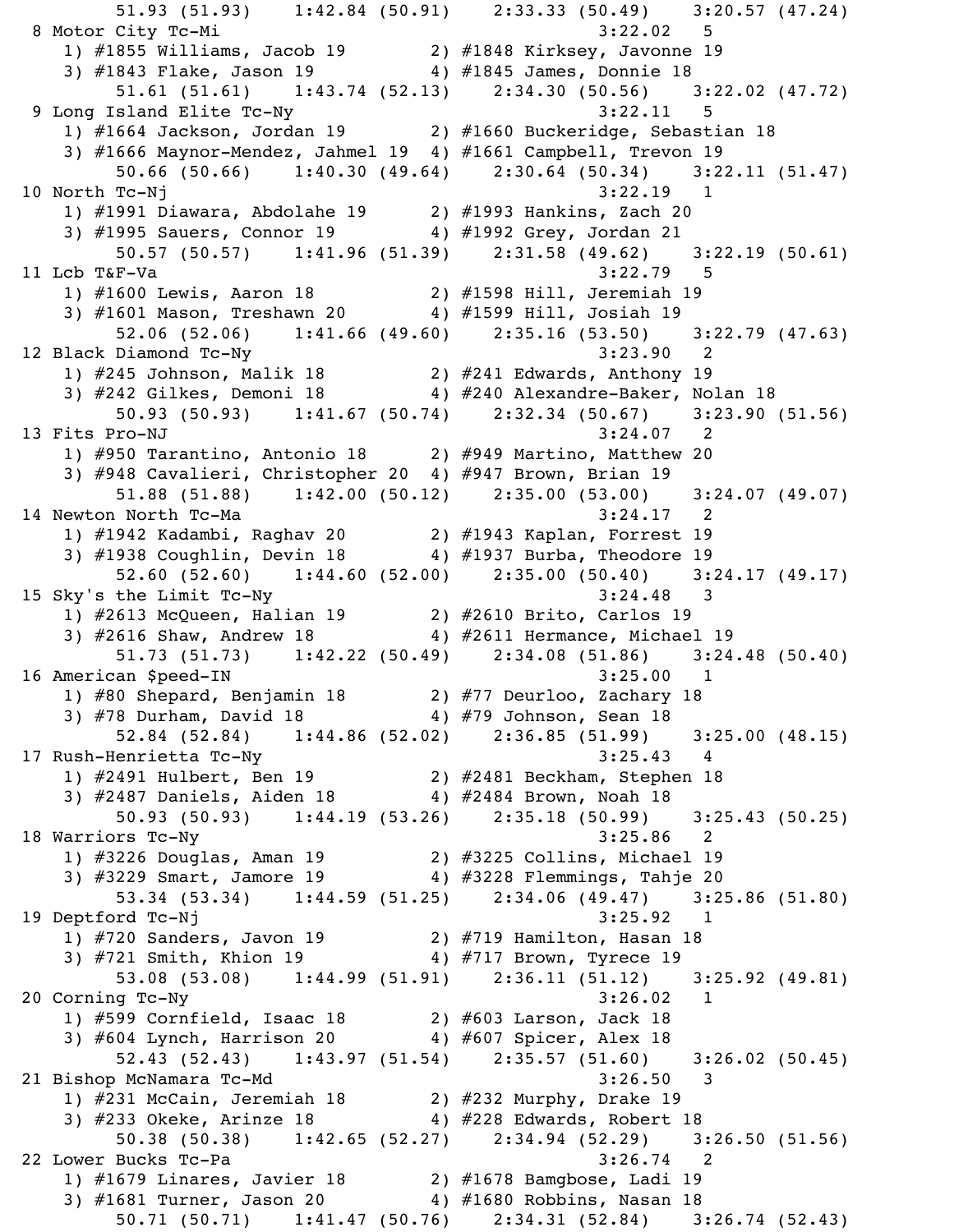23 Half Hollow Hills West Tc-Ny 3:27.53 3 1) #1186 Messina, Alex 18 2) #1187 Ryan, Miles 18 3) #1184 Brown, Alex 18 4) #1185 Duchatellier, Nicholas 18 53.02 (53.02) 1:46.28 (53.26) 2:38.55 (52.27) 3:27.53 (48.98) 24 Brooke Lane Striders-MD 3:29.98 3 1) #367 Manley, Ra'Mel 18 2) #372 Strong, Dorian 20 3) #370 Pierce, Taheer 21 4) #365 Johnson, Desmond 21 50.74 (50.74) 1:46.51 (55.77) 2:36.51 (50.00) 3:29.98 (53.47) -- Tempo Tc-Mi DNF 4 1) #2872 Body, Jeronn 19 2) #2874 Kim, Anthony 18 3) #2876 Rippee, Austin 18 4) #2873 Broussard, Quin 19 24.335 (24.335) 51.852 (27.517) 1:20.613 (28.761) -- St. Benedicts Tc-Nj 1) #2710 Depas, Kaylan 18 2) #2713 Sanchez, Isaiah 19 3) #2708 Burnett, Jackson 19 4) #2712 Joseph, Ian 18 50.51 (50.51) 1:40.16 (49.65) 2:30.84 (50.68) 3:21.94 (51.10) Event 20 Girls 4x400 Meter Relay Championship =================================================================== Sections 1, 2 and 3 at 12:15pm; Section 4 at 3:07pm Natl, Armory: N 3:38.91 3/14/2004 Poly, Long Beach, CA D Hayes, J Lee, S Woods, Shalonda Solomon Meet: M 3:39.70 3/12/2017 Bullis, Potomac,MD L Phillips,L Harris,Masai Rusell,Shaniya Hall NSIC Meet: I 3:38.91 3/14/2004 Poly, Long Beach, CA D Hayes, J Lee, S Woods, Shalonda Solomon  $School$   $H#$ =================================================================== 1 Bull Tc-Md 3:39.86 5 1) #418 Leonard, Sierra 19 2) #412 Hall, Shaniya 20 3) #425 Russell, Masai 18 4) #421 Phillips, Leah 20 56.19 (56.19) 1:50.42 (54.23) 2:45.62 (55.20) 3:39.86 (54.24) 2 Franklin Tc-Md 3:40.48 5 1) #1003 Colbert, Tylar 18 2) #1006 McNeil, Nyjari 18 3) #1005 Johnson, Jasmine 20 4) #1004 Hinton, Cameron 18 56.68 (56.68) 1:51.09 (54.41) 2:47.33 (56.24) 3:40.48 (53.15) 3 W Branch Tc-Va 3:45.17 5 1) #3149 Shockley, Adriana 19 2) #3142 Nichols, Shardonnay 19  $\overline{3}$ ) #3120 Ballard, Na'Taja 21  $\overline{4}$ ) #3153 Warren, Keishayla 19 57.15 (57.15) 1:53.27 (56.12) 2:49.72 (56.45) 3:45.17 (55.45) 4 Motor City Tc-Mi 3:45.91 5 1) #1839 Brooks, Miyah 18 2) #1851 Roundtree, Jada 21 3) #1844 Gates, Makayla 18 4) #1846 Jones, Jayla 20 56.75 (56.75) 1:50.32 (53.57) 2:49.09 (58.77) 3:45.91 (56.82) 5 Bull Tc-Md 'B' 3:51.92 5 1) #416 Johnson, Ayanna 18 2) #431 Wright, Ariana 21 3) #428 Walbrook, Sarah 19 4) #410 Frederick, Nia 20 58.37 (58.37) 1:55.34 (56.97) 2:54.25 (58.91) 3:51.92 (57.67) 6 Brooke Lane Striders-MD 3:52.75 4 1) #366 Jones, Taylor 19 2) #373 Williams, Ahliyah 18 3) #364 Hampton, Hadassah 19 4) #363 Andrews, Olivia 18 1:01.43 (1:01.43) 1:57.54 (56.11) 2:57.34 (59.80) 3:52.75 (55.41)<br>dgar Evers Cougars-NY 3:52.84 3 7 Medgar Evers Cougars-NY 1) #1781 Muhammad-Graham, Jasmin 2 2) #1779 Griffith, Daniella 18 3) #1782 Quinonez, Tatyana 18 4) #1784 Scott, Zakiya 18 58.81 (58.81) 1:55.61 (56.80) 2:55.72 (1:00.11) 3:52.84 (57.12) 8 Elite Tc-Md 3:54.87 1 1) #851 Ridgely, Blaire 19 2) #852 Ritter, Jaiden 19 3) #853 Ugorji, Ebere 18 4) #850 Flack, Morgan 18 59.65 (59.65) 1:56.83 (57.18) 2:56.64 (59.81) 3:54.87 (58.23) 9 Christopher Columbus Tc-Ny 3:55.63 3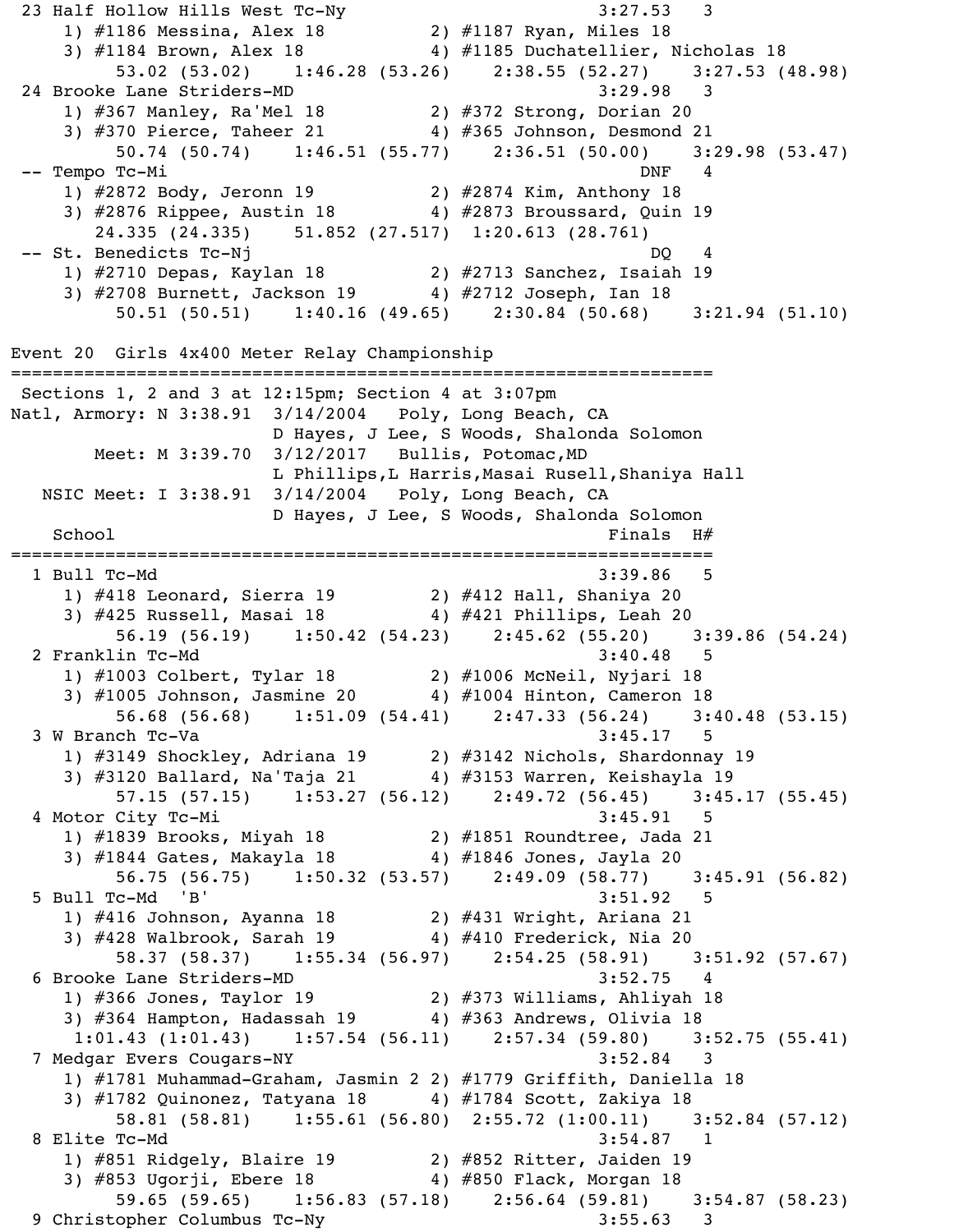1) #3524 Core, Dylann 18 2) #3527 Jackson, Dominque 18 3) #3525 Harris, Kiara 18 4) #3528 Lowe, Rori 19 58.15 (58.15) 1:56.89 (58.74) 2:57.49 (1:00.60) 3:55.63 (58.14) 10 Wellesley Tc-Ma 3:55.68 5 1) #3261 Comella, Abby 20 2) #3263 Freniere, Charlotte 19 3) #3266 Kennedy, Joanna 18 4) #3264 Jordahl-Henry, Anna 19 58.52 (58.52) 2:01.08 (1:02.56) 2:58.58 (57.50) 3:55.68 (57.10) 11 Union Catholic Tc-Nj 3:56.38 3 1) #3064 Ewing, Brianna 18 2) #3063 Evans, Khamil 19 3) #3082 Ysaac, Zamira 20 4) #3067 Jones, Mia 18 1:01.50 (1:01.50) 1:59.39 (57.89) 2:57.98 (58.59) 3:56.38 (58.40) 12 Woodbridge Tc-Nj 3:56.50 2 1) #3447 Davis, Kaylah 19 2) #3450 Igbinobaro, Janice 20 3) #3446 Catipay, Catherine 20 4) #3448 Eason, Trinity 20 1:00.57 (1:00.57) 2:00.58 (1:00.01) 2:59.26 (58.68) 3:56.50 (57.24) 13 Ward Melville Tc-Ny 3:56.52 2 1) #3181 Rutt, Samantha 18 2) #3180 Radke, Elizabeth 20 3) #3182 Sturgess, Samantha 18 4) #3179 Gaedje, Allyson 18 59.26 (59.26) 1:58.81 (59.55) 2:58.91 (1:00.10) 3:56.52 (57.61) 14 Baldwin School Tc-Pa 3:57.08 2 1) #150 Pratt, Acey 20 2) #148 Irgau, Absara 18 3) #149 McGarrey, Marissa 18 4) #147 Barnett, Myla 18 1:00.75 (1:00.75) 1:57.38 (56.63) 2:58.63 (1:01.25) 3:57.08 (58.45) 15 Penn Wood Ac-Pa 3:57.15 3 1) #2151 Toodles, Shaniyh 20 2) #2145 Carroll, Kyra 18 3) #2146 Konde, Fanta 18 4) #2150 Moore, Elicia 19 1:01.30 (1:01.30) 1:59.50 (58.20) 2:59.95 (1:00.45) 3:57.15 (57.20) 16 Rfh Bulldogs-NJ 3:57.76 3 1) #2375 Devlin, Campbell 19 2) #2378 Rehder, Olivia 19 3) #2376 MacGillis, Kaitlyn 18 4) #2377 Orr, Lily 20 1:00.80 (1:00.80) 2:00.90 (1:00.10) 3:00.65 (59.75) 3:57.76 (57.11) 17 West Essex Tc-Nj 3:57.86 1 1) #3285 Perez, Alexia 18 2) #3283 Karch, Gabriela 18 3) #3284 Onnembo, Vivian 21 4) #3286 Richards, Reanda 18 1:00.13 (1:00.13) 2:01.97 (1:01.84) 3:02.86 (1:00.89) 3:57.87 (55.01) 18 Hamden Tc-Ct 3:58.27 3 1) #1200 Joseph, Alysia 18 2) #1197 Cayward, Emma 18 3) #1198 Gardner, Andreya 18 4) #1199 Gay, Aisha 18 1:02.43 (1:02.43) 2:02.71 (1:00.28) 3:02.51 (59.80) 3:58.27 (55.76)<br>sthampton Tc-Ny 3:59.29 2 19 Westhampton Tc-Ny 1) #3335 Murphy, Maeve 19 2) #3333 Duffy, Maureen 21 3) #3336 Smith, Julia 20 4) #3332 Berman, Kayla 18 1:01.02 (1:01.02) 2:02.43 (1:01.41) 3:01.78 (59.35) 3:59.29 (57.51) 20 Stallion Tc-Va 3:59.54 1 1) #2765 Poulsen, Emery 19 2) #2763 Liriano, Niya 19 3) #2767 Smallwood, Zada 20  $\qquad \qquad$  4) #2764 Mueck, Katie 19 1:00.63 (1:00.63) 2:01.53 (1:00.90) 3:01.53 (1:00.00) 3:59.54 (58.01) 21 Governors Tc-Ny 4:00.40 4 1) #1105 Brown, Brianna 21 2) #1106 Campbell, Ania 20 3) #1111 Obeng, Kendra 19 4) #1108 Frankson, Kassidy 20 1:01.40 (1:01.40) 1:58.33 (56.93) 2:58.14 (59.81) 4:00.40 (1:02.26) 22 Trussville Tc-Al  $4:01.69$  2 1) #3029 Igbinoghene, Hope 19 2) #3031 Nelson, Skyler 19 3) #3032 White, Sydney 21  $\hskip10mm$  4) #3030 Martin, Kelsey 21 1:02.11 (1:02.11) 2:02.92 (1:00.81) 3:00.76 (57.84) 4:01.69 (1:00.93) -- Union Catholic Tc-Nj 'B' DQ 1 1) 2) #3075 Quainoo, Felicia 20 3) #3080 Williams, Morgan 21  $\qquad \qquad 4$ ) #3073 Patterson, Ashleigh 20 1:00.82 (1:00.82) 2:00.56 (59.74) 2:58.18 (57.62) 3:58.08 (59.90) -- Motor City Tc-Mi 'B' DNS 1 3)  $\#1837$  Archibald, Mariyah 18  $4$ )  $\#1849$  Laurencin, Aasia 20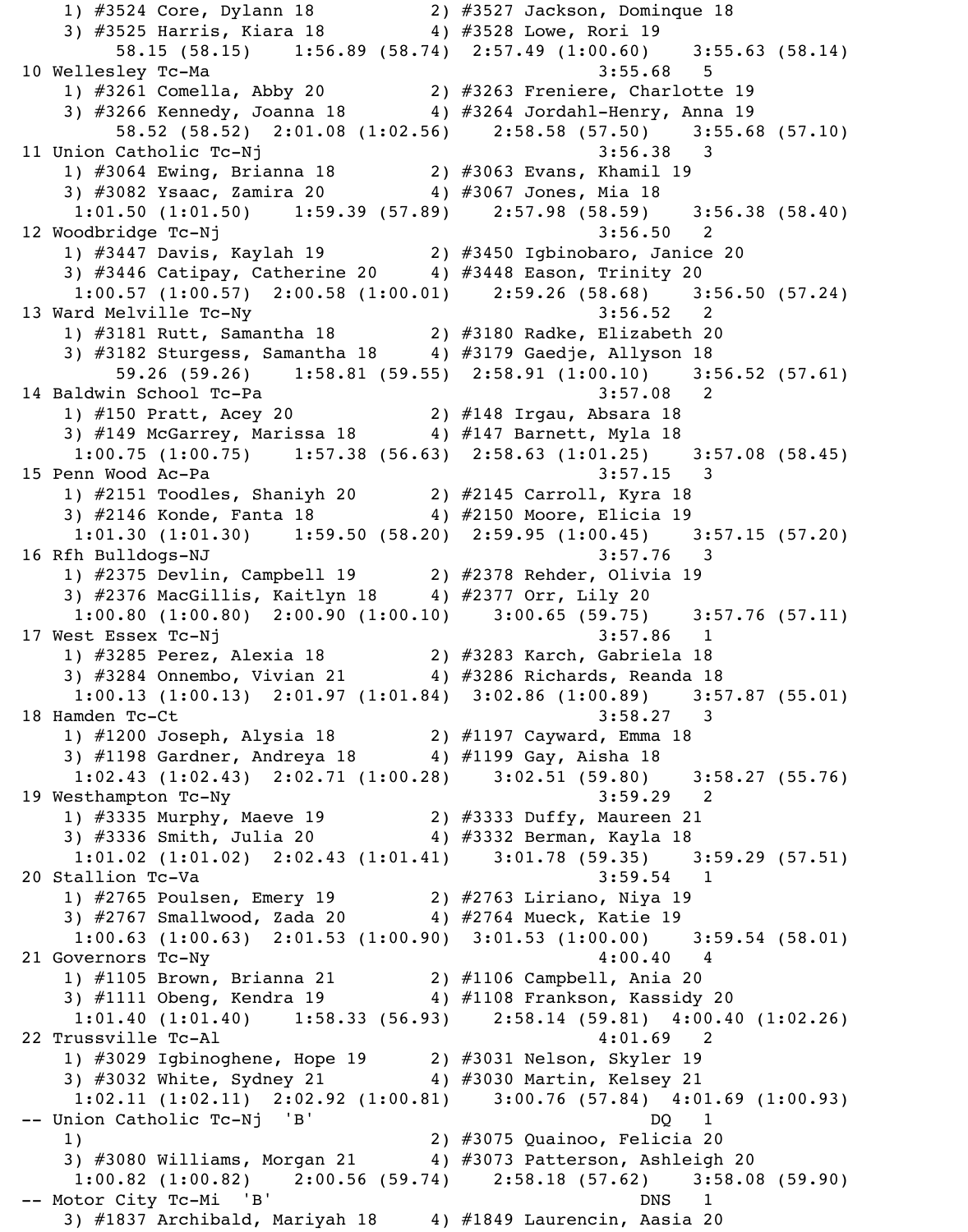Event 21 Boys 4x800 Meter Relay Championship =================================================================== Natl, Meet: N 7:36.99 3/15/2009 Albemarle, Charlottesville, VA Z Vrhovac, G Bradley, L Noble, A Kostelac Armory HS: A 7:39.30 3/10/2018 Loudoun Valley, Purcellville, VA C Wells, Jacob Hunter,Sam Affolder,C Bogucki  $School$   $H#$ =================================================================== 1 The Jungle Tc-Va 2012 1 2022 1 2022 1 2032 1 2042 1 2042 1 2042 1 2042 1 2052 1 2053 1 2054 1 2052 1 2053 1 2054 1 2052 1 2053 1 2054 1 2053 1 2054 1 2055 1 2058 1 2059 1 2053 1 2054 1 2055 1 2058 1 2059 1 2053 1 2054 1 1) #2901 Wells, Connor 19 2) #2898 Hunter, Jacob 19 3) #2894 Affolder, Samuel 19 4) #2895 Bogucki, Colton 18 1:58.92 (1:58.92) 3:54.33 (1:55.41) 5:47.71 (1:53.38) 7:39.30 (1:51.59) 2 Western Cary Tc-Nc 7:41.43 2 1) #3310 Petersen, Sean 18 2) #3306 Kehn, Matthew 18 3) #3305 Epps, Ares 18 4) #3303 Delgado, Ian 18 1:59.14 (1:59.14) 3:55.37 (1:56.23) 5:51.00 (1:55.63) 7:41.43 (1:50.43) 3 Cow Harbor Tc-Ny 7:46.36 2 1) #631 Claiborne, Elijah 18 2) #633 Fodor, Thomas 20 3) #634 O'Connor, Dan 18 4) #632 Claiborne, Isaiah 18 1:58.16 (1:58.16) 3:57.77 (1:59.61) 5:53.57 (1:55.80) 7:46.36 (1:52.79) 4 St. Anthony's Tc-Ny 7:48.86 2 1) #2701 Dearie, Brendan 19 2) #2700 Barbaro-Barnett, Michael 3) #2704 Payamps, Matthew 19 4) #2702 Gatewood, Mason 18 2:01.49 (2:01.49) 4:00.41 (1:58.92) 5:53.50 (1:53.09) 7:48.86 (1:55.36) 5 W Branch Tc-Va 7:49.62 2 1) #3137 Knight, Jared 19 2) #3130 Hamilton, Alvin 18 3) #3144 Osborne, Chase 19 4) #3154 Whaley, Kalen 19 2:00.20 (2:00.20) 3:56.03 (1:55.83) 5:53.15 (1:57.12) 7:49.62 (1:56.47) 6 Warriors Tc-Ma-Lincoln 7:50.10 2 1) #3213 Ensley, James 19 2) #3211 Carter, Jack 19 3) #3222 Shew, Anderson 18 4) #3220 Roosa, Robert 18 2:01.01 (2:01.01) 3:57.67 (1:56.66) 5:56.45 (1:58.78) 7:50.10 (1:53.65) 7 Bethlehem Tc-Ny 7:52.37 1 1) #211 Huber, Jack 18 2) #209 Culley, Kyle 19 3) #210 Grossman, Riley 18 4) #208 Cavaliere, Matthew 19 1:59.31 (1:59.31) 3:57.48 (1:58.17) 5:58.79 (2:01.31) 7:52.37 (1:53.58) 8 Warrior Project-NC 7:52.74 1 1) #3193 O'Hara, Jackson 19 2) #3194 Toomey, Jake 20 3) #3192 Mazur, William 19 4) #3188 Durham, Kyle 19 2:02.37 (2:02.37) 4:01.30 (1:58.93) 5:59.43 (1:58.13) 7:52.74 (1:53.31) 9 Corning Tc-Ny 7:52.87 1 1) #605 Nicholson, Quinn 18 2) #598 Cleary, John 19 3) #600 Derick, Bryce 19 4) #602 Gahagan, Daniel 18 2:01.45 (2:01.45) 4:00.24 (1:58.79) 5:58.01 (1:57.77) 7:52.87 (1:54.86) 10 Hunterdon Lions Tc-Nj 7:53.51 2 1) #1378 Richards, Gavin 20 2) #1372 Adamy, Dillon 19 3) #1380 Trapp, Andrew 19 4) #1379 Sellaro, Ray 18 2:00.09 (2:00.09) 3:57.65 (1:57.56) 5:57.53 (1:59.88) 7:53.51 (1:55.98) 11 Knights Tc-Ny-Xavier 7:56.43 2 1) #1522 Perez, Jerardo 18 2) #1515 Crorkin, Michael 18 3) #1520 Macdonnell, Fergus 18 4) #1521 Oettl, JosefRaphael 18 2:05.13 (2:05.13) 4:01.74 (1:56.61) 6:01.03 (1:59.29) 7:56.43 (1:55.40) 12 Flying Dutchmen Tc-Ny 12 Flying 1.56.51 1 1) #979 McKiernan, Thomas 18 2) #974 Castellano, Patrick 19 3) #975 Collins, Jack 18 4) #978 Malanaphy, Conor 18 2:00.54 (2:00.54) 3:57.65 (1:57.11) 6:00.34 (2:02.69) 7:56.51 (1:56.17) 13 Hall Tc-Ct 7:58.75 1 1) #1189 Ali, Muhammad 19 2) #1191 Cormier, Trey 19 3) #1193 Rendon, Dylan 19 4) #1190 Anderson, Miller 19 2:01.48 (2:01.48) 4:01.30 (1:59.82) 6:02.31 (2:01.01) 7:58.75 (1:56.44)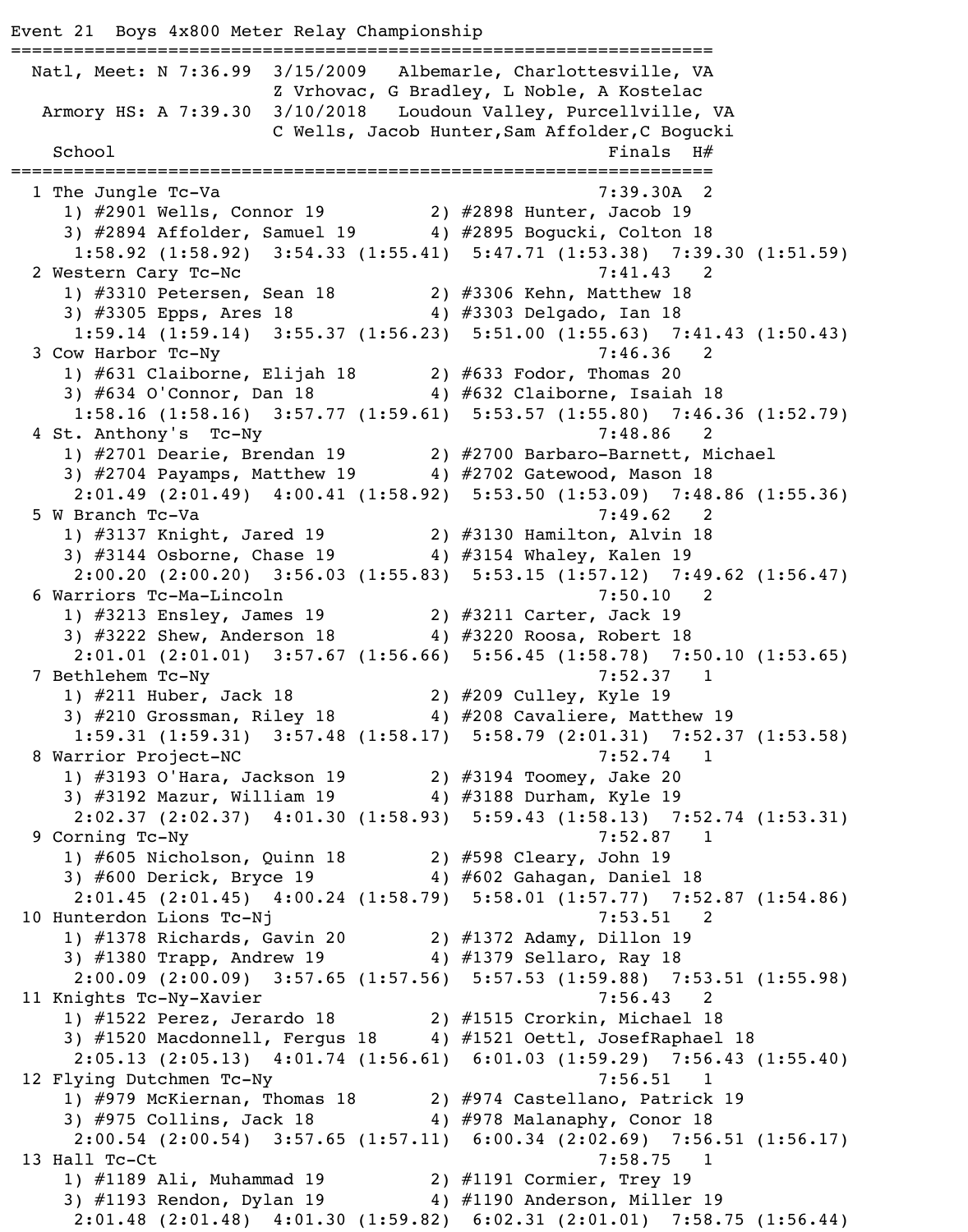14 Xavier Distance Tc-Ct 8:00.62 1 1) #3469 Lally, Owen 18 2) #3471 Sylvain, Pierre 19 3) #3467 Christie, Trevor 18 4) #3468 Curran, William 19 2:01.17 (2:01.17) 4:00.74 (1:59.57) 6:02.53 (2:01.79) 8:00.62 (1:58.09) 15 Admirals Tc-Ny 8:00.78 1 1) #50 VanDermark, Kyle 19 2) #46 Locke, Tyler 19 3) #51 Waters, Colin 19  $\hspace{1cm}$  4) #48 Scanlon, Mark 19 2:02.02 (2:02.02) 4:03.23 (2:01.21) 6:05.84 (2:02.61) 8:00.78 (1:54.94) 16 Council Rock South Tc-Pa 8:02.76 1 1) #628 Zawodniak, Andrew 18 2) #626 Ochs, Collin 19 3) #627 Ricchini, Gavin 18 4) #625 Kutney, Kyle 19 2:02.35 (2:02.35) 3:59.82 (1:57.47) 6:01.17 (2:01.35) 8:02.76 (2:01.59) 17 Spirit of Pre-MI 8:03.07 2 1) #2673 Downey, Will 19 2) #2675 Nishioka, Jevin 19 3) #2671 Cook, Josh 18 4) #2672 Dekraker, Anthony 18 2:03.09 (2:03.09) 4:06.14 (2:03.05) 6:06.20 (2:00.06) 8:03.07 (1:56.87) 18 Hilliard Davidson Tc-Oh 8:04.10 1 1) #1306 Tighe, Andrew 18 2) #1299 LeClair, Max 19 3) #1301 Messer, Mitchell 20 4) #1302 Sauvey, Nick 19 2:00.36 (2:00.36) 3:58.49 (1:58.13) 6:02.64 (2:04.15) 8:04.10 (2:01.46) 19 Pennridge Tc-Pa 8:05.12 1 1) #2153 Dimon, Anderson 19 2) #2154 Eissler, Luke 19 3) #2152 Brashear, Bobby 20 4) #2155 Eissler, Matt 19 2:08.33 (2:08.33) 4:08.68 (2:00.35) 6:09.77 (2:01.09) 8:05.12 (1:55.35) 20 Kings T+F Tc-Oh 8:05.30 1 1) #1497 Krynock, Jacob 19 2) #1499 O'Connor, Ryan 19 3) #1496 Justus, Zack 19 4) #1495 Justus, Alex 21 2:03.12 (2:03.12) 4:05.44 (2:02.32) 6:08.13 (2:02.69) 8:05.30 (1:57.17) 21 Medina Tc-Oh 8:08.51 1 1) #1788 Wickert, Jakob 18 2) #1786 Robertson, Zach 18 3) #1787 Stamper, Alex 18 4) #1785 Custer, Harry 20 2:03.47 (2:03.47) 4:07.14 (2:03.67) 6:08.09 (2:00.95) 8:08.51 (2:00.42) -- The Camp Tc-Ny DQ 1 1) #2882 Politi, Michael 18 2) #2881 Carrera, Marc 18 3) #2880 Boccia, Dom 18 4) #2883 Tierney, Ryan 18 2:04.05 (2:04.05) 3:59.80 (1:55.75) 5:57.98 (1:58.18) 7:52.19 (1:54.21) -- St. Benedicts Tc-Nj DNS 2 1) #2712 Joseph, Ian 18 2) #2711 Kigen, Ronald 19 3) #2709 Chawonza, Alfred 19 4) #2708 Burnett, Jackson 19 Event 22 Girls 4x800 Meter Relay Championship =================================================================== Natl, Armory: N 8:53.67 3/1/2002 Boys and Girls, Brooklyn, NY A Vargas, K Fernandez, M Francis, S Livingston Meet: M 8:54.11 3/15/2009 Southern Regional, Manahawkin, NJ K Bergin,Erin Horleman,Chelsea Cox,Jillian Smith  $School$   $H#$ =================================================================== 1 Ridge Runners-NJ 9:08.07 3 1) #2388 Convery, Meghan 18 2) #2387 Cicchetti, Olivia 20 3) #2391 Lyons, Morgan 21 4) #2394 VanBaalen, Kaitlyn 18 2:18.02 (2:18.02) 4:36.88 (2:18.86) 6:54.60 (2:17.72) 9:08.07 (2:13.47) 2 Impulse Tc-De 9:10.97 3 1) #1399 McLaughlin, Judith 21 2) #1401 Owens, Amber 18 3) #1398 Bader, Elizabeth 19 4) #1400 Olivere, Lydia 18 2:22.26 (2:22.26) 4:41.96 (2:19.70) 6:58.06 (2:16.10) 9:10.97 (2:12.91) 3 Niskayuna Tc-Ny 9:11.58 3 1) #1961 Kokernak, Charlotte 19 2) #1963 Smith, Sydney 18 3) #1964 Spiers, Abigail 18 4) #1960 Kokernak, Amelia 18  $2:20.19$   $(2:20.19)$   $4:40.01$   $(2:19.82)$   $6:57.58$   $(2:17.57)$   $9:11.59$   $(2:14.01)$ 4 Breen Tc-Mi-Troy 9:12.51 3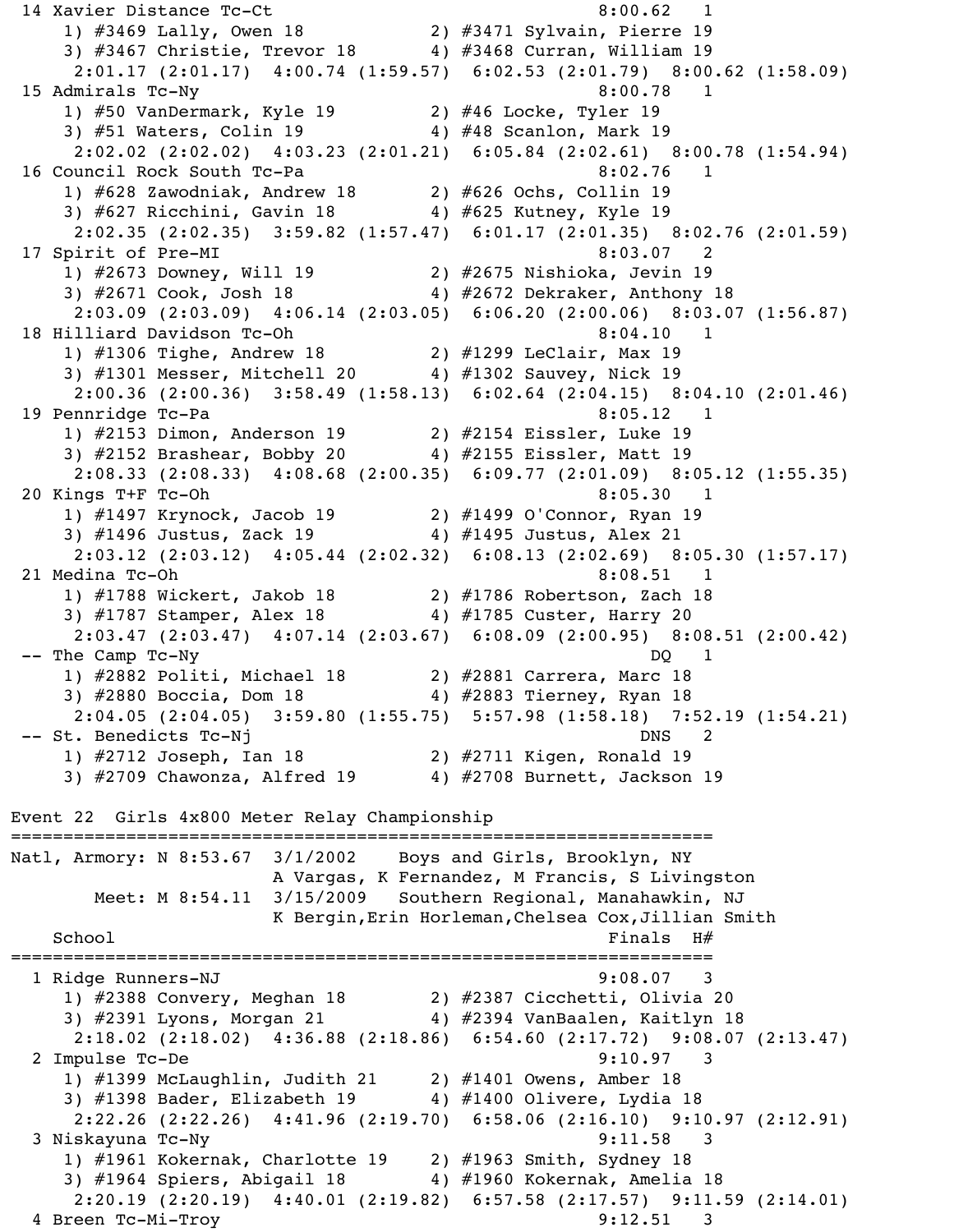1) #327 Palomino, Hannah 18 2) #324 Anderson, Paige 21 3) #325 Fulcher, Lauren 19 4) #328 Worrel, Megan 18 2:19.47 (2:19.47) 4:41.80 (2:22.33) 7:00.04 (2:18.24) 9:12.51 (2:12.47) 5 Kings T+F Tc-Oh 9:12.93 3 1) #1498 Maschino, Leah 18 2) #1494 Garter, Brooke 20 3) #1493 Cooper, Jennifer 19 4) #1492 Conner, Karleigh 18 2:18.94 (2:18.94) 4:42.77 (2:23.83) 6:58.75 (2:15.98) 9:12.93 (2:14.18) 6 West Springfield Tc-Va 3 1) #3289 Kappeler, Chase 19 2) #3294 Stephens, Lillian 19 3) #3291 Marcucci, Anna 18 4) #3288 Coleman, Sarah 19 2:19.21 (2:19.21) 4:37.22 (2:18.01) 6:59.74 (2:22.52) 9:13.18 (2:13.44) 7 Union Catholic Tc-Nj 9:14.11 3 1) #3080 Williams, Morgan 21 2) #3072 Morant, Leena 20 3) #3082 Ysaac, Zamira 20 4) #3069 Lufrano, Jerika 19 2:21.88 (2:21.88) 4:36.72 (2:14.84) 6:55.35 (2:18.63) 9:14.11 (2:18.76) 8 W Branch Tc-Va 2012 12:00 12:00 12:00 12:00 12:00 12:00 12:00 12:00 12:00 12:00 12:00 12:00 12:00 12:00 12:0 1) #3131 Harris, Jada 18 2) #3148 Pollard, Betsy 19 3) #3142 Nichols, Shardonnay 19 4) #3149 Shockley, Adriana 19 2:22.02 (2:22.02) 4:40.50 (2:18.48) 6:56.73 (2:16.23) 9:14.75 (2:18.02) 9 Pingry Tc-Nj 9:15.05 2 1) #2199 Vanasse, Nicole 20 2) #2198 Schiffman, Avery 18 a) #2199 vanasse, witche 20 and 2, #2196 Benifican, NV<br>3) #2196 Parker, Cathleen 19 a) #2195 Davi, Ryan 21 2:17.13 (2:17.13) 4:37.54 (2:20.41) 6:59.04 (2:21.50) 9:15.05 (2:16.01) 10 Hoover Tc-Al 9:15.30 2 1) #1337 Weems, Ava 18 2) #1331 Langley, Emma 19 3) #1330 Franklin, Caroline 18 4) #1336 Steely, Sydney 18 2:21.96 (2:21.96) 4:40.47 (2:18.51) 7:00.77 (2:20.30) 9:15.30 (2:14.53) 11 Legacy Tc-Ny 9:17.45 2 1) #1614 McClintock, Jennifer 20 2) #1609 Dennis, Jade 20 3) #1607 Belleville, Hannah 20 4) #1608 Dennis, Jada 20 2:26.43 (2:26.43) 4:41.46 (2:15.03) 7:03.29 (2:21.83) 9:17.45 (2:14.16) 12 River Dell Tc-Nj 9:18.62 1 1) #2408 Mircovich, Amanda 21 2) #2409 Mircovich, Maggie 21 3) #2410 Schoenberg, Eve 18 4) #2407 Goria, Shannon 18 2:21.44 (2:21.44) 4:40.60 (2:19.16) 7:02.05 (2:21.45) 9:18.62 (2:16.57) 13 Chapel Hill Tc-Nc 9:20.30 1<br>1) #520 Stouffer, Anna 18 2) #517 Marvin, Madi 18 1) #520 Stouffer, Anna 18 2) #517 Marvin, Madi 18 3) #515 Dokholyan, Katherine 18 4) #518 Marvin, Megan 20 2:23.66 (2:23.66) 4:47.64 (2:23.98) 7:06.89 (2:19.25) 9:20.30 (2:13.41) 14 Tomahawks Tc-Ct 9:21.12 3 1) #2974 Hughes, Kaylen 18 2) #2973 Braga, Angela 19 3) #2976 Sparrow, Grace 19 4) #2975 McGill, Erin 18 2:24.46 (2:24.46) 4:44.73 (2:20.27) 7:06.51 (2:21.78) 9:21.12 (2:14.61) 15 Newton Centre Athletics-MA 9:23.17 2 1) #1931 Fraser, Hannah 18 2) #1933 Marple, Addie 20 3) #1930 Bulczynski, Emily 18 4) #1932 Jenks, Lucy 20 2:24.30 (2:24.30) 4:46.93 (2:22.63) 7:11.26 (2:24.33) 9:23.18 (2:11.92) 16 Greenwich Tc-Ct 9:25.16 3 1) #1156 Harris, Zoe 20 2) #1157 McMillan, Hetty 18 3) #1154 DeWinter, Genevieve 18 4) #1160 Philippides, Emily 18 2:23.11 (2:23.11) 4:46.28 (2:23.17) 7:08.80 (2:22.52) 9:25.16 (2:16.36) 17 Staten Island Gators-NY 9:26.34 3 1) #2780 Comerford, Giavanna 21 2) #2786 Mitchell, Keiana 18 3) #2782 Field, Lindsey 20 4) #2781 Dinneen, Sierra 20 2:25.57 (2:25.57) 4:47.92 (2:22.35) 7:09.57 (2:21.65) 9:26.34 (2:16.77) 18 Ward Melville Tc-Ny 9:27.05 3 1) #3180 Radke, Elizabeth 20 2) #3181 Rutt, Samantha 18 3) #3182 Sturgess, Samantha 18 4) #3179 Gaedje, Allyson 18 2:24.97 (2:24.97) 4:39.87 (2:14.90) 7:06.05 (2:26.18) 9:27.05 (2:21.00) 19 Needham Tc-Ma 9:27.57 1 1) #1906 Stevens, Nicole 18 2) #1904 Mittaz, Stephanie 19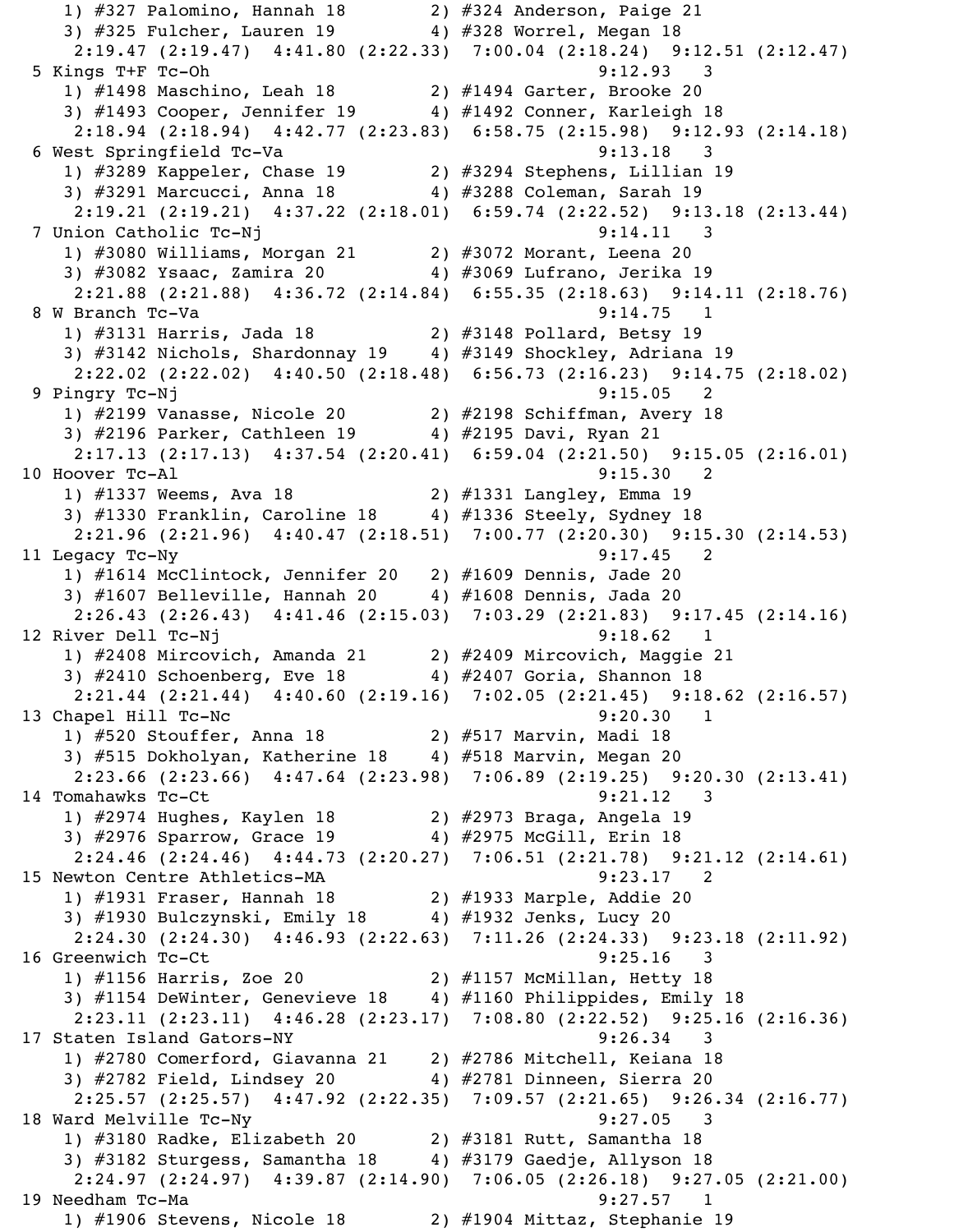3) #1902 Keene, Ana 19 4) #1905 Oberle, Elena 20 2:22.02 (2:22.02) 4:44.78 (2:22.76) 7:10.66 (2:25.88) 9:27.57 (2:16.91) 20 Indians Tc-Ma 9:27.82 2 1) #1404 Burns, Sarah 20 2) #1405 Doherty, Hannah 20 3) #1402 Anderson, Deidra 20 4) #1403 Anderson, Nicole 20 2:23.75 (2:23.75) 4:46.11 (2:22.36) 7:10.59 (2:24.48) 9:27.83 (2:17.24) 21 Mustang Tc-Ct 9:29.22 1 1) #1876 Valentine, Dominique 18 2) #1873 Mascetta, Taylor 19 3) #1872 Coyle, Molly 20 4) #1871 Connolly, Emma 18 2:24.62 (2:24.62) 4:47.11 (2:22.49) 7:12.44 (2:25.33) 9:29.22 (2:16.78) 22 Albemarle Tc-Va 9:29.97 1 1) #64 Williams, Grace 18 2) #63 Lloyd, Rachel 18 3) #62 Li, Natalie 18 4) #61 Helmers, Ryann 18 2:21.79 (2:21.79) 4:42.39 (2:20.60) 7:07.89 (2:25.50) 9:29.97 (2:22.08) 23 Oktn Tc-Va 23 Oktn Tc-Va 23 Oktn Tc-Va 23 Oktn Tc-Va 23 Oktn Tc-Va 23 Oktn Tc-Va 23 Oktn Tc-Va 23 Oktober 2 1) #2028 Buttrey, Kira 18 2) #2031 Odom, Mandy 18 3) #2030 Lebert, Katya 20 4) #2029 Green, Rachel 18 2:23.31 (2:23.31) 4:49.10 (2:25.79) 7:13.32 (2:24.22) 9:32.53 (2:19.21) 24 Baldwin School Tc-Pa 9:32.81 1 1) #147 Barnett, Myla 18 2) #149 McGarrey, Marissa 18 3) #150 Pratt, Acey 20 4) #148 Irgau, Absara 18 2:20.23 (2:20.23) 4:45.26 (2:25.03) 7:14.84 (2:29.58) 9:32.81 (2:17.97) 25 Haven Tc-Pa 9:34.21 3 1) #1237 Forbes, Grace 19 2) #1236 Barkdoll, Taylor 18 3) #1239 Loiselle, Abby 19 4) #1238 Forbes, Maggie 21 2:21.78 (2:21.78) 4:44.21 (2:22.43) 7:04.45 (2:20.24) 9:34.21 (2:29.76) 26 Natick Tc-Ma 9:34.29 2 1) #1888 Edwards, Paige 19 2) #1890 Forde, Emma 21 3) #1889 Fleming, Caroline 20 4) #1887 Connolly, Katherine 21 2:22.70 (2:22.70) 4:45.49 (2:22.79) 7:15.09 (2:29.60) 9:34.29 (2:19.20) 27 Danbury Tc-Ct 9:34.86 2 1) #671 Sturdevant, Cassandra 19 2) #665 Moore, Lauren 19 3) #669 Sarkisian, Leah 18 4) #672 Turk, Olivia 18 2:25.61 (2:25.61) 4:44.30 (2:18.69) 7:08.60 (2:24.30) 9:34.87 (2:26.27) 28 Thomas Worthington Cardinals-O 9:35.21 2 1) #2931 Miller, Lydia 20 2) #2934 Shaver, Cassidy 20 3) #2929 Banks, Tori 19 4) #2932 Napoleon, Carina 21 2:24.19 (2:24.19) 4:51.71 (2:27.52) 7:20.70 (2:28.99) 9:35.21 (2:14.51) 29 The Old Mans Tc-Ny 30 20 20 20 20 20 21 21 22 1) #2904 Bennett, Nora 18 2) #2908 Richardson, MayaNoreen 19 3) 4) #2905 Bryant, JuliaRose 18 2:20.83 (2:20.83) 4:42.78 (2:21.95) 7:12.82 (2:30.04) 9:36.18 (2:23.36) 30 Fairfield Ludlowe Tc-Ct 9:36.75 1 1) #884 Davis, Paige 18 2) #887 O'Neil, Lauren 20 3) #888 Simonsen, Keegan 18  $\hskip1cm 4$ ) #885 Kraus, Alyssa 18 2:23.44 (2:23.44) 4:54.13 (2:30.69) 7:20.62 (2:26.49) 9:36.75 (2:16.13) 31 Westerville Central Tc-Oh 9:37.00 2 1) #3316 Fry, McKenna 18 2) #3321 Kapral, Sydney 18 3) #3320 Jones, Kayla 20 4) #3314 Ey, Chloe 18 2:24.55 (2:24.55) 4:42.44 (2:17.89) 7:12.31 (2:29.87) 9:37.00 (2:24.69) 32 Littleton Tc-Ma 9:45.78 1 1) #1650 Roffman, Kaitlyn 19 2) #1648 Formichella, Grace 18 3) #1649 Hartzel, Emma 18 4) #1651 Roffman, Sarah 19 2:24.71 (2:24.71) 4:54.90 (2:30.19) 7:20.96 (2:26.06) 9:45.78 (2:24.82) 33 Holland-East Aurora Tc-Ny 9:48.67 1 1) #1322 McLaughlin, Megan 8 2) #1320 Caltagirone, Caitlin 18 3) #1321 Jones, Riley 18 4) #1323 McLaughlin, Molly 18 2:25.02 (2:25.02) 4:56.53 (2:31.51) 7:22.45 (2:25.92) 9:48.67 (2:26.22) 34 Koalas Tc-Ny 9:58.08 1 1) #1536 McLean, Haley 20 2) #1537 O'Neill, Olivia 18 3)  $\#1530$  Dronzek, Jessica 18  $4$ )  $\#1535$  McLean, Caitlin 20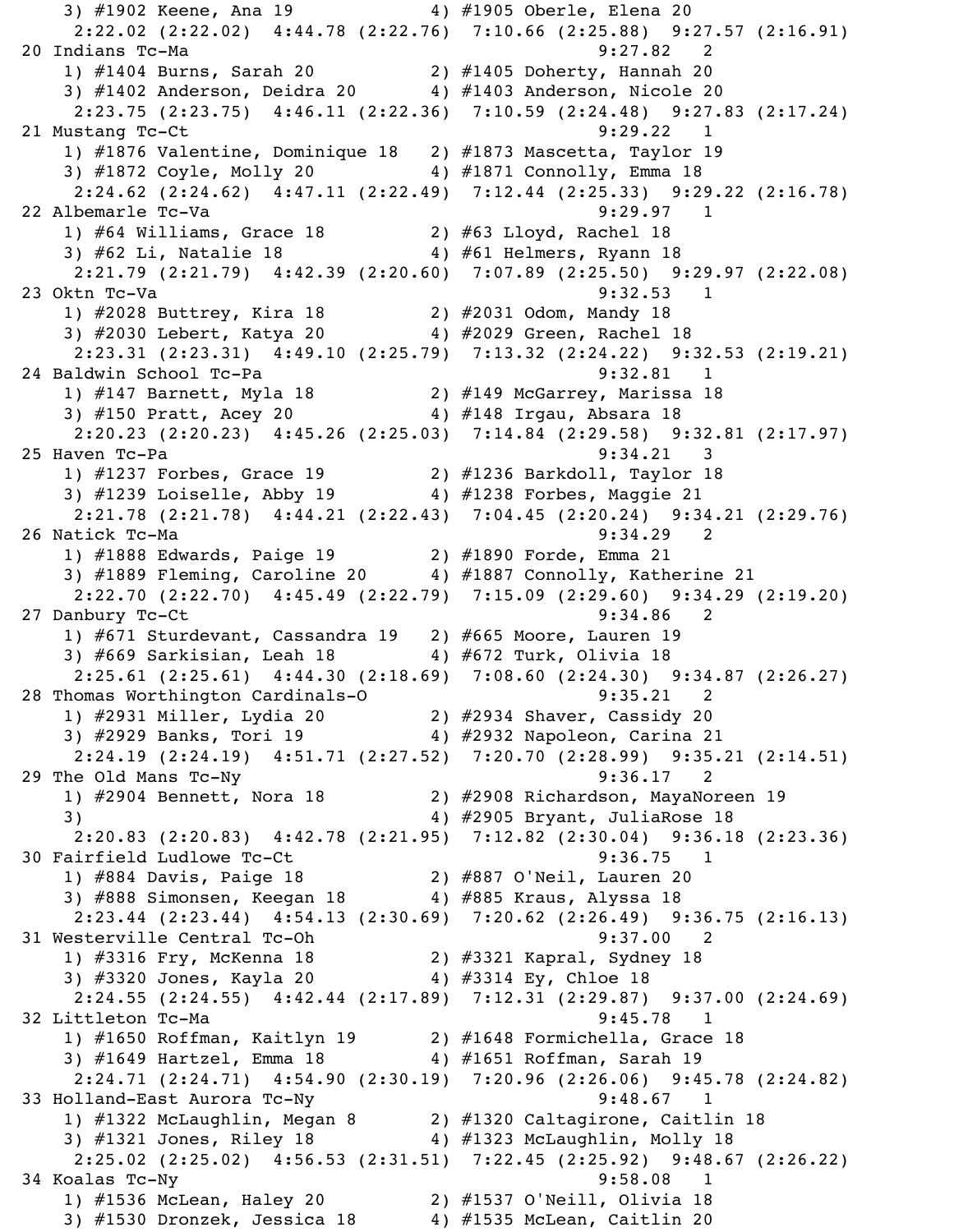```
-- Bronxville Tc-Ny DNS 2
     1) #362 Weiner, Natalie 19 2) #356 Haggerty, Patty 19 
     3) #357 Holland, Laura 18 4) #355 Brashear, Caroline 19 
     10:03.008 (10:03.008)
Event 23 Boys 4x1 Yard Relay 4xMile Relay Championship
===================================================================
Ntl,Meet,Arm: N 17:01.82 3/18/2018 Loudoun Valley, Purcellville, VA 
                        C Wells,Jacob Hunter,C Bogucki,Sam Affolder 
   Schoo1 Finals H#===================================================================
   1 The Jungle Tc-Va 17:01.82N 2 
     1) #2901 Wells, Connor 19 2) #2898 Hunter, Jacob 19 
    3) #2895 Bogucki, Colton 18 4) #2894 Affolder, Samuel 19
        41.732 (41.732) 1:14.753 (33.021) 1:48.093 (33.340) 2:21.394 (33.301)
      2:55.254 (33.860) 3:27.985 (32.731) 3:58.338 (30.353) 4:28.094 (29.756)
      4:57.881 (29.787) 5:29.437 (31.556) 6:03.108 (33.671) 6:35.623 (32.515)
      7:08.296 (32.673) 7:41.067 (32.771) 8:13.245 (32.178) 8:43.147 (29.902)
      9:12.071 (28.924) 9:42.172 (30.101) 10:12.382 (30.210) 10:44.477 (32.095)
     11:16.739 (32.262) 11:49.105 (32.366) 12:19.859 (30.754) 12:52.679 (32.820)
     13:24.228 (31.549) 13:55.717 (31.489) 14:26.422 (30.705) 14:57.684 (31.262)
     15:30.110 (32.426) 16:01.754 (31.644) 16:32.297 (30.543) 17:01.817 (29.521)
 2 Hopewell Valley Tc-Nj 17:30.73 2
     1) #1342 Pavicic, Michael 18 2) #1341 Meredith, Teddy 18 
    3) #1340 Dolan, Tim 18 4) #1339 Dolan, Sean 19
        41.391 (41.391) 1:15.138 (33.747) 1:47.669 (32.531) 2:22.014 (34.345)
      2:55.972 (33.958) 3:29.201 (33.229) 4:01.276 (32.075) 4:34.597 (33.321)
      5:04.659 (30.062) 5:37.074 (32.415) 6:08.877 (31.803) 6:41.330 (32.453)
      7:14.508 (33.178) 7:47.439 (32.931) 8:19.568 (32.129) 8:49.737 (30.169)
      9:22.363 (32.626) 9:54.816 (32.453) 10:27.766 (32.950) 11:01.433 (33.667)
     11:35.440 (34.007) 12:08.578 (33.138) 12:41.581 (33.003) 13:14.456 (32.875)
     13:45.761 (31.305) 14:18.169 (32.408) 14:50.949 (32.780) 15:24.026 (33.077)
     15:56.360 (32.334) 16:29.190 (32.830) 17:00.343 (31.153) 17:30.729 (30.386)
  3 A2 Tc-Mi 17:34.55 2 
     1) #31 Paige, Netunji 18 2) #33 Wallace, Jack 18 
    3) #32 PandoGirard, Aldo 18 4) #30 Foster, Nick 19
        42.268 (42.268) 1:15.608 (33.340) 1:48.776 (33.168) 2:22.254 (33.478)
      2:56.489 (34.235) 3:30.804 (34.315) 4:03.726 (32.922) 4:36.874 (33.148)
      5:08.118 (31.244) 5:40.354 (32.236) 6:14.223 (33.869) 6:47.413 (33.190)
      7:20.519 (33.106) 7:53.270 (32.751) 8:25.367 (32.097) 8:56.518 (31.151)
      9:28.951 (32.433) 10:02.686 (33.735) 10:36.736 (34.050) 11:11.361 (34.625)
     11:44.382 (33.021) 12:18.198 (33.816) 12:50.711 (32.513) 13:22.328 (31.617)
     13:52.807 (30.479) 14:25.474 (32.667) 14:57.089 (31.615) 15:30.107 (33.018)
     16:02.017 (31.910) 16:34.249 (32.232) 17:06.249 (32.000) 17:34.549 (28.301)
   4 Staples Tc-Ct 17:35.15 2 
     1) #2772 Seiple, Benjamin 18 2) #2770 Lorenz, Luke 19 
    3) #2771 Myers, Christian 18 4) #2769 Landowne, William 18
        42.425 (42.425) 1:15.038 (32.613) 1:48.351 (33.313) 2:21.482 (33.131)
      2:55.576 (34.094) 3:28.297 (32.721) 3:58.052 (29.755) 4:28.321 (30.269)
      4:58.952 (30.631) 5:33.201 (34.249) 6:06.675 (33.474) 6:42.457 (35.782)
      7:16.326 (33.869) 7:50.521 (34.195) 8:25.649 (35.128) 8:59.222 (33.573)
      9:30.945 (31.723) 10:03.473 (32.528) 10:37.716 (34.243) 11:12.062 (34.346)
     11:45.494 (33.432) 12:18.872 (33.378) 12:52.225 (33.353) 13:24.822 (32.597)
     13:56.038 (31.216) 14:27.665 (31.627) 14:59.220 (31.555) 15:30.656 (31.436)
     16:02.949 (32.293) 16:34.686 (31.737) 17:05.722 (31.036) 17:35.143 (29.422)
   5 Plainsboro Tc-Nj 17:36.05 2 
     1) #2221 SantaMaria, Matthew 18 2) #2218 Johnson, Luke 20 
    3) #2220 Lad, Vedang 19 4) #2219 Kulkarni, Atharv 18
        42.240 (42.240) 1:14.251 (32.011) 1:47.284 (33.033) 2:21.363 (34.079)
      2:55.539 (34.176) 3:28.618 (33.079) 4:02.205 (33.587) 4:34.531 (32.326)
```
2:27.83 (2:27.83) 4:54.47 (2:26.64) 7:23.01 (2:28.54) 9:58.08 (2:35.07)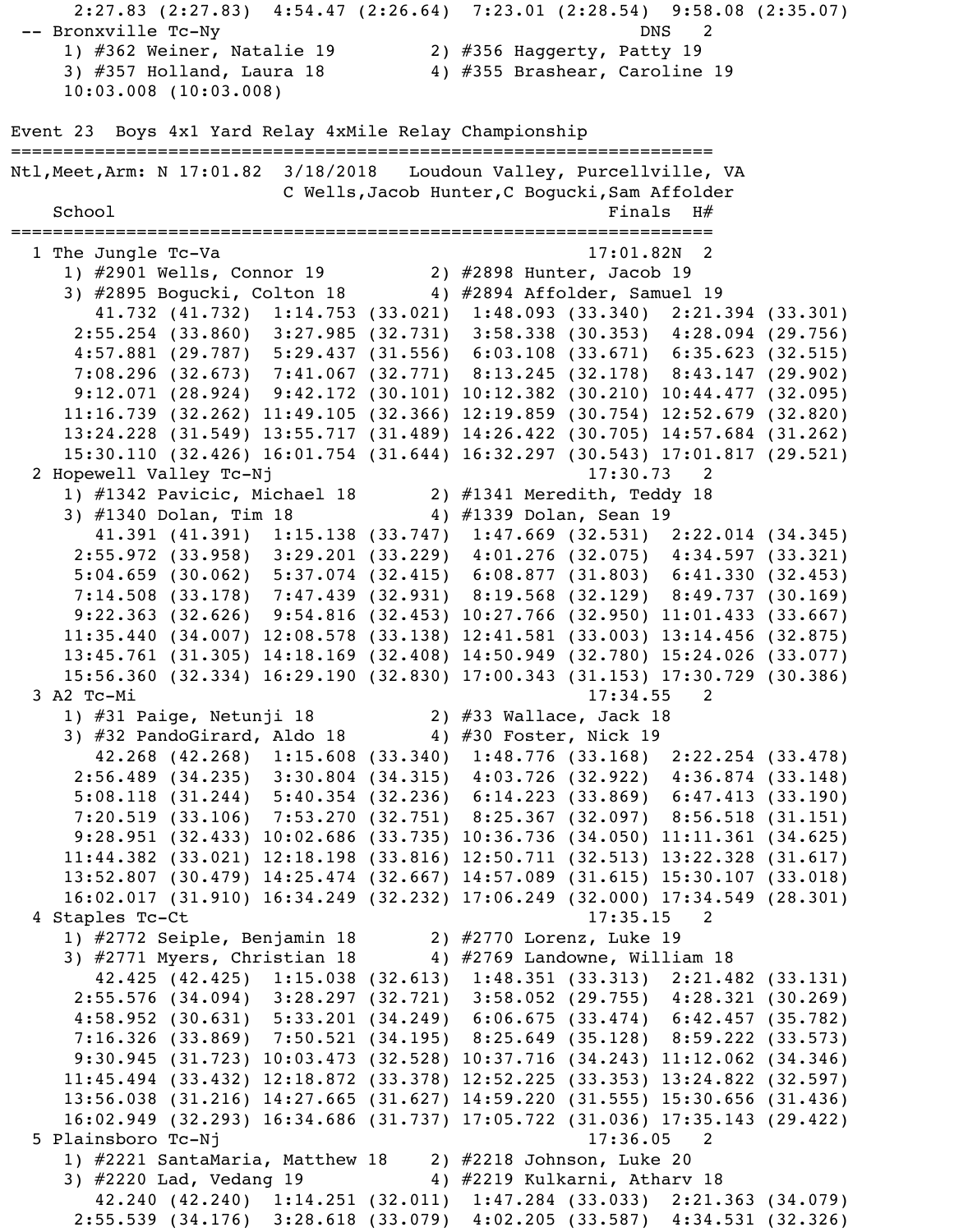5:04.863 (30.332) 5:36.446 (31.583) 6:08.985 (32.539) 6:41.557 (32.572) 7:14.511 (32.954) 7:47.437 (32.926) 8:19.158 (31.721) 8:50.858 (31.700) 9:21.839 (30.981) 9:55.025 (33.186) 10:28.037 (33.012) 11:01.692 (33.655) 11:35.074 (33.382) 12:08.906 (33.832) 12:42.387 (33.481) 13:14.650 (32.263) 13:45.884 (31.234) 14:18.222 (32.338) 14:51.207 (32.985) 15:24.092 (32.885) 15:57.117 (33.025) 16:29.187 (32.070) 17:02.684 (33.497) 17:36.041 (33.357) 6 The Jungle Tc-Va 'B' 17:45.71 1 1) #2899 Morris, Peter 18 2) #2902 Windle, Jacob 19 3) #2897 Dawson, Chase 18 4) #2896 Carlson, Kevin 20 39.302 (39.302) 1:14.682 (35.380) 1:47.584 (32.902) 2:20.244 (32.660) 2:52.435 (32.191) 3:25.629 (33.194) 3:58.441 (32.812) 4:29.499 (31.058) 4:59.268 (29.769) 5:31.628 (32.360) 6:05.144 (33.516) 6:39.278 (34.134) 7:13.860 (34.582) 7:48.757 (34.897) 8:22.673 (33.916) 8:54.118 (31.445) 9:26.510 (32.392) 9:59.298 (32.788) 10:32.572 (33.274) 11:06.992 (34.420) 11:40.615 (33.623) 12:13.999 (33.384) 12:48.121 (34.122) 13:20.083 (31.962) 13:51.069 (30.986) 14:24.412 (33.343) 14:58.806 (34.394) 15:33.768 (34.962) 16:09.210 (35.442) 16:43.270 (34.060) 17:16.680 (33.410) 17:45.702 (29.022) 7 Louisville Xtreme-KY 17:46.71 2 1) #1674 Marchal, Cooper 18 2) #1673 Larkin, Zach 19 3) #1675 Schaefer, Patrick 18 4) #1676 Shiflet, Grady 19 42.223 (42.223) 1:14.453 (32.230) 1:47.490 (33.037) 2:21.812 (34.322) 2:56.391 (34.579) 3:29.332 (32.941) 4:01.834 (32.502) 4:34.005 (32.171) 5:04.703 (30.698) 5:37.058 (32.355) 6:09.236 (32.178) 6:42.625 (33.389) 7:15.716 (33.091) 7:49.813 (34.097) 8:23.672 (33.859) 8:57.461 (33.789) 9:29.270 (31.809) 10:03.201 (33.931) 10:37.781 (34.580) 11:11.378 (33.597) 11:45.409 (34.031) 12:18.428 (33.019) 12:51.074 (32.646) 13:21.413 (30.339) 13:54.044 (32.631) 14:25.688 (31.644) 14:58.287 (32.599) 15:31.451 (33.164) 16:06.369 (34.918) 16:39.142 (32.773) 17:13.119 (33.977) 17:46.705 (33.586) 8 Western Cary Tc-Nc 17:48.35 1 1) #3307 Kemper, Ryan 18 2) #3312 Vo, Daniel 18 3) #3301 Barish, Peyton 18 4) #3308 McBride, Finn 18 39.631 (39.631) 1:14.428 (34.797) 1:47.488 (33.060) 2:19.980 (32.492) 2:53.458 (33.478) 3:27.142 (33.684) 4:00.900 (33.758) 4:32.381 (31.481) 5:02.383 (30.002) 5:34.221 (31.838) 6:07.760 (33.539) 6:42.007 (34.247) 7:16.905 (34.898) 7:52.989 (36.084) 8:27.935 (34.946) 9:01.464 (33.529) 9:30.220 (28.756) 10:01.877 (31.657) 10:34.903 (33.026) 11:09.425 (34.522) 11:43.967 (34.542) 12:20.123 (36.156) 12:56.312 (36.189) 13:31.637 (35.325) 14:01.911 (30.274) 14:32.746 (30.835) 15:05.863 (33.117) 15:38.862 (32.999) 16:12.156 (33.294) 16:46.148 (33.992) 17:17.776 (31.628) 17:48.346 (30.570) 9 Manhasset Tc-Ny 17:53.51 1 1) #1700 Courts, Christopher 19 2) #1701 Cyprus, John 18 3) #1702 Watson, Ryan 18 4) #1699 Caggiano, Aidan 18 39.227 (39.227) 1:13.896 (34.669) 1:47.192 (33.296) 2:21.909 (34.717) 2:55.126 (33.217) 3:29.924 (34.798) 4:05.120 (35.196) 4:38.710 (33.590) 5:09.849 (31.139) 5:42.899 (33.050) 6:16.846 (33.947) 6:51.459 (34.613) 7:25.737 (34.278) 7:58.911 (33.174) 8:32.914 (34.003) 9:04.836 (31.922) 9:33.398 (28.562) 10:05.076 (31.678) 10:38.889 (33.813) 11:11.960 (33.071) 11:46.291 (34.331) 12:20.286 (33.995) 12:54.590 (34.304) 13:27.277 (32.687) 13:59.466 (32.189) 14:32.232 (32.766) 15:06.201 (33.969) 15:38.931 (32.730) 16:12.391 (33.460) 16:45.044 (32.653) 17:18.921 (33.877) 17:53.509 (34.588) 10 Haddonfield Memorial Tc-Nj 17:55.70 1 1) #1182 Gess, Derek 19 2) #1183 Riddell, Martin 20 3) #1181 Eisenhower, Greg 19 4) #1180 Campiglia, Sean 19 38.784 (38.784) 1:13.217 (34.433) 1:46.205 (32.988) 2:19.684 (33.479) 2:52.467 (32.783) 3:25.488 (33.021) 3:57.705 (32.217) 4:28.921 (31.216) 4:58.826 (29.905) 5:31.022 (32.196) 6:04.544 (33.522) 6:39.728 (35.184) 7:14.642 (34.914) 7:49.363 (34.721) 8:23.576 (34.213) 8:56.275 (32.699) 9:26.877 (30.602) 9:59.397 (32.520) 10:32.757 (33.360) 11:06.728 (33.971) 11:40.927 (34.199) 12:14.602 (33.675) 12:48.235 (33.633) 13:21.479 (33.244) 13:52.169 (30.690) 14:25.070 (32.901) 14:59.958 (34.888) 15:34.715 (34.757) 16:10.025 (35.310) 16:45.626 (35.601) 17:17.885 (32.259) 17:55.692 (37.807)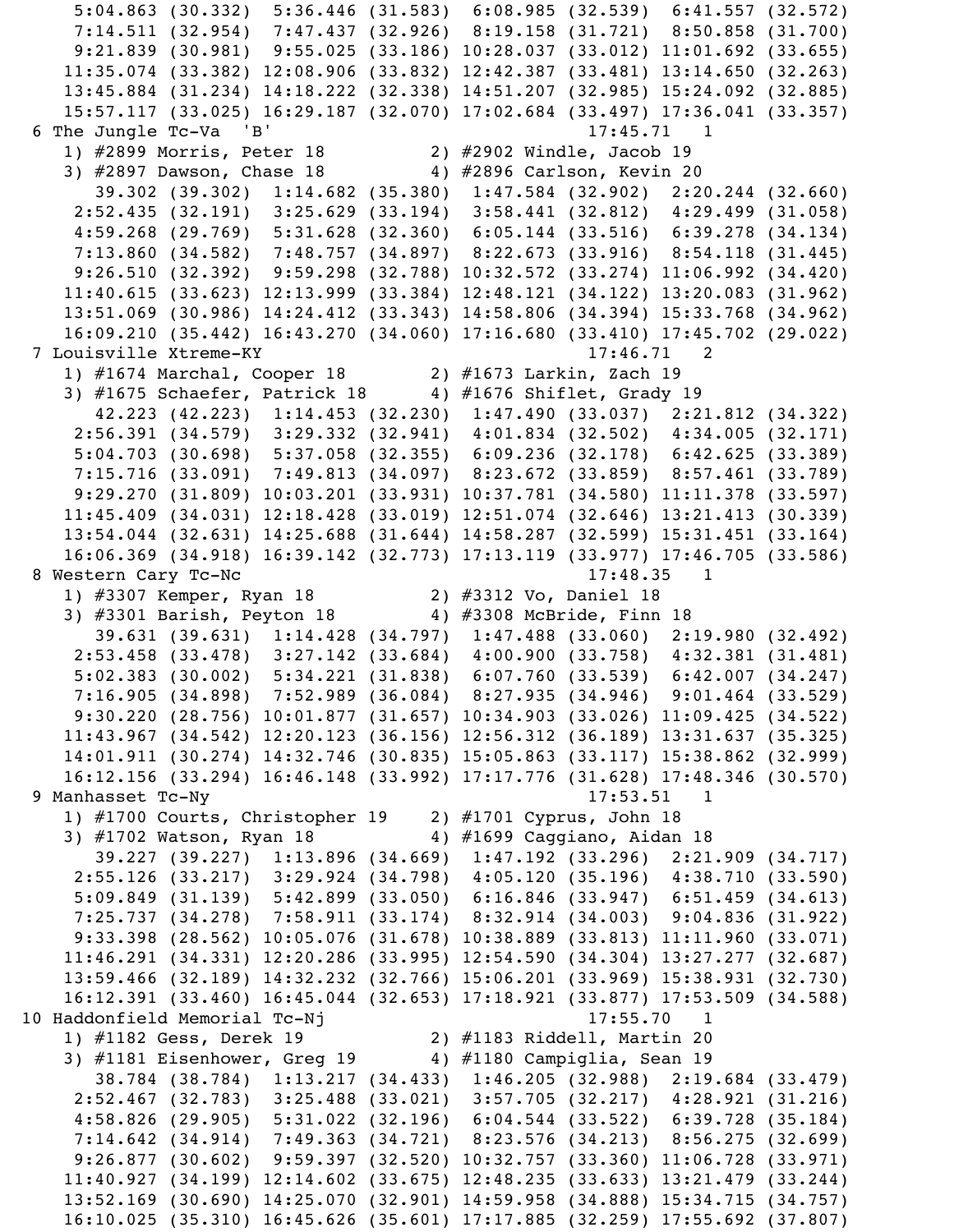```
 11 Hilliard Davidson Tc-Oh 18:06.78 2 
     1) #1298 Johanssen, Conner 19 2) #1299 LeClair, Max 19 
     3) #1305 Taylor, Andrew 18 4) #1306 Tighe, Andrew 18 
        42.183 (42.183) 1:14.997 (32.814) 1:48.136 (33.139) 2:22.536 (34.400)
      2:56.085 (33.549) 3:29.632 (33.547) 4:03.145 (33.513) 4:36.721 (33.576)
      5:07.228 (30.507) 5:39.661 (32.433) 6:13.265 (33.604) 6:47.001 (33.736)
      7:20.565 (33.564) 7:56.513 (35.948) 8:30.939 (34.426) 9:05.154 (34.215)
      9:35.681 (30.527) 10:08.724 (33.043) 10:41.736 (33.012) 11:16.217 (34.481)
     11:53.575 (37.358) 12:30.797 (37.222) 13:06.622 (35.825) 13:37.631 (31.009)
     14:09.400 (31.769) 14:42.971 (33.571) 15:17.839 (34.868) 15:54.048 (36.209)
     16:28.790 (34.742) 17:03.095 (34.305) 17:36.848 (33.753) 18:06.771 (29.924)
12 Kingsway Tc-Nj 18:07.32 1
     1) #1501 Connor, Jonathan 18 2) #1504 Mangiaracina, Brian 18 
     3) #1500 Caraccio, Stone 20 4) #1502 Grandizio, Joe 18 
        39.643 (39.643) 1:13.392 (33.749) 1:47.009 (33.617) 2:21.695 (34.686)
      2:55.326 (33.631) 3:29.875 (34.549) 4:03.762 (33.887) 4:36.694 (32.932)
      5:06.031 (29.337) 5:39.705 (33.674) 6:13.424 (33.719) 6:48.163 (34.739)
      7:23.263 (35.100) 7:58.897 (35.634) 8:36.796 (37.899) 9:12.289 (35.493)
      9:45.490 (33.201) 10:19.632 (34.142) 10:53.740 (34.108) 11:28.356 (34.616)
     12:02.853 (34.497) 12:37.175 (34.322) 13:10.873 (33.698) 13:42.027 (31.154)
     14:12.365 (30.338) 14:43.736 (31.371) 15:16.683 (32.947) 15:50.735 (34.052)
     16:25.167 (34.432) 17:00.273 (35.106) 17:35.734 (35.461) 18:07.319 (31.586)
13 Patriot Athletics Tc-Ma 18:07.58 2
     1) #2082 Ehrenthal, Alex 19 2) #2087 McClure, Timothy 18 
    3) #2085 Kleiman, Matthew 19 4) #2084 Kessler, Zander 18
        42.518 (42.518) 1:16.318 (33.800) 1:48.546 (32.228) 2:22.252 (33.706)
      2:56.684 (34.432) 3:30.378 (33.694) 4:01.411 (31.033) 4:33.093 (31.682)
      5:04.104 (31.011) 5:37.263 (33.159) 6:10.461 (33.198) 6:44.577 (34.116)
      7:18.985 (34.408) 7:54.224 (35.239) 8:29.308 (35.084) 9:02.558 (33.250)
      9:34.828 (32.270) 10:08.199 (33.371) 10:41.168 (32.969) 11:15.464 (34.296)
     11:49.444 (33.980) 12:24.020 (34.576) 12:58.948 (34.928) 13:32.321 (33.373)
     14:02.221 (29.900) 14:34.519 (32.298) 15:07.532 (33.013) 15:41.583 (34.051)
     16:18.133 (36.550) 16:53.791 (35.658) 17:31.355 (37.564) 18:07.578 (36.224)
14 Lancaster Storm Tc-Oh 18:08.93 1
     1) #1560 Metcalf-Shull, Will 18 2) #1562 Ward, Drew 18 
    3) #1561 Moxley, Bryden 18 4) #1559 Dickerson, Drake 18
        39.203 (39.203) 1:14.071 (34.868) 1:47.783 (33.712) 2:21.246 (33.463)
      2:55.541 (34.295) 3:29.283 (33.742) 4:03.583 (34.300) 4:36.052 (32.469)
      5:07.288 (31.236) 5:40.318 (33.030) 6:13.863 (33.545) 6:47.419 (33.556)
      7:21.779 (34.360) 7:57.541 (35.762) 8:32.207 (34.666) 9:05.251 (33.044)
      9:34.449 (29.198) 10:06.027 (31.578) 10:39.564 (33.537) 11:14.217 (34.653)
     11:49.553 (35.336) 12:25.376 (35.823) 13:00.573 (35.197) 13:35.198 (34.625)
     14:05.009 (29.811) 14:39.274 (34.265) 15:15.102 (35.828) 15:50.888 (35.786)
     16:25.327 (34.439) 17:00.479 (35.152) 17:37.016 (36.537) 18:08.924 (31.908)
15 The Sentinels Tc-De 18:11.61 2
     1) #2913 Banko, Sean 19 2) #2914 Barry, Austin 18 
    3) #2916 Peach, Lucien 18 4) #2915 Keehan, Michael 19
        41.452 (41.452) 1:15.336 (33.884) 1:49.032 (33.696) 2:22.702 (33.670)
      2:55.873 (33.171) 3:30.483 (34.610) 4:03.892 (33.409) 4:37.377 (33.485)
      5:09.498 (32.121) 5:42.594 (33.096) 6:16.142 (33.548) 6:51.474 (35.332)
      7:27.364 (35.890) 8:05.191 (37.827) 8:42.723 (37.532) 9:20.856 (38.133)
      9:54.204 (33.348) 10:28.182 (33.978) 11:01.732 (33.550) 11:35.543 (33.811)
     12:08.627 (33.084) 12:43.844 (35.217) 13:19.617 (35.773) 13:53.851 (34.234)
     14:26.071 (32.220) 14:58.404 (32.333) 15:30.564 (32.160) 16:02.548 (31.984)
     16:35.839 (33.291) 17:09.637 (33.798) 17:43.389 (33.753) 18:11.610 (28.221)
16 Merrimack Valley Striders-MA 18:13.22 1
 1) #1797 Rivera, Carlos 18 2) #1796 Pinales, Jadiel 19 
3) #1794 Gibson, Nasir 18               4) #1793 Galarza, Chris 18
        39.090 (39.090) 1:13.097 (34.007) 1:46.734 (33.637) 2:21.244 (34.510)
      2:53.819 (32.575) 3:26.609 (32.790) 4:00.329 (33.720) 4:32.568 (32.239)
      5:04.336 (31.768) 5:37.880 (33.544) 6:12.272 (34.392) 6:47.332 (35.060)
```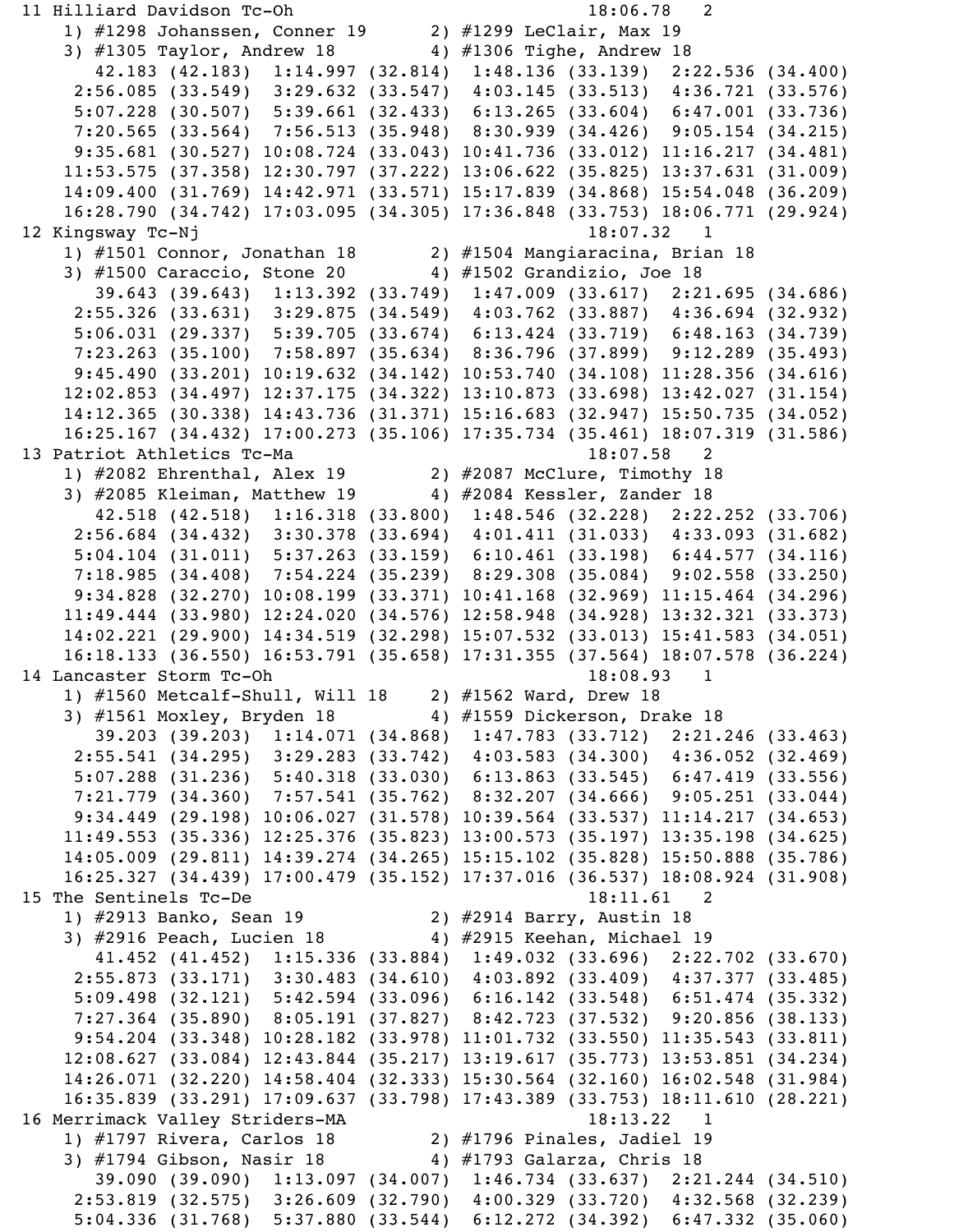7:23.517 (36.185) 7:59.877 (36.360) 8:35.358 (35.481) 9:09.743 (34.385) 9:41.919 (32.176) 10:15.830 (33.911) 10:49.972 (34.142) 11:24.472 (34.500) 11:59.343 (34.871) 12:33.185 (33.842) 13:07.056 (33.871) 13:38.818 (31.762) 14:11.257 (32.439) 14:44.678 (33.421) 15:19.042 (34.364) 15:53.762 (34.720) 16:28.084 (34.322) 17:03.700 (35.616) 17:39.085 (35.385) 18:13.215 (34.130) 17 Wellesley Tc-Ma 18:14.83 1 1) #3260 Cervon, Matthew 18 2) #3271 Zarle, Colby 19 3) #3268 Norris, Jason 20 4) #3270 Weiss, Thomas 18 39.360 (39.360) 1:13.260 (33.900) 1:47.149 (33.889) 2:20.295 (33.146) 2:52.894 (32.599) 3:26.812 (33.918) 4:01.258 (34.446) 4:35.744 (34.486) 5:06.387 (30.643) 5:39.731 (33.344) 6:13.780 (34.049) 6:48.125 (34.345) 7:23.396 (35.271) 7:57.045 (33.649) 8:30.787 (33.742) 9:01.446 (30.659) 9:32.268 (30.822) 10:04.732 (32.464) 10:39.803 (35.071) 11:15.526 (35.723) 11:51.969 (36.443) 12:28.707 (36.738) 13:04.953 (36.246) 13:39.976 (35.023) 14:10.607 (30.631) 14:44.108 (33.501) 15:18.142 (34.034) 15:53.512 (35.370) 16:29.042 (35.530) 17:04.652 (35.610) 17:41.903 (37.251) 18:14.824 (32.921) 18 Marshfield Tc-Ma 18:36.13 1 1) #1720 Joyce, Joseph 18 2) #1723 Valianti, Nick 20 3) #1718 Condon, James 18 4) #1721 Maglio, Mike 18 38.807 (38.807) 1:13.649 (34.842) 1:47.279 (33.630) 2:21.712 (34.433) 2:56.085 (34.373) 3:32.449 (36.364) 4:09.352 (36.903) 4:46.040 (36.688) 5:17.538 (31.498) 5:51.078 (33.540) 6:25.510 (34.432) 7:00.718 (35.208) 7:36.433 (35.715) 8:12.735 (36.302) 8:48.986 (36.251) 9:22.566 (33.580) 9:54.993 (32.427) 10:28.457 (33.464) 11:02.054 (33.597) 11:36.417 (34.363) 12:11.526 (35.109) 12:47.075 (35.549) 13:23.319 (36.244) 13:55.783 (32.464) 14:31.934 (36.151) 15:07.592 (35.658) 15:40.433 (32.841) 16:15.748 (35.315) 16:50.668 (34.920) 17:26.204 (35.536) 18:02.968 (36.764) 18:36.129 (33.161) -- Niskayuna Tc-Ny DNS 1 1) #1962 Ross, Colin 18 2) #1955 Dolan, Marty 19 3) #1957 Hale, Joe 18 4) #1965 Tucker, Donnovan 18 Event 24 Girls 4x1 Yard Relay 4xMile Relay Championship ================================================================ Natl, Meet: N 19:59.24 3/12/2005 Saratoga Springs, Saratoga, NY L Ferguson, K Delay, C Lane, Nicole Blood Armory HS: A 20:00.97 3/10/2012 Tatnall, Wilmington, DE R Anderson J Williams, R Salter, Haley Pierce School Finals ================================================================ 1 Breen Tc-Mi-Troy 20:31.47 1) #327 Palomino, Hannah 18 2) #324 Anderson, Paige 21 3)  $#326$  Monaghan, Meghan 18  $4)$   $#328$  Worrel, Megan 18 43.238 (43.238) 1:22.168 (38.930) 2:02.510 (40.342) 2:42.646 (40.136) 3:22.419 (39.773) 4:01.199 (38.780) 4:39.038 (37.839) 5:14.648 (35.610) 5:51.261 (36.613) 6:30.726 (39.465) 7:10.702 (39.976) 7:50.232 (39.530) 8:29.792 (39.560) 9:10.586 (40.794) 9:49.250 (38.664) 10:25.638 (36.388) 11:00.685 (35.047) 11:39.458 (38.773) 12:19.395 (39.937) 12:59.445 (40.050) 13:41.433 (41.988) 14:21.198 (39.765) 15:02.413 (41.215) 15:39.483 (37.070) 16:13.718 (34.235) 16:50.181 (36.463) 17:28.719 (38.538) 18:06.002 (37.283) 18:45.001 (38.999) 19:23.893 (38.892) 20:00.967 (37.074) 20:31.464 (30.497) 2 Granville Aces Tc-Oh 20:33.25 1) #1127 McFarland, Kylee 18 2) #1128 Zink, Reilly 18 3) #1126 Lamb, Rosie 18 4) #1125 Christian, Alyssa 19 43.715 (43.715) 1:22.204 (38.489) 2:03.332 (41.128) 2:43.583 (40.251) 3:23.543 (39.960) 4:02.737 (39.194) 4:40.215 (37.478) 5:16.280 (36.065) 5:52.338 (36.058) 6:30.997 (38.659) 7:10.706 (39.709) 7:50.075 (39.369) 8:29.464 (39.389) 9:09.332 (39.868) 9:48.344 (39.012) 10:24.034 (35.690) 10:59.382 (35.348) 11:38.122 (38.740) 12:18.929 (40.807) 12:59.427 (40.498) 13:39.417 (39.990) 14:19.339 (39.922) 14:58.704 (39.365) 15:32.551 (33.847) 16:09.914 (37.363) 16:48.725 (38.811) 17:26.511 (37.786) 18:05.949 (39.438) 18:44.795 (38.846) 19:24.193 (39.398) 20:00.159 (35.966) 20:33.241 (33.083)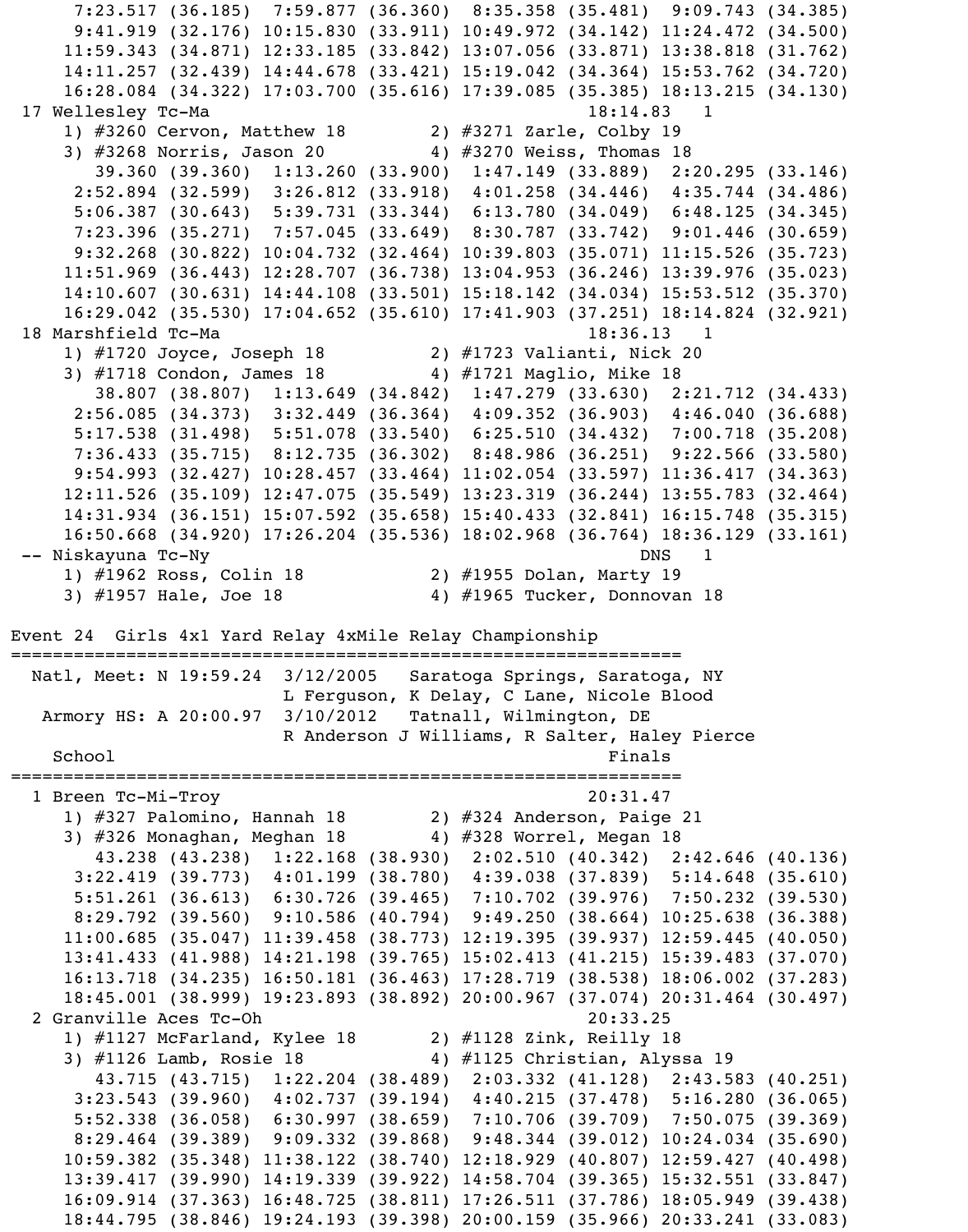```
 3 Hilliard Davidson Tc-Oh 20:39.66 
    1) #1304 Stull, Lindsay 21 2) #1307 Tighe, Ellie 19 
   3) #1300 Lewis, Sophie 19 4) #1303 Sculli, Meghan 18
      43.270 (43.270) 1:22.407 (39.137) 2:02.970 (40.563) 2:44.071 (41.101)
    3:23.781 (39.710) 4:02.084 (38.303) 4:39.494 (37.410) 5:15.903 (36.409)
    5:52.999 (37.096) 6:31.516 (38.517) 7:10.237 (38.721) 7:49.202 (38.965)
    8:28.739 (39.537) 9:07.744 (39.005) 9:46.012 (38.268) 10:23.348 (37.336)
    10:57.881 (34.533) 11:36.155 (38.274) 12:16.307 (40.152) 12:56.583 (40.276)
    13:37.891 (41.308) 14:18.005 (40.114) 14:57.546 (39.541) 15:34.187 (36.641)
    16:11.345 (37.158) 16:49.537 (38.192) 17:28.409 (38.872) 18:06.570 (38.161)
    18:45.154 (38.584) 19:23.918 (38.764) 20:01.854 (37.936) 20:39.653 (37.800)
 4 Carmel Running-NY 20:46.31 
    1) #470 Sexton, Kayla 18 2) #471 Turk, Katie 21 
   3) \#468 Castronuovo, Angela 18 4) \#469 Sessions, Jade 18
      42.370 (42.370) 1:21.405 (39.035) 2:02.001 (40.596) 2:43.173 (41.172)
    3:24.113 (40.940) 4:04.320 (40.207) 4:43.058 (38.738) 5:20.568 (37.510)
    5:56.604 (36.036) 6:35.117 (38.513) 7:14.440 (39.323) 7:53.296 (38.856)
    8:33.822 (40.526) 9:15.296 (41.474) 9:54.798 (39.502) 10:32.737 (37.939)
   11:12.186 (39.449) 11:50.805 (38.619) 12:30.759 (39.954) 13:10.084 (39.325)
   13:48.682 (38.598) 14:28.423 (39.741) 15:07.847 (39.424) 15:48.743 (40.896)
   16:23.501 (34.758) 17:00.766 (37.265) 17:37.769 (37.003) 18:14.975 (37.206)
    18:52.886 (37.911) 19:32.074 (39.188) 20:10.416 (38.342) 20:46.306 (35.891)
 5 Koalas Tc-Ny 20:57.00 
    1) #1540 Wilson, Claire 20 2) #1533 Flynn, Sarah 19 
   3) #1529 Banino, Daphne 8 4) #1532 Flynn, Lily 19
      43.037 (43.037) 1:21.895 (38.858) 2:02.830 (40.935) 2:43.360 (40.530)
    3:23.323 (39.963) 4:03.015 (39.692) 4:43.713 (40.698) 5:22.278 (38.565)
    5:57.019 (34.741) 6:33.481 (36.462) 7:11.684 (38.203) 7:50.884 (39.200)
    8:29.215 (38.331) 9:09.209 (39.994) 9:48.025 (38.816) 10:25.680 (37.655)
   11:00.714 (35.034) 11:39.598 (38.884) 12:20.782 (41.184) 13:04.723 (43.941)
    13:50.698 (45.975) 14:34.928 (44.230) 15:21.699 (46.771) 16:00.766 (39.067)
    16:32.515 (31.749) 17:08.831 (36.316) 17:45.377 (36.546) 18:23.512 (38.135)
    19:01.280 (37.768) 19:41.039 (39.759) 20:19.403 (38.364) 20:57.000 (37.598)
 6 Pfafftown Rc-Nc 21:03.86 
    1) #2167 Cooper, Ainsley 19 2) #2169 Faircloth, Spencer 18 
  3) \#2170 Parks, Gwendolyn 21 \qquad 4) \#2168 Faircloth, Sophie 20
      42.798 (42.798) 1:21.879 (39.081) 2:02.393 (40.514) 2:43.829 (41.436)
    3:24.149 (40.320) 4:04.442 (40.293) 4:44.632 (40.190) 5:22.765 (38.133)
    5:58.118 (35.353) 6:35.887 (37.769) 7:15.634 (39.747) 7:55.890 (40.256)
    8:37.094 (41.204) 9:18.673 (41.579) 10:00.699 (42.026) 10:41.472 (40.773)
   11:17.258 (35.786) 11:55.459 (38.201) 12:37.434 (41.975) 13:19.232 (41.798)
    14:02.120 (42.888) 14:43.771 (41.651) 15:25.034 (41.263) 16:00.763 (35.729)
   16:34.454 (33.691) 17:11.996 (37.542) 17:50.045 (38.049) 18:29.948 (39.903)
    19:09.794 (39.846) 19:50.043 (40.249) 20:29.581 (39.538) 21:03.859 (34.279)
 7 Patriot Athletics Tc-Ma 21:04.59 
    1) #2083 Kerimo, Emma 21 2) #2089 Su, Ellen 19 
   3) #2086 Laurent, Eline 18 4) #2088 Reichheld, Sarah 19
      42.623 (42.623) 1:21.455 (38.832) 2:02.297 (40.842) 2:42.835 (40.538)
    3:22.985 (40.150) 4:01.866 (38.881) 4:40.340 (38.474) 5:17.593 (37.253)
    5:52.763 (35.170) 6:30.979 (38.216) 7:11.669 (40.690) 7:51.003 (39.334)
    8:31.704 (40.701) 9:13.607 (41.903) 9:55.560 (41.953) 10:34.552 (38.992)
    11:11.081 (36.529) 11:48.279 (37.198) 12:28.252 (39.973) 13:09.072 (40.820)
    13:49.724 (40.652) 14:32.539 (42.815) 15:16.738 (44.199) 15:59.027 (42.289)
    16:33.696 (34.669) 17:10.416 (36.720) 17:49.502 (39.086) 18:29.218 (39.716)
    19:09.224 (40.006) 19:49.784 (40.560) 20:29.749 (39.965) 21:04.587 (34.839)
8 Staten Island Gators-NY 21:05.73
    1) #2780 Comerford, Giavanna 21 2) #2786 Mitchell, Keiana 18 
    3) #2787 Thompson, Jacqueline 18 4) #2781 Dinneen, Sierra 20 
      42.443 (42.443) 1:21.328 (38.885) 2:01.683 (40.355) 2:43.598 (41.915)
    3:23.049 (39.451) 4:02.321 (39.272) 4:41.419 (39.098) 5:21.463 (40.044)
    5:55.874 (34.411) 6:34.730 (38.856) 7:13.651 (38.921) 7:54.120 (40.469)
```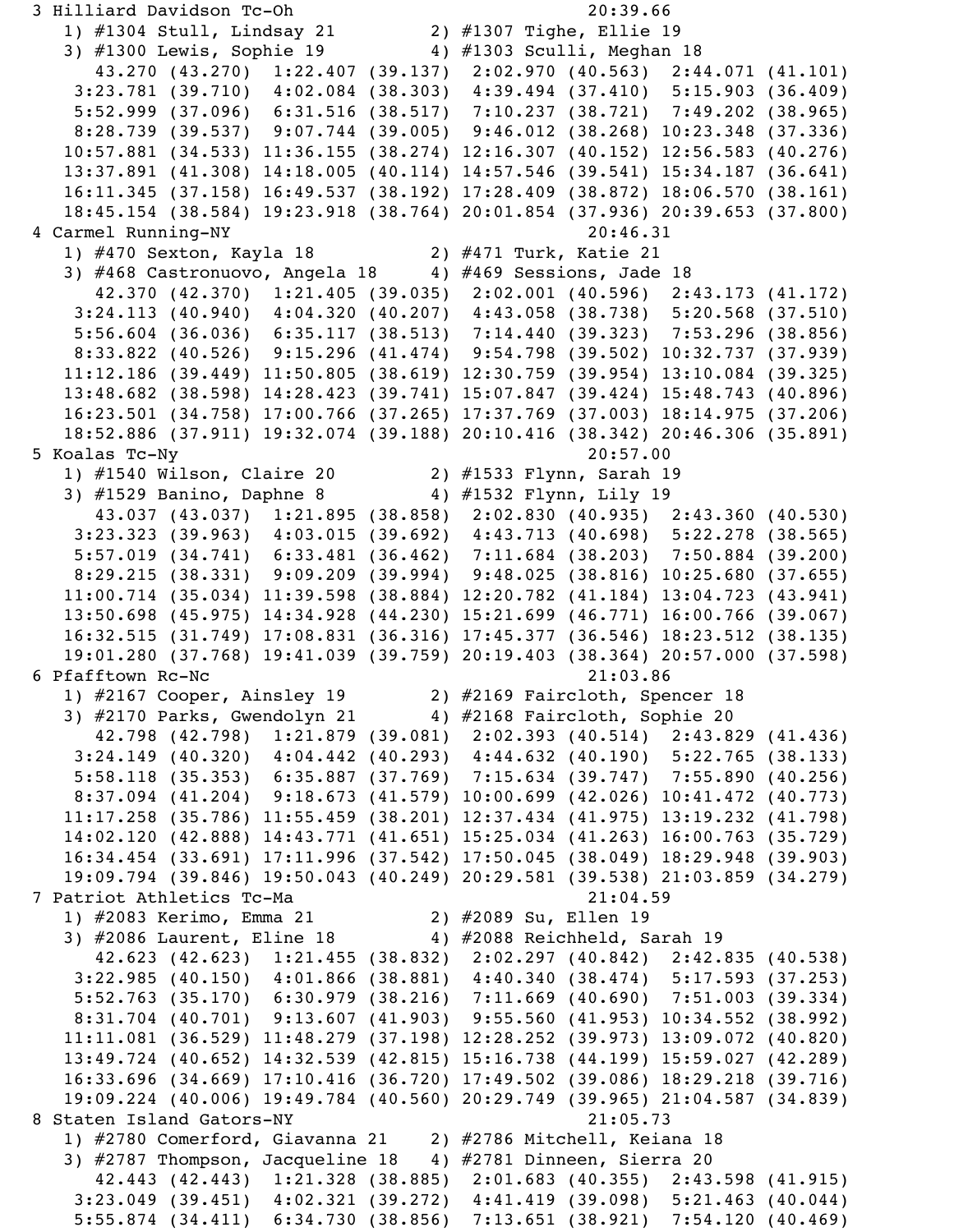8:34.110 (39.990) 9:15.039 (40.929) 9:58.027 (42.988) 10:38.424 (40.397) 11:14.133 (35.709) 11:53.433 (39.300) 12:35.013 (41.580) 13:17.397 (42.384) 14:00.717 (43.320) 14:43.624 (42.907) 15:24.288 (40.664) 16:03.208 (38.920) 16:37.638 (34.430) 17:14.692 (37.054) 17:53.231 (38.539) 18:32.320 (39.089) 19:12.098 (39.778) 19:51.905 (39.807) 20:30.630 (38.725) 21:05.728 (35.099) 9 Sachem Spiked Shoe Club-NY 21:11.95 1) #2508 Ruggiero, Rachel 18 2) #2505 Dodenhoff, Lindsey 19 3) #2502 Abraldes, Bridget 20 4) #2507 Merone, Melissa 20 44.438 (44.438) 1:22.659 (38.221) 2:03.397 (40.738) 2:43.826 (40.429) 3:22.844 (39.018) 4:01.652 (38.808) 4:40.246 (38.594) 5:17.591 (37.345) 5:52.600 (35.009) 6:31.230 (38.630) 7:10.795 (39.565) 7:50.230 (39.435) 8:30.047 (39.817) 9:10.356 (40.309) 9:51.882 (41.526) 10:31.571 (39.689) 11:07.138 (35.567) 11:45.769 (38.631) 12:25.623 (39.854) 13:07.150 (41.527) 13:50.458 (43.308) 14:32.909 (42.451) 15:16.985 (44.076) 15:53.667 (36.682) 16:29.563 (35.896) 17:07.472 (37.909) 17:46.586 (39.114) 18:27.228 (40.642) 19:08.668 (41.440) 19:49.991 (41.323) 20:31.607 (41.616) 21:11.950 (40.343) 10 Patriot Rc-Md 21:18.77 1) #2093 Tatum, Alyssa 18 2) #2091 Dolan, Claudia 19 3)  $\#2092$  Sweeney, Abby 18  $\qquad$  4)  $\#2090$  Deresky, Sarah 18 42.755 (42.755) 1:22.373 (39.618) 2:02.061 (39.688) 2:43.179 (41.118) 3:22.922 (39.743) 4:02.160 (39.238) 4:41.134 (38.974) 5:20.798 (39.664) 5:57.015 (36.217) 6:35.431 (38.416) 7:14.781 (39.350) 7:55.336 (40.555) 8:35.117 (39.781) 9:18.033 (42.916) 10:00.802 (42.769) 10:42.514 (41.712) 11:19.031 (36.517) 11:58.455 (39.424) 12:39.916 (41.461) 13:20.105 (40.189) 14:01.085 (40.980) 14:42.966 (41.881) 15:24.117 (41.151) 16:01.965 (37.848) 16:36.354 (34.389) 17:13.167 (36.813) 17:52.178 (39.011) 18:33.821 (41.643) 19:15.436 (41.615) 19:56.751 (41.315) 20:39.461 (42.710) 21:18.765 (39.305) 11 Breen Tc-Mi-Clarkston 21:26.33 1) #309 Dalrymple, Elizabeth 19 2) #312 Ferguson, Emily 19 3) #314 Nolan, Grace 19 4) #313 Ferguson, Mallory 19 43.463 (43.463) 1:22.213 (38.750) 2:02.728 (40.515) 2:42.456 (39.728) 3:22.484 (40.028) 4:01.704 (39.220) 4:39.631 (37.927) 5:17.240 (37.609) 5:53.277 (36.037) 6:32.280 (39.003) 7:12.986 (40.706) 7:54.105 (41.119) 8:37.732 (43.627) 9:21.444 (43.712) 10:05.591 (44.147) 10:47.697 (42.106) 11:24.846 (37.149) 12:04.370 (39.524) 12:45.637 (41.267) 13:27.031 (41.394) 14:08.878 (41.847) 14:50.441 (41.563) 15:33.338 (42.897) 16:13.287 (39.949) 16:48.442 (35.155) 17:27.677 (39.235) 18:06.625 (38.948) 18:46.746 (40.121) 19:26.602 (39.856) 20:06.580 (39.978) 20:47.625 (41.045) 21:26.321 (38.697) 12 Eagle Speed Tc-Ri 21:38.27 1) #776 Livingston, Caroline 20 2) #775 Gagliano, Tess 21 3) #777 Sefranek, Lily 19  $\hspace{1cm}$  4) #778 Zitzmann, Katie 18 43.306 (43.306) 1:22.375 (39.069) 2:03.067 (40.692) 2:43.586 (40.519) 3:24.476 (40.890) 4:04.724 (40.248) 4:42.874 (38.150) 5:20.688 (37.814) 5:55.988 (35.300) 6:34.261 (38.273) 7:14.059 (39.798) 7:53.980 (39.921) 8:37.578 (43.598) 9:21.766 (44.188) 10:08.266 (46.500) 10:52.145 (43.879) 11:31.547 (39.402) 12:14.006 (42.459) 12:56.404 (42.398) 13:39.319 (42.915) 14:20.155 (40.836) 15:02.184 (42.029) 15:42.475 (40.291) 16:21.889 (39.414) 16:55.446 (33.557) 17:33.426 (37.980) 18:13.012 (39.586) 18:54.393 (41.381) 19:34.765 (40.372) 20:16.493 (41.728) 20:58.061 (41.568) 21:38.262 (40.202) Event 25 Boys 1600 Sprint Medley Championship =================================================================== Ntl,Meet,Arm: N 3:24.02 3/12/2016 Chantilly, Chantilly, VA M Scopellite, J Loh, Titus Jeffries, Brandon McGorty  $Schoo1$   $Finals$   $H#$ =================================================================== 1 Danbury Tc-Ct 3:28.36 6 1) #663 Lorick, Malachi 19 2) #659 Ford, Glenroy 18 3) #667 Parkinson, Sean-Michael 18 4) #661 Going, Malcolm 19 46.82 (46.82) 1:37.84 (51.02) 3:28.36 (1:50.52) 2 East Orange Tc-Nj 3:28.99 6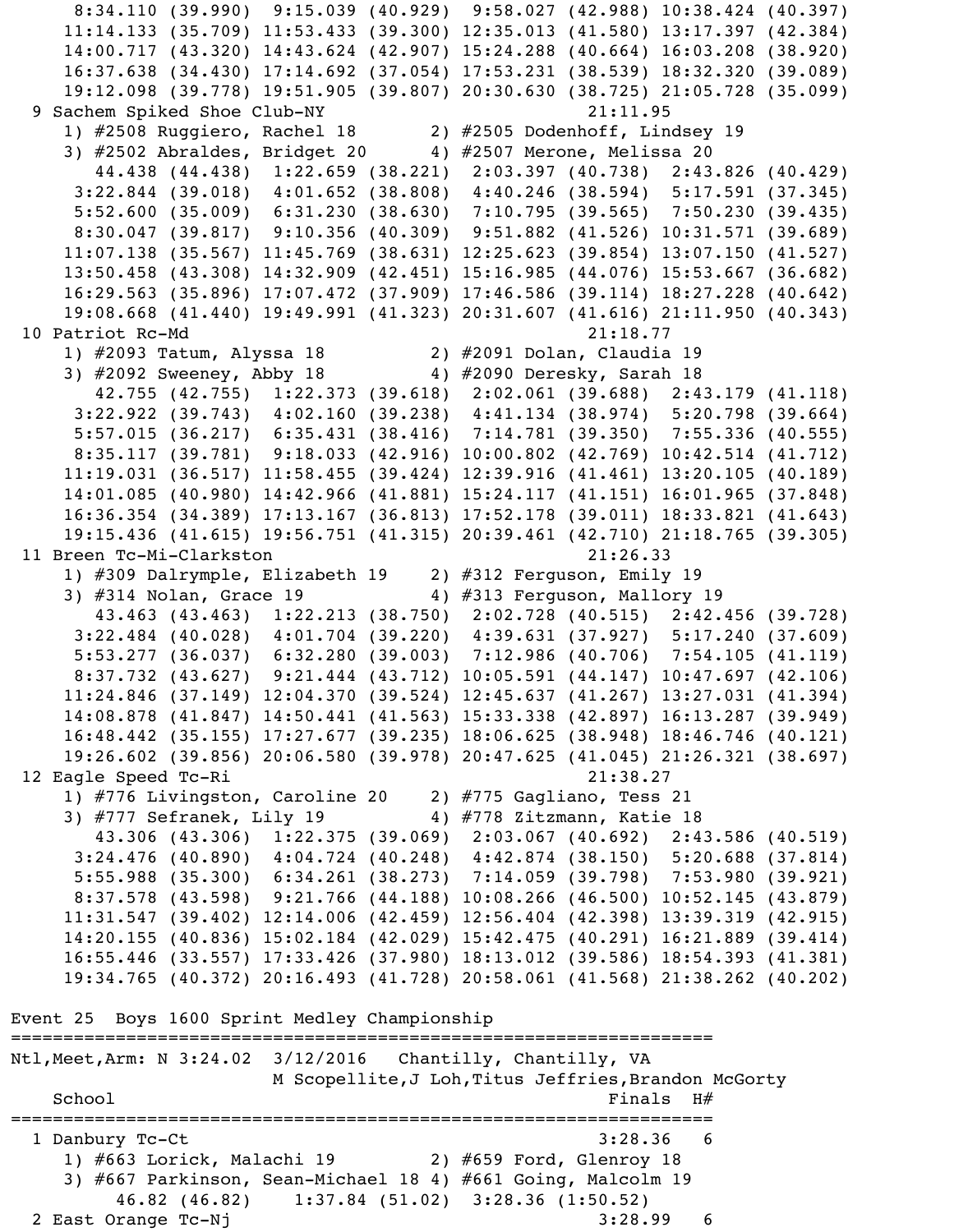1) #816 Lindo, Akeem 18 2) #811 Carney, Fayeson 18 3) #814 Etienne, Immyouri 18 4) #819 Richardson, Kishaun 19 44.65 (44.65) 1:33.83 (49.18) 3:28.99 (1:55.16) 3 Pearl River Tc-Ny 3:30.20 3 1) #2124 Malfitano, Nick 19 2) #2123 Flaherty, Brian 18 3) #2129 Wilson, Thomas 18 4) #2128 Politis, Matt 18 47.77 (47.77) 1:36.85 (49.08) 3:30.20 (1:53.35) 4 Lexington Tc-Ma 3:30.43 5 1) #1622 Uda-Thach, Kazu 19 2) #1619 Hofland, Cameron 18 3) #1620 Honohan, Lucas 18 4) #1621 Lingard, Thomas 18 46.68 (46.68) 1:36.46 (49.78) 3:30.43 (1:53.97) 5 St. Benedicts Tc-Nj 3:30.48 6 1) #2712 Joseph, Ian 18 2) #2713 Sanchez, Isaiah 19 3) #2710 Depas, Kaylan 18 4) #2708 Burnett, Jackson 19 46.57 (46.57) 1:35.86 (49.29) 3:30.49 (1:54.63) 6 Broadway Tc-Va 3:30.99 5 1) #344 Sheets, Michael 19 2) #342 Santiago, Steven 18 3) #343 Sawyer, Ezra 18 4) #339 Alderfer, Isaac 18 47.51 (47.51) 1:38.47 (50.96) 3:31.00 (1:52.53) 7 North Rockland Tc-Ny 3:32.16 4 1) #1975 Curtis, Ryan 19 2) #1984 Nicolosi, Alex 18 3) #1985 Pray, Dimitri 18 4) #1989 Tuohy, Patrick 18 46.21 (46.21) 1:36.61 (50.40) 3:32.16 (1:55.55) 8 Motor City Tc-Mi 3:32.23 6 1) #1845 James, Donnie 18 2) #1852 Smith, Dwight 18 3) #1855 Williams, Jacob 19 4) #1848 Kirksey, Javonne 19 44.73 (44.73) 1:35.13 (50.40) 3:32.24 (1:57.11) 9 Cary Tc-Nc 3:32.93 1 1) #488 Rodgers, Justin 18 2) #491 Thomas, Tre' 18 3) #482 Fails, Kayin 18 4) #484 Idhammar, Anton 19 46.32 (46.32) 1:36.65 (50.33) 3:32.93 (1:56.28) 10 Union Catholic Tc-Nj 3:33.02 4 1) #3066 Johnson, Makay 18 2) #3071 Miller, Darryl 18 3) #3059 Brown, Elijah 20 4) #3060 Cadas, Justin 18 45.33 (45.33) 1:34.72 (49.39) 3:33.02 (1:58.30) 11 Eagles Tc-Ma 3:33.22 1 1) #787 Sorensen, Brady 20 2) #779 DaSilva, Rey 18 3) #786 Roderick, Mark 19 4) #785 McNamee, Nickolas 18 46.44 (46.44) 1:38.59 (52.15) 3:33.22 (1:54.63) 12 Newton North Tc-Ma 3:33.41 6 1) #1938 Coughlin, Devin 18 2) #1942 Kadambi, Raghav 20 3) #1943 Kaplan, Forrest 19 4) #1937 Burba, Theodore 19 47.83 (47.83) 1:39.19 (51.36) 3:33.41 (1:54.22) 13 Falcon Tc-Ny 3:33.47 3 1) #896 Thompson, Jordan 18 2) #898 Corpus, Maximillen 19 3) #894 Abdalla, Mahmoud 18 4) #895 Cuthbertson, William 18 46.76 (46.76) 1:37.88 (51.12) 3:33.47 (1:55.59) 14 Corning Tc-Ny 3:34.18 3 1) #599 Cornfield, Isaac 18 2) #603 Larson, Jack 18 3) #607 Spicer, Alex 18 4) #602 Gahagan, Daniel 18 46.68 (46.68) 1:38.18 (51.50) 3:34.18 (1:56.00) 15 St. John's Tc-Ma-Shrewsbury 3:34.19 1 1) #2730 Oliver, Peter 18 2) #2729 Mikule, Bailey 18 3) #2732 Shaw, Benjamin 18 4) #2727 Griffin, Tyler 18 48.85 (48.85) 1:40.38 (51.53) 3:34.19 (1:53.81) 16 Classical Tc-Ri 3:34.56 2 1) #560 Vargas, Rainier 19 2) #555 Butler, Law-rel 20 3) #558 Galloway, Jehlani 18 4) #559 Murphy, Conor 20 47.53 (47.53) 1:40.05 (52.52) 3:34.56 (1:54.51) 17 Hauppauge Striders 3:34.82 2 1) #1234 McCray, Yurik 18 2) #1233 Ferrara, Anthony 19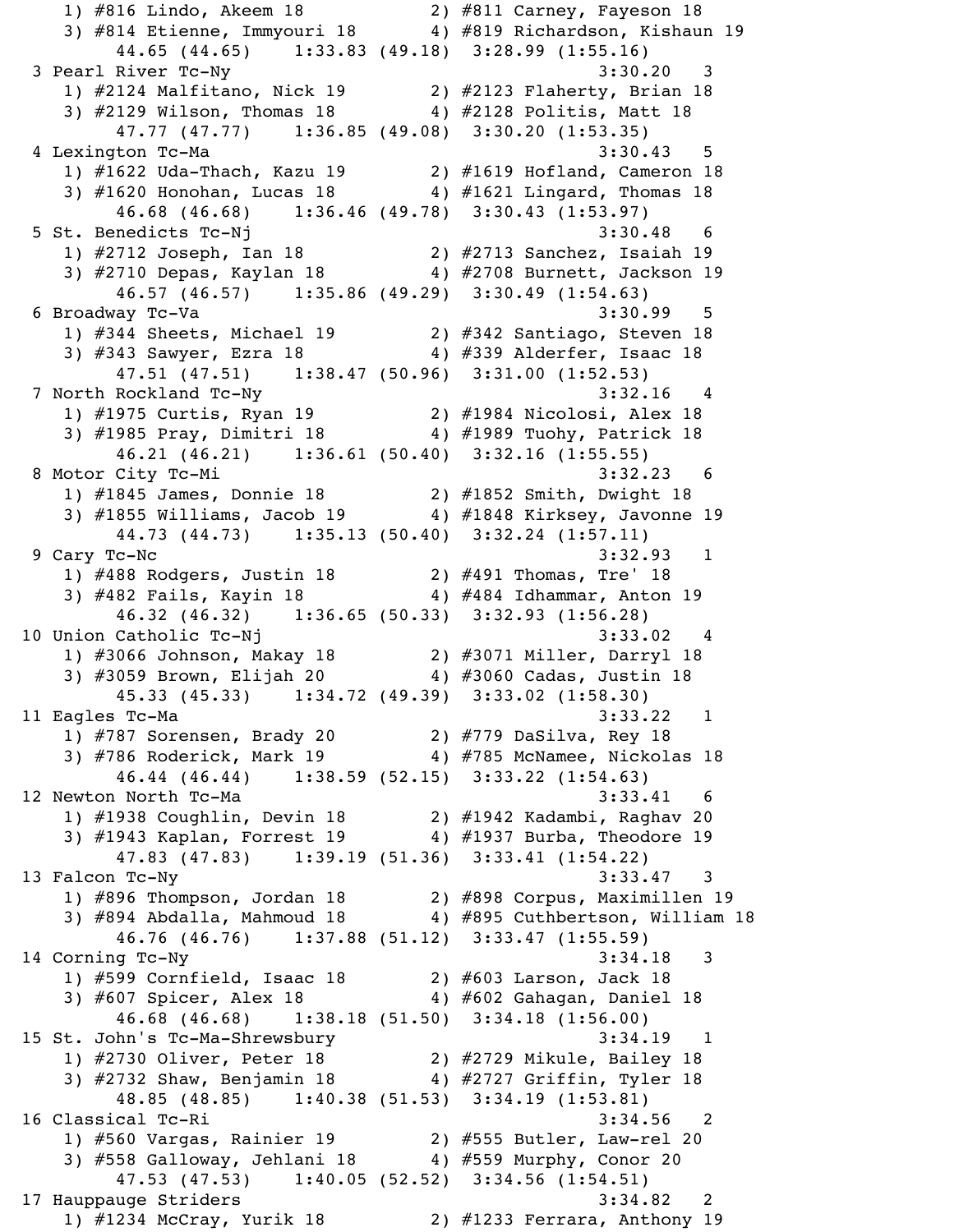3) #1235 Rutley, Justin 18 4) #1232 Crociata, Nicholas 18 47.79 (47.79) 1:40.90 (53.11) 3:34.82 (1:53.92) 18 St. Francis Tc-Ny 3:34.96 4 1) #2717 Lee, Inho 19 2) #2716 Bendeck, Shawn 18 3) #2715 Anthanailos, Constantinos 4) #2718 Nelson, Zalen 18 48.77 (48.77) 1:40.40 (51.63) 3:34.96 (1:54.56) 19 Breen Tc-Mi-Rochester 3:35.21 4 3:35.202 1) #323 Wright, Cameron 19 2) #317 Cohn, Ramfy 19 3) #321 Schneck, Zac 18 4) #320 Remick, Austin 18 48.63 (48.63) 1:42.05 (53.42) 3:35.21 (1:53.16) 20 Hamp Tc-Ma 3:35.21 2 3:35.204 1) #1205 Lavalle, Cole 19 2) #1204 Hodgson, Christian 18 3) #1202 Cooper, Ethan 19 4) #1203 Gordon-Sniffen, Benjamin 45.79 (45.79) 1:37.25 (51.46) 3:35.21 (1:57.96) 21 Ridgefield Tc-Ct 3:35.29 5 1) #2400 Van der noll, Mitchell 18 2) #2397 Kane, James 19 3) #2396 Jupp, Simon 20 4) #2395 Arnold, Kevin 18 48.21 (48.21) 1:38.61 (50.40) 3:35.29 (1:56.68) 22 Derby Tc-Ct 3:35.36 1 1) #723 Broadie, Michael 18 2) #726 Stanley, Steven 19 3) #724 Hale, JaKwan 19 4) #725 Little, Kenneth 18 49.12 (49.12) 1:38.96 (49.84) 3:35.36 (1:56.40) 23 Knights Tc-Ny-Xavier 3:35.96 4 1) #1516 Ferraro, Val 18 2) #1523 Ramirez, Ethan 18 3) #1518 Lewis, Zion 18 4) #1521 Oettl, JosefRaphael 18 46.96 (46.96) 1:39.02 (52.06) 3:35.97 (1:56.95) 24 Schenectady Super Stars-NY 3:36.18 6 1) #2553 Davis, Trebor 19 2) #2555 Walters, Lamont 18 3) #2552 Cochrane, Keegan 18 4) #2551 Ahmed, Maazin 18 47.04 (47.04) 1:38.43 (51.39) 3:36.18 (1:57.75) 25 Belmont Tc-Ma 3:37.45 3 1) #176 Nagashima, Mel 18 2) #174 Huang, Bryan 18 3) #178 Serrano-Wu, Max 18 4) #177 Perkins, Calvin 18 48.38 (48.38) 1:39.08 (50.70) 3:37.45 (1:58.37) 26 Hardin Valley Tc-Tn 3:37.59 5 1) #1210 Brown, Nolan 18 2) #1212 Gunn, Kelton 20 3) #1209 Bachmann, Kenton 18 4) #1213 Parrilla, Miguel 20 46.58 (46.58) 1:36.94 (50.36) 3:37.59 (2:00.65) 27 Bergen Catholic Tc-Nj 3:37.90 5 1) #194 Taffe, Adrian 21 2) #191 D'Addetta, Anthony 18 3) #193 Johnson, Rahmir 19 4) #192 Fiume, Braedon 19 49.03 (49.03) 1:39.59 (50.56) 3:37.90 (1:58.31) 28 Tempo Tc-Mi 3:38.69 2 1) #2875 Merrell, Carter 18 2) #2874 Kim, Anthony 18 3) #2872 Body, Jeronn 19 4) #2876 Rippee, Austin 18 46.22 (46.22) 1:38.05 (51.83) 3:38.69 (2:00.64) 29 Tortoise & Hare Racing Team-MI 3:38.81 4 1) #2997 Miller, Myles 18 2) #2996 Kolawole, Bola 19 3) #2993 Daniel, Savante 18 4) #2994 Edelstein, Jesse 18 47.97 (47.97) 1:40.38 (52.41) 3:38.81 (1:58.43) 30 W Branch Tc-Va 3:39.34 5 1) #3145 Page, Alfandre 19 2) #3147 Perkerson, Darian 19 3) #3125 Epps, Amir 20 4) #3136 Jordan, Andre 18 45.67 (45.67) 1:37.58 (51.91) 3:39.34 (2:01.76) 31 Fordham Prep Tc-Ny 3:39.63 3 1) #990 Uddoh, Arinze 18 2) #988 Burch, Ali 19 3) #987 Balthazar, Christopher 19 4) #989 Maghak, William 18 49.53 (49.53) 1:40.64 (51.11) 3:39.63 (1:58.99) 32 Warriors Tc-Ma-Lincoln 3:43.94 1 1) #3219 Rizzo, Joseph 19 2) #3220 Roosa, Robert 18 3) #3221 Scribner, Sam 18 4) #3216 Lindblom, Peter 18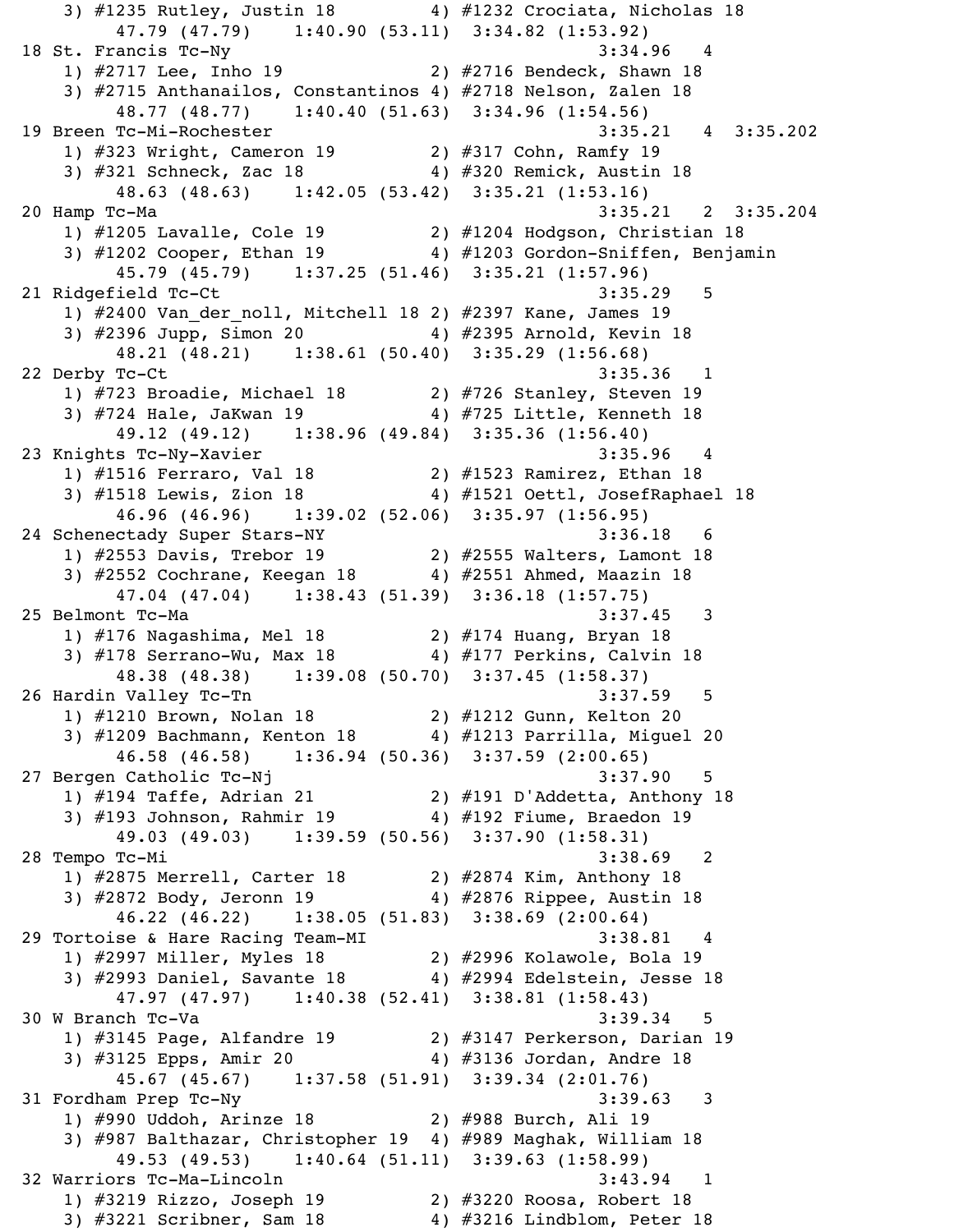47.44 (47.44) 1:41.72 (54.28) 3:43.94 (2:02.22) -- Long Island Elite Tc-Ny DQ 3 1) #1665 Lescouflair, Justin 19 2) #1661 Campbell, Trevon 19  $\overline{3)}$  #1664 Jackson, Jordan 19  $\overline{4}$  #1660 Buckeridge, Sebastian 18 51.52 (51.52) 1:42.95 (51.43) 3:45.36 (2:02.41) -- Dunbar Blue Spikes Tc-Oh DNS 2 1) #756 Sargent, Bruce 19 2) #754 Corley, Derrick 19 3) #758 Youngblood, Zamir 19 4) #753 Black, Darian 19 3:43.515 (3:43.515) Event 26 Girls 1600 Sprint Medley Championship =================================================================== Ntl,Meet,Arm: N 3:52.68 3/14/2015 Rush-Henrietta, Henrietta, NY L Thomas,Tori Thompson,Ceara Watson,Sammy Watson  $School$   $Finals$   $H#$ =================================================================== 1 W Branch Tc-Va 3:59.16 5 1) #3151 Tucker, Jessica 18 2) #3153 Warren, Keishayla 19 3) #3149 Shockley, Adriana 19 4) #3142 Nichols, Shardonnay 19 50.53 (50.53) 1:45.71 (55.18) 3:59.16 (2:13.45) 2 North Rockland Tc-Ny  $4:01.95$  1) #1981 Lopez, Ivana 18 2) #1986 Saunders, Nadia 20 3) #1977 Housman, Sofia 18 4) #1988 Tuohy, Katelyn 20 53.76 (53.76) 1:53.13 (59.37) 4:01.96 (2:08.83) 3 Bull Tc-Md 'B' 4:04.37 1 1) #417 Johnson, Taylor 20 2) #429 Wallace, Ashley 20 3) #416 Johnson, Ayanna 18 4) #410 Frederick, Nia 20 53.34 (53.34) 1:50.99 (57.65) 4:04.38 (2:13.39) 4 Indians Tc-Ny 4:05.10 5 1) #1406 Davis, Brianna 20 2) #1409 Mayo, Alexia 18 3) #1410 Palmer, Angelique 18 4) #1408 Jeanty, Donisha 20 51.83 (51.83) 1:49.94 (58.11) 4:05.10 (2:15.16) 5 The Old Mans Tc-Ny 4:06.26 6 1) #2903 Beckford, Camryn 20 2) #3565 Foster, Christianne 19 3) #2906 Buissereth, Gabrielle 19 4) #2907 Lewin, Maureen 19 54.16 (54.16) 1:53.41 (59.25) 4:06.26 (2:12.85) 6 Penn Wood Ac-Pa 4:07.02 1 1) #2147 Laylor, Tatiyana 18 2) #2148 Lee, Breanna 19 3) #2150 Moore, Elicia 19 4) #2145 Carroll, Kyra 18 53.36 (53.36) 1:51.40 (58.04) 4:07.02 (2:15.62) 7 Sacred Heart Academy Tc-Ny 4:08.34 4 1) #2513 Kenny, Faith 18 2) #2512 Galeano, Melanie 19 3) #2511 Byrnes, Ellen 18 4) #2514 Maier, Maggie 20 54.82 (54.82) 1:52.63 (57.81) 4:08.34 (2:15.71) 8 Hardin Valley Tc-Tn 4:09.12 4 1) #1215 Romain, Dominique 21 2) #1214 Ray, Timaya 20 3) #1211 Gray, Kensi 19 4) #1208 Bachmann, Ellie 20 51.42 (51.42) 1:52.73 (1:01.31) 4:09.12 (2:16.39) 9 Paul Robeson Eagles-NY 1990 120 120 120 120 120 120 120 121 122 123 124 125 126 127 128 129 120 120 120 120 1) #2103 Goffe, Toshel 19 2) #2102 Bazilia, Qunizel 20 3) #2101 Anderson, Aaliyah 19 4) #2105 White, Lailah 20 50.94 (50.94) 1:51.81 (1:00.87) 4:10.67 (2:18.86)  $10$  Htc-Va  $4:11.46$  2 1) #1367 Johnson, Alyse 18 2) #1369 Stern, Katherine 19 3) #1368 Samrhouni, Abla 19 4) #1366 Duston, Olivia 18 56.05 (56.05) 1:55.24 (59.19) 4:11.46 (2:16.22) 11 Sachem Spiked Shoe Club-NY 4:11.56 1 1) #2504 Consalazio, Angela 18 2) #2509 Trejo, Lauren 21 3) #2506 Famiglietti, Kaitlyn 18 4) #2503 Arrigo, Shayna 18 56.03 (56.03) 1:55.91 (59.88) 4:11.56 (2:15.65) 12 Ohana Tc-Ma 4:11.65 3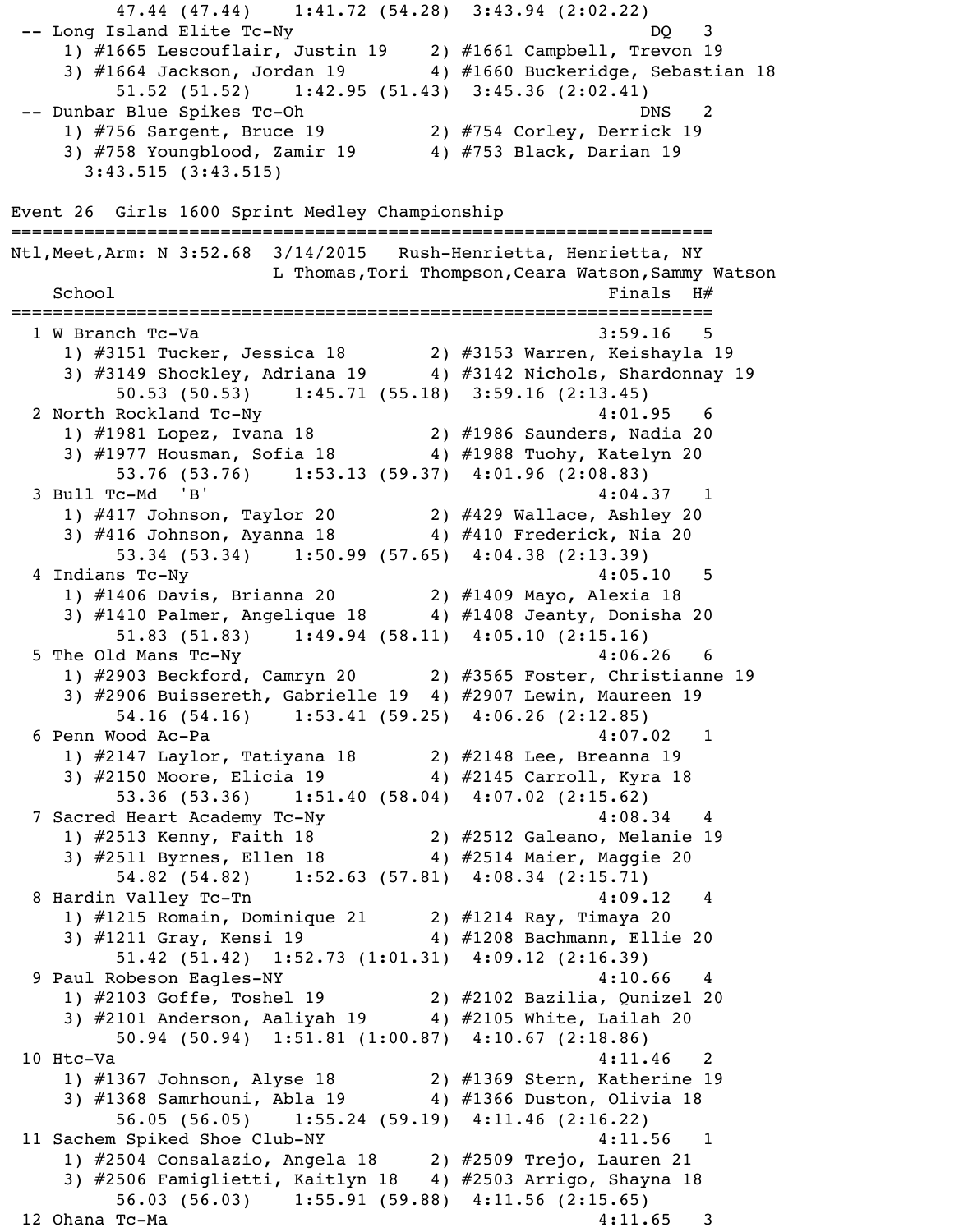1) #2026 Norton, Makayla 18 2) #2024 James, Rebekah 19 3) #2025 Marsh, Madison 20 4) #2027 Sullivan, Emma 20 55.22 (55.22) 1:54.42 (59.20) 4:11.65 (2:17.23) 13 Danbury Tc-Ct 4:11.71 3 1) #670 Seipio, Natalee 19 2) #662 Kry, Meilee 20 3) #669 Sarkisian, Leah 18 4) #671 Sturdevant, Cassandra 19 54.70 (54.70) 1:54.40 (59.70) 4:11.72 (2:17.32) 14 Port Fitness Elite Tc-Ny  $4:12.07$  2 1) #2253 Gellis, Ava 19 2) #2254 Gitlin, Saige 18 3) #2252 Bazzini, Megan 18 4) #2255 Hurt, Lucy 18 55.85 (55.85) 1:56.11 (1:00.26) 4:12.07 (2:15.96) 15 West Babylon Tc-Ny 4:12.80 2 1) #3272 Ashley, Nadja 19 2) #3276 D'Onofrio, Jenna 20 3) #3280 Heller, Hannah 19 4) #3279 Hauff, Tara 18 54.20 (54.20) 1:54.69 (1:00.49) 4:12.80 (2:18.11) 16 Young Womens Leadership Tc-Ny 4:13.27 4 1) #3484 Jackson, Heaven 20 2) #3486 Scatliffe, Telicia 18 3) #3483 Chevannes, Chelsi 21 4) #3485 Sanders, Shayla 18 55.25 (55.25) 1:56.78 (1:01.53) 4:13.27 (2:16.49) 17 Ann Arbor Youth Tc-Mi 17 Ann Arbor 1990 and 1990 and 1990 and 1990 and 1990 and 1990 and 1990 and 1990 and 1 1) #102 Bowen, Britten 18 2) #105 Jackson, Justice 21 3) #103 Cernej-Garcia, Kimberly 18 4) #104 Cernej-Garcia, Tiffany 18 53.00 (53.00) 1:52.31 (59.31) 4:13.29 (2:20.98) 18 Bull Tc-Md 4:13.65 5 1) #411 Glass, Jon 18 2) #424 Richards, Arianna 18 3) #428 Walbrook, Sarah 19  $\qquad \qquad \qquad$  4) #431 Wright, Ariana 21 52.83 (52.83) 1:50.24 (57.41) 4:13.65 (2:23.41) 19 Pope John Tc-Nj 19 Pope John Tc-Nj 1) #2246 McNally, Bridget 20 2) #2244 Kimble, Kristen 19 3) #2239 Albright, Emily 18 4) #2247 Myer, Emma 19 54.26 (54.26) 1:56.36 (1:02.10) 4:13.73 (2:17.37) 20 Roxbury Gaels Tc-Nj 4:14.64 4 1) #2445 Morris, Jordan 19 2) #2442 Cammarata, Jess 18 3) #2443 Doherty, Bridget 19 4) #2444 Forker, Karly 18 53.56 (53.56) 1:54.18 (1:00.62) 4:14.64 (2:20.46) 21 Corning Tc-Ny 4:14.90 2 1) #601 Ferrier, Elora 20 2) #606 Skeete, Jayla 20 3) #597 Butler, Lindsey 19 4) #596 Baker, Cleo 19 56.45 (56.45) 1:53.28 (56.83) 4:14.91 (2:21.63) 22 Union Catholic Tc-Nj 1986 (2008) 22 Union Catholic Tc-Nj 1) #3077 Tucker, Sydney 20 2) #3056 Alexander, Kira 18 3) #3067 Jones, Mia 18 4) #3058 Borik, Alexandra 19 53.70 (53.70) 1:53.86 (1:00.16) 4:15.00 (2:21.14) 23 Woburn Tc-Ma 4:16.85 5 1) #3424 Long, Kelsey 18 2) #3425 Manna, Brooklyn 20 3) #3423 Leydon, Avery 18 4) #3420 Hurley, Alexina 18 55.45 (55.45) 1:54.43 (58.98) 4:16.85 (2:22.42) 24 Hopkinton Tc-Ma 4:17.38 3 1) #1344 Donnelly, Ashley 19 2) #1348 Hasbrouck, Alexis 20 3) #1347 Halloran, Caitlyn 18 4) #1346 Gooley, Schuyler 20 56.41 (56.41) 1:55.21 (58.80) 4:17.38 (2:22.17) 25 Greenwich Tc-Ct 25 Greenwich Tc-Ct 1) #1158 Numme, Jordan 19 2) #1162 Williams, Jada 20 3) #1160 Philippides, Emily 18 4) #1154 DeWinter, Genevieve 18 54.56 (54.56) 1:54.12 (59.56) 4:19.58 (2:25.46) 26 Brookline Warriors Tc-Ma 4:19.85 3 1) #378 O'Brien, Katherine 19 2) #377 O'Brien, Erin 19 3) #375 Corcoran, Mary 18 4) #376 McMahon, Vivian 21 56.11 (56.11) 1:57.48 (1:01.37) 4:19.85 (2:22.37) 27 Staten Island Gators-NY 4:21.04 3 1) #2784 Ignacio, Rylee 19 2) #2785 Mastoros, Mary 18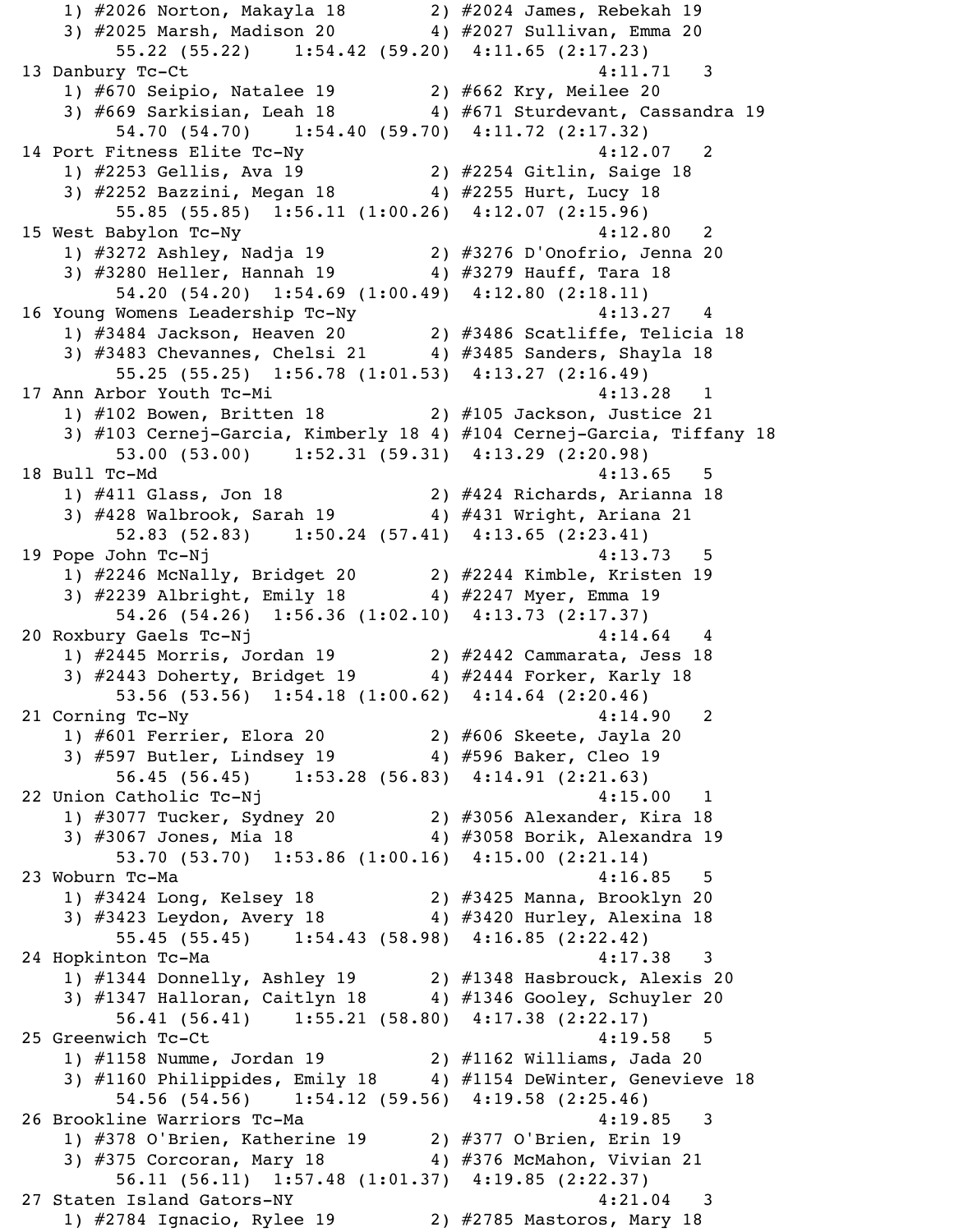3) #2783 Garcia, Sofia 20 4) #2779 Barnes, Nykoya 19 55.28 (55.28) 1:56.88 (1:01.60) 4:21.05 (2:24.17) 28 Mustangs Tc-Ma 4:21.28 2 1) #1878 Greeley, Abby 20 2) #1879 Scheid, Heather 21 3) #1877 DiGregorio, Sydney 18 4) #1880 Vasile, Ava 19 56.99 (56.99) 2:01.16 (1:04.17) 4:21.28 (2:20.12) -- Motor City Tc-Mi DNF 6 1) #1839 Brooks, Miyah 18 2) #1849 Laurencin, Aasia 20 3) #1851 Roundtree, Jada 21 4) #1846 Jones, Jayla 20 23.647 (23.647) 1:03.750 (40.103) 1:29.044 (25.294) -- Ward Melville Tc-Ny based on the DNS 6 1) #3179 Gaedje, Allyson 18 2) #3180 Radke, Elizabeth 20 3) #3181 Rutt, Samantha 18 4) #3182 Sturgess, Samantha 18 -- St. John's College Tc-Dc DNS 6 1) #2720 Dawson, Alicia 19 2) #2722 Moore, Aneisha 18 3) #2725 Williams, Aliya 18 4) #2724 Sabbakhan, Alahna 19 Event 27 Boys Distance Medley Championship =================================================================== Ntl,Meet,Arm: N 9:56.18 3/10/2017 Carlisle, Carlisle, PA Sam Affolder,J Griffie,Isaac Cole,Noah Affolder  $School$   $Finals$   $H#$ =================================================================== 1 Brentwood Tc-Tn 9:56.31 3 1) #332 Thompson, Scott 18 2) #3541 Vest, Dodger 19 3) #329 Benson, Max 18 4) #330 Hasty, Brodey 18 3:02.53 (3:02.53) 3:53.40 (50.87) 5:47.02 (1:53.62) 9:56.31 (4:09.29) 2 St. Anthony's Tc-Ny 9:58.36 3 1) #2704 Payamps, Matthew 19 2) #2700 Barbaro-Barnett, Michael 3) #2701 Dearie, Brendan 19 4) #2702 Gatewood, Mason 18 3:00.68 (3:00.68) 3:51.74 (51.06) 5:50.59 (1:58.85) 9:58.36 (4:07.77)  $3$  The Jungle Tc-Va  $10:00.58$  3 1) #2895 Bogucki, Colton 18 2) #2900 Simms, Akere 19 3) #2901 Wells, Connor 19 4) #2894 Affolder, Samuel 19 3:00.41 (3:00.41) 3:51.38 (50.97) 5:47.22 (1:55.84) 10:00.58 (4:13.36) 4 Cow Harbor Tc-Ny 10:08.89 3 1) #632 Claiborne, Isaiah 18 2) #635 Stehlik, Eric 18 3) #634 O'Connor, Dan 18 4) #631 Claiborne, Elijah 18 3:01.69 (3:01.69) 3:54.29 (52.60) 5:50.43 (1:56.14) 10:08.89 (4:18.46) 5 A2 Tc-Mi 10:11.25 3 1) #33 Wallace, Jack 18 2) #28 Burke, Travis 18 3) #31 Paige, Netunji 18 4) #30 Foster, Nick 19 3:11.99 (3:11.99) 4:04.55 (52.56) 6:04.57 (2:00.02) 10:11.26 (4:06.69) 6 The Camp Tc-Ny 10:11.93 3 1) #2881 Carrera, Marc 18 2) #2882 Politi, Michael 18 3) #2880 Boccia, Dom 18 4) #2883 Tierney, Ryan 18 3:07.45 (3:07.45) 4:00.55 (53.10) 5:58.51 (1:57.96) 10:11.93 (4:13.42) 7 Corning Tc-Ny 10:12.35 3 1) #602 Gahagan, Daniel 18 2) #607 Spicer, Alex 18 3) #598 Cleary, John 19 4) #605 Nicholson, Quinn 18 3:09.05 (3:09.05) 4:00.36 (51.31) 5:58.44 (1:58.08) 10:12.35 (4:13.91) 8 Arlington Tc-Ma 10:15.23 1 1) #115 Candell, Jeffrey 19 2) #116 Elyounssi, Adam 18 3) #114 Buckley, Roger 19 4) #117 Oosting, Ryan 19 3:16.95 (3:16.95) 4:07.52 (50.57) 6:08.42 (2:00.90) 10:15.23 (4:06.81) 9 Hall Tc-Ct 10:17.11 3 1) #1190 Anderson, Miller 19 2) #1192 Middleton, Naji 18 3) #1193 Rendon, Dylan 19 4) #1191 Cormier, Trey 19 3:08.16 (3:08.16) 4:00.88 (52.72) 6:01.90 (2:01.02) 10:17.11 (4:15.21) 10 Spirit of Pre-MI 10:17.39 3 1) #2671 Cook, Josh 18 2) #2676 Walker, Winford 19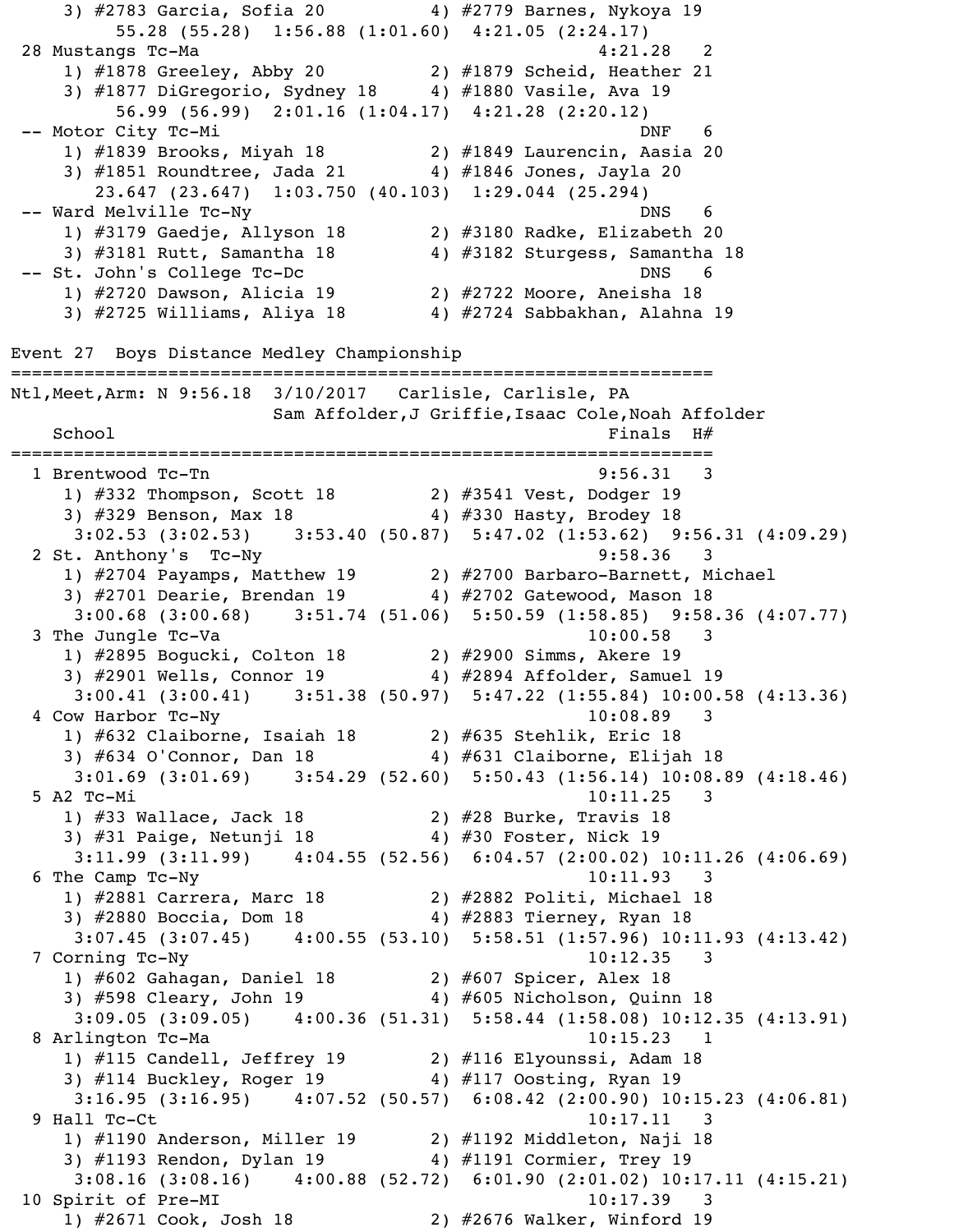3) #2673 Downey, Will 19 4) #2672 Dekraker, Anthony 18 3:13.57 (3:13.57) 4:04.79 (51.22) 6:05.33 (2:00.54) 10:17.39 (4:12.06) 11 Warrior Project-NC 10:18.33 2 1) #3192 Mazur, William 19 2) #3190 Larson, Stephen 19 3) #3193 O'Hara, Jackson 19 4) #3188 Durham, Kyle 19 3:10.38 (3:10.38) 4:01.85 (51.47) 6:00.46 (1:58.61) 10:18.33 (4:17.87) 12 Minutemen Tc-Nj 10:18.46 2 1) #1820 Stanley, Jack 19 2) #1818 Gallagher, Hans 18 3) #1819 Hall, Colin 18 4) #1817 Figueira, Val 18 3:10.03 (3:10.03) 4:01.25 (51.22) 5:58.02 (1:56.77) 10:18.46 (4:20.44) 13 Seashore Force-VA 10:18.98 1 1) #2569 Lipps, Tyler 19 2) #2570 Young, Davis 19 3) #2567 Bushey, Jacob 18 4) #2566 Bailey, Brent 18 3:11.68 (3:11.68) 4:03.43 (51.75) 6:03.92 (2:00.49) 10:18.98 (4:15.06) 14 Pearl River Tc-Ny 10:19.26 2 1) #2125 McCann, Pat 19 2) #2129 Wilson, Thomas 18 3) #2123 Flaherty, Brian 18 4) #2128 Politis, Matt 18 3:12.48 (3:12.48) 4:01.94 (49.46) 6:03.43 (2:01.49) 10:19.26 (4:15.83) 15 Xavier Distance Tc-Ct 10:23.76 2 1) #3468 Curran, William 19 2) #3471 Sylvain, Pierre 19 3) #3467 Christie, Trevor 18 4) #3470 Schulten, Peter 19 3:08.87 (3:08.87) 3:59.68 (50.81) 5:59.07 (1:59.39) 10:23.76 (4:24.69) 16 Cary Tc-Nc 10:25.84 1 1) #485 Martin, Jackson 19 2) #489 Smith, Andrew 20 3) #486 Militello, Luke 18 4) #484 Idhammar, Anton 19 3:16.11 (3:16.11) 4:08.97 (52.86) 6:08.25 (1:59.28) 10:25.84 (4:17.59) 17 Racing City Tc-Ny 10:26.02 3 1) #2283 Ruggles, Ezra 19 2) #2281 Bradley, Tom 19 3) #2282 Moller, Peter 19 4) #2284 Weilbaker, Shea 19 3:10.56 (3:10.56) 4:01.74 (51.18) 6:01.25 (1:59.51) 10:26.02 (4:24.77) 18 Pirate Tc-Nj 10:26.07 1 1) #2209 Sridhar, Adhwin 19 2) #2210 White, Garrett 20 3) #2208 Lopez, Justin 19 4) #2207 Das, Sameer 19 3:09.08 (3:09.08) 4:02.50 (53.42) 6:02.37 (1:59.87) 10:26.08 (4:23.71) 19 Gladiator Tc-Ny 10:29.03 1 1) #1070 Higgins, Liam 18 2) #1073 Pinto, Ryan 19 3) #1072 Paneto, Nicolas 19 4) #1069 Greco, Louis 18 3:07.47 (3:07.47) 4:01.09 (53.62) 6:04.84 (2:03.75) 10:29.03 (4:24.19) 20 W Branch Tc-Va 10:29.49 3 1) #3136 Jordan, Andre 18 2) #3130 Hamilton, Alvin 18 3) #3154 Whaley, Kalen 19 4) #3144 Osborne, Chase 19 3:13.93 (3:13.93) 4:03.37 (49.44) 6:03.87 (2:00.50) 10:29.49 (4:25.62) 21 Force Tc-De 10:29.80 1 1) #985 Snyder, Ben 18 2) #984 Seiffert, Jack 19 3) #983 Brown, Chris 19 4) #982 Avila, Andrew 20 3:13.64 (3:13.64) 4:07.17 (53.53) 6:08.10 (2:00.93) 10:29.80 (4:21.70) 22 Westfield Tc-Nj 10:30.58 2 1) #3325 Weigand, Spencer 18 2) #3324 Saltzer, Jake 19 3) #3323 Meusel, Matt 18 4) #3322 McCutcheon, James 19 3:09.39 (3:09.39) 3:59.79 (50.40) 5:59.53 (1:59.74) 10:30.58 (4:31.05) 23 Nerdy Tc-Nj 10:30.91 2 1) #1912 Jensen-Lim, Julian 21 2) #1914 Simmons, Kyril 18 3) #1911 Hardy, Marcus 19 4) #1913 Nasser, Fahd 18 3:19.76 (3:19.76) 4:11.80 (52.04) 6:12.36 (2:00.56) 10:30.91 (4:18.55) 24 Rams Tc-Pa 2012 10:31.57 2 1) #2317 Smith, Zachary 18 2) #2314 Chapman, Stephen 18 3) #2316 Sharma, Milan 18 4) #2315 McKenna, Jacob 18 3:15.18 (3:15.18) 4:05.23 (50.05) 6:06.49 (2:01.26) 10:31.57 (4:25.08) 25 Smithtown West Tc-Ny 10:35.58 1 1) #2631 Muellers, Nicholas 19 2) #2630 Leinwand, Ryan 19 3) #2628 Cabello, David 19 4) #2629 Cipolla, Nicholas 18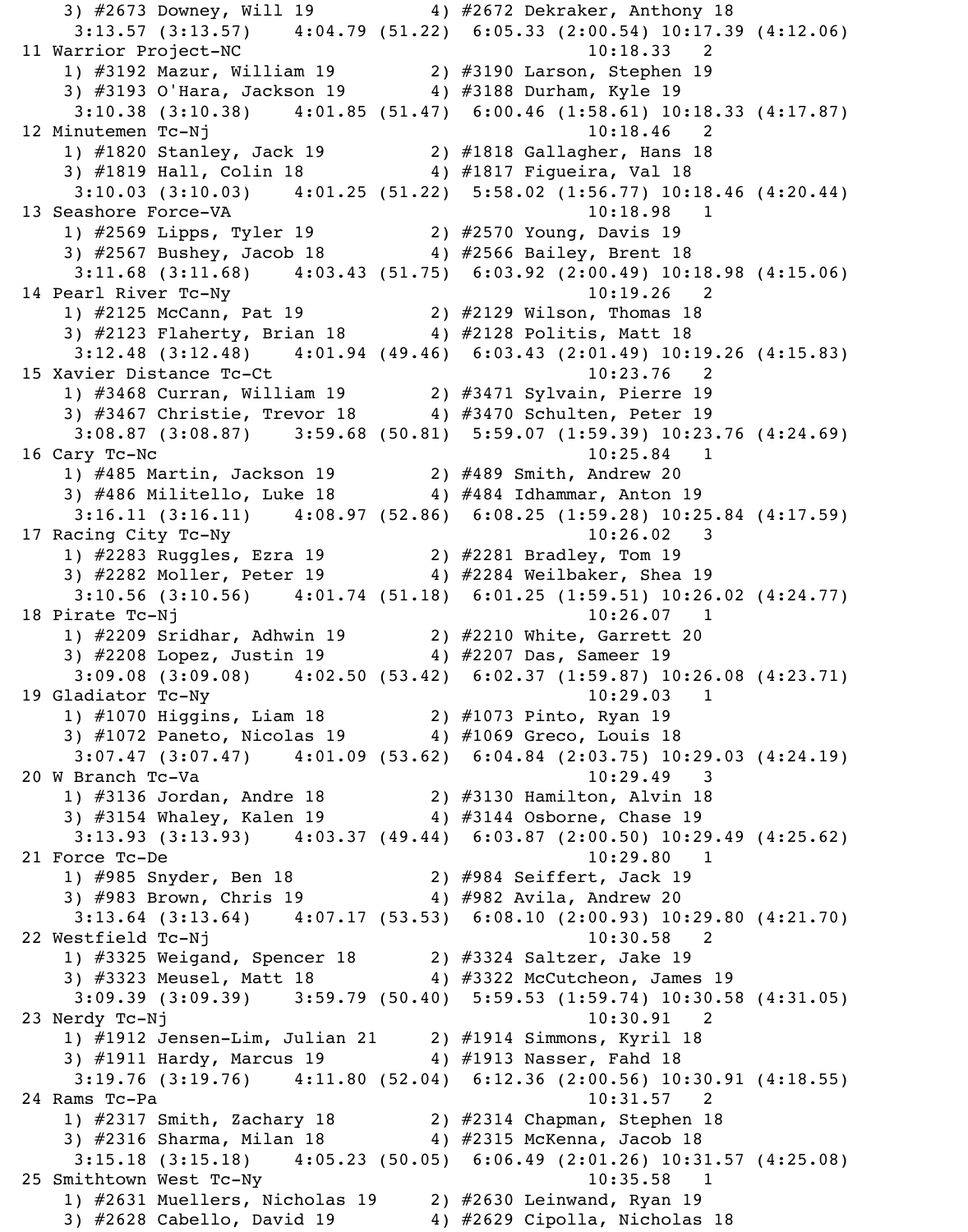3:14.21 (3:14.21) 4:08.23 (54.02) 6:09.05 (2:00.82) 10:35.58 (4:26.53) 26 Tortoise & Hare Racing Team-MI 10:35.78 1) #2994 Edelstein, Jesse 18 2) #2992 Brightmon, Wesley 18 3) #2998 Peck, Garrett 18 4) #2995 Giannobile, Anthony 18 3:11.63 (3:11.63) 4:06.27 (54.64) 6:07.91 (2:01.64) 10:35.78 (4:27.87) 27 Pope John Tc-Nj 10:36.24 1 1) #2250 Russo, Robert 18 2) #2248 Novak, John 18 3) #2249 Potts, Trevor 18 4) #2251 Zignorksi, Jimmy 18 3:15.14 (3:15.14) 4:07.29 (52.15) 6:08.04 (2:00.75) 10:36.25 (4:28.21) 28 St. John's Tc-Ma-Shrewsbury 10:38.11 1 1) #2728 Mastromatteo, Dominic 19 2) #2733 Witt, Mitchell 18 3) #2727 Griffin, Tyler 18 4) #2726 Craemer, Patrick 18 3:15.78 (3:15.78) 4:10.33 (54.55) 6:06.11 (1:55.78) 10:38.12 (4:32.01) 29 Knights Tc-Ny-Xavier 10:38.58 2 1) #1515 Crorkin, Michael 18 2) #1517 Krug, Chase 18 3) #1522 Perez, Jerardo 18 4) #1520 Macdonnell, Fergus 18 3:12.73 (3:12.73) 4:06.98 (54.25) 6:06.95 (1:59.97) 10:38.58 (4:31.63) 30 Hunterdon Tc-Nj 10:41.45 2 1) #1383 Page, Maxwell 19 2) #1382 Memoli, Jack 18 3) #1381 McConnell, Daniel 19 4) #1384 Romero, Chris 18 3:18.24 (3:18.24) 4:13.80 (55.56) 6:20.18 (2:06.38) 10:41.45 (4:21.27) 31 Greater Flint Tc-Mi 10:44.09 1 1) #1137 Hamilton, Ethan 19 2) #1136 Hall, Myles 18 3) #1139 Spidle, Eric 18 4) #1138 Lorf, Chandler 18 3:11.08 (3:11.08) 4:03.22 (52.14) 6:06.84 (2:03.62) 10:44.09 (4:37.25) 32 Natick Tc-Ma 10:48.37 1 1) #1894 Neilan, Paul 19 2) #1893 Laurent, Alec 19 3) #1896 Walak, Matthew 18 4) #1886 Chase, Owen 18 3:17.47 (3:17.47) 4:11.04 (53.57) 6:13.42 (2:02.38) 10:48.38 (4:34.96) 33 Blue Devils Tc-Nj 10:49.85 2 1) #265 Janovic, Cameron 19 2) #266 Long, Samuel 21 3) #264 Hegglin, Gavin 18 4) #267 Maher, Drew 18 3:26.50 (3:26.50) 4:21.76 (55.26) 6:31.31 (2:09.55) 10:49.85 (4:18.54) -- Patriot Tc-Nj DNS 2 1) #2096 Lundberg, Nick 19 2) #2097 Scherer, Parker 19 3) #2095 Kelly, Tyler 19 4) #2094 Ackerman, Nicholas 18 Event 28 Girls Distance Medley Championship =================================================================== National: N 11:34.54 1/14/2017 Lake Braddock, Burke, VA S Browning,Skyla Davidson,S Schwers,Kate Murphy Meet: M 11:34.85 3/11/2016 North Rockland, Theills, NY Alex Harris,Camille Cameron,Syd March,Kate Tuohy Armory HS: A 11:34.85 3/11/2016 North Rockland, Thiells, NY Alex Harris,Camille Cameron,Syd March,Kate Tuohy  $\operatorname{\mathsf{St}}\nolimits$   $\operatorname{\mathsf{Sch}}\nolimits$   $\operatorname{\mathsf{H}\nolimits}$   $\operatorname{\mathsf{H}\nolimits}$   $\operatorname{\mathsf{H}\nolimits}$   $\operatorname{\mathsf{H}\nolimits}$   $\operatorname{\mathsf{H}\nolimits}$   $\operatorname{\mathsf{H}\nolimits}$   $\operatorname{\mathsf{H}\nolimits}$   $\operatorname{\mathsf{H}\nolimits}$   $\operatorname{\mathsf{H}\nolimits}$ =================================================================== 1 North Rockland Tc-Ny 11:44.38 2 1) #1982 Morales, Haleigh 20 2) #1977 Housman, Sofia 18 3) #1976 Francois, Deandra 18 4) #1988 Tuohy, Katelyn 20 3:46.13 (3:46.13) 4:44.37 (58.24) 7:05.76 (2:21.39) 11:44.38 (4:38.62) 2 Kinetic Rc-Ny 11:52.96 2 1) #1487 Vetter, Carley 18 2) #1479 Chilton, Bethan 19 3) #1488 Vetter, Samantha 18 4) #1480 Chmiel, Kelsey 19 3:43.87 (3:43.87) 4:43.22 (59.35) 7:04.17 (2:20.95) 11:52.96 (4:48.79) 3 Impulse Tc-De 11:54.49 2 1) #1398 Bader, Elizabeth 19 2) #1401 Owens, Amber 18 3) #1399 McLaughlin, Judith 21 4) #1400 Olivere, Lydia 18 3:40.30 (3:40.30) 4:41.07 (1:00.77) 7:01.13 (2:20.06) 11:54.49 (4:53.36) 4 Breen Tc-Mi-Troy 11:55.41 2 1) #326 Monaghan, Meghan 18 2) #325 Fulcher, Lauren 19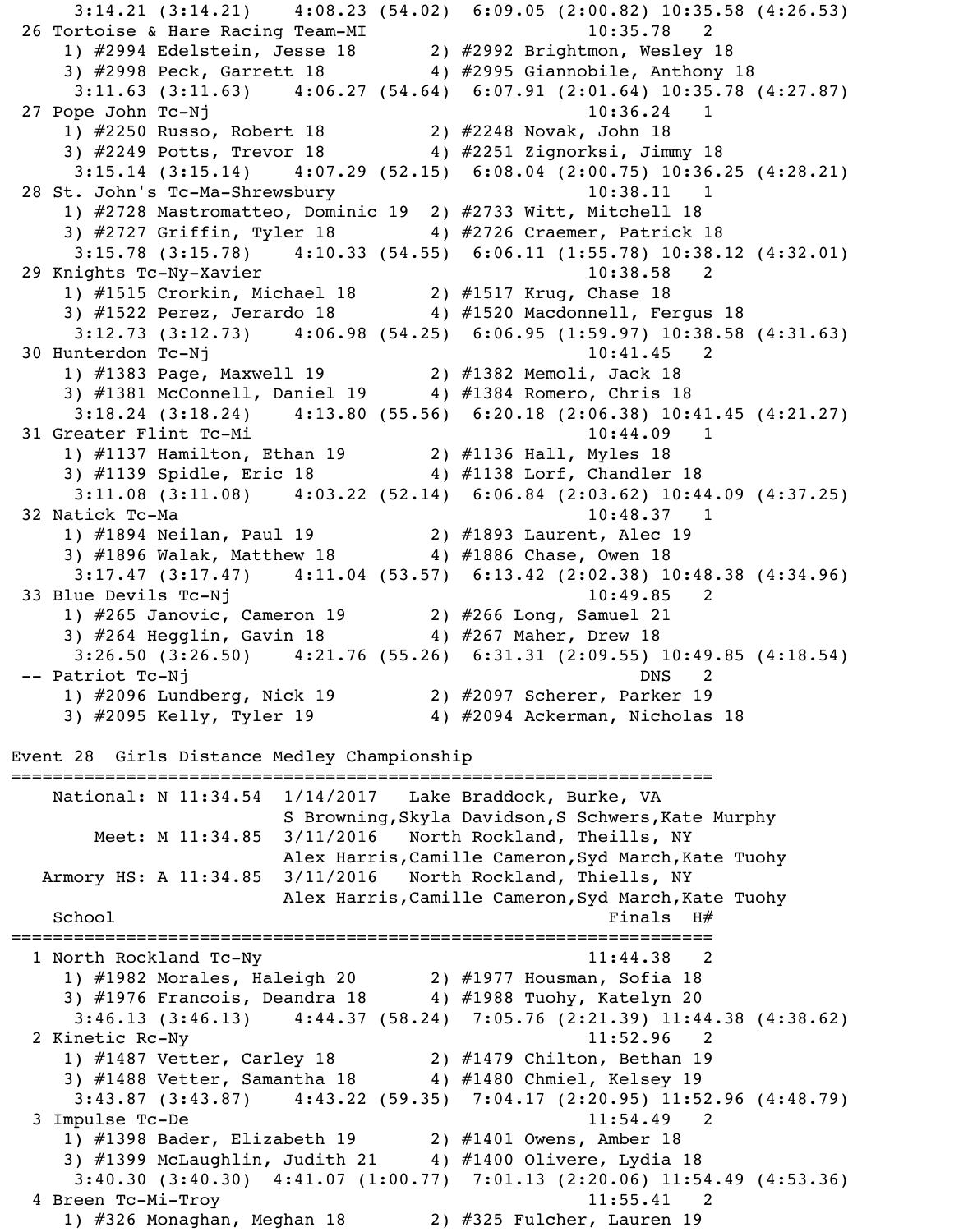3) #327 Palomino, Hannah 18 4) #328 Worrel, Megan 18 3:50.10 (3:50.10) 4:50.12 (1:00.02) 7:06.55 (2:16.43) 11:55.41 (4:48.86) 5 Koalas Tc-Ny 11:56.38 2 1) #1533 Flynn, Sarah 19 2) #1536 McLean, Haley 20 3) #1540 Wilson, Claire 20 4) #1532 Flynn, Lily 19 3:42.23 (3:42.23) 4:44.85 (1:02.62) 7:09.39 (2:24.54) 11:56.38 (4:46.99) 6 Niskayuna Tc-Ny 11:57.23 2 1) #1960 Kokernak, Amelia 18 2) #1954 Daviero, Megan 18 3) #1963 Smith, Sydney 18 4) #1964 Spiers, Abigail 18 3:38.52 (3:38.52) 4:38.45 (59.93) 6:59.74 (2:21.29) 11:57.23 (4:57.49) 7 Benjamin Cardozo Tc-Ny 12:06.13 2 1) #183 Means, Shalah 18 2) #182 Martinez, Tatianna 19 3) #185 Peoples, Paris 18 4) #184 Muccini, Sophia 20 3:40.66 (3:40.66) 4:38.21 (57.55) 6:54.63 (2:16.42) 12:06.13 (5:11.50) 8 Union Catholic Tc-Nj 12:08.61 2 1) #3082 Ysaac, Zamira 20 2) #3063 Evans, Khamil 19 3) #3072 Morant, Leena 20 4) #3069 Lufrano, Jerika 19 3:51.50 (3:51.50) 4:48.89 (57.39) 7:07.00 (2:18.11) 12:08.61 (5:01.61) 9 Breen Tc-Mi-Clarkston 12:10.92 1 1) #309 Dalrymple, Elizabeth 19 2) #311 Eriksen, Allie 19 3) #315 Patria, Mia 20 4) #313 Ferguson, Mallory 19 3:42.30 (3:42.30) 4:42.25 (59.95) 7:04.43 (2:22.18) 12:10.92 (5:06.49) 10 Staten Island Gators-NY 12:13.26 2 1) #2786 Mitchell, Keiana 18 2) #2783 Garcia, Sofia 20 3) #2780 Comerford, Giavanna 21 4) #2781 Dinneen, Sierra 20 3:45.34 (3:45.34) 4:47.13 (1:01.79) 7:06.46 (2:19.33) 12:13.26 (5:06.80) 11 Mustang Tc-Ct 12:16.51 1 1) #1873 Mascetta, Taylor 19 2) #1876 Valentine, Dominique 18 3) #1871 Connolly, Emma 18 4) #1874 Saidman, Angela 19 3:47.30 (3:47.30) 4:47.19 (59.89) 7:07.88 (2:20.69) 12:16.52 (5:08.64) 12 Friends' Central Tc-Pa 12:16.70 2 1) #1021 MacFarlane, Izzy 20 2) #1020 Forman, Ava 18 3) #1023 Taranta, Nadia 18 4) #1024 Wilkinson, Gabrielle 18 3:47.51 (3:47.51) 4:47.12 (59.61) 7:16.38 (2:29.26) 12:16.70 (5:00.32) 13 Danbury Tc-Ct 12:17.06 2 1) #671 Sturdevant, Cassandra 19 2) #672 Turk, Olivia 18 3) #669 Sarkisian, Leah 18 4) #665 Moore, Lauren 19 3:46.37 (3:46.37) 4:48.12 (1:01.75) 7:12.84 (2:24.72) 12:17.06 (5:04.22) 14 Rocky Hill Tc-Ct 12:19.71 2 1) #2426 Devine, Lilah 19 2) #2425 Bower, Victoria 18 3) #2429 White, Anne 19 4) #2427 Stockman, Elizabeth 20 3:47.83 (3:47.83) 4:49.31 (1:01.48) 7:20.70 (2:31.39) 12:19.71 (4:59.01) 15 Westerly Tc-Ri 12:24.15 1 1) #3299 Letizio, Elizabeth 18 2) #3298 Hall-Thomsen, Helena 19 3) #3297 Federico, Sydney 20 4) #3296 Burr, Randi 18 3:57.62 (3:57.62) 4:57.00 (59.38) 7:20.37 (2:23.37) 12:24.15 (5:03.78) 16 Eagle Speed Tc-Ri 12:26.24 1 1) #777 Sefranek, Lily 19 2) #775 Gagliano, Tess 21 3) #776 Livingston, Caroline 20 4) #778 Zitzmann, Katie 18 3:56.86 (3:56.86) 4:57.10 (1:00.24) 7:15.67 (2:18.57) 12:26.24 (5:10.57) 17 Penn Charter Tc-Pa 12:27.36 1 1) #2142 Shipon, Sara 20 2) #2140 Johnson, Jaylynn 20 3) #2141 McDavid, Mary 19 4) #2144 Zwall, Emma 21 3:51.15 (3:51.15) 4:56.10 (1:04.95) 7:16.85 (2:20.75) 12:27.36 (5:10.51) 18 Littleton Tc-Ma 12:28.96 1 1) #1650 Roffman, Kaitlyn 19 2) #1648 Formichella, Grace 18 3) #1649 Hartzel, Emma 18 4) #1651 Roffman, Sarah 19 3:51.17 (3:51.17) 4:55.16 (1:03.99) 7:21.88 (2:26.72) 12:28.96 (5:07.08) 19 Northern Valley Tc-Nj-Old Tapp 12:30.07 1 1) #2002 O'Sullivan, Caroline 18 2) #2001 Newman, Taylor 19 3) #2000 DeBenedetto, Serena 19 4) #2003 Scrivanich, Mary 8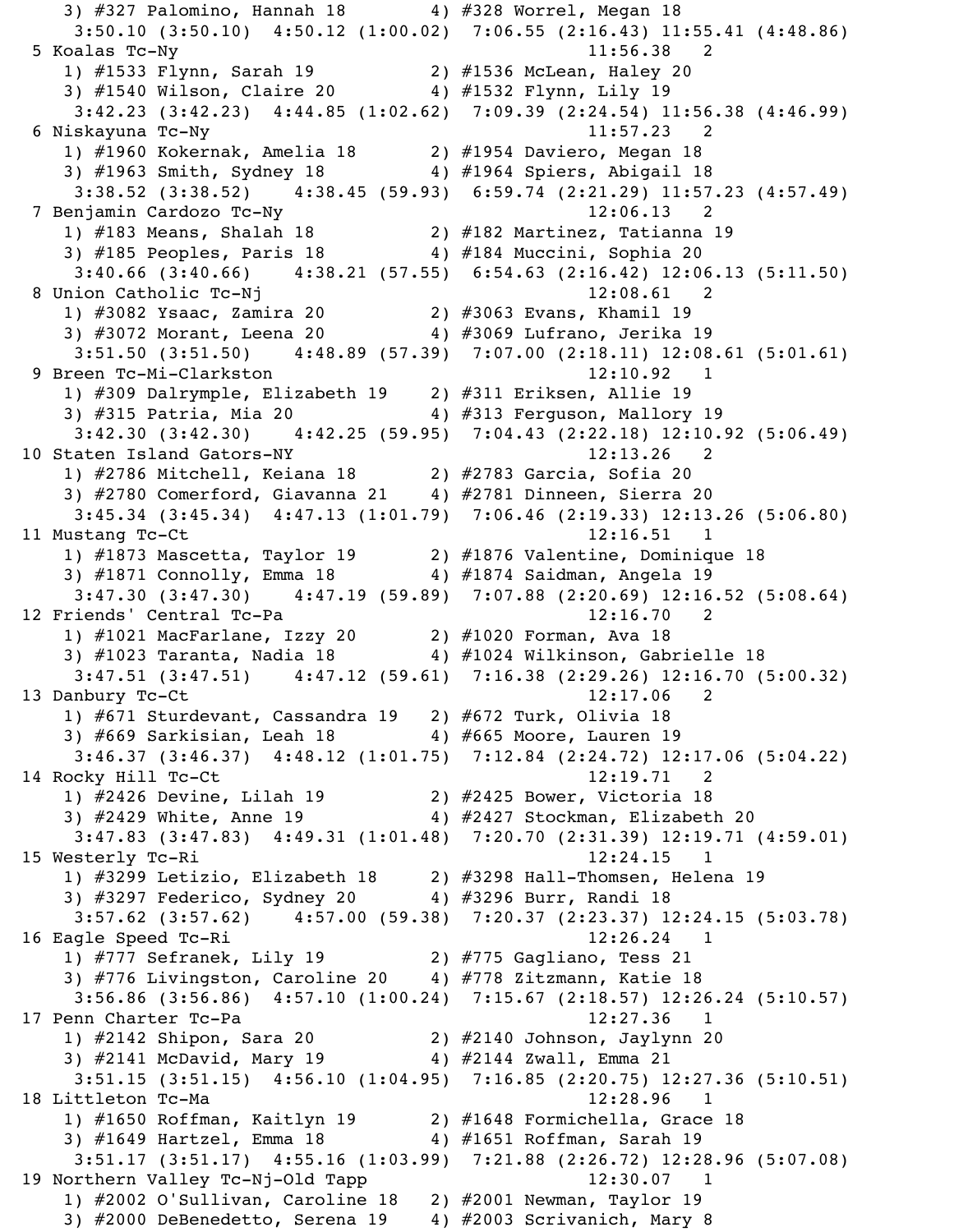3:39.30 (3:39.30) 4:41.07 (1:01.77) 7:11.24 (2:30.17) 12:30.07 (5:18.83) 20 Syosset Tc-Ny 12:30.84 1 1) #2824 Iio, Mayu 19 2) #2822 Aminian, Rojean 20 3) #2823 DeStefani, Samantha 18 4) #2825 Siebert, Reilly 18 3:54.55 (3:54.55) 4:56.37 (1:01.82) 7:29.98 (2:33.61) 12:30.84 (5:00.86) 21 Woburn Tc-Ma 12:32.77 1 1) #3418 Galvin, MacKenzie 18 2) #3424 Long, Kelsey 18 3)  $\#3423$  Leydon, Avery 18 4)  $\#3420$  Hurley, Alexina 18 3:53.43 (3:53.43) 4:54.03 (1:00.60) 7:18.90 (2:24.87) 12:32.77 (5:13.87) 22 Kinetic Rc-Ny 'B' 12:35.28 1 1) #1482 Knott, Ciara 19 2) #1486 Vanhorne, Julia 18 3) #1485 Turner, Emily 18 4) #1481 Cummings, Keellyn 18 3:49.03 (3:49.03) 4:49.16 (1:00.13) 7:19.00 (2:29.84) 12:35.28 (5:16.28) 23 W Branch Tc-Va 12:46.47 1 1) #3129 Goodman, Raven 19 2) #3131 Harris, Jada 18 3) #3148 Pollard, Betsy 19 4) #3122 Belamarich, Sara 18 4:00.06 (4:00.06) 4:58.74 (58.68) 7:22.62 (2:23.88) 12:46.47 (5:23.85) 24 Chapel Hill Tc-Nc 12:50.08 1 1) #520 Stouffer, Anna 18 2) #518 Marvin, Megan 20 3) #515 Dokholyan, Katherine 18 4) #514 Crook, Lilly 19 3:52.82 (3:52.82) 4:51.51 (58.69) 7:14.70 (2:23.19) 12:50.08 (5:35.38) Event 29 Boys 4x55 Meter Shuttle Hurdle 5 Flights Championship =================================================================== Ntl,Meet,Arm: N 28.62 3/11/2017 East Orange, East Orange, NJ Akeem Lindo, Corey Poole. A Dunson, Ibrahim Fobay School Finals H# =================================================================== 1 Track 7-5-7-Va 29.38 6 1) #3010 Powdar, Kurt 19 2) #3013 Shirley, Aaron 19 3) #3003 Dixon, Shymeek 19  $\,$  4) #3015 Watson, Kevaughon 20 2 East Orange Tc-Nj 29.44 6 1) #816 Lindo, Akeem 18 2) #813 Dunson, Al-Tariq 18 3) #815 Fobay, Ibrahim 18 4) #821 Shingles, Hasani 19 3 Golden Eagles Running-NJ 30.31 5 1) #1091 Harris, Jared 20 2) #1089 Banks, Jonathan 18 3) #1092 Jiminez, Elijah 18 4) #1090 Gonzalez, Jonathan 18 4 W Branch Tc-Va 30.35 5 1) #3126 Evans, Roland 20 2) #3132 Hinton, Jalen 19 3) #3138 Locker, Khalil 19 4) #3135 James, Elijah 18 5 Woburn Tc-Ma 30.54 4 1) #3417 Casey, Jacob 18 2) #3419 George, Elisha 18 3) #3428 Tumwesigye, Brendan 18 4) #3421 Jones, Terrell 19 6 North Tc-Nj 30.80 4 1) #1994 Hernandez-Mayers, Emeron 2) #1991 Diawara, Abdolahe 19 3) #1996 Warner, Kenny 21 4) #1990 Daniluk, Andrew 18 7 Rahway Tc-Nj 30.83 4 1) #2285 Akande, Olakunle 19 2) #2295 Rojas, Genaro 19 3) #2290 Diaz, Brian 18 4) #2291 Halsey, Jerrish 18 8 Viper Tc-Nj 30.85 3 1) #3115 Sapienza, Matthew 18 2) #3116 VanderWoude, Derek 18 3) #3114 Prestigiacomo, Anthony 19 4) #3113 Pinnero, Marcello 18 9 North Rockland Tc-Ny 30.88 3 1) #1975 Curtis, Ryan 19 2) #1983 Murphy, Shane 18 3) #1980 Joseph, Emmanuel 21 4) #1978 Howell, Jeremy 18 10 Blue and White Tc-Ny 30.93 3 1) #262 Ononiwu, Chinemerem 18 2) #261 Hidalgo, Justin 19 3) #260 Hawthorne, Kamau 20 4) #263 Titus, Joshua 18 11 Deptford Tc-Nj 30.94 4 1) #720 Sanders, Javon 19 2) #722 Smith, Naseem 19 3) #717 Brown, Tyrece 19 4) #715 Banks, Tyree 18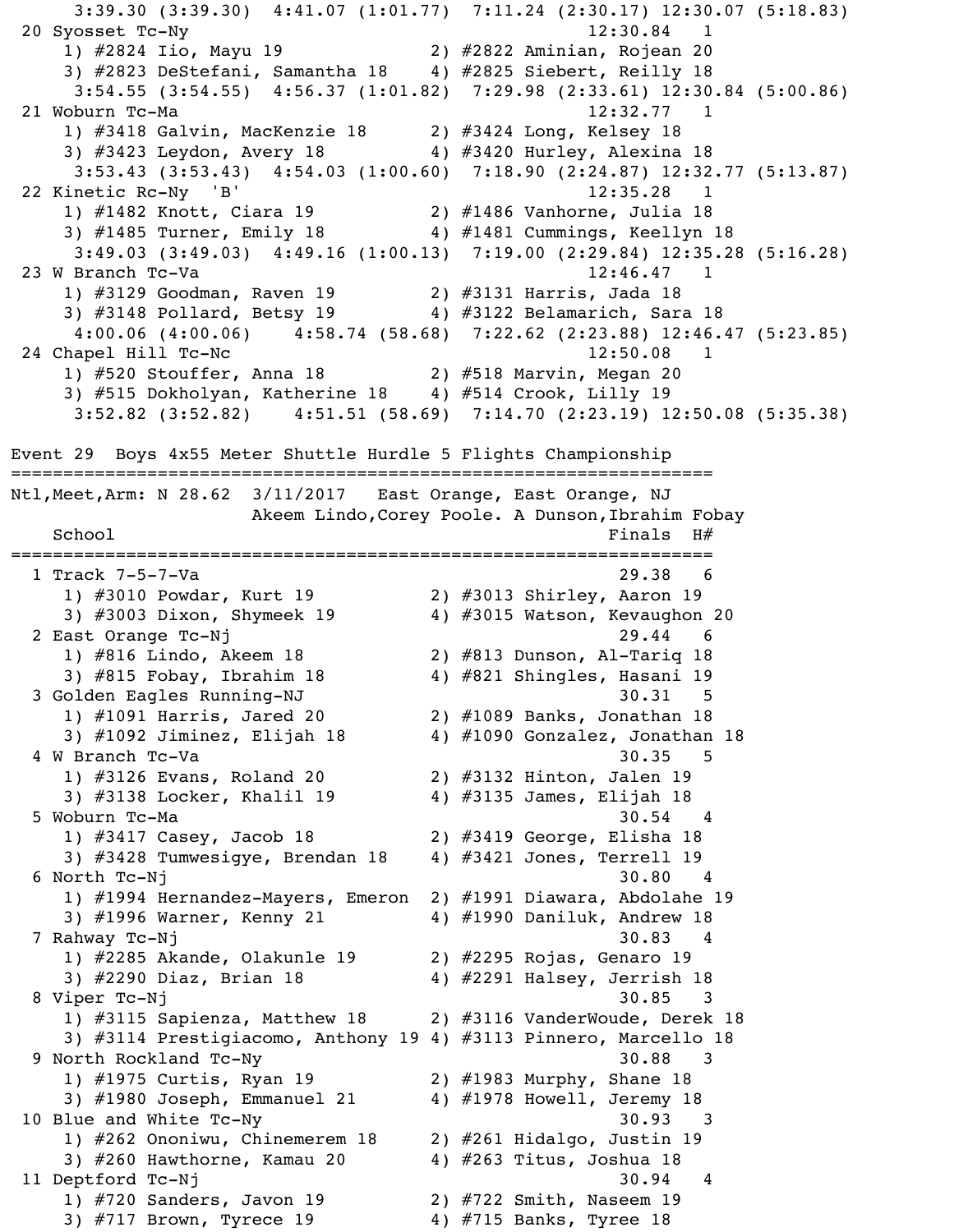12 Westside Tc-Nj 31.05 5 1) #3346 Greene, Isaiah 18 2) #3342 Coker, Jakai 19 3) #3343 Evans, Tiyaun 18 4) #3345 Gooden, Darius 19 13 Brockton Tc-Ma 31.62 3 1) #348 Chicha, Benvindo 18 2) #350 Souffrant, Cedric 18 3) #347 Barber-Amado, Zion 19 4) #351 Williams, Jordan 19 14 Union Catholic Tc-Nj 31.75 1 1) #3057 Animashaun, Obadare 19 2) #3070 McLaughlin, Ryan 19 3) #3062 Donaus, Silas 18 4) #3054 Abraham, Elijah 19 15 Randolph Tc-Nj 31.95 1) #2323 Coyne, Jack 18 2) #2330 Nalbach, Mike 18 3) #2325 Houston, George 19 4) #2329 Lami, Nick 18 16 W Branch Tc-Va 'B' 31.96 1 1) #3141 Motton, Treyvor 19 2) #3123 Chapman, Rashad 19 3) #3134 Imhotep, Nazir 19 4) #3139 Massie, Quinton 20 17 Red Rocketeer Tc-Ma 32.20 1 1) #2354 Tarantino, Matt 18 2) #2355 Weir, Dylan 18 3) #2352 Marsella, Trent 18 4) #2353 Shultz, Jonathan 18 18 De Matha Catholic Tc-Md 32.34 1 1) #687 Dean, Caleb 19 2) #698 Turpin, Brandon 20 3)  $\#693$  Matthews, Wesley 20  $4$ )  $\#696$  Toumbou, Omar 18 19 Knights Tc-Ny-Xavier 33.17 2 1) #1524 Sweet, Xavier 18 2) #1523 Ramirez, Ethan 18 3) #1519 Logan, Jonathan 18 4) #1516 Ferraro, Val 18 20 Shrewsbury Tc-Ma 33.37 6 1) #2602 Hopping, Tyler 18 2) #2599 Bray, Charles 18 3) #2601 Harris, Benjamin 19 4) #2600 Grocer, Jacob 19 21 Farmers Tc-Nj 34.63 2 1) #910 Abdullahi, Aminu 18 2) #912 Loften-Jackson, Aaron 18 3) #911 Ingraham, Tahkwan 18 4) #913 Paintsil, Kwesi 18 -- Springers Tc-Va DQ 5 1) #2682 Midgett, Keyonte 19 2) #2687 Spencer, William 19 3) #2681 Midgett, Keyandre 20 4) #2684 Smalls, Jai'veon 19 -- Warriors Tc-Ma-Andover DQ 600 DQ 1) #3198 Chen, James 20 2) #3208 Scott, Graham 18 3) #3206 Mosher, Owen 18 4) #3207 Pascoe, Alec 19 -- Dunbar Blue Spikes Tc-Oh SCR 1) #751 Allen, Jalani 18 2) #752 Beal, Nigel 18 3)  $#758$  Youngblood, Zamir 19  $4$ )  $#753$  Black, Darian 19 Event 30 Girls 4x55 Meter Shuttle Hurdle 5 Flights Championship =================================================================== Ntl,Meet,Arm: N 30.44 3/10/2018 Bulis, Potomac, MD Jada Terrell,S Ballard,J Jenkins, Adriana Shockley  $School$   $H#$ =================================================================== 1 Bull Tc-Md 30.44N 8 1) #413 Harris, Lauryn 19 2) #425 Russell, Masai 18 3) #421 Phillips, Leah 20 4) #422 Pyles, Cierra 18 2 W Branch Tc-Va 31.94 8 1) #3121 Ballard, Shadajah 21 2) #3150 Tilmon, Jazmine 18 3)  $\#3149$  Shockley, Adriana 19  $\qquad$  4)  $\#3120$  Ballard, Na'Taja 21 3 W Branch Tc-Va 'B' 32.34 7 1) #3151 Tucker, Jessica 18 2) #3153 Warren, Keishayla 19 3) #3133 Hudson, Destiny 20 4) #3128 Gaston, Imani 19 4 Fia Lions Tc-Va 32.82 3 1) #930 Conklin, Deziree 21 2) #936 Silmon, Yasmine 19 3) #928 Arnold, Tamia 19 4) #937 Taylor, Kylia 20 5 5 Star Penn Tc-Va 33.19 1 1) #17 McMillan, Faith 18 2) #13 Boyke-Johnson, Carolyn 21 3)  $#10$  Aklin, Nijae 19  $4)$   $#12$  Blunt, Taylynn 18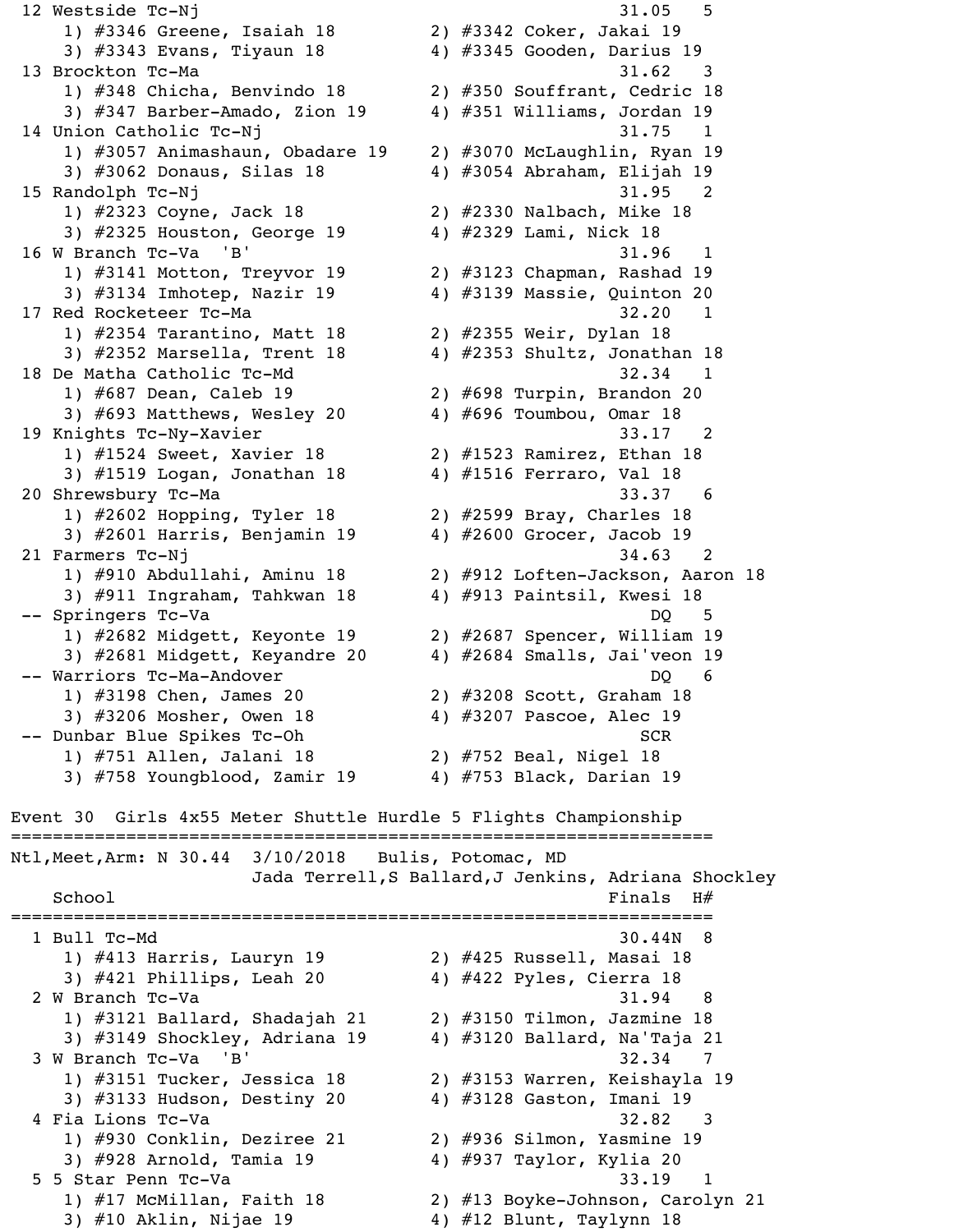1) #3064 Ewing, Brianna 18 2) #3075 Quainoo, Felicia 20 3) #3068 Jordan, Avery 21 4) #3079 Williams, Angelique 19 7 Newton North Tc-Ma 34.03 5 1) #1947 Marshall, Natalie 18 2) #1936 Boyer, Dee 18 3) #1935 Bonilla, Andrea 20 4) #1944 Lapa, Yahni 19 8 High Intensity Track-NJ 34.16 3 1) #1289 Wilson, Carlie 18 2) #1285 Kosker, Emily 18 3) #1283 Canzinero, Zoe 19 4) #1287 Macones, Gianna 18 9 Randolph Tc-Nj 34.60 4 34.596 1) #2326 Hull, Karen 20 2) #2328 Kranis, Jordyn 18 3) #2324 Doto, Claire 21 4) #2331 O'Malley, Meghan 19 10 Ridgewood Tc-Nj 34.60 6 34.598 1) #2401 Morley, Virginia 19 2) #2403 Purritano, Victoria 19 3) #2404 VandenAssem, Sara 20 4) #2402 Muccio, Katherine 19 11 North Rockland Tc-Ny 34.63 5 1) #1981 Lopez, Ivana 18 2) #1986 Saunders, Nadia 20 3)  $\#1976$  Francois, Deandra 18  $4$ )  $\#1979$  Inzar, Torre 19 12 Elizabeth Seton Tc-Md 34.66 3 1) #855 Cooke, Paris 18 2) #858 Latimer, Malaysia 21 3) #856 Curry, Keyona 18 4) #861 Omomah, Naomi 19 13 Hopkinton Tc-Ma 34.85 6 1) #1345 Feather, Annie 19 2) #1343 Allen, Maggie 20 3) #1349 Welsh, Emily 19 4) #1347 Halloran, Caitlyn 18 14 Runners High Tc-Nj 34.87 3 1) #2465 Harris, Jylissa 18 2) #2464 Friend, Carly 18 3) #2462 Cleary, Anna 19 4) #2468 Zeni, Tara 19 15 Pentucket Tc-Ma 34.88 7 1) #2157 Krohto, Madi 20 2) #2158 Seymour, Ellison 18 3) #2159 Smith, Belle 18 4) #2160 Tudisco, Saige 18 16 Warriors Tc-Ma-Andover 34.99 7 1) #3200 Grieco, Alyssa 19 2) #3201 Guterman, Charlotte 18 3) #3210 Vrountas, Anna 18 4) #3197 Brink, Kassie 19 17 Top Of The Hill Tc-Nj 35.02 5 1) #2987 Sadler, Icisys 18 2) #2986 Piron, Sophia 19 3) #2985 Lawlor, Ciara 19 4) #2984 Kovar, Kerry 19 18 Franklin Tc-Nj 35.04 4 1) #1009 Davis, Mariya 19 2) #1008 Davis, Gabrielle 21 3) #1012 Van\_Ness, Emily 20 4) #1011 Robertson, Ominay 18 19 Hingham Tc-Ma 35.17 2 1) #1313 Colby, Alexandra 18 2) #1311 Aymar, Taylor 20 3) #1315 Gay, Isabelle 19 4) #1312 Belsher, Lila 20 20 Paladins Tc-Nj 35.21 6 1) #2054 Dely, Isabelle 19 2) #2053 Cox, Kennedee 19 3) #2051 Blain, Leilah 18 4) #2056 Fede, Mariah 20 21 Mainland Mustangs Tc-Nj 35.38 6 1) #1690 Assongba, Yvette 18 2) #1693 Rzemyk, Olivia 18 3) #1691 Broux, Ava 20 4) #1692 Lombardo, Nicole 18 22 Ramapo Tc-Ny 35.73 5 1) #2309 O'Shea, Grace 19 2) #2304 Boomhower, Izzi 18 3) #2303 Behrens, Stephanie 18 4) #2307 Lopresti, Jillian 18 23 Old Rochester Tc-Ma 36.07 2 1) #2034 Demmer, Rachel 18 2) #2037 Murphy, Caroline 18 3) #2036 Hopkins, Kristina 19 4) #2032 Bourgeois, Lea 19 24 Ramsey Tc-Nj 36.34 2 1) #2321 Leto, Hanna 20 2) #2322 Monte, Kaela 19 3) #2318 Chamberlin, Lauren 18 4) #2320 Grubb, Emily 20 -- Winslow Twp Tc-Nj 200 and 200 and 200 and 200 and 200 and 200 and 200 and 200 and 200 and 200 and 200 and 20 1) #3403 Higgs, Shevelle 21 2) #3402 Hess, Maryn 18 3) #3401 Hammond, Janeya 20 4) #3410 Tobias, Tionna 19 -- Track 7-5-7-Va 'B' DQ 1

6 Union Catholic Tc-Nj 33.63 7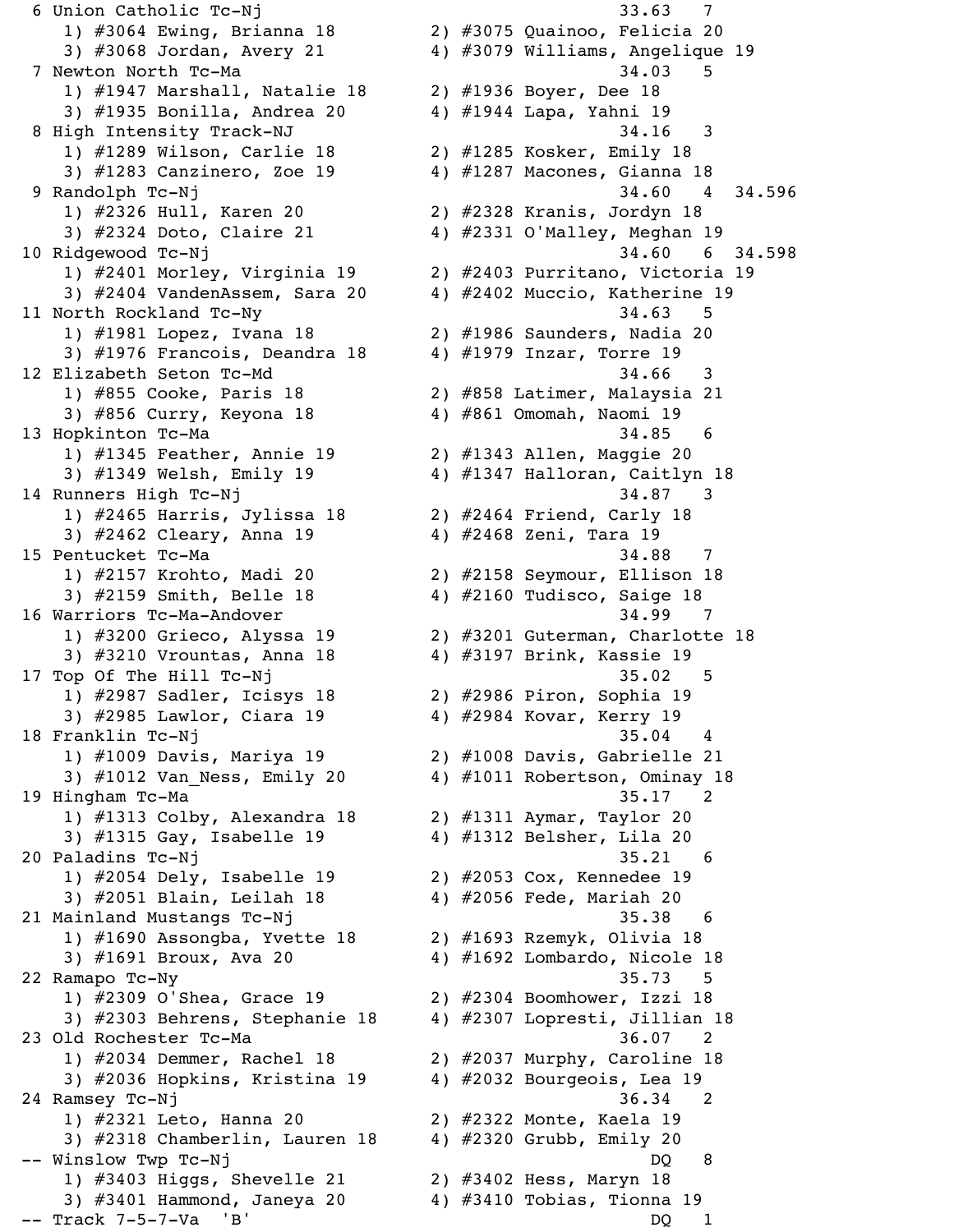1) #3547 Flores, Yenelis 20 2) #3546 Deloatch, Alexus 21 3) #3545 Curran, Kirsten 18 4) #3548 Logan, Desmone 18 -- West Essex Tc-Nj 1) #3281 Chan, Jenna 20 2) #3283 Karch, Gabriela 18 3) #3282 Geiger, Julia 18 4) #3286 Richards, Reanda 18 -- Wilson Memorial Tc-Ny DQ 1 1) #3371 Jacobsen, Lisa 18 2) #3378 Paul, Arealyah 19 3) #3373 Kelly, Hannah 19 4) #3367 Giraud, Amelia 21 -- Ruff Kutz-NY DQ 4 1) #2457 Myers, Phoebe 19 2) #2456 McEachern, Victoria 19 3) #2454 Cheatham, Maya 19 4) #2455 Edwards, Faith 20 -- Plymouth South Tc-Ma DQ 4 1) #2225 Gallerani, Meghan 18 2) #2226 Grey, Ella 21 3) #2227 Hajnasr, Anna 19 4) #2228 McIntosh, Kendra 19 -- Track 7-5-7-Va DQ 8 1) #3004 Duke, Kaylah 18 2) #3002 Davenport, Kijah 20 3) #3014 Starks, Jasmine 20 4) #3005 Hall, Zaria 20 Event 31 Boys High Jump Championship ========================================================================== Opening Height: 6-03.25. Then 6-05, 6-07, 6-07, 6-10.75 7-00.25, 7-01.75 Natl, Meet: N 7-05.25 3/14/2004 Scott Sellers, Cinco Ranch, Katy, TX Armory HS: A 7-03.75 3/14/2003 Mike Morrison, Willingboro, NJ Freshman: F 6-08 1998 Ivan Schmidt, Penncrest, Media, PA Sophomore: O 7-02 1/11/2003 Scott Sellers, Cinco Ranch, Katy, TX Junior: J 7-05.25 3/14/2004 Scott Sellers, Cinco Ranch, Katy, TX Senior: S 7-05 3/11/1978 Gail Olson, Sycamore, IL Senior: S 7-05 2/12/2005 Scott Sellers, Cinco Ranch, Katy, TX Name **Name Year School Finals** ========================================================================== 1 # 591 Conner, Mayson 18 McCool Jct, NE 1.91 1.96 2.01 2.06 2.10 2.14 2.18 2.20 PPP O O XO O O XO XXX 2 # 1461 Causey, Trey 18 Winchester, VA 2.14m 7-00.25 1.91 1.96 2.01 2.06 2.10 2.14 2.18 O XO O O O XO XXX 3 # 474 McBride, Charles 19 Raleigh, NC J2.14m 7-00.25 1.91 1.96 2.01 2.06 2.10 2.14 2.18 O O O O O XXO XXX 4 # 2441 Ross, Randolph 19 Garner, NC 2.10m 6-10.75 1.91 1.96 2.01 2.06 2.10 2.14 O O O O XO XXX 5 # 3243 Watson, Jadon 18 Patetrson, NJ 52.10m 6-10.75 1.91 1.96 2.01 2.06 2.10 2.14 O XO O O XO XXX 6 # 2099 Patterson, Nate 18 Plymouth, IN J2.10m 6-10.75 1.91 1.96 2.01 2.06 2.10 2.14 PPP XO O XO XO XXX 7 # 1316 Hogan, Jequan 18 Fountain, CO J2.10m 6-10.75 1.91 1.96 2.01 2.06 2.10 2.14 PPP O XO O XXO XXX 8 # 108 Anselmi, Mark 19 Red Bank, NJ 2.06m 6-09.00 1.91 1.96 2.01 2.06 2.10 O XO XO O XXX 9 # 1758 Mcdonald, Kaithon 18 Hagerstown, MD 2.01m 6-07.00 1.91 1.96 2.01 2.06 O O O XXX 10 # 1915 Nesbitt, Carl 18 Birimgham, AL J2.01m 6-07.00 1.91 1.96 2.01 2.06 O O XO XXX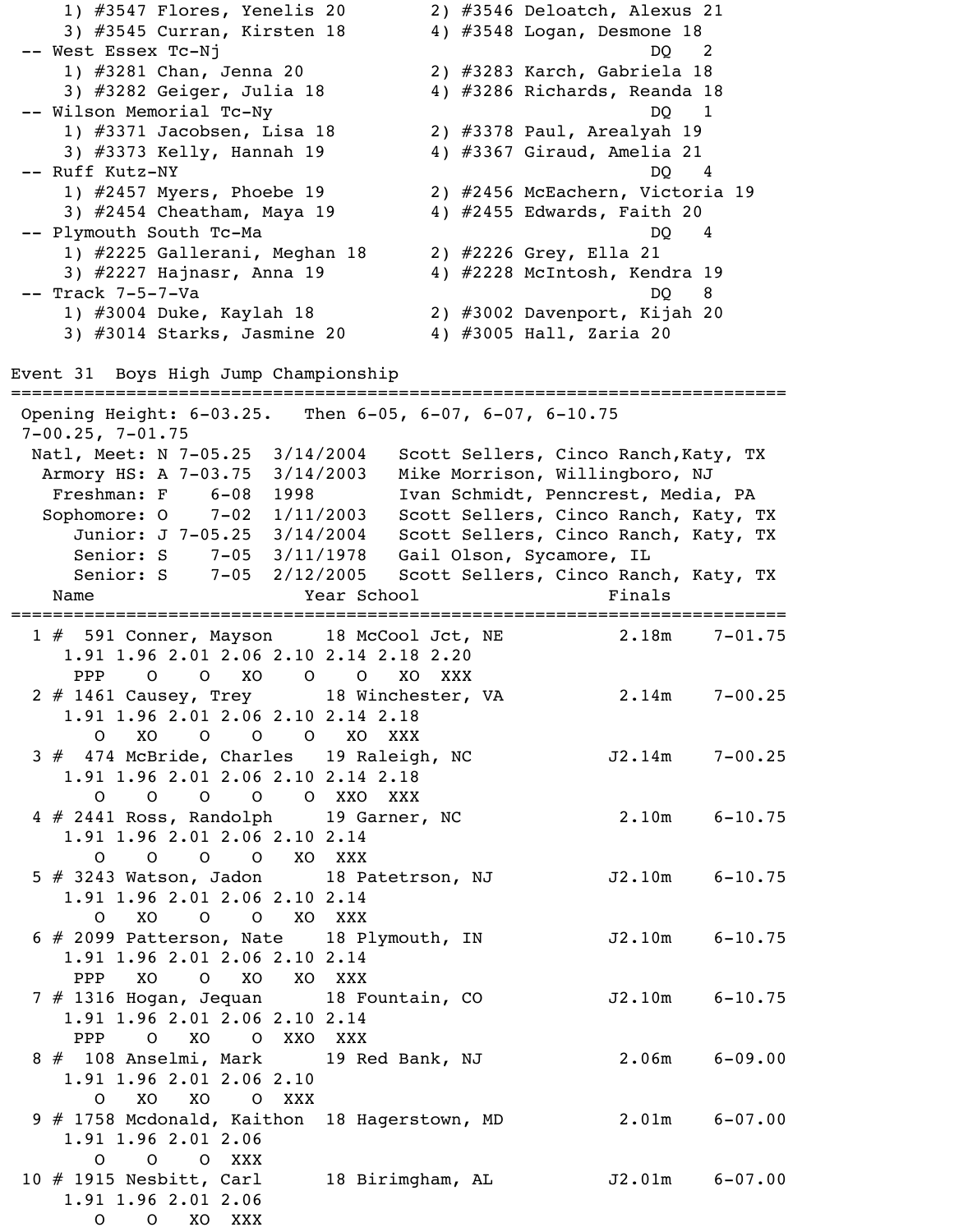| 10 $#$ 335 Bridgett, Anan<br>1.91 1.96 2.01 2.06                                 | 18 Plainsboro, NJ                     |                    | $J2.01m$ $6-07.00$ |
|----------------------------------------------------------------------------------|---------------------------------------|--------------------|--------------------|
| O O XO XXX<br>12 # 3341 Bell, James                                              | 19 Newark, NJ                         |                    | $J2.01m$ $6-07.00$ |
| 1.91 1.96 2.01 2.06<br>O XO XXX<br>XXO                                           |                                       |                    |                    |
| 13 $#$ 2699 Squadrito, Jonath<br>1.91 1.96 2.01 2.06<br>O XO XXO XXX             | 18 Wyndmoor, PA                       | $J2.01m$ $6-07.00$ |                    |
| 14 # 106 McKiver, Mathew<br>1.91 1.96 2.01<br>O O XXX                            | 18 Springfield, va., VA 1.96m 6-05.00 |                    |                    |
| 14 # 724 Hale, JaKwan 19 Derby, CT<br>1.91 1.96 2.01<br>O O XXX                  |                                       |                    | $1.96m$ $6-05.00$  |
| 14 # 340 Hinkle, Walker 18 Fulks Run, VA<br>1.91 1.96 2.01<br>O O XXX            |                                       |                    | $1.96m$ $6-05.00$  |
| 14 # 1833 Moore, Nathaniel 18 Hagerstown, MD<br>1.91 1.96 2.01 2.06<br>O O XXP X |                                       |                    | $1.96m$ $6-05.00$  |
| 18 # 511 Karweh, Augustus 18 Providence, RI<br>1.91 1.96 2.01                    |                                       |                    | $J1.96m$ 6-05.00   |
| XO O XXX<br>1.91 1.96 2.01                                                       | 18 Harrodsburg, KY                    |                    | $J1.96m$ 6-05.00   |
| O XXO XXX<br>$20$ $\#$ 2768 Ellis, Chet<br>1.91 1.96                             | 19 Westport, CT                       |                    | $1.91m$ $6-03.25$  |
| OPP XXX<br>20 # 2008 Muteba, Divinus 18 Germantown, MD<br>1.91 1.96<br>O XXX     |                                       |                    | $1.91m$ $6-03.25$  |
| 20 # 2069 Cullinane, Vladis 18 Babylon, NY 1.91m 6-03.25<br>1.91 1.96<br>O XXX   |                                       |                    |                    |
| 23 # 1132 Oliver, Tehron 18 Chesapeake,, VA<br>1.91 1.96<br>XO XXX               |                                       |                    | $J1.91m$ $6-03.25$ |
| 23 # 1259 Henshaw, Cassidy 18 Traverse City, MI<br>1.91 1.96<br>XO XXX           |                                       |                    | $J1.91m$ $6-03.25$ |
| 23 # 551 Cissne, Jack 18 Scottsdale, AZ<br>1.91 1.96<br>XO XXX                   |                                       |                    | $J1.91m$ $6-03.25$ |
| 26 # 2016 Nwanonyiri, Chibu 18 Somerset, NJ<br>1.91 1.96<br>XXO XXX              |                                       |                    | $J1.91m$ $6-03.25$ |
| -- # 3412 Winslow, Jordan 18 Hershey, PA<br>1.91                                 |                                       | NH                 |                    |
| XXX<br>-- # 1452 Jones, Anthony 18 East Bangor, PA<br>1.91                       |                                       | NH                 |                    |
| XXX<br>-- # 1044 Garland, Kyle 18 Philadelphia, PA                               |                                       | <b>DNS</b>         |                    |

Event 32 Girls High Jump Championship

==========================================================================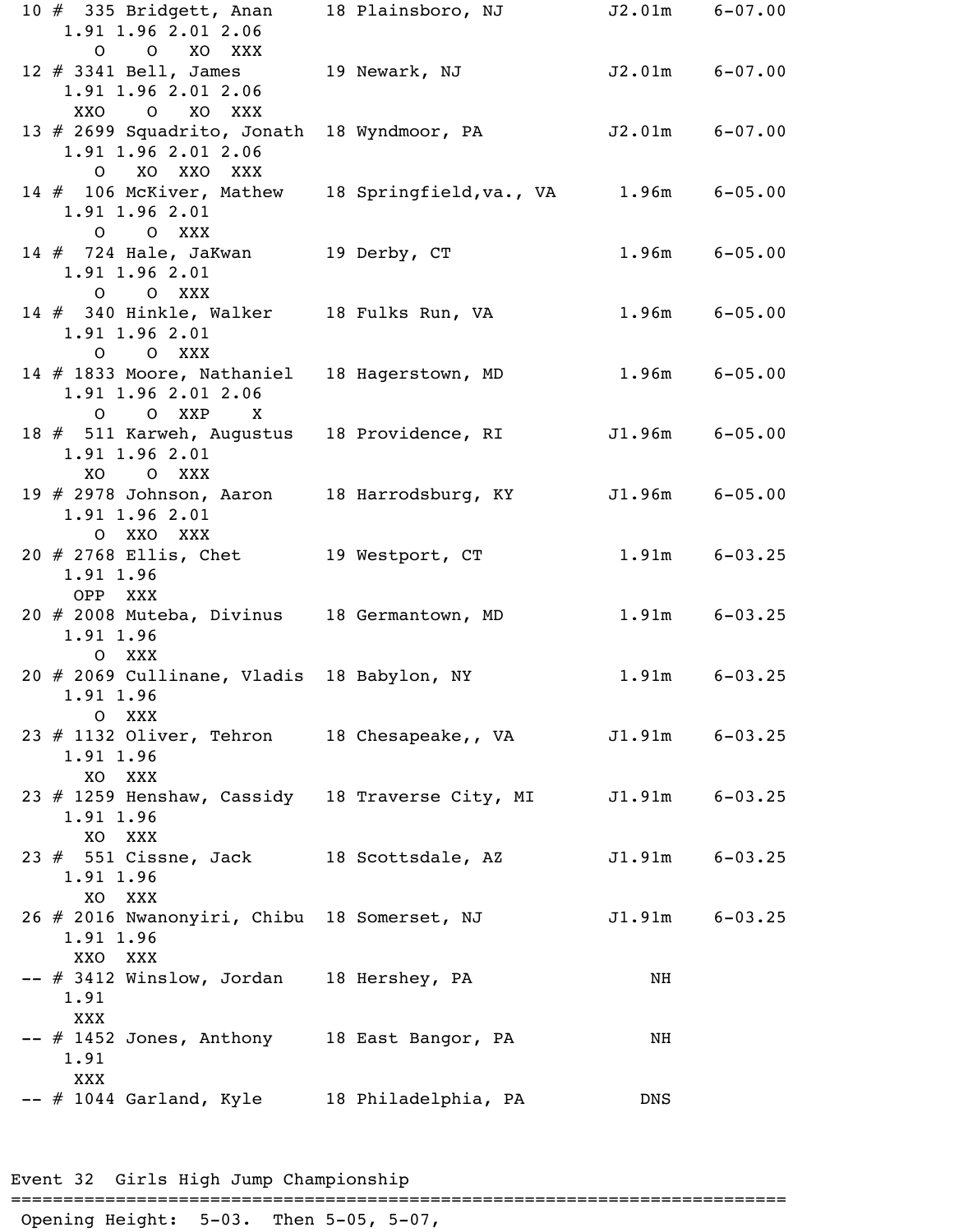| $5-08.75$ , $5-11.25$ , $6-00.75$ , $6-03.25$ |             |                                        |                    |             |
|-----------------------------------------------|-------------|----------------------------------------|--------------------|-------------|
| National: N 6-06.25 3/12/2016                 |             | Vashti Cunningham, Bish Gorman, LV, NV |                    |             |
| Meet: M 6-00.50 3/13/2015                     |             | Nicole Greene, Punta Verde Bch, FL     |                    |             |
| Armory HS: A 6-00.50 3/13/2015                |             | Nicole Greene, Punta Verde Bch, FL     |                    |             |
| Freshman: F 5-10                              | 1989 — 1989 | Karla Newman, White Creek, TN          |                    |             |
| Freshman: F $5-10$ $2/14/2004$                |             | Patience Coleman, Southern, Durham, NC |                    |             |
| Sophomore: $0$ 6-00.75                        |             | Mary Moore, Issaquah, WA               |                    |             |
| Junior: J 6-01                                | 1987 — 1987 | Alison Smith, Cent, Clarence, NY       |                    |             |
| Name                                          | Year School |                                        | Finals             |             |
|                                               |             |                                        |                    |             |
| 1 # 957 Hall, Anna 19 Littleton, CO           |             |                                        | 1.75m              | $5 - 08.75$ |
| 1.60 1.65 1.70 1.75 1.81                      |             |                                        |                    |             |
| PPP<br>O O O XXX                              |             |                                        |                    |             |
| 2 # 1653 Livingston, Kenya 18 Charlotte, NC   |             |                                        | J1.75m             | $5 - 08.75$ |
| 1.60 1.65 1.70 1.75 1.81                      |             |                                        |                    |             |
| O O XXX<br>XO.<br>$\circ$                     |             |                                        |                    |             |
| 3 # 164 Bayak, Nyagoa 19 Westbrook, ME        |             |                                        | J1.75m             | $5 - 08.75$ |
| 1.60 1.65 1.70 1.75 1.81                      |             |                                        |                    |             |
| O O XXO XO XXX                                |             |                                        |                    |             |
| 4 # 2367 Renner, Addie 19 Charlotte, NC       |             |                                        | 1.70m              | $5 - 07.00$ |
| 1.60 1.65 1.70 1.75                           |             |                                        |                    |             |
| O O XXX<br>$\overline{O}$                     |             |                                        |                    |             |
| $4 \# 2359$ Mulryne, Kassidy                  |             | 18 Allentown, NJ                       | 1.70m              | $5 - 07.00$ |
| 1.60 1.65 1.70 1.75                           |             |                                        |                    |             |
| O O O XXX                                     |             |                                        |                    |             |
| $4 \# 2065$ Smalls, Morgan                    |             | 20 Morrisville, NC                     | 1.70m              | $5 - 07.00$ |
| 1.60 1.65 1.70 1.75                           |             |                                        |                    |             |
| $\overline{O}$<br>O XXX<br>$\Omega$           |             |                                        |                    |             |
| $4 \# 1460$ Beard, Taylor                     |             | 19 Winchester, VA                      | 1.70m              | $5 - 07.00$ |
| $1.60$ 1.65 1.70 1.75                         |             |                                        |                    |             |
| $\overline{O}$<br>O XXX<br>O                  |             |                                        |                    |             |
| 8 # 3350 Lewis, Allyson                       |             | 19 Lisbon, CT                          | $J1.70m$ $5-07.00$ |             |
| 1.60 1.65 1.70 1.75                           |             |                                        |                    |             |
| X <sub>O</sub><br>O O XXX                     |             |                                        |                    |             |
| 8 # 2060 Bottelier, Lydia                     |             | 19 Kintnersville, PA                   | $J1.70m$ $5-07.00$ |             |
| 1.60 1.65 1.70 1.75                           |             |                                        |                    |             |
| O XO O XXX                                    |             |                                        |                    |             |
| $8 \# 3480$ Banks, Sydney                     |             | 19 Manassas, VA                        | J1.70m             | $5 - 07.00$ |
| 1.60 1.65 1.70 1.75                           |             |                                        |                    |             |
| XO OXXX<br>PPP                                |             |                                        |                    |             |
| 11 $#$ 3050 Gillen, Kayla                     |             | 19 Morgantown, PA                      | J1.70m             | $5 - 07.00$ |
| 1.60 1.65 1.70 1.75                           |             |                                        |                    |             |
| O O XO XXX                                    |             |                                        |                    |             |
| 12 # 3230 Williams, MyKhiya                   |             | 19 Brooklyn, NY                        | J1.70m             | $5 - 07.00$ |
| 1.60 1.65 1.70 1.75                           |             |                                        |                    |             |
| O XXO XXX<br>$\overline{O}$                   |             |                                        |                    |             |
| 12 $#$ 2275 Miller, Alyssa                    |             | 18 Mckinney, TX                        | J1.70m             | $5 - 07.00$ |
| 1.60 1.65 1.70 1.75                           |             |                                        |                    |             |
| O O XXO XXX                                   |             |                                        |                    |             |
| 14 $#$ 2433 Rogers, Jenna                     |             | 20 Rutherford, NJ                      | $J1.70m$ $5-07.00$ |             |
| 1.60 1.65 1.70 1.75                           |             |                                        |                    |             |
| XO XXO XXX<br>PPP                             |             |                                        |                    |             |
| 15 $#$ 2262 Lyons, Khaila                     |             | 19 Woodbridge, VA                      | 1.65m              | $5 - 05.00$ |
| $1.60$ $1.65$ $1.70$                          |             |                                        |                    |             |
| O O XXX                                       |             |                                        |                    |             |
| 15 # 960 Masten, Riley 20 Highlands Ranch, CO |             |                                        | 1.65m              | $5 - 05.00$ |
| $1.60$ $1.65$ $1.70$                          |             |                                        |                    |             |
| O XXX<br>$\mathsf{O}$                         |             |                                        |                    |             |
| 15 # 254 Anderson, Monique 18 Bloomfield, CT  |             |                                        | 1.65m              | $5 - 05.00$ |
| $1.60$ $1.65$ $1.70$                          |             |                                        |                    |             |
| XXX<br>$\mathsf{O}$<br>$\overline{O}$         |             |                                        |                    |             |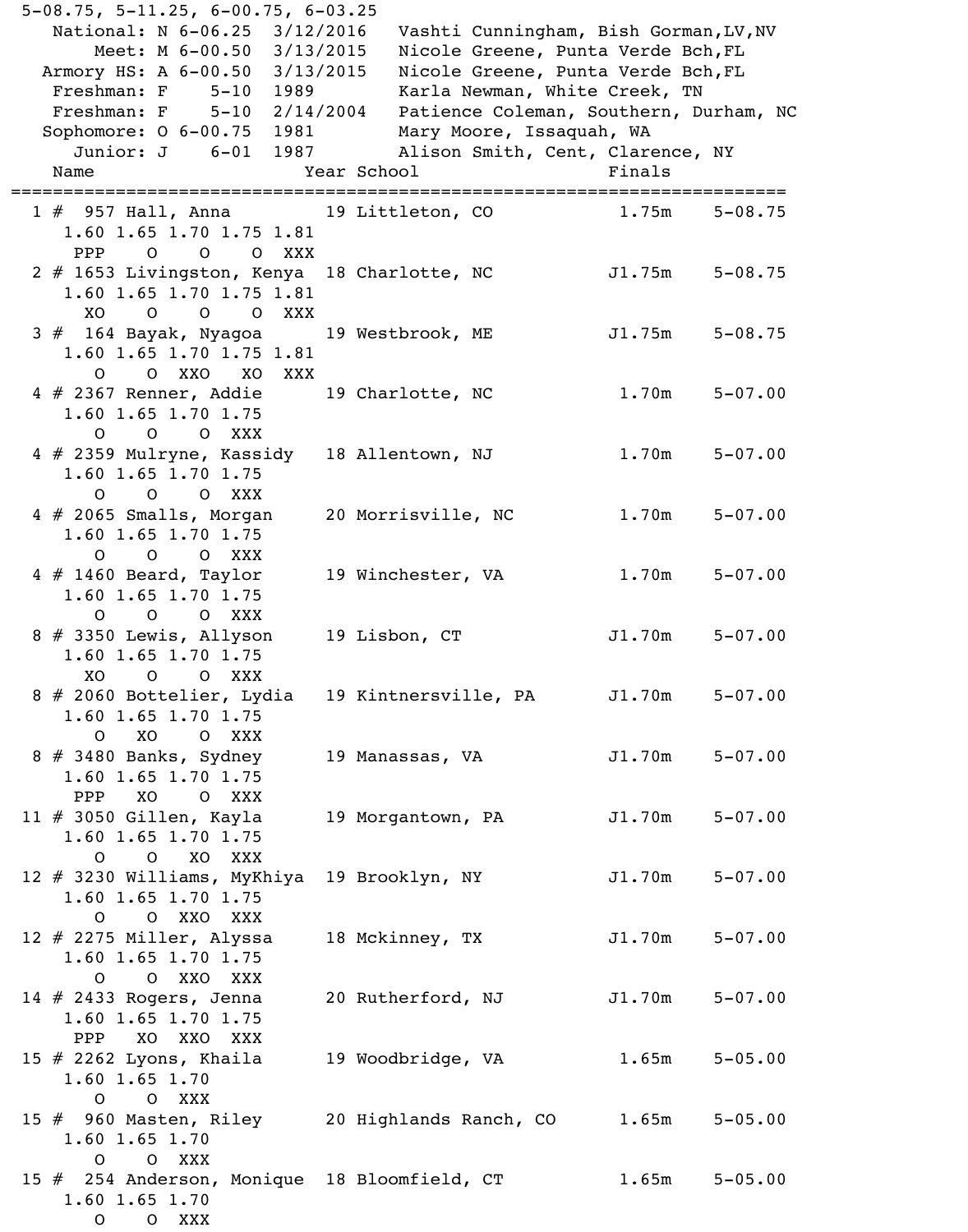| 15 # 1327 Hooker, Tierra       20 Sicklerville, NJ              1.65m     5–05.00<br>$1.60$ 1.65 1.70<br>O O XXX |  |                    |                   |
|------------------------------------------------------------------------------------------------------------------|--|--------------------|-------------------|
| 15 # 970 Flight, Sarah 19 Charleston, IL 1.65m 5-05.00<br>$1.60$ $1.65$ $1.70$<br>O O XXX                        |  |                    |                   |
| 20 # 1390 Hurst, Katie 19 Fortuna, CA<br>$1.60$ $1.65$ $1.70$<br>XO O XXX                                        |  | $J1.65m$ $5-05.00$ |                   |
| 21 # 832 Edmonds, HelenCla 19 Tuscaloosa, AL<br>$1.60$ $1.65$ $1.70$<br>O XXO XXX                                |  | $J1.65m$ $5-05.00$ |                   |
| 21 # 822 Willshaw, Kate 19 Easton, PA<br>$1.60$ $1.65$ $1.70$<br>O XXO XXX                                       |  | $J1.65m$ $5-05.00$ |                   |
| 23 # 1526 Knoll, Elizabeth 20 Muskegon, MI<br>$1.60$ $1.65$<br>O XXX                                             |  |                    | $1.60m$ $5-03.00$ |
| $23 \# 2212$ Branch, Raina 20 Aurora, CO<br>1.60 1.65<br>O XXX                                                   |  | 1.60m              | $5 - 03.00$       |
| 23 # 1706 Hanlon, Emilee 18 Dunkirk, NY<br>1.60 1.65<br>O XXX                                                    |  | 1.60m              | $5 - 03.00$       |
| 23 # 2795 Hickey, Alysah 19 Coronado, CA<br>1.60 1.65<br>O XXX                                                   |  |                    | $1.60m$ $5-03.00$ |
| 27 # 3049 Tvedt, JaneAnne 19 Mclean, VA<br>1.60 1.65<br>XO XXX                                                   |  | $J1.60m$ $5-03.00$ |                   |
| 27 # 158 Barrett, Abrianna 19 skillman, NJ<br>$1.60$ 1.65<br>XO XXX                                              |  | $J1.60m$ $5-03.00$ |                   |
| 27 # 869 Johnson, Sharde 18 Troy, NY<br>1.60 1.65<br>XO XXX                                                      |  | $J1.60m$ $5-03.00$ |                   |
| 30 # 2010 Wright, Taylor 19 Boyds, MD<br>1.60 1.65<br>XXO XXX                                                    |  | J1.60m             | $5 - 03.00$       |
| 30 # 1314 Dainton, Zoe 18 Hingham, MA<br>1.60 1.65<br>XXO XXX                                                    |  | $J1.60m$ $5-03.00$ |                   |
| -- # 3264 Jordahl-Henry, An 19 Wellesley, MA<br>1.60<br>XXX<br>-- # 3265 Jordahl-Henry, Ju 19 Wellesley, MA      |  | NH<br>NH           |                   |
| 1.60<br>XXX<br>$--$ # 2322 Monte, Kaela $19$ Ramsey, NJ                                                          |  | NH                 |                   |
| 1.60<br>XXX<br>-- # 708 Dendy, Kamiya 20 anderson, SC                                                            |  | <b>DNS</b>         |                   |
| 1.60<br><b>DNS</b><br>-- # 2479 Ruotolo, Dominiqu 18 Newport Beach, CA                                           |  | DNS                |                   |
| 1.60<br><b>DNS</b><br>-- # 188 Bensche, Brooke 19 scarsdale, NY                                                  |  | DNS                |                   |
| 1.60<br>DNS                                                                                                      |  |                    |                   |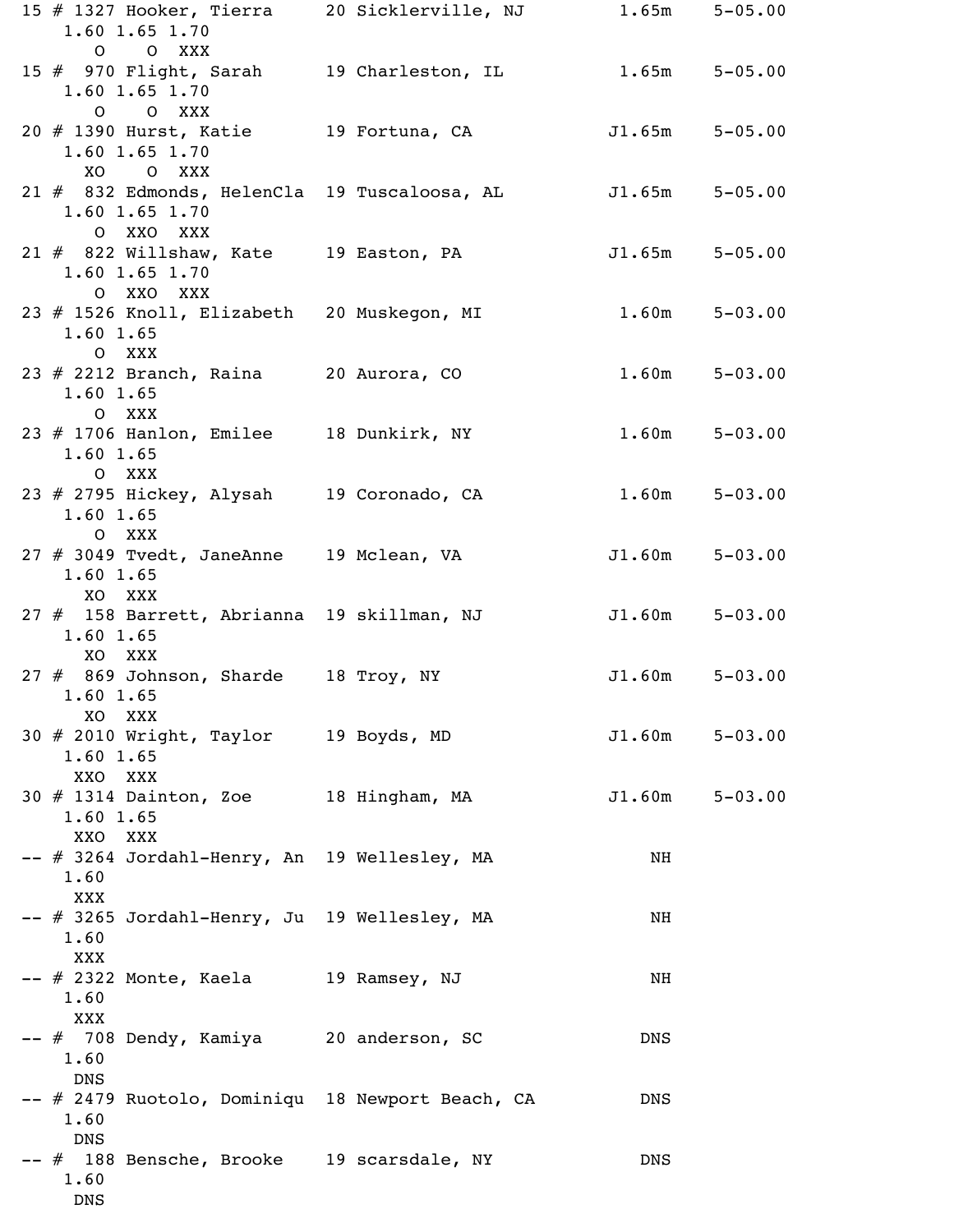```
Event 33 Boys Pole Vault Championship
==========================================================================
 Flight 1 at 12:00pm (noon); Flight 2 at 3:00pm
 Opening Height: 14-3.5. Then 14-9.5, 15-3.5, 15-9.25, 16-1.25,
 16-5.25, 16-8.75, 17-0.75, 17-4.5, 17-8.5, 18-00.5, 18-2.5
Ntl,Meet,Arm: N 19-01.50 
    National: N 19-03.50 2/25/2018 Armand Duplantis, Lafayette, LA 
 Meet: M 19-01 3/11/2017 Armand Duplantis, Lafayette, LA 
 Armory HS: A 19-01 3/11/2017 Armand Duplantis, Lafayette, LA 
    Freshman: F 16-09.50 2/21/2015 Armand Duplantis, Lafayette, LA 
   Sophomore: O 18-00.50 2/6/2016 Armand Duplanits, Lafayette, LA 
      Junior: J 19-01 3/11/2017 Armand Duplantis, Lafayette, LA 
   Name Year School Finals
==========================================================================
  1 # 304 Bradford, Zachery 18 Bloomington, IL 5.50m 18-00.50 
     4.36 4.51 4.66 4.81 4.91 5.01 5.11 5.21 5.31 5.41 5.50 5.54 
     PPP PPP PPP PPP O O XO O O XXO XXX
  2 # 1625 Lightfoot, KC 18 Lees Summit, MO 5.41m 17-09.00 
     4.36 4.51 4.66 4.81 4.91 5.01 5.11 5.21 5.31 5.41 5.50 
     PPP PPP PPP PPP O PPP O O O XXX<br>36 Manson, Max 19 Superior, CO 5.11m 16-09.25
 3 # 36 Manson, Max 19 Superior, CO
     4.36 4.51 4.66 4.81 4.91 5.01 5.11 5.21 
     PPP PPP PPP O O O XXO XXX
  4 # 2421 Evans, Spencer 20 Mooresville, NC 5.01m 16-05.25 
     4.36 4.51 4.66 4.81 4.91 5.01 5.11 
     PPP O XO O O O XXX
  5 # 3117 Crispi, Charles 18 Staten Island, NY J5.01m 16-05.25 
     4.36 4.51 4.66 4.81 4.91 5.01 5.11 
      PPP PPP O XO XO XO XXX 
 6 # 729 Dever, Charley 18 Thornton, PA 55.01m 16-05.25
     4.36 4.51 4.66 4.81 4.91 5.01 5.11 
      PPP O O XO XXO XXO XXX 
 7 # 2527 Rice, Harrison 18 Richmond, VA 4.91m 16-01.25
     4.36 4.51 4.66 4.81 4.91 5.01 
 PPP PPP O XO O XXX 
8 # 3097 Morris, Payton 18 Enola, PA                         J4.91m     16-01.25
     4.36 4.51 4.66 4.81 4.91 5.01 
     PPP XO O O XO XXX
 9 # 1371 Hughes, Garrison 18 Sidney, MT                         J4.91m     16-01.25
     4.36 4.51 4.66 4.81 4.91 5.01 
     PPP PPP PPP O XXO XXX
 10 # 2023 Odinet, Kenny 18 Lafayette, LA 54.91m 16-01.25
     4.36 4.51 4.66 4.81 4.91 5.01 
      PPP PPP O XXO XXO XXX 
 11 # 499 Russell, Nicholas 19 New Iberia, LA 4.81m 15-09.25 
     4.36 4.51 4.66 4.81 4.91 
      PPP XO O O XXX 
  12 # 3254 Webb, Campbell 18 Bryan, TX J4.81m 15-09.25 
     4.36 4.51 4.66 4.81 4.91 
      PPP PPP XXO O XXX 
  13 # 2235 Hauch, Brian 19 Lilburn, GA J4.81m 15-09.25 
     4.36 4.51 4.66 4.81 4.91 
        O XO O XO XXX 
  14 # 521 Chapman, William 18 Mechanicsville, VA J4.81m 15-09.25 
     4.36 4.51 4.66 4.81 4.91 
      PPP PPP O XXO XXX 
15 # 3096 Jardine, Joseph 18 Mohrsville, PA 4.66m 15-03.50
     4.36 4.51 4.66 4.81 
      PPP O O XXX 
 15 # 2674 Harris, Eric 18 Saline, MI 4.66m 15-03.50
     4.36 4.51 4.66 4.81
```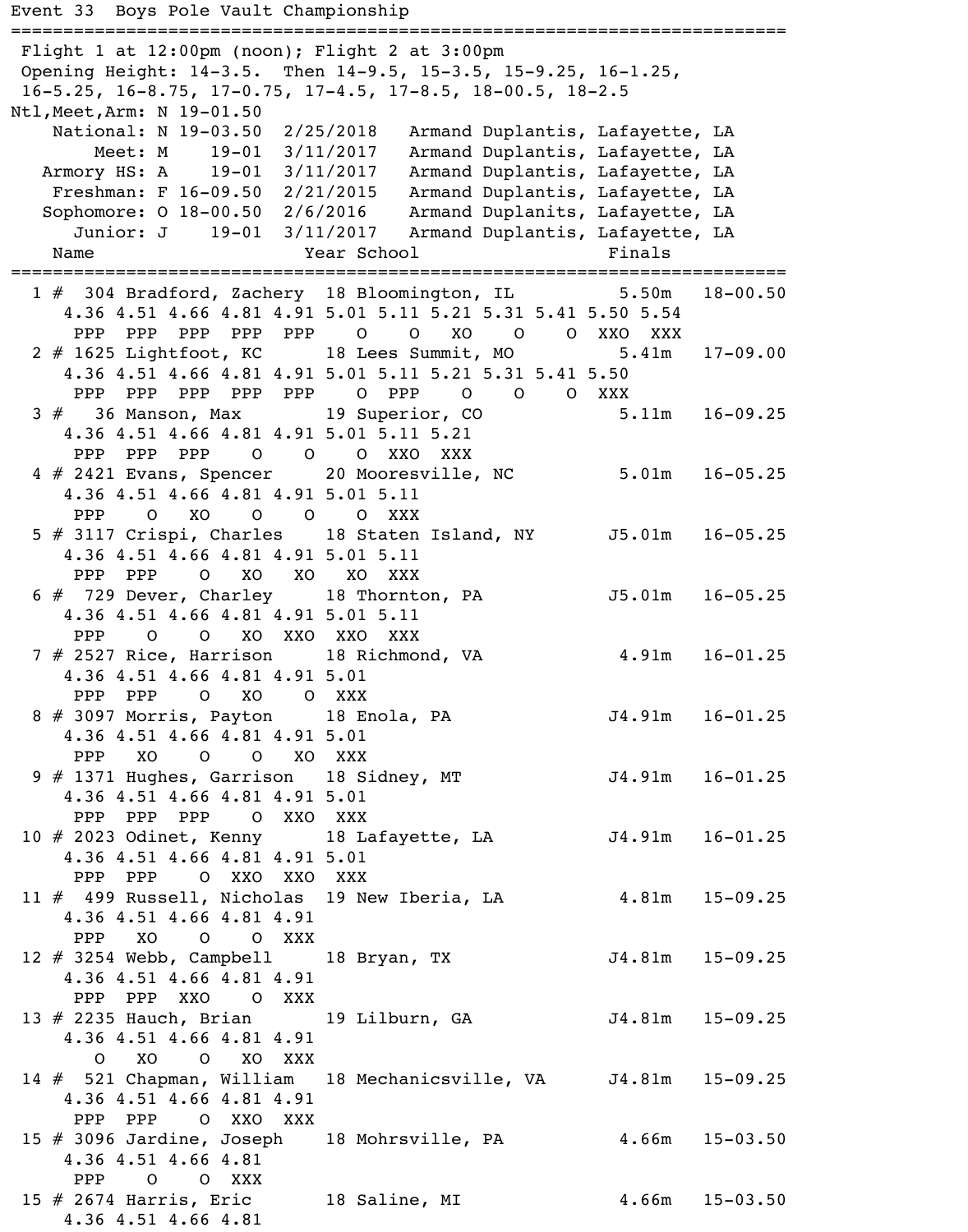|                                                                                                                                                                         | $0\qquad 0$<br>O XXX<br>17 $\#$ 2799 Stone, Nathan                                           |  | 19 Indianapolis, IN J4.66m 15-03.50                                                                                    |                     |                     |
|-------------------------------------------------------------------------------------------------------------------------------------------------------------------------|----------------------------------------------------------------------------------------------|--|------------------------------------------------------------------------------------------------------------------------|---------------------|---------------------|
|                                                                                                                                                                         | 4.36 4.51 4.66 4.81<br>O XO O XXX                                                            |  |                                                                                                                        |                     |                     |
|                                                                                                                                                                         | 18 # 1836 Mosteller, Kyle<br>4.36 4.51 4.66 4.81<br>O O XO XXX                               |  | 19 Amherst, VA                                                                                                         | $J4.66m$ $15-03.50$ |                     |
|                                                                                                                                                                         | 19 # 2422 Finger, Benjamin 18 Dallas, NC<br>4.36 4.51 4.66 4.81                              |  |                                                                                                                        | $J4.66m$ $15-03.50$ |                     |
|                                                                                                                                                                         | PPP XXO O XXX<br>19 $#$ 1431 Jasin, Collin<br>4.36 4.51 4.66 4.81                            |  | 18 Dayton, OH                                                                                                          | $J4.66m$ $15-03.50$ |                     |
|                                                                                                                                                                         | XXO O O XXX<br>21 # 1868 Mumme, Noah<br>4.36 4.51 4.66<br>O O XXX                            |  | 18 Satellite Beach, FL 4.51m 14-09.50                                                                                  |                     |                     |
|                                                                                                                                                                         | 22 # 3537 Shepler, Dalton 20 Dayton, OH<br>4.36 4.51 4.66<br>PPP XO XXX                      |  |                                                                                                                        |                     | $J4.51m$ $14-09.50$ |
|                                                                                                                                                                         | 23 # 993 Fraley, Logan 18 San Antonio, TX J4.51m 14-09.50<br>4.36 4.51 4.66<br>PPP XXO XXX   |  |                                                                                                                        |                     |                     |
|                                                                                                                                                                         | 23 # 1097 Goolsby, Austin<br>4.36 4.51 4.66<br>PPP XXO XXX                                   |  | 18 Hillsboro, OH                                                                                                       |                     | $J4.51m$ $14-09.50$ |
|                                                                                                                                                                         | 23 # 2238 Pompe, Jack 18 Dunlap, IL<br>4.36 4.51 4.66                                        |  |                                                                                                                        |                     | $J4.51m$ $14-09.50$ |
|                                                                                                                                                                         | O XXO XXX<br>26 # 2533 Sandberg, Justin 18 Parker, Co<br>4.36 4.51<br>XO.<br>XXX             |  |                                                                                                                        | $4.36m$ $14-03.50$  |                     |
|                                                                                                                                                                         | $--$ # 2265 Snyder, Travis 19 Saco, ME<br>4.36 4.51<br>PPP<br>XXX                            |  |                                                                                                                        | NH                  |                     |
|                                                                                                                                                                         | -- # 2664 Meyer, Dustin 19 Rochester, NY<br>4.36 4.51 4.66<br>PPP<br>${\rm PPP}$<br>XXX      |  |                                                                                                                        | NH                  |                     |
|                                                                                                                                                                         | -- # 57 Slinkman, Alexand 18 Mechanicsville, VA<br>4.36                                      |  |                                                                                                                        | <b>DNS</b>          |                     |
|                                                                                                                                                                         | <b>DNS</b><br>-- # 2640 Soto, Yariel 19 Centerville, OH<br>4.36<br><b>DNS</b>                |  |                                                                                                                        | DNS                 |                     |
|                                                                                                                                                                         | Event 34 Girls Pole Vault Championship                                                       |  |                                                                                                                        |                     |                     |
| Flight 1 at 10:00am; Flight 2 at 1:00pm<br>Opening Height: 11-08.5. Then: 12-02.5, 12-06.25, 12-10.25,<br>$13-02.25$ , $13-06.25$ , $13-09.25$ , $14-01.25$ , $14-03.5$ |                                                                                              |  |                                                                                                                        |                     |                     |
|                                                                                                                                                                         | Carson Dingler is defending champion<br>National: N 14-03.25 2/21/2015                       |  | Lexi Weeks, Cabot, AR                                                                                                  |                     |                     |
|                                                                                                                                                                         | Meet: M 14-02.75 3/16/2014<br>Armory HS: A 14-02.75 3/16/2014<br>Freshman: F 12-09 2/23/2014 |  | Desiree Freier, Northwest, Justin, TX<br>Desiree Freier, Northwest, Justin, TX<br>Makayla Linebarger, Reed, Sparks, NV |                     |                     |
|                                                                                                                                                                         | Sophomore: 0 13-06 1/20/2007                                                                 |  | Shade Weygandt, Forney, TX                                                                                             |                     |                     |
|                                                                                                                                                                         | Junior: J 14-01.25 1/7/2018<br>Senior: S 14-03.25 2/21/2015                                  |  | Erica Ellis, Gates-Chili, Roch, NY<br>Lexi Weeks, Cabot, AR                                                            |                     |                     |
|                                                                                                                                                                         | Name                                                                                         |  | Year School                                                                                                            | Finals              |                     |
|                                                                                                                                                                         | 1 # 460 Campbell, Nastass 18 New Caney, Tex<br>3.57 3.72 3.82 3.92 4.02 4.12 4.22            |  |                                                                                                                        | 4.12m               | $13 - 06.25$        |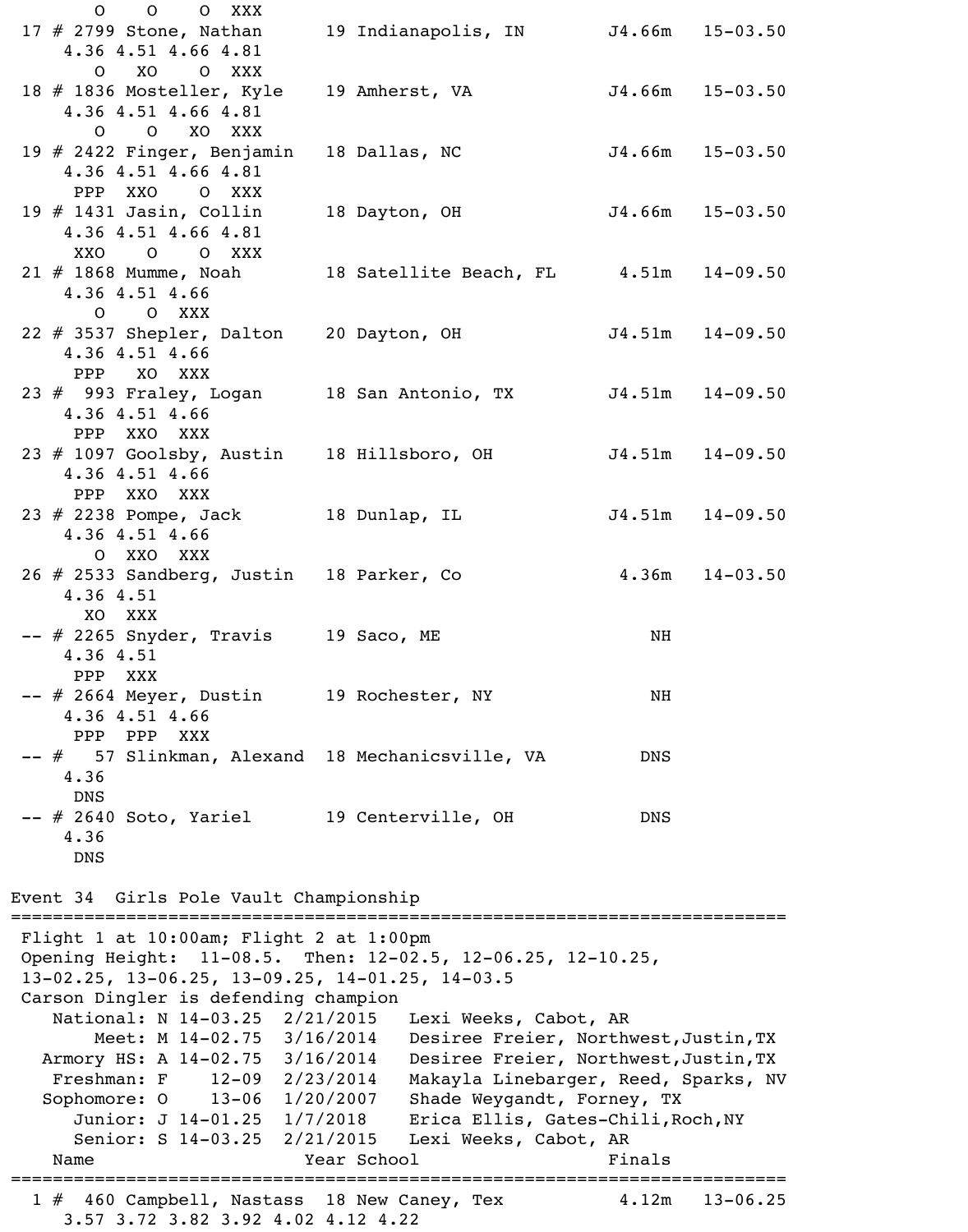PPP XO O O O O XXX 2 # 953 Fixsen, Julia 19 Shoreview, MN 4.02m 13-02.25 3.57 3.72 3.82 3.92 4.02 4.12 PPP PPP PPP XO O XXX 3 # 476 Carroll, Alana 18 Averill Park, NY J4.02m 13-02.25 3.57 3.72 3.82 3.92 4.02 4.12 PPP O XO O XO XXX 4 # 444 Buntin, Olivia 18 New braunfels, TX J4.02m 13-02.25 3.57 3.72 3.82 3.92 4.02 4.12 O O O XO XXO XXX 5 # 3236 Thompson, Kaeli 19 Warwick, NY J4.02m 13-02.25 3.57 3.72 3.82 3.92 4.02 4.12 O XO XO O XXO XXX 6 # 2236 Potts, Alex 18 Atlanta, GA 3.92m 12-10.25 3.57 3.72 3.82 3.92 4.02 O O O O XXX 7 # 498 LeLeux, Reagann 18 New Iberia, LA 53.92m 12-10.25 3.57 3.72 3.82 3.92 4.02 PPP O O XO XXX 8 # 2012 Norwillo, Abigail 18 Duryea, PA 53.92m 12-10.25 3.57 3.72 3.82 3.92 4.02 O O XO XO XXX 9 # 37 Manson, Mia 20 Superior, CO J3.92m 12-10.25 3.57 3.72 3.82 3.92 4.02 O PPP XXO XO XXX 10 # 38 Absher, Lindsay 19 Lewisville, NC 53.92m 12-10.25 3.57 3.72 3.82 3.92 4.02 O O O XXO XXX 11 # 3094 Horn, Mackenzie 18 Lancaster, PA 3.82m 12-06.25 3.57 3.72 3.82 3.92 PPP XO O XXX 11 11 12 12 11 12 12 12 13.82m 12-06.25 3.57 3.72 3.82 3.92 PPP XO XO XXX 13 # 705 Preston, Ashley 18 Franklinville, NJ 3.82m 12-06.25 3.57 3.72 3.82 3.92 O XXO XO XXX 14 # 1791 Mercier, Jessica 18 White Lake, MI 33.82m 12-06.25 3.57 3.72 3.82 3.92 O XO XXO XXX 15 # 1671 Long, Courtney 18 Acworth, GA 3.72m 12-02.50 3.57 3.72 3.82 O O XXX 16 # 1356 Horvath, Hayley 18 Princeton, NJ J3.72m 12-02.50 3.57 3.72 3.82 XO O XXX 17 # 2194 Dannenbaum, Carol 20 Basking Ridge, NJ J3.72m 12-02.50 3.57 3.72 3.82 O XO XXX 18 # 2826 Szerencsits, Siob 18 Lewis Center, OH J3.72m 12-02.50 3.57 3.72 3.82 XO XO XXX 19 # 3098 Nottoli, Carena 18 Hempfield, PA 3.57m 11-08.50 3.57 3.72 O XXX 19 # 3189 Felts, Riley 19 Matthews, NC 3.57m 11-08.50 3.57 3.72 O XXX 21 # 459 Campbell, Colleen 18 Lake Orion, MI J3.57m 11-08.50 3.57 3.72 XO XXX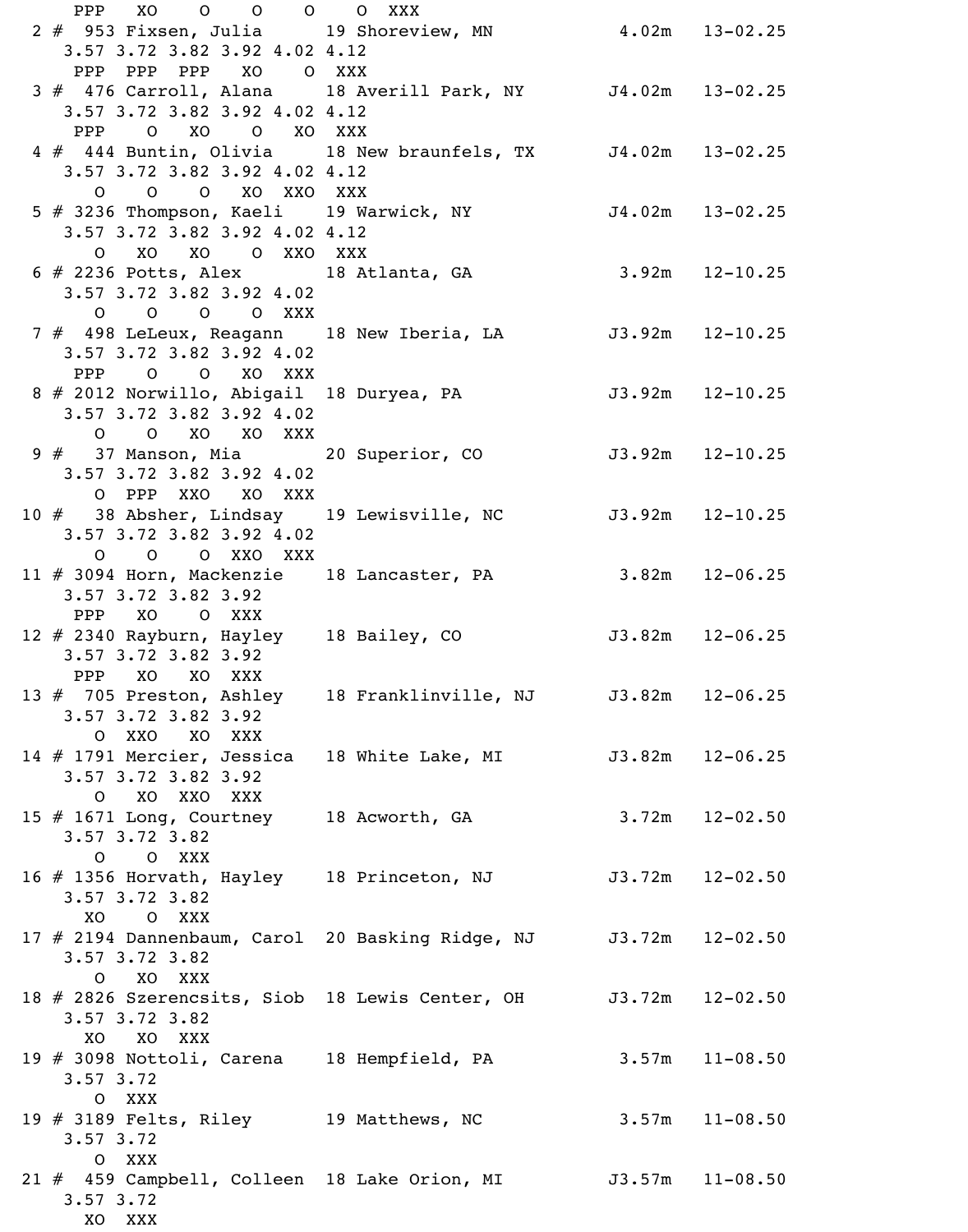21 # 2362 Reed, Lyndsey 19 Port Matilda, PA J3.57m 11-08.50 3.57 3.72 XO XXX 23 # 1253 Held, Josephine 18 Decatur, IL 53.57m 11-08.50 3.57 3.72 XXO XXX -- # 2798 Stimmel, Kassidie 18 Bay view, OH NH 3.57 XXX -- # 3092 Porambo, Francesc 18 Basking ridge, NJ MH 3.57 XXX -- # 2277 Purcell, Melissa 18 River Vale, NJ NH 3.57 XXX -- # 1389 Hunt, Riley 20 Greenville, OH NH 3.57 XXX -- # 1432 Jauch, Gracie 19 Forest, VA DNS 3.57 DNS -- # 2571 Seaver, Lauren 18 Bloomington, IL DNS 3.57 DNS

Event 35 Boys Long Jump Championship

========================================================================== National: N 26-06.50 2/18/1989 Dion Bentley, Penn Hills, Pittsb., PA Meet: M 26-00.25 3/12/2016 Rayvon Grey, Beacon, NY Armory HS: A 26-00.25 3/12/2016 Rayvon Grey, Beacon, NY Freshman: F 24-05 1996 Mike Newell, Potomac, Dumfries, VA Sophomore: 0 25-08.25 1997 Mike Newell, Potomac, Dumfries, VA Junior: J 25-09.25 1998 Mike Newell, Potomac, Dumfries, VA Senior: S 26-06.50 2/18/1989 Dion Bentley, Penn Hills, Pittsb, PA Name Year School Finals ========================================================================== 1 # 467 Vaughn, Dyshon 18 New Haven, CT 7.45m 24-05.50 6.99m 7.11m 7.23m 7.10m 6.93m 7.45m 2 # 2005 Willis, Jeremiah 19 Cicero, NY J7.45m 24-05.50 6.79m 7.11m 7.45m 6.68m 6.68m FOUL 3 # 1145 Snyder, Kevin 19 Arden, NC 7.34m 24-01.00 7.06m 6.88m 7.34m 4.59m 6.67m 6.58m 4 # 1553 Hairston, Delmari 19 Richmond Hts, OH 7.11m 23-04.00 6.77m 7.11m 7.11m 7.09m 7.08m 6.96m 5 # 2130 Pellegrino, Matia 18 Denville, NJ 7.08m 23-02.75 7.05m 6.86m FOUL 7.01m 6.84m 7.08m 6 # 119 Artman, Connor 18 Carthage, IL 7.05m 23-01.75 6.88m FOUL 6.96m 6.84m FOUL 7.05m 7 # 2738 Clemons, Malcolm 20 Berkeley, CA 7.03m 23-00.75 7.03m 6.87m 7.00m 6.49m FOUL FOUL 8 # 473 Haddock, Eric 19 Raleigh, NC 6.98m 22-11.00 6.98m 6.81m 6.97m 6.70m 6.69m 6.92m 9 # 2474 Luctamar, Josias 18 Cortlandt Manor, NY 6.92m 22-08.50 6.20m 6.27m 6.92m 10 # 2528 Royal, Frank 19 Richmond, VA 6.86m 22-06.25 6.86m 5.84m 6.29m 11 # 3461 Wyatt, Nelson 18 Avenel, NJ 6.85m 22-05.75 6.85m 6.42m 5.99m 12 # 1062 Freeman, Mason 18 Baltimore, MD 6.81m 22-04.25 6.81m FOUL FOUL 13 # 3478 Yang, Adam 19 Acton, MA 6.80m 22-03.75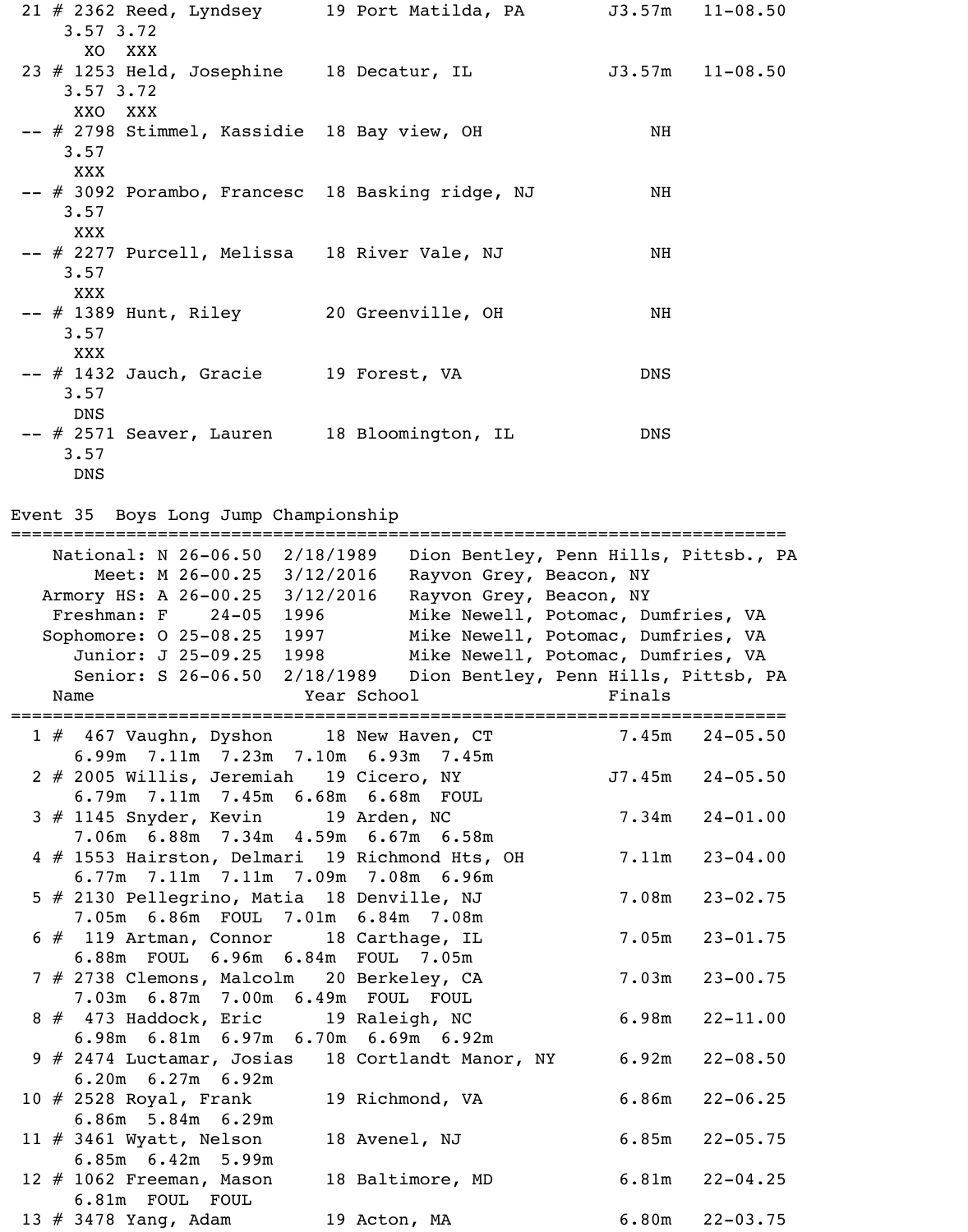| $6.24m$ $6.35m$ $6.80m$                                  |                             |            |                    |
|----------------------------------------------------------|-----------------------------|------------|--------------------|
| 14 $\#$ 1825 Tennant, Ryan                               | 18 Bend, OR                 |            | $6.78m$ $22-03.00$ |
| $6.57m$ $6.61m$ $6.78m$                                  |                             |            |                    |
| 15 # 1592 Lawson, Geremiah                               | 19 Bolingbrook, IL 6.76m    |            | $22 - 02.25$       |
| 6.76m 6.60m 6.56m                                        |                             |            |                    |
| 16 $\#$ 2758 Walker, Jordan                              | 18 Alexandria, VA           | 6.75m      | $22 - 01.75$       |
| 6.62m FOUL 6.75m                                         |                             |            |                    |
| $17$ $\#$ 680 Davis, Jamar                               | 18 Mebane, NC               | 6.74m      | $22 - 01.50$       |
| $6.74m$ $6.68m$ $6.03m$                                  |                             |            |                    |
| 18 # 929 Carter, Isaiah                                  | 19 Virginia Beach, VA 6.67m |            | $21 - 10.75$       |
| $6.20m$ $6.47m$ $6.67m$                                  |                             |            |                    |
| 19 $#$ 2814 Davis, Nathaniel                             | 18 Amherst, NY              | 6.66m      | $21 - 10.25$       |
| 6.33m FOUL 6.66m                                         |                             |            |                    |
| $20$ # 3354 Billak, Caden                                | 18 Centreville, VA          | 6.56m      | $21 - 06.25$       |
| 6.56m PASS PASS                                          |                             |            |                    |
| $21$ # 1282 Robinson, Garrett<br>$6.47m$ $6.22m$ $6.10m$ | 18 Smyrna, DE               | 6.47m      | $21 - 02.75$       |
| $22$ $#$ 741 Dorwil, Edner                               | 18 philadelphia, PA         | 6.42m      | $21 - 00.75$       |
| 6.34m FOUL 6.42m                                         |                             |            |                    |
| 23 $#$ 1188 Wright, Deyvon                               | 19 Wheatley Heights, N      | 6.24m      | $20 - 05.75$       |
| 6.24m FOUL 6.11m                                         |                             |            |                    |
| $24$ # 1462 Sparr, Brendan                               | 18 reading, PA              | 4.16m      | $13 - 07.75$       |
| 4.16m FOUL FOUL                                          |                             |            |                    |
| -- # 847 Eke, Golden                                     | 18 Houston, TX              | <b>DNS</b> |                    |
| -- # 1815 Smith, Charles                                 | 18 Milton, MA               | <b>DNS</b> |                    |
| $--$ # 403 Allen, Austin                                 | 19 Potomac, MD              | DNS        |                    |
| -- # 3111 Vinson-Sharp, Dai                              | 18 Dayton, Ohi              | DNS        |                    |
| $--$ # 1672 Louis, Donovan                               | 18 Triangle, VA             | DNS        |                    |
| $--$ # 2640 Soto, Yariel                                 | 19 Centerville, OH          | DNS        |                    |
| -- # 1754 McCleary, Joshua                               | 18 Greece, NY               | <b>DNS</b> |                    |

Event 36 Girls Long Jump Championship

| National: N 21-11 2/10/2017<br>Tara Davis, Agoura, CA                   |              |
|-------------------------------------------------------------------------|--------------|
| Meet: M 21-03.25 3/12/2016<br>Samiyah Samuels, Cy Spr, Houston, TX      |              |
| Armory HS: A 21-03.25 3/12/2016<br>Samiyah Samuels, Cy Spr, Houston, TX |              |
| Freshman: F 19-07 2/21/2003<br>De Ana Carson, Vista d Lago, Mr Val, CA  |              |
| Sophomore: 0 20-05.75 2/11/2012<br>Chyna Ries, Washington, Denver, CO   |              |
| Junior: J 21-04 2/18/1976<br>Kathy McMillan, Hoke County, Raeford, NC   |              |
| Senior: S 21-11 2/10/2017<br>Tara Davis, Agoura, CA                     |              |
| Finals<br>Year School<br>Name                                           |              |
| ;====================================                                   |              |
| $6.30m$ $20-08.00$<br>1 # 54 Aholou, Tatiana 18 Laval, QC               |              |
| 6.30m FOUL 6.26m 6.20m 6.30m 5.96m                                      |              |
| 2 # 2496 Thomas, Lanae-Tav 18 Henrietta, NY<br>6.28m                    | $20 - 07.25$ |
| 6.08m 6.05m 6.02m 5.94m FOUL 6.28m                                      |              |
| 3 # 1997 Moore, Jasmine 19 Grand Prairie, TX<br>6.23m                   | $20 - 05.25$ |
| 6.19m 5.85m 6.07m FOUL 6.23m 6.12m                                      |              |
| 4 # 1040 Gambrell, Breana 18 Sayre, PA<br>6.07m                         | $19 - 11.00$ |
| 5.49m 5.93m 5.93m 5.92m 5.78m 6.07m                                     |              |
| 5 # 1762 Seaman, Jada 19 Owings Mills, MD<br>5.94m                      | $19 - 06.00$ |
| 5.94m 5.38m FOUL 5.42m FOUL FOUL                                        |              |
| 6 # 2811 Sutton, Alonie 18 Smiths station, AL<br>5.85m                  | $19 - 02.50$ |
| 5.73m 5.57m 5.83m FOUL<br>5.85m FOUL                                    |              |
| 7 # 2479 Ruotolo, Dominiqu 18 Newport Beach, CA<br>5.84m                | $19 - 02.00$ |
| 5.40m 5.64m 5.84m 5.73m 5.55m 5.49m                                     |              |
| 8 # 1028 Fulton, Micah 18 Pasadena, CA<br>5.77m                         | $18 - 11.25$ |
| FOUL 5.77m FOUL FOUL FOUL FOUL                                          |              |
| 9 # 1418 Onah, EJ 18 Ithaca, NY<br>5.76m                                | $18 - 10.75$ |
| 5.48m 5.76m 5.52m                                                       |              |
| 10 # 2838 Ward, Nyla 19 Alexandria, VA<br>5.75m                         | $18 - 10.50$ |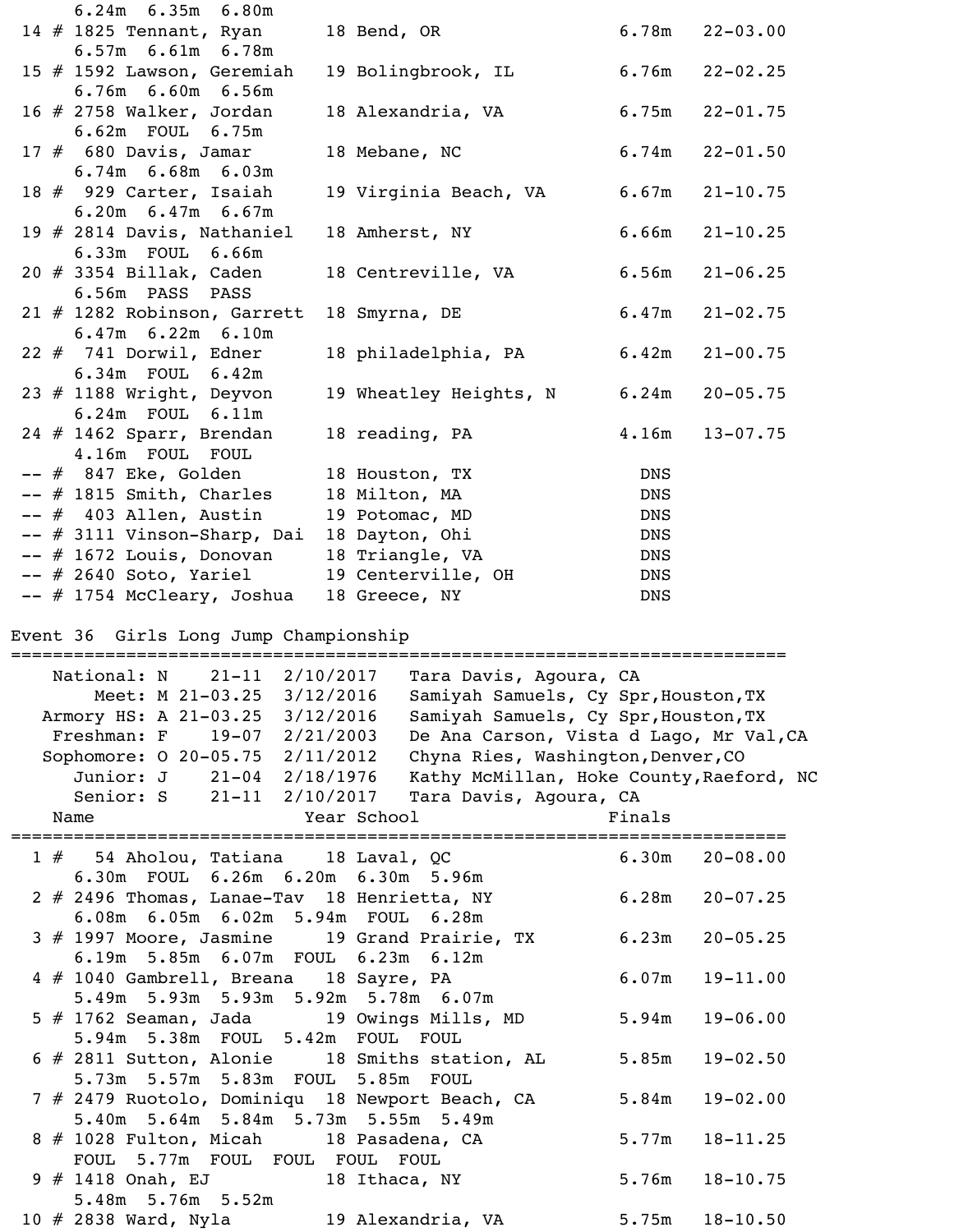| FOUL 5.75m 5.75m                                   |                               |            |                    |
|----------------------------------------------------|-------------------------------|------------|--------------------|
| 11 # 959 Larkin, Sydnee 18 Aurora, CO              |                               |            | $5.73m$ $18-09.75$ |
| FOUL FOUL 5.73m                                    |                               |            |                    |
| 12 # 3052 Langley-Walker, M<br>5.64m 5.72m 3.96m   | 18 Glenside, PA               | 5.72m      | $18 - 09.25$       |
| 13 # 3051 Carothers, Imani                         | 18 Chicago, IL                | 5.63m      | $18 - 05.75$       |
| 5.63m 5.48m 5.55m<br>14 $#$ 2540 Barnes, Natalie   | 19 Ashburn, VA                | J5.63m     | $18 - 05.75$       |
| 5.63m FOUL 5.39m<br>15 # 3481 Reynolds, Skyler     | 19 Manassas, VA               | 5.55m      | $18 - 02.50$       |
| 5.36m 5.55m FOUL                                   |                               |            |                    |
| 16 # 422 Pyles, Cierra<br>5.54m FOUL FOUL          | 18 Potomac, MD                | 5.54m      | $18 - 02.25$       |
| 17 # 3513 Scott, Leah<br>4.05m 5.38m 5.51m         | 18 Prairieville, LA           | 5.51m      | $18 - 01.00$       |
|                                                    |                               | 5.49m      | $18 - 00.25$       |
| 18 # 2794 Baxter-Game, Judi<br>5.49m 5.44m 5.47m   | 18 Tualatin, OR               |            |                    |
| 19 $#$ 3176 Atkins, Akajia                         | 18 Copiague, NY               | 5.47m      | $17 - 11.50$       |
| 5.22m 5.47m 5.42m                                  |                               |            |                    |
| 20 # 3488 Young, Jonon<br>5.31m 5.22m 5.44m        | 18 Los Angeles, CA            | 5.44m      | $17 - 10.25$       |
| 21 # 2050 Bautista, Tiffany                        | 19 Paladins Tc-               | 5.43m      | $17 - 09.75$       |
| 5.43m FOUL 5.23m                                   |                               |            |                    |
| 22 # 946 Fisher, Arianna                           | 18 San Jose, CA               | 5.37m      | $17 - 07.50$       |
| 5.06m 5.37m FOUL                                   |                               |            |                    |
| 23 $\#$ 3410 Tobias, Tionna<br>4.99m FOUL 5.31m    | 19 Atco, NJ                   | 5.31m      | $17 - 05.25$       |
| 24 # 306 Braimah, Olayinka                         | 18 palos verdes penins J5.31m |            | $17 - 05.25$       |
| 5.31m FOUL FOUL                                    |                               |            |                    |
| 25 # 144 Bailey-Perkins, D 19 Magnolia, De         |                               | 5.26m      | $17 - 03.25$       |
| 5.26m 5.16m FOUL                                   |                               |            |                    |
| $26$ $\#$ 269 Wende, Christina<br>FOUL 4.38m 5.22m | 18 Buffalo, NY                | 5.22m      | $17 - 01.50$       |
| $27$ $#$ 383 Brown, Alexis                         | 19 Kennedale, TX              | 4.97m      | $16 - 03.75$       |
| FOUL 4.97m PASS                                    |                               |            |                    |
| $28$ $\#$ 229 Grimes, Taylor                       | 18 District Heights, M        | 3.44m      | $11 - 03.50$       |
| 3.44m PASS PASS                                    |                               |            |                    |
| $--$ # 1055 Germain, Ashley                        | 18 laval, QC                  | <b>DNS</b> |                    |
| $--$ # 1448 Johnson, Koi                           | 19 Lamarque, TX               | <b>DNS</b> |                    |

## Event 37 Boys Triple Jump Championship

| National: N 52-07.50                           | 3/13/1988   | Keith Holley, Bayside, Va Beach, VA |        |                     |
|------------------------------------------------|-------------|-------------------------------------|--------|---------------------|
| Meet: $M = 51-11$                              | 3/13/2010   | Mark Jackson, Taylor, TX            |        |                     |
| NSIC Meet: I 52-07.50                          | 3/13/1988   | Keith Holley, Bayside, Va Beach, VA |        |                     |
| Armory HS: A 51-07.75                          | 3/15/2015   | Ja'Mari Ward, Cahokia, IL           |        |                     |
| $Freshman: F$ 46-09                            | 1/12/2013   | Ja'Mari Ward, Cahokia, IL           |        |                     |
| Sophomore: $0 50-02.50$                        | 2/22/2014   | Ja'Mari Ward, Cahokia, IL           |        |                     |
| Junior: J 51-08.25                             | 3/24/1973   | Don Duvall, North, Denver, CO       |        |                     |
| Name                                           | Year School |                                     | Finals |                     |
|                                                |             |                                     |        |                     |
| 1 # 1316 Hogan, Jequan 18 Fountain, CO         |             |                                     |        | $15.10m$ $49-06.50$ |
| FOUL 14.72m FOUL 15.10m FOUL 15.04m            |             |                                     |        |                     |
| 2 # 926 Ferguson, Treyvon 18 Hershey, PA       |             |                                     |        | $J15.10m$ 49-06.50  |
| FOUL 14.72m 15.10m 14.67m FOUL 14.37m          |             |                                     |        |                     |
| $3 \# 1145$ Snyder, Kevin 19 Arden, NC         |             |                                     | 14.90m | $48 - 10.75$        |
| FOUL 14.90m FOUL FOUL 14.02m<br><b>FOUL</b>    |             |                                     |        |                     |
| 4 # 2670 Spencer-Thompson, 19 Lincoln, mai     |             |                                     | 14.89m | $48 - 10.25$        |
| 14.61m  14.49m  14.89m  14.87m  14.38m  14.67m |             |                                     |        |                     |
| 5 # 1206 Hanna, Frederic 18 Roxboro, QC        |             |                                     |        | $14.77m$ $48-05.50$ |
| 13.91m 14.48m 13.53m 14.15m 14.45m 14.77m      |             |                                     |        |                     |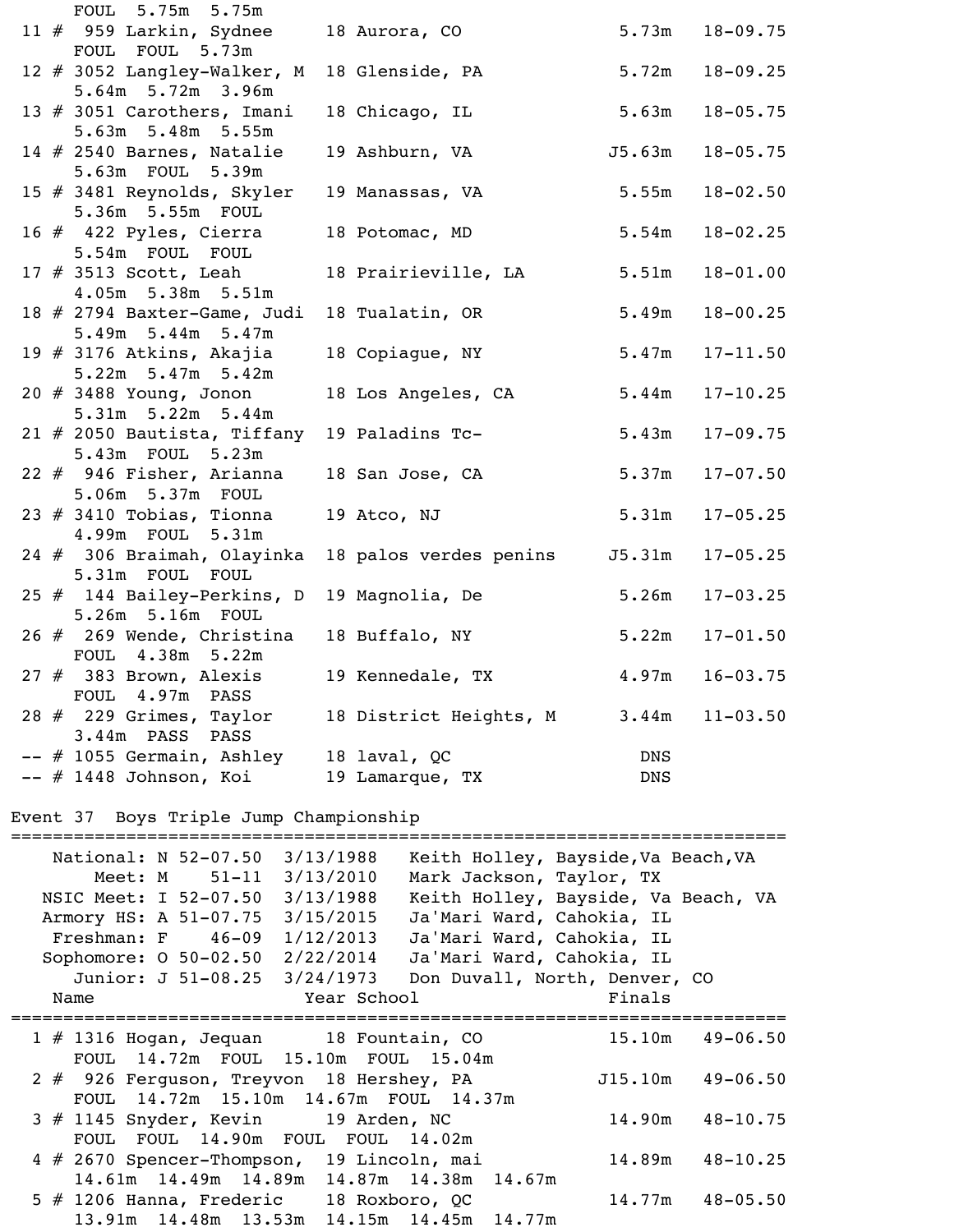|     | 6 # 680 Davis, Jamar 18 Mebane, NC                         |                                      |                     | $14.59m$ $47-10.50$  |
|-----|------------------------------------------------------------|--------------------------------------|---------------------|----------------------|
|     | 14.12m  14.59m  FOUL  13.79m  14.04m  FOUL                 |                                      |                     |                      |
|     | 7 # 1357 Cooper, Akeem 18 Philadelphia, PA 14.57m 47-09.75 |                                      |                     |                      |
|     | $14.57m$ $14.30m$ $14.43m$                                 | FOUL 14.24m 14.25m                   |                     |                      |
|     | 8 # 2005 Willis, Jeremiah                                  | 19 Cicero, NY                        |                     | $14.47m$ $47-05.75$  |
|     | 13.45m  14.47m  14.25m<br>$9#473$ Haddock, Eric            | FOUL 13.22m 14.29m<br>19 Raleigh, NC | 14.37m              | $47 - 01.75$         |
|     | 12.40m  13.92m  14.37m                                     |                                      |                     |                      |
|     | 10 $#$ 35 Abeeb, Adedayo                                   | 18 Wallingford, PA 14.33m 47-00.25   |                     |                      |
|     | 14.16m  14.33m  14.22m                                     |                                      |                     |                      |
|     | 11 $#$ 1966 Hamilton, Lance                                | 19 State College, PA                 | 14.28m              | $46 - 10.25$         |
|     | 14.28m FOUL FOUL                                           |                                      |                     |                      |
|     | 12 # 1568 Chambers, Chaunce                                | 18 Springfield, VA 14.24m 46-08.75   |                     |                      |
|     | 14.21m  14.18m  14.24m                                     |                                      |                     |                      |
|     | 13 # 1510 Hanson, Jadan                                    | 20 Hempstead, NY                     | 14.23m              | $46 - 08.25$         |
|     | 14.18m  14.20m  14.23m                                     |                                      |                     |                      |
|     | 14 # 2539 Say, Bobby                                       | 18 Black Diamond, WA 14.16m          |                     | $46 - 05.50$         |
|     | 13.87m 14.16m FOUL                                         |                                      |                     |                      |
|     | 15 # 702 Burnett, Khaliel<br>FOUL 13.88m 14.09m            | 18 Franklinville, NJ                 | 14.09m              | $46 - 02.75$         |
|     | 16 # 494 Cashman, Ryan                                     | 18 Belle Mead, NJ 14.07m 46-02.00    |                     |                      |
|     | 13.99m 13.65m 14.07m                                       |                                      |                     |                      |
|     | 17 $#$ 1567 Ashton, Blaine                                 | 18 Springfield, VA                   | J14.07m             | $46 - 02.00$         |
|     | 13.74m 13.43m 14.07m                                       |                                      |                     |                      |
|     | 18 # 3511 Pereira, Sebastia                                | 18 Watermill, NY                     | $14.06m$ $46-01.50$ |                      |
|     | 13.57m 13.83m 14.06m                                       |                                      |                     |                      |
|     | 19 # 462 Dunbar, Jahsira                                   | 18 Bronx, NY 13.92m                  |                     | $45 - 08.00$         |
|     | 13.82m  13.53m  13.92m                                     |                                      |                     |                      |
|     | 20 # 1967 Hamilton, Stanley                                | 19 Wilkes Barre, PA                  |                     | $J13.92m$ $45-08.00$ |
|     | 13.35m 13.58m 13.92m                                       |                                      |                     |                      |
|     | $21$ # 2526 Omohundro, Elby<br>13.86m 13.64m 13.86m        | 19 Midlothian, VA 13.86m 45-05.75    |                     |                      |
|     | $22$ $#$ 281 Blue, Robert                                  | 18 Harrison, NY 13.85m               |                     | $45 - 05.25$         |
|     | 13.55m 13.85m FOUL                                         |                                      |                     |                      |
|     | 23 # 3362 Williamson, Logan                                | 19 Levittown, PA 13.84m 45-05.00     |                     |                      |
|     | 13.53m 13.53m 13.84m                                       |                                      |                     |                      |
|     | $24$ # 2230 Jones, Bailey                                  | 18 Los Angeles, CA                   | J13.84m             | $45 - 05.00$         |
|     | 13.21m 13.46m 13.84m                                       |                                      |                     |                      |
|     | $25$ $\#$ 1027 Bayelle, Fru                                | 18 Tanetown, MD 13.83m 45-04.50      |                     |                      |
|     | 13.46m 13.52m 13.83m                                       |                                      |                     |                      |
|     | $26$ $#$ 453 Colizzi, John                                 | 20 Richmond, VA                      | J13.83m             | $45 - 04.50$         |
|     | 13.83m 13.35m FOUL                                         |                                      |                     |                      |
|     | $27$ # 2935 Thomas, Joshua<br>FOUL 13.58m 13.82m           | 19 Birmingham, AL 13.82m 45-04.25    |                     |                      |
|     | 28 # 1472 Key, Cameron                                     | 18 Overland Park, KS                 | 13.69m              | $44 - 11.00$         |
|     | FOUL 13.44m 13.69m                                         |                                      |                     |                      |
|     | $29$ $#$ 154 Banda, Stefan                                 | 18 Centerton, AR                     |                     | $13.68m$ $44-10.75$  |
|     | FOUL 13.68m 12.88m                                         |                                      |                     |                      |
|     | 30 # 2886 McKinzy, Christop                                | 19 Raytown, MO                       | 13.61m              | $44 - 08.00$         |
|     | 13.61m FOUL 13.48m                                         |                                      |                     |                      |
|     | $31 \# 566$ Clyburn, Darian                                | 18 Louisville, KY                    | 13.59m              | $44 - 07.00$         |
|     | FOUL 13.41m 13.59m                                         |                                      |                     |                      |
|     | $32$ $#$ 1825 Tennant, Ryan                                | 18 Bend, OR                          | 13.52m              | $44 - 04.25$         |
|     | 13.33m FOUL 13.52m                                         |                                      | $13.37m$ $43-10.50$ |                      |
|     | 33 $#$ 474 McBride, Charles<br>FOUL FOUL 13.37m            | 19 Raleigh, NC                       |                     |                      |
|     | 34 # 1774 Quimby, Matt                                     | 18 Middletown, NY 13.30m             |                     | $43 - 07.75$         |
|     | FOUL 13.30m FOUL                                           |                                      |                     |                      |
|     | 35 # 2624 Smith, Kyle                                      | 19 Hoover, AL                        | $13.29m$ $43-07.25$ |                      |
|     | 13.29m 12.74m 12.48m                                       |                                      |                     |                      |
| 36# | 704 Grady, Keon                                            | 18 Franklinville, NJ                 | 13.12m              | $43 - 00.50$         |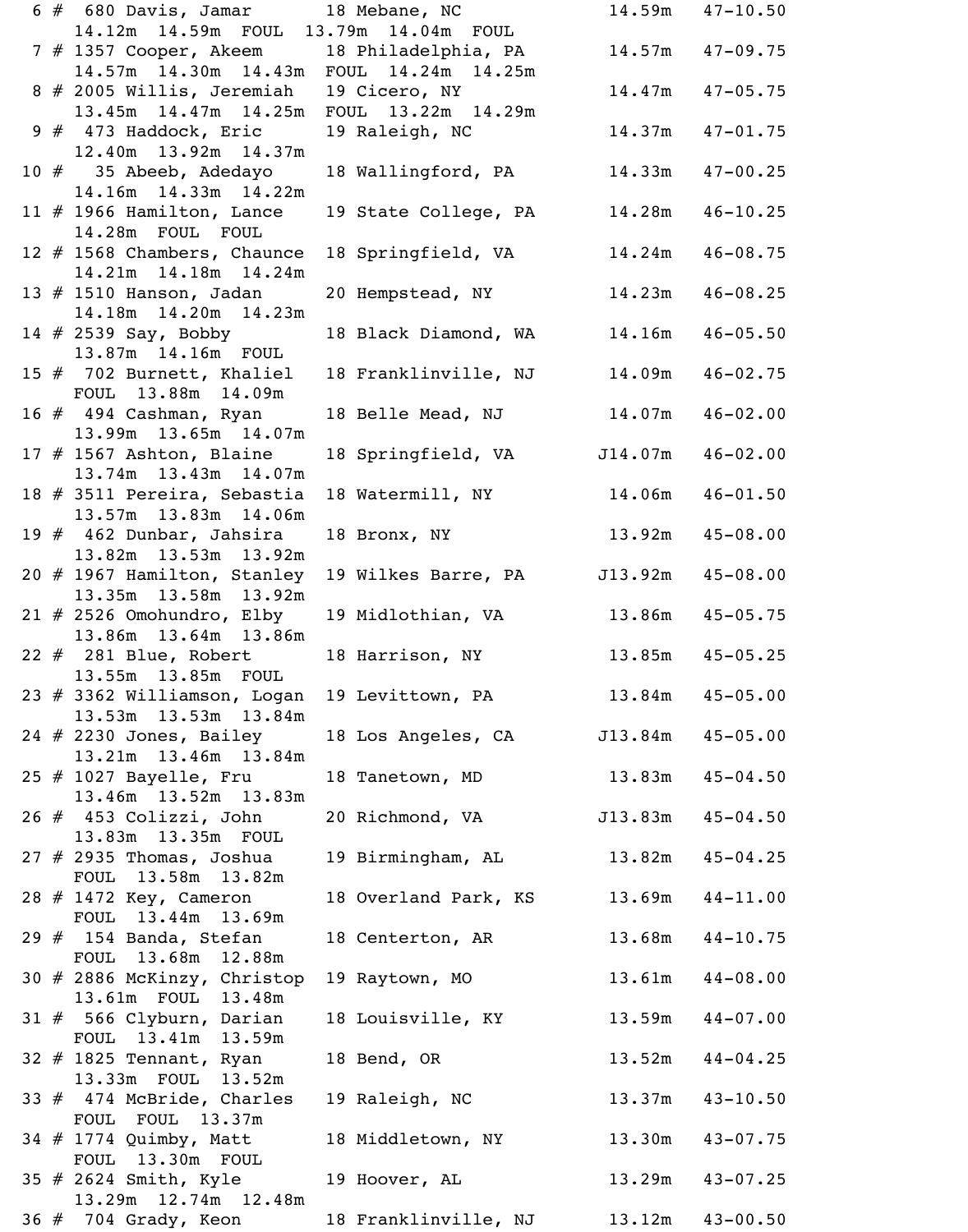| FOUL 13.12m 13.01m                      |                    |            |
|-----------------------------------------|--------------------|------------|
| $--$ # 2666 Smith, Jalen                | 18 Rochester, NY   | FOUL       |
| FOUL FOUL FOUL                          |                    |            |
| $--$ # 1131 McCray, Zakhi               | 19 Chesapeake,, VA | FOUL       |
| FOUL FOUL PASS                          |                    |            |
| $--$ # 3111 Vinson-Sharp, Dai           | 18 Dayton, Ohi     | <b>DNS</b> |
| $--$ # 1443 Johnson, Ahmir              | 18 Penllyn, PA     | <b>DNS</b> |
|                                         |                    |            |
| Event 38 Girls Triple Jump Championship |                    |            |
|                                         |                    |            |
| Jasmine Moore is defending champion     |                    |            |

| Natl, Armory: N 44-06.75 3/11/2007<br>Ke'Nyia Richardson, Holy Names, Oakland, |         |                     |
|--------------------------------------------------------------------------------|---------|---------------------|
| Meet: M 44-02 3/16/2014<br>Keturah Orji, Mt Olive, Flanders, NJ                |         |                     |
| Ke'Nyia Richardson, Holy Names, Oakland,<br>NSIC Meet: I 44-06.75 3/11/2007    |         |                     |
| Titiana Marsh, Thom Dale, Chester, VA<br>Freshman: F $41-02$ $3/9/2015$        |         |                     |
| Sophomore: 0 42-06 3/12/2017<br>Jasmine Moore, Lk Rdg, Mansfield, TX           |         |                     |
| Junior: J 42-09.50 1/20/2018<br>Jasmine Moore, Lk Rdg, Mansfield, TX           |         |                     |
| Senior: S 44-06.75 3/11/2007<br>Ke'Nyia Richardson, Holy Names, Oakland,       |         |                     |
| Year School<br>Name                                                            | Finals  |                     |
|                                                                                |         |                     |
|                                                                                |         |                     |
| 1 # 1997 Moore, Jasmine 19 Grand Prairie, TX                                   |         | $13.10m$ $42-11.75$ |
| 13.10m  12.71m  FOUL  13.03m  FOUL  FOUL                                       |         |                     |
| 2 # 946 Fisher, Arianna 18 San Jose, CA                                        | 12.81m  | $42 - 00.50$        |
| 12.50m FOUL 12.56m 12.58m 12.81m FOUL                                          |         |                     |
| 3 # 972 Ellis, Lexi 18 University Place, W                                     | 12.73m  | $41 - 09.25$        |
| 12.55m  12.53m  12.73m  12.70m  FOUL  FOUL                                     |         |                     |
| 4 # 959 Larkin, Sydnee 18 Aurora, CO                                           | 12.55m  | $41 - 02.25$        |
| 12.35m  12.48m  12.55m  12.45m  FOUL  12.54m                                   |         |                     |
| 5 # 1028 Fulton, Micah 18 Pasadena, CA                                         | 12.49m  | $40 - 11.75$        |
| 12.22m FOUL 12.46m FOUL 12.49m 12.21m                                          |         |                     |
| $6 \# 1360$ Turk, India 20 Macon, GA                                           | 12.35m  | $40 - 06.25$        |
| 11.69m 12.09m 12.35m 11.98m 12.32m 11.90m                                      |         |                     |
| 7 # 2811 Sutton, Alonie 18 Smiths station, AL                                  | 12.33m  | $40 - 05.50$        |
|                                                                                |         |                     |
| 12.20m FOUL 12.33m FOUL 12.05m 12.07m                                          |         |                     |
| 8 # 422 Pyles, Cierra 18 Potomac, MD                                           | 12.25m  | $40 - 02.25$        |
| 12.02m  11.67m  12.17m  12.25m  11.90m  12.08m                                 |         |                     |
| 9 # 1757 McDonald, Jade 21 Long Beach, CA                                      | 12.24m  | $40 - 02.00$        |
| 11.91m  11.81m  12.17m  11.78m  11.82m  12.24m                                 |         |                     |
| 10 # 2479 Ruotolo, Dominiqu 18 Newport Beach, CA                               | 12.07m  | $39 - 07.25$        |
| 12.04m 11.78m 12.07m                                                           |         |                     |
| 11 # 3238 Washington, Symon<br>18 Round Rock, Tex                              | 12.02m  | $39 - 05.25$        |
| FOUL FOUL 12.02m                                                               |         |                     |
| 12 # 3184 Warren, Christina 19 Schwenksville, PA                               | 11.93m  | $39 - 01.75$        |
| 11.75m  11.93m  11.79m                                                         |         |                     |
| 13 # 3488 Young, Jonon<br>18 Los Angeles, CA                                   | 11.92m  | $39 - 01.25$        |
| 11.92m FOUL 11.73m                                                             |         |                     |
|                                                                                |         |                     |
| 14 # 3558 Branch, Jada<br>18 Kaiserlauten, Germa                               | 11.90m  | $39 - 00.50$        |
| 11.55m  11.90m  11.73m                                                         |         |                     |
| $15$ $\#$ 2065 Smalls, Morgan<br>20 Morrisville, NC                            | 11.89m  | $39 - 00.25$        |
| 11.45m 11.89m 11.71m                                                           |         |                     |
| 16 # 2041 Evans, NaZyia<br>19 Charlotte, NC                                    | J11.89m | $39 - 00.25$        |
| 11.89m  11.54m  11.59m                                                         |         |                     |
| 17 # 973 Wilford, Rieko<br>21 university Place, W                              | 11.88m  | $38 - 11.75$        |
| 11.88m  11.30m  11.83m                                                         |         |                     |
| 18 # 2050 Bautista, Tiffany 19 Paladins Tc-                                    | 11.83m  | $38 - 09.75$        |
| FOUL 11.83m 11.32m                                                             |         |                     |
| 19 $#$ 3255 Weiss, Allyson<br>18 Woodbury, MN                                  | 11.73m  | $38 - 06.00$        |
| 11.55m  11.73m  11.47m                                                         |         |                     |
| 20 # 1286 Lopes, Sam<br>18 Fairfield, NJ                                       | 11.72m  | $38 - 05.50$        |
| 11.58m FOUL 11.72m                                                             |         |                     |
|                                                                                |         |                     |
| $21 \# 3051$ Carothers, Imani<br>18 Chicago, IL                                |         | $11.67m$ $38-03.50$ |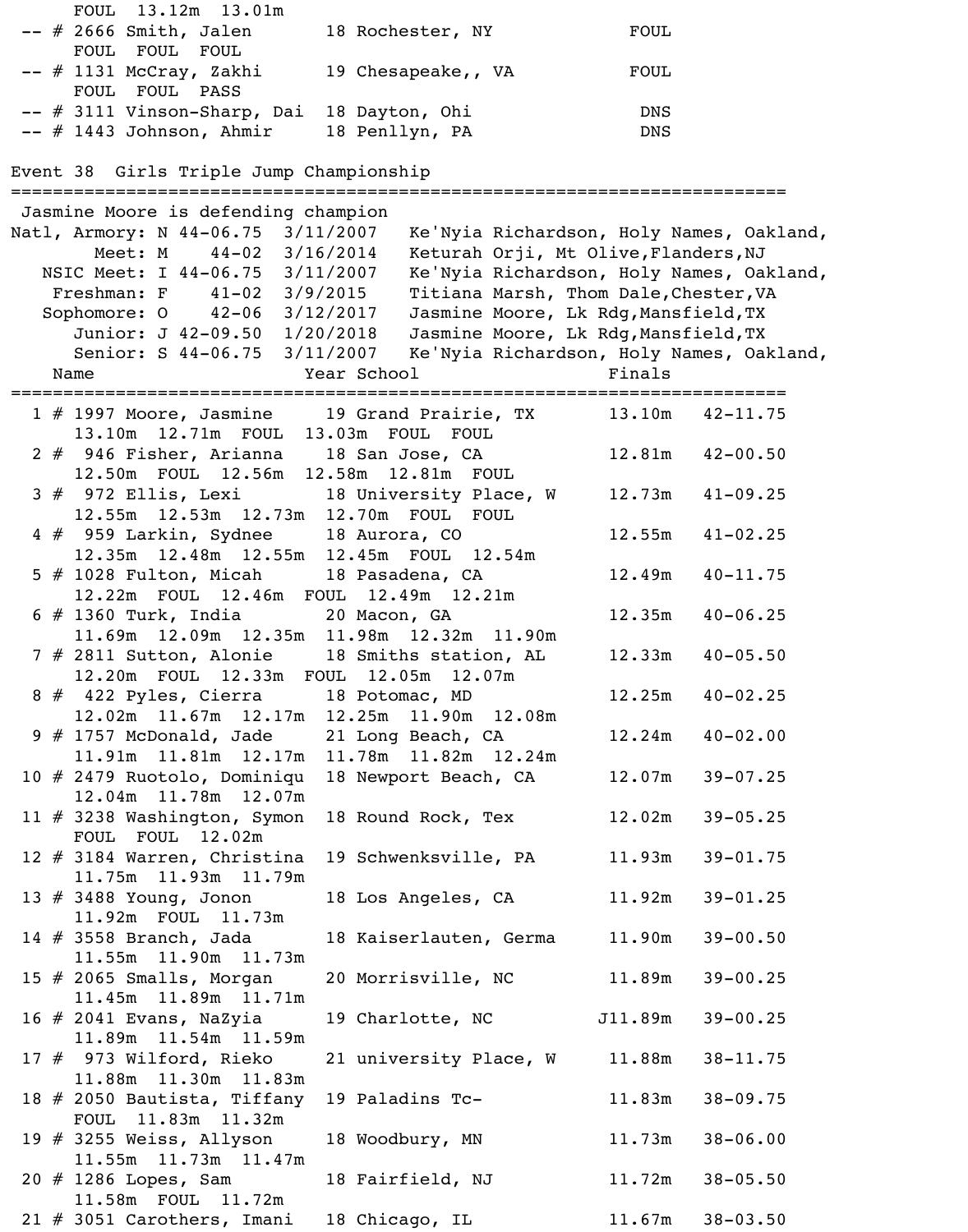| 11.67m  11.61m  FOUL          |                                  |            |              |
|-------------------------------|----------------------------------|------------|--------------|
| $22$ # 1756 McDonald, Emily   | 18 Carrolton, TX 11.57m 37-11.50 |            |              |
| 11.31m  11.57m  11.12m        |                                  |            |              |
| 23 $#$ 1287 Macones, Gianna   | 18 Fairfield, NJ                 | 11.56m     | $37 - 11.25$ |
| 11.56m  11.55m  11.30m        |                                  |            |              |
| $24$ # 1458 Joyner, Jatae     | 18 Bowie, MD                     | 11.55m     | $37 - 10.75$ |
| 11.45m FOUL 11.55m            |                                  |            |              |
| $25$ # 1247 Heard, Saudia     | 18 Lakewood, WA                  | J11.55m    | $37 - 10.75$ |
| 11.55m FOUL FOUL              |                                  |            |              |
| 26 # 2269 Jackson, Amari      | 18 Portsmouth, VA                | 11.52m     | $37 - 09.50$ |
| FOUL 11.52m FOUL              |                                  |            |              |
| $27$ $#$ 269 Wende, Christina | 18 Buffalo, NY                   | 11.47m     | $37 - 07.75$ |
| 10.97m  11.40m  11.47m        |                                  |            |              |
| 28 # 826 Lane, Jade           | 20 Lynchburg, VA                 | 11.42m     | $37 - 05.75$ |
| 11.38m  11.42m  11.38m        |                                  |            |              |
| 29 # 1040 Gambrell, Breana    | 18 Sayre, PA                     | 11.19m     | $36 - 08.50$ |
| 11.02m  10.91m  11.19m        |                                  |            |              |
| 30 $#$ 1250 Heggen, Lauren    | 20 Missoula, MT                  | 11.09m     | $36 - 04.75$ |
| 11.09m  11.09m  11.09m        |                                  |            |              |
| $31 \# 3383$ Wilson, Alisha   | 19 Maple Valley, WA              | 11.08m     | $36 - 04.25$ |
| 11.08m FOUL FOUL              |                                  |            |              |
| $32$ # 2864 Barr, Zia         | 18 Teaneck, NJ                   | 10.98m     | $36 - 00.25$ |
| FOUL 10.98m FOUL              |                                  |            |              |
| 33 $#$ 2794 Baxter-Game, Judi | 18 Tualatin, OR                  | 10.06m     | $33 - 00.25$ |
| FOUL FOUL 10.06m              |                                  |            |              |
| $34$ # 2339 Sidberry, Jirah   | 19 Mint Hill, NC                 | 10.04m     | $32 - 11.25$ |
| FOUL FOUL 10.04m              |                                  |            |              |
| -- # 2839 Reid, Codi-Ann      | 18 Brooklyn, NY                  | DNS        |              |
| $--$ # 2668 Boone, Arielle    | 18 Land O Lakes, FL              | <b>DNS</b> |              |
| -- # 3557 Robertson, Rachel   | 18 Marietta, GA                  | DNS        |              |
| $--$ # 229 Grimes, Taylor     | 18 District Heights, M           | <b>DNS</b> |              |
| -- # 1448 Johnson, Koi        | 19 Lamarque, TX                  | <b>DNS</b> |              |

Event 39 Boys Shot Put Championship

|      |              | ========================             |           | =========== |             |                                                 |        |                                    |              |
|------|--------------|--------------------------------------|-----------|-------------|-------------|-------------------------------------------------|--------|------------------------------------|--------------|
|      |              | National: N 77-02.75                 |           | 2/19/2011   |             |                                                 |        | Ryan Crouser, Barlow, Gresham, OR  |              |
|      |              | Meet: M 75-04.75                     |           | 3/11/2017   |             |                                                 |        | Jordan Geist, Knoch, Saxonburg, PA |              |
|      |              | Armory HS: A 75-04.75                |           | 3/11/2017   |             |                                                 |        | Jordan Geist, Knoch, Saxonburg, PA |              |
|      |              | Freshman: $F$ 66-07.25               |           | 3/15/2008   |             |                                                 |        | Nicholas Vena, Morristown, NJ      |              |
|      | Sophomore: 0 |                                      | $70 - 05$ | 3/14/2009   |             |                                                 |        | Nicholas Vena, Morristown, NJ      |              |
|      |              | Junior: J 72-09.50                   |           | 2/20/2016   |             |                                                 |        | Jordan Geist, Knoch, Saxonburg, PA |              |
|      |              | Senior: S 77-02.75 2/19/2011         |           |             |             |                                                 |        | Ryan Crouser, Barlow, Gresham, OR  |              |
| Name |              |                                      |           |             | Year School |                                                 |        | Finals                             |              |
|      |              | ========================             |           |             |             |                                                 |        |                                    |              |
|      |              |                                      |           |             |             | 1 # 1574 Larrison, Patrick 18 Oklahoma city, OK |        | 20.57m                             | $67 - 06.00$ |
|      |              | FOUL 18.75m 20.57m FOUL FOUL FOUL    |           |             |             |                                                 |        |                                    |              |
|      |              |                                      |           |             |             | 2 # 1179 Sobota, Joshua 18 Knoxville, TN        |        | 20.00m                             | $65 - 07.50$ |
|      |              | 18.97m  19.80m  19.33m  19.90m  FOUL |           |             |             |                                                 | 20.00m |                                    |              |
|      |              |                                      |           |             |             | 3 # 879 Knight, Trey 20 Vancouver, WA           |        | 19.56m                             | $64 - 02.25$ |
|      |              |                                      |           |             |             | 18.20m  19.56m  FOUL  18.73m  FOUL  FOUL        |        |                                    |              |
|      |              |                                      |           |             |             | 4 # 2113 Anderson, Jermain 18 Douglasville, GA  |        | 19.32m                             | $63 - 04.75$ |
|      |              |                                      |           |             |             | 15.09m 18.53m FOUL 18.44m FOUL 19.32m           |        |                                    |              |
|      |              |                                      |           |             |             | 5 # 1541 Kobolak, Kamron 18 cinnaminson, NJ     |        | 19.09m                             | $62 - 07.75$ |
|      |              | 16.83m FOUL 18.08m                   |           |             |             | 19.09m FOUL FOUL                                |        |                                    |              |
|      |              | $6$ # 2596 Shoaf, Michael            |           |             |             | 19 Rocky River, OH                              |        | 18.96m                             | $62 - 02.50$ |
|      |              |                                      |           |             |             | FOUL 17.91m 18.11m FOUL 18.45m 18.96m           |        |                                    |              |
|      |              | 7 # 1554 Lezin, Joshua               |           |             |             | 18 Lakewood, NJ                                 |        | 17.93m                             | $58 - 10.00$ |
|      |              |                                      |           |             |             | 17.93m  17.53m  17.54m  16.51m  FOUL  FOUL      |        |                                    |              |
|      |              | 8 # 1569 Landis, Nolan               |           |             |             | 19 Madison, OH                                  |        | 17.76m                             | $58 - 03.25$ |
|      |              | 16.62m  17.76m  FOUL  FOUL           |           |             |             | 17.35m FOUL                                     |        |                                    |              |
|      |              | $9$ $\#$ 352 Woodhall, Lucas         |           |             |             | 19 Mallorytown, ON                              |        | 17.68m                             | $58 - 00.25$ |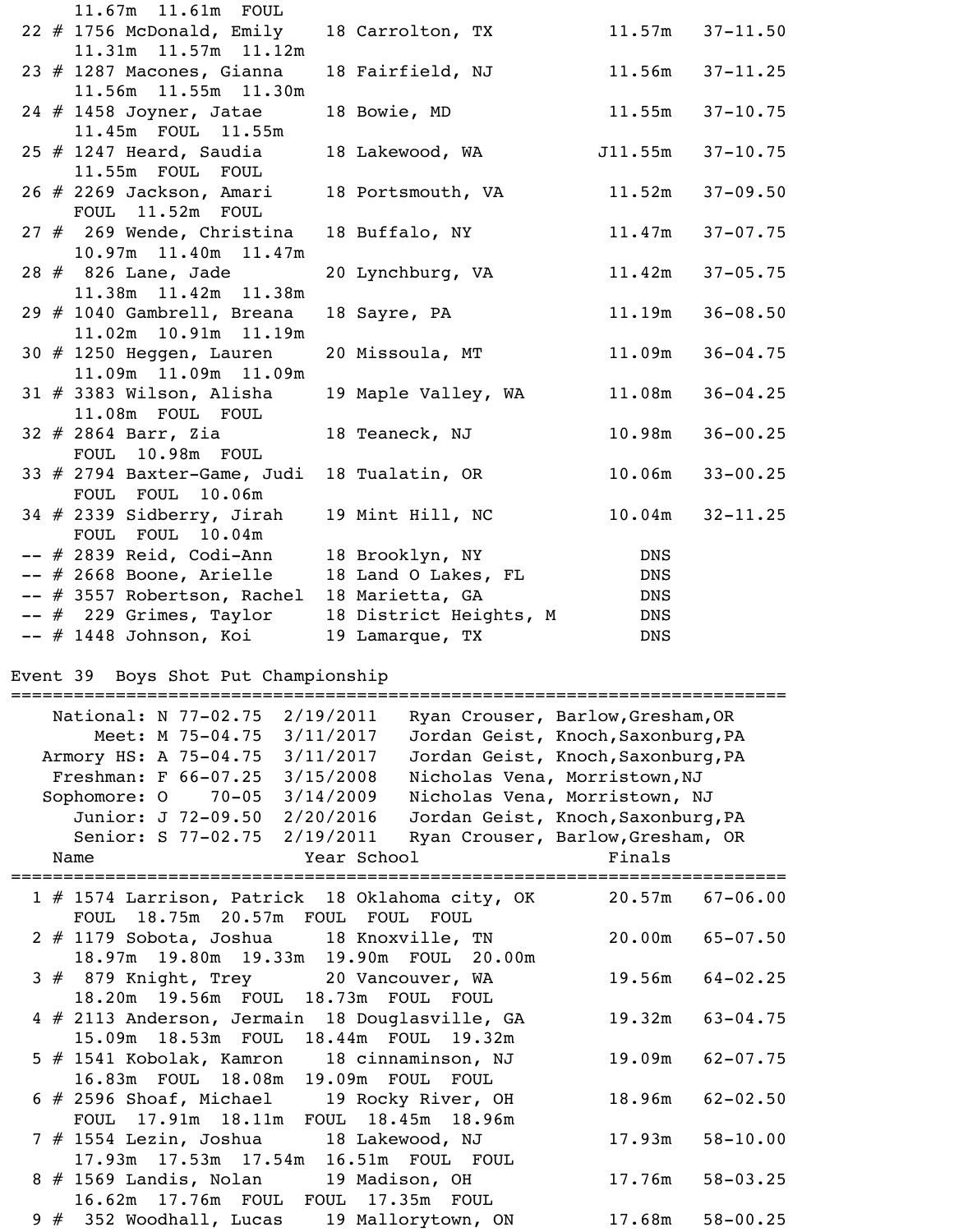| 17.20m  17.00m  17.68m                                    |                                |             |              |
|-----------------------------------------------------------|--------------------------------|-------------|--------------|
| $10 \# 1624$ Licata, CJ                                   | 18 Califon, NJ 17.65m 57-11.00 |             |              |
| FOUL FOUL 17.65m                                          |                                |             |              |
| 11 # 187 Bennett, Jabari 18 Arlington, VA 17.48m 57-04.25 |                                |             |              |
| 17.48m FOUL FOUL                                          |                                |             |              |
| 12 # 794 Eakin, John                                      | 18 Lewis Run, PA               | 17.38m      | $57 - 00.25$ |
| 16.14m  16.18m  17.38m                                    |                                |             |              |
| 13 # 3074 Patterson, Brando                               | 18 Plainfield, NJ 17.34m       |             | $56 - 10.75$ |
| 17.34m  16.17m  16.27m                                    |                                |             |              |
| 14 $#$ 2809 Surdej, Jonathan                              | 19 lancaster, NY               | 17.32m      | $56 - 10.00$ |
| 16.58m  17.18m  17.32m                                    |                                |             |              |
| 15 $#$ 924 Felty, Aiden                                   | 19 Billerica, MA 17.31m        |             | $56 - 09.50$ |
| 17.31m  16.99m  FOUL                                      |                                |             |              |
| $16$ $\#$ 1828 Montano, Jason                             | 19 saco, ME                    | 17.28m      | $56 - 08.50$ |
| 16.18m  17.15m  17.28m                                    |                                |             |              |
| 17 # 385 Browning, Michael                                | 19 Hebron, CT 17.27m           |             | $56 - 08.00$ |
| 17.11m FOUL 17.27m                                        |                                |             |              |
| 18 # 3087 VanDeWeghe, Alex                                | 19 Alma, MI                    | 17.25m      | $56 - 07.25$ |
| 16.35m 15.93m 17.25m                                      |                                |             |              |
| 19 # 302 Boyle, Jack                                      | 18 Roscommon, MI 17.05m        |             | $55 - 11.25$ |
| 16.76m  16.97m  17.05m                                    |                                |             |              |
| 20 # 381 Mead, Dan                                        | 18 West Long Branch, N 17.03m  |             | $55 - 10.50$ |
| FOUL 17.03m FOUL                                          |                                |             |              |
| 21 # 2011 Norton, Brett                                   | 18 Merrillville, In 16.80m     |             | $55 - 01.50$ |
| 16.10m  16.76m  16.80m                                    |                                |             |              |
| 22 # 3119 Vollbrecht, Jaeko                               | 18 Fredericksburg, VA 16.69m   |             | $54 - 09.25$ |
| 16.49m 16.69m FOUL                                        |                                |             |              |
| $23$ $\#$ 2750 Woltmann, William                          | 18 Jersey City, NJ 16.12m      |             | $52 - 10.75$ |
| 16.12m FOUL FOUL                                          |                                |             |              |
| 24 # 161 Ray, Anthony                                     | 18 Batavia, NY                 | 16.00m      | $52 - 06.00$ |
| 16.00m  15.49m  FOUL                                      |                                |             |              |
| 25 # 2276 Przybocki, Mark                                 | 18 Middletown, N.Y.            | 15.88m      | $52 - 01.25$ |
| 15.88m FOUL FOUL                                          |                                |             |              |
| $26$ # 1626 Ellis, Mason                                  | 20 Winston-Salem, NC           | 15.30m      | $50 - 02.50$ |
| 15.30m FOUL 15.03m                                        |                                |             |              |
| -- # 637 Crawford, Chancel                                | 19 Charlott, NC                | <b>FOUL</b> |              |
| FOUL FOUL FOUL                                            |                                |             |              |
| -- # 2206 Piperi, Patrick                                 | 19 The Woodlands, TX           | DNS         |              |
| -- # 703 Goldsborough, Bil                                | 18 Franklinville, NJ           | <b>DNS</b>  |              |

# Event 40 Girls Shot Put Championship

| Natl, Armory: N 57-05.50 | Meet: M 56-07.50              | 2/28/2017<br>3/15/2014                   | Alyssa Wilson, Donovan C, Tms Rvr, NJ<br>Raven Saunders, Burke, Charleston, SC |                      |                     |
|--------------------------|-------------------------------|------------------------------------------|--------------------------------------------------------------------------------|----------------------|---------------------|
|                          | Freshman: F 45-07.25          | 1991 — 2007                              | Collinus Newsome, South, Denver, Co                                            |                      |                     |
|                          | Sophomore: $0$ 49-01.25       | 3/28/2015                                | Kathleen Young, Warr-Lthm, Wrnsbrg, IL                                         |                      |                     |
|                          | Junior: J 54-11               | 3/1/2015                                 | Alyssa Wilson, Msr Dnvn, Toms Rvr, NJ                                          |                      |                     |
|                          | Senior: S 57-05.50            | 2/28/2017                                | Alyssa Wilson, Donovan C, Tms Rvr, NJ                                          |                      |                     |
| Name                     |                               |                                          | Year School The Manuscript School                                              | Finals               |                     |
|                          |                               |                                          |                                                                                |                      |                     |
|                          |                               | $1 \# 2937$ Thomas, Zyra 18 Vineland, NJ |                                                                                | $14.47m$ $47-05.75$  |                     |
|                          |                               | 13.87m FOUL 14.47m FOUL FOUL FOUL        |                                                                                |                      |                     |
|                          |                               |                                          | 2 # 197 Montana, Payden 18 Berwick, PA                                         | $14.39m$ $47-02.50$  |                     |
|                          |                               |                                          | 13.60m  14.27m  13.55m  13.45m  14.39m  13.28m                                 |                      |                     |
|                          | $3$ $\#$ 3539 Lindeman, Chloe |                                          | 19 Fulton, IL                                                                  | $J14.39m$ $47-02.50$ |                     |
|                          |                               |                                          | 13.64m FOUL 14.39m 13.90m 13.71m 13.81m                                        |                      |                     |
|                          | 4 # 994 Fraley, Veronica      |                                          | 18 Raleigh, NC                                                                 |                      | $14.35m$ $47-01.00$ |
|                          | 14.03m  14.20m  13.98m        |                                          | 14.03m  14.18m  14.35m                                                         |                      |                     |
|                          | $5$ # 1429 Clark, Alexis      |                                          | 18 Fredericksburg, VA                                                          | 14.22m               | $46 - 08.00$        |
|                          | $14.22m$ $14.09m$ $14.09m$    |                                          | 13.67m 13.77m 13.53m                                                           |                      |                     |
|                          | $6$ # 1829 Bigsby, Shelby     |                                          | 18 Montclair, NJ                                                               |                      | $13.72m$ $45-00.25$ |
|                          |                               |                                          |                                                                                |                      |                     |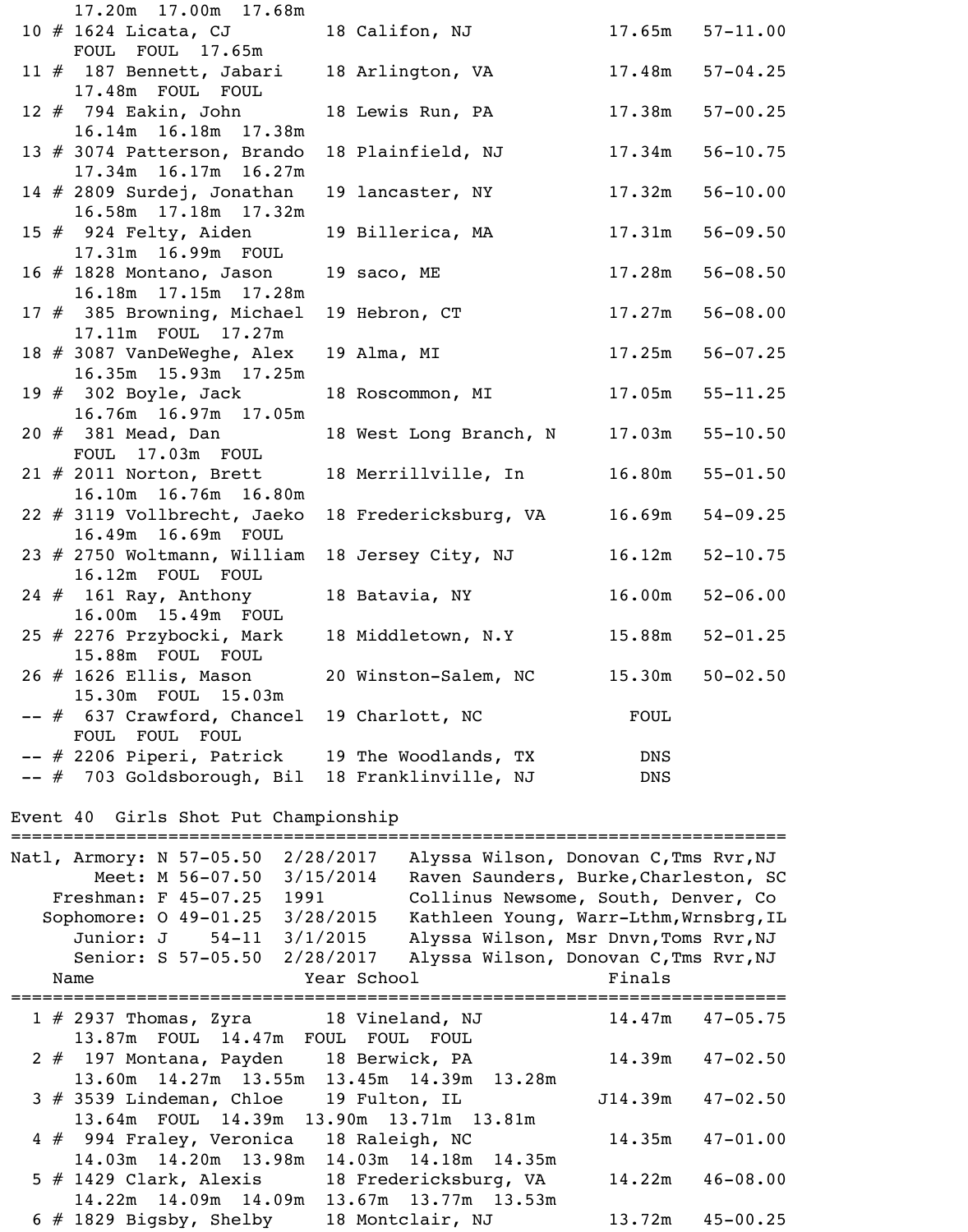|  | FOUL 13.47m 13.71m FOUL 13.65m 13.72m       |                     |            |                      |
|--|---------------------------------------------|---------------------|------------|----------------------|
|  | 7 # 3090 Vasen, Emma           18 Ocean, NJ |                     |            | $J13.72m$ $45-00.25$ |
|  | FOUL 12.94m 13.72m FOUL 12.68m FOUL         |                     |            |                      |
|  | 8 # 1041 Garabian, Cameron 19 Seekonk, MA   |                     |            | $13.24m$ $43-05.25$  |
|  | 11.90m 11.85m 13.24m 12.35m 12.15m 12.74m   |                     |            |                      |
|  | 9 # 166 Beasley, Kayla 18 Durham, NC        |                     |            | $13.10m$ $42-11.75$  |
|  | 13.10m  12.73m  FOUL                        |                     |            |                      |
|  | 10 # 738 Donner, Rachel 18 East Aurora, NY  |                     |            | $12.29m$ $40-04.00$  |
|  | FOUL 12.29m FOUL                            |                     |            |                      |
|  | $11 \# 2115$ Johnson, Morgan                | 19 Fayetteville, GA |            | $12.12m$ $39-09.25$  |
|  | 10.93m 11.72m 12.12m                        |                     |            |                      |
|  | $12 \# 2405$ Rigel, Grace                   | 18 Leipsic, OH      | 11.81m     | $38 - 09.00$         |
|  | 11.81m  11.46m  11.29m                      |                     |            |                      |
|  | 13 $#$ 152 Ball, Destiny                    | 18 Haymarket, VA    | 11.31m     | $37 - 01.25$         |
|  | FOUL 11.31m FOUL                            |                     |            |                      |
|  | -- # 1134 Whitted, Ebonie                   | 18 Chesapeake,, VA  | FOUL       |                      |
|  | FOUL FOUL FOUL                              |                     |            |                      |
|  | -- # 1715 Marshall, Patienc                 | 18 Wadesboro, NC    | FOUL       |                      |
|  | FOUL FOUL FOUL                              |                     |            |                      |
|  | $--$ # 2626 Smith, Malin                    | 18 Lansing, MI      | <b>DNS</b> |                      |

#### Event 41 Boys Weight Throw Championship

========================================================================== Natl, Armory: N 93-03.25 3/15/2009 Conor Mc Cullough, Chaminade, W Hills, CA Meet: M 92-07.50 3/14/2009 Conor Mc Cullough, Chaminade, W Hills, CA NSIC Meet: I 93-03.25 3/15/2009 Conor Mc Cullough, Chaminade, W Hills, CA Freshman: F 71-03.50 2/4/2017 Trey Knight, Ridgefield, WA Sophomore: O 83-06.75 1/20/2018 Trey Knight, Ridgefield, WA Junior: J 87-10.25 3/16/2008 Conor Mc Cullough, Chaminade, W Hills, CA Senior: S 93-03.25 3/15/2009 Conor Mc Cullough, Chaminade, W Hills, CA Name The Year School Team Prinals ========================================================================== 1 # 879 Knight, Trey 20 Vancouver, WA 25.27m 82-11.00 24.14m 24.61m 24.60m 23.89m 24.88m 25.27m 2 # 743 Doyle, Garrett 18 Lincoln, RI 22.68m 74-05.00 22.68m 22.31m 21.76m 22.15m 21.07m FOUL 3 # 1574 Larrison, Patrick 18 Oklahoma city, OK 21.76m 71-04.75 FOUL 20.26m 20.84m 21.76m 19.55m FOUL 4 # 2059 Palermo, Andrew 18 Rochester, NY 21.54m 70-08.00 20.50m 21.54m 20.18m FOUL 19.96m 20.83m 5 # 2945 Brown, Kyle 19 Throw1Deep, GA 21.17m 69-05.50 21.17m FOUL 19.75m 20.22m FOUL 21.08m 6 # 1647 Litreal, Dylan 18 Hilliard, OH 21.12m 69-03.50 20.60m FOUL 19.27m 19.60m 21.12m 20.69m 7 # 557 Furland, Jacob 19 Providence, RI 20.81m 68-03.25 19.68m FOUL 20.57m 20.51m 20.45m 20.81m 8 # 1885 Schroeter, Kegan 18 Narragansett, RI J20.81m 68-03.25 20.81m 18.17m 19.15m FOUL FOUL FOUL 9 # 3413 Gabriel, Michael 18 Schaghticoke, NY 20.37m 66-10.00 18.40m 20.37m 20.16m 10 # 180 Benedetto, Joseph 18 Middletown, NY 20.28m 66-06.50 FOUL 19.92m 20.28m 11 # 3538 Morel, Ryan 19 Coventry, RI 19.94m 65-05.00 FOUL 19.53m 19.94m 12 # 1328 Hooper, Cole 19 Cumberland, RI 19.78m 64-10.75 18.61m 19.78m FOUL 13 # 567 Cocca, Jamie 19 Sand Lake, NY 19.74m 64-09.25 19.14m FOUL 19.74m 14 # 641 Croce, Cameron 18 Hope, RI 19.67m 64-06.50

 FOUL 19.67m FOUL 15 # 1898 Neal, Brian 19 Newport, RI 19.39m 63-07.50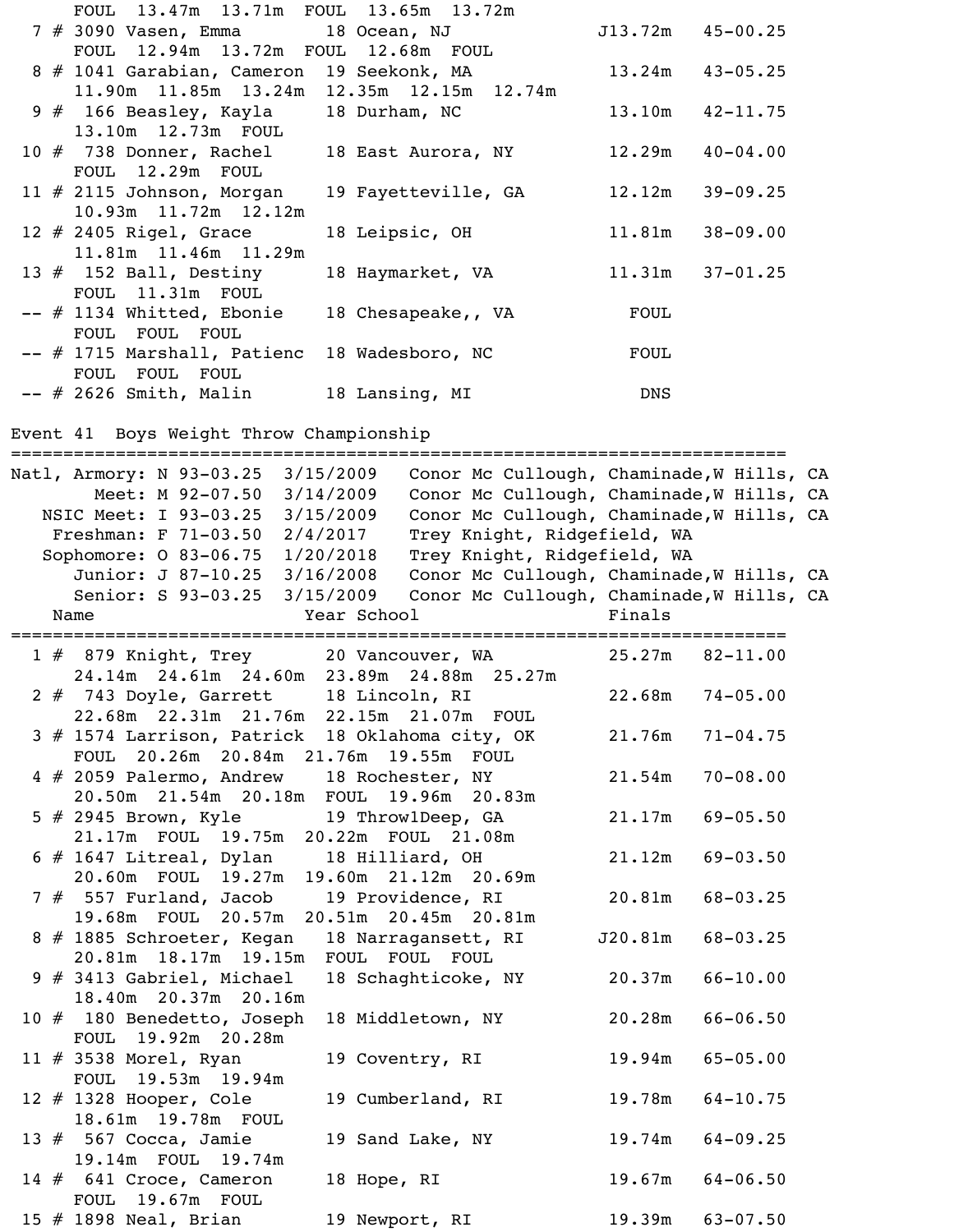| 19.39m FOUL 18.58m                                  |                          |         |                     |
|-----------------------------------------------------|--------------------------|---------|---------------------|
| 16 $#$ 2948 Duffin, Tanner                          | 19 Throw1Deep, GA        |         | $19.25m$ $63-02.00$ |
| FOUL 19.25m FOUL                                    |                          |         |                     |
| 17 $#$ 2818 Nickens, Caleb                          | 18 Amherst, NY           |         | $19.19m$ $62-11.50$ |
| 18.56m 19.19m FOUL                                  |                          |         |                     |
| 18 $#$ 1165 Grivers, Evan                           | 18 Lincoln, RI           |         | $19.02m$ $62-05.00$ |
| 18.90m FOUL 19.02m                                  |                          |         |                     |
| 19 $#$ 161 Ray, Anthony                             | 18 Batavia, NY           |         | $18.96m$ $62-02.50$ |
| 18.96m 18.52m FOUL                                  |                          |         |                     |
| 20 # 1824 Moison, Kyle                              | 20 Manville, RI          |         | $18.62m$ $61-01.25$ |
| 18.62m FOUL FOUL                                    |                          |         | $18.60m$ $61-00.25$ |
| $21$ # 1296 Burkhart, Chris<br>18.56m 18.24m 18.60m | 19 Hilliard, OH          |         |                     |
| 22 # 2944 Armstrong, Joshua                         | 18 Throwldeep, GA        |         | $18.53m$ $60-09.50$ |
| FOUL 17.63m 18.53m                                  |                          |         |                     |
| 23 $#$ 2813 Swavely, Ryan                           | 18 Rome, NY              |         | $18.44m$ $60-06.00$ |
| FOUL 18.44m FOUL                                    |                          |         |                     |
| 24 # 2949 Ellis, Jamal                              | 19 Throw1Deep, GA        | 18.41m  | $60 - 05.00$        |
| 18.41m FOUL FOUL                                    |                          |         |                     |
| 24 # 59 Akinjisola, Jide                            | 18 Providence, RI        |         | $18.41m$ $60-05.00$ |
| 18.41m FOUL FOUL                                    |                          |         |                     |
| 26 # 2191 Pietrantoni, Andr                         | 19 lancaster, NY         | 18.06m  | $59 - 03.00$        |
| 17.58m  18.06m  17.64m                              |                          |         |                     |
| $27$ # 1370 Hughes, Carter                          | 19 Sidney, MT            | 17.93m  | $58 - 10.00$        |
| 17.93m FOUL FOUL                                    |                          |         |                     |
| 28 # 2113 Anderson, Jermain                         | 18 Douglasville, GA      | 17.90m  | $58 - 08.75$        |
| FOUL FOUL 17.90m                                    |                          |         |                     |
| 29 # 759 Dunn, John                                 | 18 Barrington, RI 17.84m |         | $58 - 06.50$        |
| 17.81m  17.84m  17.07m                              |                          |         |                     |
| 30 $#$ 2950 Fineberg, Scott                         | 18 Throw1Deep, GA        | J17.84m | $58 - 06.50$        |
| 17.63m  17.58m  17.84m                              | 18 Lincoln, RI           |         | $J17.84m$ 58-06.50  |
| $31$ # 2927 Thibaudeau, Matth<br>FOUL FOUL 17.84m   |                          |         |                     |
| 32 # 151 Balestra, Michael                          | 18 Lincoln, RI           | 17.69m  | $58 - 00.50$        |
| 15.79m 15.60m 17.69m                                |                          |         |                     |
| 33 $#$ 1659 Ryan, Joseph                            | 18 Massapequa Park, NY   | 17.63m  | $57 - 10.25$        |
| 17.63m FOUL FOUL                                    |                          |         |                     |
| 34 # 1657 Cetin, Kevin                              | 18 Massapequa, NY        | 17.54m  | $57 - 06.50$        |
| 17.54m FOUL FOUL                                    |                          |         |                     |
| $35$ # 3251 Beaird, Dylan                           | 19 Huber Heights, OH     | 17.24m  | $56 - 06.75$        |
| 17.24m FOUL FOUL                                    |                          |         |                     |
| 36 # 3087 VanDeWeghe, Alex                          | 19 Alma, MI              | 16.54m  | $54 - 03.25$        |
| FOUL 16.54m FOUL                                    |                          |         |                     |
| $37$ # 2962 Wonsley, Nathan                         | 18 Throw1Deep, GA        | 15.84m  | $51 - 11.75$        |
| 15.84m FOUL FOUL                                    |                          |         |                     |
| -- # 2647 Mastro, Sam                               | 18 Mc Donald, PA         | FOUL    |                     |
| FOUL FOUL FOUL                                      |                          |         |                     |

#### Event 42 Girls Weight Throw Championship

========================================================================== Ntl,Meet,Arm: N 68-02.50 3/12/2011 Shelby Ashe, St. Pius X, Atlanta, GA Freshman: F 57-03 2/2/2008 Katie Kraychir, Twentynine Palms, CA Sophomore: O 58-08.75 2/13/2014 Kamryn Brinson, Marist, Atlanta, GA Junior: J 65-04.25 3/14/2010 Shelby Ashe, St. Pius X, Atlanta, GA Senior: S 68-02.50 3/12/2011 Shelby Ashe, St. Pius X, Atlanta, GA Name Year School Finals ========================================================================== 1 # 2954 Joyner, Javon 18 Throw1Deep, GA 18.15m 59-06.75 17.38m 18.15m 17.30m 16.64m 16.79m 17.14m 2 # 2332 Rao, Gianna 18 North Scituate, RI 17.53m 57-06.25 17.53m FOUL FOUL FOUL FOUL 17.46m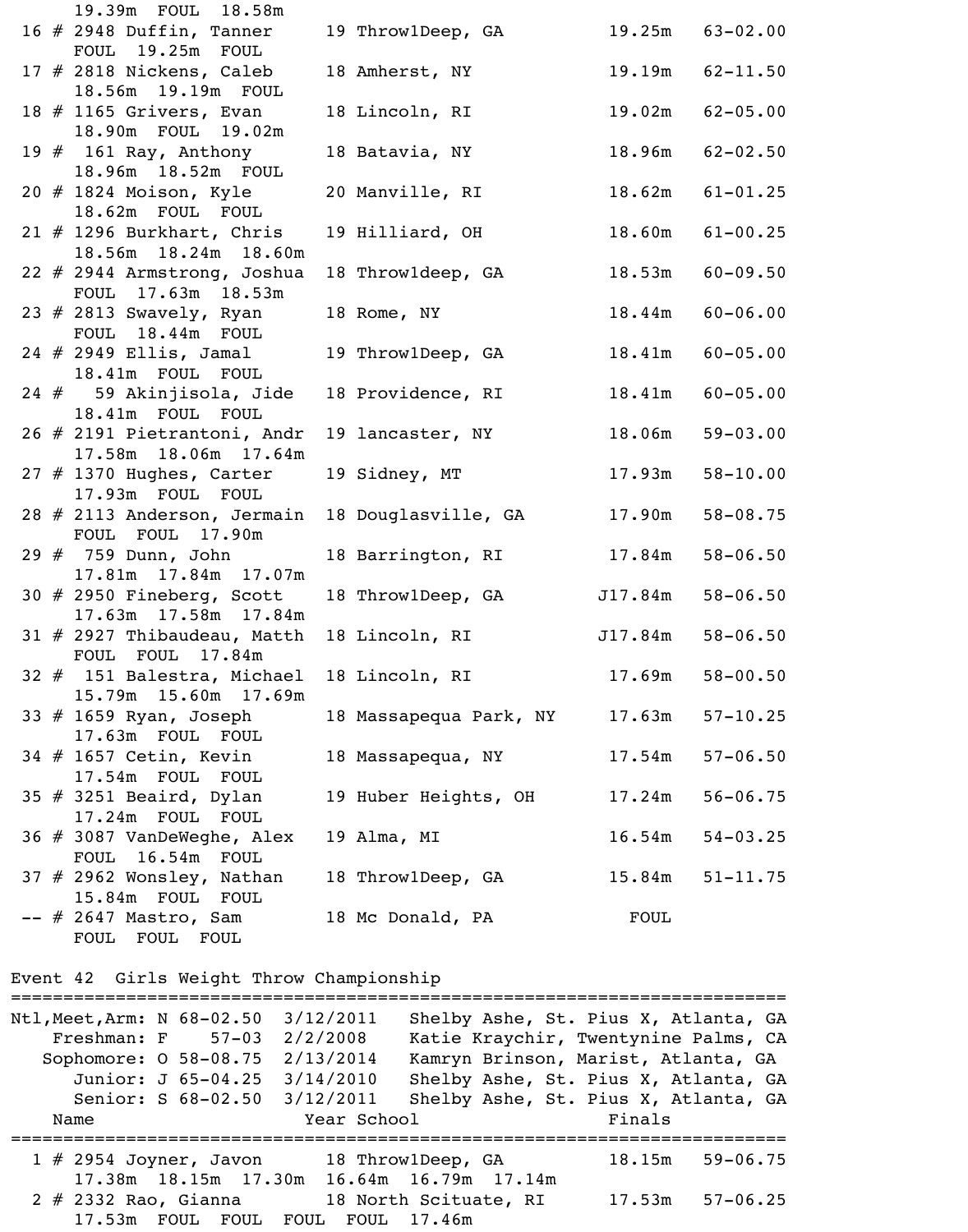|  | 3 # 1243 Hayden, Chandler 19 Pittsfield, IL |                           |         | $17.38m$ $57-00.25$ |
|--|---------------------------------------------|---------------------------|---------|---------------------|
|  | 15.76m FOUL 15.96m 17.38m 16.85m 17.09m     |                           |         |                     |
|  | 4 # 1218 Hardy, Monique 20 Webster, NY      |                           | 16.78m  | $55 - 00.75$        |
|  | 15.02m  16.71m  FOUL  16.65m  FOUL  16.78m  |                           |         |                     |
|  | 5 # 556 Figueroa, Cheyenn 20 Providence, RI |                           | 16.37m  | $53 - 08.50$        |
|  | 15.76m 15.66m 16.37m 15.47m 15.17m 15.99m   |                           |         |                     |
|  | $6$ # 1468 Kelly, Annika                    | 19 Barrington, RI         | 16.32m  | $53 - 06.50$        |
|  | $16.10m$ $15.33m$ $16.29m$                  | 16.19m  15.71m  16.32m    |         |                     |
|  | $7$ $#$ 1863 Mata, Joangely                 | 18 Providence, RI         | 15.88m  | $52 - 01.25$        |
|  | 15.65m  14.92m  15.88m                      | 15.46m 15.72m FOUL        |         |                     |
|  | 8 # 257 Wilson, Justyce                     | 18 Bloomfield, CT         | 15.25m  | $50 - 00.50$        |
|  | 13.33m 15.25m 13.82m                        | 14.05m  14.35m  13.96m    |         |                     |
|  | $9$ # 1861 Sharpe, Jannah                   | 18 Mount Vernon, NY       | 14.95m  | $49 - 00.75$        |
|  | 12.93m  14.50m  14.95m                      |                           |         |                     |
|  | 10 $#$ 2619 Slagus, Jessica                 | 18 MOSCOW, PA             | 14.77m  | $48 - 05.50$        |
|  | 14.77m FOUL FOUL                            |                           |         |                     |
|  | 11 $\#$ 2658 Howe, Amanda                   | 18 Southington, CT 14.69m |         | $48 - 02.50$        |
|  | FOUL 14.69m FOUL                            |                           |         |                     |
|  |                                             |                           |         | $48 - 00.75$        |
|  | 12 # 1542 Kowalski, Emma                    | 20 Hilliard, OH           | 14.65m  |                     |
|  | FOUL 14.65m 13.96m                          |                           |         |                     |
|  | 13 $#$ 2810 Surdej, Natalia                 | 21 Lancaster, NY          |         | $14.51m$ $47-07.25$ |
|  | 14.47m  14.51m  13.89m                      |                           |         |                     |
|  | 14 $#$ 3175 Walsh, Ashley                   | 18 Bayport, NY            | 14.42m  | $47 - 03.75$        |
|  | 14.24m 13.74m 14.42m                        |                           |         |                     |
|  | 15 # 1704 Aghomon, Imoniri                  | 18 Bay Shore, NY          | 14.27m  | $46 - 10.00$        |
|  | 13.90m FOUL 14.27m                          |                           |         |                     |
|  | 16 # 2405 Rigel, Grace                      | 18 Leipsic, OH            | J14.27m | $46 - 10.00$        |
|  | 13.15m FOUL 14.27m                          |                           |         |                     |
|  | 17 $#$ 280 Valdez, Nicole                   | 18 Providence, RI 14.22m  |         | $46 - 08.00$        |
|  | 13.56m  14.22m  FOUL                        |                           |         |                     |
|  | 18 # 96 Andrews, Jacquely 20 Lincoln, RI    |                           |         | $14.04m$ $46-00.75$ |
|  | 14.04m  14.04m  FOUL                        |                           |         |                     |
|  | 19 $#$ 2232 Polando, Sydney                 | 19 Barrington, RI         | J14.04m | $46 - 00.75$        |
|  | FOUL 14.04m FOUL                            |                           |         |                     |
|  | 20 # 854 Coleman, Georgia                   | 18 Bladensburg, MD        | 13.99m  | $45 - 10.75$        |
|  | 13.99m 13.93m 13.78m                        |                           |         |                     |
|  | $21 \# 3105$ Henley, Marissa                | 19 Woonsocket, RI         | 13.83m  | $45 - 04.50$        |
|  | 13.63m 13.83m 13.33m                        |                           |         |                     |
|  | 22 # 1921 Soto, Ilenn                       | 20 New Rochelle, NY       | 13.16m  | $43 - 02.25$        |
|  | FOUL 13.16m FOUL                            |                           |         |                     |
|  | 23 # 2365 Reinheimer, Jena                  | 18 Butler, PA             | 13.11m  | $43 - 00.25$        |
|  | 13.04m FOUL 13.11m                          |                           |         |                     |
|  | 24 $#$ 2705 Rogers, Mikyla                  | 18 Islip, NY              | 12.92m  | $42 - 04.75$        |
|  | FOUL 12.92m FOUL                            |                           |         |                     |
|  | 25 # 3523 Alagor, Amy                       | 18 Bronx, NY              | 12.81m  | $42 - 00.50$        |
|  | 12.81m  12.80m  FOUL                        |                           |         |                     |
|  | $26$ # 1634 Lindner, Kira                   | 20 Chappaqua, NY          |         | $12.67m$ $41-07.00$ |
|  | 12.36m 12.46m 12.67m                        |                           |         |                     |
|  | -- # 2951 Fraker, Addie                     | 18 Throw1Deep, GA         | FOUL    |                     |
|  | FOUL FOUL FOUL                              |                           |         |                     |
|  | -- # 2257 Shablom, Brianna                  | 18 Portsmouth, RI         | FOUL    |                     |
|  | FOUL FOUL FOUL                              |                           |         |                     |
|  |                                             |                           |         |                     |

Event 43 Boys Indoor Pentathlon Championship

================================================================ Kyle Garland is defending champion Ntl,Meet,Arm: N 4307 3/12/2011 Gunnar Nixon, Santa Fe, Edmond, OK Freshman: F 2664 3/8/1997 Brandon Royster, Fairfax, VA Sophomore: 0 3785 2007 Curtis Beach, Alb Acad, Albuqrq, NM Junior: J 4150 3/11/2017 Kyle Garland, Germntn Acd, Phila, PA Senior: S 4307 3/12/2011 Gunnar Nixon, Santa Fe, Edmond, OK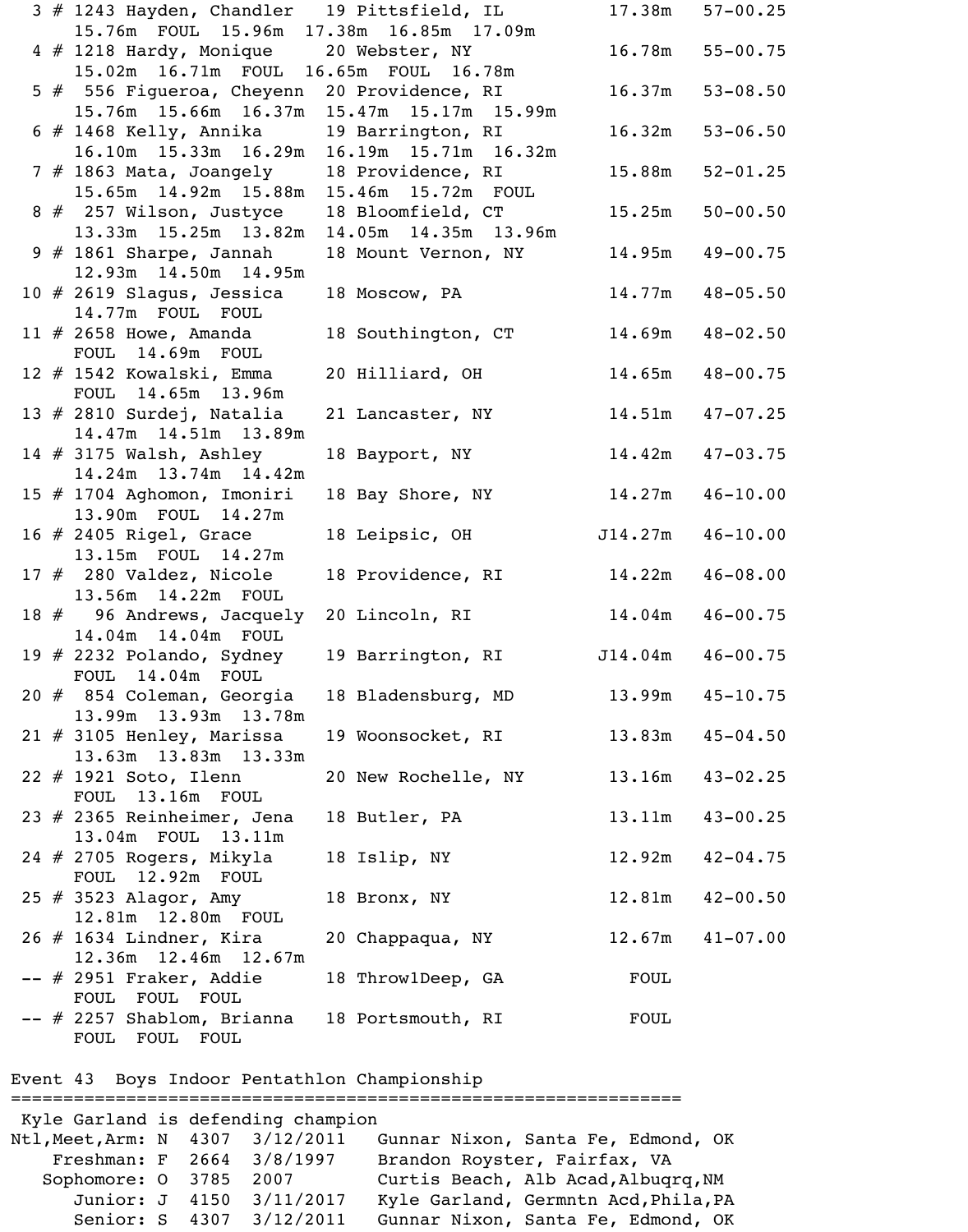|  | Name |                               | Year School            | Finals |
|--|------|-------------------------------|------------------------|--------|
|  |      | $1 \# 1044$ Garland, Kyle     | 18 Philadelphia, PA    | 4169J  |
|  |      | $2 \# 2047$ Owens, Ayden      | 18 Owens-Ayden-        | 39690  |
|  |      | $3#$ 393 Bryan, Anthony       | 19 Santa Rosa Beach, F | 3576F  |
|  |      | $4$ # 1477 Kinder, Jett       | 20 Brentwood, TN       | 3526F  |
|  |      | $5$ # 1695 Bolles, David      | 18 Phoenixville, PA    | 3492F  |
|  |      | $6$ # 2594 Sheridan, Connor   | 18 East Greenwich, RI  | 3460F  |
|  |      | $7$ # 1727 Martin, Jacob      | 18 York, ME            | 3459F  |
|  |      | 8 # 1696 Costantini, Sebas    | 19 Collegeville, PA    | 3439F  |
|  |      | $9 \# 450$ Burns, Brittan     | 18 Prior Lake, MN      | 3394F  |
|  |      | $10$ # 1603 Lee, Garrett      | 18 Brentwood, Tn       | 3308F  |
|  |      | 11 $#$ 3178 Walters, Matthew  | 19 Brentwood, TN       | 3247F  |
|  |      | 12 $#$ 2788 Stathis, Alexande | 18 Sainte-Anne de Bell | 3218F  |

### Event 43 Indoor Pentathlon: #1 Boys 60 Meter Hurdles Championship Indoor Pentathlon

|  | Name                                     | Year School            | Finals H# Points |                |      |
|--|------------------------------------------|------------------------|------------------|----------------|------|
|  |                                          |                        |                  |                |      |
|  | 1 # 2047 Owens, Ayden                    | 18 Owens-Ayden-        | 7.77             | $\overline{2}$ | 1040 |
|  | 7.198(7.198)                             |                        | 7.86             | $\mathbf{1}$   | 1017 |
|  | $2$ # 1044 Garland, Kyle<br>7.292(7.292) | 18 Philadelphia, PA    |                  |                |      |
|  | $3#$ 393 Bryan, Anthony                  | 19 Santa Rosa Beach, F | 8.21             | $\mathbf{1}$   | 930  |
|  | 7.617(7.617)                             |                        |                  |                |      |
|  | 4 # 1696 Costantini, Sebas               | 19 Collegeville, PA    | 8.41             | $\mathbf{1}$   | 881  |
|  | $7.769$ $(7.769)$                        |                        |                  |                |      |
|  | $5$ # 2594 Sheridan, Connor              | 18 East Greenwich, RI  | 8.44             | $\mathbf{1}$   | 874  |
|  | 7.822(7.822)                             |                        |                  |                |      |
|  | $6$ # 2788 Stathis, Alexande             | 18 Sainte-Anne de Bell | 8.55             | 2              | 848  |
|  | 7.925(7.925)                             |                        |                  |                |      |
|  | $7$ # 1727 Martin, Jacob                 | 18 York, ME            | 8.62             | 2              | 832  |
|  | 8.001(8.001)                             |                        |                  |                |      |
|  | $8 \# 450$ Burns, Brittan                | 18 Prior Lake, MN      | 8.85             | 2              | 779  |
|  | 8.203(8.203)                             |                        |                  |                |      |
|  | $9$ # 1695 Bolles, David                 | 18 Phoenixville, PA    | 8.85             | $\mathbf{1}$   | 779  |
|  | 8.200(8.200)                             |                        |                  | 2              | 764  |
|  | 10 # 1477 Kinder, Jett<br>8.272(8.272)   | 20 Brentwood, TN       | 8.92             |                |      |
|  | 11 $\#$ 1603 Lee, Garrett                | 18 Brentwood, Tn       | 9.08             | $\mathbf{1}$   | 728  |
|  | 8.414(8.414)                             |                        |                  |                |      |
|  | 12 # 3178 Walters, Matthew               | 19 Brentwood, TN       | 9.25             | 2              | 692  |
|  | 8.581(8.581)                             |                        |                  |                |      |
|  | -- # 1123 Grandmangin, Laur              | 18 Sherbrooke, QC      | <b>DNS</b>       | $\overline{2}$ |      |

### Event 43 Indoor Pentathlon: #2 Boys Long Jump Championship Indoor Pentathlon

| Name                                                 | Year School            | Finals | Points              |
|------------------------------------------------------|------------------------|--------|---------------------|
| $1 \# 1044$ Garland, Kyle<br>$6.97m$ $6.83m$ $7.06m$ | 18 Philadelphia, PA    | 7.06m  | 828<br>$23 - 02.00$ |
| 2 $#$ 393 Bryan, Anthony<br>$6.78m$ $6.69m$ $6.47m$  | 19 Santa Rosa Beach, F | 6.78m  | $22 - 03.00$<br>762 |
| $3$ # 2047 Owens, Ayden<br>$6.65m$ $6.69m$ $6.69m$   | 18 Owens-Ayden-        | 6.69m  | 741<br>$21 - 11.50$ |
| $4$ # 1477 Kinder, Jett<br>$6.40m$ $6.60m$ FOUL      | 20 Brentwood, TN       | 6.60m  | $21 - 08.00$<br>720 |
| $5$ # 1727 Martin, Jacob<br>$6.08m$ 5.96m $6.40m$    | 18 York, ME            | 6.40m  | $21 - 00.00$<br>675 |
| $6$ # 1695 Bolles, David<br>$6.38m$ $6.19m$ $6.32m$  | 18 Phoenixville, PA    | 6.38m  | $20 - 11.25$<br>670 |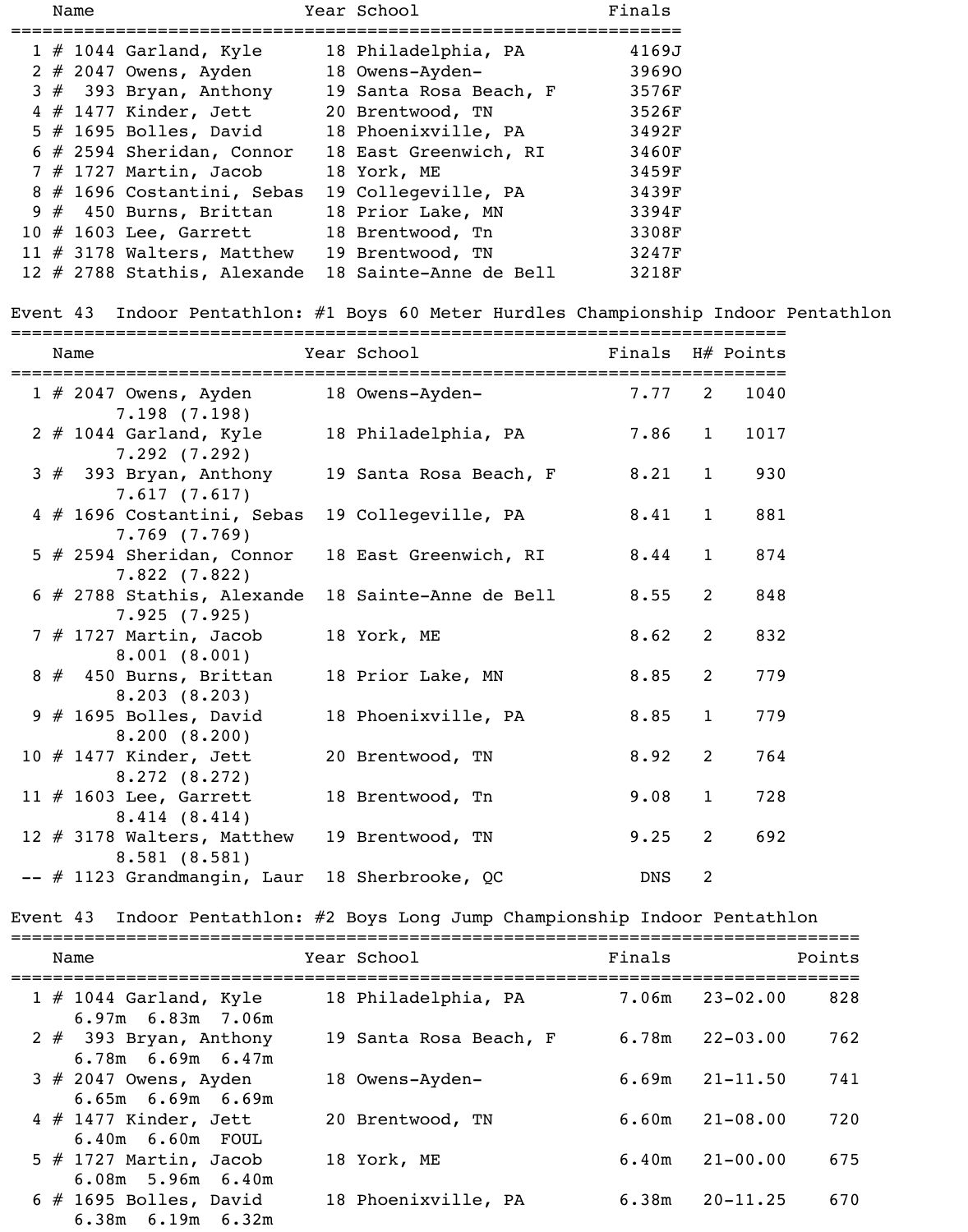| $7$ $#$ 450 Burns, Brittan                        | 18 Prior Lake, MN     | 6.30m      | $20 - 08.00$ | 652 |
|---------------------------------------------------|-----------------------|------------|--------------|-----|
| FOUL 6.30m FOUL                                   |                       |            |              |     |
| 8 # 1696 Costantini, Sebas                        | 19 Collegeville, PA   | 6.29m      | $20 - 07.75$ | 650 |
| $6.29m$ $6.06m$ $5.72m$                           |                       |            |              |     |
| 8 # 2788 Stathis, Alexande 18 Sainte-Anne de Bell |                       | 6.29m      | $20 - 07.75$ | 650 |
| $6.29m$ $4.22m$ FOUL                              |                       |            |              |     |
| 10 $\#$ 1603 Lee, Garrett                         | 18 Brentwood, Tn      | 6.25m      | $20 - 06.25$ | 641 |
| FOUL 6.25m FOUL                                   |                       |            |              |     |
| 11 $#$ 2594 Sheridan, Connor                      | 18 East Greenwich, RI | 6.21m      | $20 - 04.50$ | 632 |
| $5.92m$ 6.21m 6.14m                               |                       |            |              |     |
| 12 $#$ 3178 Walters, Matthew                      | 19 Brentwood, TN      | 5.79m      | $19 - 00.00$ | 542 |
| 5.79m FOUL FOUL                                   |                       |            |              |     |
| -- # 1123 Grandmangin, Laur                       | 18 Sherbrooke, QC     | <b>DNS</b> |              |     |

Event 43 Indoor Pentathlon: #3 Boys Shot Put Championship Indoor Pentathlon

|  | Name                                                                                   | =====================================<br>Year School | Finals              |                     | Points |
|--|----------------------------------------------------------------------------------------|------------------------------------------------------|---------------------|---------------------|--------|
|  | 1 # 1044 Garland, Kyle 18 Philadelphia, PA 16.29m 53-05.50 869<br>15.49m 16.00m 16.29m |                                                      |                     |                     |        |
|  | 2 # 2047 Owens, Ayden<br>14.11m  14.46m  15.48m                                        | 18 Owens-Ayden-                                      | 15.48m              | $50 - 09.50$        | 819    |
|  | $3$ $#$ 1477 Kinder, Jett<br>12.89m 13.29m 14.00m                                      | 20 Brentwood, TN                                     | 14.00m              | $45 - 11.25$        | 728    |
|  | 4 # 3178 Walters, Matthew<br>13.32m 13.54m 13.67m                                      | 19 Brentwood, TN                                     | $13.67m$ $44-10.25$ |                     | 708    |
|  | 5 # 1696 Costantini, Sebas<br>12.83m  12.89m  13.43m                                   | 19 Collegeville, PA                                  | 13.43m              | $44 - 00.75$        | 693    |
|  | $6$ $#$ 393 Bryan, Anthony<br>12.77m 12.61m 12.49m                                     | 19 Santa Rosa Beach, F                               | $12.77m$ $41-10.75$ |                     | 653    |
|  | 7 # 1727 Martin, Jacob<br>12.73m 12.38m 12.56m                                         | 18 York, ME                                          | 12.73m              | $41 - 09.25$        | 651    |
|  | 8 # 2594 Sheridan, Connor<br>11.76m 12.63m 11.73m                                      | 18 East Greenwich, RI                                | 12.63m              | $41 - 05.25$        | 645    |
|  | 9 # 2788 Stathis, Alexande<br>11.89m  12.32m  11.75m                                   | 18 Sainte-Anne de Bell                               | 12.32m              | $40 - 05.00$        | 626    |
|  | $10$ $\#$ 1603 Lee, Garrett<br>12.01m 11.67m 12.23m                                    | 18 Brentwood, Tn                                     | 12.23m              | $40 - 01.50$        | 620    |
|  | $11$ $\#$ 1695 Bolles, David<br>FOUL 10.79m 11.50m                                     | 18 Phoenixville, PA                                  | 11.50m              | $37 - 08.75$        | 576    |
|  | 12 # 450 Burns, Brittan 18 Prior Lake, MN<br>11.34m  11.31m  11.37m                    |                                                      |                     | $11.37m$ $37-03.75$ | 568    |
|  | -- # 1123 Grandmangin, Laur                                                            | <b>Example 19 DNS</b><br>18 Sherbrooke, QC           |                     |                     |        |

Event 43 Indoor Pentathlon: #4 Boys High Jump Championship Indoor Pentathlon

| Name       |                        | Starting height is 1.37, Porgression is 3 cm 1.79, 1.82, 1.85<br>1.88, 1.91, 1.94, 1.97, 2.00, 2.03, 2.06, 2.09, 2.12, 2.15, etc<br>Year School and the School and the School and the School | Finals       | Points |
|------------|------------------------|----------------------------------------------------------------------------------------------------------------------------------------------------------------------------------------------|--------------|--------|
|            |                        | 1 # 1477 Kinder, Jett 20 Brentwood, TN 1.96m 6-05.00                                                                                                                                         |              | 767    |
|            |                        | 1.60 1.63 1.66 1.69 1.72 1.75 1.78 1.81 1.84 1.87 1.90 1.93 1.96 1.99                                                                                                                        |              |        |
| PPP PPP    |                        | PPP PPP PPP PPP PPP PPP O PPP O PPP                                                                                                                                                          |              | O XXX  |
|            |                        | 2 # 1695 Bolles, David 18 Phoenixville, PA 1.93m 6-04.00                                                                                                                                     |              | 740    |
|            |                        | 1.60 1.63 1.66 1.69 1.72 1.75 1.78 1.81 1.84 1.87 1.90 1.93 1.96                                                                                                                             |              |        |
| PPP PPP    | PPP PPP PPP            | O O O PPP XO XXO XXO XXX                                                                                                                                                                     |              |        |
|            |                        | 2 # 450 Burns, Brittan 18 Prior Lake, MN 1.93m 6-04.00                                                                                                                                       |              | 740    |
|            |                        | 1.60 1.63 1.66 1.69 1.72 1.75 1.78 1.81 1.84 1.87 1.90 1.93 1.96                                                                                                                             |              |        |
| PPP<br>PPP | ${\rm PPP}$<br>PPP PPP | PPP O PPP                                                                                                                                                                                    | O O O XO XXX |        |
|            |                        | $2 \# 1044$ Garland, Kyle $18$ Philadelphia, PA $1.93$ m $6-04.00$                                                                                                                           |              | 740    |
|            |                        | 1.60 1.63 1.66 1.69 1.72 1.75 1.78 1.81 1.84 1.87 1.90 1.93 1.96                                                                                                                             |              |        |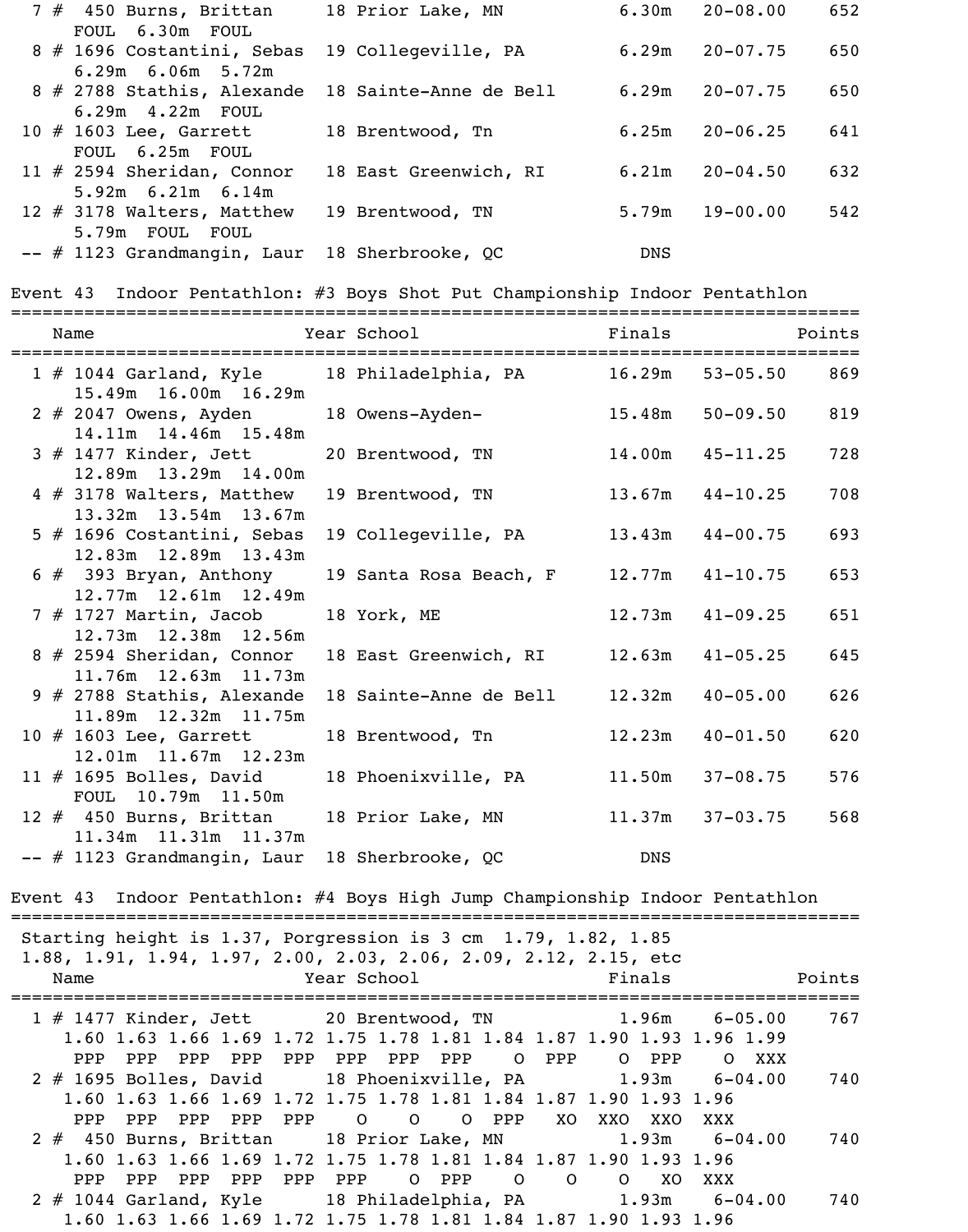|  | PPP  |         |                                                 |    | PPP PPP PPP PPP PPP PPP PPP PPP 0 0 XO                      |       |       |                                                          | XXX               |     |
|--|------|---------|-------------------------------------------------|----|-------------------------------------------------------------|-------|-------|----------------------------------------------------------|-------------------|-----|
|  |      |         |                                                 |    |                                                             |       |       | 5 # 1727 Martin, Jacob 18 York, ME 1.90m                 | $6 - 02$ .75      | 714 |
|  |      |         |                                                 |    | 1.60 1.63 1.66 1.69 1.72 1.75 1.78 1.81 1.84 1.87 1.90 1.93 |       |       |                                                          |                   |     |
|  | PPP  | PPP     |                                                 |    | PPP 0 PPP 0 0 0                                             |       | O XXO | O XXX                                                    |                   |     |
|  |      |         |                                                 |    | 5 # 2047 Owens, Ayden 18 Owens-Ayden- 1.90m                 |       |       |                                                          | $6 - 02$ .75      | 714 |
|  |      |         |                                                 |    | 1.60 1.63 1.66 1.69 1.72 1.75 1.78 1.81 1.84 1.87 1.90 1.93 |       |       |                                                          |                   |     |
|  |      | PPP PPP | PPP PPP PPP                                     |    | O PPP XO PPP                                                |       | XO    | XO XXX                                                   |                   |     |
|  |      |         |                                                 |    |                                                             |       |       | 7 # 393 Bryan, Anthony 19 Santa Rosa Beach, F 1.81m      | $5 - 11.25$       | 636 |
|  |      |         |                                                 |    | 1.60 1.63 1.66 1.69 1.72 1.75 1.78 1.81 1.84 1.87           |       |       |                                                          |                   |     |
|  |      | PPP PPP | PPP PPP PPP                                     |    | O XO XXO PPP                                                |       | XXX   |                                                          |                   |     |
|  |      |         |                                                 |    | 8 # 1603 Lee, Garrett 18 Brentwood, Tn                      |       |       |                                                          | $1.78m$ $5-10.00$ | 610 |
|  |      |         |                                                 |    | 1.60 1.63 1.66 1.69 1.72 1.75 1.78 1.81                     |       |       |                                                          |                   |     |
|  |      | PPP PPP | O PPP XO                                        |    | O XXO                                                       | XXX   |       |                                                          |                   |     |
|  |      |         |                                                 |    | 8 # 1696 Costantini, Sebas 19 Collegeville, PA              |       |       | 1.78m                                                    | $5 - 10.00$       | 610 |
|  |      |         |                                                 |    | 1.60 1.63 1.66 1.69 1.72 1.75 1.78 1.81                     |       |       |                                                          |                   |     |
|  |      |         | $0$ 0 XXO 0 0 0                                 |    |                                                             | O XXX |       |                                                          |                   |     |
|  |      |         |                                                 |    |                                                             |       |       | 10 # 2594 Sheridan, Connor 18 East Greenwich, RI 1.75m   | $5 - 08.75$       | 585 |
|  | PPP  |         | 1.60 1.63 1.66 1.69 1.72 1.75 1.78<br>XO PPP XO |    | XO XXX                                                      |       |       |                                                          |                   |     |
|  |      |         |                                                 | XO |                                                             |       |       | 10 # 2788 Stathis, Alexande 18 Sainte-Anne de Bell 1.75m | $5 - 08.75$       | 585 |
|  |      |         | 1.60 1.63 1.66 1.69 1.72 1.75 1.78              |    |                                                             |       |       |                                                          |                   |     |
|  |      | PPP PPP | O XXO                                           |    | O XO XXX                                                    |       |       |                                                          |                   |     |
|  |      |         |                                                 |    | 12 # 3178 Walters, Matthew 19 Brentwood, TN                 |       |       | 1.69m                                                    | $5 - 06.50$       | 536 |
|  |      |         | 1.60 1.63 1.66 1.69 1.72                        |    |                                                             |       |       |                                                          |                   |     |
|  |      | PPP XO  | XO XXO XXX                                      |    |                                                             |       |       |                                                          |                   |     |
|  |      |         |                                                 |    | -- # 1123 Grandmangin, Laur 18 Sherbrooke, QC               |       |       | DNS                                                      |                   |     |
|  | 1.60 |         |                                                 |    |                                                             |       |       |                                                          |                   |     |
|  |      |         |                                                 |    |                                                             |       |       |                                                          |                   |     |

DNS

Event 43 Indoor Pentathlon: #5 Boys 1000 Meter Run Championship Indoor Pentathlon

|  | Name |                              | Year School            | Finals     | Points |
|--|------|------------------------------|------------------------|------------|--------|
|  |      | $1 \# 3178$ Walters, Matthew | 19 Brentwood, TN       | 2:49.67    | 769    |
|  |      | $2$ # 1695 Bolles, David     | 18 Phoenixville, PA    | 2:53.75    | 727    |
|  |      | $3$ # 2594 Sheridan, Connor  | 18 East Greenwich, RI  | 2:54.06    | 724    |
|  |      | $4 \# 1044$ Garland, Kyle    | 18 Philadelphia, PA    | 2:54.93    | 715    |
|  |      | $5$ $\#$ 1603 Lee, Garrett   | 18 Brentwood, Tn       | 2:55.48    | 709    |
|  |      | $6 \# 450$ Burns, Brittan    | 18 Prior Lake, MN      | 3:00.94    | 655    |
|  |      | $7$ # 2047 Owens, Ayden      | 18 Owens-Ayden-        | 3:00.97    | 655    |
|  |      | 8 # 1696 Costantini, Sebas   | 19 Collegeville, PA    | 3:06.13    | 605    |
|  |      | 9 $#$ 393 Bryan, Anthony     | 19 Santa Rosa Beach, F | 3:07.21    | 595    |
|  |      | 10 $#$ 1727 Martin, Jacob    | 18 York, ME            | 3:08.11    | 587    |
|  |      | 11 $#$ 1477 Kinder, Jett     | 20 Brentwood, TN       | 3:12.50    | 547    |
|  |      | 12 # 2788 Stathis, Alexande  | 18 Sainte-Anne de Bell | 3:16.79    | 509    |
|  |      | -- # 1123 Grandmangin, Laur  | 18 Sherbrooke, QC      | <b>DNS</b> |        |

```
Event 44 Girls Indoor Pentathlon Championship
```

| Anna Hall is defending champion |  |  |                                      |        |  |
|---------------------------------|--|--|--------------------------------------|--------|--|
| Ntl,Meet,Arm: N 4068 3/9/2013   |  |  | Kendell Williams, Kell, Marietta, GA |        |  |
| Freshman: F 3561 3/13/2010      |  |  | Kendell Williams, Kell, Marietta, GA |        |  |
| Sophomore: 0 3846 3/13/2004     |  |  | Shana Woods, Poly, Long Beach, CA    |        |  |
| Junior: J 4054 3/10/2018        |  |  | Anna Hall, Valor Chr, Hglnds R, CO   |        |  |
| Senior: S 4068 3/9/2013         |  |  | Kendell Williams, Kell, Marietta, GA |        |  |
| Name                            |  |  | Year School                          | Finals |  |
|                                 |  |  |                                      |        |  |
| $1$ $\#$ 957 Hall, Anna         |  |  | 19 Littleton, CO                     | 4054J  |  |
| $2$ # 1708 Lester, Sterling     |  |  | 19 Kennesaw, GA                      | 39760  |  |
| $3# 573$ Williams, Annika       |  |  | 19 College Station, TX               | 3765F  |  |
| $4$ # 1451 Jones, Allie         |  |  | 18 Santa Barbara, CA                 | 3496   |  |

================================================================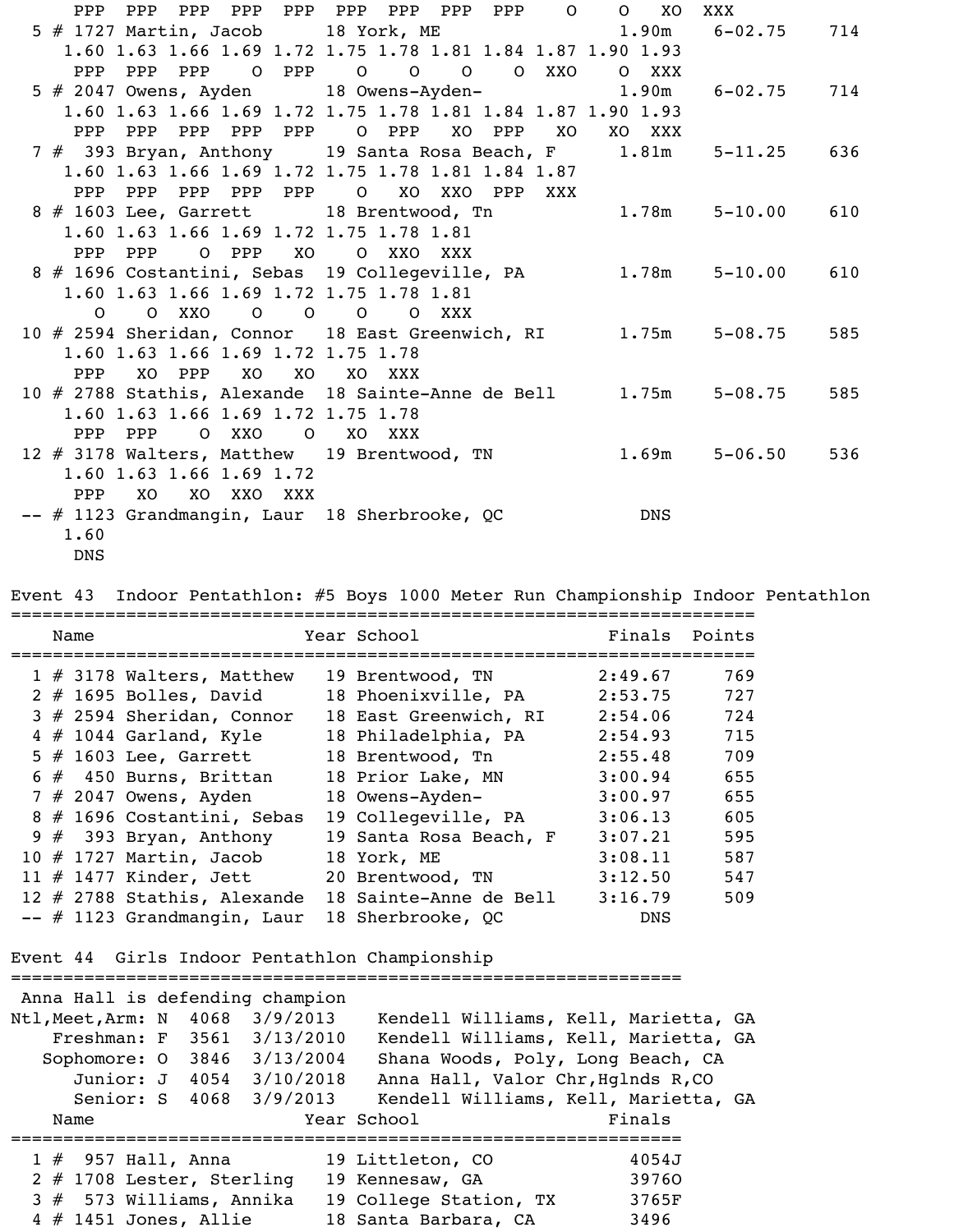|  | $5$ $#$ 175 Krafian, Anoush | 18 Belmont, MA        | 3392 |
|--|-----------------------------|-----------------------|------|
|  | $6$ # 2447 Royce, Chloe     | 20 St lambe, QC       | 3387 |
|  | $7$ # 2620 Smith, Brianna   | 20 Elkins Park, PA    | 3268 |
|  | $8$ # 2541 Higgins, Erin    | 18 Ashburn, VA        | 3232 |
|  | $9$ # 2160 Tudisco, Saige   | 18 Haverhill, MA      | 3215 |
|  | 10 $#$ 868 Ellis, Jayla     | 19 Verona, PA         | 3123 |
|  | 11 $#$ 762 Green, Jada      | 19 Durham, nc         | 3108 |
|  | 12 # 916 Fasanelli, Gabrie  | 18 Ponte Vedra Beach, | 3060 |
|  | 13 $#$ 1280 Higgins, Tara   | 18 Media, PA          | 3005 |
|  |                             |                       |      |

Event 44 Indoor Pentathlon: #1 Girls 60 Meter Hurdles Championship Indoor Pentathlon

| Name                                                                              | Year School            | Finals H# Points |              |      |
|-----------------------------------------------------------------------------------|------------------------|------------------|--------------|------|
| 1 # 1708 Lester, Sterling 19 Kennesaw, GA 6.55 1<br>$7.943$ (7.943) 8.294 (0.352) |                        |                  |              | 1006 |
| 2 # 957 Hall, Anna<br>8.213(8.213)                                                | 19 Littleton, CO       | 8.82             | 2            | 948  |
| $3$ $\#$ 868 Ellis, Jayla<br>8.209(8.209)                                         | 19 Verona, PA          | 8.84             | 2            | 944  |
| $4$ # 1451 Jones, Allie<br>8.282(8.282)                                           | 18 Santa Barbara, CA   | 8.91             | $\mathbf{1}$ | 929  |
| 5 $#$ 2447 Royce, Chloe<br>8.293(8.293)                                           | 20 St lambe, QC        | 8.94             | $\mathbf{1}$ | 922  |
| $6$ $#$ 175 Krafian, Anoush<br>8.386(8.386)                                       | 18 Belmont, MA         | 9.01             | $\mathbf{1}$ | 908  |
| 7 # 573 Williams, Annika<br>8.481(8.481)                                          | 19 College Station, TX | 9.17             | $\mathbf{1}$ | 875  |
| 8 # 2160 Tudisco, Saige<br>8.576(8.576)                                           | 18 Haverhill, MA       | 9.24             | $\mathbf{1}$ | 860  |
| $9$ # 2620 Smith, Brianna<br>8.733 (8.733)                                        | 20 Elkins Park, PA     | 9.38             | 2            | 832  |
| $10$ $#$ 762 Green, Jada<br>8.734(8.734)                                          | 19 Durham, nc          | 9.44             | 2            | 820  |
| 11 # 916 Fasanelli, Gabrie<br>8.956(8.956)                                        | 18 Ponte Vedra Beach,  | 9.67             | 2            | 775  |
| $12$ # 1280 Higgins, Tara<br>9.011(9.011)                                         | 18 Media, PA           | 9.69             | $\mathbf{1}$ | 771  |
| 13 $#$ 2541 Higgins, Erin<br>9.071(9.071)                                         | 18 Ashburn, VA         | 9.76             | 2            | 758  |

Event 44 Indoor Pentathlon: #2 Girls High Jump Championship Indoor Pentathlon

| Starting height is 1.37, Progression by 3cm 1.40, 1.43, 1.46,<br>1.49, 1.52, 1.55, 1.58, 1.61, 1.64, 1.67, 1.70, 1.73, 1.76 etc.<br>Name | <b>Example 2</b> Year School |           | Finals                  |                 | Points |
|------------------------------------------------------------------------------------------------------------------------------------------|------------------------------|-----------|-------------------------|-----------------|--------|
| 1 # 573 Williams, Annika 19 College Station, TX 1.74m 5-08.50 903                                                                        |                              |           |                         |                 |        |
| 1.35 1.38 1.41 1.44 1.47 1.50 1.53 1.56 1.59 1.62 1.65 1.68 1.71 1.74 1.77                                                               |                              |           |                         |                 |        |
|                                                                                                                                          |                              |           |                         |                 | XXX    |
| 1 # 957 Hall, Anna 19 Littleton, CO 1.74m                                                                                                |                              |           |                         | $5 - 08.50$ 903 |        |
| 1.35 1.38 1.41 1.44 1.47 1.50 1.53 1.56 1.59 1.62 1.65 1.68 1.71 1.74 1.77                                                               |                              |           |                         |                 |        |
| PPP PPP PPP PPP PPP PPP PPP PPP PPP 0 0 0 0<br>PPP                                                                                       |                              |           |                         |                 | XXX    |
| 3 # 1708 Lester, Sterling 19 Kennesaw, GA 1.71m                                                                                          |                              |           |                         | $5 - 07.25$     | 867    |
| 1.35 1.38 1.41 1.44 1.47 1.50 1.53 1.56 1.59 1.62 1.65 1.68 1.71 1.74                                                                    |                              |           |                         |                 |        |
| PPP PPP PPP PPP PPP PPP PPP 0 0 XO XO<br>PPP                                                                                             |                              |           |                         | XXO XXX         |        |
| $4 \#$ 175 Krafian, Anoush 18 Belmont, MA $1.65$ m                                                                                       |                              |           |                         | $5 - 05.00$     | 795    |
| 1.35 1.38 1.41 1.44 1.47 1.50 1.53 1.56 1.59 1.62 1.65 1.68                                                                              |                              |           |                         |                 |        |
| PPP<br>PPP                                                                                                                               | PPP PPP PPP PPP 0 PPP        | <b>XO</b> | $\overline{O}$<br>O XXX |                 |        |
| 4 # 2620 Smith, Brianna 20 Elkins Park, PA 1.65m                                                                                         |                              |           |                         | $5 - 05.00$     | 795    |
| 1.35 1.38 1.41 1.44 1.47 1.50 1.53 1.56 1.59 1.62 1.65 1.68                                                                              |                              |           |                         |                 |        |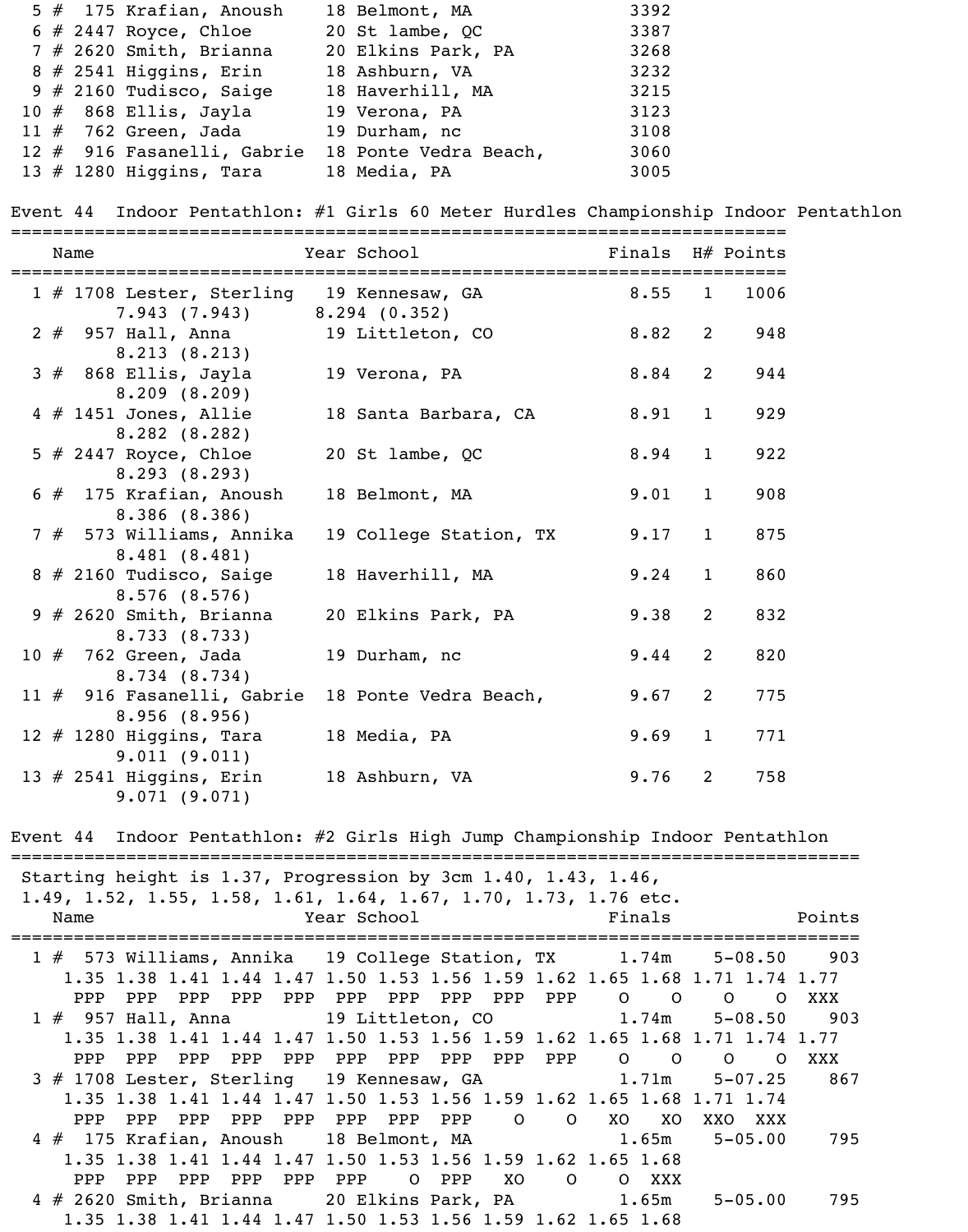| PPP<br>PPP                              |                    | PPP PPP PPP 0 PPP 0 PPP<br>$\overline{O}$                 | XO XXX |                   |     |
|-----------------------------------------|--------------------|-----------------------------------------------------------|--------|-------------------|-----|
|                                         |                    | 6 # 2160 Tudisco, Saige 18 Haverhill, MA 1.56m            |        | $5 - 01.25$       | 689 |
|                                         |                    | 1.35 1.38 1.41 1.44 1.47 1.50 1.53 1.56 1.59 1.62         |        |                   |     |
| PPP PPP PPP PPP 0                       |                    | O PPP<br>O PPP<br>XXX                                     |        |                   |     |
|                                         |                    | 6 # 916 Fasanelli, Gabrie 18 Ponte Vedra Beach,           | 1.56m  | $5 - 01.25$       | 689 |
|                                         |                    | 1.35 1.38 1.41 1.44 1.47 1.50 1.53 1.56 1.59              |        |                   |     |
| PPP PPP                                 | PPP PPP PPP XO PPP | XXO XXX                                                   |        |                   |     |
|                                         |                    | $8 \# 2447$ Royce, Chloe 20 St lambe, QC                  | 1.53m  | $5 - 00.25$ 655   |     |
|                                         |                    | 1.35 1.38 1.41 1.44 1.47 1.50 1.53 1.56                   |        |                   |     |
| PPP PPP PPP PPP 0 XO                    |                    | O XXX                                                     |        |                   |     |
| 8 # 868 Ellis, Jayla 19 Verona, PA      |                    |                                                           | 1.53m  | $5 - 00.25$ 655   |     |
|                                         |                    | 1.35 1.38 1.41 1.44 1.47 1.50 1.53 1.56 1.59              |        |                   |     |
| PPP PPP                                 | PPP PPP            | XO PPP<br>O PPP<br>XXX                                    |        |                   |     |
| 8 # 2541 Higgins, Erin 18 Ashburn, VA   |                    |                                                           | 1.53m  | $5 - 00.25$ 655   |     |
|                                         |                    | 1.35 1.38 1.41 1.44 1.47 1.50 1.53 1.56 1.59              |        |                   |     |
| PPP PPP PPP PPP XO XXO XXO              |                    | PPP<br>XXX                                                |        |                   |     |
| $11 \# 1280$ Higgins, Tara 18 Media, PA |                    |                                                           |        | $1.50m$ $4-11.00$ | 621 |
| 1.35 1.38 1.41 1.44 1.47 1.50 1.53      |                    |                                                           |        |                   |     |
| 0 PPP                                   | O PPP              | O XO XXX                                                  |        |                   |     |
|                                         |                    | 11 # 1451 Jones, Allie 18 Santa Barbara, CA 1.50m 4-11.00 |        |                   | 621 |
| 1.35 1.38 1.41 1.44 1.47 1.50 1.53      |                    |                                                           |        |                   |     |
| PPP PPP                                 | PPP PPP            | O XO XXX                                                  |        |                   |     |
| $13 \# 762$ Green, Jada 19 Durham, nc   |                    |                                                           |        | $1.47m$ $4-09.75$ | 588 |
| 1.35 1.38 1.41 1.44 1.47 1.50           |                    |                                                           |        |                   |     |
| 0 PPP<br>XXO                            | <b>XO</b>          | O XXX                                                     |        |                   |     |

Event 44 Indoor Pentathlon: #3 Girls Shot Put Championship Indoor Pentathlon

|  | Name                                                                       | Year School                 | Finals |                    | Points |
|--|----------------------------------------------------------------------------|-----------------------------|--------|--------------------|--------|
|  | 1 # 2541 Higgins, Erin 18 Ashburn, VA 11.24m 36-10.50<br>9.80m FOUL 11.24m |                             |        |                    | 611    |
|  | 2 # 957 Hall, Anna 19 Littleton, CO<br>9.33m 10.38m 11.06m                 |                             | 11.06m | $36 - 03.50$       | 599    |
|  | $3#762$ Green, Jada<br>FOUL 10.81m 10.98m                                  | 19 Durham, no               | 10.98m | $36 - 00.25$       | 594    |
|  | $4$ $\#$ 1451 Jones, Allie<br>10.86m 10.76m 10.31m                         | 18 Santa Barbara, CA        | 10.86m | $35 - 07.75$       | 586    |
|  | $5$ $#$ 573 Williams, Annika<br>9.27m 9.84m 10.35m                         | 19 College Station, TX      | 10.35m | $33 - 11.50$       | 552    |
|  | $6$ # 1708 Lester, Sterling<br>9.91m 9.95m 10.00m                          | 19 Kennesaw, GA             | 10.00m | $32 - 09.75$       | 529    |
|  | 7 # 2447 Royce, Chloe<br>9.77m 8.38m 9.95m                                 | 20 St lambe, QC             | 9.95m  | $32 - 07.75$       | 526    |
|  | 8 # 916 Fasanelli, Gabrie<br>8.71m 8.73m 8.99m                             | 18 Ponte Vedra Beach, 8.99m |        | $29 - 06.00$       | 464    |
|  | $9$ # 2620 Smith, Brianna<br>8.32m 7.88m 8.50m                             | 20 Elkins Park, PA          | 8.50m  | $27 - 10.75$       | 432    |
|  | $10$ $\#$ 868 Ellis, Jayla                                                 | 19 Verona, PA               | 8.40m  | $27 - 06.75$       | 425    |
|  | 8.40m 7.54m 7.30m<br>11 $#$ 175 Krafian, Anoush                            | 18 Belmont, MA              |        | $8.34m$ $27-04.50$ | 421    |
|  | 8.25m 8.34m 7.76m<br>12 $#$ 2160 Tudisco, Saige                            | 18 Haverhill, MA            | 7.86m  | $25 - 09.50$       | 390    |
|  | 7.60m 7.57m 7.86m<br>13 $#$ 1280 Higgins, Tara<br>7.82m 7.83m 7.76m        | 18 Media, PA                |        | $7.83m$ $25-08.25$ | 388    |

Event 44 Indoor Pentathlon: #4 Girls Long Jump Championship Indoor Pentathlon

| _____      |                |        |      |
|------------|----------------|--------|------|
| Name       | Year<br>School | Finals | .nts |
| __________ |                |        |      |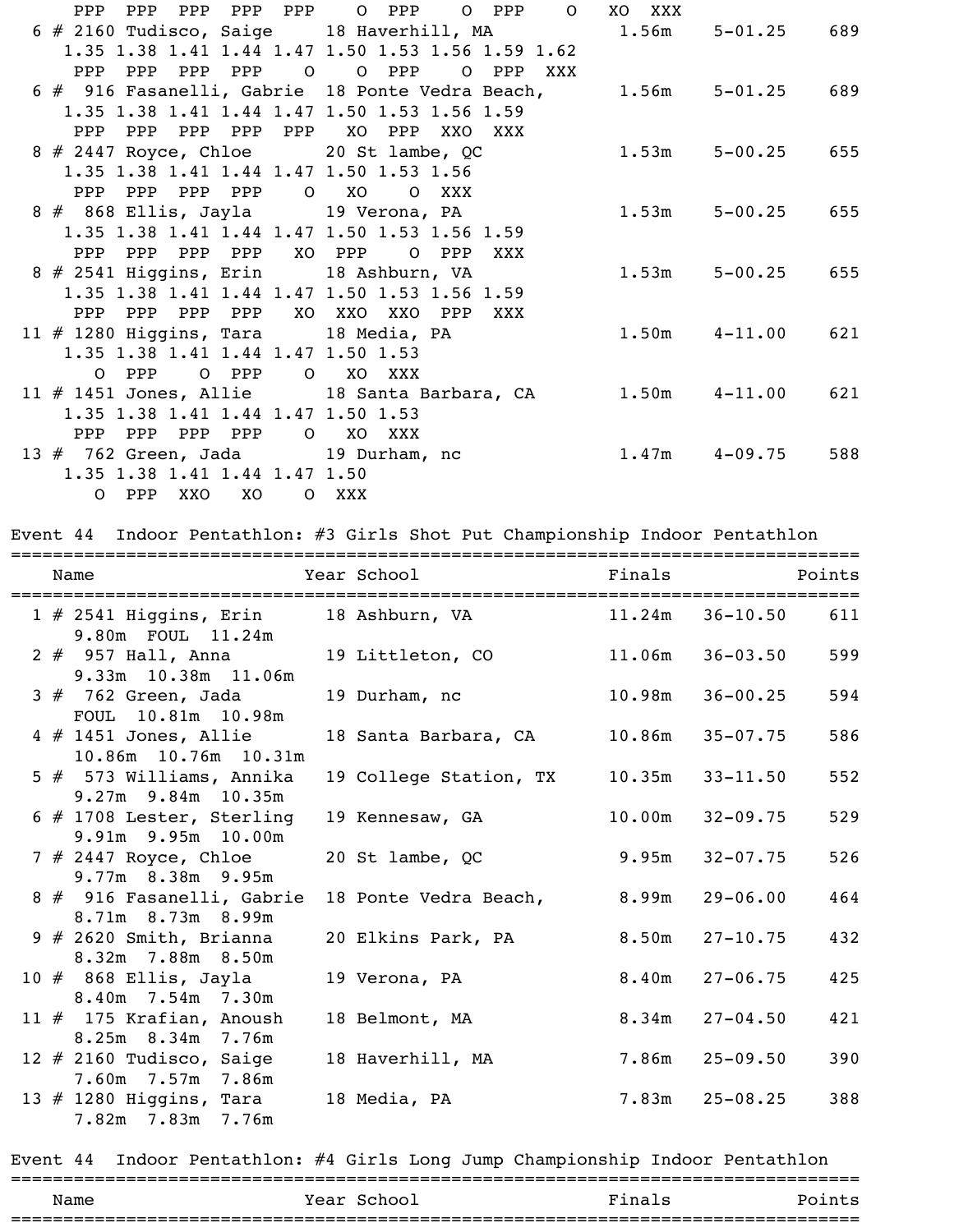| 1 # 573 Williams, Annika                        | 19 College Station, TX | 5.74m | $18 - 10.00$ | 771 |
|-------------------------------------------------|------------------------|-------|--------------|-----|
| 5.74m 5.27m 5.69m<br>$2 \# 957$ Hall, Anna      | 19 Littleton, CO       | 5.68m | $18 - 07.75$ | 753 |
| 5.34m 5.68m 4.26m                               |                        |       |              |     |
| $3$ # 1451 Jones, Allie                         | 18 Santa Barbara, CA   | 5.51m | $18 - 01.00$ | 703 |
| 5.51m 5.39m 5.25m                               |                        |       |              |     |
| 4 # 1708 Lester, Sterling                       | 19 Kennesaw, GA        | 5.46m | $17 - 11.00$ | 688 |
| 5.01m 5.30m 5.46m<br>$5$ $#$ 868 Ellis, Jayla   | 19 Verona, PA          | 5.44m | $17 - 10.25$ | 683 |
| FOUL 5.44m FOUL                                 |                        |       |              |     |
| $6$ # 175 Krafian, Anoush                       | 18 Belmont, MA         | 5.28m | $17 - 04.00$ | 637 |
| 5.09m 5.28m FOUL                                |                        |       |              |     |
| $7$ # 2160 Tudisco, Saige                       | 18 Haverhill, MA       | 5.24m | $17 - 02.25$ | 626 |
| 4.94m 5.24m 5.13m                               |                        |       |              |     |
| $8 \# 2620$ Smith, Brianna<br>5.23m 5.09m 5.13m | 20 Elkins Park, PA     | 5.23m | $17 - 02.00$ | 623 |
| $9 \# 2447$ Royce, Chloe                        | 20 St lambe, QC        | 5.16m | $16 - 11.25$ | 603 |
| FOUL 5.16m FOUL                                 |                        |       |              |     |
| 10 $#$ 762 Green, Jada                          | 19 Durham, nc          | 5.05m | $16 - 07.00$ | 573 |
| 5.05m 4.83m 4.84m                               |                        |       |              |     |
| 11 $#$ 1280 Higgins, Tara                       | 18 Media, PA           | 5.04m | $16 - 06.50$ | 570 |
| 4.83m 5.04m 4.92m<br>12 $#$ 2541 Higgins, Erin  | 18 Ashburn, VA         | 4.73m | $15 - 06.25$ | 487 |
| $4.64m$ $4.67m$ $4.73m$                         |                        |       |              |     |
| 13 # 916 Fasanelli, Gabrie                      | 18 Ponte Vedra Beach,  | 4.55m | $14 - 11.25$ | 441 |
| 4.55m FOUL FOUL                                 |                        |       |              |     |

Event 44 Indoor Pentathlon: #5 Girls 800 Meter Run Championship Indoor Pentathlon

|  | Name |                              | Year School            | Finals Points |     |
|--|------|------------------------------|------------------------|---------------|-----|
|  |      | $1 \# 1708$ Lester, Sterling | 19 Kennesaw, GA        | 2:15.45       | 886 |
|  |      | $2$ $#$ 957 Hall, Anna       | 19 Littleton, CO       | 2:17.98       | 851 |
|  |      | $3$ $#$ 2541 Higgins, Erin   | 18 Ashburn, VA         | 2:27.80       | 721 |
|  |      | 4 # 916 Fasanelli, Gabrie    | 18 Ponte Vedra Beach,  | 2:30.13       | 691 |
|  |      | 5 $\#$ 2447 Royce, Chloe     | 20 St lambe, QC        | 2:30.98       | 681 |
|  |      | 6 # 573 Williams, Annika     | 19 College Station, TX | 2:32.29       | 664 |
|  |      | $7$ # 1451 Jones, Allie      | 18 Santa Barbara, CA   | 2:32.88       | 657 |
|  |      | $8 \# 1280$ Higgins, Tara    | 18 Media, PA           | 2:33.08       | 655 |
|  |      | $9$ # 2160 Tudisco, Saige    | 18 Haverhill, MA       | 2:33.45       | 650 |
|  |      | 10 # 175 Krafian, Anoush     | 18 Belmont, MA         | 2:35.02       | 631 |
|  |      | 11 $#$ 2620 Smith, Brianna   | 20 Elkins Park, PA     | 2:38.90       | 586 |
|  |      | $12$ $\#$ $762$ Green, Jada  | 19 Durham, nc          | 2:43.57       | 533 |
|  |      | 13 $#$ 868 Ellis, Jayla      | 19 Verona, PA          | 2:54.67       | 416 |

Event 45 Boys 1 Mile Race Walk Championship

| National: N 6:03.48<br>Meet: M 6:06.13           | 1/29/2010<br>3/13/2010 |                              | Trevor Barron, Bethel Park, PA<br>Trevor Barron, Bethel Park, PA |
|--------------------------------------------------|------------------------|------------------------------|------------------------------------------------------------------|
|                                                  |                        |                              |                                                                  |
| Freshman: F 6:37.0h                              | 2/1/2009               |                              | Tyler Sorensen, Lafayette, CA                                    |
| Sophomore: 0 6:21.57                             | 3/13/2010              | Tyler Sorenen, Lafayette, CA |                                                                  |
| Junior: J 6:14.12                                | 1/30/2009              |                              | Trevor Barron, Bethel Park, PA                                   |
| Senior: S 6:03.48                                | 1/29/2010              |                              | Trevor Barron, Bethel Park, PA                                   |
| Name                                             | Year School            |                              | Finals                                                           |
| $1 \# 1077$ Glaze, Sean<br>6:37.050(6:37.050)    |                        | 20 Springfield, OH           | 7:07.05                                                          |
| $2# 679$ Davis, Jadon<br>$6:50.803$ $(6:50.803)$ |                        | 19 Baltimore, MD             | 7:16.81                                                          |
| $3$ # 1444 Johnson, Carson<br>6:51.385(6:51.385) |                        | 19 Bowling Green, KY         | 7:20.07                                                          |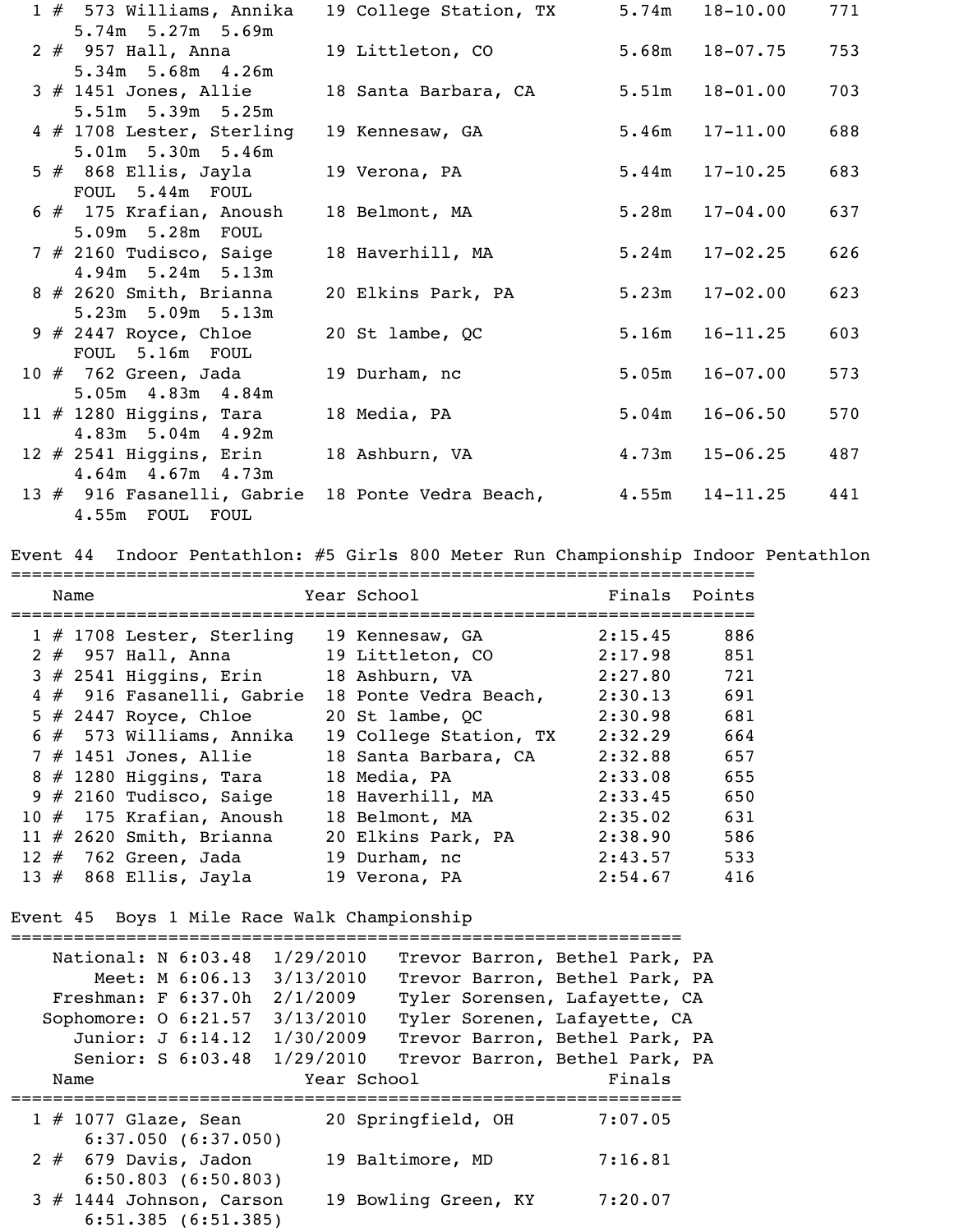|  | $4 \# 2133$ Cuestas, Jonah                                               | 21 Rochester, NY                     | 7:22.60  |
|--|--------------------------------------------------------------------------|--------------------------------------|----------|
|  | $6:53.103$ $(6:53.103)$<br>$5$ $#$ 71 Allen, Nolan                       | 18 Arlington, MA                     | 7:38.05  |
|  | 7:07.111(7:07.111)<br>$6$ # 1277 Hernandez, Moises<br>7:45.035(7:45.035) | 19 Bay Shore, NY                     | 8:16.15  |
|  | 7 # 2983 Toocheck, Nikolas<br>$8:02.583$ $(8:02.583)$                    | 21 West Chester, PA                  | 8:41.05  |
|  | 8 # 268 Brignall, Hunter<br>8:09.579(8:09.579)                           | 19 Seneca Falls, NY                  | 8:43.24  |
|  | -- # 212 Kearney, Liam<br>8:18.533(8:18.533)                             | 18 Slingerlands, NY                  | DQ       |
|  | $--$ # 1474 Kilbourne, Thorea<br>8:41.115(8:41.115)                      | 18 Asheville, NC                     | DQ       |
|  | -- # 1605 Crawford, Jordan<br>6:35.370(6:35.370)                         | 18 Douglasville, GA                  | DQ       |
|  | -- # 548 Quesenberry, Henr                                               | 18 Christiansburg, VA                | DQ       |
|  | $--$ # 72 Allen, Samuel                                                  | 20 Woolwich Twp., NJ                 | DQ       |
|  | Event 46 Girls 1 Mile Race Walk Championship                             |                                      |          |
|  | Ntl, Meet, Arm: N 6:49.20                                                |                                      |          |
|  | Natl, Armory: N 6:45.68<br>2/3/2018                                      | Taylor Ewart, Beavercreek, OH        |          |
|  | Meet: M 6:49.20<br>3/10/2018                                             | Taylor Ewart, Beavercreek, OH        |          |
|  | Freshman: F 7:06.32<br>3/11/2017                                         | Taylor Ewert, Beavercreek, OH        |          |
|  | Sophomore: 0 6:45.68 2/3/2018                                            | Taylor Ewart, Beavercreek, OH        |          |
|  | Junior: J 6:57.36<br>3/12/2016                                           | Lauren Harris, Sachem E, Rnknkma, NY |          |
|  | 3/11/2017<br>Senior: S 6:53.44                                           | Lauren Harris, Sachem E, Rnknkma, NY |          |
|  | Name                                                                     | Year School                          | Finals   |
|  |                                                                          |                                      |          |
|  | $1$ $#$ 881 Ewert, Taylor                                                | 20 Beavercreek, OH                   | 6:49.20N |
|  | $6:21.422$ $(6:21.422)$<br>$2#138$ Atwood, Margaret                      | 18 Holtsville, NY                    | 7:16.25  |
|  | $6:47.649$ $(6:47.649)$                                                  |                                      |          |
|  | $3$ $#$ 1388 Rivas, Keily                                                | 19 Huntington station,               | 7:25.53  |
|  | $6:56.773$ $(6:56.773)$                                                  |                                      |          |
|  | 4 # 181 Benedict, Chelsea                                                | 18 holbrook, NY                      | 7:29.10  |
|  | $6:59.032$ $(6:59.032)$                                                  |                                      |          |
|  | $5$ # 2121 Durcan, Ciara                                                 | 21 Pearl River, NY                   | 7:42.15  |
|  | 7:10.907(7:10.907)                                                       |                                      |          |
|  | $6$ # 796 Kieser, Bella                                                  | 20 Hopewell Junction,                | 7:54.07  |
|  | $7:22.576$ $(7:22.576)$<br>$7$ # 1386 Arenth, Nicole                     | 18 Huntington, NY                    | 7:58.20  |
|  | $7:25.709$ $(7:25.709)$                                                  |                                      |          |
|  | 8 # 159 Barry, Katrina                                                   | 18 Dix Hills, Ny                     | 7:58.69  |
|  | $7:28.224$ $(7:28.224)$                                                  |                                      |          |
|  | 9 # 845 Ehlers, Natalie<br>$7:28.756$ (7:28.756)                         | 19 Quogue, NY                        | 8:01.07  |
|  | 10 # 2510 Sacilowski, Corri                                              | 18 Springville, NY                   | 8:05.73  |
|  | $7:32.527$ $(7:32.527)$                                                  |                                      |          |
|  | 11 $#$ 3529 Betties, Zoi                                                 | 20 Fredericksburg, VA                | 8:22.82  |
|  | $7:46.632$ $(7:46.632)$                                                  |                                      |          |
|  | -- # 1166 Grover, Jessica                                                | 19 Melville, NC                      | DQ       |
|  | $--$ # 3540 Fox, Audrey                                                  | 18 New Rochelle, NY                  | DNS      |
|  |                                                                          |                                      |          |
|  | Event 99 Mixed 4x400 Meter Relay Mixed                                   |                                      |          |

=================================================================== Athletes can run in any order (boys first, girls first, boy-girl-boy-girl, girl-boy-girl-boy, etc) Ntl,Meet,Arm: N 3:32.40 3/10/2018 Nansemond River, Suffolk, VA K Carter, J Waller, T Scott-McKoy,D Faircloth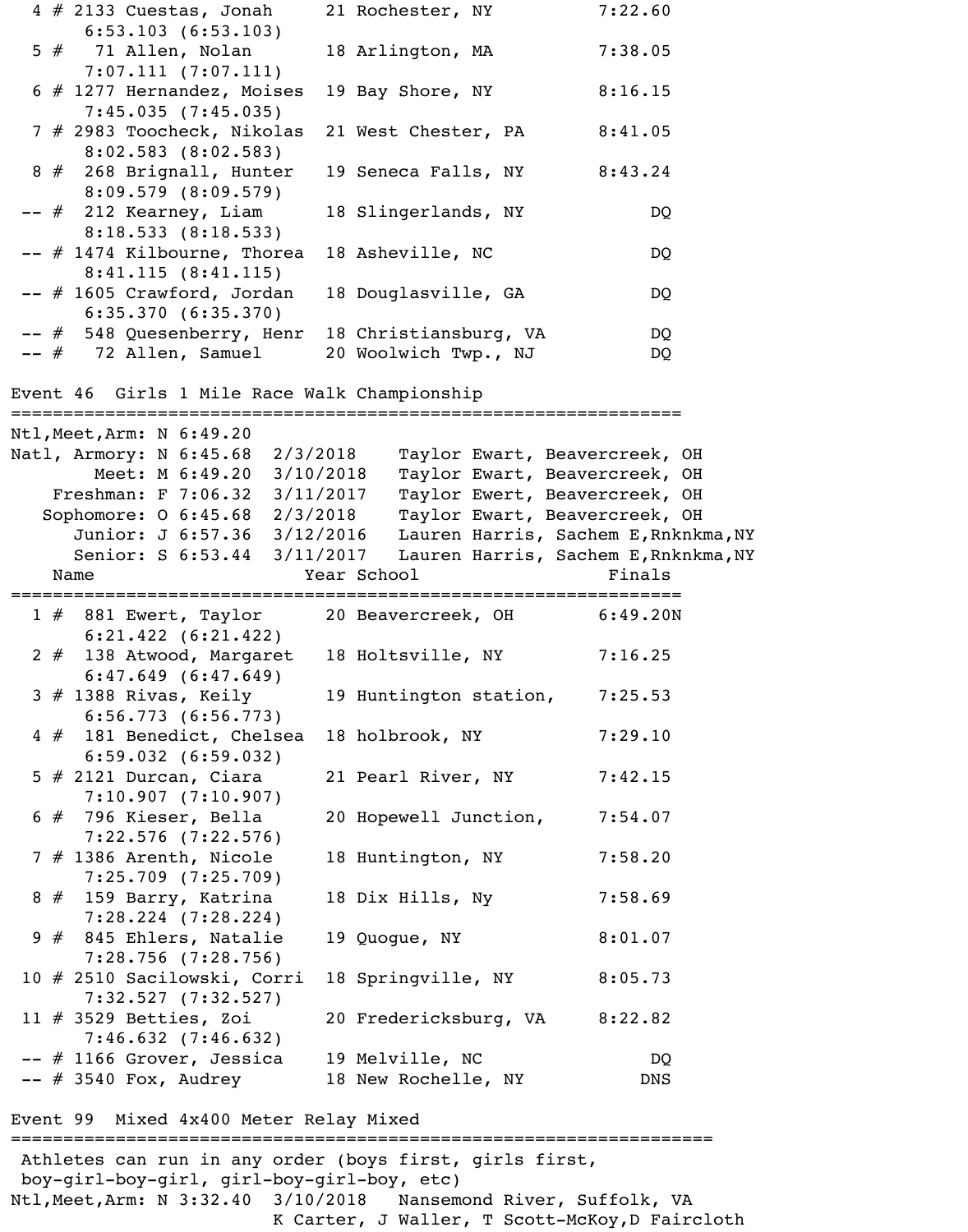$School$   $Finals$   $H#$ =================================================================== 1 Team War-Va 3:32.40N 3 1) #2845 Carter, Kori 19 2) #2860 Waller, Jevon 18 3) #2859 Scott-McKoy, Tre'Breh 19 4) #2849 Faircloth, Daiqwaun 18 56.78 (56.78) 1:46.93 (50.15) 2:41.99 (55.06) 3:32.41 (50.42) 2 Union Catholic Tc-Nj 3:33.22 3 1) #3066 Johnson, Makay 18 2) #3063 Evans, Khamil 19 3) #3072 Morant, Leena 20 4) #3059 Brown, Elijah 20 51.88 (51.88) 1:48.79 (56.91) 2:45.21 (56.42) 3:33.22 (48.01) 3 Bull Tc-Md 3:33.24 3 1) #412 Hall, Shaniya 20 2) #420 Peal, Sydney 21 3) #413 Harris, Lauryn 19 4) #402 Allen, Ashton 20 56.32 (56.32) 1:47.16 (50.84) 2:42.29 (55.13) 3:33.24 (50.95) 4 CT Hawks Tc-Ct 3:35.84 3 1) #648 Poole, Deshaune 19 2) #647 Boyd, Jada 19 3) #649 White, Nyia 21 4) #646 Bekele, Manasseh 19 50.21 (50.21) 1:48.19 (57.98) 2:46.79 (58.60) 3:35.84 (49.05) 5 5 Star Maryland-MD 3:37.32 1 1) #7 Peoples, Cyan 19 2) #3 Boussouf, Elias 18 3) #8 Phillips, Nathan 18 4) #9 Phillips, Noelani 19 58.22 (58.22) 1:51.85 (53.63) 2:42.13 (50.28) 3:37.32 (55.19) 6 Belmont Tc-Ma 3:38.73 2 1) #178 Serrano-Wu, Max 18 2) #173 Duffy, Emily 18 3) #179 Tseng, Soleil 20 4) #177 Perkins, Calvin 18 52.11 (52.11) 1:51.93 (59.82) 2:50.50 (58.57) 3:38.73 (48.23) 7 Colonial Forge Tc-Va 3:39.53 2 1) #586 Riley, Jana 20 2) #589 Williams, Jordyn 19 3) #582 Gray, Jonathon 18 4) #580 Deskins, Ed 19 59.25 (59.25) 1:59.75 (1:00.50) 2:50.74 (50.99) 3:39.53 (48.79) 8 Woburn Tc-Ma 3:41.37 2 1) #3426 Qualls, Marcus 19 2) #3424 Long, Kelsey 18 3) #3423 Leydon, Avery 18 4) #3427 Swymer, Mark 18 51.90 (51.90) 1:52.12 (1:00.22) 2:50.61 (58.49) 3:41.37 (50.76) 9 Corning Tc-Ny 3:41.72 3 1) #599 Cornfield, Isaac 18 2) #607 Spicer, Alex 18 3) #597 Butler, Lindsey 19 4) #596 Baker, Cleo 19 52.92 (52.92) 1:44.35 (51.43) 2:41.71 (57.36) 3:41.72 (1:00.01) 10 Plainsboro Tc-Nj 3:42.71 2 1) #2223 Williamson, Myles 19 2) #2222 Shah, Kruti 19 3) #2217 Faivre, Emma 19 4) #2219 Kulkarni, Atharv 18 52.74 (52.74) 1:53.80 (1:01.06) 2:53.11 (59.31) 3:42.71 (49.60) 11 Highlanders Tc-Nj 3:42.78 1 1) #1290 Arber, Colin 20 2) #1293 Smiechowski, Grace 20 3) #1292 Krawczyk, Kyla 20 4) #1291 Bussetti, Luke 20 53.29 (53.29) 1:51.50 (58.21) 2:50.86 (59.36) 3:42.78 (51.92) 12 Springers Tc-Va 3:43.73 3 1) #2686 Spencer, Kayla 19 2) #2687 Spencer, William 19 3) #2683 Ross, Kamryn 19 4) #2688 Staves, Donte 18 1:03.38 (1:03.38) 1:53.47 (50.09) 2:51.69 (58.22) 3:43.73 (52.04) 13 Newton Tc-Nj 3:46.02 1 1) #3534 Gratti, Andrew 18 2) #3536 Wojcik, Kass 18 3) #3533 Furth, Kayleigh 18  $\hspace{1cm}$  4) #3535 Sharp, Noah 18 55.63 (55.63) 1:59.16 (1:03.53) 2:56.91 (57.75) 3:46.02 (49.11) 14 Ridgefield Tc-Ct 3:46.05 1 1) #2395 Arnold, Kevin 18 2) #2398 Langis, Emma 20 3) #2399 Michalowski, Grace 21 4) #2396 Jupp, Simon 20 53.27 (53.27) 1:55.92 (1:02.65) 2:55.55 (59.63) 3:46.05 (50.50)

Event 101 Boys 60 Meter Dash Emerging Elite

===================================================================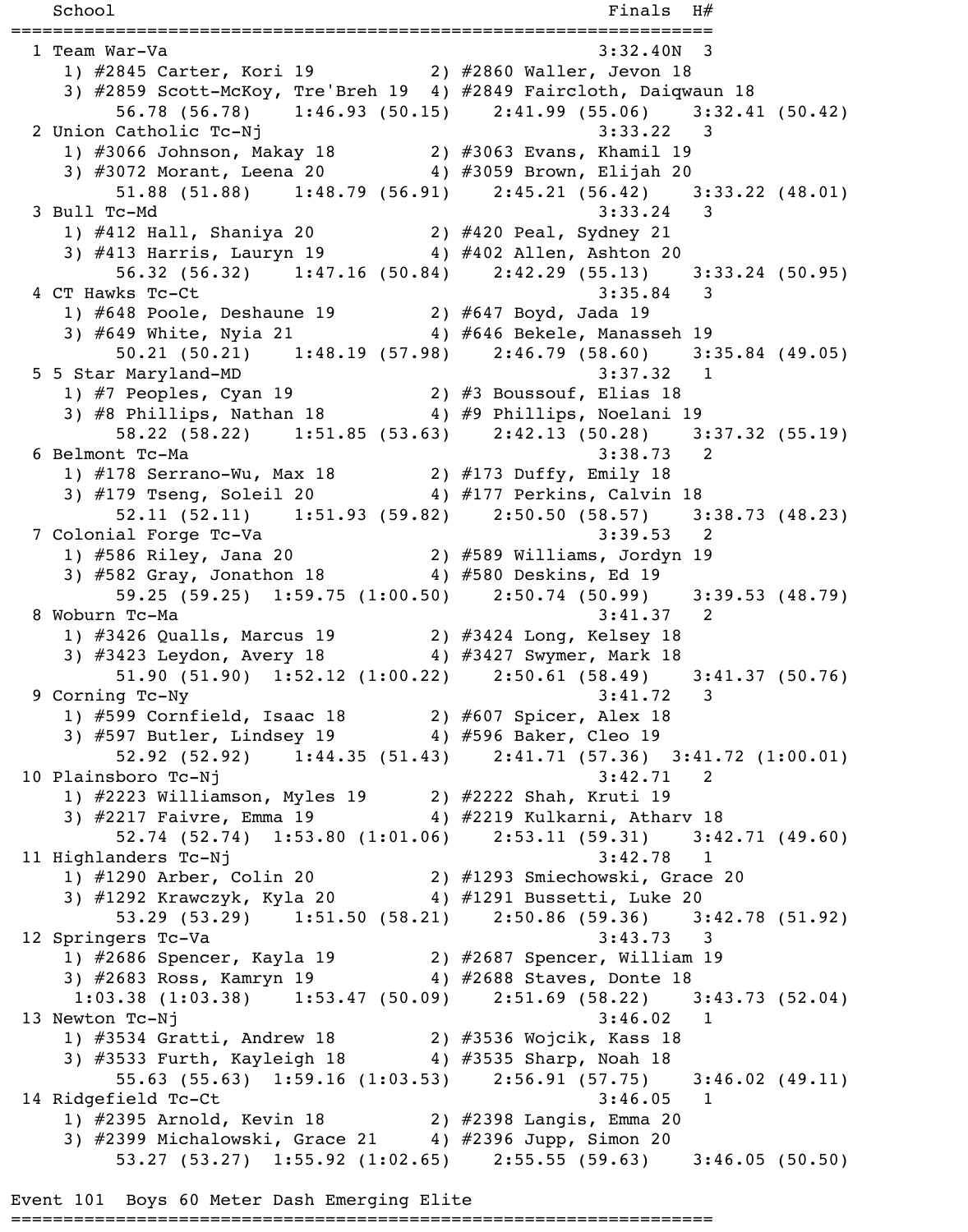| Meet: M 6.87 3/10/2017 Donovan Louis, Potomac, Dumfries, VA<br>Meet: M 6.87 3/10/2017<br>Aman Bivens, Prince George, VA<br>Meet: M 6.87 3/9/2018<br>Daniel Robinson, Lawrenceville, GA<br>Prelims H#<br>Year School<br>Name<br>=====================<br>:======================<br>=====================<br>Preliminaries<br>1 # 969 Robinson, Daniel 18 Lawrenceville, GA<br>$6.91q$ 5<br>6.434(6.434)<br>$2 \# 867$ Nash, Gabriel<br>19 Elizabeth, NJ<br>$6.94q$ 5<br>6.445(6.445)<br>$3#$ 250 Blake, Michael<br>$7.00q$ 3<br>19 Hudson, MA<br>6.510(6.510)<br>$4$ # 2696 Laster, Joseph<br>7.001<br>19 Alpharetta, GA<br>$7.01q$ 6<br>6.519(6.519)<br>5 $#$ 1054 Barrow, Jordan<br>20 Lithonia, GA<br>7.01q 7 7.004<br>6.509(6.509)<br>7.01q 4 7.005<br>$6 \# 283 \text{ Casey}$ , Aman<br>18 bristow, VA<br>6.511(6.511)<br>7 # 1827 Smith, Caden<br>7.01q 7 7.007<br>20 Monroe, MI<br>6.517(6.517)<br>$8 \# 1618$ Lewis, Charles<br>7.01q 5 7.008<br>19 Huntsville, AL<br>6.525(6.525)<br>$9$ # 1973 Norman, Kamari<br>7.02q 6 7.014<br>18 Durham, NC<br>6.512(6.512)<br>10 $#$ 986 Ford, Christian<br>7.02<br>3 7.017<br>19 Lima, OH<br>6.532(6.532)<br>11 $\#$ 1176 Gupton, Van<br>18 Raleigh, NC<br>7.03<br>2<br>6.541(6.541)<br>12 $#$ 562 Hampton, Thomas<br>7.04<br>$\mathbf{1}$<br>19 Clayton, NJ<br>6.541(6.541)<br>13 # 111 Gordon, Elijah<br>7.05<br>$\mathbf{3}$<br>20 Avon, CT<br>6.555(6.555)<br>7.06<br>$\mathbf{1}$<br>7.051<br>14 # 1441 Jackson, Demetriu<br>18 Cleveland, OH<br>6.570(6.570)<br>7.06<br>7.059<br>15 $#$ 2698 Williams, Robert<br>20 Alpharetta, GA<br>$7\overline{ }$<br>6.567(6.567)<br>$\mathbf{3}$<br>7.07<br>16 # 2861 Holzkamper, Conno<br>18 Keller, TX<br>6.574(6.574)<br>7.08<br>7.077<br>17 $#$ 962 Flaker, Jarett<br>20 Scarborough, ME<br>$\overline{4}$<br>6.599(6.599)<br>7.08<br>7.079<br>18 $\#$ 3552 Mauney, Caleb<br>20 Potomac, MD<br>6<br>6.597(6.597)<br>19 $#$ 68 Allen, Freddie<br>7.10<br>3 <sup>7</sup><br>7.092<br>19 douglasville, GA<br>6.589(6.589)<br>$20$ # 3347 Gordon, Elizah<br>7.10<br>7.093<br>19 White Plains, NY<br>6<br>6.595(6.595)<br>7.094<br>$21$ $#$ 27 Hodge, Dante<br>7.10<br>3 <sup>7</sup><br>19 Harker Heights, TX<br>6.581(6.581)<br>$22$ # 1449 Johnson, Terrell<br>7.10<br>18 Raleigh, NC<br>$\mathbf{1}$<br>6.589(6.589)<br>7.099<br>19 Pickering, ON<br>7.10<br>23 $#$ 2924 Trought, Josh<br>$\mathbf{1}$<br>6.599(6.599)<br>7.10<br>24 # 293 Boles-White, Mica<br>18 Huntsville, AL<br>$\overline{4}$<br>6.611(6.611)<br>$\overline{7}$<br>7.11<br>$25$ $#$ 67 Alford, Traevon<br>18 Rittman, OH<br>6.603(6.603)<br>26 # 2922 Reyes, Cameron<br>7.12<br>2 7.118<br>19 Ajax, $ON$<br>6.619(6.619)<br>26 # 228 Edwards, Robert<br>7.12<br>7.118<br>18 Clinton, MD<br>4 |  | Top 9 Advance by Time |  |  |  |
|-------------------------------------------------------------------------------------------------------------------------------------------------------------------------------------------------------------------------------------------------------------------------------------------------------------------------------------------------------------------------------------------------------------------------------------------------------------------------------------------------------------------------------------------------------------------------------------------------------------------------------------------------------------------------------------------------------------------------------------------------------------------------------------------------------------------------------------------------------------------------------------------------------------------------------------------------------------------------------------------------------------------------------------------------------------------------------------------------------------------------------------------------------------------------------------------------------------------------------------------------------------------------------------------------------------------------------------------------------------------------------------------------------------------------------------------------------------------------------------------------------------------------------------------------------------------------------------------------------------------------------------------------------------------------------------------------------------------------------------------------------------------------------------------------------------------------------------------------------------------------------------------------------------------------------------------------------------------------------------------------------------------------------------------------------------------------------------------------------------------------------------------------------------------------------------------------------------------------------------------------------------------------------------------------------------------------------------------------------------------------------------------------------------------------------------------------------------------------------------------------------------------------------------------------------------------------------------------------------------------------------------------------------------------------------------------------------------------------------------------------------------------|--|-----------------------|--|--|--|
| 7.095<br>7.100                                                                                                                                                                                                                                                                                                                                                                                                                                                                                                                                                                                                                                                                                                                                                                                                                                                                                                                                                                                                                                                                                                                                                                                                                                                                                                                                                                                                                                                                                                                                                                                                                                                                                                                                                                                                                                                                                                                                                                                                                                                                                                                                                                                                                                                                                                                                                                                                                                                                                                                                                                                                                                                                                                                                                    |  |                       |  |  |  |
|                                                                                                                                                                                                                                                                                                                                                                                                                                                                                                                                                                                                                                                                                                                                                                                                                                                                                                                                                                                                                                                                                                                                                                                                                                                                                                                                                                                                                                                                                                                                                                                                                                                                                                                                                                                                                                                                                                                                                                                                                                                                                                                                                                                                                                                                                                                                                                                                                                                                                                                                                                                                                                                                                                                                                                   |  |                       |  |  |  |
|                                                                                                                                                                                                                                                                                                                                                                                                                                                                                                                                                                                                                                                                                                                                                                                                                                                                                                                                                                                                                                                                                                                                                                                                                                                                                                                                                                                                                                                                                                                                                                                                                                                                                                                                                                                                                                                                                                                                                                                                                                                                                                                                                                                                                                                                                                                                                                                                                                                                                                                                                                                                                                                                                                                                                                   |  |                       |  |  |  |
|                                                                                                                                                                                                                                                                                                                                                                                                                                                                                                                                                                                                                                                                                                                                                                                                                                                                                                                                                                                                                                                                                                                                                                                                                                                                                                                                                                                                                                                                                                                                                                                                                                                                                                                                                                                                                                                                                                                                                                                                                                                                                                                                                                                                                                                                                                                                                                                                                                                                                                                                                                                                                                                                                                                                                                   |  |                       |  |  |  |
|                                                                                                                                                                                                                                                                                                                                                                                                                                                                                                                                                                                                                                                                                                                                                                                                                                                                                                                                                                                                                                                                                                                                                                                                                                                                                                                                                                                                                                                                                                                                                                                                                                                                                                                                                                                                                                                                                                                                                                                                                                                                                                                                                                                                                                                                                                                                                                                                                                                                                                                                                                                                                                                                                                                                                                   |  |                       |  |  |  |
|                                                                                                                                                                                                                                                                                                                                                                                                                                                                                                                                                                                                                                                                                                                                                                                                                                                                                                                                                                                                                                                                                                                                                                                                                                                                                                                                                                                                                                                                                                                                                                                                                                                                                                                                                                                                                                                                                                                                                                                                                                                                                                                                                                                                                                                                                                                                                                                                                                                                                                                                                                                                                                                                                                                                                                   |  |                       |  |  |  |
|                                                                                                                                                                                                                                                                                                                                                                                                                                                                                                                                                                                                                                                                                                                                                                                                                                                                                                                                                                                                                                                                                                                                                                                                                                                                                                                                                                                                                                                                                                                                                                                                                                                                                                                                                                                                                                                                                                                                                                                                                                                                                                                                                                                                                                                                                                                                                                                                                                                                                                                                                                                                                                                                                                                                                                   |  |                       |  |  |  |
|                                                                                                                                                                                                                                                                                                                                                                                                                                                                                                                                                                                                                                                                                                                                                                                                                                                                                                                                                                                                                                                                                                                                                                                                                                                                                                                                                                                                                                                                                                                                                                                                                                                                                                                                                                                                                                                                                                                                                                                                                                                                                                                                                                                                                                                                                                                                                                                                                                                                                                                                                                                                                                                                                                                                                                   |  |                       |  |  |  |
|                                                                                                                                                                                                                                                                                                                                                                                                                                                                                                                                                                                                                                                                                                                                                                                                                                                                                                                                                                                                                                                                                                                                                                                                                                                                                                                                                                                                                                                                                                                                                                                                                                                                                                                                                                                                                                                                                                                                                                                                                                                                                                                                                                                                                                                                                                                                                                                                                                                                                                                                                                                                                                                                                                                                                                   |  |                       |  |  |  |
|                                                                                                                                                                                                                                                                                                                                                                                                                                                                                                                                                                                                                                                                                                                                                                                                                                                                                                                                                                                                                                                                                                                                                                                                                                                                                                                                                                                                                                                                                                                                                                                                                                                                                                                                                                                                                                                                                                                                                                                                                                                                                                                                                                                                                                                                                                                                                                                                                                                                                                                                                                                                                                                                                                                                                                   |  |                       |  |  |  |
|                                                                                                                                                                                                                                                                                                                                                                                                                                                                                                                                                                                                                                                                                                                                                                                                                                                                                                                                                                                                                                                                                                                                                                                                                                                                                                                                                                                                                                                                                                                                                                                                                                                                                                                                                                                                                                                                                                                                                                                                                                                                                                                                                                                                                                                                                                                                                                                                                                                                                                                                                                                                                                                                                                                                                                   |  |                       |  |  |  |
|                                                                                                                                                                                                                                                                                                                                                                                                                                                                                                                                                                                                                                                                                                                                                                                                                                                                                                                                                                                                                                                                                                                                                                                                                                                                                                                                                                                                                                                                                                                                                                                                                                                                                                                                                                                                                                                                                                                                                                                                                                                                                                                                                                                                                                                                                                                                                                                                                                                                                                                                                                                                                                                                                                                                                                   |  |                       |  |  |  |
|                                                                                                                                                                                                                                                                                                                                                                                                                                                                                                                                                                                                                                                                                                                                                                                                                                                                                                                                                                                                                                                                                                                                                                                                                                                                                                                                                                                                                                                                                                                                                                                                                                                                                                                                                                                                                                                                                                                                                                                                                                                                                                                                                                                                                                                                                                                                                                                                                                                                                                                                                                                                                                                                                                                                                                   |  |                       |  |  |  |
|                                                                                                                                                                                                                                                                                                                                                                                                                                                                                                                                                                                                                                                                                                                                                                                                                                                                                                                                                                                                                                                                                                                                                                                                                                                                                                                                                                                                                                                                                                                                                                                                                                                                                                                                                                                                                                                                                                                                                                                                                                                                                                                                                                                                                                                                                                                                                                                                                                                                                                                                                                                                                                                                                                                                                                   |  |                       |  |  |  |
|                                                                                                                                                                                                                                                                                                                                                                                                                                                                                                                                                                                                                                                                                                                                                                                                                                                                                                                                                                                                                                                                                                                                                                                                                                                                                                                                                                                                                                                                                                                                                                                                                                                                                                                                                                                                                                                                                                                                                                                                                                                                                                                                                                                                                                                                                                                                                                                                                                                                                                                                                                                                                                                                                                                                                                   |  |                       |  |  |  |
|                                                                                                                                                                                                                                                                                                                                                                                                                                                                                                                                                                                                                                                                                                                                                                                                                                                                                                                                                                                                                                                                                                                                                                                                                                                                                                                                                                                                                                                                                                                                                                                                                                                                                                                                                                                                                                                                                                                                                                                                                                                                                                                                                                                                                                                                                                                                                                                                                                                                                                                                                                                                                                                                                                                                                                   |  |                       |  |  |  |
|                                                                                                                                                                                                                                                                                                                                                                                                                                                                                                                                                                                                                                                                                                                                                                                                                                                                                                                                                                                                                                                                                                                                                                                                                                                                                                                                                                                                                                                                                                                                                                                                                                                                                                                                                                                                                                                                                                                                                                                                                                                                                                                                                                                                                                                                                                                                                                                                                                                                                                                                                                                                                                                                                                                                                                   |  |                       |  |  |  |
|                                                                                                                                                                                                                                                                                                                                                                                                                                                                                                                                                                                                                                                                                                                                                                                                                                                                                                                                                                                                                                                                                                                                                                                                                                                                                                                                                                                                                                                                                                                                                                                                                                                                                                                                                                                                                                                                                                                                                                                                                                                                                                                                                                                                                                                                                                                                                                                                                                                                                                                                                                                                                                                                                                                                                                   |  |                       |  |  |  |
|                                                                                                                                                                                                                                                                                                                                                                                                                                                                                                                                                                                                                                                                                                                                                                                                                                                                                                                                                                                                                                                                                                                                                                                                                                                                                                                                                                                                                                                                                                                                                                                                                                                                                                                                                                                                                                                                                                                                                                                                                                                                                                                                                                                                                                                                                                                                                                                                                                                                                                                                                                                                                                                                                                                                                                   |  |                       |  |  |  |
|                                                                                                                                                                                                                                                                                                                                                                                                                                                                                                                                                                                                                                                                                                                                                                                                                                                                                                                                                                                                                                                                                                                                                                                                                                                                                                                                                                                                                                                                                                                                                                                                                                                                                                                                                                                                                                                                                                                                                                                                                                                                                                                                                                                                                                                                                                                                                                                                                                                                                                                                                                                                                                                                                                                                                                   |  |                       |  |  |  |
|                                                                                                                                                                                                                                                                                                                                                                                                                                                                                                                                                                                                                                                                                                                                                                                                                                                                                                                                                                                                                                                                                                                                                                                                                                                                                                                                                                                                                                                                                                                                                                                                                                                                                                                                                                                                                                                                                                                                                                                                                                                                                                                                                                                                                                                                                                                                                                                                                                                                                                                                                                                                                                                                                                                                                                   |  |                       |  |  |  |
|                                                                                                                                                                                                                                                                                                                                                                                                                                                                                                                                                                                                                                                                                                                                                                                                                                                                                                                                                                                                                                                                                                                                                                                                                                                                                                                                                                                                                                                                                                                                                                                                                                                                                                                                                                                                                                                                                                                                                                                                                                                                                                                                                                                                                                                                                                                                                                                                                                                                                                                                                                                                                                                                                                                                                                   |  |                       |  |  |  |
|                                                                                                                                                                                                                                                                                                                                                                                                                                                                                                                                                                                                                                                                                                                                                                                                                                                                                                                                                                                                                                                                                                                                                                                                                                                                                                                                                                                                                                                                                                                                                                                                                                                                                                                                                                                                                                                                                                                                                                                                                                                                                                                                                                                                                                                                                                                                                                                                                                                                                                                                                                                                                                                                                                                                                                   |  |                       |  |  |  |
|                                                                                                                                                                                                                                                                                                                                                                                                                                                                                                                                                                                                                                                                                                                                                                                                                                                                                                                                                                                                                                                                                                                                                                                                                                                                                                                                                                                                                                                                                                                                                                                                                                                                                                                                                                                                                                                                                                                                                                                                                                                                                                                                                                                                                                                                                                                                                                                                                                                                                                                                                                                                                                                                                                                                                                   |  |                       |  |  |  |
|                                                                                                                                                                                                                                                                                                                                                                                                                                                                                                                                                                                                                                                                                                                                                                                                                                                                                                                                                                                                                                                                                                                                                                                                                                                                                                                                                                                                                                                                                                                                                                                                                                                                                                                                                                                                                                                                                                                                                                                                                                                                                                                                                                                                                                                                                                                                                                                                                                                                                                                                                                                                                                                                                                                                                                   |  |                       |  |  |  |
|                                                                                                                                                                                                                                                                                                                                                                                                                                                                                                                                                                                                                                                                                                                                                                                                                                                                                                                                                                                                                                                                                                                                                                                                                                                                                                                                                                                                                                                                                                                                                                                                                                                                                                                                                                                                                                                                                                                                                                                                                                                                                                                                                                                                                                                                                                                                                                                                                                                                                                                                                                                                                                                                                                                                                                   |  |                       |  |  |  |
|                                                                                                                                                                                                                                                                                                                                                                                                                                                                                                                                                                                                                                                                                                                                                                                                                                                                                                                                                                                                                                                                                                                                                                                                                                                                                                                                                                                                                                                                                                                                                                                                                                                                                                                                                                                                                                                                                                                                                                                                                                                                                                                                                                                                                                                                                                                                                                                                                                                                                                                                                                                                                                                                                                                                                                   |  |                       |  |  |  |
|                                                                                                                                                                                                                                                                                                                                                                                                                                                                                                                                                                                                                                                                                                                                                                                                                                                                                                                                                                                                                                                                                                                                                                                                                                                                                                                                                                                                                                                                                                                                                                                                                                                                                                                                                                                                                                                                                                                                                                                                                                                                                                                                                                                                                                                                                                                                                                                                                                                                                                                                                                                                                                                                                                                                                                   |  |                       |  |  |  |
|                                                                                                                                                                                                                                                                                                                                                                                                                                                                                                                                                                                                                                                                                                                                                                                                                                                                                                                                                                                                                                                                                                                                                                                                                                                                                                                                                                                                                                                                                                                                                                                                                                                                                                                                                                                                                                                                                                                                                                                                                                                                                                                                                                                                                                                                                                                                                                                                                                                                                                                                                                                                                                                                                                                                                                   |  |                       |  |  |  |
|                                                                                                                                                                                                                                                                                                                                                                                                                                                                                                                                                                                                                                                                                                                                                                                                                                                                                                                                                                                                                                                                                                                                                                                                                                                                                                                                                                                                                                                                                                                                                                                                                                                                                                                                                                                                                                                                                                                                                                                                                                                                                                                                                                                                                                                                                                                                                                                                                                                                                                                                                                                                                                                                                                                                                                   |  |                       |  |  |  |
|                                                                                                                                                                                                                                                                                                                                                                                                                                                                                                                                                                                                                                                                                                                                                                                                                                                                                                                                                                                                                                                                                                                                                                                                                                                                                                                                                                                                                                                                                                                                                                                                                                                                                                                                                                                                                                                                                                                                                                                                                                                                                                                                                                                                                                                                                                                                                                                                                                                                                                                                                                                                                                                                                                                                                                   |  |                       |  |  |  |
|                                                                                                                                                                                                                                                                                                                                                                                                                                                                                                                                                                                                                                                                                                                                                                                                                                                                                                                                                                                                                                                                                                                                                                                                                                                                                                                                                                                                                                                                                                                                                                                                                                                                                                                                                                                                                                                                                                                                                                                                                                                                                                                                                                                                                                                                                                                                                                                                                                                                                                                                                                                                                                                                                                                                                                   |  |                       |  |  |  |
|                                                                                                                                                                                                                                                                                                                                                                                                                                                                                                                                                                                                                                                                                                                                                                                                                                                                                                                                                                                                                                                                                                                                                                                                                                                                                                                                                                                                                                                                                                                                                                                                                                                                                                                                                                                                                                                                                                                                                                                                                                                                                                                                                                                                                                                                                                                                                                                                                                                                                                                                                                                                                                                                                                                                                                   |  |                       |  |  |  |
|                                                                                                                                                                                                                                                                                                                                                                                                                                                                                                                                                                                                                                                                                                                                                                                                                                                                                                                                                                                                                                                                                                                                                                                                                                                                                                                                                                                                                                                                                                                                                                                                                                                                                                                                                                                                                                                                                                                                                                                                                                                                                                                                                                                                                                                                                                                                                                                                                                                                                                                                                                                                                                                                                                                                                                   |  |                       |  |  |  |
|                                                                                                                                                                                                                                                                                                                                                                                                                                                                                                                                                                                                                                                                                                                                                                                                                                                                                                                                                                                                                                                                                                                                                                                                                                                                                                                                                                                                                                                                                                                                                                                                                                                                                                                                                                                                                                                                                                                                                                                                                                                                                                                                                                                                                                                                                                                                                                                                                                                                                                                                                                                                                                                                                                                                                                   |  |                       |  |  |  |
|                                                                                                                                                                                                                                                                                                                                                                                                                                                                                                                                                                                                                                                                                                                                                                                                                                                                                                                                                                                                                                                                                                                                                                                                                                                                                                                                                                                                                                                                                                                                                                                                                                                                                                                                                                                                                                                                                                                                                                                                                                                                                                                                                                                                                                                                                                                                                                                                                                                                                                                                                                                                                                                                                                                                                                   |  |                       |  |  |  |
|                                                                                                                                                                                                                                                                                                                                                                                                                                                                                                                                                                                                                                                                                                                                                                                                                                                                                                                                                                                                                                                                                                                                                                                                                                                                                                                                                                                                                                                                                                                                                                                                                                                                                                                                                                                                                                                                                                                                                                                                                                                                                                                                                                                                                                                                                                                                                                                                                                                                                                                                                                                                                                                                                                                                                                   |  |                       |  |  |  |
|                                                                                                                                                                                                                                                                                                                                                                                                                                                                                                                                                                                                                                                                                                                                                                                                                                                                                                                                                                                                                                                                                                                                                                                                                                                                                                                                                                                                                                                                                                                                                                                                                                                                                                                                                                                                                                                                                                                                                                                                                                                                                                                                                                                                                                                                                                                                                                                                                                                                                                                                                                                                                                                                                                                                                                   |  |                       |  |  |  |
|                                                                                                                                                                                                                                                                                                                                                                                                                                                                                                                                                                                                                                                                                                                                                                                                                                                                                                                                                                                                                                                                                                                                                                                                                                                                                                                                                                                                                                                                                                                                                                                                                                                                                                                                                                                                                                                                                                                                                                                                                                                                                                                                                                                                                                                                                                                                                                                                                                                                                                                                                                                                                                                                                                                                                                   |  |                       |  |  |  |
|                                                                                                                                                                                                                                                                                                                                                                                                                                                                                                                                                                                                                                                                                                                                                                                                                                                                                                                                                                                                                                                                                                                                                                                                                                                                                                                                                                                                                                                                                                                                                                                                                                                                                                                                                                                                                                                                                                                                                                                                                                                                                                                                                                                                                                                                                                                                                                                                                                                                                                                                                                                                                                                                                                                                                                   |  |                       |  |  |  |
|                                                                                                                                                                                                                                                                                                                                                                                                                                                                                                                                                                                                                                                                                                                                                                                                                                                                                                                                                                                                                                                                                                                                                                                                                                                                                                                                                                                                                                                                                                                                                                                                                                                                                                                                                                                                                                                                                                                                                                                                                                                                                                                                                                                                                                                                                                                                                                                                                                                                                                                                                                                                                                                                                                                                                                   |  |                       |  |  |  |
|                                                                                                                                                                                                                                                                                                                                                                                                                                                                                                                                                                                                                                                                                                                                                                                                                                                                                                                                                                                                                                                                                                                                                                                                                                                                                                                                                                                                                                                                                                                                                                                                                                                                                                                                                                                                                                                                                                                                                                                                                                                                                                                                                                                                                                                                                                                                                                                                                                                                                                                                                                                                                                                                                                                                                                   |  |                       |  |  |  |
|                                                                                                                                                                                                                                                                                                                                                                                                                                                                                                                                                                                                                                                                                                                                                                                                                                                                                                                                                                                                                                                                                                                                                                                                                                                                                                                                                                                                                                                                                                                                                                                                                                                                                                                                                                                                                                                                                                                                                                                                                                                                                                                                                                                                                                                                                                                                                                                                                                                                                                                                                                                                                                                                                                                                                                   |  |                       |  |  |  |
|                                                                                                                                                                                                                                                                                                                                                                                                                                                                                                                                                                                                                                                                                                                                                                                                                                                                                                                                                                                                                                                                                                                                                                                                                                                                                                                                                                                                                                                                                                                                                                                                                                                                                                                                                                                                                                                                                                                                                                                                                                                                                                                                                                                                                                                                                                                                                                                                                                                                                                                                                                                                                                                                                                                                                                   |  |                       |  |  |  |
|                                                                                                                                                                                                                                                                                                                                                                                                                                                                                                                                                                                                                                                                                                                                                                                                                                                                                                                                                                                                                                                                                                                                                                                                                                                                                                                                                                                                                                                                                                                                                                                                                                                                                                                                                                                                                                                                                                                                                                                                                                                                                                                                                                                                                                                                                                                                                                                                                                                                                                                                                                                                                                                                                                                                                                   |  |                       |  |  |  |
|                                                                                                                                                                                                                                                                                                                                                                                                                                                                                                                                                                                                                                                                                                                                                                                                                                                                                                                                                                                                                                                                                                                                                                                                                                                                                                                                                                                                                                                                                                                                                                                                                                                                                                                                                                                                                                                                                                                                                                                                                                                                                                                                                                                                                                                                                                                                                                                                                                                                                                                                                                                                                                                                                                                                                                   |  |                       |  |  |  |
|                                                                                                                                                                                                                                                                                                                                                                                                                                                                                                                                                                                                                                                                                                                                                                                                                                                                                                                                                                                                                                                                                                                                                                                                                                                                                                                                                                                                                                                                                                                                                                                                                                                                                                                                                                                                                                                                                                                                                                                                                                                                                                                                                                                                                                                                                                                                                                                                                                                                                                                                                                                                                                                                                                                                                                   |  |                       |  |  |  |
|                                                                                                                                                                                                                                                                                                                                                                                                                                                                                                                                                                                                                                                                                                                                                                                                                                                                                                                                                                                                                                                                                                                                                                                                                                                                                                                                                                                                                                                                                                                                                                                                                                                                                                                                                                                                                                                                                                                                                                                                                                                                                                                                                                                                                                                                                                                                                                                                                                                                                                                                                                                                                                                                                                                                                                   |  |                       |  |  |  |
|                                                                                                                                                                                                                                                                                                                                                                                                                                                                                                                                                                                                                                                                                                                                                                                                                                                                                                                                                                                                                                                                                                                                                                                                                                                                                                                                                                                                                                                                                                                                                                                                                                                                                                                                                                                                                                                                                                                                                                                                                                                                                                                                                                                                                                                                                                                                                                                                                                                                                                                                                                                                                                                                                                                                                                   |  | 6.618(6.618)          |  |  |  |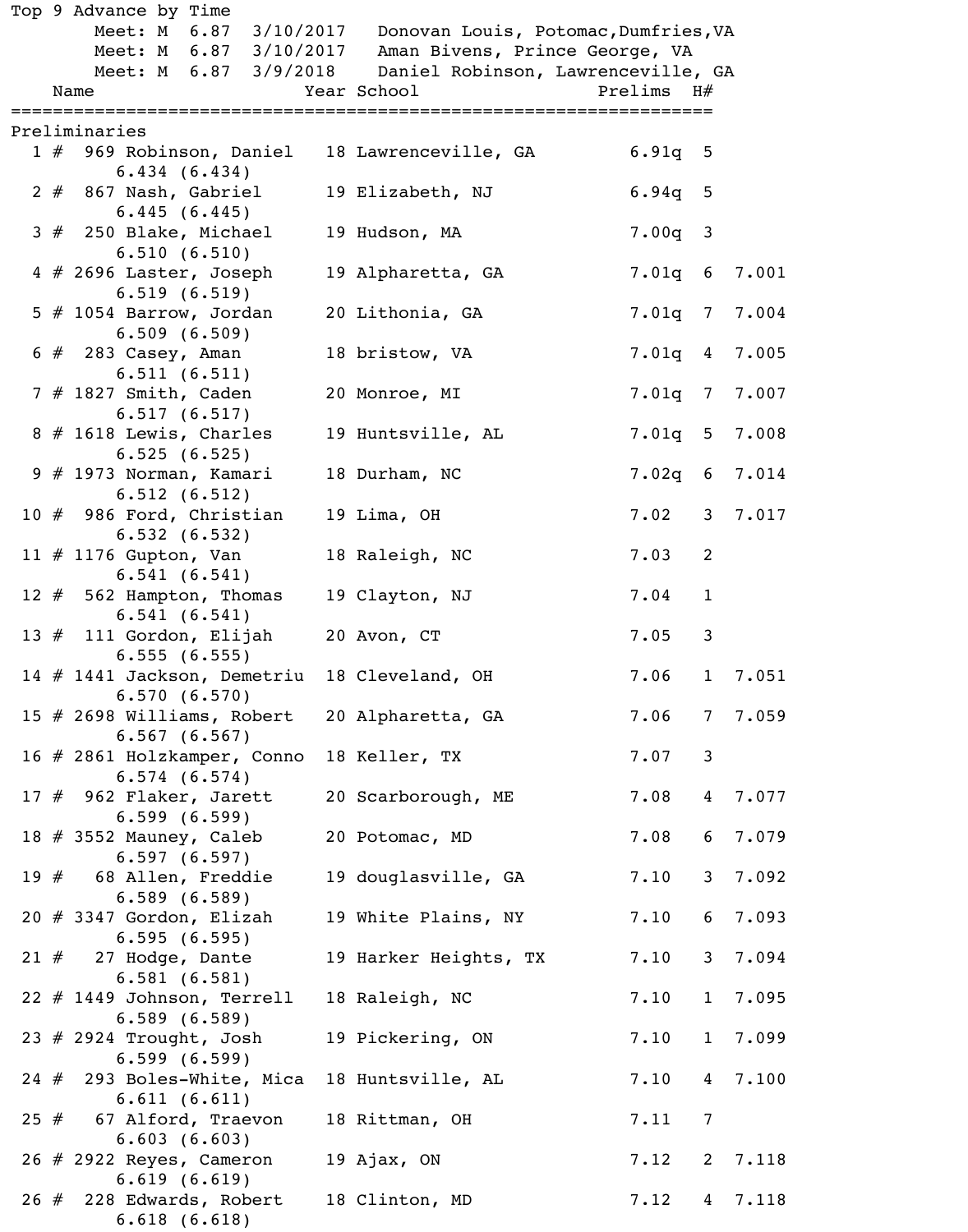|  | 28 # 1120 Stallworth, Noah                                                | 19 Rockford, MI                                          | 7.13   | 5               |       |
|--|---------------------------------------------------------------------------|----------------------------------------------------------|--------|-----------------|-------|
|  | 6.627(6.627)<br>29 $#$ 2655 Young, Elijah                                 | 20 Knoxville, TN                                         | 7.14   | 3               |       |
|  | 6.624(6.624)<br>30 # 1167 Gruber, William                                 | 18 Hermitage, PA                                         | 7.15   | $\mathbf{1}$    |       |
|  | 6.643(6.643)<br>$31 \# 691$ Muhammad, Naim                                | 18 Hyattsville, MD                                       | 7.16   | $\overline{4}$  | 7.154 |
|  | 6.651(6.651)<br>32 # 2450 Robinson, Andrew<br>6.660(6.660)                | 19 Atlanta, GA                                           | 7.16   | $\mathbf{1}$    | 7.156 |
|  | 33 # 2721 McDaniel, Mordeca<br>6.657(6.657)                               | 20 Fort Washington, Md                                   | 7.16   | $7\overline{ }$ | 7.159 |
|  | 34 # 2685 Smith, Rayquan<br>6.659(6.659)                                  | 19 Henrico, VA                                           | 7.17   | 6               |       |
|  | $35$ $\#$ 697 Trotz, Kamari<br>6.657(6.657)                               | 20 Hyattsville, MD                                       | 7.18   | 2               |       |
|  | $36$ $#$ 830 Jacobs, Tyler<br>6.687(6.687)                                | 18 Nashville, TN                                         | 7.19   | $7\phantom{.0}$ | 7.185 |
|  | 37 # 1730 Cannon, Rodney<br>6.679(6.679)                                  | 18 Ypsilanti, MI                                         | 7.19   | $\mathbf{1}$    | 7.187 |
|  | 38 # 374 Colwell, Dionte<br>6.681(6.681)                                  | 19 Burghill, OH                                          | 7.19   | 6               | 7.189 |
|  | 39 $#$ 380 Brooks, Evan<br>6.691(6.691)                                   | 19 Huntsville, AL                                        | 7.21   | 6               | 7.201 |
|  | $40 \# 689$ Green, Damon<br>6.694(6.694)                                  | 19 Hyattsville, MD                                       | 7.21   | $\overline{2}$  | 7.203 |
|  | 41 $#$ 2890 Brookes, Zion<br>6.701(6.701)                                 | 20 Ajax, ON                                              | 7.21   | $\overline{2}$  | 7.210 |
|  | 42 $#$ 1281 Dyer, Anwar<br>6.696(6.696)                                   | 18 Camden, DE                                            | 7.22   | 2               |       |
|  | 43 # 1734 Hall, Cobey<br>6.713(6.713)                                     | 18 Ypsilanti, MI                                         | 7.24   |                 | 7.238 |
|  | 44 # 2363 Reeves-Williams,<br>6.727(6.727)                                | 18 Rockville, MD                                         | 7.24   | $4\overline{ }$ | 7.240 |
|  | 45 # 2923 Sivakumar, Andre<br>6.721(6.721)                                | 19 Oshawa, ON                                            | 7.25   | 4               |       |
|  | 46 # 2997 Miller, Myles<br>6.743(6.743)                                   | 18 Ann Arbor, MI                                         | 7.26   | 2               | 7.252 |
|  | 47 # 2920 McKenzie, Jordan<br>6.761(6.761)                                | 19 Ajax, ON                                              | 7.26   | 2               | 7.257 |
|  | 48 # 1755 McDaniel, Kameron<br>6.699(6.699)                               | 19 Pleasant Grove, AL                                    | 7.28   | 5               |       |
|  | 49 $#$ 2919 McArthur, Ethan<br>6.817(6.817)                               | 19 Pickering, ON                                         | 7.34   | 3               |       |
|  | -- # 1765 McElveen, Jamel                                                 | 19 High Point, NC                                        | DNS    | 6               |       |
|  | $--$ # 1714 Marshall, Myles                                               | 19 Marietta, GA                                          | DNS    | 7               |       |
|  | -- # 1145 Snyder, Kevin                                                   | 19 Arden, NC                                             | DNS    | 5               |       |
|  | -- # 2884 Butler, Jalen                                                   | 19 Raytown, MO                                           | DNS    | $\mathbf{1}$    |       |
|  | -- # 2211 Pittman, Brien                                                  | 18 Greensboro, NC                                        | DNS    | 5               |       |
|  | $--$ # 2178 Johnson, Jules<br>Event 101 Boys 60 Meter Dash Emerging Elite | 18 Pickerington, OH                                      | DNS    | 4               |       |
|  |                                                                           |                                                          |        |                 |       |
|  | Meet: M 6.87 3/10/2017                                                    | Donovan Louis, Potomac, Dumfries, VA                     |        |                 |       |
|  | Meet: M 6.87 3/10/2017                                                    | Aman Bivens, Prince George, VA                           |        |                 |       |
|  |                                                                           | Meet: M 6.87 3/9/2018 Daniel Robinson, Lawrenceville, GA |        |                 |       |
|  | Name                                                                      | Year School                                              | Finals |                 |       |
|  |                                                                           |                                                          |        |                 |       |

Finals

 1 # 969 Robinson, Daniel 18 Lawrenceville, GA 6.87M 6.404 (6.404)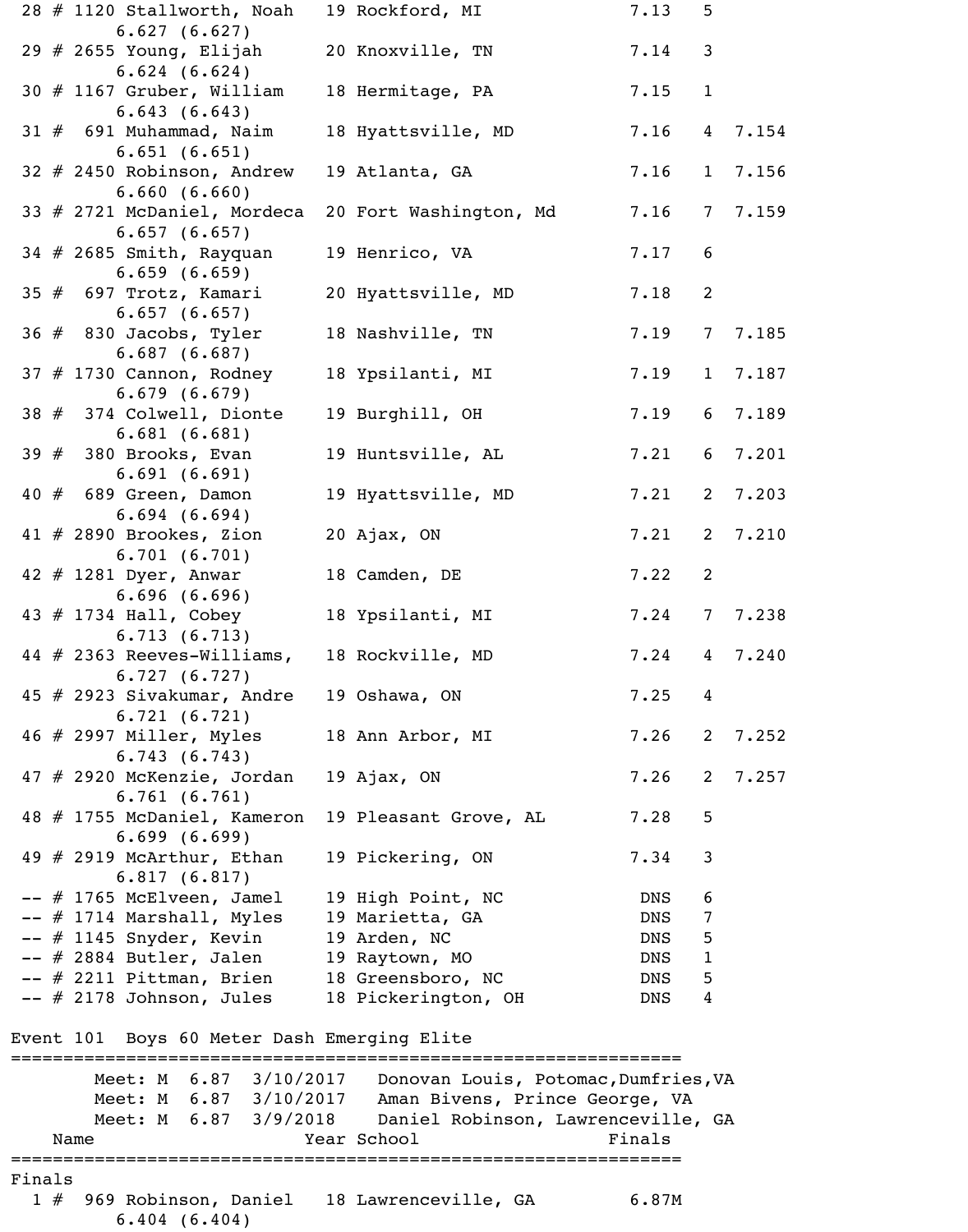|     | $2 \# 867$ Nash, Gabriel                                                                        | 19 Elizabeth, NJ         | 6.90         |                | 6.901           |
|-----|-------------------------------------------------------------------------------------------------|--------------------------|--------------|----------------|-----------------|
|     | 6.407(6.407)<br>$3$ # 1618 Lewis, Charles                                                       | 19 Huntsville, AL        | 6.91         |                | 6.910           |
|     | 6.438(6.438)<br>4 # 1973 Norman, Kamari<br>6.480(6.480)                                         | 18 Durham, NC            | 6.99         |                | 6.988           |
|     | $5 \#$ 283 Casey, Aman<br>6.491(6.491)                                                          | 18 bristow, VA           | 6.99         |                | 6.990           |
|     | $6$ # 1054 Barrow, Jordan<br>6.495(6.495)                                                       | 20 Lithonia, GA          | 7.00         |                |                 |
|     | 7 # 2696 Laster, Joseph<br>6.524(6.524)                                                         | 19 Alpharetta, GA        | 7.01         |                |                 |
|     | 8 # 250 Blake, Michael<br>6.537(6.537)                                                          | 19 Hudson, MA            | 7.02         |                |                 |
|     | $9$ # 1827 Smith, Caden<br>$6.569$ $(6.569)$                                                    | 20 Monroe, MI            | 7.07         |                |                 |
|     | Event 102 Girls 60 Meter Dash Emerging Elite                                                    |                          |              |                |                 |
|     | Top 9 Advance by Time<br>Meet: M 7.49 3/10/2017 Semira Killebrew, Brebeuf, Indnapls, IN<br>Name | Year School<br>========= | Prelims $H#$ |                |                 |
|     | Preliminaries                                                                                   |                          |              |                |                 |
|     | $1$ # 2980 McDonald, Kaleb<br>7.028(7.028)                                                      | 18 Louisville, KY        | 7.56q 4      |                |                 |
|     | $2$ $#$ 1025 Frost, Jazmyne<br>7.045(7.045)                                                     | 19 Hawthorne, CA         | $7.59q$ 1    |                |                 |
|     | 3 # 1419 Harris, Kimberly<br>7.075(7.075)                                                       | 20 Suwanee, GA           | $7.62q$ 3    |                |                 |
|     | $4 \# 1003$ Colbert, Tylar<br>7.078(7.078)                                                      | 18 Reisterstown, MD      | $7.64q$ 3    |                |                 |
|     | $5$ # 1617 Leger, Catherine<br>7.125(7.125)                                                     | 19 St-Laurent, QC        | $7.66q$ 4    |                |                 |
|     | $6$ $#$ 928 Arnold, Tamia<br>7.099(7.099)                                                       | 19 Virginia Beach, VA    | $7.68q$ 1    |                |                 |
|     | $7$ $#$ 1566 James, Lauryn<br>7.133(7.133)                                                      | 18 Philadelphia, PA      | $7.69q$ 6    |                |                 |
|     | 8 # 836 Ntambue, Donna<br>7.162(7.162)                                                          | 20 Montreal, QC          |              |                | 7.72q 6 7.716   |
|     | 9 # 677 Davis, Alyson<br>7.151(7.151)                                                           | 19 Summerfield, NC       |              |                | $7.72q$ 4 7.720 |
|     | $10 \# 2478$ Rivas, Imani<br>7.172(7.172)                                                       | 19 Charlotte, NC         | 7.74         |                | 5 7.731         |
|     | 11 # 939 Fields, Mackenzie<br>7.171(7.171)                                                      | 19 Farmington Hills, M   | 7.74         | $5 -$          | 7.733           |
|     | 12 # 1999 Stewart, Sydnee<br>7.177(7.177)                                                       | 20 Grand Prairie, TX     | 7.74         |                | 4 7.735         |
|     | 13 # 1108 Frankson, Kassidy<br>7.185(7.185)                                                     | 20 Bronx, NY             | 7.75         | $\overline{2}$ |                 |
|     | 14 $#$ 1122 Young, Qe'Neisha<br>7.188(7.188)                                                    | 20 Kentwood, MI          | 7.76         | $2^{\circ}$    | 7.756           |
|     | 15 $#$ 3151 Tucker, Jessica<br>7.208(7.208)                                                     | 18 Chesapeake, VA        | 7.76         | $2^{\circ}$    | 7.758           |
|     | 16 # 2921 Parry, Allysia<br>7.210(7.210)                                                        | 18 Pickering, ON         | 7.77         | 3              |                 |
|     | $17$ $\#$ 3176 Atkins, Akajia<br>$7.254$ $(7.254)$                                              | 18 Copiague, NY          | 7.83         | 5 <sup>1</sup> | 7.822           |
|     | 17 $#$ 2412 Braxton, Jordan<br>7.249(7.249)                                                     | 19 Upper Marlboro, MD    | 7.83         | $2^{\circ}$    | 7.822           |
| 19# | 524 Thompson, Destiny 18 Indian Head, MD                                                        |                          | 7.83         | 4              | 7.823           |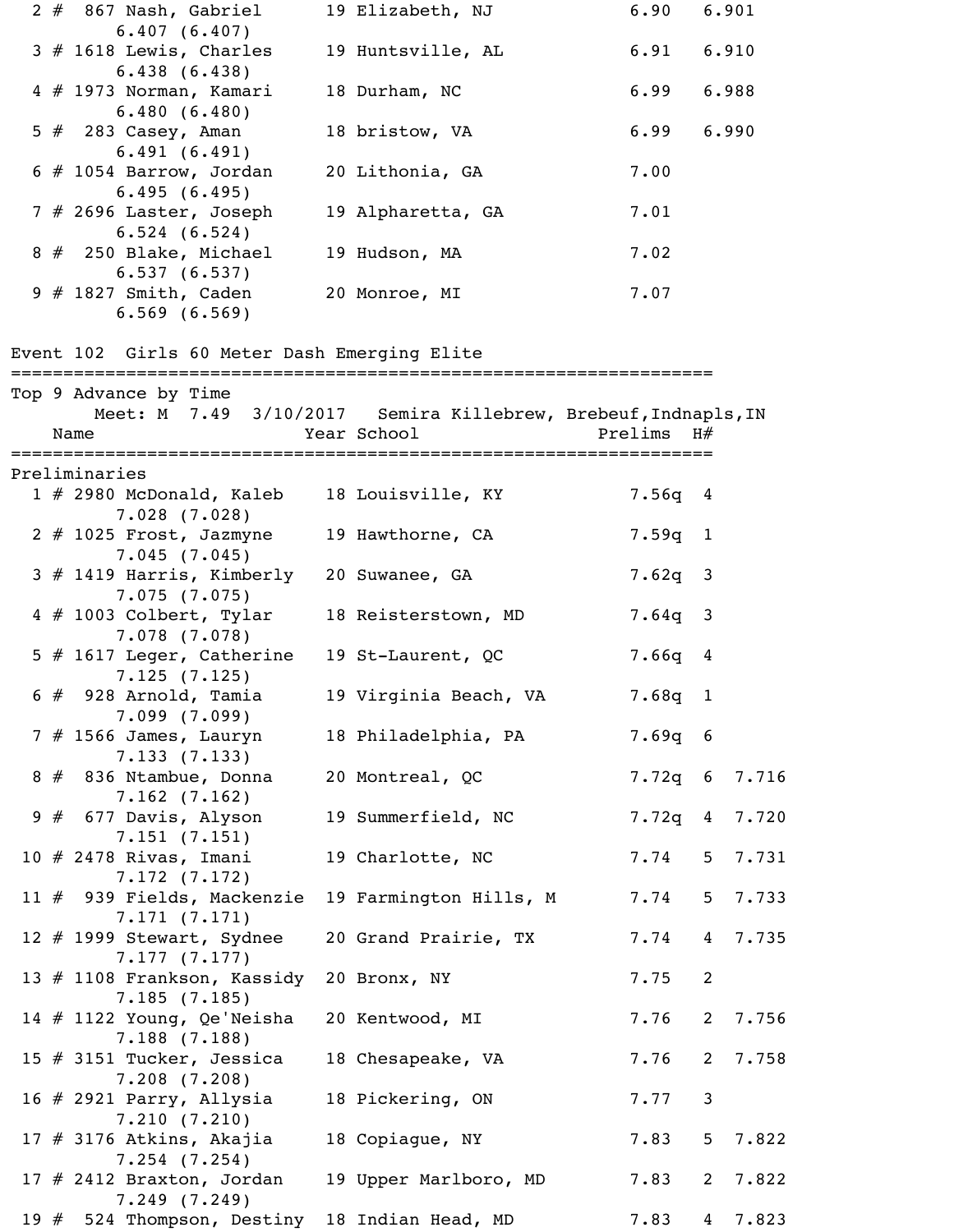| 7.227(7.227)                                      |                       |            |                 |         |
|---------------------------------------------------|-----------------------|------------|-----------------|---------|
| 20 # 1769 Bowen, De'ja<br>$7.265$ (7.265)         | 19 Middletown, NY     | 7.83       |                 | 1 7.825 |
| $21$ # 2795 Hickey, Alysah                        | 19 Coronado, CA       | 7.83       |                 | 5 7.830 |
| $7.286$ $(7.286)$<br>22 # 630 Covington, Mikeis   | 19 Indianapolis, IN   | 7.84       | $\mathbf{2}$    | 7.834   |
| $7.284$ $(7.284)$<br>22 # 863 Rochester, Daniel   | 18 Bladensburg, MD    | 7.84       | 6               | 7.834   |
| 7.279(7.279)<br>$24$ # 3016 Trainor, Priscill     | 20 Lansing, MI        | 7.85       | 6               |         |
| 7.242(7.242)                                      |                       |            |                 |         |
| 25 $#$ 1895 Parker, Rachelle<br>$7.288$ $(7.288)$ | 18 Natick, MA         | 7.86       | $\mathbf{1}$    |         |
| 26 # 1329 Hoosier, Denisha<br>7.273(7.273)        | 18 Stafford, VA       | 7.87       | 2               | 7.862   |
| 27 # 1687 Madden, Alyssa<br>7.304(7.304)          | 19 Westminster, MA    | 7.87       | 1               | 7.865   |
| 28 # 2176 Smith, Roshelle                         | 18 Hampton, VA        | 7.88       | 5 <sup>1</sup>  | 7.877   |
| 7.315(7.315)<br>29 # 2677 Hendrick, Chrissl       | 18 nanuet, NY         | 7.88       | 5               | 7.880   |
| 7.301(7.301)<br>30 # 1891 Gerdes, Abigail         | 19 Natick, MA         | 7.90       | $4\overline{ }$ | 7.897   |
| $7.324$ $(7.324)$<br>$31$ # 857 Hewitt, Felicia   | 20 Bladensburg, MD    | 7.90       | $2^{\circ}$     | 7.899   |
| 7.327(7.327)<br>$32 \# 2637$ Snay, Schuyler       | 18 Amesbury, MA       | 7.91       | 2               | 7.903   |
| 7.314(7.314)                                      |                       |            |                 |         |
| 33 # 186 Benjamin, Aniyah<br>7.329(7.329)         | 18 Fredericksburg, VA | 7.91       | 4               | 7.904   |
| 34 # 1170 Guess, Wynter<br>7.339(7.339)           | 19 Winston salem, Nc  | 7.91       | 4               | 7.910   |
| 35 # 1694 Gaddy, Amaya<br>7.338(7.338)            | 19 Charlotte, NC      | 7.92       | 6               |         |
| 36 # 613 Meade, Kayla                             | 18 Cornwall, NY       | 7.94       | 3               |         |
| $7.368$ $(7.368)$<br>37 # 1255 Henderson, Carmen  | 19 Indian Head, MD    | 7.97       | 5               |         |
| 7.386(7.386)<br>38 # 2683 Ross, Kamryn            | 19 Henrico, VA        | 7.98       |                 | 3 7.976 |
| 7.392(7.392)<br>39 # 1085 Diggs, Aniya            | 20 Ellicott City, MD  | 7.98       | 1               | 7.977   |
| 7.400(7.400)<br>40 # 886 Mocarski, Maya           | 19 Fairfield, CT      | 8.01       |                 | 38.003  |
| 7.417(7.417)                                      |                       |            |                 |         |
| 41 # 563 Hampton, Tiaija<br>7.416(7.416)          | 19 Glassboro, NJ      | 8.01       |                 | 3 8.004 |
| $42$ # 1870 Murnane, Molly<br>7.430(7.430)        | 19 Scarborough, Mai   | 8.02       | $\mathbf{1}$    |         |
| 43 # 1570 Lane, Cathryn<br>7.459(7.459)           | 18 Baltimore, Md      | 8.03       | 2               |         |
| 44 # 2889 Brookes, Selah                          | 23 Ajax, ON           | 8.08       | 4               |         |
| 7.490(7.490)<br>45 # 2062 Skeete-Ridley, Qu       | 19 New Carrollton, MD | 8.13       | $\mathbf{1}$    |         |
| 7.547(7.547)<br>46 # 856 Curry, Keyona            | 18 Bladensburg, MD    | 8.20       | $\mathbf{1}$    |         |
| 7.589(7.589)<br>-- # 298 Borum, Victoria          | 18 Asheville, NC      | DNS        | $\mathbf{3}$    |         |
| -- # 544 Young, Amira                             | 18 Chicago, IL        | DNS        | 6               |         |
| -- # 3127 Gaines, Jadalyn                         | 19 Chesapeake, VA     | DNS        | 6               |         |
| -- # 3009 Perkins, Maya                           | 18 Chesapeake, VA     | DNS        | 6               |         |
| $--$ # 3348 White, Brianna                        | 20 Brooklyn, NY       | DNS        | 5               |         |
| -- # 2337 Kimble, Ty-lisha                        | 19 Mint Hill, NC      | <b>DNS</b> | 3               |         |
|                                                   |                       |            |                 |         |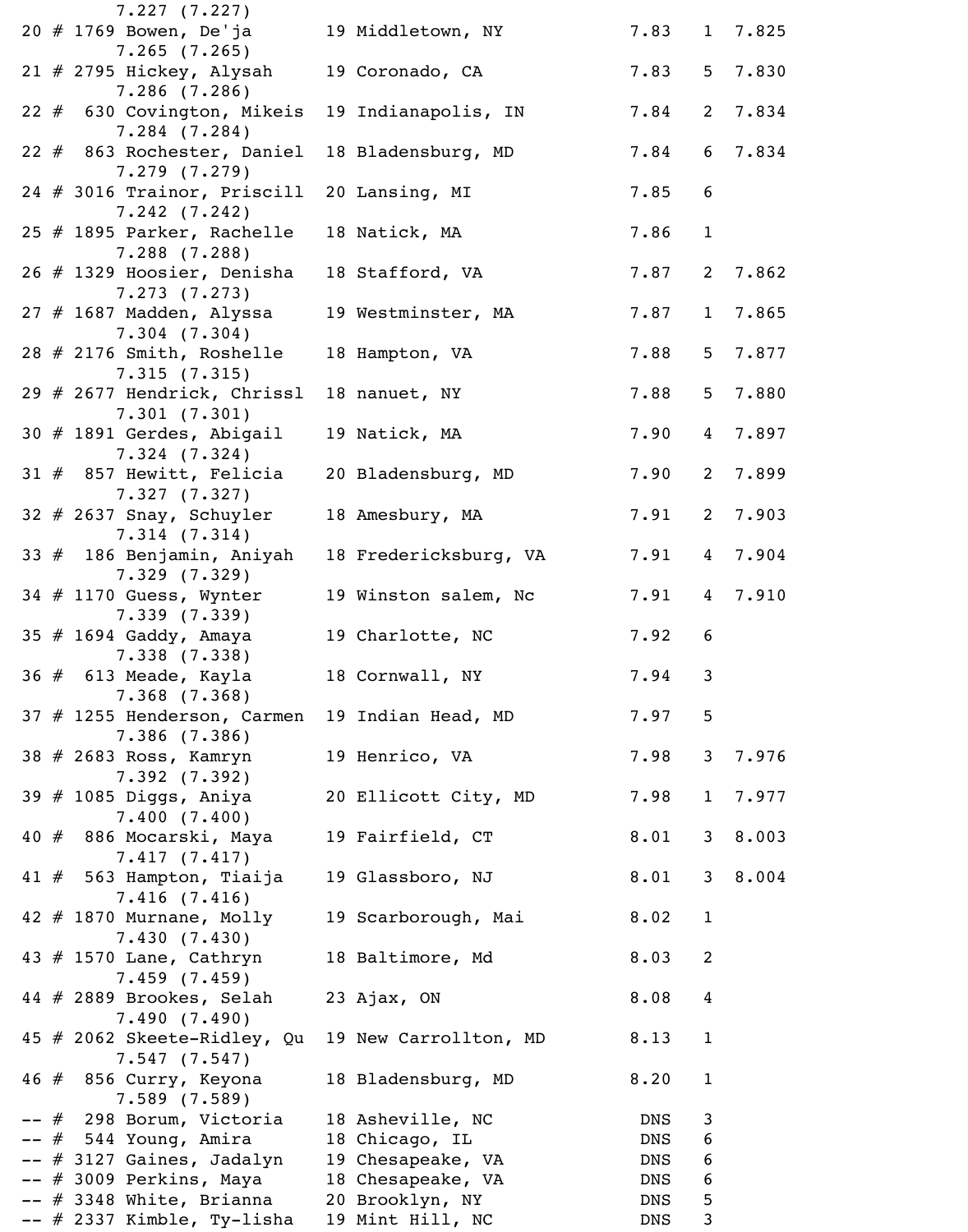|        |               |                                           |                                                          | -- # 1420 Whitehead, Kyleey 19 Suwanee, GA                                    | <b>DNS</b>         | 5              |        |
|--------|---------------|-------------------------------------------|----------------------------------------------------------|-------------------------------------------------------------------------------|--------------------|----------------|--------|
|        |               |                                           |                                                          | Event 102 Girls 60 Meter Dash Emerging Elite                                  |                    |                |        |
|        | Name          |                                           |                                                          | Meet: M 7.49 3/10/2017 Semira Killebrew, Brebeuf, Indnapls, IN<br>Year School | Finals             |                |        |
| Finals |               |                                           |                                                          |                                                                               |                    |                |        |
|        |               | 6.997(6.997)                              | $1 \# 2980$ McDonald, Kaleb                              | 18 Louisville, KY                                                             | 7.51               |                |        |
|        |               | 6.993(6.993)                              | $2$ $\#$ 1025 Frost, Jazmyne                             | 19 Hawthorne, CA                                                              | 7.54               |                |        |
|        |               | 7.011(7.011)                              | 3 # 1419 Harris, Kimberly                                | 20 Suwanee, GA                                                                | 7.55               |                |        |
|        |               | $4 \# 1566$ James, Lauryn<br>7.103(7.103) |                                                          | 18 Philadelphia, PA                                                           | 7.65               |                |        |
|        |               | $5$ $#$ 928 Arnold, Tamia<br>7.100(7.100) |                                                          | 19 Virginia Beach, VA                                                         | 7.67               |                | 7.663  |
|        |               | $6$ # 1003 Colbert, Tylar<br>7.115(7.115) |                                                          | 18 Reisterstown, MD                                                           | 7.67               |                | 7.669  |
|        |               | 7.128(7.128)                              | $7$ # 1617 Leger, Catherine                              | 19 St-Laurent, QC                                                             | 7.68               |                | 7.674  |
|        |               | 8 # 677 Davis, Alyson<br>7.120(7.120)     |                                                          | 19 Summerfield, NC                                                            | 7.68               |                | 7.677  |
|        |               | $9 \# 836$ Ntambue, Donna<br>7.155(7.155) |                                                          | 20 Montreal, QC                                                               | 7.70               |                |        |
|        |               |                                           |                                                          | Event 103 Boys 200 Meter Dash Emerging Elite                                  |                    |                |        |
|        |               | Top 8 Advance by Time                     |                                                          |                                                                               |                    |                |        |
|        |               |                                           |                                                          | Meet: M 21.64 3/14/2014 Grant Holloway, Grassfield, Chspk, VA                 |                    |                |        |
|        |               |                                           | Meet: M 21.64 3/11/2016                                  | Kelly Brown, Wilson, Roch, NY                                                 |                    |                |        |
|        | Name          |                                           |                                                          | Year School                                                                   | Prelims            | H#             |        |
|        |               |                                           |                                                          |                                                                               |                    |                |        |
|        | Preliminaries |                                           |                                                          |                                                                               |                    |                |        |
|        |               |                                           | $1 \#$ 986 Ford, Christian<br>2 # 1732 Cunningham, Corte | 19 Lima, $OH$<br>18 Ypsilanti, MI                                             | 21.89q 8<br>22.11q | 2              |        |
|        |               |                                           | $3# 795$ Moore, JaVaughn                                 | 18 Marietta, GA                                                               | 22.12q             | 9              |        |
|        |               |                                           | 4 # 1441 Jackson, Demetriu                               | 18 Cleveland, OH                                                              | 22.13q             | $\overline{7}$ |        |
|        |               | $5$ # 3187 Dracon, Doug                   |                                                          | 18 Matthews, NC                                                               | 22.20q             | 6              |        |
|        |               |                                           | $6$ $#$ 437 McRae, Romell                                | 20 Raleigh, NC                                                                | 22.29q             | 5 <sup>5</sup> | 22.282 |
|        |               |                                           | $7$ # 1217 Harding, Javonte'                             | 20 Prince George, VA                                                          | 22.29q             | $\overline{2}$ | 22.286 |
|        |               |                                           | 8 # 75 Alvarez, Alan                                     | 18 Lexington, SC                                                              | 22.30q             | 5              |        |
|        |               |                                           | $9$ $#$ 193 Johnson, Rahmir                              | 19 Oradell, NJ                                                                | 22.31              | 8              |        |
|        |               |                                           | $10$ # 2007 Mganga, Khaloni                              | 18 Germantown, MD                                                             | 22.36              | $\mathfrak{Z}$ |        |
| 11#    |               |                                           | 8 Phillips, Nathan                                       | 18 Silver Spring, MD                                                          | 22.43              | $\mathbf{3}$   |        |
|        |               | 12 $#$ 2174 Charity, Damion               |                                                          | 18 Hampton, VA                                                                | 22.44              | $\overline{2}$ |        |
|        |               | 13 $#$ 248 Black, Bradon                  |                                                          | 19 Waxhaw, NC                                                                 | 22.48              | 5              |        |
|        |               | 14 # 865 Joanus, Guinove                  |                                                          | 19 Elizabeth, NJ                                                              | 22.52              | $\mathbf{1}$   | 22.516 |
|        |               |                                           | 15 # 274 Walbrook, Reynold                               | 18 Fork Union, VA                                                             | 22.52              | 2              | 22.519 |
|        |               | 16 $\#$ 971 Floyd, Marcus                 |                                                          | 19 Middleburg, FL                                                             | 22.57              | 9              |        |
|        |               |                                           | $17$ $#$ 441 Williams, Brian                             | 20 Fuquay Varina, NC                                                          | 22.59              | $\overline{2}$ |        |
|        |               |                                           | 18 # 565 Close, Damian                                   | 18 Mustang, OK                                                                | 22.61              | $\overline{4}$ |        |
|        |               | 19 # 3083 Hay, Kymali                     |                                                          | 20 Hartford, CT                                                               | 22.66              | 4              |        |
|        |               |                                           | $20$ # 2941 Thomson, Julian                              | 18 New Cty, NY                                                                | 22.67              | $\mathbf{1}$   |        |
|        |               |                                           | 21 # 189 Dougherty, Devin                                | 19 Bentonville, AR                                                            | 22.70              | $\, 8$         |        |
|        |               |                                           | $22$ # 1045 Terry, Rondell                               | 18 Garner, NC                                                                 | 22.72              | $\mathbf{1}$   |        |
|        |               |                                           | $23$ $#$ 588 Walker, Johnnie                             | 18 Stafford, VA                                                               | 22.74              | 6              |        |
|        |               | 24 # 2747 Nations, Gus                    |                                                          | 19 Jersey City, NJ                                                            | 22.77              | 6              | 22.766 |
|        |               |                                           | 24 # 3313 Trower, Alexander                              | 18 Pittsburgh, PA                                                             | 22.77              | 9              | 22.766 |
|        |               | 26 # 1761 Ross, Jordan                    |                                                          | 18 Owings Mills, MD                                                           | 22.77              | 8              | 22.770 |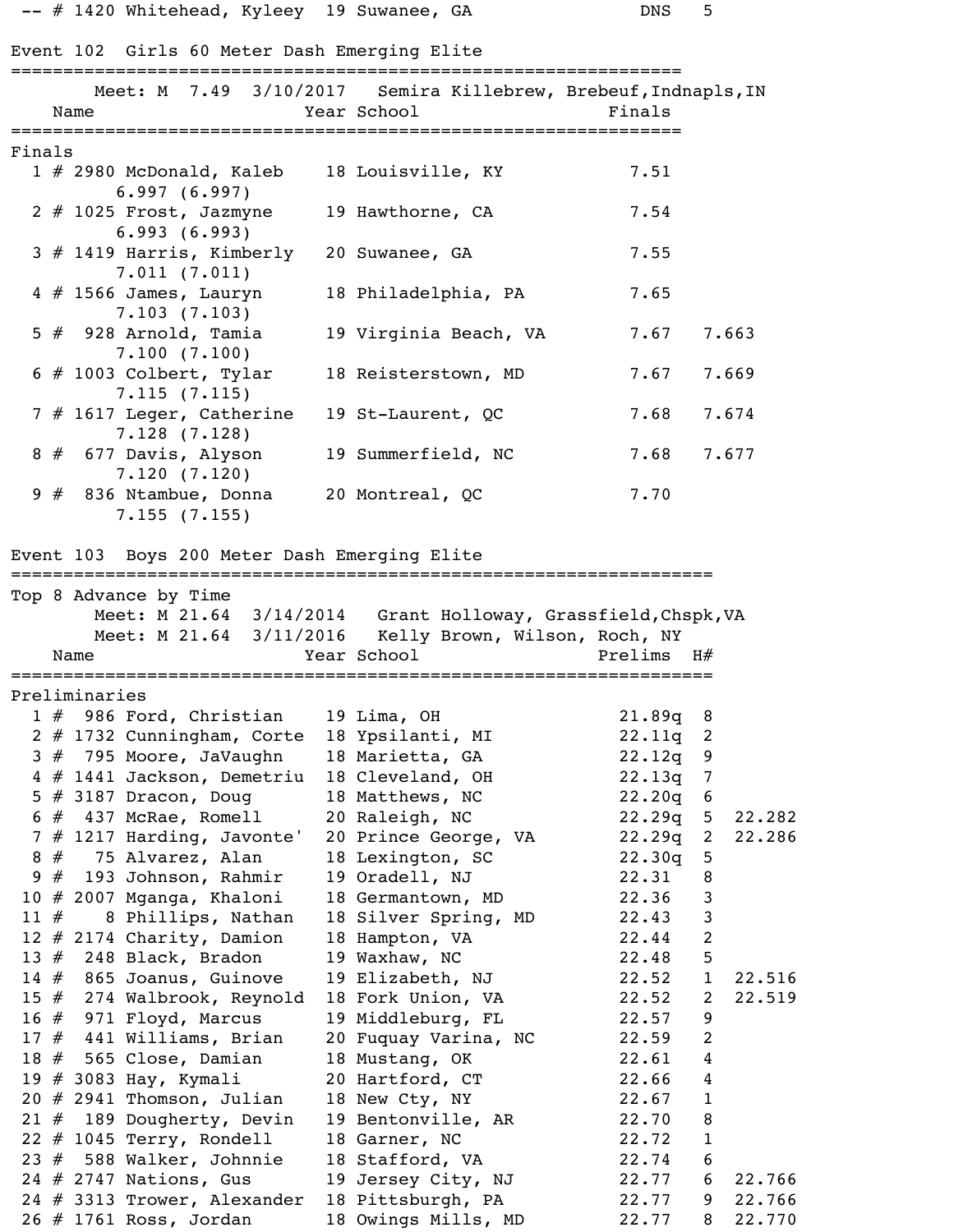| 27 # 3393 Manson, Marcus                                                                                                                                                                            | 18 Windsor, CT                                                                                                                        | 22.78          | 9                 | 22.772   |
|-----------------------------------------------------------------------------------------------------------------------------------------------------------------------------------------------------|---------------------------------------------------------------------------------------------------------------------------------------|----------------|-------------------|----------|
| 28 # 253 Prince, Malik 18 Greenbelt, MD                                                                                                                                                             |                                                                                                                                       | 22.78          | $7\degree$        | 22.778   |
| $29$ # 228 Edwards, Robert 18 Clinton, MD                                                                                                                                                           |                                                                                                                                       | 22.83          | 6                 |          |
| 30 # 2385 Kelly, Taahir 19 Washington, DC                                                                                                                                                           |                                                                                                                                       | 22.84          | 4                 |          |
| 31 # 2586 Shadkhoo, Alexand                                                                                                                                                                         | 18 herndon, va                                                                                                                        | 22.87          |                   | 3 22.866 |
| 32 # 3543 Hunter, Sha Heem 18 Brooklyn, NY 22.87<br>33 # 2920 McKenzie, Jordan 19 Ajax, ON 22.88<br>34 # 2590 Sharp, Noah 18 Lafayette, NJ 22.89<br>35 # 1620 Honohan, Lucas 18 Lexington, MA 22.90 |                                                                                                                                       |                | 5 <sub>1</sub>    | 22.867   |
|                                                                                                                                                                                                     |                                                                                                                                       |                | $\mathbf{1}$      |          |
|                                                                                                                                                                                                     |                                                                                                                                       |                | $\mathbf{1}$      |          |
|                                                                                                                                                                                                     |                                                                                                                                       |                | $\overline{7}$    |          |
|                                                                                                                                                                                                     |                                                                                                                                       |                | $\overline{7}$    |          |
|                                                                                                                                                                                                     |                                                                                                                                       |                | $\mathbf{1}$      |          |
| 38 # 1054 Barrow, Jordan 20 Lithonia, GA 22.97<br>39 # 680 Davis, Jamar 18 Mebane, NC 23.07                                                                                                         |                                                                                                                                       |                | 5                 |          |
|                                                                                                                                                                                                     |                                                                                                                                       |                | $\overline{7}$    |          |
|                                                                                                                                                                                                     |                                                                                                                                       |                | 8                 |          |
| 40 # 1683 Holmes, Brodie 18 Reisterstown, MD 23.10<br>41 # 1830 Clark, Greg 18 Quaker Hill, CT 23.14                                                                                                |                                                                                                                                       |                | 5                 |          |
| 42 # 768 DuVal, Josh 20 Midlothian, VA                                                                                                                                                              |                                                                                                                                       | 23.29          | 6                 |          |
| 43 # 3498 O'Loughlin, Dillo 18 Morristown, NJ 23.31                                                                                                                                                 |                                                                                                                                       |                | 9                 |          |
| 44 # 2347 Pavao, Michael 18 Burlington, MA 23.41                                                                                                                                                    |                                                                                                                                       |                | $\mathsf{3}$      |          |
| 45 # 43 Chin, Sean 18 Poughkeepsie, NY 23.64                                                                                                                                                        |                                                                                                                                       |                | 2                 |          |
| 46 # 2469 Abel, Patrick 19 Cortlandt Manor, NY                                                                                                                                                      |                                                                                                                                       | 24.16          | 4                 |          |
| -- # 968 Ramey, Nicholas 19 Snellville, GA FS                                                                                                                                                       |                                                                                                                                       |                | 4                 |          |
|                                                                                                                                                                                                     |                                                                                                                                       |                | 6                 |          |
| -- # 2710 Depas, Kaylan 18 Newark, NJ                                                                                                                                                               |                                                                                                                                       |                | 8                 |          |
| -- # 686 Cross, Nick 19 Hyattsville, MD                                                                                                                                                             |                                                                                                                                       | DNS            | 9                 |          |
| -- # 1805 Dandridge, Garret 18 Middletown, CT                                                                                                                                                       |                                                                                                                                       | DNS            | $\mathbf{3}$      |          |
| -- # 420 Peal, Sydney 21 Potomac, MD                                                                                                                                                                |                                                                                                                                       | DNS            | 3                 |          |
|                                                                                                                                                                                                     | Meet: M 21.64 3/14/2014 Grant Holloway, Grassfield, Chspk, VA<br>Meet: M 21.64 3/11/2016 Kelly Brown, Wilson, Roch, NY<br>Year School | Finals $H#$    |                   |          |
| Name                                                                                                                                                                                                |                                                                                                                                       |                |                   |          |
| Finals                                                                                                                                                                                              |                                                                                                                                       |                |                   |          |
| 1 # 1732 Cunningham, Corte 18 Ypsilanti, MI                                                                                                                                                         |                                                                                                                                       | 21.89          | 2                 |          |
| 2 # 986 Ford, Christian 19 Lima, OH                                                                                                                                                                 |                                                                                                                                       | 21.90          | 2                 |          |
| 3 # 75 Alvarez, Alan 18 Lexington, SC                                                                                                                                                               |                                                                                                                                       | 21.98          | $\mathbf{1}$      |          |
| 4 # 437 McRae, Romell 20 Raleigh, NC                                                                                                                                                                |                                                                                                                                       | 22.05          | $\mathbf{1}$      |          |
| 5 # 795 Moore, JaVaughn 18 Marietta, GA                                                                                                                                                             |                                                                                                                                       | 22.19          | 2                 |          |
| 6 # 1441 Jackson, Demetriu 18 Cleveland, OH                                                                                                                                                         |                                                                                                                                       | 22.30          | 2                 |          |
| 7 # 1217 Harding, Javonte' 20 Prince George, VA                                                                                                                                                     |                                                                                                                                       | 22.32          | $\mathbf{1}$      |          |
| -- # 3187 Dracon, Doug 18 Matthews, NC                                                                                                                                                              |                                                                                                                                       | DNS            | $\mathbf{1}$      |          |
|                                                                                                                                                                                                     |                                                                                                                                       |                |                   |          |
| Event 104 Girls 200 Meter Dash Emerging Elite                                                                                                                                                       |                                                                                                                                       |                |                   |          |
| Top 8 Advance by Time                                                                                                                                                                               |                                                                                                                                       |                |                   |          |
|                                                                                                                                                                                                     | Meet: M 24.03 3/11/2016 Khori Peace, Pennrdg, Prkasie, PA                                                                             |                |                   |          |
| Name                                                                                                                                                                                                | Year School                                                                                                                           | Prelims $H#$   |                   |          |
|                                                                                                                                                                                                     |                                                                                                                                       |                |                   |          |
| Preliminaries                                                                                                                                                                                       |                                                                                                                                       |                |                   |          |
| 1 # 2980 McDonald, Kaleb 18 Louisville, KY                                                                                                                                                          |                                                                                                                                       | $24.68q$ 5     |                   |          |
| 2 # 418 Leonard, Sierra 19 Potomac, MD                                                                                                                                                              |                                                                                                                                       | 24.71q 1       |                   |          |
| 3 # 432 Fletcher, Sierra 19 Raleigh, NC                                                                                                                                                             |                                                                                                                                       | $24.75q$ 2     |                   |          |
| $4$ $\#$ 750 Dumas, Zarie                                                                                                                                                                           | 20 Fountain Inn, SC                                                                                                                   | 24.80q 5       |                   |          |
| 5 # 413 Harris, Lauryn 19 Potomac, MD                                                                                                                                                               |                                                                                                                                       | $24.95q$ 3     |                   |          |
| 6 # 1104 Goudros, Izzy 21 Toronto, ON                                                                                                                                                               |                                                                                                                                       | 25.03q 4       |                   |          |
| 7 # 3384 Wilson, Aliya                                                                                                                                                                              | 19 Maple Valley, WA                                                                                                                   | 25.11q         | $5\phantom{.0}$   |          |
| 8 # 2796 Harrison, Aliya 18 Somerdale, NJ                                                                                                                                                           |                                                                                                                                       | 25.13q 4       |                   |          |
| 9 # 102 Bowen, Britten 18 Ann Arbor, MI                                                                                                                                                             |                                                                                                                                       |                |                   |          |
|                                                                                                                                                                                                     |                                                                                                                                       | 25.16          | 4                 |          |
| 10 # 9 Phillips, Noelani<br>11#<br>833 Chery, orianne                                                                                                                                               | 19 Silver Spring, MD<br>20 Montreal, QC                                                                                               | 25.17<br>25.22 | $\mathbf{1}$<br>2 |          |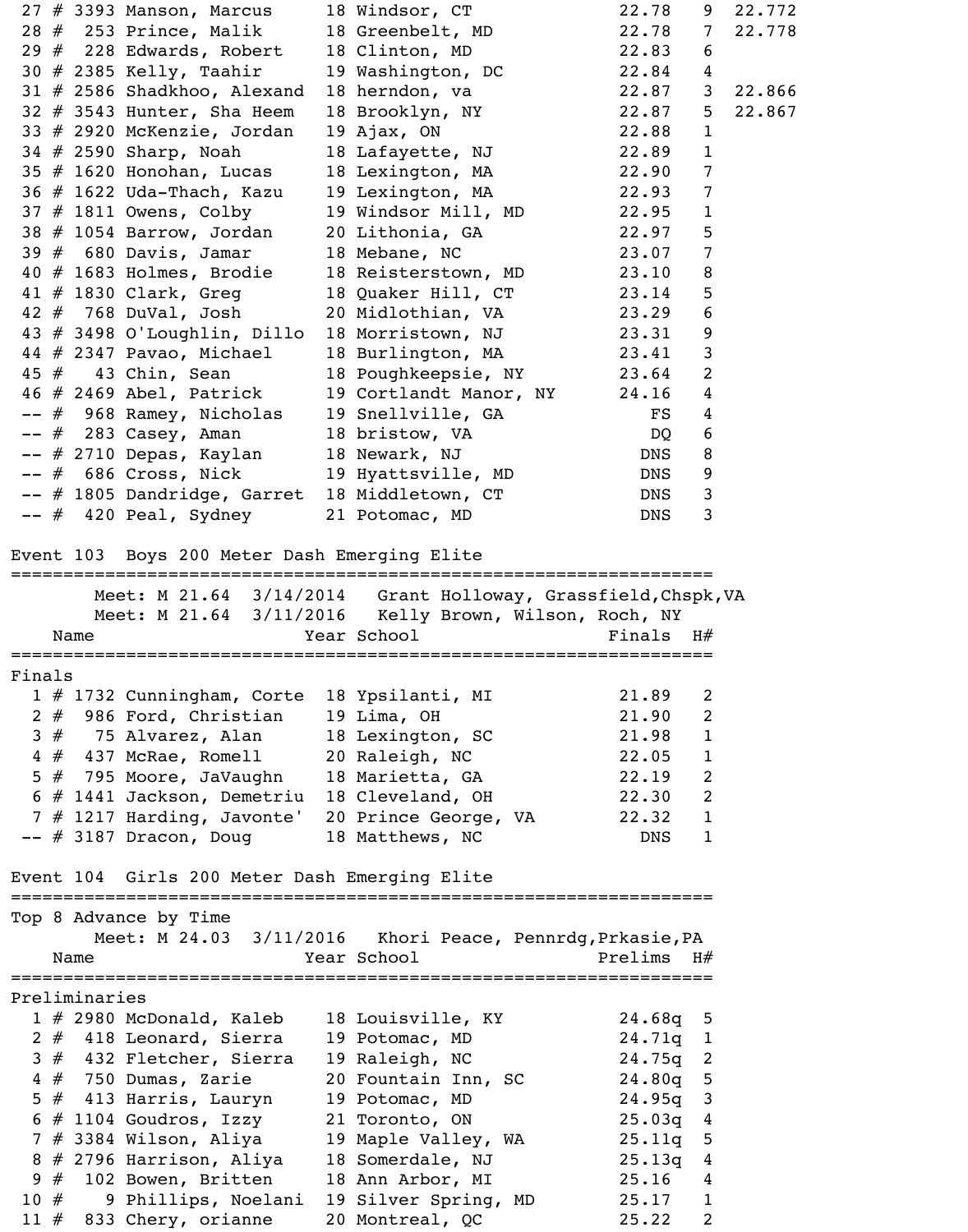|        |      | 12 # 761 Marsh, Alyssa                                 | 18 Ajax, $ON$                                               | 25.35          | 3              | 25.345   |
|--------|------|--------------------------------------------------------|-------------------------------------------------------------|----------------|----------------|----------|
|        |      | 13 # 428 Walbrook, Sarah                               | 19 Potomac, MD                                              | 25.35          | 3              | 25.347   |
|        |      | 14 $#$ 1566 James, Lauryn                              | 18 Philadelphia, PA                                         | 25.38          | 2              |          |
|        |      | 15 # 2891 Diop, Skyy                                   | 18 Ajax, $ON$                                               | 25.47          | $\overline{4}$ |          |
|        |      | 16 # 3160 Steffon, Victoria                            | 18 Holden, MA                                               | 25.48          | $\mathbf{1}$   |          |
|        |      | 17 $#$ 1999 Stewart, Sydnee                            | 20 Grand Prairie, TX                                        | 25.51          | $\overline{2}$ |          |
|        |      | 18 $#$ 256 Mars, Jillian                               | 19 Bloomfield, CT                                           | 25.71          | 4              |          |
|        |      | 19 $#$ 401 Johnson, Alysia                             | 20 Durham, NC                                               | 25.84          | $\mathsf 3$    |          |
|        |      | $20$ $#$ 523 Jeffery, Dominiqu                         | 18 Bryans Road, MD                                          | 25.90          | $\overline{2}$ |          |
|        |      | $21$ # 2921 Parry, Allysia                             | 18 Pickering, ON                                            | 25.99          | 5              |          |
|        |      | $22$ # 728 Desir, Arielle                              | 18 Ridge, NY                                                | 26.13          | $\overline{2}$ |          |
|        |      | -- # 2182 Wood, Jaydan                                 | 19 Pickerington, OH                                         | <b>DNS</b>     | $\mathbf{1}$   |          |
|        |      | -- # 1880 Vasile, Ava                                  | 19 Milford, MA                                              | <b>DNS</b>     | $\mathbf{1}$   |          |
|        |      | -- # 412 Hall, Shaniya                                 | 20 Potomac, MD                                              | <b>DNS</b>     | 5              |          |
|        |      | Event 104 Girls 200 Meter Dash Emerging Elite          |                                                             |                |                |          |
|        |      |                                                        | Meet: M 24.03 3/11/2016 Khori Peace, Pennrdg, Prkasie, PA   |                |                |          |
|        | Name |                                                        | Year School                                                 | Finals $H#$    |                |          |
| Finals |      |                                                        |                                                             |                |                |          |
|        |      | $1 \# 2980$ McDonald, Kaleb<br>$2 \#$ 750 Dumas, Zarie | 18 Louisville, KY<br>20 Fountain Inn, SC                    | 24.12<br>24.50 | 2<br>2         |          |
|        |      | 3 # 418 Leonard, Sierra                                | 19 Potomac, MD                                              | 24.51          | $\mathbf{2}$   |          |
|        |      | 4 # 413 Harris, Lauryn                                 | 19 Potomac, MD                                              | 24.57          | $\mathbf{1}$   |          |
|        |      | 5 # 432 Fletcher, Sierra                               | 19 Raleigh, NC                                              | 24.69          | $\overline{2}$ | 24.682   |
|        |      | $6$ # 3384 Wilson, Aliya                               | 19 Maple Valley, WA                                         | 24.69          | $\mathbf{1}$   | 24.688   |
|        |      | 7 # 2796 Harrison, Aliya                               | 18 Somerdale, NJ                                            | 24.99          |                | 1 24.981 |
|        |      | 8 # 1104 Goudros, Izzy                                 | 21 Toronto, ON                                              | 24.99          | $\mathbf{1}$   | 24.989   |
|        |      |                                                        |                                                             |                |                |          |
|        |      | Event 105 Boys 400 Meter Dash Emerging Elite           | =================================                           |                |                |          |
|        |      |                                                        | Meet: M 47.97 3/11/2016 Brian Herron, Lakeside, Atlanta, GA |                |                |          |
|        | Name |                                                        | Year School                                                 | Finals         | H#             |          |
|        |      | $1$ # 1711 Terry, Jarel                                | 19 Marietta, GA                                             | 48.85          | 6              |          |
|        |      | 2 # 3186 Douds, Emerson                                | 19 Matthews, NC                                             | 48.98          | 6              |          |
|        |      | $3$ $#$ 1278 Herring, Jalen                            | 18 Willow Spring, NC                                        | 49.16          | 6              | 49.155   |
|        |      | 4 # 2070 Parisi, Nick                                  | 18 Bloomfield, NJ                                           | 49.16          | 5              | 49.156   |
|        |      | 5 # 962 Flaker, Jarett                                 | 20 Scarborough, ME                                          | 49.24          | $\overline{4}$ |          |
|        |      | $6$ # 1810 Nixon, Aariq                                | 18 Windsor Mill, MD                                         | 49.35          | 5              |          |
|        |      | 7 # 1066 Phillips, Eldon                               | 18 Silver Spring, MD                                        | 49.62          | $\mathsf 3$    |          |
|        |      | 8 # 966 Doster, Antonio                                | 19 Byron, GA                                                | 49.76          | 5              |          |
|        |      | 9 # 2294 Polynice, Marvin                              | 19 Rahway, NJ                                               | 49.87          | $\mathbf 1$    |          |
|        |      | 10 # 2812 Swanson, Richard                             | 19 Winchendon, MA                                           | 50.00          | $\overline{4}$ |          |
|        |      | 11 $#$ 583 Kindel, Zack                                | 19 Stafford, VA                                             | 50.19          | $\overline{4}$ |          |
|        |      | 12 $#$ 906 Miller, Aaron                               | 20 New York, NY                                             | 50.21          | $\mathbf{1}$   |          |
|        |      | 13 $#$ 1121 Young, Alex                                | 18 Grand Haven, MI                                          | 50.27          | 5              | 50.263   |
|        |      | 14 # 1731 Chuparkoff, Chris                            | 20 Saline, MI                                               | 50.27          | 2              | 50.265   |
|        |      | 15 # 3158 Peri-Okonny, Mann                            | 18 Holden, MA                                               | 50.30          | $\overline{2}$ |          |
|        |      | 16 $#$ 2741 Bagley, Markus                             | 18 Jersey City, NJ                                          | 50.33          | $\overline{4}$ | 50.327   |
|        |      | 17 $#$ 1167 Gruber, William                            | 18 Hermitage, PA                                            | 50.33          | 6              | 50.329   |
|        |      | 18 $#$ 472 Carney, Ethan                               | 19 Springdale, AR                                           | 50.47          | 6              | 50.464   |
|        |      | 19 $#$ 477 Carswell, John                              | 19 Kingwood, TX                                             | 50.47          | 5              | 50.468   |
|        |      | $20$ # 2736 Epps, Salim                                | 20 Philadelphia, PA                                         | 50.51          | $\overline{4}$ | 50.501   |
|        |      | $21$ $\#$ 768 DuVal, Josh                              | 20 Midlothian, VA                                           | 50.51          | 6              | 50.505   |
|        |      | $22 \# 3130$ Hamilton, Alvin                           | 18 Chesapeake, VA                                           | 50.59          | $\mathbf{1}$   |          |
|        |      | 23 $#$ 2396 Jupp, Simon                                | 20 Ridgefield, CT                                           | 50.63          | $\mathsf{3}$   |          |
|        |      | 24 # 2806 Washington, Keith                            | 18 Landover, MD                                             | 50.70          | 5              |          |
|        |      |                                                        |                                                             |                |                |          |
|        |      | $25$ # 2918 Grubb, Roger                               | 18 Vaughan, ON                                              | 50.71          | $\mathbf{1}$   |          |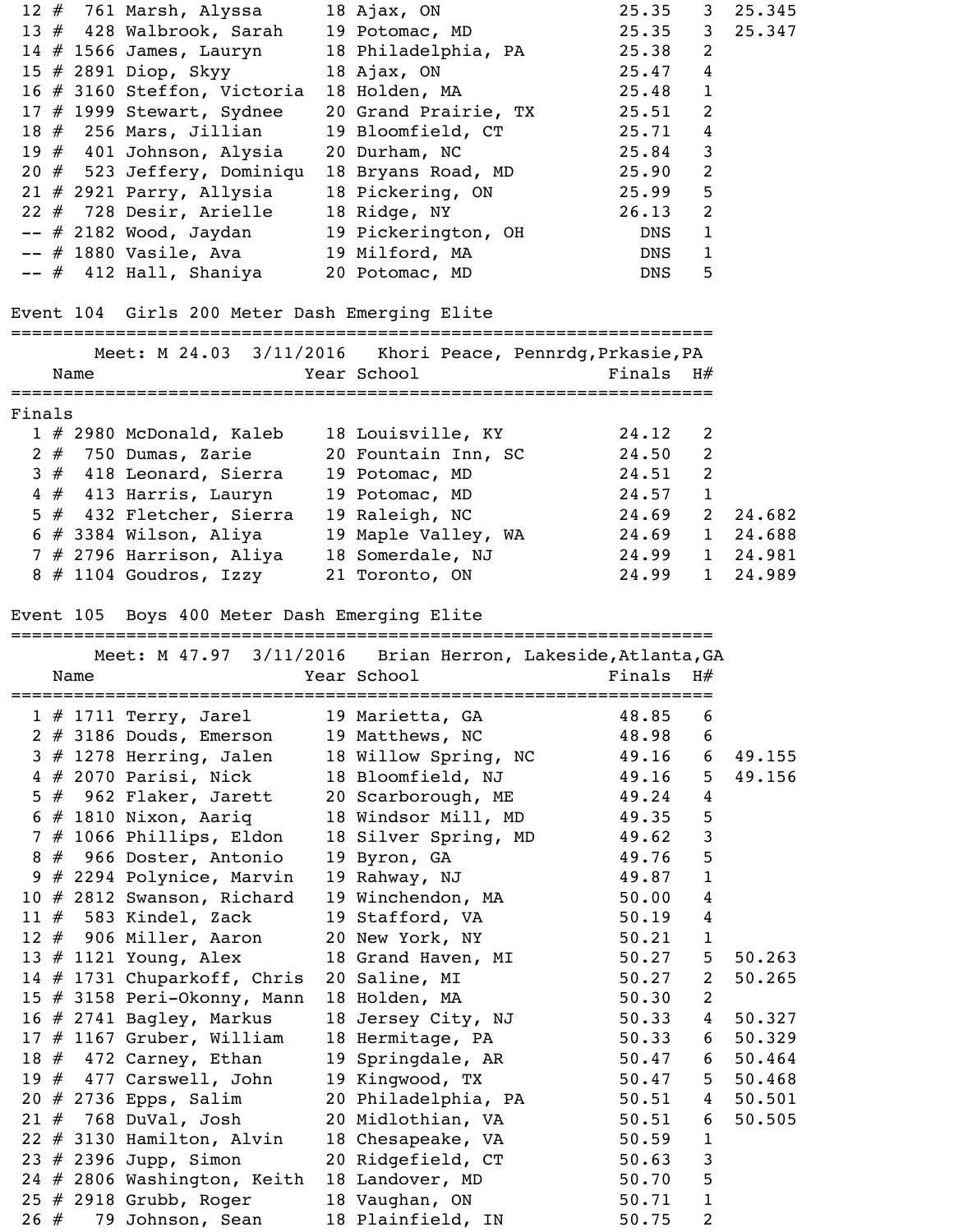| $27$ # 1679 Linares, Javier | 18 Fairless Hills, PA | 50.87 |                           |
|-----------------------------|-----------------------|-------|---------------------------|
| 28 # 2872 Body, Jeronn      | 19 Grand Blanc, MI    | 50.88 | $\overline{\phantom{a}3}$ |
| 29 $#$ 1143 Cobb, Keyvaun   | 19 Arden, NC          | 50.93 | $\overline{4}$            |
| 30 # 1830 Clark, Greg       | 18 Quaker Hill, CT    | 51.32 |                           |
| -- # 1553 Hairston, Delmari | 19 Richmond Hts, OH   | DNS   | 3                         |
| $--$ # 2181 Simuel, Terry   | 19 Pickerington, OH   | DNS   | 2                         |
| $--$ # 1813 Milholen, James | 18 Rogers, AR         | DNS   |                           |

Event 106 Girls 400 Meter Dash Emerging Elite

|       |   |      |                                                 | Meet: M 54.98 3/9/2018 Athing Mu, Central, Trenton, NJ |            |                |
|-------|---|------|-------------------------------------------------|--------------------------------------------------------|------------|----------------|
|       |   | Name |                                                 | Year School                                            | Finals     | H#             |
|       |   |      | $1 \# 3018$ Mu, Athing                          | 20 Trenton, NJ                                         | 54.98M     | 6              |
|       |   |      |                                                 | 2 # 630 Covington, Mikeis 19 Indianapolis, IN          | 56.17      | 5              |
|       |   |      | $3#386$ Brown, Kaira                            | 19 Somerset, NJ                                        | 56.35      | 5              |
|       |   |      | 4 # 650 Poulin, Marie-Fre 18 Trois-Rivieres, QC |                                                        | 56.71      | $\overline{2}$ |
|       |   |      | 5 $#$ 1839 Brooks, Miyah                        | 18 Detroit, MI                                         | 56.88      | $6\,$          |
|       |   |      | 6 # 3286 Richards, Reanda 18 Roseland, NJ       |                                                        | 56.89      | $\mathbf{3}$   |
|       |   |      | 7 # 1880 Vasile, Ava                            | 19 Milford, MA                                         | 56.90      | 6              |
|       |   |      | 8 # 2891 Diop, Skyy                             | 18 Ajax, $ON$                                          | 56.97      | $6\,$          |
|       |   |      | 9 # 2724 Sabbakhan, Alahna                      | 19 Washington, DC                                      | 57.13      | $6\,$          |
|       |   |      | 10 # 305 Bradley, Antoinet                      | 18 Fort Washington, MD                                 | 57.17      | $\mathbf{1}$   |
|       |   |      | 11 $#$ 3399 Ahiarakwe, Flora                    | 18 Sicklerville, NJ                                    | 57.45      | $\mathbf{1}$   |
|       |   |      | $12 \# 256$ Mars, Jillian                       | 19 Bloomfield, CT                                      | 57.46      | $\mathbf{3}$   |
|       |   |      | 13 $#$ 1440 Douglas-Grant, Ja                   | 18 Stroudsburg, PA                                     | 57.50      | $\mathbf{1}$   |
|       |   |      | 14 # 1779 Griffith, Daniell                     | 18 Brooklyn, NY                                        | 57.55      | $\mathbf{3}$   |
|       |   |      | 15 $#$ 1422 Jackson, Le-Taija                   | 19 Dallas, TX                                          | 57.83      | $\overline{4}$ |
|       |   |      | 16 $#$ 3460 Wright, Jessica                     | 18 Durham, NC                                          | 57.95      | $\overline{2}$ |
|       |   |      | $17$ $#$ 76 Amene, Chika                        | 18 Farmington Hills, M                                 | 57.96      | $\overline{2}$ |
|       |   |      | 18 $\#$ 2693 Unthank, Haley                     | 18 King of Prussia, PA                                 | 58.00      | $\overline{2}$ |
|       |   |      | 19 # 1728 Grant, Dejah                          | 19 Springdale, MD                                      | 58.04      | $\mathsf{3}$   |
|       |   |      | 20 # 936 Silmon, Yasmine                        | 19 Virginia Beach, VA                                  | 58.12      | $\overline{4}$ |
|       |   |      | $21$ $\#$ 3084 Auderset, Ella                   | 21 Ijamsville, MD                                      | 58.72      | $\mathbf{1}$   |
|       |   |      | $22$ # 1908 Neilon, Hannah                      | 18 Fitchburg, MA                                       | 58.86      | $\overline{4}$ |
|       |   |      | 23 # 2398 Langis, Emma                          | 20 Ridgefield, CT                                      | 59.02      | 4              |
|       |   |      | $24$ $\#$ 1005 Johnson, Jasmine                 | 20 Reisterstown, MD                                    | 59.41      | 5              |
|       |   |      | 25 # 654 Kameka, Melissa                        | 19 Damascus, MD                                        | 59.54      | $\overline{4}$ |
|       |   |      | 26 # 1463 Kamara, Michelle                      | 19 Gaithersburg, MD                                    | 59.55      | $\overline{4}$ |
|       |   |      | $27$ $\#$ 1207 Hanson, Kaleigh                  | 19 Newport, NC                                         | 59.99      | 3              |
|       |   |      | 28 # 3131 Harris, Jada                          | 18 Chesapeake, VA                                      | 1:04.32    | 2              |
| $- -$ | # |      | 5 Harrison, Serena                              | 20 Silver Spring, MD                                   | <b>DNS</b> | 5              |
|       | # |      | 409 Ebb, Kasey                                  | 18 Potomac, MD                                         | <b>DNS</b> | 5              |
|       |   |      | -- # 1662 Felton, Courtashi                     | 18 Hempstead, NY                                       | DNS        | 1              |

Event 107 Boys 800 Meter Run Emerging Elite

|  |      |                               | Meet: M 1:52.75 3/11/2016 Jayquan Williams, Green Hope, Cary, NC |             |                |
|--|------|-------------------------------|------------------------------------------------------------------|-------------|----------------|
|  | Name |                               | Year School                                                      | Finals $H#$ |                |
|  |      |                               |                                                                  |             |                |
|  |      | $1 \# 3359$ Williams, Brandon | 18 Orem, UT                                                      | 1:54.42     | $\mathfrak{D}$ |
|  |      | $2 \#$ 802 Gentil, Cebastian  | 18 East Greenwich, RI                                            | 1:55.31     |                |
|  |      | $3$ # 3310 Petersen, Sean     | 18 Cary, NC                                                      | 1:55.73     |                |
|  |      | $4$ # 2718 Nelson, Zalen      | 18 Rosedale, NY                                                  | 1:56.19     |                |
|  |      | 5 $\#$ 3306 Kehn, Matthew     | 18 Cary, NC                                                      | 1:56.39     |                |
|  |      | $6$ # 3220 Roosa, Robert      | 18 Sudbury, MA                                                   | 1:56.44     |                |
|  |      | $7$ # 1246 Headings, Jase     | 18 London, OH                                                    | 1:56.83     |                |
|  |      | $8 \# 559$ Murphy, Conor      | 20 Providence, RI                                                | 1:56.89     | $\overline{2}$ |
|  |      | $9$ # 1573 Larkin, Matthew    | 20 Rosseau, ON                                                   | 1:56.93     | $\mathbf{1}$   |
|  |      | 10 $\#$ 3164 Szalay, Gabe     | 18 Wadsworth, OH                                                 | 1:57.18     | $\overline{2}$ |
|  |      | 11 $#$ 2538 Sawyer, Spenser   | 18 Windham, NH                                                   | 1:57.59     |                |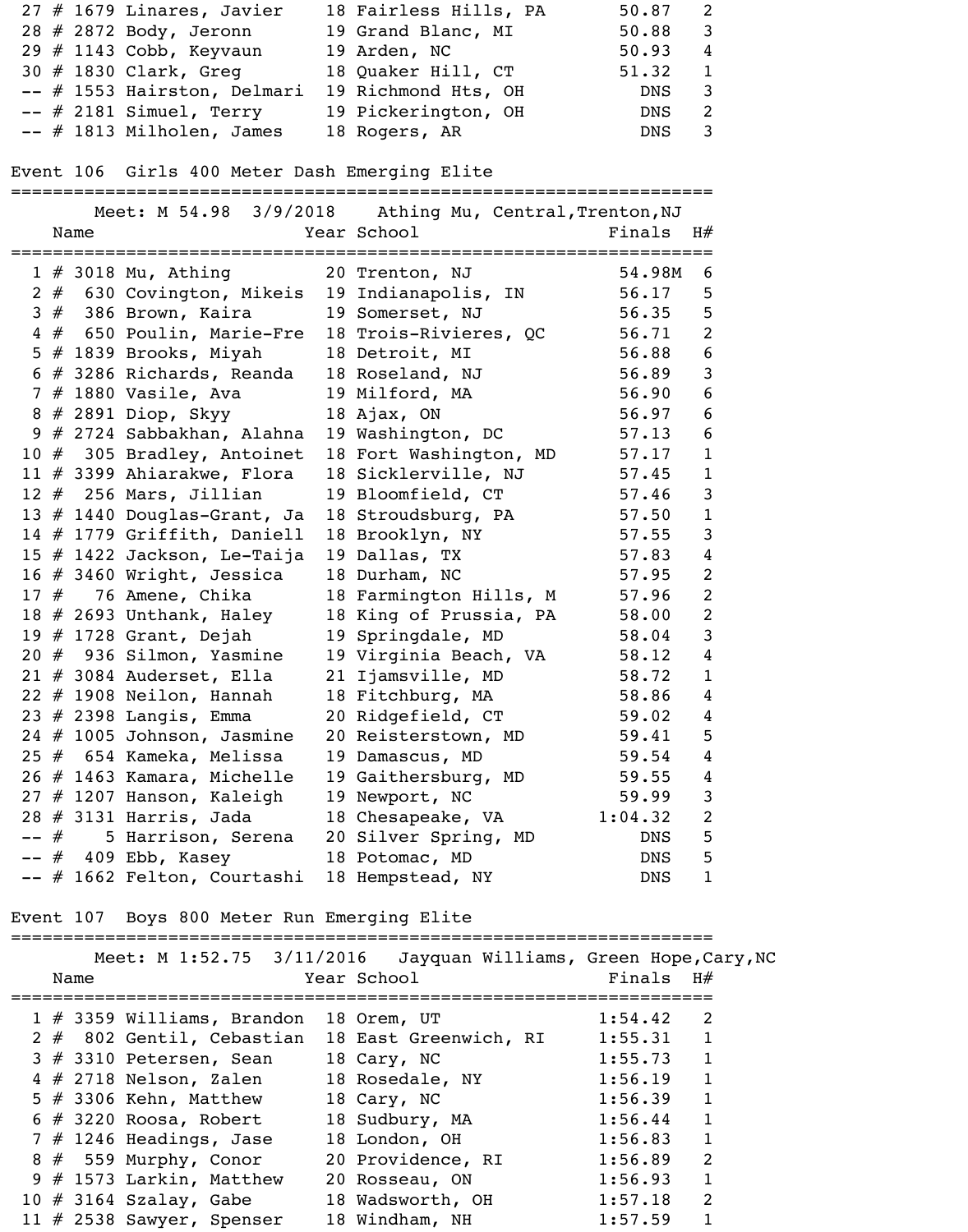|  |                                              | 12 # 838 Edwards, Clark 18 Ashburn, VA 1:57.64 1            |             |                |
|--|----------------------------------------------|-------------------------------------------------------------|-------------|----------------|
|  | 13 # 725 Little, Kenneth                     | 18 Derby, CT                                                | $1:58.24$ 2 |                |
|  | 14 $\#$ 3508 Perreault, Jack                 | 19 North Kingstown, RI                                      | 1:58.31     | 2              |
|  | 15 $\#$ 3239 Waters, Kellen                  | 18 Ipswich, MA                                              | 1:58.47 2   |                |
|  | $16$ # 2803 Stultz, Skylar                   | 18 Southern Shores, NC                                      | 1:58.71     | $\mathbf{1}$   |
|  | $17$ # 2621 Smith, Chris                     | 18 Edison, NJ                                               | 1:58.81     | $\mathbf{1}$   |
|  | 18 # 1882 Mytopher, Brayden                  | 18 Strasbourg, Sk                                           | 1:58.96     | $\mathbf{1}$   |
|  | 19 # 1213 Parrilla, Miguel                   | 20 Knoxville, TN                                            | 1:59.02     | 2              |
|  | $20$ # 2342 Raymond, Parker                  | 19 Washington, MI 2:00.20                                   |             | $\mathbf{1}$   |
|  | $21$ # 1585 Enck, Robert                     | 19 Pennington, NJ 2:01.21                                   |             | 2              |
|  | $22$ $\#$ 1096 Giannini, David               | 19 Washington, DC 2:01.43                                   |             | $\overline{2}$ |
|  | 23 $#$ 295 Rivera, Chase                     | 19 Jacksonville, FL 2:02.62                                 |             | $\overline{2}$ |
|  | 24 # 2068 Wachs, Zach                        | 18 Ardsley, NY 2:03.25                                      |             | 2              |
|  | $25$ $\#$ 547 Mills, Ethan                   | 19 Christiansburg, VA 2:04.68                               |             | $\overline{2}$ |
|  |                                              | 26 # 3334 Lasso, Juan 19 East Quogue, NY 2:07.79            |             | $\overline{2}$ |
|  |                                              | -- # 211 Huber, Jack 18 Delmar, NY                          | DNS         | 2              |
|  | -- # 168 Becker, Robert                      | 18 Hurley, NY                                               | DNS         | $\mathbf{1}$   |
|  |                                              |                                                             |             |                |
|  | Event 108 Girls 800 Meter Run Emerging Elite |                                                             |             |                |
|  | ====================================         |                                                             |             |                |
|  |                                              | Meet: M 2:09.23 3/11/2016  Camille Davre, Whitefish Bay, WI |             |                |
|  |                                              | $N=1$                                                       |             |                |

|  | Name |                               | Year School and School                                                                                     | Finals  | H#             |          |
|--|------|-------------------------------|------------------------------------------------------------------------------------------------------------|---------|----------------|----------|
|  |      |                               | 1 # 1578 Morgan, Mackenzie 18 Kitchener, Waterloo 2:13.67                                                  |         | $\mathbf{1}$   |          |
|  |      |                               | 2 # 1803 Heiligenthal, Vic 19 Commerce Township, 2:14.23                                                   |         | 2              |          |
|  |      |                               | 3 # 3289 Kappeler, Chase 19 Springfield, VA 2:14.38                                                        |         | 2              |          |
|  |      |                               |                                                                                                            |         |                |          |
|  |      |                               | 4 # 1899 Coleman, Emoni 19 Conyers, GA 2:14.86 4<br>5 # 2364 Reindl, Haleigh 18 East Troy, WI 2:14.87 1    |         |                |          |
|  |      |                               | $6$ # 2808 Sullivan, Marne 19 Wilmette, IL 2:14.97                                                         |         | 3              |          |
|  |      |                               | 7 # 3459 Wright, Elise 18 Arden, NC 2:15.07                                                                |         | 4              |          |
|  |      |                               | 8 # 2576 Selser, Juliana 18 South Portland, ME 2:15.27<br>9 # 3485 Sanders, Shayla 18 Rosedale, NY 2:15.80 |         | $\mathbf{1}$   |          |
|  |      |                               |                                                                                                            |         | 3              |          |
|  |      | $10$ $#$ 1151 Anderson, Malia | 19 Greensburg, PA 2:15.81                                                                                  |         | 4              |          |
|  |      |                               | 11 # 3563 Summit, Arielle 18 Urbana, IL $2:15.86$                                                          |         | $\mathbf{1}$   |          |
|  |      |                               | 12 # 2444 Forker, Karly 18 Landing, NJ 2:15.91                                                             |         | 4              |          |
|  |      | 13 # 1764 McEachern, Chloe    | 18 Regina, SK 2:16.04                                                                                      |         | $\mathbf{1}$   |          |
|  |      | 14 $#$ 1725 Martin, Deanna    | 19 Valley Stream, NY 2:16.15                                                                               |         | 3              |          |
|  |      | $15$ $\#$ 1065 Palin, Julia   | 18 Norton, MA 2:16.48                                                                                      |         | $\mathbf{3}$   |          |
|  |      |                               | 16 # 1505 Klein, Kelsey 21 Gladstone, NJ 2:16.54                                                           |         | $\mathbf{1}$   |          |
|  |      |                               | 17 # 2495 Riorden, Haley 19 Henrietta, NY 2:16.73                                                          |         | 4              |          |
|  |      |                               | 18 # 1261 Hentemann, Gabby 19 Grand Haven, MI 2:16.95                                                      |         | 2              |          |
|  |      |                               | 19 $\#$ 508 Krebs, Makenna 19 Harrisburg, PA 2:17.02                                                       |         | $\mathbf{3}$   |          |
|  |      |                               | 20 # 2334 Rapp, Erika 19 Whitmore Lake, MI 2:17.12                                                         |         | $\mathbf{1}$   |          |
|  |      |                               | 21 # 3487 Young, Emily 18 Camillus, NY 2:17.23                                                             |         | 2              |          |
|  |      |                               | 22 # 1576 Latour, Sarah 18 Waxhaw, NC 2:17.35                                                              |         | 2              |          |
|  |      |                               | 23 # 2430 Rodman, Alex 18 Kill Devil Hills, N 2:17.57                                                      |         | $\mathbf{1}$   |          |
|  |      |                               | 24 # 296 Bonia, Camryn 20 St. John's, NL 2:17.84                                                           |         | 3 <sup>7</sup> | 2:17.832 |
|  |      |                               | $25 \# 3515$ Navarro, Ashley 18 Hamilton, NJ $2:17.84$                                                     |         | 3 <sup>7</sup> | 2:17.834 |
|  |      |                               | 26 # 992 Forsyth, Katherin 18 Royal Oak, MI 2:17.87                                                        |         | $\mathbf{1}$   |          |
|  |      | 27 # 2904 Bennett, Nora       | 18 Gardne City, Ny 2:18.05 2                                                                               |         |                |          |
|  |      | $28$ # 2536 Sargeant, Sinead  | 18 Fairport, NY 2:18.10                                                                                    |         | $\mathbf{1}$   |          |
|  |      | $29$ # 2608 Sievern, Claire   | 19 Evansville, IN                                                                                          | 2:18.37 | 3              |          |
|  |      | 30 $#$ 297 Boone, Grace       | 19 Pulaski, VA                                                                                             | 2:18.65 | 4              |          |
|  |      | $31 \# 1396$ Ielfield, Hali   | 18 Glenfield, NY                                                                                           | 2:18.71 | 2              |          |
|  |      | 32 # 1403 Anderson, Nicole    | 20 Billerica, MA                                                                                           | 2:18.75 | $\overline{2}$ |          |
|  |      | 33 # 2802 Strozier, Katheri   | 19 Pelham, AL                                                                                              | 2:18.88 | 2              |          |
|  |      | 34 # 1698 Caamano, Angeline   | 21 Manhasset, NY                                                                                           | 2:19.17 | 4              |          |
|  |      | 35 $#$ 3321 Kapral, Sydney    | 18 Westerville, OH                                                                                         | 2:19.81 | 2              |          |
|  |      | 36 # 1208 Bachmann, Ellie     | 20 Knoxville, TN                                                                                           | 2:20.84 | 1              |          |
|  |      | $37$ # 2344 Rector, Judith    | 19 Hanover, MI                                                                                             | 2:21.78 | $\mathbf{1}$   |          |
|  |      | 38 # 1366 Duston, Olivia      | 18 Herndon, VA                                                                                             | 2:23.19 | 4              |          |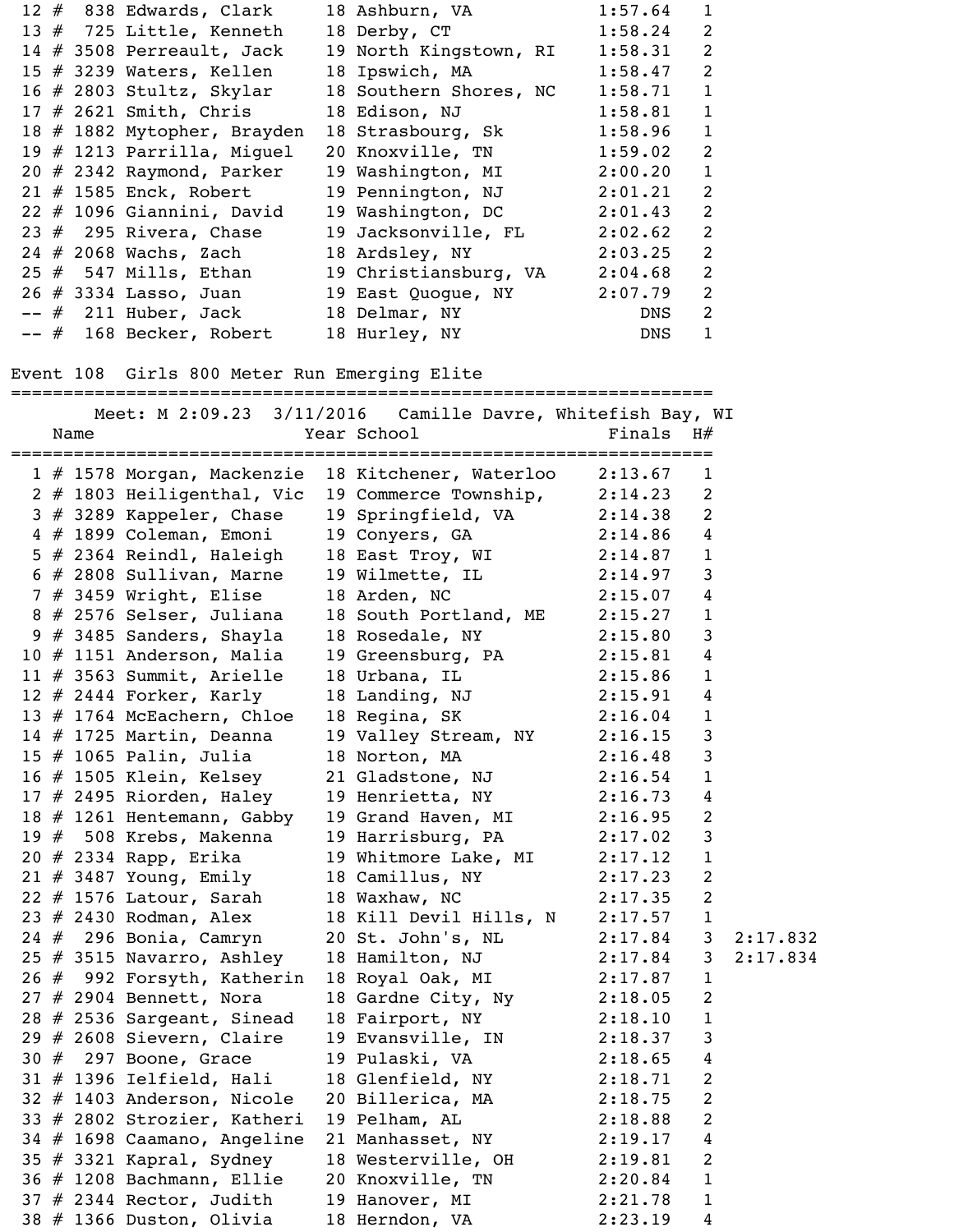| -- # 2497 Rybczynski, Anna   | 19 Buffalo, NY     | DNF<br>$\overline{4}$ |  |
|------------------------------|--------------------|-----------------------|--|
| $--$ # 1781 Muhammad-Graham, | 20 Brooklyn, NY    | DO 3                  |  |
| $--$ # 3288 Coleman, Sarah   | 19 Springfield, VA | DNS <sub>3</sub>      |  |
| $--$ # 307 Brand, Maddie     | 18 Middletown, NJ  | DNS <sub>4</sub>      |  |

## Event 109 Boys 1 Mile Run Emerging Elite

## ===================================================================

|  | Name                                          | Year School                     | Finals $H#$ |              |
|--|-----------------------------------------------|---------------------------------|-------------|--------------|
|  | =========================                     | ;============================== |             |              |
|  | $1 \#$ 295 Rivera, Chase                      | 19 Jacksonville, FL 4:14.69 3   |             |              |
|  | $3:58.919$ $(3:58.919)$                       |                                 |             |              |
|  | 2 # 3163 Miller, Nick                         | 18 Wadsworth, OH                | 4:16.79     | 3            |
|  | 3:58.935(3:58.935)                            |                                 |             |              |
|  | $3$ # 2805 Suhr, Garrett                      | 20 Rockville, MD                | 4:19.91     | $\mathbf{1}$ |
|  | $4:03.247$ $(4:03.247)$                       |                                 |             |              |
|  | $4 \# 1820$ Stanley, Jack                     | 19 Mendham, NJ                  | 4:19.95     | 2            |
|  | $4:03.901$ $(4:03.901)$                       |                                 |             |              |
|  | 5 # 907 Wolfson, Tobias                       | 20 New York, NY                 | 4:20.04     | 2            |
|  | $4:02.605$ $(4:02.605)$                       |                                 |             |              |
|  |                                               |                                 |             |              |
|  | $6$ # 2348 Prakash, Rishabh                   | 19 Burlington, MA               | 4:20.26     | $\mathbf{1}$ |
|  | $4:03.222$ $(4:03.222)$                       |                                 |             |              |
|  | 7 # 1913 Nasser, Fahd                         | 18 Jersey City, NJ              | 4:20.85     | $\mathbf{3}$ |
|  | $4:02.366$ $(4:02.366)$                       |                                 |             |              |
|  | 8 # 2015 Nummer, George                       | 19 Birmingham, MI               | 4:21.26     | 2            |
|  | 4:04.710(4:04.710)                            |                                 |             |              |
|  | 9 $#$ 1573 Larkin, Matthew                    | 20 Rosseau, ON                  | 4:21.29     | $\mathbf{1}$ |
|  | $4:03.667$ $(4:03.667)$                       |                                 |             |              |
|  | 10 # 2636 Smyth, Aiden                        | 18 Huntington Station,          | 4:21.43     | $\mathbf{1}$ |
|  | $4:04.701$ $(4:04.701)$                       |                                 |             |              |
|  | 11 $#$ 1856 Petrik, Hunter                    | 18 Sparrows Point, MD           | 4:21.60     | $\mathbf{1}$ |
|  | $4:04.284$ $(4:04.284)$                       |                                 |             |              |
|  | 12 $#$ 353 Brogan, Tyler                      | 20 Franklin, MA                 | 4:22.06     | 2            |
|  | 4:05.785(4:05.785)                            |                                 |             |              |
|  | 13 $#$ 3144 Osborne, Chase                    | 19 Chesapeake, VA               | 4:22.65     | $\mathbf{1}$ |
|  | $4:07.212$ $(4:07.212)$                       |                                 |             |              |
|  | 14 # 2172 Coogan, William                     | 20 Exeter, NH                   | 4:23.27     | $\mathbf{1}$ |
|  | $4:06.557$ $(4:06.557)$                       |                                 |             |              |
|  | 15 # 1276 Hernandez, Brando 18 Kannapolis, NC |                                 | 4:23.42     | $\mathbf{3}$ |
|  | $4:06.853$ $(4:06.853)$                       |                                 |             |              |
|  | 16 # 2629 Cipolla, Nicholas                   | 18 Smithtown, NY 4:23.57        |             | $\mathbf{1}$ |
|  | $4:06.218$ $(4:06.218)$                       |                                 |             |              |
|  | 17 # 334 Dilcher, Damien                      |                                 | 4:23.82     | 2            |
|  |                                               | 18 Brick, NJ                    |             |              |
|  | $4:05.020$ $(4:05.020)$                       |                                 |             |              |
|  | 18 # 1883 Guerci, Ryan                        | 19 Nanuet, NY 4:23.94           |             | 2            |
|  | $4:07.384$ $(4:07.384)$                       |                                 |             |              |
|  | 19 $#$ 925 Fenner, Sadio                      | 18 Colorado Springs, C          | 4:23.96     | $\mathbf{3}$ |
|  | $4:07.215$ $(4:07.215)$                       |                                 |             |              |
|  | $20$ # 3411 Winslow, Jacob                    | 19 Stratham, NH                 | 4:24.57     | 2            |
|  | 4:06.840(4:06.840)                            |                                 |             |              |
|  | $21$ $#$ 331 Sandifer, Elias                  | 19 Brentwood, TN                | 4:24.70     | $\mathbf{1}$ |
|  | $4:07.224$ $(4:07.224)$                       |                                 |             |              |
|  | $22$ # 1471 Ketler, Seth                      | 19 Cranberry Twp, PA            | 4:24.94     | 2            |
|  | $4:06.258$ $(4:06.258)$                       |                                 |             |              |
|  | $23$ $#$ 168 Becker, Robert                   | 18 Hurley, NY                   | 4:25.10     | $\mathsf{3}$ |
|  | $4:07.736$ $(4:07.736)$                       |                                 |             |              |
|  | 24 # 1577 Malleck, Foster                     | 19 Kitchener, Waterloo          | 4:26.44     | $\mathbf{3}$ |
|  | 4:08.530(4:08.530)                            |                                 |             |              |
|  | $25$ # 2621 Smith, Chris                      | 18 Edison, NJ                   | 4:26.58     | $\mathbf{1}$ |
|  | 4:08.303(4:08.303)                            |                                 |             |              |
|  | $26$ # 2656 Horner, Declan                    | 18 Swanton, MD                  | 4:27.19     | $\mathbf{1}$ |
|  |                                               |                                 |             |              |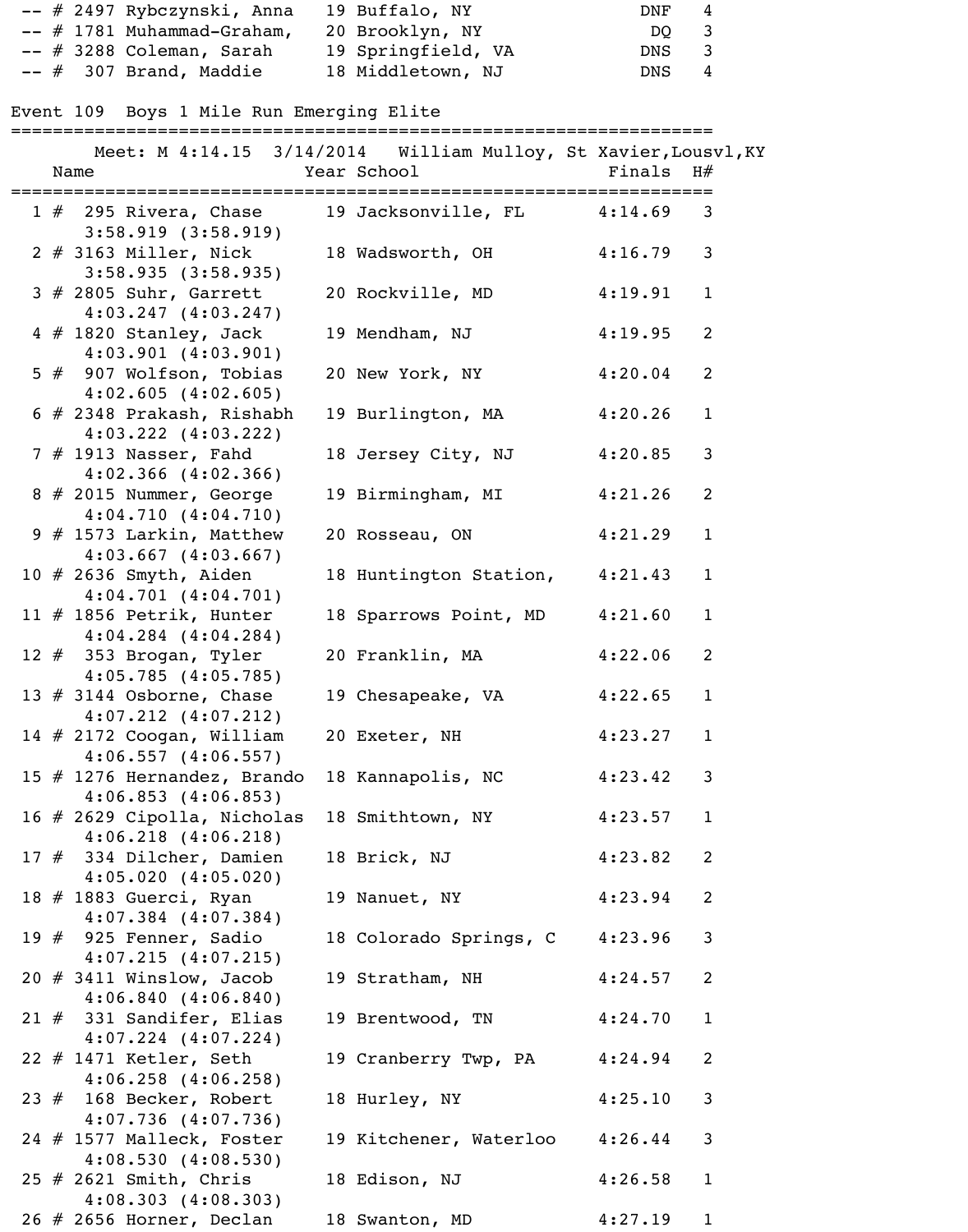| $4:07.472$ $(4:07.472)$       |                       |            |                            |
|-------------------------------|-----------------------|------------|----------------------------|
| $27$ # 2940 Thompson, Nichola | 19 Greensboro, NC     | 4:28.48    | $\overline{\phantom{0}}^2$ |
| $4:08.260$ $(4:08.260)$       |                       |            |                            |
| 28 $#$ 3338 Lautenbach, Tim   | 18 Weston, CT         | 4:30.77    | $\overline{\mathbf{3}}$    |
| $4:12.261$ $(4:12.261)$       |                       |            |                            |
| 29 $\#$ 964 Fleury, Alex      | 20 North Andover, MA  | 4:32.11    | $\overline{\mathbf{3}}$    |
| 4:11.600(4:11.600)            |                       |            |                            |
| $30 \# 1152$ Binda, Cameron   | 19 Greensburg, PA     | 4:32.38    | -1                         |
| $4:13.081$ $(4:13.081)$       |                       |            |                            |
| $31$ # 320 Remick, Austin     | 18 Rocheter Hills, MI | 4:33.95    | 3                          |
| $4:14.284$ $(4:14.284)$       |                       |            |                            |
| $--$ # 725 Little, Kenneth    | 18 Derby, CT          | <b>DNS</b> | $\mathcal{L}$              |
| $--$ # 3213 Ensley, James     | 19 Sudbury, MA        | DNS        | 2                          |
| $--$ # 1182 Gess, Derek       | 19 Haddonfield, NJ    | <b>DNS</b> | 3                          |

## Event 110 Girls 1 Mile Run Emerging Elite

=================================================================== Meet: M 4:55.98 3/9/2013 Emily Kaplan, Geo Vis, Wash, DC Name Year School Finals H# =================================================================== 1 # 3262 Donahue, Maggie 19 Wellesley, MA 4:58.07 2 2 # 2609 Simms, Kathleen 18 Louisville, KY 4:59.29 2 3 # 3088 Vanriele, Victori 20 Berkeley Heights, N 5:01.00 2 4 # 1576 Latour, Sarah 18 Waxhaw, NC 5:01.67 1 5 # 3459 Wright, Elise 18 Arden, NC 5:02.01 2 6 # 3316 Fry, McKenna 18 Westerville, OH 5:02.72 1 4:43.388 (4:43.388) 7 # 1231 Hatcher, Samantha 18 Morgantown, WV 5:03.67 2 8 # 1803 Heiligenthal, Vic 19 Commerce Township, 5:04.43 2 9 # 1261 Hentemann, Gabby 19 Grand Haven, MI 5:05.39 2 10 # 2373 Reyes, Tess 19 Northborough, MA 5:06.37 2 11 # 29 Dudek, Zofia 20 Ann Arbor, MI 5:07.35 1 4:46.683 (4:46.683) 12 # 3296 Burr, Randi 18 Westerly, RI 5:07.66 2 13 # 515 Dokholyan, Kather 18 Chapel Hill, NC 5:08.00 2 14 # 2981 Perry, Kailee 19 West Liberty, KY 5:08.13 1 4:47.649 (4:47.649) 15 # 2177 Piccinic, Shelby 18 Colonia, NJ 5:08.21 2 16 # 156 Barker, Jenna 18 Richmond, IN 5:10.25 1 4:49.511 (4:49.511) 17 # 2168 Faircloth, Sophie 20 Pfafftown, NC 5:13.21 1 4:52.824 (4:52.824) 18 # 2357 Hoernlein, Devon 18 Allentown, NJ 5:13.99 1 4:52.399 (4:52.399) 19 # 1899 Coleman, Emoni 19 Conyers, GA 5:14.00 1 4:51.951 (4:51.951) 20 # 3337 Westley, Alexa 19 Hackettstown, NJ 5:14.46 1 4:53.567 (4:53.567) 21 # 184 Muccini, Sophia 20 Jamaica, NY 5:19.87 1 4:58.956 (4:58.956) 22 # 3339 Murphy, Kathleen 18 Weston, CT 5:20.15 1 4:54.431 (4:54.431) 23 # 2334 Rapp, Erika 19 Whitmore Lake, MI 5:25.83 1 5:01.481 (5:01.481) 24 # 2519 Facius, Samantha 19 Eldersburg, MD 5:27.56 2 -- # 307 Brand, Maddie 18 Middletown, NJ DNS 2 -- # 2427 Stockman, Elizabe 20 Rocky Hill, CT DNS 1

Event 111 Boys 2 Mile Run Emerging Elite

=================================================================== Meet: M 9:11.08 3/11/2016 Rohann Asfaw, Montg,Rockville, MD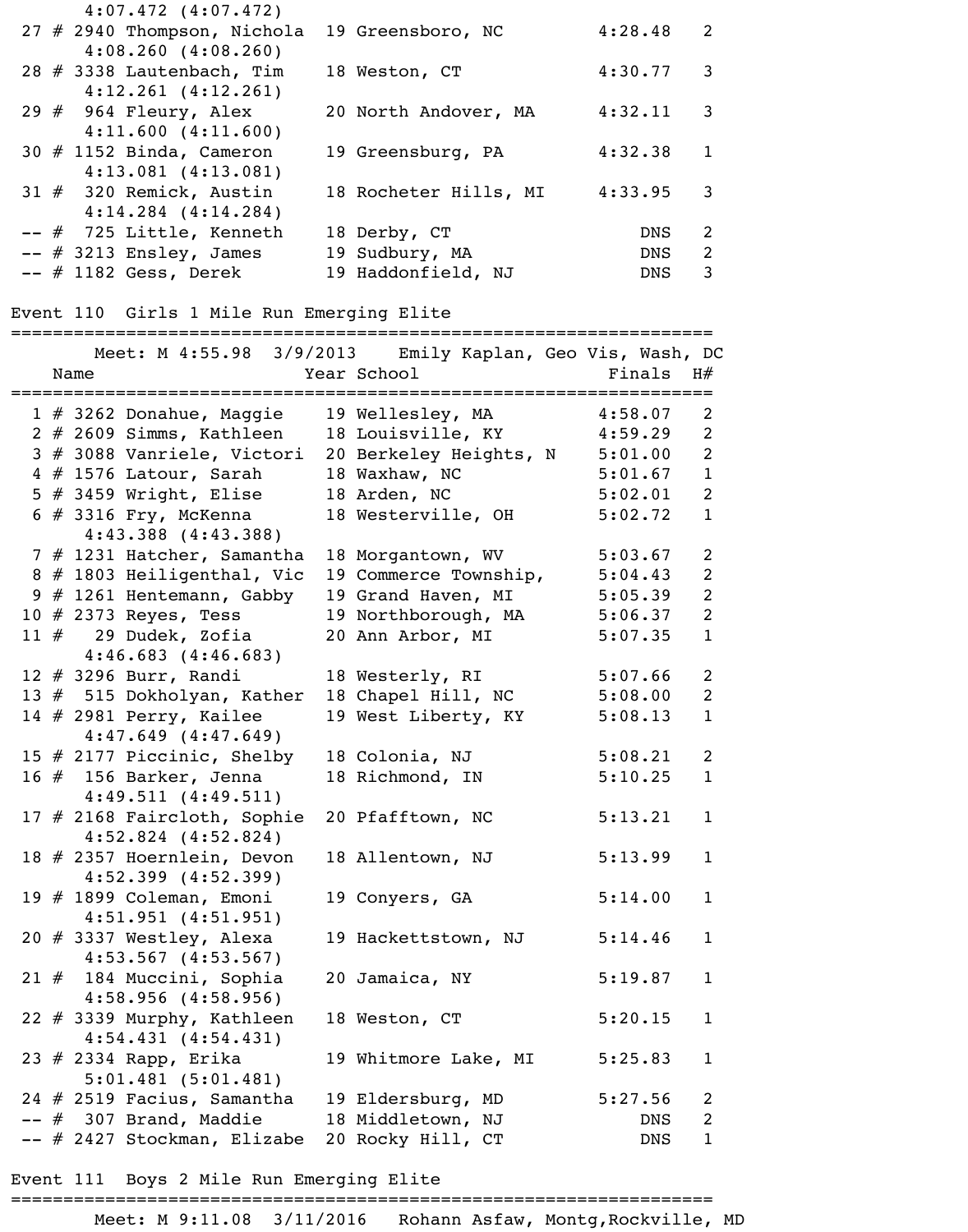|  | Name                                                                    | Year School                           | Finals     | H#                               |
|--|-------------------------------------------------------------------------|---------------------------------------|------------|----------------------------------|
|  | $1 \# 2639$ Sorensen, Evan                                              | 18 Evansville, IN                     | 9:21.20    | $\mathbf{1}$                     |
|  | 8:47.095(8:47.095)<br>$2 \# 391$ Brown, Ryan                            | 18 Raleigh, NC                        | 9:22.58    | $\mathbf{1}$                     |
|  | 8:48.346 (8:48.346)<br>3 # 94 Anderson, Canaan<br>$8:50.585$ (8:50.585) | 20 Murfreesboro, TN                   | 9:22.88    | 2                                |
|  | 4 # 1682 Gilmore, Camden<br>8:48.156(8:48.156)                          | 19 Columbia, MD                       | 9:23.95    | $\mathbf{1}$                     |
|  | $5$ # 1424 Jacobs, Benjamin<br>8:51.940(8:51.940)                       | 19 Owosso, MI                         | 9:24.33    | $\mathbf{1}$                     |
|  | $6$ # 2138 Senall, Tyler<br>8:49.967(8:49.967)                          | 18 Fairport, NY                       | 9:24.37    | 2                                |
|  | 7 # 3562 Mastin, Kyle<br>$8:50.179$ $(8:50.179)$                        | 18 Covington, KY                      | 9:24.95    | 2                                |
|  | $8$ # 3386 Wilson, Jack<br>8:49.219(8:49.219)                           | 20 Washington, MI                     | 9:25.32    | $\mathbf{1}$                     |
|  | $9$ # 1822 Mitchell, Ben<br>8:51.221(8:51.221)                          | 18 Winston-Salem, NC                  | 9:25.32    | 2                                |
|  | 10 # 553 Clark, Garrison<br>8:51.073 (8:51.073)                         | 19 Severna Park, MD                   | 9:25.89    | $\mathbf{1}$                     |
|  | 11 # 1577 Malleck, Foster<br>8:51.113(8:51.113)                         | 19 Kitchener, Waterloo                | 9:26.51    | 2                                |
|  | 12 # 1790 Mekonnen, Yared<br>8:53.353 (8:53.353)                        | 18 Alexandria, VA                     | 9:28.07    | 2                                |
|  | 13 $#$ 1439 Jennings, John<br>8:56.195(8:56.195)                        | 20 Mendham, NJ                        | 9:30.66    | $\mathbf{1}$                     |
|  | 14 $#$ 1144 Hammel, Andrew<br>8:51.018 (8:51.018)                       | 20 Arden, NC                          | 9:32.00    | $\mathbf{1}$                     |
|  | 15 $#$ 732 Dillon, Robert<br>8:58.432 (8:58.432)                        | 19 Shelton, CT                        | 9:35.23    | $\overline{2}$                   |
|  | 16 $\#$ 1673 Larkin, Zach<br>8:59.630 (8:59.630)                        | 19 Louisville, KY                     | 9:35.23    | $\mathbf{1}$                     |
|  | 17 $#$ 1941 Horsburgh, Ian<br>8:59.470 (8:59.470)                       | 20 Newton, MA                         | 9:37.05    | $\mathbf{1}$                     |
|  | 18 # 595 Cooper, Jared<br>$9:01.648$ $(9:01.648)$                       | 19 Mountain Lakes, NJ                 | 9:37.24    | $\mathbf{1}$                     |
|  | 19 # 2661 Sparks, Maximilli<br>$9:01.653$ (9:01.653)                    | 18 Canton, CT                         | 9:38.81    | $\mathbf{1}$                     |
|  | 9:00.777(9:00.777)                                                      | 18 chevy chase, MD                    | 9:39.91    | 2                                |
|  | 21 # 1675 Schaefer, Patrick<br>8:59.762 (8:59.762)                      | 18 Louisville, KY                     | 9:41.36    | 2                                |
|  | $22$ # 2360 Murphy, Liam<br>9:05.111(9:05.111)                          | 20 Allentown, NJ                      | 9:43.54    | $\mathbf{1}$                     |
|  | $23$ $#$ 216 McMahon, Jack<br>9:06.905(9:06.905)                        | 19 Warwick, RI                        | 9:44.48    | 2                                |
|  | 24 # 2046 SaintAnge, Patric<br>$9:05.617$ (9:05.617)                    | 19 Ossining, NY                       | 9:45.28    | $\mathbf{1}$                     |
|  | $25$ $#$ 93 Andersen, Leif<br>$9:06.866$ $(9:06.866)$                   | 19 Duluth, GA                         | 9:48.37    | 2                                |
|  | 26 # 1699 Caggiano, Aidan<br>8:56.005(8:56.005)                         | 18 Manhasset, NY                      | 9:48.49    | 2                                |
|  | $27$ # 3017 Jordan, Jaron<br>9:09.637(9:09.637)                         | 19 Paterson, NJ                       | 9:52.41    | 2                                |
|  | 28 # 1051 Love, Jeffrey<br>$9:13.109$ $(9:13.109)$                      | 19 Newtown, PA                        | 9:55.33    | $\mathbf{1}$                     |
|  | -- # 2200 Pinheiro, Acasio<br>$--$ # 3144 Osborne, Chase                | 19 Princeton, NJ<br>19 Chesapeake, VA | DNS<br>DNS | $\overline{2}$<br>$\overline{2}$ |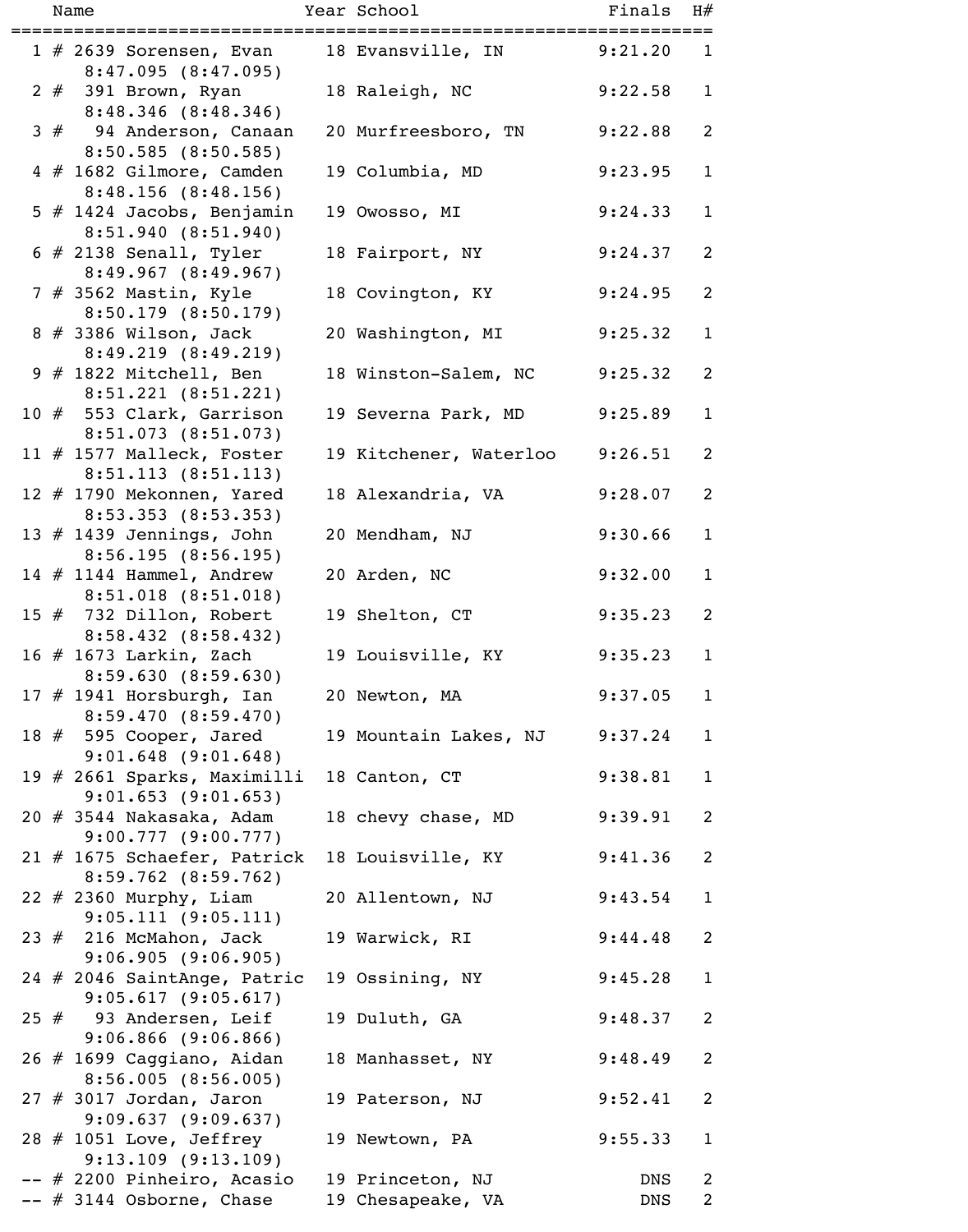## Event 112 Girls 2 Mile Run Emerging Elite

===================================================================

| Name                                                                               |           | Meet: M 10:35.04 3/11/2016 Bethlehem Taye, Pnt Brch, Brtnsvil, MD<br>Year School | Finals H#       |                |                   |
|------------------------------------------------------------------------------------|-----------|----------------------------------------------------------------------------------|-----------------|----------------|-------------------|
| $1 \# 2669$ Smith, Julia                                                           |           | 21 Issaquah, WA                                                                  | 10:41.47        | 2              |                   |
| $10:02.723$ $(10:02.723)$<br>2 # 1772 Lynch, Dana<br>$10:02.483$ $(10:02.483)$     |           | 19 Middletown, NY 10:42.05                                                       |                 | 2              |                   |
| 3 # 1884 Narayani, Nikita<br>$10:03.075$ $(10:03.075)$                             |           | 19 Knoxville, TN                                                                 | 10:44.98        | $\overline{2}$ |                   |
| 4 # 1048 Gaylord, Soleil<br>10:04.270(10:04.270)                                   |           | 18 Telluride, CO                                                                 | 10:46.13        | $\mathbf{1}$   |                   |
| 5 # 2021 Scaglione, Andria<br>$10:15.279$ $(10:15.279)$                            |           | 19 Oceanside, NY                                                                 | 11:00.77        | $\overline{2}$ |                   |
| $6$ # 2382 Heinen, Mary<br>$10:22.932$ $(10:22.932)$                               |           | 20 Richmond, VA                                                                  | 11:03.73        | $\mathbf{1}$   |                   |
| 7 # 1572 Larkin, Gracelyn<br>10:22.440(10:22.440)                                  |           | 19 Rosseau, ON                                                                   | 11:05.26        | $\mathbf{1}$   |                   |
| 8 # 2714 St. Bernard, Kaitl<br>$10:23.354$ $(10:23.354)$                           |           | 18 Monroe, MI                                                                    | 11:05.80        | $\mathbf{1}$   |                   |
| $9$ $#$ 707 DeMars, Faith<br>$10:24.598$ $(10:24.598)$                             |           | 20 Ballston Spa, NY                                                              | 11:09.35        | $\mathbf{1}$   |                   |
| 10 # 259 Bloss, Meredith<br>$10:28.592$ (10:28.592)                                |           | 19 Guilford, CT                                                                  | 11:12.59        | $\overline{2}$ |                   |
| 11 $#$ 2419 Robinson, Lauren<br>$10:33.361$ $(10:33.361)$                          |           | 19 Milford, NH                                                                   | 11:15.94        | $\mathbf{1}$   |                   |
| 12 $#$ 681 Davis, Meghan<br>$10:32.034$ $(10:32.034)$                              |           | 19 Plainfield, MA                                                                | 11:16.59        | $\mathbf{1}$   |                   |
| 13 # 1705 Singh, Roshni<br>$10:28.684$ $(10:28.684)$                               |           | 20 Bay Shore, NY                                                                 | 11:17.51        | 2              |                   |
| 14 # 1082 Rosencrans, Sophi 21 Glen Head, NY 11:37.38<br>$10:37.676$ $(10:37.676)$ |           |                                                                                  |                 | $\mathbf{1}$   |                   |
| -- # 2280 Quarzo, Gionna<br>$10:04.858$ $(10:04.858)$                              |           | 20 Brownsville, PA                                                               | DQ              | $\overline{2}$ |                   |
| -- # 313 Ferguson, Mallory                                                         |           | 19 Clarkston, MI                                                                 | <b>DNS</b>      | $\overline{2}$ |                   |
| -- # 1321 Jones, Riley                                                             |           | 18 Holland, NY                                                                   | <b>DNS</b>      | $\overline{2}$ |                   |
| -- # 3166 Walker, Ashley                                                           |           | 18 Westwood, MA                                                                  | DNS             | $\mathbf{1}$   |                   |
| Event 115 Boys 60 Meter Hurdles Emerging Elite                                     |           |                                                                                  |                 |                |                   |
| Top 8 Advance by Time                                                              |           | Meet: M 7.88 3/10/2017 Tyrone Bryan, Parkdale, Rvrdl, MD                         |                 |                |                   |
| Name                                                                               |           | Year School                                                                      | Prelims $H#$    |                |                   |
| Preliminaries                                                                      | ========= |                                                                                  |                 |                |                   |
| $1 \#$ 112 Appling, Nathan<br>$7.428$ $(7.428)$                                    |           | 18 Cullman, AL                                                                   | $8.01q$ 3       |                |                   |
| $2$ # 2264 Powers, Billy<br>7.508(7.508)                                           |           | 18 Seabrook, NH                                                                  | $8.09q$ 2       |                |                   |
| $3$ # 1714 Marshall, Myles<br>7.550(7.550)                                         |           | 19 Marietta, GA                                                                  | $8.14q$ 4 8.135 |                |                   |
| 4 # 545 Childs, Nickolas<br>$7.548$ $(7.548)$                                      |           | 18 Yorktown, VA                                                                  |                 |                | 8.14q 3 8.140     |
| 5 $#$ 2801 Strong, Alex<br>7.606(7.606)                                            |           | 18 La Plata, MD                                                                  | $8.20q$ 1       |                |                   |
| $6$ # 1645 Dotson, Jahiem<br>7.615(7.615)                                          |           | 19 coram, NY                                                                     |                 |                | $8.21q$ 1 $8.204$ |
| 7 # 1555 Hannah, Tyler<br>$7.616$ $(7.616)$                                        |           | 19 Lakewood, OH                                                                  |                 |                | $8.21q$ 4 8.207   |
| $7$ # 1729 Tunson, Brandon                                                         |           | 18 Bowie, MD                                                                     |                 |                | 8.21q 1 8.207     |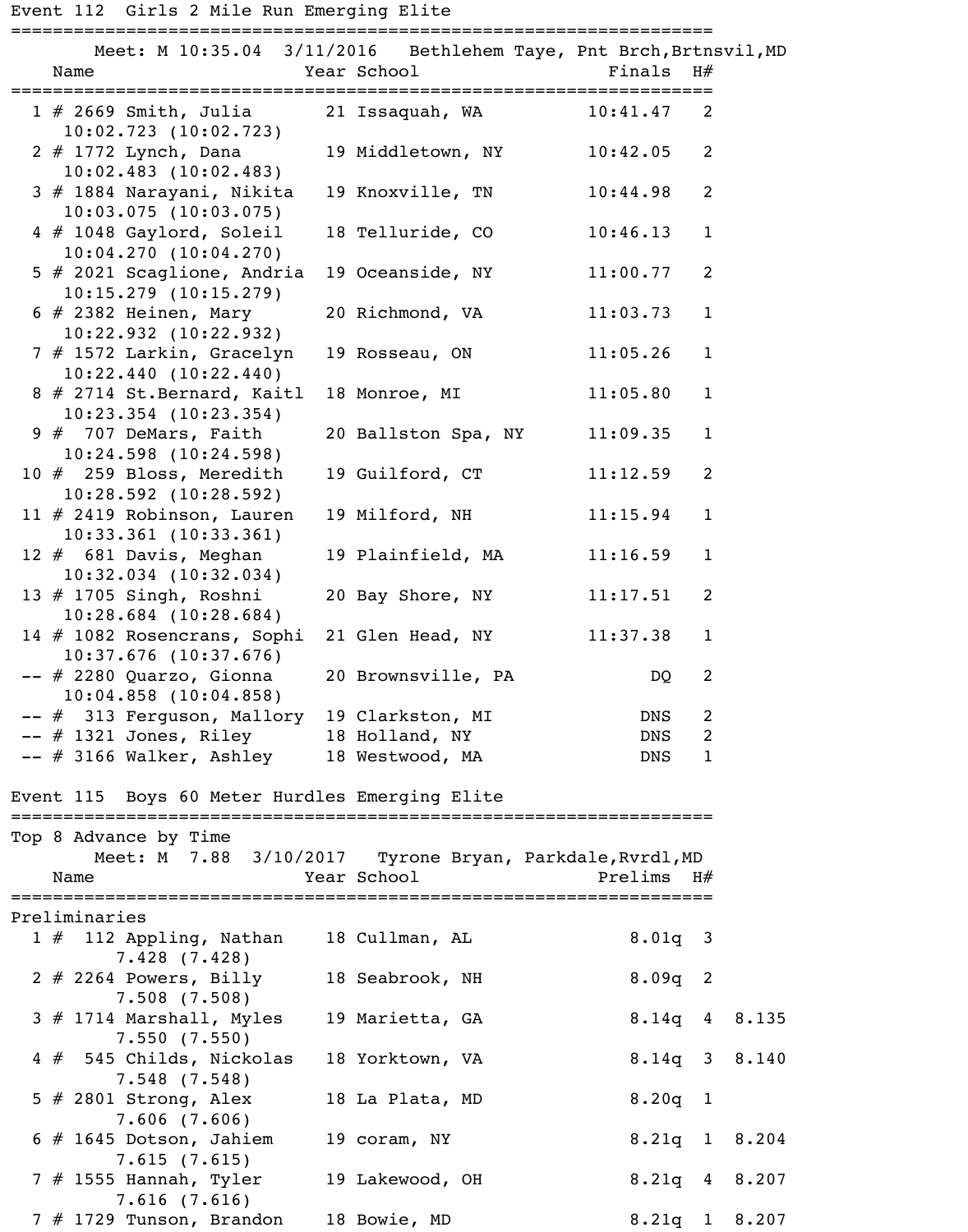|        | 7.612(7.612)                               |                       |              |              |         |
|--------|--------------------------------------------|-----------------------|--------------|--------------|---------|
|        | $9$ # 1244 Hayes, Dandre                   | 18 Greensboro, NC     | 8.21 4 8.210 |              |         |
|        | $7.624$ $(7.624)$                          |                       |              |              |         |
|        | 10 $#$ 2515 Williams, Edward               | 19 Waterbury, CT      | 8.23         | 2            |         |
|        | 7.633(7.633)                               |                       |              |              |         |
|        | 11 # 2530 Sampson, Zachary                 | 19 Upper Marlboro, MD | 8.28         |              | 3 8.272 |
|        | 7.679(7.679)                               |                       |              |              |         |
|        | $12 \# 1135$ Gray, Lj                      | 18 West Columbia, SC  | 8.28         |              | 2 8.273 |
|        | 7.639(7.639)                               |                       |              |              |         |
|        | 13 # 1970 Longenecker, Chas                | 19 State College, PA  | 8.28         |              | 4 8.279 |
|        | 7.673(7.673)                               |                       | 8.29         | $\mathbf{1}$ |         |
|        | 14 $\#$ 3126 Evans, Roland<br>7.695(7.695) | 20 Chesapeake, VA     |              |              |         |
|        | 15 $#$ 1119 Ratliff, Brandon               | 19 Wyoming, MI        | 8.32         |              | 2 8.311 |
|        | 7.709(7.709)                               |                       |              |              |         |
|        | 16 # 1061 Gillespie, Marcus                | 20 Dayton, OH         | 8.32         |              | 2 8.318 |
|        | 7.711(7.711)                               |                       |              |              |         |
|        | 17 $#$ 2695 Browning, Joshua               | 18 Alpharetta, GA     | 8.33         |              | 1 8.322 |
|        | 7.712(7.712)                               |                       |              |              |         |
|        | 18 # 133 Morris, Eli                       | 19 Winder, GA         | 8.33         |              | 4 8.329 |
|        | 7.730(7.730)                               |                       |              |              |         |
|        | 19 # 536 Chen, Jeremy                      | 18 Latham, NY         | 8.34         | 2            |         |
|        | 7.736(7.736)                               |                       |              |              |         |
|        | 20 # 487 Robinson, Anthony                 | 18 Raleigh, NC        | 8.35         | 3            |         |
|        | 7.734(7.734)                               |                       |              |              |         |
|        | $21$ # 1637 Hammock, Kendel                | 19 Waldorf, Md        | 8.49         | 3            |         |
|        | $7.824$ $(7.824)$                          |                       |              |              |         |
|        | 22 $#$ 3522 Thenga, Trevor                 | 18 Wyomissing, PA     | 8.50         | $\mathbf{1}$ |         |
|        | $7.882$ (7.882)                            |                       |              |              |         |
|        | 23 # 1881 Frederick, Jordan                | 18 Brick, NJ          | 8.64         | 3            |         |
|        | 7.999 (7.999)                              |                       |              |              |         |
| 24#    | 687 Dean, Caleb<br>7.931(7.931)            | 19 Hyattsville, MD    | 8.65         | $\mathbf 1$  |         |
| 25#    | 871 Ajavon, Litchfiel                      | 19 Alexandria, VA     | 8.69         | 4            |         |
|        | 8.044(8.044)                               |                       |              |              |         |
|        | # 2885 Kelley, Vonzell                     | 19 Raytown, MO        | DNS          | 3            |         |
|        | 552 Clachar, Orion<br>#                    | 18 Strafford, NH      | DNS          | $\mathsf{3}$ |         |
|        | 530 Sims, Brevin<br>#                      | 20 Chattanoga, TN     | DNS          | 2            |         |
| $--$ # | 55 Aibogun, Jalen                          | 19 birmingham, AL     | DNS          | 4            |         |
|        |                                            |                       |              |              |         |

Event 115 Boys 60 Meter Hurdles Emerging Elite

|        | Name                        |              |                            | Year School     | Meet: M 7.88 3/10/2017 Tyrone Bryan, Parkdale, Rvrdl, MD | Finals |
|--------|-----------------------------|--------------|----------------------------|-----------------|----------------------------------------------------------|--------|
| Finals |                             |              |                            |                 |                                                          |        |
|        | $1 \# 1714$ Marshall, Myles | 7.385(7.385) |                            | 19 Marietta, GA |                                                          | 7.95   |
|        | $2 \# 2264$ Powers, Billy   | 7.408(7.408) |                            | 18 Seabrook, NH |                                                          | 7.97   |
|        | $3$ # 1729 Tunson, Brandon  | 7.437(7.437) |                            | 18 Bowie, MD    |                                                          | 8.02   |
|        |                             | 7.444(7.444) | $4 \# 112$ Appling, Nathan | 18 Cullman, AL  |                                                          | 8.04   |
|        |                             | 7.528(7.528) | 5 # 545 Childs, Nickolas   | 18 Yorktown, VA |                                                          | 8.10   |
|        |                             | 7.548(7.548) | $6$ # 1645 Dotson, Jahiem  | 19 coram, NY    |                                                          | 8.13   |
|        |                             | 7.697(7.697) | $7$ # 2801 Strong, Alex    | 18 La Plata, MD |                                                          | 8.30   |
|        | $8 \# 1555$ Hannah, Tyler   |              |                            | 19 Lakewood, OH |                                                          | 8.31   |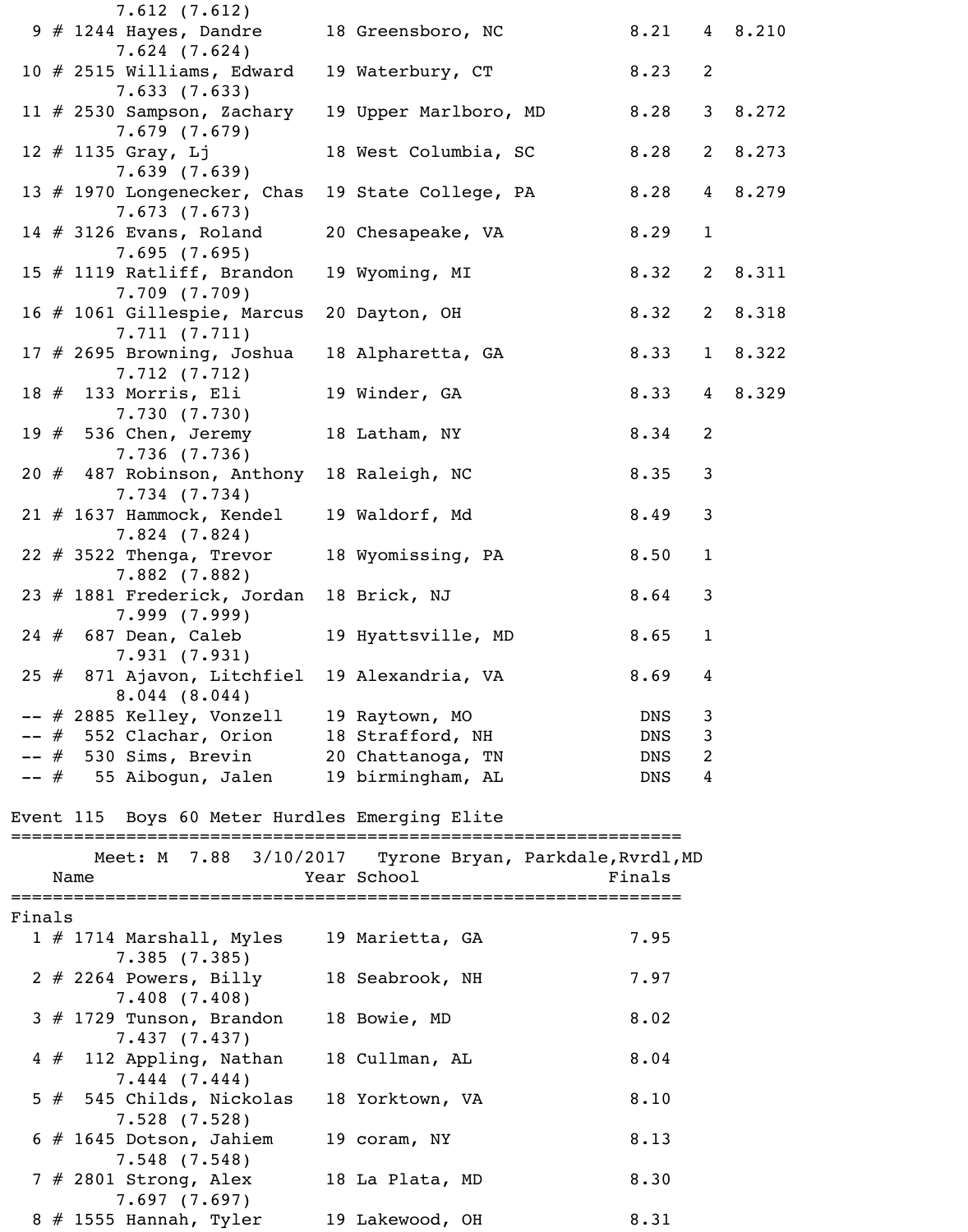7.683 (7.683)

Event 116 Girls 60 Meter Hurdles Emerging Elite

|  | Top 8 Advance by Time                                    |             | Meet: M 8.49 3/9/2018 Leah Phillips, Bullis, Potomac, MD |                   |                |         |
|--|----------------------------------------------------------|-------------|----------------------------------------------------------|-------------------|----------------|---------|
|  | Name                                                     | Year School |                                                          | Prelims H#        |                |         |
|  | Preliminaries                                            |             |                                                          |                   |                |         |
|  | 1 # 422 Pyles, Cierra 18 Potomac, MD<br>7.956(7.956)     |             |                                                          | $8.57q$ 2         |                |         |
|  | 2 # 421 Phillips, Leah<br>8.062(8.062)                   |             | 20 Potomac, MD                                           | $8.66q$ 4         |                |         |
|  | 3 # 2019 Obichere, Chibugo<br>8.053(8.053)               |             | 19 Valley Stream, NY                                     | $8.69q$ 3         |                |         |
|  | 4 # 675 Rogers, Serenity<br>8.083(8.083)                 |             | 19 Houston, TX                                           | $8.71q$ 2         |                |         |
|  | 5 $#$ 2458 Myers, Sophia<br>8.103(8.103)                 |             | 18 Queens, NY                                            | $8.72q$ 1         |                |         |
|  | $6$ $#$ 931 Dunbar, Tania<br>8.106(8.106)                |             | 19 Virginia Beach, VA                                    | $8.74q$ 1 $8.738$ |                |         |
|  | $6$ # 2309 O'Shea, Grace<br>8.120(8.120)                 |             | 19 Wyckoff, NJ                                           | 8.74q 1 8.738     |                |         |
|  | 8 # 1633 Ligon, Shataeya<br>8.197(8.197)                 |             | 20 Madison, AL                                           | 8.83q 3 8.824     |                |         |
|  | $9$ # 3410 Tobias, Tionna<br>8.190(8.190)                |             | 19 Atco, NJ                                              | 8.83              |                | 3 8.830 |
|  | 10 $#$ 2009 Pessima, Editta<br>8.190(8.190)              |             | 18 Germantown, MD                                        | 8.84              | $\overline{4}$ |         |
|  | $11$ $\#$ 3177 Walters, Kayla<br>8.208(8.208)            |             | 19 Bolingbrook, IL                                       | 8.85              |                | 1 8.846 |
|  | 12 $#$ 824 Eaton, Madison<br>8.219(8.219)                |             | 19 Lake Orion, MI                                        | 8.85              | 4 8.847        |         |
|  | 13 # 413 Harris, Lauryn<br>8.249(8.249)                  |             | 19 Potomac, MD                                           | 8.87              | 4              |         |
|  | 14 $\#$ 1148 Facey, Nyile<br>8.252(8.252)                |             | 18 High point, NC                                        | 8.89              | $\mathbf{3}$   |         |
|  | 15 # 3286 Richards, Reanda<br>$8.264$ $(8.264)$          |             | 18 Roseland, NJ                                          | 8.90              | $\overline{4}$ |         |
|  | $16$ $\#$ 1104 Goudros, Izzy<br>8.299(8.299)             |             | 21 Toronto, ON                                           | 8.93              | 3              |         |
|  | 17 # 564 Clemens, Sydney<br>8.314(8.314)                 |             | 20 high point, NC                                        | 8.96              | $\mathsf{3}$   |         |
|  | 18 # 1491 King, Leah<br>8.335(8.335)                     |             | 20 Ohio, OH                                              | 8.98              | $\mathbf{1}$   |         |
|  | 19 $#$ 3101 Smith, Claudine<br>8.365(8.365)              |             | 19 Egg Harbor Township                                   | 8.99              | $\overline{2}$ |         |
|  | 20 # 2719 Smith, Trinity<br>8.359(8.359)                 |             | 18 Brooklyn, NY                                          | 9.01              | $\overline{2}$ | 9.002   |
|  | $21$ # 1242 Still, Naudia<br>8.303(8.303)                |             | 19 Chesapeake, VA                                        | 9.01              | $\mathbf{1}$   | 9.009   |
|  | $22 \# 3553$ Batts, Kennedy<br>8.460(8.460)              |             | 18 Indianapolis, IN                                      | 9.11              | 2              |         |
|  | 23 # 2987 Sadler, Icisys<br>8.489(8.489)                 |             | 18 Summit, NJ                                            | 9.13              | 2              |         |
|  | $24$ # 2054 Dely, Isabelle<br>8.350(8.350)               |             | 19 hillcrest, Ny                                         | 9.14              | $\mathbf{1}$   |         |
|  | 25 # 1447 Johnson, Katelyn                               |             | 19 Bolingbrook, IL                                       | 9.16              | 2              |         |
|  | 8.506(8.506)<br>$26$ # 2056 Fede, Mariah<br>8.503(8.503) |             | 20 Paramus, NJ                                           | 9.19              | 3              |         |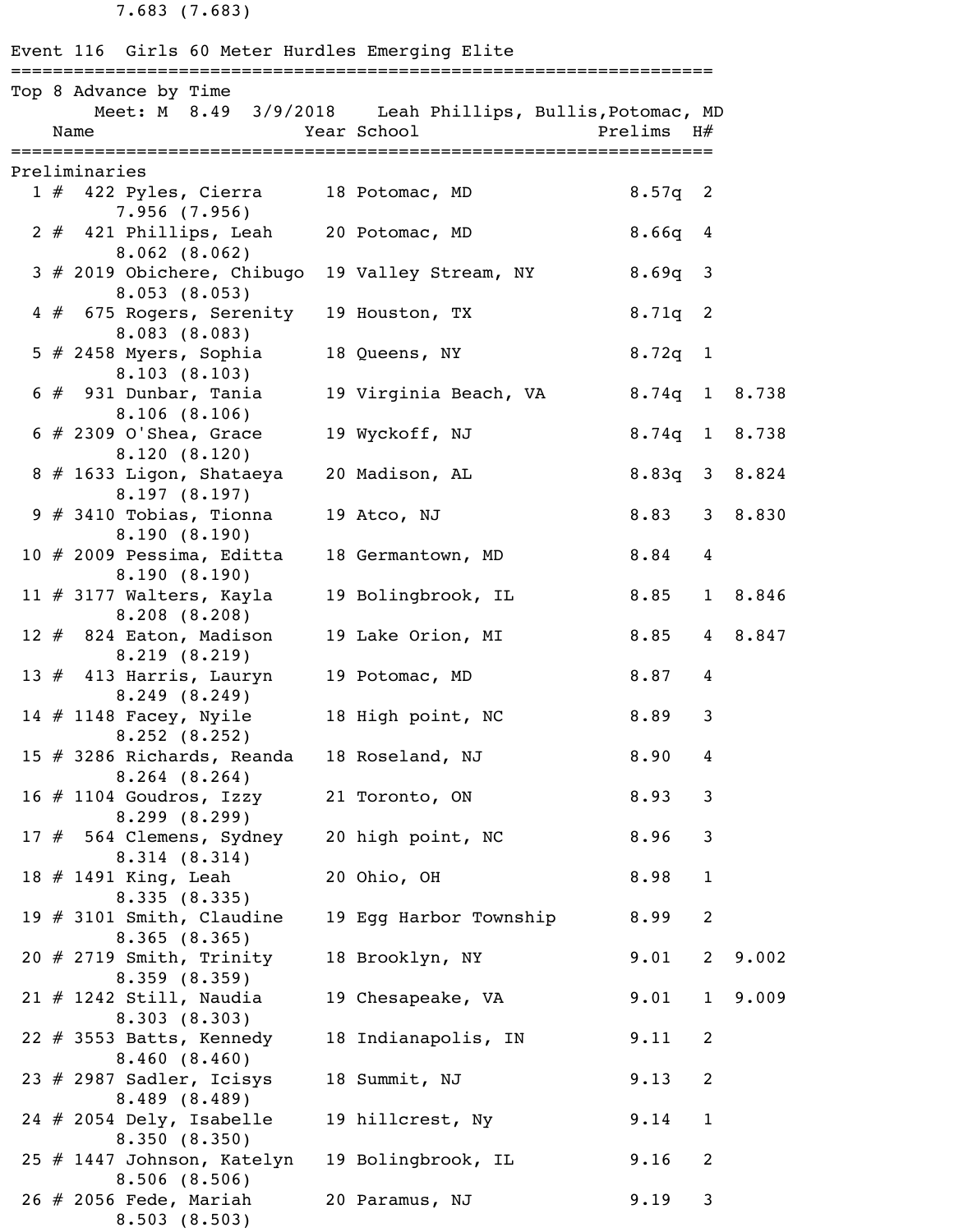|        | 27 # 1117 Collier, Daijah                                                     |                                                          | 18 Grand Rapids, MI                      |                           | 9.21             | $\mathbf 1$    |
|--------|-------------------------------------------------------------------------------|----------------------------------------------------------|------------------------------------------|---------------------------|------------------|----------------|
|        | 8.531(8.531)<br>28 # 338 Broadhead, Katrin<br>8.601(8.601)                    |                                                          | 18 Layton, UT                            |                           | 9.26             | 2              |
|        | 29 $#$ 3038 Turner, Indiah<br>8.735(8.735)                                    |                                                          | 19 Gardena, CA                           |                           | 9.41             | 4              |
|        | $30$ # 1146 Green, Jessica<br>8.639(8.639)                                    |                                                          | 18 Collierville, TN                      |                           | 9.43             | 3              |
|        | -- # 2452 Rucker, Taylor<br>-- # 2229 Hupalo, Ekaterina 18 Valencia, CA       |                                                          | 18 Oak Park, MI                          |                           | FS<br><b>DNS</b> | 4<br>4         |
|        | Event 116 Girls 60 Meter Hurdles Emerging Elite                               |                                                          |                                          |                           |                  |                |
|        | Name                                                                          | Meet: M 8.49 3/9/2018 Leah Phillips, Bullis, Potomac, MD | Year School and the School               |                           | Finals           |                |
|        |                                                                               |                                                          |                                          |                           |                  |                |
| Finals |                                                                               |                                                          |                                          |                           |                  |                |
|        | 1 # 421 Phillips, Leah<br>$7.887$ $(7.887)$                                   |                                                          | 20 Potomac, MD                           |                           | 8.49M            |                |
|        | 2 # 675 Rogers, Serenity 19 Houston, TX<br>7.945(7.945)                       |                                                          |                                          |                           | 8.56             |                |
|        | 3 # 2019 Obichere, Chibugo<br>7.981(7.981)                                    |                                                          | 19 Valley Stream, NY                     |                           | 8.61             |                |
|        | $4 \# 422$ Pyles, Cierra<br>8.015(8.015)                                      |                                                          | 18 Potomac, MD                           |                           | 8.68             | 8.674          |
|        | 5 $#$ 2458 Myers, Sophia<br>8.071(8.071)                                      |                                                          | 18 Queens, NY                            |                           | 8.68             | 8.678          |
|        | $6$ # 2309 O'Shea, Grace<br>8.060(8.060)                                      |                                                          | 19 Wyckoff, NJ                           |                           | 8.71             |                |
|        | $7$ $#$ 931 Dunbar, Tania<br>8.217(8.217)                                     |                                                          | 19 Virginia Beach, VA                    |                           | 8.87             |                |
|        | 8 # 1633 Ligon, Shataeya 20 Madison, AL<br>8.421(8.421)                       |                                                          |                                          |                           | 9.09             |                |
|        | Event 117 Boys 4x200 Meter Relay Emerging Elite                               |                                                          |                                          |                           |                  |                |
|        |                                                                               | Meet: M 1:29.94 3/14/2014 Long Reach, Columbia, MD       | T Olewole, R Carter, C Smalley, E Thomas |                           |                  |                |
|        | School                                                                        |                                                          |                                          |                           | Finals $H#$      |                |
|        |                                                                               |                                                          |                                          |                           |                  |                |
|        | 1 Springers Tc-Va<br>1) #2685 Smith, Rayquan 19 (2) #2682 Midgett, Keyonte 19 |                                                          |                                          |                           | 1:30.12          | $\overline{2}$ |
|        | 3) #2684 Smalls, Jai'veon 19 4) #2687 Spencer, William 19                     |                                                          |                                          |                           |                  |                |
|        |                                                                               | 45.64 (45.64) 1:08.51 (22.87) 1:30.13 (21.62)            |                                          |                           |                  |                |
|        | 2 Reservoir Tc-Md                                                             |                                                          |                                          |                           | 1:30.35 4        |                |
|        | 1) #2371 Levons, Tyler 19 (2) #2370 Kamau, Sundiata 18                        |                                                          |                                          |                           |                  |                |
|        | 3) #2369 Campbell, Talon 19 4) #2368 Agbayewa, Ayomide 20                     |                                                          |                                          |                           |                  |                |
|        |                                                                               | 45.29 (45.29) 1:07.96 (22.67) 1:30.35 (22.39)            |                                          |                           |                  |                |
|        | 3 W Branch Tc-Va                                                              |                                                          |                                          |                           | $1:30.44$ 2      |                |
|        | 1) #3145 Page, Alfandre 19 (2) #3147 Perkerson, Darian 19                     |                                                          |                                          |                           |                  |                |
|        | 3) #3132 Hinton, Jalen 19 4) #3141 Motton, Treyvor 19                         | 45.89 (45.89) 1:08.51 (22.62) 1:30.44 (21.93)            |                                          |                           |                  |                |
|        | 4 Fia Lions Tc-Va                                                             |                                                          |                                          |                           | 1:30.51 2        |                |
|        | 1) $\#934$ Muhammad, Aswad 18 $\qquad$ 2) $\#929$ Carter, Isaiah 19           |                                                          |                                          |                           |                  |                |
|        | 3) #932 Evans, Tyler 18                                                       |                                                          |                                          | 4) #938 Whitney, Chase 19 |                  |                |
|        |                                                                               | 45.24 (45.24) 1:07.10 (21.86) 1:30.51 (23.41)            |                                          |                           |                  |                |
|        | 5 Seven Hills/Somerville Tc-Ma                                                |                                                          |                                          |                           | 1:30.52          | 5              |
|        | 1) #2583 Thomas, Marcus 18 (2) #2580 Jeffreys, Elijah 18                      |                                                          |                                          |                           |                  |                |
|        | 3) #2582 McCarthy, Robert 19 4) #2581 Magre, Phillips 18                      |                                                          |                                          |                           |                  |                |
|        |                                                                               | 45.85 (45.85) 1:09.49 (23.64) 1:30.52 (21.03)            |                                          |                           |                  |                |
|        | 6 Hartford Public Tc-Ct                                                       |                                                          |                                          |                           | 1:30.54          | 5              |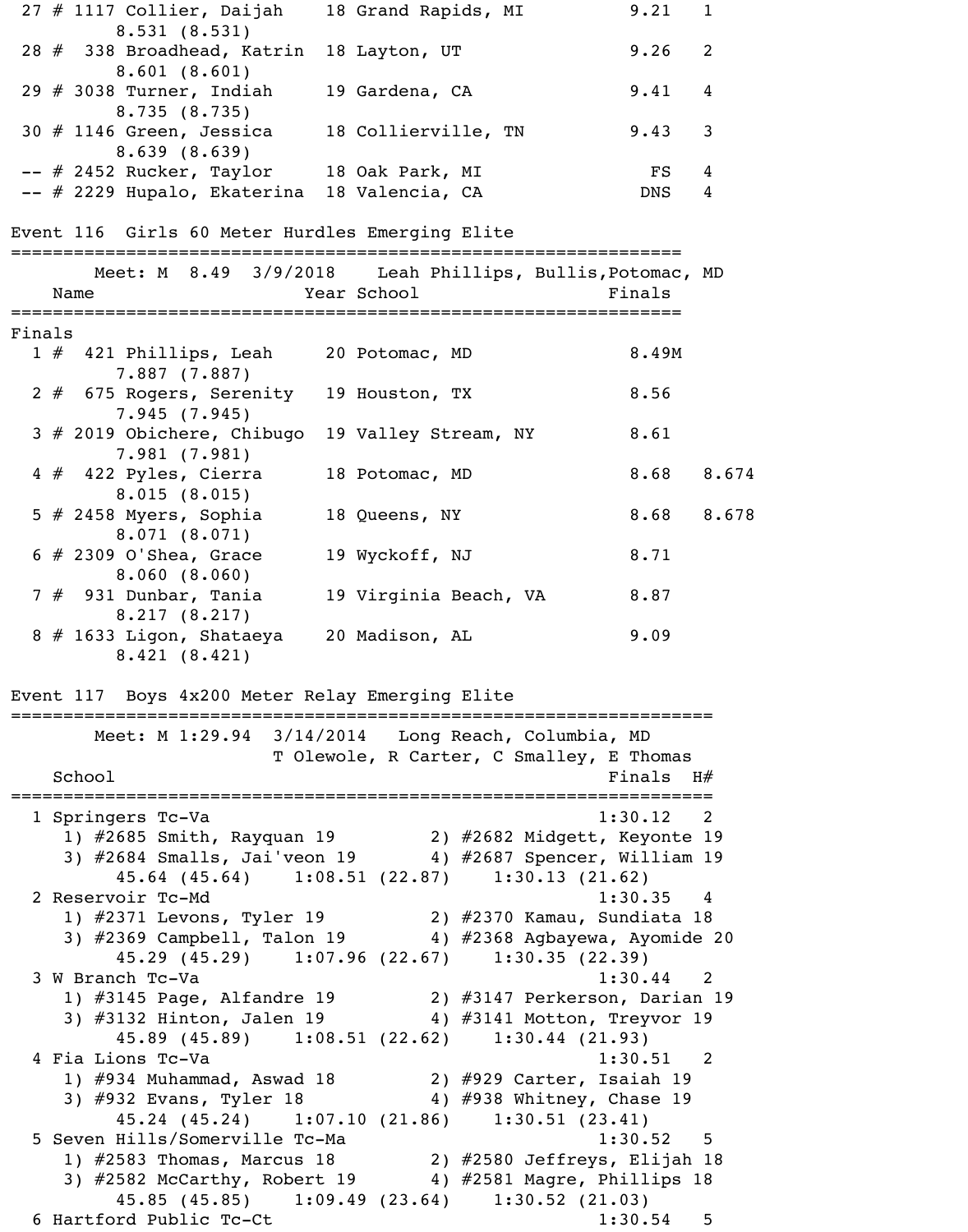1) #1227 Valentine, Andre 18 2) #1224 Campbell, Leon 18 3) #1225 Grate, Malcolm 18 4) #1226 Stewart, Zinodine 18 44.70 (44.70) 1:08.16 (23.46) 1:30.54 (22.38) 7 Newburgh Elite Tc-Ny 1:30.57 6 1) #1925 Hanson, Brendon 18 2) #1928 Singh, Richardo 18 3) #1924 Gould, Ryler 20 4) #1929 Slater, Davin 18 45.63 (45.63) 1:08.76 (23.13) 1:30.57 (21.81) 8 Lca-Va 1:30.62 1 1) #1594 Hunter, Bryson 19 2) #1593 Bell, Jeremiah 18 3) #1596 Muse, Eddie 18 4) #1595 Kirk, Nathan 18 45.88 (45.88) 1:08.20 (22.32) 1:30.62 (22.42) 9 Rush-Henrietta Tc-Ny 1:30.62 6 1) #2482 Blue, Matthew 20 2) #2483 Brinson, Anthony 18 3) #2485 Calhoun, Myles 18 4) #2490 Gaskins, Marquis 18 45.79 (45.79) 1:08.36 (22.57) 1:30.62 (22.26) 10 Central Dauphin East Tc-Pa 1:30.74 6 1) #507 Brown, Stephon 19 2) #509 Niang, David 20 3) #510 Niang, Emmanuel 19 4) #506 Brown, Shawn 20 46.17 (46.17) 1:08.97 (22.80) 1:30.74 (21.77) 11 Herm Tc-Va 1:30.83 2 1) #1271 Davis, Justin 18 2) #1274 Neville, Jordan 20 3) #1272 Mayers, Percy 18 4) #1275 Pierce, Eric 20 46.29 (46.29) 1:09.02 (22.73) 1:30.83 (21.81) 12 Cornwall Tc-Ny 1:31.01 6 1) #614 Olavarria, Max 18 2) #611 Krafft, Matt 18 3) #615 Weis, Dalton 18 4) #610 Goitia, Seth 18 46.08 (46.08) 1:09.53 (23.45) 1:31.01 (21.48) 13 Bobcats Tc-Va 1:31.11 4 1) #283 Casey, Aman 18 2) #288 Ream, Patrick 19 3) #286 Jackson, Wilson 18 4) #282 Beckett, Galen 20 45.90 (45.90) 1:08.43 (22.53) 1:31.11 (22.68) 14 Tempo Tc-Mi 1:31.27 4 1) #2874 Kim, Anthony 18 2) #2873 Broussard, Quin 19 3) #2872 Body, Jeronn 19 4) #2875 Merrell, Carter 18 46.18 (46.18) 1:08.81 (22.63) 1:31.27 (22.46) 15 Wolverine Elite Tc-Md 1:31.30 3 1) #3443 Silimana, Amadou 19 2) #3437 Adjapong, Nicholas 19 3) #3442 Sayen, Salekri 18 4) #3440 Okoli, Vincent-David 20 47.14 (47.14) 1:09.28 (22.14) 1:31.30 (22.02) 16 Riverdale Baptist Tc-Md 1:31.41 1 1) #2414 Jackson, Quinten 18 2) #2415 Jacobs, Melvin 20 3) #2416 Mable, Caleb 18 4) #2417 Williams, Daymon 18 45.63 (45.63) 1:08.75 (23.12) 1:31.41 (22.66) 17 Falcons Tc-Ma 1:31.44 1 1) #901 Dorielan, Jimmy 18 2) #904 Niasse, CheikhAbdoul 19 3) #902 Dorielan, Peterlee 19 4) #900 Dincher, Adam 19 46.55 (46.55) 1:09.89 (23.34) 1:31.44 (21.55) 18 Legacy Tc-Ny 1:31.45 2 1) #1612 Liu, Mingrui 19 2) #1616 Parker, Ian 19 3) #1615 Reese, Tyler 4) #1611 Haskins, Jackson 18 46.93 (46.93) 1:09.38 (22.45) 1:31.45 (22.07) 19 DT Cougars Tc-De 1:31.72 5 1) #745 Foreman, Brandon 18 2) #746 Hollins, Jeffrey 18 3) #747 Shields, Dae-Shawn 19 4) #749 Smith, Gordon 19 46.45 (46.45) 1:09.71 (23.26) 1:31.72 (22.01) 20 Wilson Tc-Pa 1:32.16 4 1) #3522 Thenga, Trevor 18 2) #3519 Cluff, Alex 18 3) #3521 McGarrah, Trey 18 4) #3520 Martinez, Angel 18 46.99 (46.99) 1:09.86 (22.87) 1:32.16 (22.30) 21 Danbury Tc-Ct 1:32.19 3 1) #663 Lorick, Malachi 19 2) #667 Parkinson, Sean-Michael 18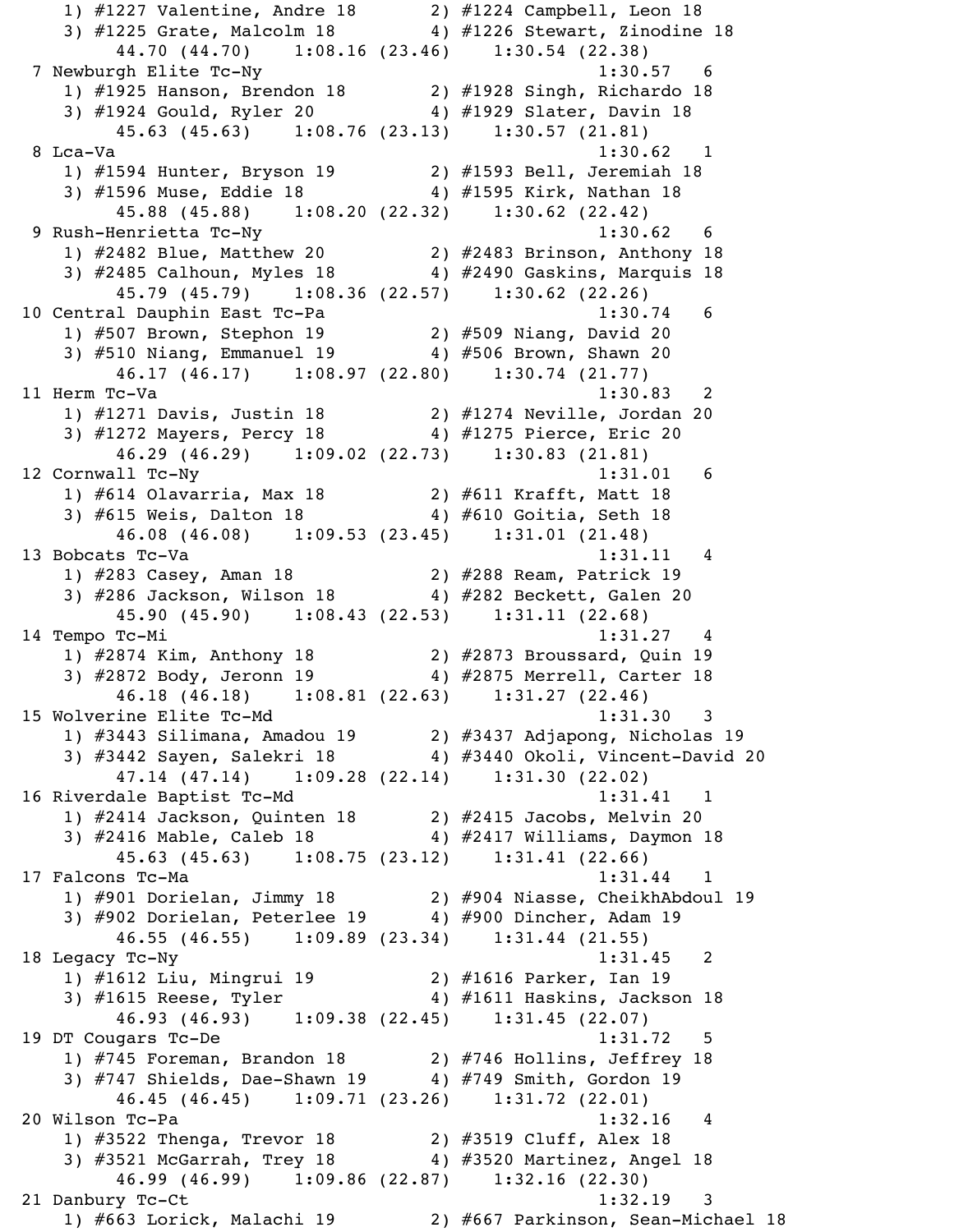3) #659 Ford, Glenroy 18 4) #657 Cledera, Christopher 18 46.84 (46.84) 1:09.48 (22.64) 1:32.19 (22.71) 22 747 Tc-Va 1:32.23 1 1) #21 Arnold, Michael 18 2) #25 Thomas, David 18 3) #24 Garry, Jamarr 18 4) #20 Adeyinka, Quazeem 18 47.40 (47.40) 1:09.71 (22.31) 1:32.23 (22.52) 23 Paladins Tc-Nj 1:32.31 4 1) #2058 Millien, Jarrett 18 2) #2049 Agyenang, Nana 20 3) #2057 Goodson, D'Andre 19 4) #2048 Abraham, Christian 21 46.97 (46.97) 1:10.00 (23.03) 1:32.31 (22.31) 24 Lexington Tc-Ma 1:32.32 5 1) #1623 Walsh, Riley 19 2) #1620 Honohan, Lucas 18 3) #1619 Hofland, Cameron 18 4) #1622 Uda-Thach, Kazu 19 46.55 (46.55) 1:10.35 (23.80) 1:32.32 (21.97) 25 Roman Catholic Tc-Pa 1:32.42 1 1) #2438 Fisher, Ollie 19 2) #2437 Dittmar, Karim 19 3) #2440 Jowers, Miles 19 4) #2439 Griffin, Malik 20 46.40 (46.40) 1:10.43 (24.03) 1:32.42 (21.99) 26 Atholton Tc-Md 1:32.52 1 1) #125 Alper, Noah 19 2) #126 Bowens, Ali 19 3) #128 Lytle, Kristopher 19 4) #127 Ruley, Joshua 21 47.15 (47.15) 1:10.23 (23.08) 1:32.52 (22.29) 27 Westside Tc-Nj 1:33.31 6 1) #3342 Coker, Jakai 19 2) #3346 Greene, Isaiah 18 3) #3340 Arline, Jalen 18 4) #3344 Gentles, Jarrett 19 46.59 (46.59) 1:10.46 (23.87) 1:33.31 (22.85) 28 Maveric Tc-Pa 1:33.77 4 1) #1747 Smith, Nick 18 2) #1745 Nice, Austin 19 3) #1746 Rush, Dylan 18 4) #1748 Zoegar, Praise 18 46.62 (46.62) 1:10.22 (23.60) 1:33.77 (23.55) 29 Warriors Tc-Ny 1:33.91 5 1) #3226 Douglas, Aman 19 2) #3229 Smart, Jamore 19 3) #3224 Alleyne, Shaquan 19 4) #3227 Edwards, Jamel 18 46.96 (46.96) 1:11.08 (24.12) 1:33.91 (22.83) 30 Bishop Loughlin Tc-Ny 1:35.34 6 1) #226 Strachn, Brian 18 2) #219 Charles, Akil 18 3) #224 Roye, Frank 18 4) #220 Elegbe, Daouda 18 47.74 (47.74) 1:11.63 (23.89) 1:35.34 (23.71) 31 Sweet Home Tc-Ny 1:39.93 3 1) #2821 Williams, Anthony 18 2) #2815 Durwald, Kyle 20 3) #2819 Rivera, Thomas 18 4) #2820 Ubaniak, Peyton 18 51.94 (51.94) 1:16.11 (24.17) 1:39.94 (23.83) -- Union Catholic Tc-Nj DQ 5 1) #3066 Johnson, Makay 18 2) #3071 Miller, Darryl 18 3) #3055 Albanese, Christian 18 4) #3057 Animashaun, Obadare 19 45.67 (45.67) 1:08.44 (22.77) 1:31.09 (22.65) -- Delbarton Tc-Nj 1) #3498 O'Loughlin, Dillon 18 2) #3555 Mathus, Nick 19 3) #3556 Nguyen, Jonathan 20 4) #3499 Yazdi, Justin 19 51.19 (51.19) 1:15.55 (24.36) 1:38.30 (22.75) -- Lions Tc-Md-Carroll DQ 3 1) #1636 Fogle, Ethan 18 2) #1637 Hammock, Kendel 19  $2,$   $\pi$ 1838 Husbands, Leron 21  $4)$   $\#1642$  Thoms, Jalen 18 45.14 (45.14) 1:08.98 (23.84) 1:34.56 (25.58) -- Running Rebels Tc-Ny DNS 3 1) #2477 White, Jonathan 18 2) #2475 Nardelli, Michael 18  $\left( \begin{array}{ccc} 3 & \text{if} & \text{if} & \text{if} & \text{if} \\ \text{if} & \text{if} & \text{if} & \text{if} & \text{if} \\ \text{if} & \text{if} & \text{if} & \text{if} & \text{if} \\ \text{if} & \text{if} & \text{if} & \text{if} & \text{if} \\ \text{if} & \text{if} & \text{if} & \text{if} & \text{if} \\ \text{if} & \text{if} & \text{if} & \text{if} & \text{if} \\ \text{if} & \text{if} & \text{if} & \text{if} & \text{if} \\ \text{$ DNS 2 -- Colonels Tc-Va-Boys<br>1) #575 Jackson, Tajai 19 2) #578 Randolph, Christian 2) #578 Randolph, Christian 18 3) #576 Jones, Jayvon 18 4) #577 Martin, Robert 20 1:52.862 (1:52.862)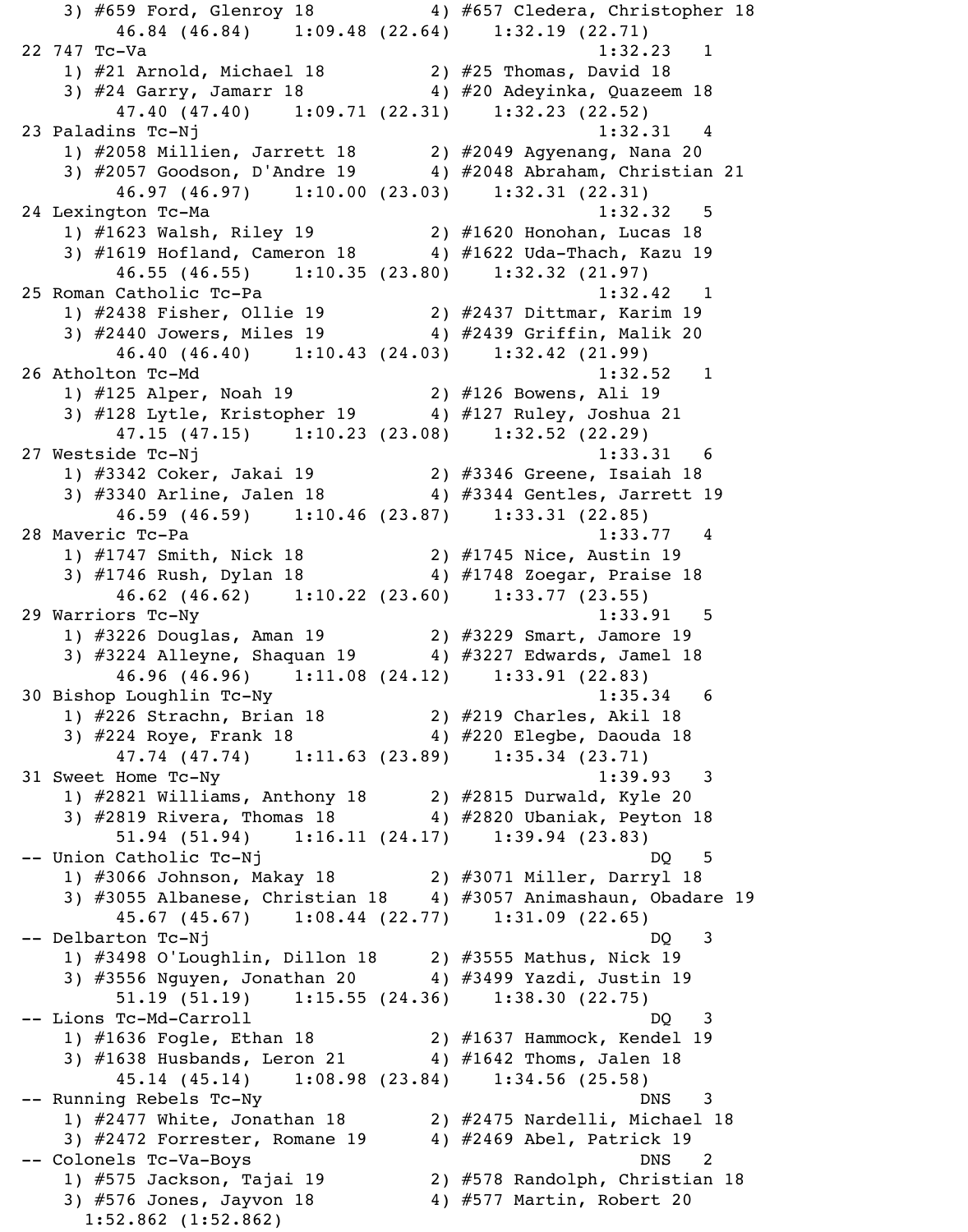Event 118 Girls 4x200 Meter Relay Emerging Elite =================================================================== Meet: M 1:40.02 3/10/2017 Western Branch, Chesapeake, VA D Boone,S Nichols, A Shockley, Jashella Jenkins  $School$   $Finals$   $H#$ =================================================================== 1 W Branch Tc-Va 1:40.13 1) #3152 Venters, Jada 19 2) #3153 Warren, Keishayla 19 3) #3149 Shockley, Adriana 19 4) #3142 Nichols, Shardonnay 19 51.28 (51.28) 1:15.50 (24.22) 1:40.13 (24.63) 2 Team War-Va 1:41.42 1) #2857 Parks, Skylar 18 2) #2847 Donaldson, Brene 19 3) #2851 Freeman, Lauryn 19 4) #2846 Crocker, Asia 19 51.42 (51.42) 1:16.82 (25.40) 1:41.42 (24.60) 3 Track 7-5-7-Va 1:42.62 7 1) #3007 Johnson, Shakeria 18 2) #3008 Manning, Kiana 21 3) #3004 Duke, Kaylah 18 4) #3001 Corprew, Katelan 19 51.95 (51.95) 1:17.62 (25.67) 1:42.62 (25.00) 4 5 Star Maryland-MD 1:42.90 7 1) #2 Bakare, Tahira 19 2) #4 Franklin, Geligne 19 3) #7 Peoples, Cyan 19 4) #9 Phillips, Noelani 19 53.37 (53.37) 1:18.35 (24.98) 1:42.90 (24.55) 5 Charger Tc-Md 1:43.47 6 1) #523 Jeffery, Dominique 18 2) #522 Desir, Daynah 20 3)  $#524$  Thompson, Destiny 18  $4)$   $#525$  Williams, Taylor 19 51.58 (51.58) 1:17.58 (26.00) 1:43.47 (25.89) 6 Medgar Evers Cougars-NY 1:43.52 6 1) #1778 Browne, Brianna 18 2) #1779 Griffith, Daniella 18 3) #1782 Quinonez, Tatyana 18 4) #1784 Scott, Zakiya 18 52.15 (52.15) 1:18.35 (26.20) 1:43.52 (25.17) 7 5 Star Penn Tc-Va 1:43.74 3 1) #12 Blunt, Taylynn 18 2) #11 Armstrong, Eleyah 21 3) #14 Cooper, Spirit 21 4) #18 Rice, Jaylin 21 51.31 (51.31) 1:17.99 (26.68) 1:43.74 (25.75) 8 Natick Tc-Ma 1:43.80 7 1) #1891 Gerdes, Abigail 19 2) #1895 Parker, Rachelle 18 3) #1892 Langan, Kylie 20 4) #1897 Warren, Ashley 1 51.28 (51.28) 1:17.63 (26.35) 1:43.80 (26.17) 9 Wellesley Tc-Ma 2012 1:43.94 3 1) #3266 Kennedy, Joanna 18 2) #3261 Comella, Abby 20 3) #3267 Kogon, Isabella 19 4) #3264 Jordahl-Henry, Anna 19 51.98 (51.98) 1:19.26 (27.28) 1:43.94 (24.68) 10 Lions Tc-Md-Carroll 1:44.20 1) #1640 Perrow, Victoria 21 2) #1641 Pittman, Tiffani 21 3) #1635 Drewery, Kendal 19 4) #1639 Johnson, Jordyn 20 51.70 (51.70) 1:17.34 (25.64) 1:44.20 (26.86) 11 Bethel Tc-Va 1:44.42 6 1) #205 Richardson-Garrison, Els 1 2) #202 Moore, LaTia 21 3)  $#206$  Tisdale, Kajah 19  $4)$   $#198$  Barnett, Jacelyn 19 52.19 (52.19) 1:18.57 (26.38) 1:44.42 (25.85) 12 Rush-Henrietta Tc-Ny 1:44.57 3 1) #2488 Davis, Jaelyn 20 2) #2494 Nwachi, Stephanie 18 3) #2489 Donzo, Oumou 21 4) #2486 Daley, Amber 18 52.83 (52.83) 1:18.92 (26.09) 1:44.57 (25.65) 13 Wolverine Elite Tc-Md 1:44.84 2 1) #3438 Burton, Amelia 20 2) #3444 Tutu, Nana 19 3) #3439 Janzen, Rachel 20 4) #3441 Sabrotti, Jada 19 52.65 (52.65) 1:20.41 (27.76) 1:44.84 (24.43) 14 Warwick Hs-Pa 1:44.96 6 1) #3232 Graybill, Leah 19 2) #3234 Quinn, Meghan 20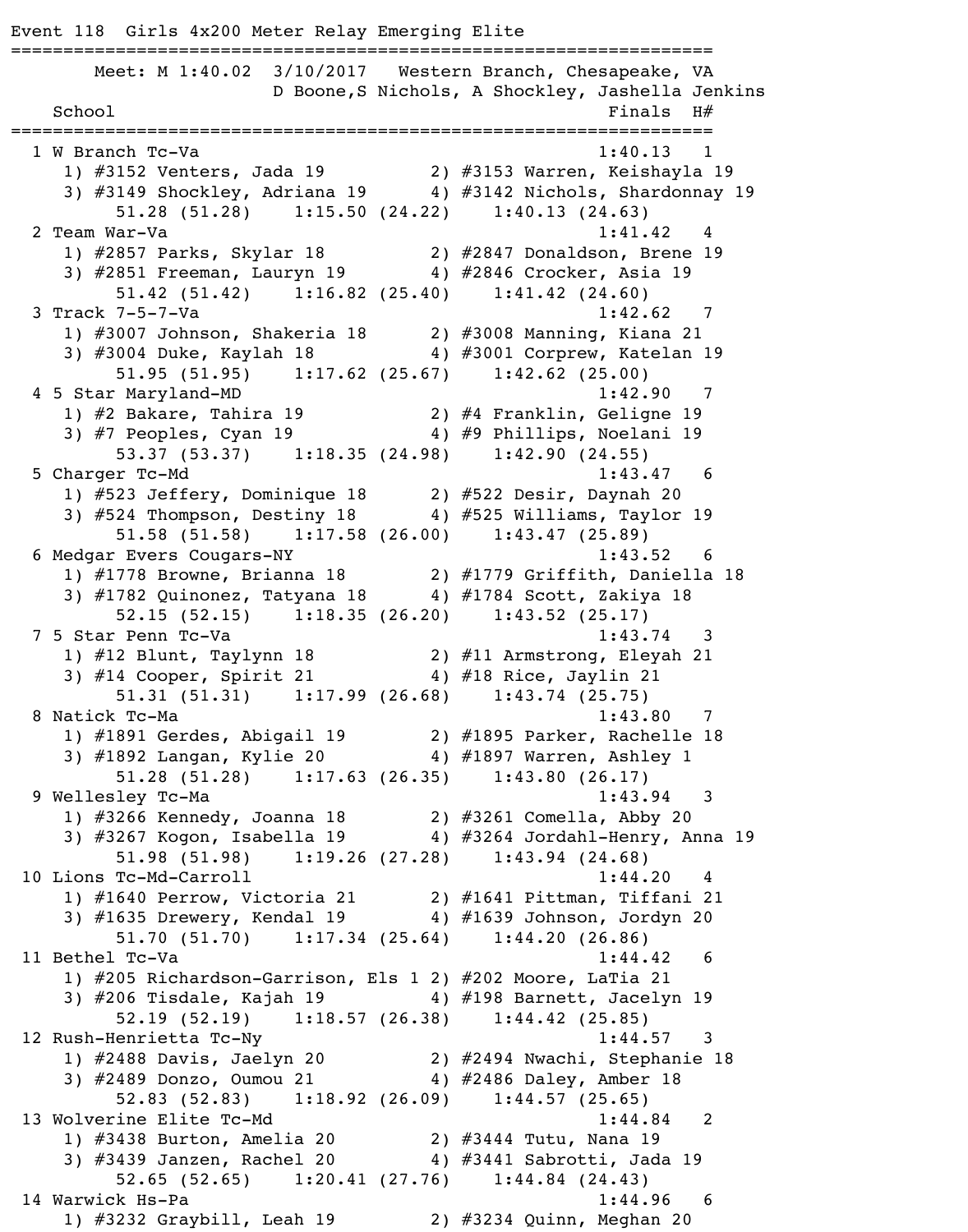3) #3231 Delmotte, Juliette 20 4) #3233 Kline, Cassidy 20 53.01 (53.01) 1:19.90 (26.89) 1:44.96 (25.06) 15 Eagles Tc-Ma 1:44.96 2 1) #780 Driscoll, Caileigh 21 2) #782 Hatch, Taysia 19 3) #781 Hart, Margaret 18 4) #788 Tavekelian, Jadyn 18 53.18 (53.18) 1:19.37 (26.19) 1:44.97 (25.60) 16 Rahway Tc-Nj 1:45.05 7 1) #2286 Alston, Jodi 18 2) #2293 Peterson, Alexis 19 3) #2298 Smith, Alexus 20 4) #2292 Hill, KaRynn 20 52.09 (52.09) 1:18.98 (26.89) 1:45.05 (26.07) 17 Indians Tc-Ny 1:45.09 7 1) #1411 Pierre-Louis, Malaika 18 2) #1409 Mayo, Alexia 18 3)  $\#1410$  Palmer, Angelique 18  $4$ )  $\#1406$  Davis, Brianna 20 53.81 (53.81) 1:19.96 (26.15) 1:45.09 (25.13) 18 Lancers Tc-Pa 1:45.23 2 1) #1566 James, Lauryn 18 2) #1565 Henderson-Long, Nia 18 3) #1564 Crawford, Madison 19 4) #1563 Alliyu, Funke 18 52.16 (52.16) 1:19.70 (27.54) 1:45.23 (25.53) 19 Bull Tc-Md 1:45.44 6 1) #407 Delafosse, Aniella 21 2) #415 Jeffers, Jordyn 19 3) #408 Dyer, Danielle 20 4) #427 Thornton, Lillie 21 54.06 (54.06) 1:20.41 (26.35) 1:45.44 (25.03) 20 Governors Tc-Ny 1:45.48 5 1) #1108 Frankson, Kassidy 20 2) #1106 Campbell, Ania 20 3) #1110 Jackson, Kendall 18 4) #1107 Clarke, Annisa 19 51.93 (51.93) 1:18.95 (27.02) 1:45.48 (26.53) 21 Stallion Tc-Va 1:45.56 2 1) #2762 Jones, Lauren 20 2) #2766 Small, Taylor 21 3) #2760 Bradsher, Catherine 20 4) #2761 Goldstein, Zoey 20 54.10 (54.10) 1:21.15 (27.05) 1:45.56 (24.41) 22 Wachusett Tc-Ma 1:45.63 5 1) #3160 Steffon, Victoria 18 2) #3159 Santana, Amyah 20 3) #3157 O'Callahan, Erin 19 4) #3162 Vernon, Nichole 19 52.74 (52.74) 1:19.84 (27.10) 1:45.63 (25.79) 23 Smyrna Tc-De 1:45.71 5 1) #2632 Edwards, Saani 19 2) #2633 Keister, Madison 18 3) #2634 LaMons, Shaneese 19 4) #2635 Summers, Lauren 21 54.42 (54.42) 1:22.46 (28.04) 1:45.71 (23.25) 24 Running Rebels Tc-Ny 1:45.75 4 1) #2473 Lichtenwalner, Millie 20 2) #2471 Flanagan, Hayley 20 3) #2476 Salazar, Lauren 20 4) #2470 DeSantis, Adrianna 18 55.09 (55.09) 1:20.91 (25.82) 1:45.75 (24.84) 25 Warriors Tc-Ma-Andover 1:45.80 7 1) #3205 Lansberry, Hannah 18 2) #3196 Bennett, Ally 18 3) #3203 Joel, Hope 19 4) #3209 Sergeant, Julia 19 53.69 (53.69) 1:19.80 (26.11) 1:45.80 (26.00) 26 Elite Tc-Md 1:45.99 5 1) #851 Ridgely, Blaire 19 2) #852 Ritter, Jaiden 19 3) #849 Flack, Mia 20 4) #850 Flack, Morgan 18 51.80 (51.80) 1:21.02 (29.22) 1:45.99 (24.97) 27 Howard Tc-Ga 1:46.13 1 1) #1359 Sweeney, Kayla 20 2) #1360 Turk, India 20 3) #1361 Williams, Remesha 21 4) #1358 Holden-Wilson, Jayla 21 51.80 (51.80) 1:18.85 (27.05) 1:46.13 (27.28) 28 Tapestry Charter Tc-Ny 1:46.44 5 1) #2828 Hunter, Taylor 18 2) #2830 Parker, Nevaeh 8  $\overline{3}$ ) #2829 Ngoopos, Mirielle 18  $\overline{4}$ ) #2831 Stevens, Nia 19 53.91 (53.91) 1:21.63 (27.72) 1:46.44 (24.81) 29 Paladins Tc-Nj 1:46.49 3 1) #2054 Dely, Isabelle 19 2) #2056 Fede, Mariah 20 3) #2055 Desir, Lindsey 19 4) #2050 Bautista, Tiffany 19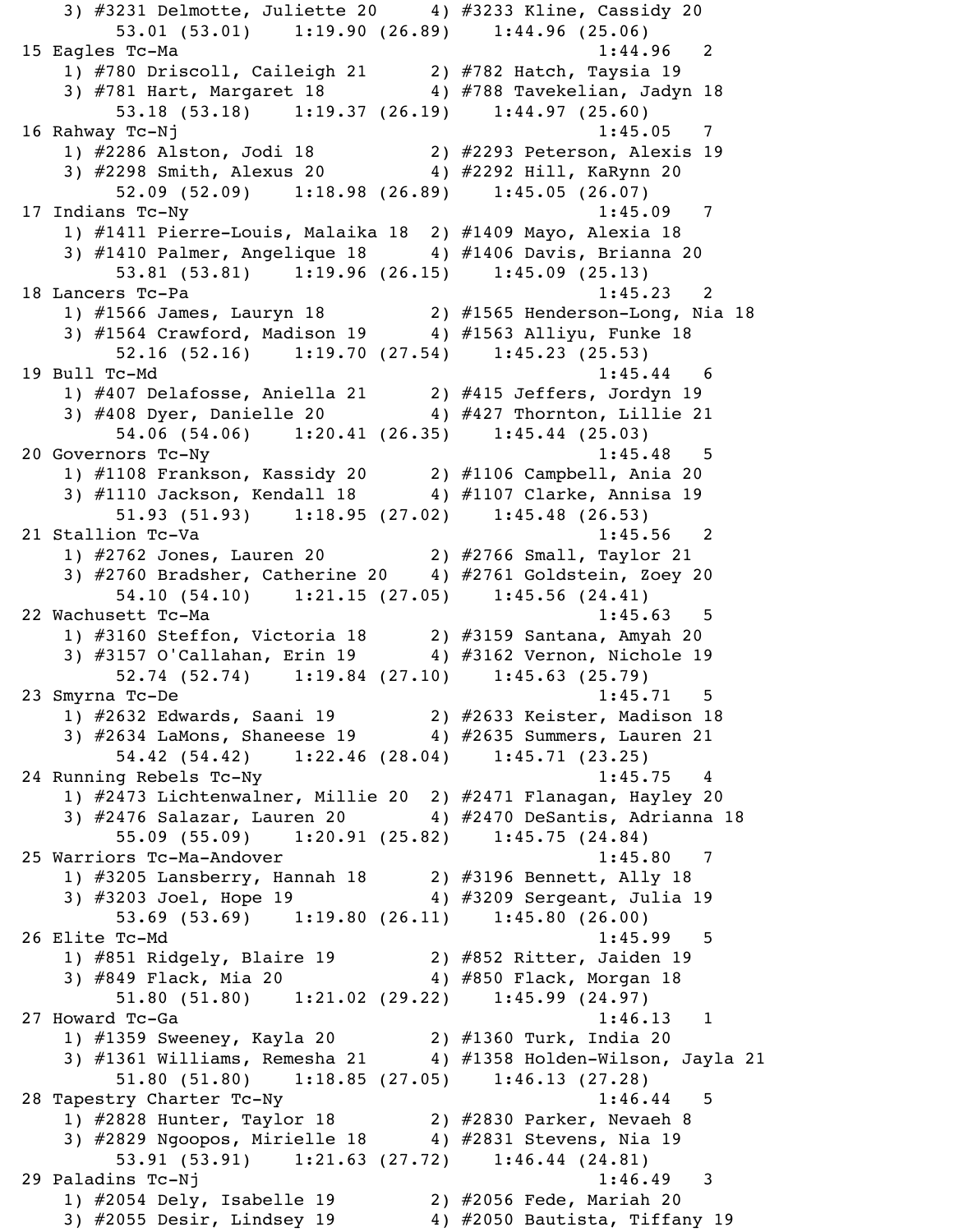52.21 (52.21) 1:20.00 (27.79) 1:46.49 (26.49) 30 Pickno Panthers Tc-Oh 1:46.54 6 1) #2187 Walker, Alexis 18 2) #2185 Hunter, Jemeila 19 3) #2184 Burke, Brenna 18 4) #2186 Pierce, Celeste 19 54.75 (54.75) 1:21.56 (26.81) 1:46.54 (24.98) 31 Danbury Tc-Ct 1:47.41 1 1) #668 Regus, Erika 18 2) #662 Kry, Meilee 20 3) #670 Seipio, Natalee 19 4) #660 Glowacki, Jessica 20 54.38 (54.38) 1:21.10 (26.72) 1:47.41 (26.31) 32 Sailors Tc-Md 1:49.08 4 1) #2520 Flynn, Grace 19 2) #2521 Frazier, Kevilyn 18 3) #2524 Taylor, Jennifer 19 4) #2518 Davies, Edeline 19 54.85 (54.85) 1:22.48 (27.63) 1:49.08 (26.60) 33 Ann Arbor Youth Tc-Mi 1:49.83 1 1) #104 Cernej-Garcia, Tiffany 18 2) #101 Bennouna, Aida 20 3) #103 Cernej-Garcia, Kimberly 18 4) #105 Jackson, Justice 21 56.17 (56.17) 1:22.87 (26.70) 1:49.83 (26.96) -- Pope John Tc-Nj 1) #2246 McNally, Bridget 20 2) #2244 Kimble, Kristen 19 3) #2240 Brown, Teja 20 4) #2239 Albright, Emily 18 53.39 (53.39) 1:20.41 (27.02) 1:46.44 (26.03) -- Gr\_tc/Gr\_Fire-MI DQ 3 1) #1115 Bracey, Sarinity 20 2) #1116 Bracey, Trinity 20 3) #1117 Collier, Daijah 18 4) #1122 Young, Qe'Neisha 20 53.98 (53.98) 1:20.59 (26.61) 1:46.18 (25.59) -- Assumption Tc-Ia DNS 2 1)  $\#120$  Carroll, MaryGrace 18 2)  $\#123$  Nelson, Lea 19 3) #121 Jackson, Amaya 19 4) #122 King, Carly 19 -- Ravens Elite Tc-Nc 5 1) #2337 Kimble, Ty-lisha 19 2) #2339 Sidberry, Jirah 19 3) #2336 Atwater, Mariah 18 4) #2338 Powell, Lauren 19 -- FB Marshall Buffalo Stampede-T DNS 4 1) #922 Ruth, Alexandria 20 2) #923 Wells, Payton 18 3) #920 Johnson, Doneshia 20 4) #919 Johnson, Angel 18 2:28.615 (2:28.615) Event 119 Boys 4x400 Meter Relay Emerging Elite =================================================================== Meet: M 3:20.65 3/8/2013 Digital Harbor, Baltimore, MD T Walker, Q Stukes, J Cook, G Flaviano  $School$   $Finals$   $H#$ =================================================================== 1 Springers Tc-Va 3:25.57 3 1) #2687 Spencer, William 19 2) #2680 Malone, Justin 18 3) #2682 Midgett, Keyonte 19 4) #2684 Smalls, Jai'veon 19 50.86 (50.86) 1:44.02 (53.16) 2:35.62 (51.60) 3:25.58 (49.96) 2 St. Peter's Prep Tc-Nj<br>1) #2741 Bagley, Markus 18 2) #2749 Stewart, Ashon 18 1) #2741 Bagley, Markus 18 2) #2749 Stewart, Ashon 18 3) #2743 Gbadamassi, Luqman 20 4) #2747 Nations, Gus 19 51.16 (51.16) 1:43.50 (52.34) 2:34.91 (51.41) 3:25.97 (51.06) 3 Xaverian Tc-Ny 3:26.52 3 1) #3465 Knapp, Douglas 19 2) #3463 Charles, Todd 19 3) #3466 Vazquez, Michael 18 4) #3464 Gilbert, Jadon 19 53.14 (53.14) 1:44.08 (50.94) 2:36.81 (52.73) 3:26.52 (49.71) 4 Mount Vernon Tc-Ny 3:27.09 2 1) #1862 Zincke, Joshua 18 2) #1860 Seide, Spencer 19 3) #1859 Powell, Joshwa 18 4) #1857 Armstrong, Khalid 18 52.55 (52.55) 1:43.59 (51.04) 2:37.70 (54.11) 3:27.09 (49.39) 5 McDonogh Eagles-MD 3:27.38 1 1) #1759 Eisner, Will 18 2) #1763 Thompson, De'Angelo 19

3) #1760 Pett, Spencer 20 4) #1761 Ross, Jordan 18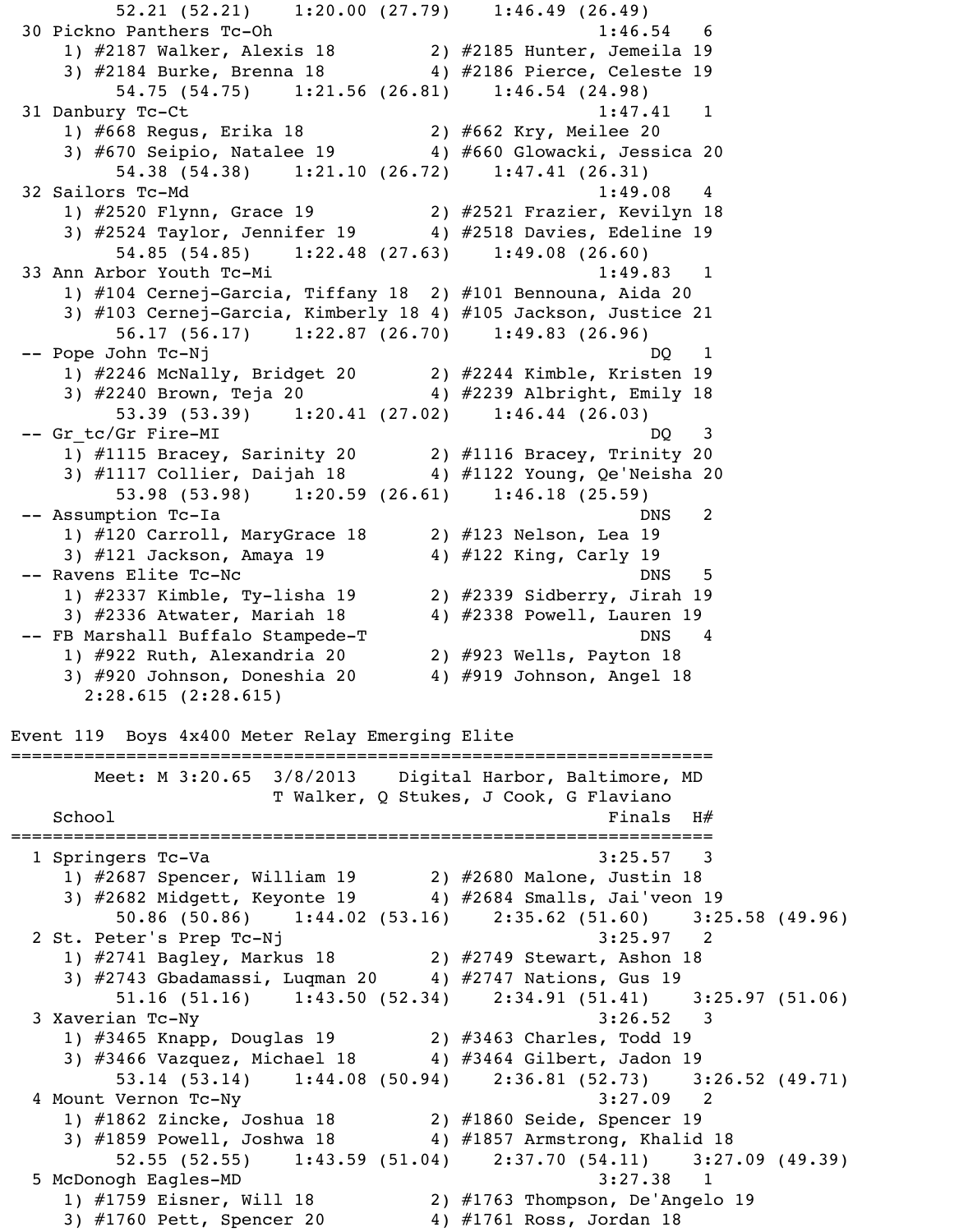53.02 (53.02) 1:45.58 (52.56) 2:36.83 (51.25) 3:27.38 (50.55) 6 Ramapo Tc-Ny 3:27.73 1 1) #2308 Miras, Alex 18 2) #2312 Suchora, Timothy 18 3) #2305 Jackson, Patrick 18 4) #2310 Petrazzuolo, Michael 18 53.39 (53.39) 1:46.01 (52.62) 2:37.56 (51.55) 3:27.73 (50.17) 7 Rahway Tc-Nj 3:28.16 2 1) #2294 Polynice, Marvin 19 2) #2299 Torres, Raul 18 3) #2300 Wright, Andrew 19 4) #2291 Halsey, Jerrish 18 51.84 (51.84) 1:43.16 (51.32) 2:36.49 (53.33) 3:28.16 (51.67) 8 Woburn Tc-Ma 3:28.38 1 1) #3428 Tumwesigye, Brendan 18 2) #3422 Klimkiewicz, Andre 20 3) #3427 Swymer, Mark 18 4) #3426 Qualls, Marcus 19 52.87 (52.87) 1:45.18 (52.31) 2:37.69 (52.51) 3:28.38 (50.69) 9 St. Stephen's-St. Agnes Tc-Md 3:28.50 1 1) #2753 Borden, Curtis 19 2) #2758 Walker, Jordan 18 3) #2756 Johnson, Myles 18 4) #2754 Gilday, Brian 18 55.32 (55.32) 1:45.08 (49.76) 2:38.34 (53.26) 3:28.50 (50.16) 10 Needham Tc-Ma 3:28.70 3 1) #1907 Warner, Alex 19 2) #1903 Maio, Matt 18 3) #1901 Jahn, Conner 18 4) #1900 Camille, Aaron 18 52.80 (52.80) 1:45.99 (53.19) 2:38.61 (52.62) 3:28.70 (50.09) 11 747 Tc-Va 3:29.06 3 1) #21 Arnold, Michael 18 2) #25 Thomas, David 18 3) #19 Adams, Seth 18 4) #20 Adeyinka, Quazeem 18 52.92 (52.92) 1:44.43 (51.51) 2:37.04 (52.61) 3:29.06 (52.02) 12 Methuen Tc-Ma 3:29.08 1 1) #1799 Fahey, Matthew 18 2) #1798 Cespedes, Saul 18 3) #1801 Marcano, Roan 19 4) #1800 Hanci, Stanley 20 54.86 (54.86) 1:46.29 (51.43) 2:37.57 (51.28) 3:29.08 (51.51) 13 Scarlet Knights Tc-Ma 3:29.37 1 1) #2547 Coufos, Peter 19 2) #2546 Chicko, Matthew 20 3) #2550 Olsen, Noah 18 4) #2549 Nassar, Trevor 19 54.48 (54.48) 1:47.45 (52.97) 2:39.30 (51.85) 3:29.37 (50.07) 14 McQuaid Jesuit Tc-Ny 3:29.52 2 1) #3504 Passero, Andrew 20 2) #3503 Odorisi, Jarrett 18 3) #3502 Duffy, Dylan 18 4) #3505 Ryder, Chris 19 52.67 (52.67) 1:43.50 (50.83) 2:36.69 (53.19) 3:29.52 (52.83) 15 East Greenbush Tc-Ny 1) #798 Fredericks, Bobby 18 2) #799 Stagnitta, Nic 18 3) #797 Albanese, Dante 18  $\qquad \qquad \qquad$  4) #801 Wright, Alec 18 53.52 (53.52) 1:45.70 (52.18) 2:37.29 (51.59) 3:35.67 (58.38) 16 Knights Tc-Ny-Uniondale 3:40.58 2 1) #1512 Lindsay, Lotrell 19 2) #1513 Miller, Nathaniel 19 3) #1509 Gray-Jordon, Isaiah 21 4) #1506 Allen, Erik 19 54.06 (54.06) 1:49.47 (55.41) 2:43.71 (54.24) 3:40.58 (56.87) -- Cary Tc-Nc DQ 3 1) #490 Steverson, Brian 18 2) #482 Fails, Kayin 18 3) #483 Flexman, Nathan 21 4) #491 Thomas, Tre' 18 51.92 (51.92) 1:42.53 (50.61) 2:36.37 (53.84) 3:25.71 (49.34) -- Sky's the Limit Tc-Ny DNS 3 1) #2617 Shaw, Loxie 21 2) #2612 Kemp, Josiah 19 3) #2618 Zukowski, Dan 19 4) #2615 Rafferty, Anthony 18 Event 120 Girls 4x400 Meter Relay Emerging Elite =================================================================== Meet: M 3:52.15 3/14/2014 Cary, Cary, NC L White, L Warner, J Brown, S Hoffert  $School$   $H#$ =================================================================== 1 5 Star Maryland-MD 3:55.92 5 1) #4 Franklin, Geligne 19 2) #2 Bakare, Tahira 19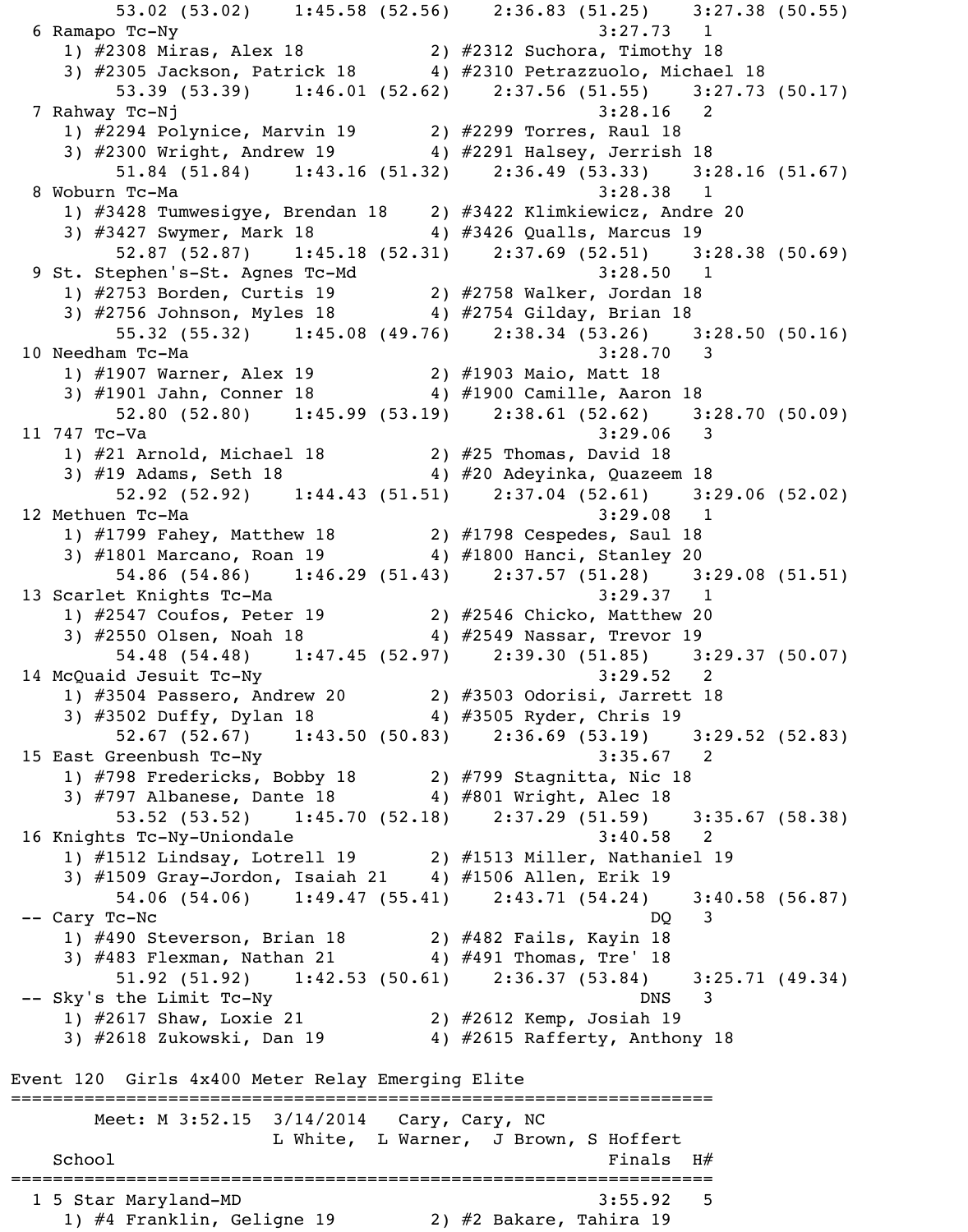3) #7 Peoples, Cyan 19 4) #9 Phillips, Noelani 19 1:00.44 (1:00.44) 2:00.63 (1:00.19) 2:58.24 (57.61) 3:55.93 (57.69) 2 Winslow Twp Tc-Nj 4:00.16 5 1) #3407 Perry, Nylah 20 2) #3401 Hammond, Janeya 20 3) #3408 Rouse, Rayven 19 4) #3404 Hood, Nicole 19 59.25 (59.25) 1:57.60 (58.35) 2:59.37 (1:01.77) 4:00.16 (1:00.79) 3 Runners High Tc-Nj 4:00.56 4 1) #2462 Cleary, Anna 19 2) #2467 Rieger, Jackie 18 3) #2463 Darnell, Tess 21 4) #2461 Castellano, Jessie 19 1:00.99 (1:00.99) 2:01.88 (1:00.89) 3:02.15 (1:00.27) 4:00.56 (58.41) 4 Xbc Tc-Va 4:00.82 3 1) #3473 Carter-Ogden, Nyla 20 2) #3474 LeFrancois, Olivia 18 3) #3472 Bacon, Cecelia 18 4) #3475 Re, Nicole 19 1:03.91 (1:03.91) 2:03.75 (59.84) 3:02.52 (58.77) 4:00.82 (58.30) 5 Ohana Tc-Ma 4:01.15 5 1) #2027 Sullivan, Emma 20 2) #2024 James, Rebekah 19 3) #2026 Norton, Makayla 18 4) #2025 Marsh, Madison 20 1:00.05 (1:00.05) 2:00.61 (1:00.56) 3:02.48 (1:01.87) 4:01.15 (58.67) 6 Windsor Tc-Ct 4:01.26 2 1) #3564 Cooper, Jelah 20 2) #3389 Alexis, Madison 18 3) #3392 Gilligan, Lauren 18 4) #3394 McHenry, Camille 18 1:02.25 (1:02.25) 2:02.27 (1:00.02) 3:03.76 (1:01.49) 4:01.26 (57.50) 7 West Babylon Tc-Ny 4:01.64 2 1) #3273 Boos, Jessica 19 2) #3275 DeFilippis, Ja'Lenrose 20 3) #3280 Heller, Hannah 19 4) #3272 Ashley, Nadja 19 1:04.10 (1:04.10) 2:04.45 (1:00.35) 3:04.01 (59.56) 4:01.64 (57.63) 8 The Potomac School Tc-Va 4:01.74 2 1) #2912 Yisrael, Daija 19 2) #2911 Walton, Kelly 20 3) #2910 Labrecque, Margot 19 4) #2909 Hyman, Catherine 20 1:02.28 (1:02.28) 2:04.04 (1:01.76) 3:05.14 (1:01.10) 4:01.74 (56.60) 9 West Springfield Tc-Va 4:01.85 2 1) #3290 Lozano, Gabriella 18 2) #3293 Robertson, Hannah 18 3) #3287 Bock, Anna 21 4) #3294 Stephens, Lillian 19 1:01.43 (1:01.43) 2:02.66 (1:01.23) 3:02.66 (1:00.00) 4:01.85 (59.19) 10 Wachusett Tc-Ma 4:01.94 5 1) #3160 Steffon, Victoria 18 2) #3159 Santana, Amyah 20 3) #3157 O'Callahan, Erin 19 4) #3162 Vernon, Nichole 19 1:01.17 (1:01.17) 2:00.32 (59.15) 3:02.62 (1:02.30) 4:01.95 (59.33) 11 Egg Harbor Tc-Nj 4:02.82 3 1) #843 Princz, Lauren 21 2) #840 Germann, Gabrielle 20 3) #842 Maldonado, Lauren 19 4) #839 Alvarez, Ajae 18 1:01.46 (1:01.46) 2:01.70 (1:00.24) 3:04.22 (1:02.52) 4:02.82 (58.60) 12 Wilson Memorial Tc-Ny 4:04.20 3 1) #3365 Conter, Kaitlyn 19 2) #3377 Nasca, Emile 19 3) #3370 Iaccrino, Angela 18 4) #3372 Jeune, Asya 19 1:02.40 (1:02.40) 2:04.50 (1:02.10) 3:05.16 (1:00.66) 4:04.20 (59.04) 13 Freeport Tc-Ny 4:04.50 1 1) #1018 Yarbrough, Alexandria 20 2) #1017 Omokeni, Enyero 21 3) #1015 Marine, Lizbeth 20 4) #1016 McNab, Nakacee 19 1:00.35 (1:00.35) 2:01.95 (1:01.60) 3:04.90 (1:02.95) 4:04.50 (59.60) 14 Western Cary Tc-Nc 4:04.72 1 1) #3311 Redick, Lily 18 2) #3309 Parks, Jordyn 18 3) #3302 Brown, Taylor 18 4) #3304 Eastwood, Lindsey 18 1:01.23 (1:01.23) 2:03.25 (1:02.02) 3:07.24 (1:03.99) 4:04.72 (57.48) 15 Cheverus Tc-Me  $4:04.81$  1 1) #538 Bossong, Victoria 21 2) #541 White, Emma 19  $3)$  #540 Train, Rosemary 19  $4)$  #539 Gallant, Emma 20 59.73 (59.73) 2:01.32 (1:01.59) 3:07.46 (1:06.14) 4:04.81 (57.35) 16 Ramapo Tc-Ny 4:05.74 2 1) #2303 Behrens, Stephanie 18 2) #2302 Adams, Sarah 19 3) #2313 Vernieri, Sophia 21 4) #2311 Schwartz, Sophia 20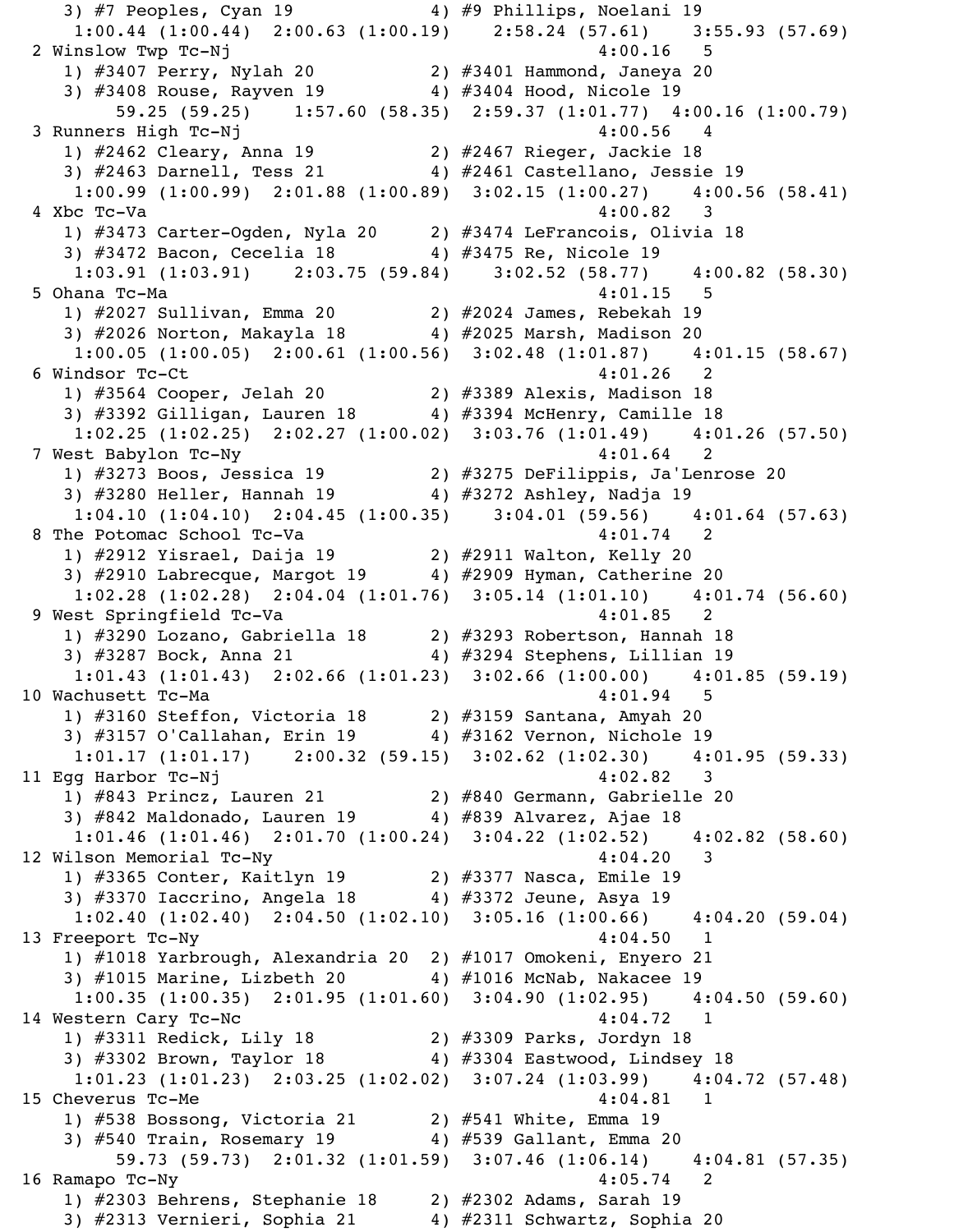1:02.12 (1:02.12) 2:05.45 (1:03.33) 3:05.71 (1:00.26) 4:05.74 (1:00.03) 17 Bucks County Rc-Pa 4:05.95 1 1) #400 Romanus, Makayla 20 2) #398 Martin, Brooke 19 3) #399 Martin, Rachel 19 4) #397 Brophy, Mckenna 20 1:02.44 (1:02.44) 2:02.19 (59.75) 3:04.43 (1:02.24) 4:05.95 (1:01.52) 18 Plainfield Tc-Ct 4:06.99 4 1) #2213 Balzano, Taylor 18 2) #2214 Carleson, Cassandra 20 3) #2216 Newbury, Isabella 20 4) #2215 Carleson, Kate 20 1:03.48 (1:03.48) 2:07.39 (1:03.91) 3:08.43 (1:01.04) 4:06.99 (58.56) 19 Warriors Tc-Ma-Andover 4:07.14 5 1) #3204 Kennedy, Julianna 19 2) #3202 Joel, Emma 19 3) #3199 Dunn, Grace 19 4) #3195 Barbanti, Delia 19 1:01.41 (1:01.41) 2:03.40 (1:01.99) 3:05.96 (1:02.56) 4:07.14 (1:01.18) 20 Bishop McNamara Tc-Md 4:08.22 4 1) #234 Ramsey, A'Nya 21 2) #230 Hill, Jalyn 19 3) #235 Williams, Nyela 19 4) #227 Dantzler, Jasmine 18 1:03.15 (1:03.15) 2:03.87 (1:00.72) 3:06.67 (1:02.80) 4:08.22 (1:01.55) 21 Tech Tc-Dc 4:09.31 4 1) #2870 McKeithan, Caliyah 19 2) #2869 McKeithan, Ahmya 20 3) #2866 Brown, Melady 19 4) #2868 Lenhardt, Camice 18  $1:00.40$  (1:00.40) 1:59.75 (59.35) 3:00.60 (1:00.85) 4:09.31 (1:08.71) 22 Bulldog Elite Tc-Nc 4:09.86 4 1) #435 Judd, Ani 20 2) #440 Suitte, Alayna 20 3) #434 Hall, Zarejha 19 4) #433 Gary, Jordan 18 1:01.51 (1:01.51) 2:01.78 (1:00.27) 3:04.42 (1:02.64) 4:09.86 (1:05.44) 23 Tuskers Tc-Ny 4:11.89 1 1) #3044 Kottmann, Kellie 19 2) #3043 Kittredge, Emma 19 3) #3042 Kittredge, Ella 21 4) #3047 Moon, Ashley 21 1:03.93 (1:03.93) 2:06.23 (1:02.30) 3:10.24 (1:04.01) 4:11.90 (1:01.66) -- Springside Chestnut Hill Tc-Pa DNS 3 1) #2693 Unthank, Haley 18 2) #2689 Adams, Olabisi 19 3) #2694 Williams, Skai 21  $\qquad \qquad$  4) #2691 Kitchell, Alexandria 18 -- Warwick Hs-Pa  $\,$  1) #3233 Kline, Cassidy 20 2) #3234 Quinn, Meghan 20 3) #3231 Delmotte, Juliette 20 4) #3232 Graybill, Leah 19 4:19.764 (4:19.764) -- FB Marshall Buffalo Stampede-T DNS 3 1) #922 Ruth, Alexandria 20 2) #923 Wells, Payton 18 3) #921 Raspberry, Makenli 18 4) #920 Johnson, Doneshia 20 Event 121 Boys 4x800 Meter Relay Emerging Elite =================================================================== Meet: M 7:55.35 3/11/2016 Hauppauge, Hauppauge, NY K Cordon, N Crociata, C Armstrong, Nick Beglane  $School$   $H#$ =================================================================== 1 Victor Blue Devils Tc-Ny 7:56.43 2 1) #3517 Bremer, Conrad 19 2) #3516 Braun, Hunter 18 3) #3518 Preston, Connor 19 4) #172 Bellavia, Nico 18 2:05.91 (2:05.91) 4:05.60 (1:59.69) 6:02.10 (1:56.50) 7:56.43 (1:54.33) 2 Broadway Tc-Va 8:01.43 1 1) #343 Sawyer, Ezra 18 2) #341 Morgan, Blake 20 3) #344 Sheets, Michael 19  $\,$   $\,$  4) #339 Alderfer, Isaac 18 2:00.90 (2:00.90) 4:04.26 (2:03.36) 6:08.49 (2:04.23) 8:01.43 (1:52.94) 3 St. Peter's Prep Tc-Nj 8:01.59 1 1) #2742 Brooks, Chris 19 2) #2744 Keegan, Kevin 18 3) #2740 Ames, Paul 19 4) #2745 Klanke, Edwin 21 2:01.33 (2:01.33) 4:01.00 (1:59.67) 6:03.47 (2:02.47) 8:01.59 (1:58.12) 4 Hoover Tc-Al 8:02.10 2 1) #1333 Leventry, Joe 18 2) #1335 Rigsby, Sam 19 3) #1334 McCrackin, John 18 4) #1332 Leary, Alex 18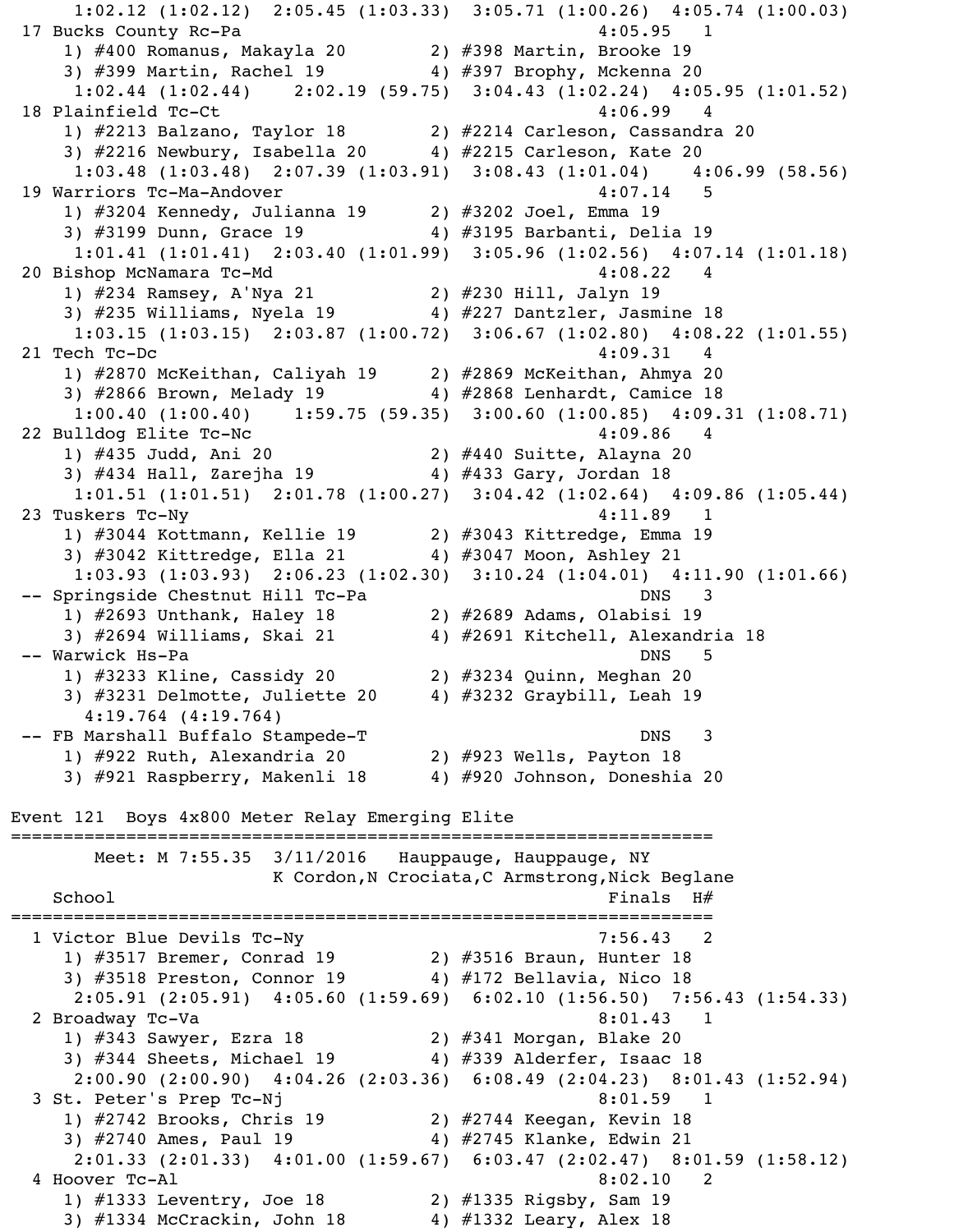2:00.76 (2:00.76) 4:02.08 (2:01.32) 6:05.33 (2:03.25) 8:02.10 (1:56.77) 5 Gaels Tc-Ny 8:03.44 1 1) #1037 Mourani, Gibran 18 2) #1032 Dorsainvil, Tyler 18 3) #1035 McDermott, Aiden 20 4) #1030 Bravo, Pedro 20 2:01.59 (2:01.59) 4:01.75 (2:00.16) 6:04.77 (2:03.02) 8:03.44 (1:58.67) 6 Duxbury Postal Service Tc-Ma 8:04.55 2 1) #769 Bittrich, William 18 2) #770 Meehan, Chris 18 3) #771 Rusinak, Peter 18 4) #772 Stapinski, Sam 19 2:00.00 (2:00.00) 4:03.02 (2:03.02) 6:05.02 (2:02.00) 8:04.55 (1:59.53) 7 Fireside Xctf-Ny 8:05.38 2 1) #941 Farrell, Liam 18 2) #942 James, Jermalley 18 3) #943 Matyas, Wyatt 18 4) #944 Sandford, Paul 19 2:01.33 (2:01.33) 4:02.21 (2:00.88) 6:03.64 (2:01.43) 8:05.38 (2:01.74) 8 Fairport Tc-Ny 2008 8:05.78 2 1) #890 Callard, Jack 18 2) #892 Schraver, Sam 18 3) #891 Henretta, Sean 18 4) #889 Bulkeley, Ben 18 2:02.98 (2:02.98) 4:05.94 (2:02.96) 6:08.76 (2:02.82) 8:05.78 (1:57.02) 9 Rye Tc-Ny 8:05.87 1 1) #2498 Goldszer, John 19 2) #2499 Jensen, Anders 18 3) #2501 Radtke, Alec 18 4) #2500 Nowak, Marek 18 2:04.77 (2:04.77) 4:04.82 (2:00.05) 6:07.00 (2:02.18) 8:05.87 (1:58.87) 10 Horace Greeley Tc-Ny 8:07.39 1 1) #1350 Ford, Wesley 18 2) #1352 Notarnicola, Max 19 3) #1353 Park, Matt 18 4) #1351 LaDuca, Jeremiah 18 2:04.37 (2:04.37) 4:05.59 (2:01.22) 6:08.08 (2:02.49) 8:07.39 (1:59.31) 11 Germantown Friends Tc-Pa 8:08.24 1 1) #1060 Riley, Colin 18 2) #1058 Goldberg, Zach 18 3) #1056 Blaylock, Alexander 18 4) #1059 Hobbs-Pifer, James 20 2:02.04 (2:02.04) 4:05.62 (2:03.58) 6:06.38 (2:00.76) 8:08.24 (2:01.86) 12 Brooklyn Tech Tc-Ny 8:09.45 1 1) #3532 Straight, Robert 19 2) #3531 Sarguroh, Sufiyan 19 3) #3530 Meredith-Goujon, Astor 19 4) #379 Sherman, Evan 19 2:01.55 (2:01.55) 4:04.17 (2:02.62) 6:05.56 (2:01.39) 8:09.45 (2:03.89) 13 Rahway Tc-Nj 8:10.47 2 1) #2294 Polynice, Marvin 19 2) #2300 Wright, Andrew 19 3) #2297 Simmons, Roman 19 4) #2287 Carrero, Mark 19 2:03.30 (2:03.30) 4:03.82 (2:00.52) 6:07.72 (2:03.90) 8:10.47 (2:02.75) 14 Motor City Tc-Mi 8:11.37 2 1) #1848 Kirksey, Javonne 19 2) #1840 Burton, Lemayne 18 3) #1855 Williams, Jacob 19 4) #1847 Kennard, Corey 20 2:00.72 (2:00.72) 4:04.55 (2:03.83) 6:07.96 (2:03.41) 8:11.38 (2:03.42) 15 Newton North Tc-Ma 8:11.46 2 1) #1941 Horsburgh, Ian 20 2) #1943 Kaplan, Forrest 19 3) #1948 O'Neil, James 18 4) #1945 Leo, Marco 19 2:01.91 (2:01.91) 4:05.63 (2:03.72) 6:09.42 (2:03.79) 8:11.46 (2:02.04) 16 Cougars Rc-Nj 8:13.16 1 1) #620 Dyer, Justin 18 2) #621 O'Connell, Jack 18 3) #619 Berry, Jeffrey 18 4) #622 Salinardo, Jonathan 18 2:03.39 (2:03.39) 4:06.00 (2:02.61) 6:10.29 (2:04.29) 8:13.16 (2:02.87) 17 Blue Wave Tc-Ri 8:20.97 1 1) #278 Imboque, Ianique 19 2) #276 Bartley, Jaylin 18 3) #279 Mata, Roniel 19 4) #275 Akindolie, Elijah 18 2:02.73 (2:02.73) 4:08.65 (2:05.92) 6:14.80 (2:06.15) 8:20.97 (2:06.17) 18 Sea Vikings Tc-Ny 8:26.18 1 1) #2562 Palermo, Dominic 19 2) #2560 Kieran, Michael 18 3) #2563 Pisapia, Corey 20 4) #2558 Anzalone, Steven 19 2:09.04 (2:09.04) 4:13.85 (2:04.81) 6:24.45 (2:10.60) 8:26.18 (2:01.73) 19 W Branch Tc-Va 2011 12:31.15 1 1) #3137 Knight, Jared 19 2) #3146 Parsell, Jonathan 18 3) #3140 McGuire, Tony 18 4) #3124 Cherry, Allen 19 1:59.79 (1:59.79) 4:11.42 (2:11.63) 6:20.87 (2:09.45) 8:31.15 (2:10.28)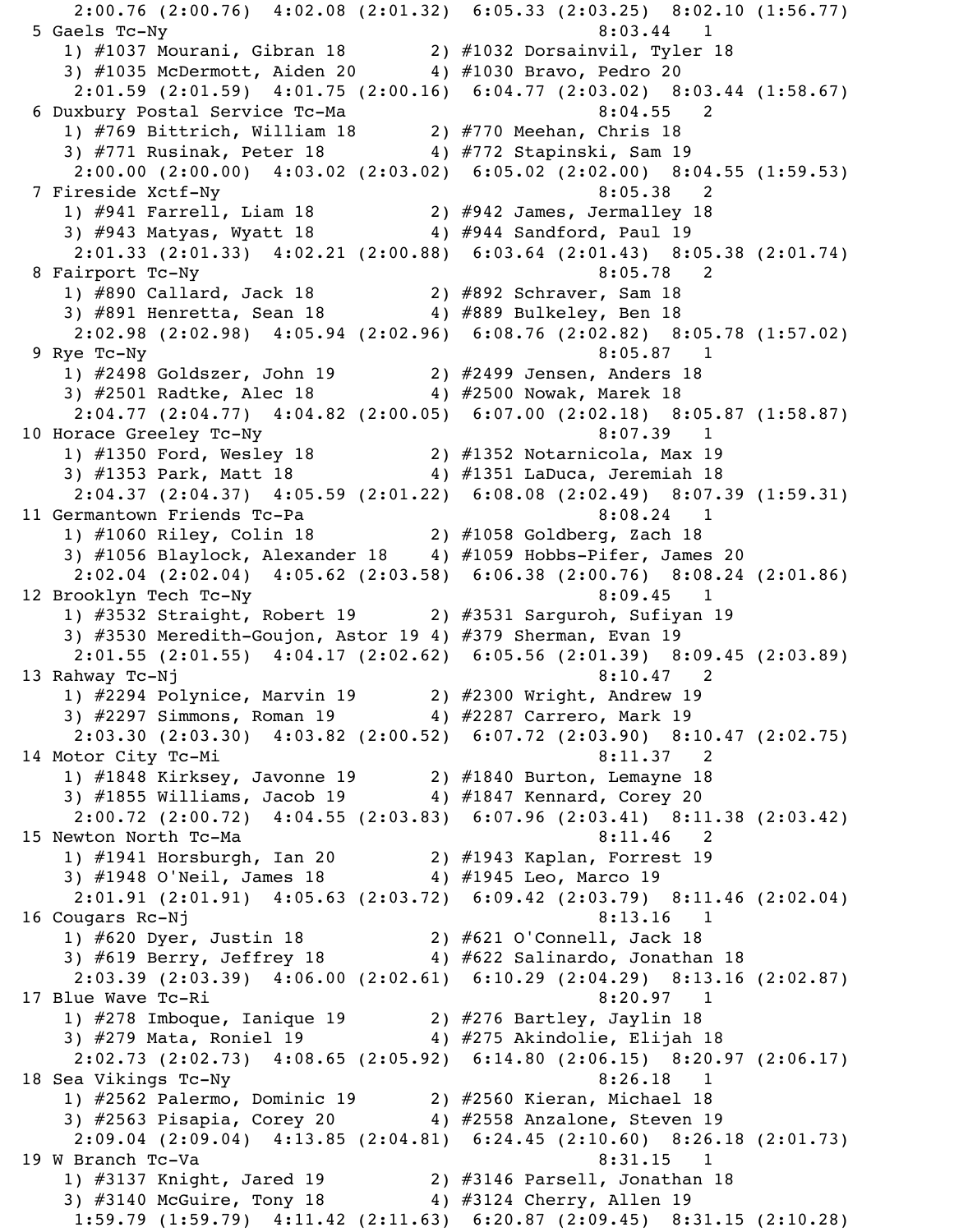-- Ridge Runners-NJ DQ 2 1) #2390 Lindrud, Ryan 19 2) #2393 Sargen, Alex 20 3) #2386 Asay, Brett 18 4) #2389 Khattar, Amil 18 2:00.12 (2:00.12) 4:12.68 (2:12.56) 6:13.99 (2:01.31) 8:14.87 (2:00.88) Event 122 Girls 4x800 Meter Relay Emerging Elite =================================================================== Meet: M 9:14.96 3/13/2015 Mc Donogh, Owings Mills, MD M Seybold, J Burgess, N Noulett, A Glossinger  $School$   $H#$ =================================================================== 1 Woodstock Tc-Ga 9:22.23 2 1) #3455 Burnett, Anna 19 2) #3456 Setlock, Glenda 21 3) #3457 Stiber, Avery 20 4) #3458 Sumner, Brynne 19 2:18.58 (2:18.58) 4:42.85 (2:24.27) 7:11.06 (2:28.21) 9:22.23 (2:11.17) 2 Tornado Tc-Pa 9:23.96 2 1) #2989 Simms, Liz 19 2) #2991 Welty, Maggie 18 3) #2988 Lemay, Erin 18 4) #2990 Tomko, Chesna 21 2:17.96 (2:17.96) 4:38.60 (2:20.64) 7:02.62 (2:24.02) 9:23.96 (2:21.34) 3 Woodbridge Tc-Nj 9:24.38 2 1) #3448 Eason, Trinity 20 2) #3450 Igbinobaro, Janice 20 3) #3446 Catipay, Catherine 20 4) #3447 Davis, Kaylah 19 2:16.31 (2:16.31) 4:39.85 (2:23.54) 7:03.64 (2:23.79) 9:24.38 (2:20.74) 4 Motor City Tc-Mi 9:27.99 2 1) #1846 Jones, Jayla 20 2) #1844 Gates, Makayla 18 3) #1841 Coleman, Dorriann 18 4) #1837 Archibald, Mariyah 18 2:20.68 (2:20.68) 4:44.34 (2:23.66) 7:07.87 (2:23.53) 9:27.99 (2:20.12) 5 South River Tc-Md 9:28.78 2 1) #2651 McGlynn, Hannah 18 2) #2650 McGlynn, Audrey 18 3) #2653 Patterson, Bronwyn 21 4) #2652 O'Brien, Pamela 18 2:20.97 (2:20.97) 4:46.35 (2:25.38) 7:09.54 (2:23.19) 9:28.78 (2:19.24) 6 Franklin Tc-Ma 9:30.07 2 1) #1000 Fenerty, Julia 19 2) #1001 Hartnett, Katherine 19 3) #999 Clifford, Emma 19 4) #998 Clermont, Nicole 18 2:20.20 (2:20.20) 4:41.92 (2:21.72) 7:10.15 (2:28.23) 9:30.07 (2:19.92) 7 Burke Tc-Va 9:31.14 2 1) #445 Fleenor, Caroline 21 2) #448 Perry, Brielle 18 3) #447 McAvoy, Madeline 18 4) #446 Magnusson, Aliya 19 2:26.72 (2:26.72) 4:48.46 (2:21.74) 7:10.85 (2:22.39) 9:31.14 (2:20.29) 8 Penn Charter Tc-Pa 9:34.41 1 1) #2142 Shipon, Sara 20 2) #2141 McDavid, Mary 19 3) #2144 Zwall, Emma 21 4) #2143 Zwall, Abigail 19 2:23.28 (2:23.28) 4:42.97 (2:19.69) 7:09.27 (2:26.30) 9:34.41 (2:25.14) 9 Breen Tc-Mi-Clarkston 9:34.50 2 1) #313 Ferguson, Mallory 19 2) #312 Ferguson, Emily 19 3) #310 Drennan, Mattie 21  $\qquad \qquad \qquad$  4) #309 Dalrymple, Elizabeth 19 2:21.85 (2:21.85) 4:47.09 (2:25.24) 7:17.29 (2:30.20) 9:34.50 (2:17.21) 10 Flying Dutchmen Tc-Ny 9:35.53 1 1) #980 Roth, Maddy 19 2) #981 Thomas, Alexandra 19 3) #977 Lundemo, Trinity 18 4) #976 Fears, Tori 19 2:27.87 (2:27.87) 4:48.83 (2:20.96) 7:15.81 (2:26.98) 9:35.53 (2:19.72) 11 Wolfpack Racing Tc-Ma 9:35.85 1 1) #3434 Pease, Katelyn 18 2) #3435 Sheets, Mia 18 3) #3433 Jackson, Annie 20 4) #3436 Tassinari, Julie 19 2:22.09 (2:22.09) 4:50.39 (2:28.30) 7:16.51 (2:26.12) 9:35.86 (2:19.35) 12 Gladiator Tc-Ny 9:37.24 2 1) #1071 Montgomery, Madison 19 2) #1068 Atlas, Grace 18 3) #1074 Pucci, Kayla 19 4) #1075 Schramm, Kayla 8 2:25.67 (2:25.67) 4:50.56 (2:24.89) 7:19.48 (2:28.92) 9:37.24 (2:17.76) 13 Angels Tc-Nj 9:37.45 1 1) #99 Lyons, Tara 18 2) #97 Bagin, Christina 20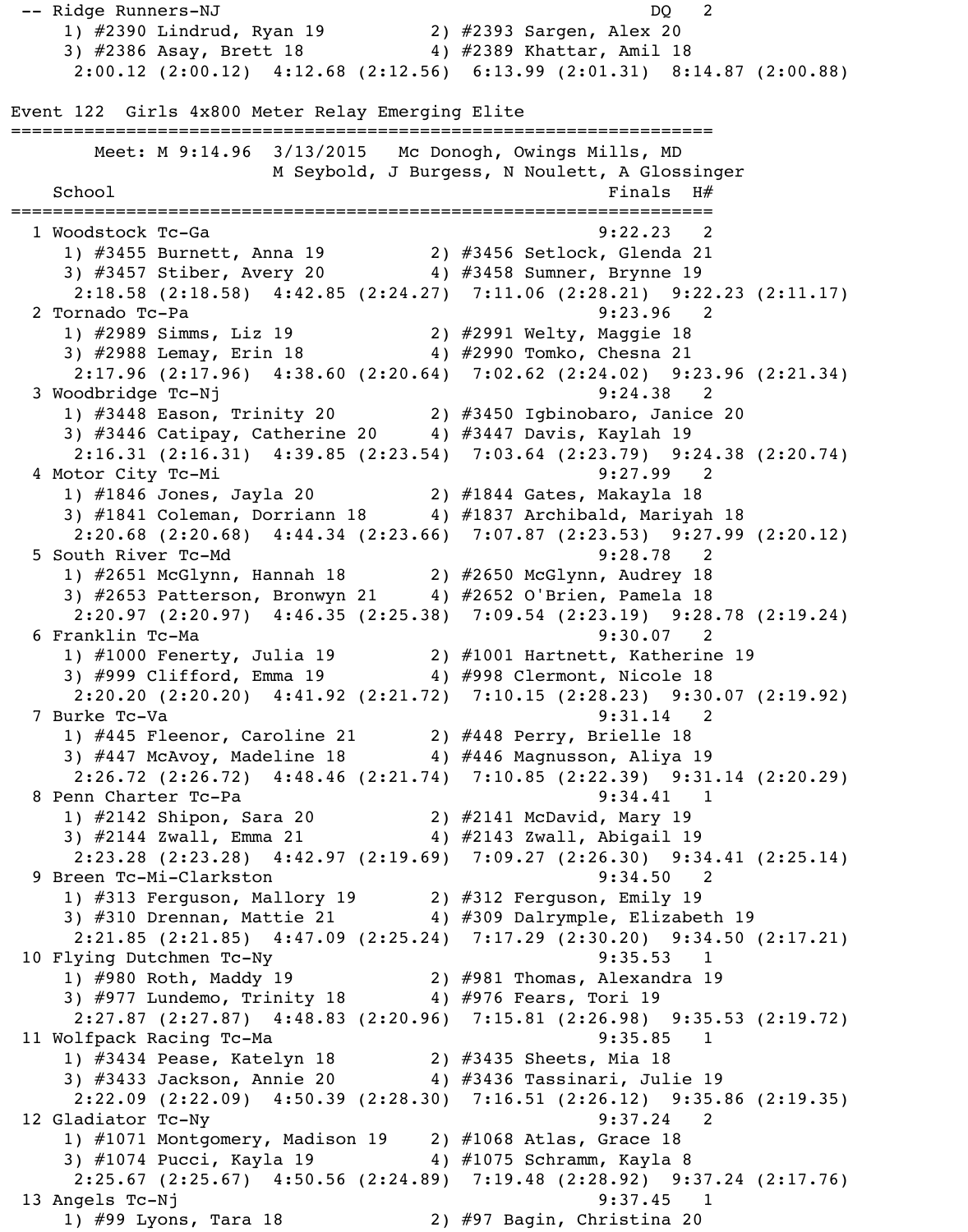3)  $\#100$  Sheehan, Abigail 19  $4$ )  $\#98$  Hughes, Mackenzie 19 2:23.48 (2:23.48) 4:48.92 (2:25.44) 7:15.59 (2:26.67) 9:37.45 (2:21.86) 14 Warriors Tc-Ma-Lincoln 9:37.67 1 1) #3214 Garrett, Meghan 19 2) #3215 Knightly, Katherine 19 3) #3223 Trecker, Anna 20 4) #3212 DeFreitas, Sophie 19 2:25.25 (2:25.25) 4:48.09 (2:22.84) 7:15.65 (2:27.56) 9:37.67 (2:22.02) 15 East Meadow Tc-Ny 9:39.84 2 1) #805 Marsh, Katherine 19 2) #804 Marsh, Isabel 19 3) #806 Moustakas, Alexia 18 4) #807 Rose, Rachel 19 2:20.18 (2:20.18) 4:45.65 (2:25.47) 7:11.96 (2:26.31) 9:39.84 (2:27.88) 16 Hereford Tc-Md 9:40.32 1 1) #1265 Weeren, Hannah 18 2) #1262 Barranco, Jen 19 3) #1263 Konkus, Emily 19 4) #1264 Schmidt, Kara 18 2:29.89 (2:29.89) 4:52.18 (2:22.29) 7:17.35 (2:25.17) 9:40.32 (2:22.97) 17 Union Catholic Tc-Nj 9:42.79 2 1) #3058 Borik, Alexandra 19 2) #3073 Patterson, Ashleigh 20 3) #3065 Jackson, Morgan 20 4) #3081 Williams, Shyla 19 2:22.96 (2:22.96) 4:46.31 (2:23.35) 7:12.25 (2:25.94) 9:42.79 (2:30.54) 18 Souhegan Tc-Nh 9:44.57 2 1) #2641 Lambert, Elise 18 2) #2643 Romano, Marissa 20 3) #2644 Zlotnick, Arielle 19 4) #2642 Leighton, Jane 18 2:23.85 (2:23.85) 4:51.37 (2:27.52) 7:23.49 (2:32.12) 9:44.57 (2:21.08) 19 Damascus Tc-Md 9:44.62 1 1) #655 Kameka, Samantha 19 2) #652 Ancalmo, Juliana 18 3) #653 Delaplaine, Heather 18 4) #654 Kameka, Melissa 19 2:27.36 (2:27.36) 4:53.39 (2:26.03) 7:22.95 (2:29.56) 9:44.62 (2:21.67) 20 Wellesley Tc-Ma 3:44.76 1 1) #3269 Ulian, Bridget 19 2) #3259 Andrews, Loren 18 3) #3258 Ahonen, Grace 18 4) #3262 Donahue, Maggie 19 2:30.56 (2:30.56) 4:59.19 (2:28.63) 7:28.29 (2:29.10) 9:44.77 (2:16.48) 21 Pfafftown Rc-Nc 9:45.49 2 1) #2167 Cooper, Ainsley 19 2) #2170 Parks, Gwendolyn 21 3) #2171 Troup, Samantha 21 4) #2168 Faircloth, Sophie 20 2:26.02 (2:26.02) 4:53.59 (2:27.57) 7:26.47 (2:32.88) 9:45.50 (2:19.03) 22 Newton North Tc-Ma 9:45.73 2 1) #1940 Gavish, Einat 18 2) #1950 Teixeira-Dasilva, Helena 3) #1949 Solari, Natalie 18 4) #1939 DeGroot, Cat 18 2:25.93 (2:25.93) 4:52.02 (2:26.09) 7:21.80 (2:29.78) 9:45.73 (2:23.93) 23 Tigers! Tc-Ny 9:49.88 1 1) #2970 Shpiz, Lauren 18 2) #2969 Safer, Eliana 18 3) #2967 Hollander, Emily 19 4) #2968 Hollander, Jane 19 2:28.73 (2:28.73) 4:50.20 (2:21.47) 7:16.71 (2:26.51) 9:49.88 (2:33.17) 24 Pearl River Tc-Ny 9:51.25 1 1) #2122 Durcan, Niamh 21 2) #2126 McCormack, Ann 18 3) #2127 McDermott, Jessica 19 4) #2120 Borkoski, Mary 19 2:30.26 (2:30.26) 4:54.81 (2:24.55) 7:25.74 (2:30.93) 9:51.25 (2:25.51) 25 Patriot Ac-Va 2012 12:54.15 2 1) #2075 Birge, Madison 21 2) #2076 Burrell, Elizabeth 20 3) #2078 Weaver, Ella 19 4) #2081 Yentz, Lindsay 18 2:22.88 (2:22.88) 4:58.01 (2:35.13) 7:21.28 (2:23.27) 9:54.15 (2:32.87) 26 Admirals Tc-Ny 9:55.73 1 1) #47 Pinheiro, Emily 19 2) #45 Grady, Alicia 18 3) #44 Fastiggi, Rebecca 20 4) #49 Smith, Jalyssa 20 2:31.48 (2:31.48) 5:06.00 (2:34.52) 7:31.10 (2:25.10) 9:55.73 (2:24.63) 27 Tuskers Tc-Ny 10:02.64 1 1) #3045 Mahood, Nieve 21 2) #3042 Kittredge, Ella 21 3) #3048 Van\_Tassell, Elisabeth 18 4) #3041 Kapur, Anjali 18 2:32.47 (2:32.47) 5:00.29 (2:27.82) 7:30.31 (2:30.02) 10:02.64 (2:32.33) -- Gorham Tc-Me DQ 1 1) #1102 Tugman, Kate 20 2) #1100 Kitchen, Iris 20 3) #1099 Fortier, Meadow 18 4) #1101 Slager, Anna 18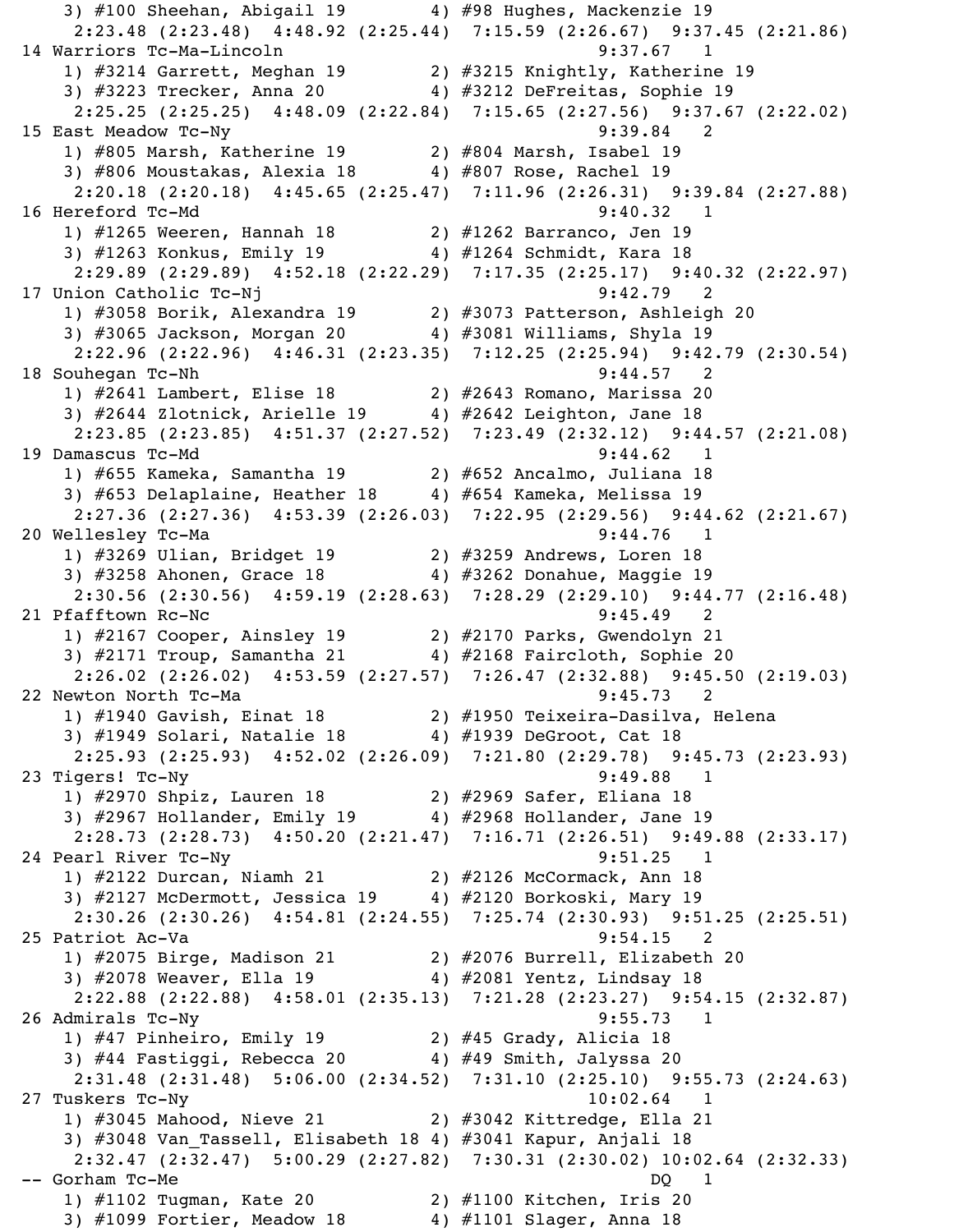2:33.10 (2:33.10) 4:57.12 (2:24.02) 7:21.35 (2:24.23) 9:43.68 (2:22.33) -- Glen Head Rc-Ny DNS 1 1) #1082 Rosencrans, Sophie 21 2) #1083 Schneider, Nicole 20 3) #1080 Doyle, Carolyn 20 4) #1081 Reiner, Caroline 19 -- Rocky Hill Tc-Ct DNS 1 1) #2426 Devine, Lilah 19 2) #2429 White, Anne 19 3) #2428 Valente, Maren 21 4) #2427 Stockman, Elizabeth 20 Event 125 Boys 1600 Sprint Medley Emerging Elite =================================================================== Meet: M 3:31.05 3/13/2015 Weston, Weston, CT Micah Zirn, Ian Stube, Simeon Okoro, Cole Clark  $School$   $Finals$   $H#$ =================================================================== 1 Rush-Henrietta Tc-Ny 3:33.39 3 1) #2485 Calhoun, Myles 18 2) #2483 Brinson, Anthony 18 3) #2491 Hulbert, Ben 19 4) #2484 Brown, Noah 18 44.95 (44.95) 1:34.75 (49.80) 3:33.39 (1:58.64) 2 Patriot Ac-Va 3:34.39 4 1) #2074 Biendl, Cameron 18 2) #2079 Wilson, Marcus 20 3) #2077 Speeney, Michael 19  $\qquad \qquad 4$ ) #2080 Wosahla, Adam 18 47.96 (47.96) 1:39.65 (51.69) 3:34.39 (1:54.74) 3 Reservoir Tc-Md 3:34.39 4 1) #2371 Levons, Tyler 19 2) #2370 Kamau, Sundiata 18 3) #2369 Campbell, Talon 19 4) #2372 Muniz, Kai 18 46.06 (46.06) 1:36.88 (50.82) 3:34.40 (1:57.52) 4 Bronxville Tc-Ny 3:34.72 2 1) #361 Watters, Seamus 19 2) #358 O'Connell, Tommy 19 3) #359 Rizzo, Alex 19 4) #360 Rizzo, Matt 19 48.49 (48.49) 1:39.43 (50.94) 3:34.72 (1:55.29) 5 Colonial Forge Tc-Va 3:34.79 5 1) #582 Gray, Jonathon 18 2) #588 Walker, Johnnie 18 3) #580 Deskins, Ed 19 4) #583 Kindel, Zack 19 46.20 (46.20) 1:36.40 (50.20) 3:34.79 (1:58.39) 6 Huskies Tc-Nj 3:34.79 4 1) #1391 Hall, Zachary 19 2) #1393 Papalia, Dane 19 3) #1394 Serrano, Charlie 19 4) #1392 LoPresti, Dylan 19 47.70 (47.70) 1:38.38 (50.68) 3:34.80 (1:56.42) 7 Wallingford Tc-Ct 3:37.22 2 1) #3170 Jandreau, Blake 18 2) #3171 McFarline, Randy 18 3) #3169 Crawford, Jordan 18 4) #3172 Ottens, Robert 18 48.03 (48.03) 1:39.99 (51.96) 3:37.22 (1:57.23) 8 Penfield Tc-Ny 3:37.87 2 1) #2136 Pizzi, Joseph 19 2) #2132 Allen, Chris 19 3) #2134 Frank, Andy 19 4) #2137 Pullano, John 18 46.44 (46.44) 1:37.58 (51.14) 3:37.87 (2:00.29) 9 Bethel Tc-Va 3:37.91 5 1) #204 Richardson, Edward 19 2) #207 Williams, Zaire 18 3) #201 Mitchell, Johnathan 19 4) #200 Ferrand, Jeff 20 46.33 (46.33) 1:38.98 (52.65) 3:37.91 (1:58.93) 10 Red Devils Tc-Ma 3:38.53 3 1) #2346 Cullinan, Sam 18 2) #2349 Rollins, Alec 18 3) #2347 Pavao, Michael 18 4) #2348 Prakash, Rishabh 19 49.97 (49.97) 1:43.48 (53.51) 3:38.53 (1:55.05) 11 Amherst-Pelham Hurricanes-MA 3:38.82 5 1) #87 Spiegel, Pierre 19 2) #85 PontesDaVeiga, Junior 20 3) #86 Shea, Aidan 19 4) #84 Foucault-Etheridge, Aiden 1 47.94 (47.94) 1:43.12 (55.18) 3:38.82 (1:55.70) 12 Xaverian Tc-Ny 3:39.27 5 1) #3465 Knapp, Douglas 19 2) #3463 Charles, Todd 19 3) #3464 Gilbert, Jadon 19 4) #3466 Vazquez, Michael 18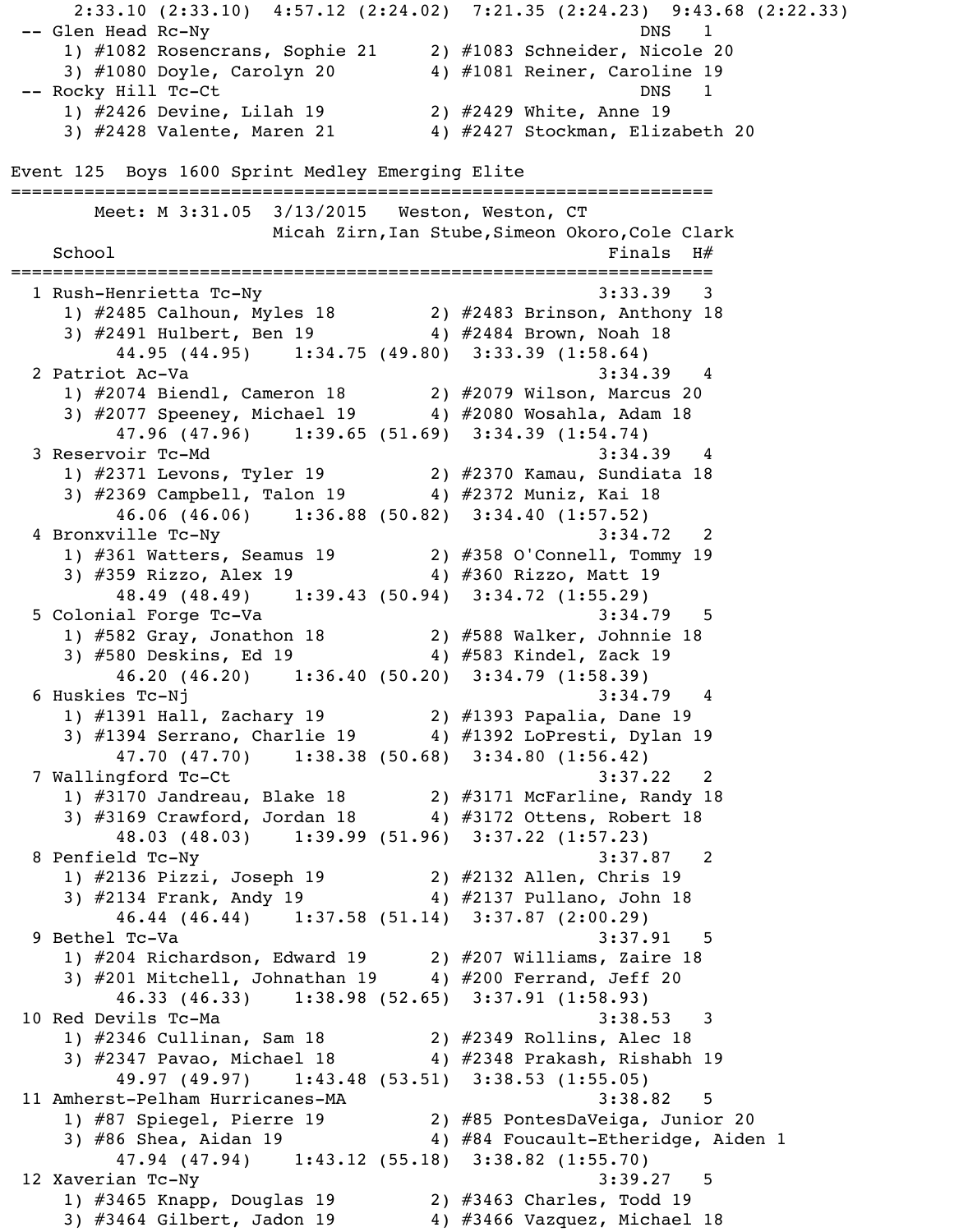46.41 (46.41) 1:38.09 (51.68) 3:39.27 (2:01.18) 13 Wilson Memorial Tc-Ny 3:39.40 4 1) #3366 Foster, Curtis 18 2) #3381 Smith, Devon 18 3) #3364 Boateng, Richmond 19 4) #3374 Ladue, Trevor 18 49.36 (49.36) 1:40.78 (51.42) 3:39.41 (1:58.63) 14 Fia Lions Tc-Va 3:39.44 3 1) #934 Muhammad, Aswad 18 2) #929 Carter, Isaiah 19 3) #932 Evans, Tyler 18 4) #933 Moulton, Sean 18 45.17 (45.17) 1:39.95 (54.78) 3:39.45 (1:59.50) 15 Falcons Tc-Ma 3:39.51 2 1) #901 Dorielan, Jimmy 18 2) #900 Dincher, Adam 19 3) #904 Niasse, CheikhAbdoul 19 4) #903 Escallon-Alviar, Antonio 1 47.30 (47.30) 1:38.78 (51.48) 3:39.51 (2:00.73) 16 Trinity Tc-Ny 3:39.78 1 1) #3025 Kingham, Will 18 2) #3023 Brown, Daniel 19 3) #3026 Sorensen, Mahlon 18 4) #3027 Young, Geordie 19 47.10 (47.10) 1:38.96 (51.86) 3:39.78 (2:00.82) 17 Peabody Tc-Ma 3:40.30 1 1) #2110 Quijano, Amisaday 18 2) #2112 Therrien, Colby 20 3) #2109 Dossantos, Edgar 18 4) #2107 Alperen, Marc 18 47.22 (47.22) 1:40.58 (53.36) 3:40.30 (1:59.72) 18 Jefferson Forest Tc-Va 3:41.49 5 1) #1436 Nevarez, Bobby 18 2) #1435 McCray, Patrick 20 3) #1434 Hurt, Tacalyen 18 4) #1437 Sheppard, Logan 18 47.47 (47.47) 1:40.69 (53.22) 3:41.49 (2:00.80) 19 Old Rochester Tc-Ma 3:42.28 1 1) #2035 Garcia, Will 19 2) #2038 Smith, Harry 18 3) #2033 Childs, Anthony 19 4) #2039 Sylvia, Adam 19 47.64 (47.64) 1:40.69 (53.05) 3:42.28 (2:01.59) 20 W Branch Tc-Va 3:43.45 1 1) #3143 Nurse, Sadiq 19 2) #3139 Massie, Quinton 20 3) #3146 Parsell, Jonathan 18 4) #3140 McGuire, Tony 18 48.46 (48.46) 1:41.94 (53.48) 3:43.45 (2:01.51) 21 Sea Vikings Tc-Ny 3:44.05 5 1) #2565 Scanni, Hudson 19 2) #2561 Lafferty, Lucas 18 3) #2559 Dias, Kenneth 19 4) #2558 Anzalone, Steven 19 50.17 (50.17) 1:42.35 (52.18) 3:44.05 (2:01.70) 22 Pope John Tc-Nj 3:44.15 3 1) #2241 Darrell, Samuel 18 2) #2243 Francois, Jordan 18 3) #2248 Novak, John 18 4) #2242 Dasilva, Charles 19 47.52 (47.52) 1:40.13 (52.61) 3:44.15 (2:04.02) 23 Gaels Tc-Ny 3:45.76 1 1) #1036 Morrison, Malkelm 18 2) #1029 Bomba, Kevin 18 3) #1038 Shea, Connor 18 4) #1031 Destasio, Michael 20 48.33 (48.33) 1:41.46 (53.13) 3:45.76 (2:04.30) 24 Lawrenceville School Tc-Nj 3:47.00 3 1) #1584 Chery, Isaiah 18 2) #1588 Murray, William 21 3) #1587 Mott, Jefferson 18 4) #1585 Enck, Robert 19 47.52 (47.52) 1:40.77 (53.25) 3:47.00 (2:06.23) 25 Tiger Elite Tc-Dc 4:07.37 4 1) #2963 Boss, Jacob 18 2) #2966 Stevens, Ray 20 3) #2965 Hogans, Dominick 19 4) #2964 Frumkin, Isaac 18 47.74 (47.74) 1:40.02 (52.28) 4:07.37 (2:27.35) -- Westford Tc-Ma DQ 2 1) #3326 Acosta, Alejandro 18 2) #3330 Trotter, Ben 19 3) #3328 Frohlich, Gabe 18 4) #3327 Dolan, Jason 18 48.49 (48.49) 1:41.98 (53.49) 3:40.83 (1:58.85) -- Bobcats Tc-Va DQ 4 1) #283 Casey, Aman 18 2) #284 Dennis, Izayah 18 3) #286 Jackson, Wilson 18 4) #285 Hastings, Zach 19 46.46 (46.46) 1:38.25 (51.79) 3:37.10 (1:58.85)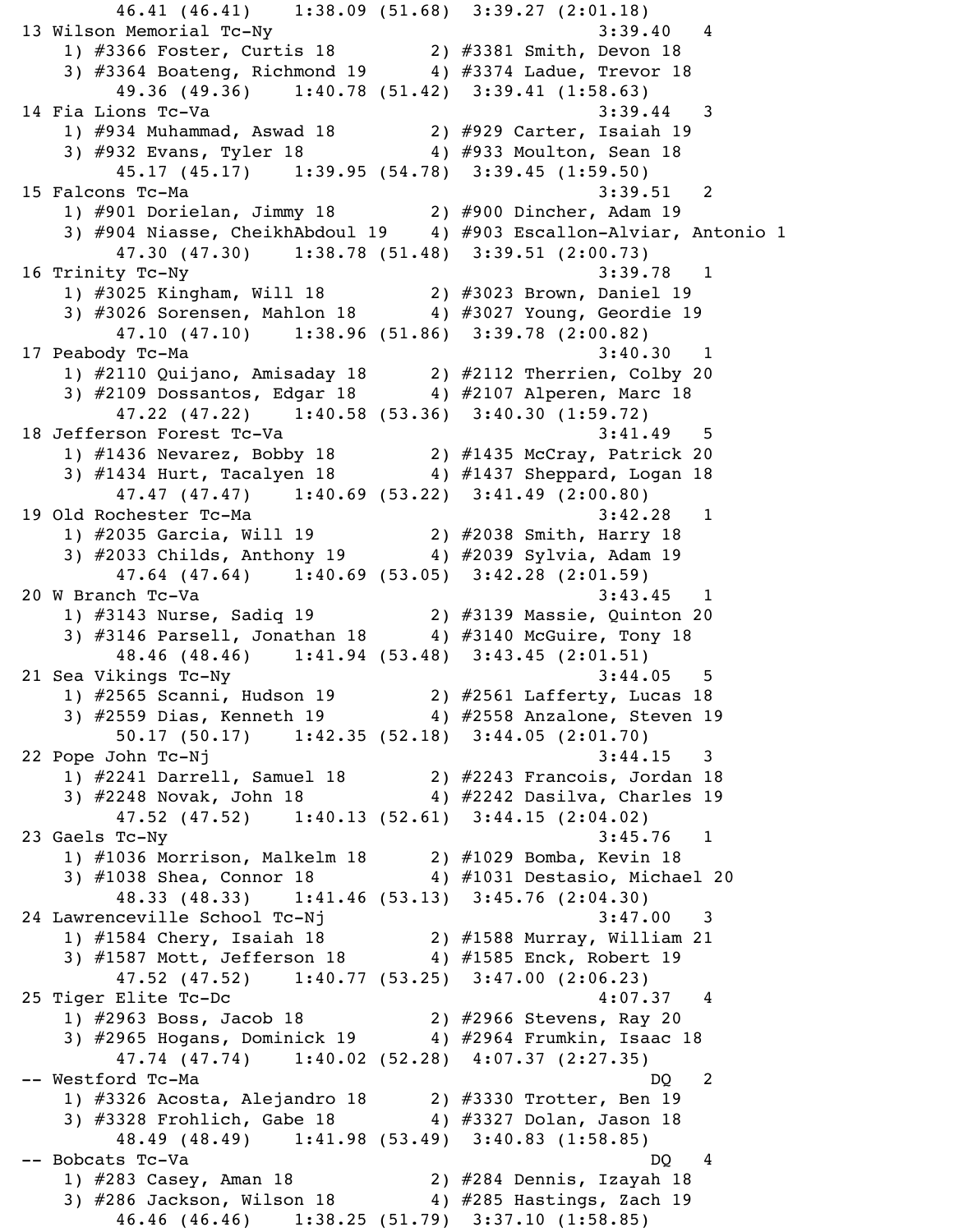1) #2856 Nixon, Jacob 19 2) #2860 Waller, Jevon 18 3) #2852 Johnson, Christian 19 4) #2858 Sain, Jacari 18 45.31 (45.31) 1:39.09 (53.78) 3:38.74 (1:59.65) -- Cary Tc-Nc DNS 2 1) #489 Smith, Andrew 20 2) #487 Robinson, Anthony 18 3) #482 Fails, Kayin 18 4) #486 Militello, Luke 18 Event 126 Girls 1600 Sprint Medley Emerging Elite =================================================================== Meet: M 4:03.83 3/14/2014 Springside-Chestnut Hill, Philadelphia, PA J Reeves, B Lipp, B Broadwater, T Turner  $School$   $Finals$   $H#$ =================================================================== 1 Westerly Tc-Ri 4:05.49 5 1) #3300 Murray, Jaime 19 2) #3297 Federico, Sydney 20 3) #3298 Hall-Thomsen, Helena 19 4) #3296 Burr, Randi 18 54.52 (54.52) 1:52.83 (58.31) 4:05.49 (2:12.66) 2 Warriors Tc-Ma-Andover 4:09.73 5 1) #3195 Barbanti, Delia 19 2) #3196 Bennett, Ally 18 3) #3205 Lansberry, Hannah 18 4) #3204 Kennedy, Julianna 19 52.29 (52.29) 1:50.72 (58.43) 4:09.73 (2:19.01) 3 Pioneers Tc-Ma 4:10.48 4:10.48 4 1) #2205 Passatempo, Juliana 18 2) #2204 Mitchell, Lauren 21 3) #2202 Mitchell, Ashley 21 4) #2203 Mitchell, Kate 18 58.29 (58.29) 2:00.44 (1:02.15) 4:10.48 (2:10.04) 4 Team War-Va 4:11.96 2 1) #2857 Parks, Skylar 18 2) #2844 Burkley, Julia 19 3) #2851 Freeman, Lauryn 19 4) #2850 Foster, Tea' 18 52.80 (52.80) 1:51.69 (58.89) 4:11.96 (2:20.27) 5 Eagles Tc-Ma 4:12.05 4 1) #782 Hatch, Taysia 19 2) #788 Tavekelian, Jadyn 18 3) #781 Hart, Margaret 18 4) #783 Marshall, Elizabeth 19 52.43 (52.43) 1:51.66 (59.23) 4:12.05 (2:20.39) 6 Franklin Tc-Ma 4:12.74 3 1) #1002 Kroushl, Jessica 18 2) #997 Atkinson, Halle 19 3) #1000 Fenerty, Julia 19 4) #998 Clermont, Nicole 18 53.47 (53.47) 1:54.11 (1:00.64) 4:12.74 (2:18.63) 7 Wilson Memorial Tc-Ny 1981 120 120 121 13.39 4 1) #3368 Gutierrez, Rachel 18 2) #3382 Smith, Jody 19 3) #3375 Lubeskie, Kristen 18 4) #3379 Pidgeon, Jessica 19 53.81 (53.81) 1:50.92 (57.11) 4:13.39 (2:22.47) 8 Wilson Memorial Tc-Ny 'B' 4:13.39 1 1) #3380 Slaughter, Nia 19 2) #3365 Conter, Kaitlyn 19 3) #3369 Harvey, Tehya 21 4) #3376 Napoli, Daniella 19 54.79 (54.79) 1:54.68 (59.89) 4:13.39 (2:18.71) 9 Niskayuna Tc-Ny 4:13.41 1 1) #1958 Harris, Zoe 20 2) #1959 Koes, Kristina 19 3) #1956 Doriski, Julia 19  $\qquad \qquad \qquad$  4) #1961 Kokernak, Charlotte 19 54.35 (54.35) 1:54.49 (1:00.14) 4:13.42 (2:18.93) 10 Mustang Tc-Ct 4:13.77 1 1) #1875 Sedensky, Audrey 18 2) #1872 Coyle, Molly 20 3) #1876 Valentine, Dominique 18 4) #1871 Connolly, Emma 18 57.55 (57.55) 1:57.50 (59.95) 4:13.77 (2:16.27) 11 Redbirds Tc-Nj 4:13.86 1 1) #2359 Mulryne, Kassidy 18 2) #2358 Johnson, Daniella 20  $\begin{array}{c} \text{3) } \#2356 \text{ Bergen, }$  Kaitlyn 19  $\begin{array}{c} \text{4) } \#2357 \text{ Hoernlein, } \end{array}$  Devon 18 54.26 (54.26) 1:55.81 (1:01.55) 4:13.86 (2:18.05) 12 Amsterdam Tc-Ny 4:13.88 5 1) #90 Santana, Brenda 18 2) #92 Stanavich, Gabby 19 3) #91 Santiago, Lauren 19  $\overline{4}$  +89 Lazarou, Olivia 18

-- Team War-Va DQ 3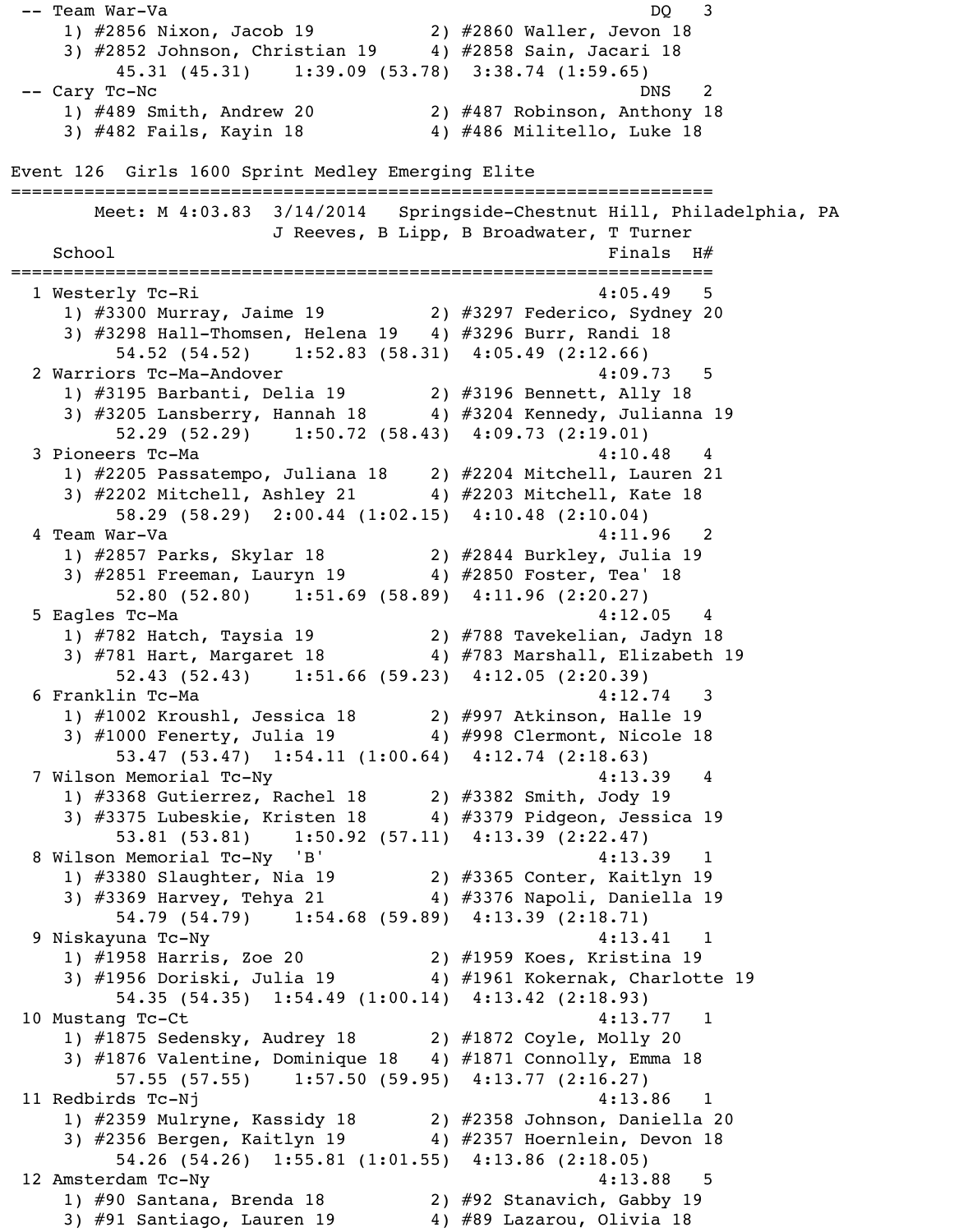54.52 (54.52) 1:52.57 (58.05) 4:13.88 (2:21.31) 13 Austin Prep Tc-Ma  $4:16.46$  5 1) #141 Hickey, Emily 20 2) #142 Russell, Caroline 18 3) #143 Sablone, Lauren 20 4) #140 Casaletto, Stephanie 18 55.40 (55.40) 1:54.49 (59.09) 4:16.47 (2:21.98) 14 Colonial Forge Tc-Va 4:17.21 4 1) #581 Dundy, Journe 19 2) #589 Williams, Jordyn 19 3) #586 Riley, Jana 20 4) #587 Savoie, Maegan 19 54.19 (54.19) 1:52.58 (58.39) 4:17.21 (2:24.63) 15 Plainfield Tc-Ct 4:17.56 3 1) #2216 Newbury, Isabella 20 2) #2213 Balzano, Taylor 18 3) #2215 Carleson, Kate 20 4) #2214 Carleson, Cassandra 20 54.27 (54.27) 1:53.80 (59.53) 4:17.56 (2:23.76) 16 Wolfpack Racing Tc-Ma  $4:17.90$  5 1) #3431 Abdow, Lucy 21 2) #3432 Garvey, Audra 20 3) #3434 Pease, Katelyn 18 4) #3436 Tassinari, Julie 19 57.80 (57.80) 1:58.29 (1:00.49) 4:17.90 (2:19.61) 17 Lawrenceville School Tc-Nj 17 2 1) #1586 Morgan, Annie 18 2) #1590 Xiong, Grace 18 3) #1583 Aririguzoh, Amy 20 4) #1589 Ojo, Marcia 21 55.61 (55.61) 1:54.71 (59.10) 4:18.02 (2:23.31) 18 Sailors Tc-Md 4:18.56 3 1) #2520 Flynn, Grace 19 2) #2518 Davies, Edeline 19 3) #2521 Frazier, Kevilyn 18 4) #2517 Boutselis, Katerina 18 54.40 (54.40) 1:54.83 (1:00.43) 4:18.56 (2:23.73) 19 Warriors Tc-Ma-Lincoln 4:18.71 3 1) #3217 Nicastro, Alessandra 18 2) #3215 Knightly, Katherine 19 3) #3218 O'Brien, Milly 18 4) #3212 DeFreitas, Sophie 19 55.74 (55.74) 1:57.18 (1:01.44) 4:18.71 (2:21.53) 20 Marshfield Tc-Ma 32 20 Marshfield Tc-Ma 1) #1719 Cunio, Isabela 18 2) #1716 Alcaro, Christina 19 3) #1722 O'Connell, Kayla 19  $\qquad \qquad$  4) #1717 Brown, Jenny 20 53.96 (53.96) 1:54.19 (1:00.23) 4:19.32 (2:25.13) 21 W Branch Tc-Va 2012 12:19.98 2 1) #3127 Gaines, Jadalyn 19 2) #3128 Gaston, Imani 19 3) #3129 Goodman, Raven 19 4) #3155 Wiggins, Nylah 21 53.08 (53.08) 1:53.64 (1:00.56) 4:19.98 (2:26.34) 22 Bishop Loughlin Tc-Ny 4:20.29 4 1) #225 Salami, Nosimat 20 2) #221 Hawkins, Zynovia 20 3) #223 Patterson, Janee 19 4) #222 Palmer, Adia 20 57.24 (57.24) 1:59.68 (1:02.44) 4:20.29 (2:20.61) 23 Guilderland Tc-Ny 4:20.36 3 1) #1173 Musa, Justina 18 2) #1172 Gross, Matlyn 19 3) #1174 Smith, Jessa 19 4) #1175 Vellekoop, Alexandria 21 55.07 (55.07) 1:57.70 (1:02.63) 4:20.36 (2:22.66) 24 Breen Tc-Mi-Rochester 4:21.77 1 1) #318 Ligon, Alexa 18 2) #319 Nadasky, Casie 18 3) #322 Smith, Maya 19 4) #316 Bulat, Elizabeth 19 56.99 (56.99) 2:00.55 (1:03.56) 4:21.77 (2:21.22) 25 Waxhaw Tc-Nc 4:23.03 5 1) #3247 Mazzarell, Landry 21 2) #3248 Medders, Jorja 18 3) #3249 Overby, Sarah 19 4) #3250 Wood, Elyse 19 56.13 (56.13) 2:00.80 (1:04.67) 4:23.03 (2:22.23) 26 Tuskers Tc-Ny 4:23.83 4 1) #3047 Moon, Ashley 21 2) #3043 Kittredge, Emma 19 3) #3044 Kottmann, Kellie 19 4) #3048 Van\_Tassell, Elisabeth 18 55.35 (55.35) 1:55.86 (1:00.51) 4:23.83 (2:27.97) 27 Long Island Elite Tc-Ny 1:24.30 2 1) #1669 Smithson, Mya 18 2) #1663 Higgins, Ayanna 18 3) #1670 Webb, Lindsey 20 4) #1667 Newton, Rene 21 56.16 (56.16) 1:54.36 (58.20) 4:24.30 (2:29.94)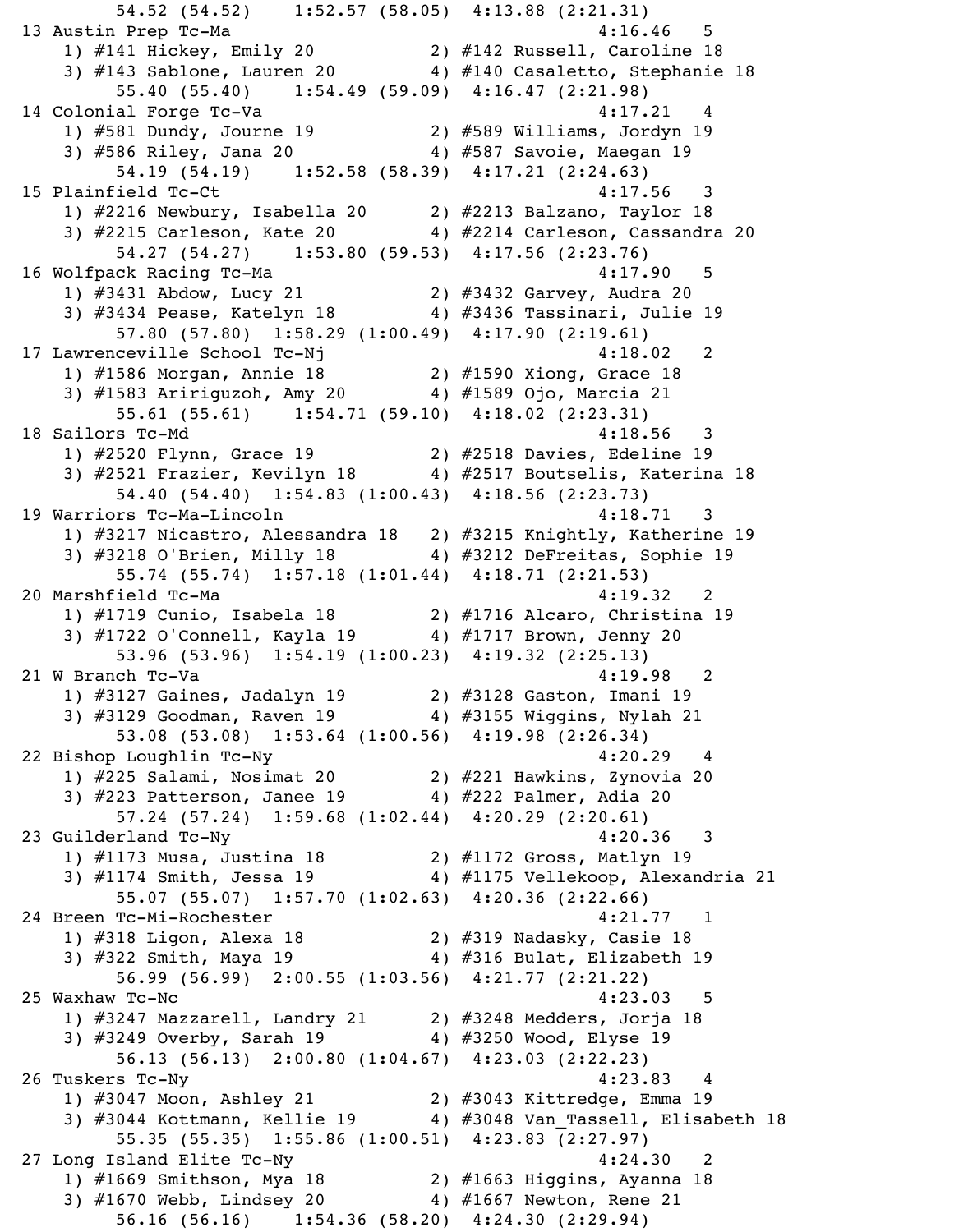28 Koalas Tc-Ny 4:24.55 1 1) #1539 Sosa, Lauren 18 2) #1531 Ferraro, Lila 19 3) #1534 Fox, Claire 18 4) #1538 Sheahan, Lily 19 56.93 (56.93) 2:00.49 (1:03.56) 4:24.55 (2:24.06) 29 Greenwich Tc-Ct 4:32.36 3 1) #1155 DiLascia, Olivia 18 2) #1159 O'Gorman, Maggie 18 3) #1153 Caan, Olivia 19 4) #1156 Harris, Zoe 20 57.52 (57.52) 2:01.59 (1:04.07) 4:32.36 (2:30.77) 30 Csh Tc-Ny 4:34.02 2 1) #644 Gatto, Jamie 19 2) #642 Baudo, Emma 19 3) #643 Fox, Ellie 19 4) #645 Reim, Samantha 19 54.44 (54.44) 1:55.90 (1:01.46) 4:34.02 (2:38.12) Event 131 Boys High Jump Emerging Elite ========================================================================== Opening height: 5-11.25. Then 6-01.25, 6-03.25, 6-05, 6-07, 6-09, 6-10.75, 7-00.25, 7-01.75 Meet: M 6-08.25 3/14/2014 Isaiah Kyle, East, Morristown, TN Name Tear School Finals ========================================================================== 1 # 571 Coles, Caleb 19 Amherst, VA 2.01m 6-07.00 1.81 1.86 1.91 1.96 2.01 2.06 O O O O O XXX 2 # 452 Byers, Kolt 20 East Berlin, PA 1.96m 6-05.00 1.81 1.86 1.91 1.96 2.01 O XXO O O XXX 3 # 1753 May, Stephon 19 homewood, AL 51.96m 6-05.00 1.81 1.86 1.91 1.96 2.01 O O XO XO XXX 4 # 3089 Vargo, Ethan 20 Grand Blanc, MI J1.96m 6-05.00 1.81 1.86 1.91 1.96 2.01 O O XXO XXO XXX 5 # 927 Ferreira, Samuel 18 Lakeville, MA 1.91m 6-03.25 1.81 1.86 1.91 1.96 O O O XXX 5 # 2863 Prentiss, Nichola 19 Keller, TX 1.91m 6-03.25 1.81 1.86 1.91 1.96 PPP PPP O XXX 5 # 492 Casazza, Richard 18 Shoreham, NY 1.91m 6-03.25 1.81 1.86 1.91 1.96 O O O XXX 5 # 2534 Oxendine, Dakota 18 Parkton, NC 1.91m 6-03.25 1.81 1.86 1.91 1.96 PPP O O XXX 9 # 1442 Mina, Alex 18 Aldie, VA J1.91m 6-03.25 1.81 1.86 1.91 1.96 XXO XO O XXX 10 # 3116 VanderWoude, Dere 18 Holmdel, NJ 31.91m 6-03.25 1.81 1.86 1.91 1.96 O O XO XXX 10 # 2936 Thomas, Ryan 18 Leesburg, VA J1.91m 6-03.25 1.81 1.86 1.91 1.96 PPP O XO XXX 12 # 1776 McNeil, John 20 Medfield, MA J1.91m 6-03.25 1.81 1.86 1.91 1.96 XO XO XO XXX 13 # 2327 Kolli, Soham 18 Randolph, NJ J1.91m 6-03.25 1.81 1.86 1.91 1.96 O O XXO XXX 13 # 2624 Smith, Kyle 19 Hoover, AL J1.91m 6-03.25 1.81 1.86 1.91 1.96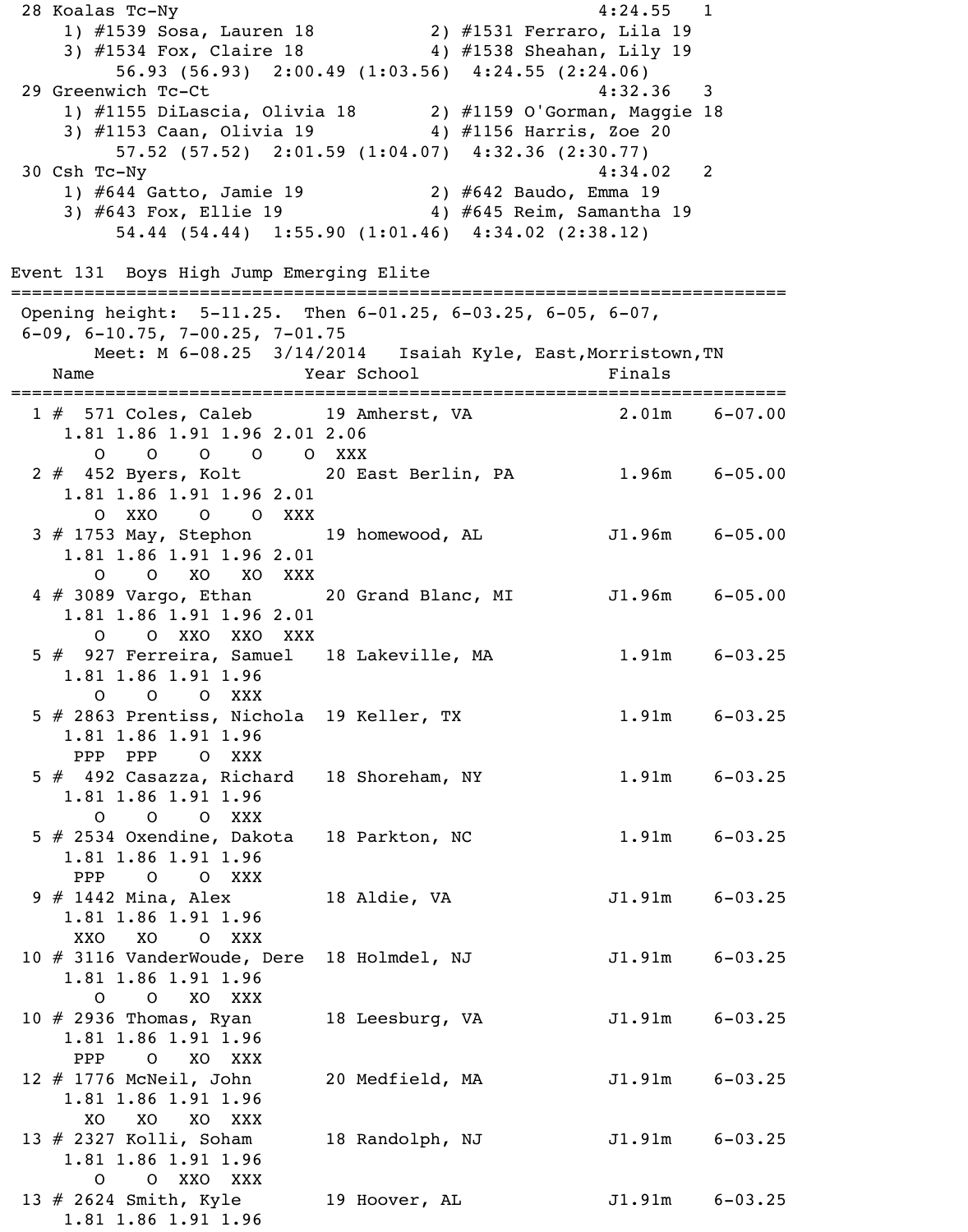| O XXO XXX<br>$\mathsf{O}$                                           |                   |                    |                   |
|---------------------------------------------------------------------|-------------------|--------------------|-------------------|
| 15 $#$ 3106 Iarussi, Nick<br>1.81 1.86 1.91 1.96                    | 19 Woonsocket, RI | $J1.91m$ $6-03.25$ |                   |
| O XO XXO XXX                                                        |                   |                    |                   |
| 16 $#$ 215 Bilow, William<br>1.81 1.86 1.91 1.96                    | 18 Malone, NY     | $J1.91m$ $6-03.25$ |                   |
| O XXO XXO XXX                                                       |                   |                    |                   |
| 17 # 918 Favors, Bryce 18 Louisville, KY                            |                   | $1.86m$ $6-01.25$  |                   |
| 1.81 1.86 1.91<br>O O XXX                                           |                   |                    |                   |
| 17 # 3110 Upshur, Jonathan 18 Woonsocket, RI                        |                   |                    | $1.86m$ $6-01.25$ |
| 1.81 1.86 1.91                                                      |                   |                    |                   |
| O O XXX                                                             |                   |                    |                   |
| $17 \# 2188$ Pierce, Britt 19 Branson, MO<br>1.81 1.86 1.91         |                   |                    | $1.86m$ $6-01.25$ |
| O O XXX                                                             |                   |                    |                   |
| 17 # 1798 Cespedes, Saul 18 Methuen, MA                             |                   |                    | $1.86m$ $6-01.25$ |
| 1.81 1.86 1.91                                                      |                   |                    |                   |
| O O XXX<br>21 # 2139 Blake, Akeel 20 Drexel Hill, PA                |                   | $J1.86m$ $6-01.25$ |                   |
| 1.81 1.86 1.91                                                      |                   |                    |                   |
| XO OXXX                                                             |                   |                    |                   |
| 22 # 1076 Glasser, Zachary 19 Manalapan, NJ                         |                   | $J1.86m$ $6-01.25$ |                   |
| 1.81 1.86 1.91<br>O XO XXX                                          |                   |                    |                   |
| 22 $#$ 3053 Amata, Ese                                              | 20 Endicott, NY   | $J1.86m$ $6-01.25$ |                   |
| 1.81 1.86 1.91                                                      |                   |                    |                   |
| O XO XXX                                                            |                   |                    |                   |
| 24 # 1201 Ndeh, Barry<br>1.81 1.86 1.91                             | 18 Burlington, NJ | $J1.86m$ $6-01.25$ |                   |
| O XXO XXX                                                           |                   |                    |                   |
| 24 # 2622 Smith, DeAndre 18 Brentwood, NY                           |                   | $J1.86m$ $6-01.25$ |                   |
| 1.81 1.86 1.91<br>O XXO XXX                                         |                   |                    |                   |
| 24 # 561 Clavette, Anthony 19 Scarborough, ME J1.86m 6-01.25        |                   |                    |                   |
| 1.81 1.86 1.91                                                      |                   |                    |                   |
| O XXO XXX                                                           |                   |                    |                   |
| 27 # 1043 Garfield, Noah 18 Medfield, MA 1.81m 5-11.25<br>1.81 1.86 |                   |                    |                   |
| O XXX                                                               |                   |                    |                   |
| 27 # 1806 Mikstay, Noah 18 Hopewell Junction, 1.81m 5-11.25         |                   |                    |                   |
| 1.81 1.86<br>O XXX                                                  |                   |                    |                   |
| 27 # 2526 Omohundro, Elby 19 Midlothian, VA                         |                   |                    | $1.81m$ $5-11.25$ |
| 1.81 1.86                                                           |                   |                    |                   |
| O XXX                                                               |                   |                    |                   |
| 27 # 1457 Joyner, Jaedon 19 Bowie, MD<br>1.81 1.86                  |                   |                    | $1.81m$ $5-11.25$ |
| O XXX                                                               |                   |                    |                   |
| $31 \# 2865$ Maure, Roman 19 Teaneck, NJ                            |                   | $J1.81m$ $5-11.25$ |                   |
| 1.81 1.86                                                           |                   |                    |                   |
| XO XXX<br>$31 \# 2801$ Strong, Alex 18 La Plata, MD                 |                   | $J1.81m$ $5-11.25$ |                   |
| 1.81 1.86                                                           |                   |                    |                   |
| XO XXX                                                              |                   |                    |                   |
| 31 # 2790 Steadley, Robert 19 Burke, VA<br>1.81 1.86                |                   | $J1.81m$ $5-11.25$ |                   |
| XO XXX                                                              |                   |                    |                   |
| 34 # 569 Colbert, Andrew 19 Freehold, NJ                            |                   | $J1.81m$ $5-11.25$ |                   |
| 1.81 1.86                                                           |                   |                    |                   |
| XXO<br>XXX                                                          |                   |                    |                   |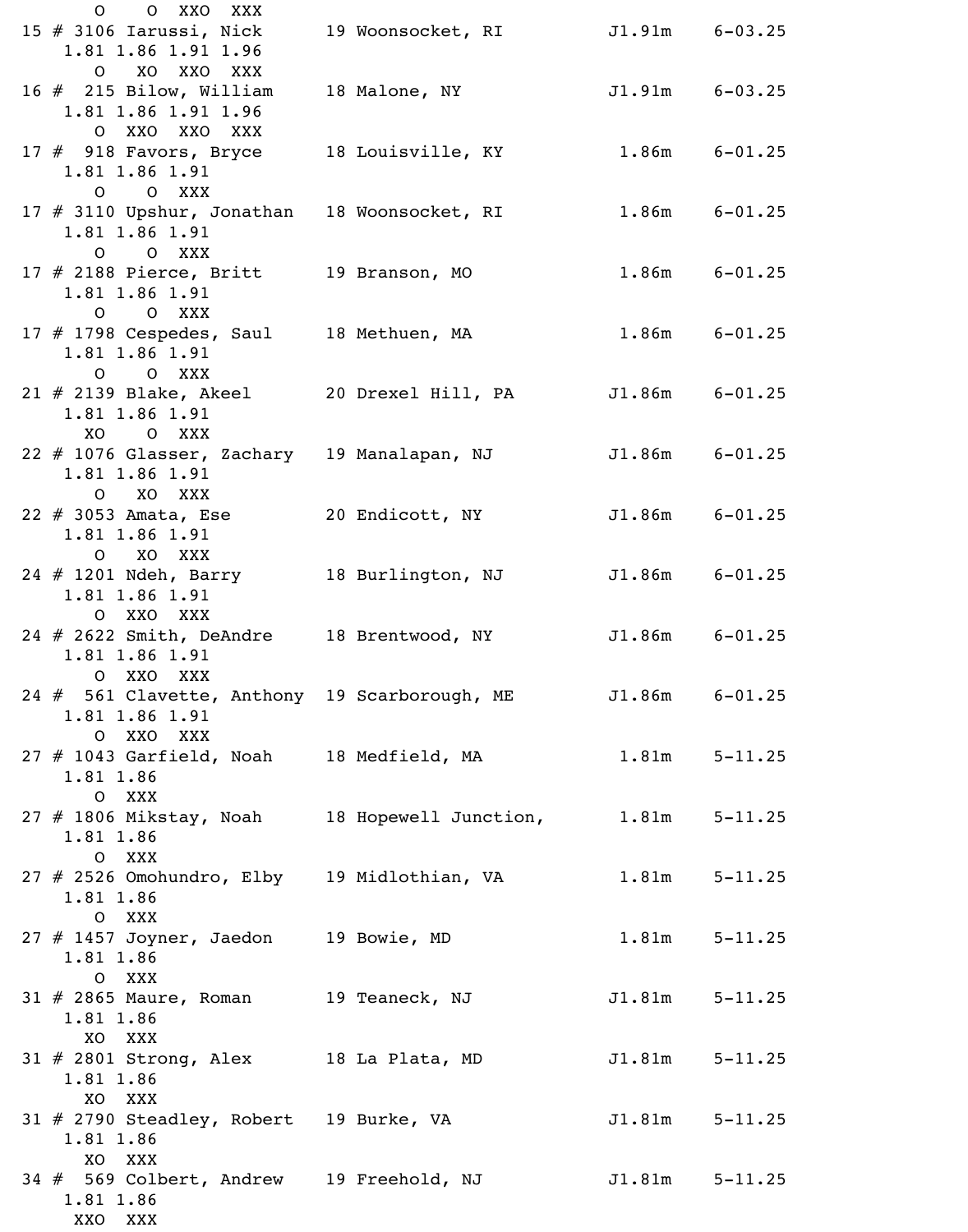| $--$ # 3174 Nelson, Anthony | 20 Newburgh, NY     | ΝH  |
|-----------------------------|---------------------|-----|
| 1.81                        |                     |     |
| XXX                         |                     |     |
| $--$ # 2179 Matthews, Evan  | 19 Pickerington, OH | DNS |
|                             |                     |     |
| $--$ # 3046 Maloney, Numan  | 18 Somers, NY       | DNS |
|                             |                     |     |

Event 132 Girls High Jump Emerging Elite

| Opening Height: 4-11. Then 5-01, 5-03, 5-05, 5-07,                               |                                                                     |                    |             |
|----------------------------------------------------------------------------------|---------------------------------------------------------------------|--------------------|-------------|
| $5-08.75$ , $5-11.25$ , $6-02$ , $6-03.25$                                       |                                                                     |                    |             |
|                                                                                  | Meet: M 5-07.25 3/12/2012 Amy Collins, Wachusett, Holdn, MA         |                    |             |
|                                                                                  | Meet: M 5-07.25 3/8/2013 Ellen Di Pietro, Marshfield, MA            |                    |             |
|                                                                                  | Meet: M 5-07.25 3/13/2015 Kenya Livingston, Rocky Rv, Mint Hill, NC |                    |             |
| Name                                                                             | Year School                                                         | Finals             |             |
|                                                                                  |                                                                     |                    |             |
| 1 # 2050 Bautista, Tiffany 19 Paladins Tc-                                       | $1.70m$ $5-07.00$                                                   |                    |             |
| 1.50 1.55 1.60 1.65 1.70 1.75                                                    |                                                                     |                    |             |
| O O O XO XXX<br>$\overline{O}$                                                   |                                                                     |                    |             |
| 2 # 550 Munoz, Daniella 20 Katy, TX                                              |                                                                     | $J1.70m$ $5-07.00$ |             |
| 1.50 1.55 1.60 1.65 1.70 1.75                                                    |                                                                     |                    |             |
| 0 0 0 0 XO XXX                                                                   |                                                                     |                    |             |
| 3 # 714 Depry, Madison 20 Silver Spring, MD J1.70m 5-07.00                       |                                                                     |                    |             |
| 1.50 1.55 1.60 1.65 1.70 1.75                                                    |                                                                     |                    |             |
| xo xo xo xo xxx<br>$\Omega$                                                      |                                                                     |                    |             |
| 4 # 2620 Smith, Brianna 20 Elkins Park, PA                                       |                                                                     | 1.65m              | $5 - 05.00$ |
| 1.50 1.55 1.60 1.65 1.70                                                         |                                                                     |                    |             |
| $\circ$<br>O O O XXX                                                             |                                                                     |                    |             |
| 4 # 549 Cicmanec, Rosie 18 Jefferson, MD                                         |                                                                     | 1.65m              | $5 - 05.00$ |
| 1.50 1.55 1.60 1.65 1.70                                                         |                                                                     |                    |             |
| 0 0 0 0 XXX                                                                      |                                                                     |                    |             |
| $6 \# 1312$ Belsher, Lila 20 Hingham, MA                                         |                                                                     | $J1.65m$ $5-05.00$ |             |
| 1.50 1.55 1.60 1.65 1.70                                                         |                                                                     |                    |             |
| O O XXO O XXX                                                                    |                                                                     |                    |             |
| 7 # 2175 Saunders, Jahnell 21 Hampton, VA                                        |                                                                     | J1.65m             | $5 - 05.00$ |
| 1.50 1.55 1.60 1.65 1.70                                                         |                                                                     |                    |             |
| O O XO XXX<br>PPP                                                                |                                                                     |                    |             |
| 8 # 3183 Humphrey, Tacoria 21 Indianapolis, IN                                   |                                                                     | J1.65m             | $5 - 05.00$ |
| 1.50 1.55 1.60 1.65 1.70                                                         |                                                                     |                    |             |
| O O XO XO XXX                                                                    |                                                                     |                    |             |
| 8 # 579 Rosso, Rene 18 Winchester, VA 51.65m 5-05.00<br>1.50 1.55 1.60 1.65 1.70 |                                                                     |                    |             |
|                                                                                  |                                                                     |                    |             |
| O XO O XO XXX                                                                    |                                                                     |                    |             |
| 10 # 1039 Gallagher, Kathle 18 Libertytown, MD                                   |                                                                     | $J1.65m$ $5-05.00$ |             |
| 1.50 1.55 1.60 1.65 1.70                                                         |                                                                     |                    |             |
| XO<br>O XO XXO XXX                                                               |                                                                     |                    |             |
| 11 # 2791 Stecker, Molly 20 Hudson, OH                                           |                                                                     | $J1.65m$ $5-05.00$ |             |
| 1.50 1.55 1.60 1.65 1.70<br>PPP XXO XO XXO XXX                                   |                                                                     |                    |             |
|                                                                                  |                                                                     |                    |             |
| 12 # 2800 Stover, Starr 18 Rockville, MD<br>1.50 1.55 1.60 1.65                  |                                                                     | $1.60m$ $5-03.00$  |             |
| O O O XXX                                                                        |                                                                     |                    |             |
| 12 # 1362 Howard, Aanya 20 Richmond, VA                                          |                                                                     | $1.60m$ $5-03.00$  |             |
| 1.50 1.55 1.60 1.65                                                              |                                                                     |                    |             |
| O O O XXX                                                                        |                                                                     |                    |             |
| 12 # 2548 Lavery, Sarah 20 North Andover, MA 1.60m 5-03.00                       |                                                                     |                    |             |
| 1.50 1.55 1.60 1.65                                                              |                                                                     |                    |             |
|                                                                                  |                                                                     |                    |             |
| O O O XXX                                                                        |                                                                     |                    |             |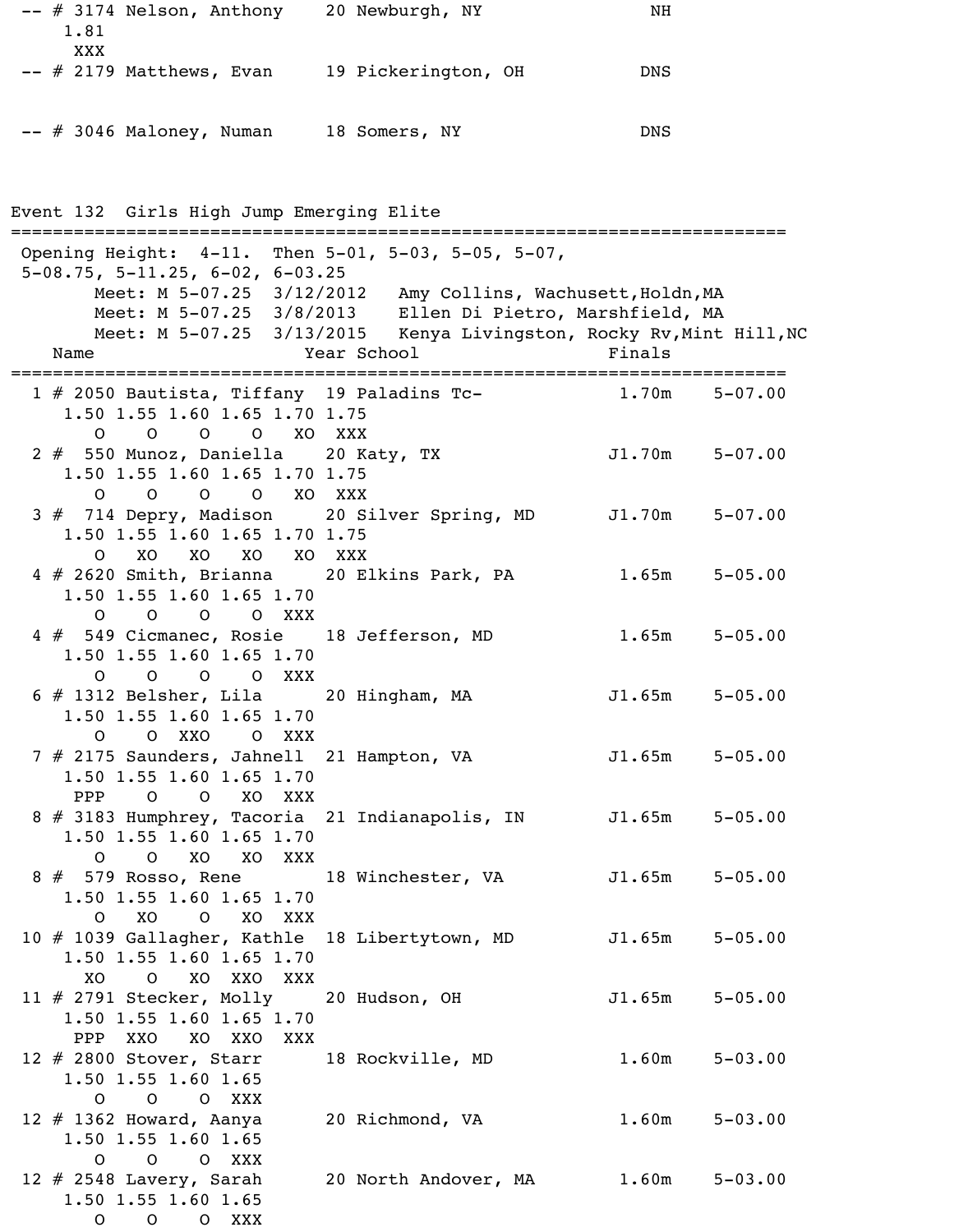|     | 12 $#$ 3329 Harding, Jacki<br>1.50 1.55 1.60 1.65<br>O O O XXX                                 | 19 Westford, MA                       | 1.60m              | $5 - 03.00$       |
|-----|------------------------------------------------------------------------------------------------|---------------------------------------|--------------------|-------------------|
|     | $12$ # 3156 James, Sara<br>1.50 1.55 1.60 1.65<br>O O O XXX                                    | 18 Holden, MA                         | 1.60m              | $5 - 03.00$       |
|     | 12 $#$ 1220 Kelly, Beyonce<br>1.50 1.55 1.60 1.65<br>O O O XXX                                 | 19 Edgewood, MD                       | 1.60m              | $5 - 03.00$       |
|     | 18 # 1527 Knowling, Megan<br>1.50 1.55 1.60 1.65<br>XO<br>$\overline{O}$<br>O XXX              | 18 Ellington, CT                      | J1.60m             | $5 - 03.00$       |
|     | 18 # 3490 Yun, Sophia<br>1.50 1.55 1.60 1.65<br>O XO O XXX                                     | 20 Freehold, NJ                       | J1.60m             | $5 - 03.00$       |
|     | 20 # 1712 Marjanski, Lindsa<br>1.50 1.55 1.60 1.65<br>O O XO XXX                               | 20 South Hadley, MA                   | J1.60m             | $5 - 03.00$       |
|     | 20 # 95 Anderson, Isabel<br>1.50 1.55 1.60 1.65<br>O O XO XXX                                  | 18 Petoskey, MI                       | J1.60m             | $5 - 03.00$       |
|     | 20 # 2759 Stackhouse, Shelb<br>1.50 1.55 1.60 1.65<br>$\overline{O}$<br>XO XXX<br>$\mathsf{O}$ | 18 Stackhouse-S                       | J1.60m             | $5 - 03.00$       |
|     | 23 # 1476 Kilyk, Brooke<br>1.50 1.55 1.60 1.65<br>O XO XO XXX                                  | 19 Ortonville, MI                     | J1.60m             | $5 - 03.00$       |
|     | $23$ $#$ 384 Brown, Hannah<br>1.50 1.55 1.60 1.65<br>XO<br>O XO XXX                            | 19 Weston, MA                         | J1.60m             | $5 - 03.00$       |
|     | 25 # 2406 Risher, Kiara<br>1.50 1.55 1.60 1.65<br>XXO O XO XXX                                 | 19 Madison, AL                        | J1.60m             | $5 - 03.00$       |
|     | 26 # 2432 Rodriguez, Olivia<br>1.50 1.55 1.60 1.65<br>XXO<br><b>XO</b><br>XO XXX               | 19 Rockville Centre, N J1.60m 5-03.00 |                    |                   |
|     | 27 # 2588 Shapiro, Kelsey<br>1.50 1.55 1.60 1.65<br>O O XXO XXX                                | 18 Coram, NY                          | J1.60m             | $5 - 03.00$       |
|     | $27$ $\#$ 2009 Pessima, Editta<br>1.50 1.55 1.60 1.65<br>O XXO XXX<br>$\overline{O}$           | 18 Germantown, MD J1.60m 5-03.00      |                    |                   |
|     | 29 # 1007 Gilbert, Sydney 19 Reisterstown, MD 1.55m 5-01.00<br>$1.50$ 1.55 1.60<br>O O XXX     |                                       |                    |                   |
|     | 29 # 3079 Williams, Angeliq 19 Newark, NJ<br>$1.50$ 1.55 1.60<br>O O XXX                       |                                       |                    | $1.55m$ $5-01.00$ |
|     | 31 # 1583 Aririguzoh, Amy 20 Ewing, NJ<br>$1.50$ 1.55 1.60<br>OPP XO XXX                       |                                       | $J1.55m$ $5-01.00$ |                   |
|     | $31$ # 2943 Thorpe, Abigail 18 St Johns, FL<br>$1.50$ 1.55 1.60<br>XO XXX<br>PPP               |                                       | $J1.55m$ $5-01.00$ |                   |
|     | 33 # 2072 Figueroa, Hannah 18 Woodcliff Lake, NJ<br>$1.50$ 1.55 1.60<br>XO XXO XXX             |                                       | $J1.55m$ $5-01.00$ |                   |
|     | 34 # 1289 Wilson, Carlie 18 Fairfield, NJ 1.50m 4-11.00<br>1.50 1.55<br>O XXX                  |                                       |                    |                   |
| 34# | 203 Raines, Jailyn                                                                             | 18 Hampton, VA                        | 1.50m              | $4 - 11.00$       |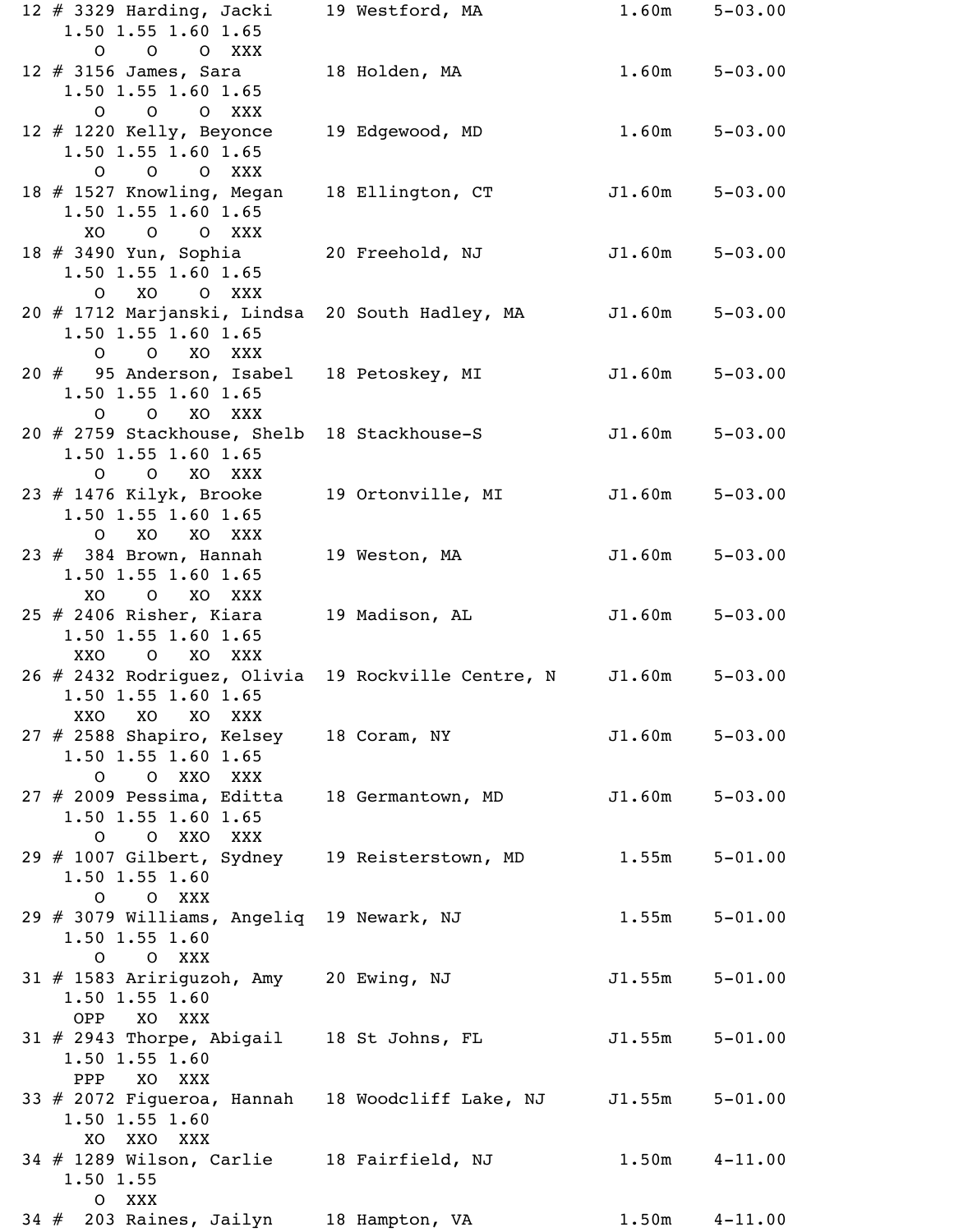O XXX 34 # 2720 Dawson, Alicia 19 Washington, DC 1.50m 4-11.00 1.50 1.55 O XXX 37 # 2345 Simon, Stephanie 21 Chelsea, MA J1.50m 4-11.00 1.50 1.55 XO XXX Event 133 Boys Pole Vault Emerging Elite ========================================================================== Flight 1 at 3pm, Flight 2 at 6pm Opening Height: 13-03.75. Then 13-09.75, 14-03.5, 14-09.5, 15-03.5,15-09.25, 16-01.25, 16-05.25, 16-08.75 Meet: M 15-09.25 3/9/2018 Caleb Johnson, Gmtn Acad, Ft Wash, PA Name Year School Finals ========================================================================== 1 # 2843 Johnson, Caleb 19 Willow Grove, PA 4.81m 15-09.25 4.06 4.21 4.36 4.51 4.66 4.81 5.00 PPP PPP PPP 0 0 0 XXX 2 # 2662 DelConte, Dylan 18 Rochester, NY 4.66m 15-03.50 4.06 4.21 4.36 4.51 4.66 4.81 PPP PPP XO O O XXX 3 # 3028 Stevens, Ryan 18 Newcomerstown, OH J4.66m 15-03.50 4.06 4.21 4.36 4.51 4.66 4.81 XO XO O O O XXX 4 # 1364 Hrbek, Tyler 18 Northvale, NJ J4.66m 15-03.50 4.06 4.21 4.36 4.51 4.66 4.81 PPP PPP XO XXO O XXX 5 # 2841 Sommers, Jake 20 Norwalk, OH J4.66m 15-03.50 4.06 4.21 4.36 4.51 4.66 4.81 O O O O XO XXX 6 # 1416 Inosencio, Alex 18 Jackson, MI J4.66m 15-03.50 4.06 4.21 4.36 4.51 4.66 4.81 O XXO O XO XO XXX 6 # 162 Bausmith, David 18 Ringoes, NJ J4.66m 15-03.50 4.06 4.21 4.36 4.51 4.66 4.81 PPP XO XO XO XO XXX 8 # 2022 Odinet, Elijah 20 Lafayette, LA 4.51m 14-09.50 4.06 4.21 4.36 4.51 4.66 PPP O O O XXX 8 # 2593 Shellhaas, Brock 20 Rossburg, OH 4.51m 14-09.50 4.06 4.21 4.36 4.51 4.66 PPP PPP O O XXX 10 # 1547 Kricheff, Seth 18 Old Tappan, NJ J4.51m 14-09.50 4.06 4.21 4.36 4.51 4.66 PPP PPP XO O XXX 11 # 3295 Westerfield, Jaco 19 Haymarket, VA J4.51m 14-09.50 4.06 4.21 4.36 4.51 4.66 O O O XO XXX 11 # 516 Hickerson, Jacob 19 Chapel Hill, NC J4.51m 14-09.50 4.06 4.21 4.36 4.51 4.66 PPP O O XO XXX 13 # 2383 O'Connor, William 18 Richmond, VA J4.51m 14-09.50 4.06 4.21 4.36 4.51 4.66 PPP XO O XO XXX 14 # 333 Wasson, Tyler 19 Beavercreek, OH J4.51m 14-09.50 4.06 4.21 4.36 4.51 4.66 O O XXO XO XXX 14 # 2424 Nicholson, Daniel 18 Statesville, NC J4.51m 14-09.50 4.06 4.21 4.36 4.51 4.66

1.50 1.55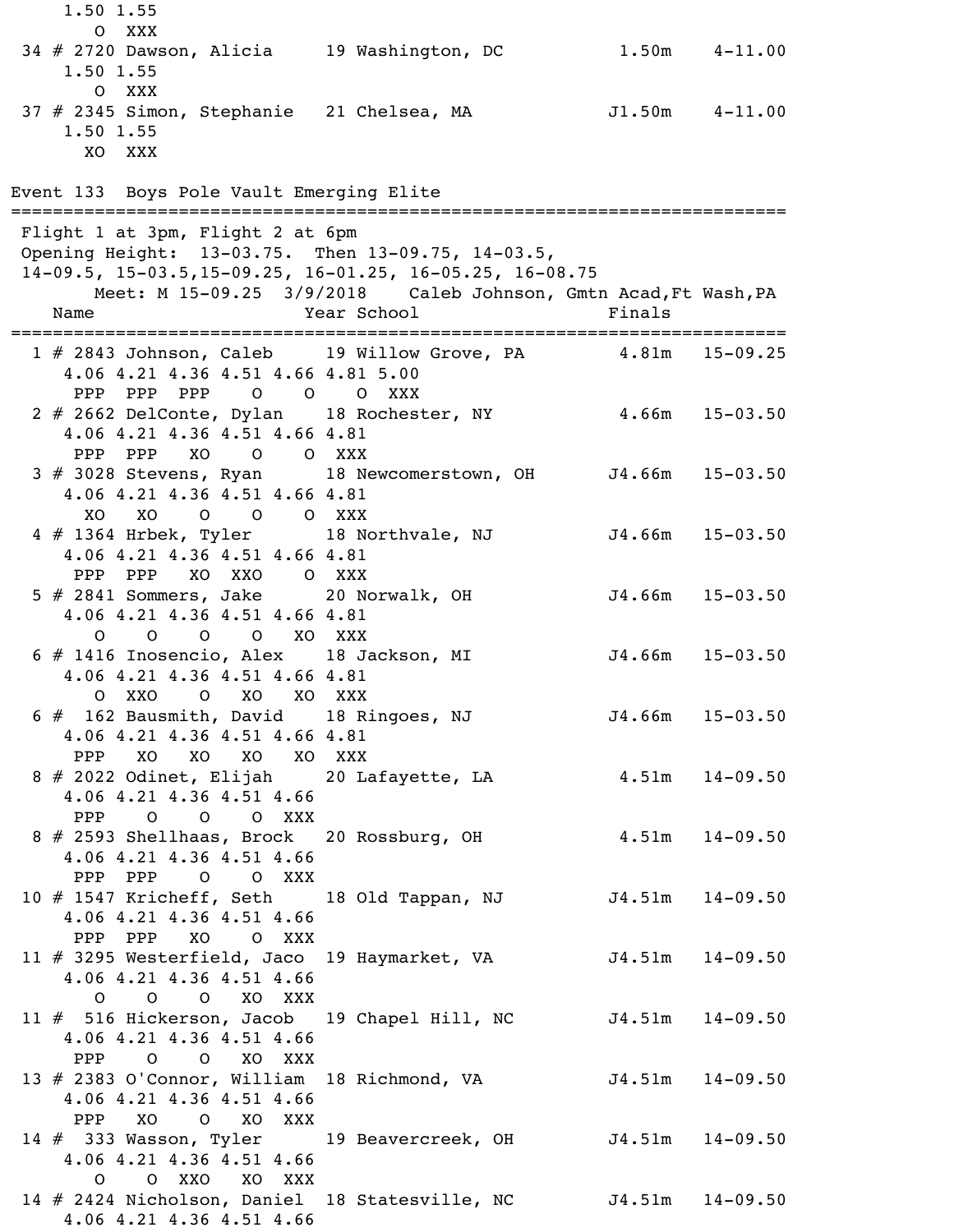XO XO O XO XXX 14 # 1525 Knipe, Luke 19 Boalsburg, PA J4.51m 14-09.50 4.06 4.21 4.36 4.51 4.66 O O XXO XO XXX 17 # 1034 Logsdail, Louis 19 New Rochelle, NY J4.51m 14-09.50 4.06 4.21 4.36 4.51 4.66 XXO O O XXO XXX 18 # 2073 Landau, Liam 19 Woodcliff Lake, NJ 4.36m 14-03.50 4.06 4.21 4.36 4.51 PPP O O XXX 19 # 3331 Barr-Forget, Laur 18 Westhampton Beach, J4.36m 14-03.50 4.06 4.21 4.36 4.51 XXO XXO O XXX 20 # 2131 Pelletier, Gabrie 19 Sherbrooke, QC J4.36m 14-03.50 4.06 4.21 4.36 4.51 O O XO XXX 21 # 701 Delozier, Tyler 18 Altoona, Pa 54.36m 14-03.50 4.06 4.21 4.36 4.51 XXO O XO XXX 22 # 170 Behm, William 18 Waynesburg, PA 54.36m 14-03.50 4.06 4.21 4.36 4.51 O O XXO XXX 22 # 3093 Burnham, Dalton 18 Hershey, PA 54.36m 14-03.50 4.06 4.21 4.36 4.51 PPP PPP XXO XXX 22 # 2066 Rabinowitz, Seth 18 Charlotte, NC J4.36m 14-03.50 4.06 4.21 4.36 4.51 PPP PPP XXO XXX 111 111 (11) 000<br>25 # 3022 Trick, Ryan 18 Greenville, Ohi J4.36m 14-03.50 4.06 4.21 4.36 4.51 O XXO XXO XXX 26 # 58 Thumma, John 19 Mechanicsville, VA 4.21m 13-09.75 4.06 4.21 4.36 O O XXX 26 # 236 Mullen, Micheal 18 Downingtown, PA 4.21m 13-09.75 4.06 4.21 4.36 PPP O XXX 26 # 3235 Sorensen, Dane 18 Monroe, NY 4.21m 13-09.75 4.06 4.21 4.36 O O XXX 29 # 2598 Showmaker, Randy 18 Southampton, Pa 54.21m 13-09.75 4.06 4.21 4.36 O XO XXX 29 # 2423 Lehe, Jonathan 18 Mooresville, NC J4.21m 13-09.75 4.06 4.21 4.36 O XO XXX 31 # 2659 Spain, Josiah 18 West Point, NY J4.21m 13-09.75 4.06 4.21 4.36 XO XO XXX 31 # 2827 Talbot, Ryan 19 Alto, MI J4.21m 13-09.75 4.06 4.21 4.36 XO XO XXX 33 # 1013 Franklin, Clay 21 Westport, KY J4.21m 13-09.75 4.06 4.21 4.36 XXO XO XXX 34 # 60 Jones, Donald 19 Albany, NY 4.06m 13-03.75 4.06 4.21 O XXX 34 # 3076 Reilly, Conor 20 Scotch Plains, NJ 4.06m 13-03.75 4.06 4.21 O XXX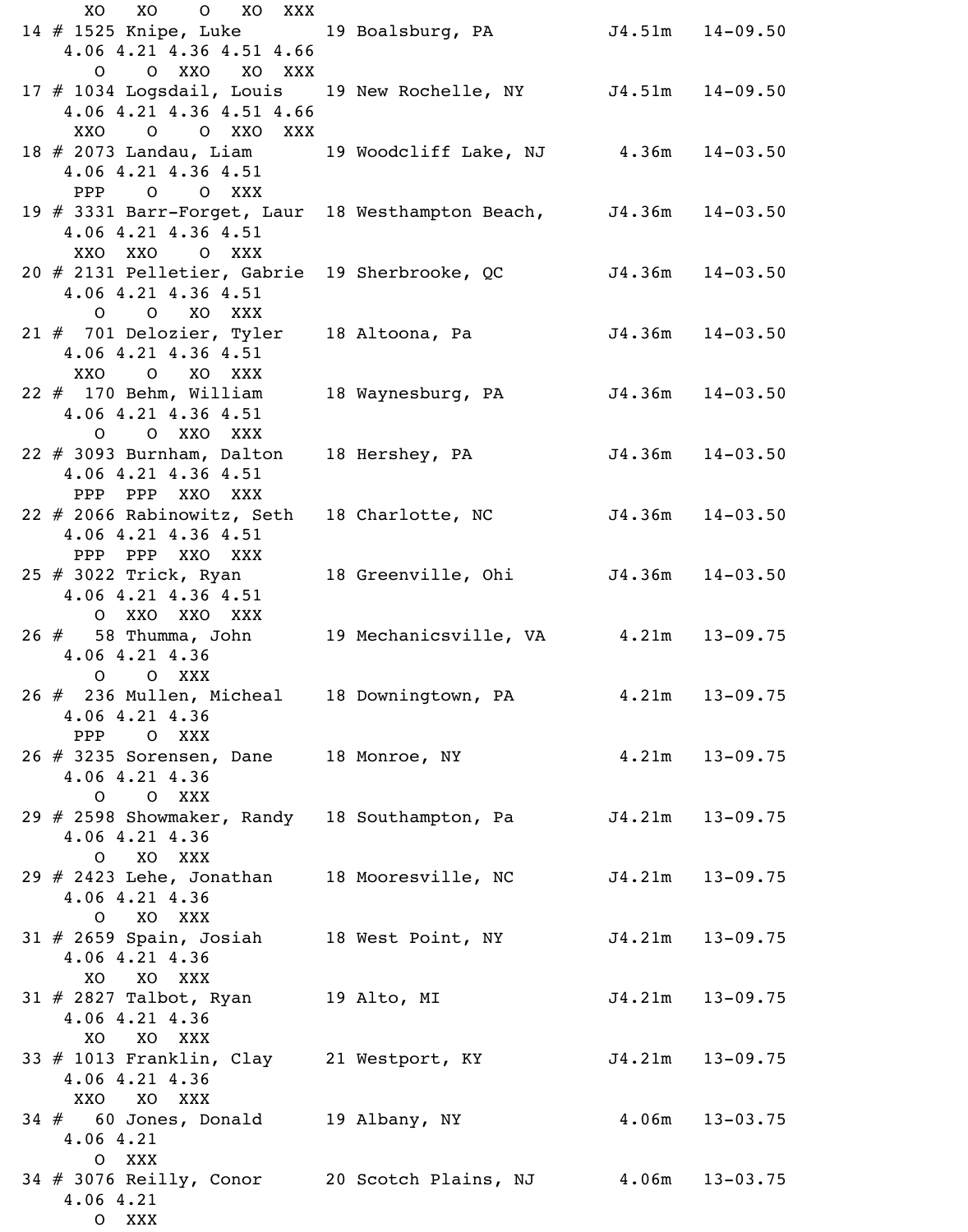-- # 273 Stupalsky, Will 19 Fork Union, VA NH 4.06 4.21 PPP XXX -- # 2556 Schenk, Simon 20 Princeton, NJ NH 4.06 4.21 PPP XXX -- # 554 Almanzar, Julio 18 Providence, RI NH 4.06 XXX -- # 2098 Hunter, Matthew 18 Powell, OH NH 4.06 XXX

Event 134 Girls Pole Vault Emerging Elite

========================================================================== Flight 1 at 9:30am; Flight 2 at 12:00pm (noon) Opening Height: 10-02.75. Then 10-08.75, 11-02.5, 11-08.5, 12-02.5, 12-06.25, 12-10.25, 13-02.25, 13--06.25, 13-09.25 Meet: M 12-10.25 3/9/2018 Ariel Arbiv, Weber, Sandy Spr, GA Name **Year School** Finals ========================================================================== 1 # 2233 Arbiv, Ariel 19 Atlanta, GA 3.92m 12-10.25 3.12 3.27 3.42 3.57 3.72 3.82 3.92 4.02 O O O O XO XO XXO XXX 2 # 308 Bredeweg, Brianna 20 Allendale, MI 3.82m 12-06.25 3.12 3.27 3.42 3.57 3.72 3.82 3.92 PPP O O O XXO O XXX 3 # 3375 Lubeskie, Kristen 18 Highland Mills, NY J3.82m 12-06.25 3.12 3.27 3.42 3.57 3.72 3.82 3.92 O O PPP O O XO XXX 4 # 2234 Gignilliat, MacKe 19 Marietta, GA 53.82m 12-06.25 3.12 3.27 3.42 3.57 3.72 3.82 XO XO O O O XO 5 # 2842 Cohen, Lily 20 New York, NY J3.82m 12-06.25 3.12 3.27 3.42 3.57 3.72 3.82 XO XO XO O O XO 6 # 825 Eby, Alex 18 Orrville, Ohi 3.72m 12-02.50 3.12 3.27 3.42 3.57 3.72 3.82 PPP PPP O O O XXX 6 # 3477 Hirata, Gennifer 19 Fredericksburg, VA 3.72m 12-02.50 3.12 3.27 3.42 3.57 3.72 3.82 PPP O O O O XXX 8 # 52 Agee, Celia 19 Louisa, VA J3.72m 12-02.50 3.12 3.27 3.42 3.57 3.72 3.82 O O O O XXO XXX 9 # 2189 Pierce, Tricia 19 Ortonville, MI J3.72m 12-02.50 3.12 3.27 3.42 3.57 3.72 3.82 O O XXO O XXO XXX 10 # 2657 Biscoglio, Megan 18 Southington, CT J3.72m 12-02.50 3.12 3.27 3.42 3.57 3.72 3.82 PPP O XXO XXO XXO XXX 11 # 3095 Horn, Sydney 20 Lancaster, PA 3.57m 11-08.50 3.12 3.27 3.42 3.57 3.72 O O O O XXX 11 # 1254 Held, Rhiannon 21 Decatur, IL 3.57m 11-08.50 3.12 3.27 3.42 3.57 3.72 O O O O XXX 11 # 56 Dunn, McKenna 18 Midlothian, VA 3.57m 11-08.50 3.12 3.27 3.42 3.57 3.72 PPP O O O XXX 14 # 2237 Worthington, Kels 19 Snelleville, GA J3.57m 11-08.50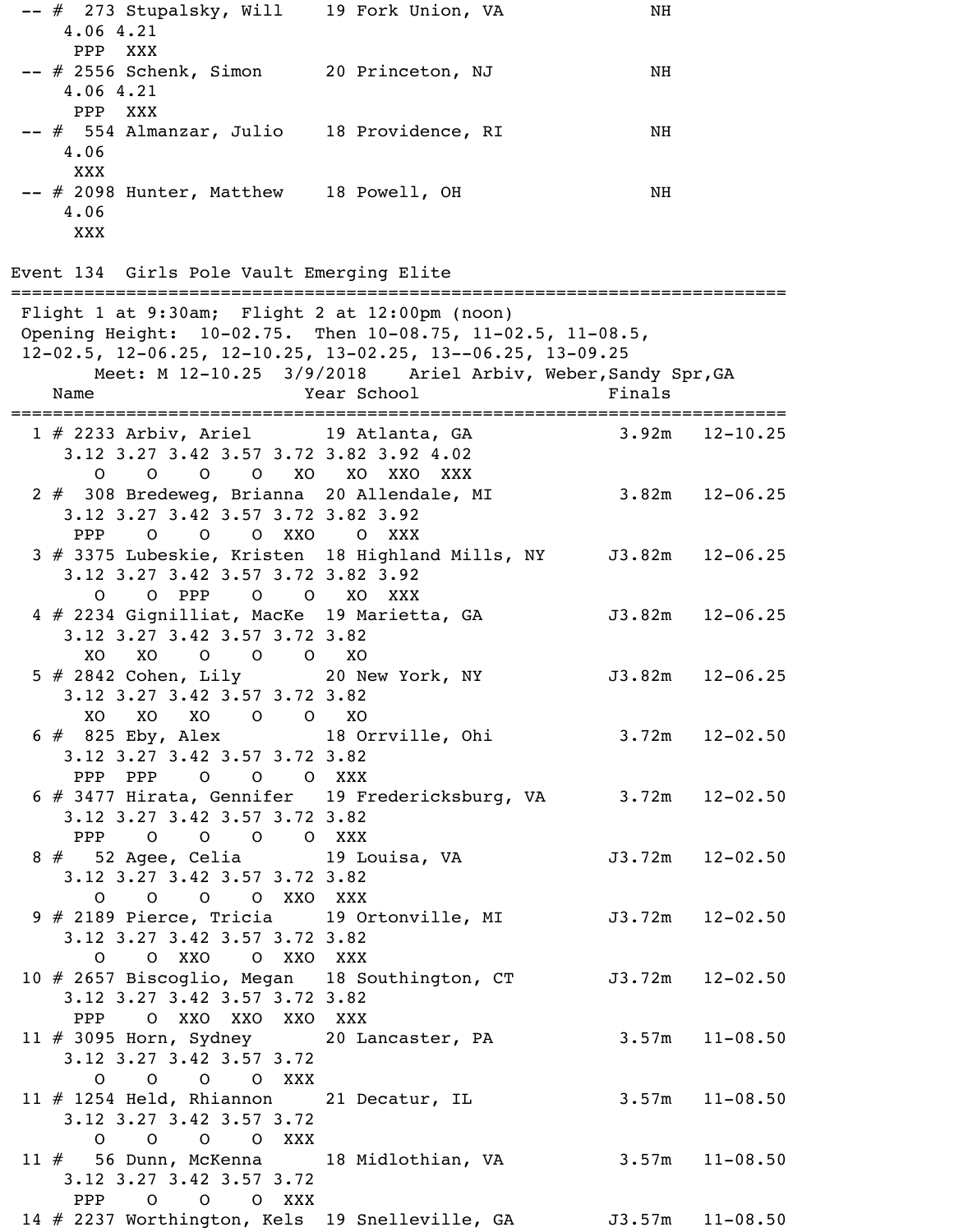3.12 3.27 3.42 3.57 3.72 O O XO O XXX 14 # 2879 Tershak, Abby 20 Roanoke, VA 33.57m 11-08.50 3.12 3.27 3.42 3.57 3.72 PPP O XO O XXX 14 # 1103 Gossard, Morgan 18 Johnstown, Pa J3.57m 11-08.50 3.12 3.27 3.42 3.57 3.72 PPP XO O O XXX 17 # 870 England, Morgan 19 Bloomville, OH J3.57m 11-08.50 3.12 3.27 3.42 3.57 3.72 XO XO XXO O XXX 18 # 3099 Zurich, Hailey 19 Montoursville, PA J3.57m 11-08.50 3.12 3.27 3.42 3.57 3.72 O O O XO XXX 19 # 3293 Robertson, Hannah 18 Springfield, VA J3.57m 11-08.50 3.12 3.27 3.42 3.57 3.72 O O XO XO XXX 20 # 3453 Woods, Sydney 19 Demarest, NJ 53.57m 11-08.50 3.12 3.27 3.42 3.57 3.72 PPP O O XXO XXX 20 # 1251 Heine, Danielle 19 Waverly, PA 53.57m 11-08.50 3.12 3.27 3.42 3.57 3.72 PPP O O XXO XXX 20 # 2361 Redding, Ryleigh 18 Victoria, TX J3.57m 11-08.50 3.12 3.27 3.42 3.57 3.72 O O O XXO XXX 23 # 2516 Saifi, Lauren 18 Mountainside, NJ J3.57m 11-08.50 3.12 3.27 3.42 3.57 3.72 O O XXO XXO XXX 24 # 129 Atkinson, Victori 19 Mountain Top, PA J3.57m 11-08.50 3.12 3.27 3.42 3.57 3.72 XXO O XO XXO XXX 25 # 3256 Weiss, Kolby 21 Clinton, IL 3.42m 11-02.50 3.12 3.27 3.42 3.57 O O O XXX 25 # 1971 Nix, Elizabeth 19 Winter park, FL 3.42m 11-02.50 3.12 3.27 3.42 3.57 O O O XXX 25 # 1417 Israel, Melissa 19 Royersford, PA 3.42m 11-02.50 3.12 3.27 3.42 3.57 O O O XXX 28 # 3118 Visscher, Catheri 19 Livonia, MI 53.42m 11-02.50 3.12 3.27 3.42 3.57 O XO O XXX 28 # 2197 Perry, CarolAnn 20 Basking Ridge, NJ J3.42m 11-02.50 3.12 3.27 3.42 3.57 O XO O XXX 28 # 1766 McGann, Caroline 18 Old Tappan, NJ J3.42m 11-02.50 3.12 3.27 3.42 3.57 O XO O XXX 28 # 3492 Zatta, Lindsay 18 Athens, OHI 33.42m 11-02.50 3.12 3.27 3.42 3.57 O XO O XXX 32 # 1195 Hall, Elise 19 Raleigh, NC J3.42m 11-02.50 3.12 3.27 3.42 3.57 PPP PPP XO XXX 32 # 1571 Lane, Maura 19 Cary, NC J3.42m 11-02.50 3.12 3.27 3.42 3.57 PPP O XO XXX 34 # 155 Barcarola, Trina 20 Lake Ariel, PA J3.42m 11-02.50 3.12 3.27 3.42 3.57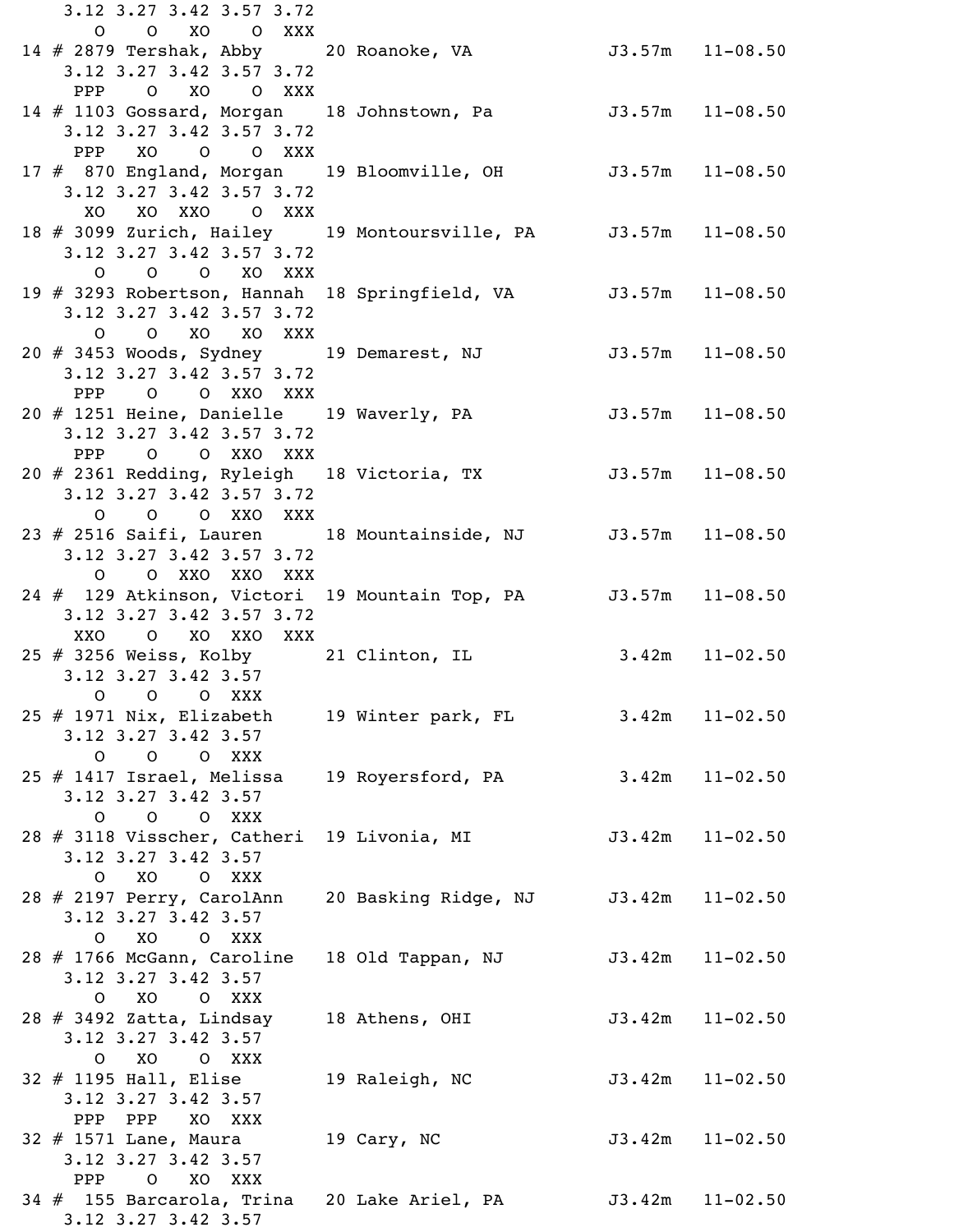| XO<br>O XO XXX<br>35 # 2343 Ray, Sabrina 19 Kendall Park, NJ 3.42m 11-02.50<br>3.12 3.27 3.42 3.57                        |                     |                     |
|---------------------------------------------------------------------------------------------------------------------------|---------------------|---------------------|
| O XXO XXX<br>XXO<br>36 # 388 Brown, Lilly 18 Ringwood, NJ<br>$3.12$ $3.27$ $3.42$                                         | $3.27m$ $10-08.75$  |                     |
| O O XXX<br>36 # 1546 Krantz, Corah 18 Mayfield, PA<br>$3.12$ $3.27$ $3.42$                                                |                     | $3.27m$ $10-08.75$  |
| O XXX<br>$\overline{O}$<br>$36 \# 1163$ Zavattaro, Lia $18$ Old Greenwich, CT $3.27$ m $10-08.75$<br>$3.12$ $3.27$ $3.42$ |                     |                     |
| O O XXX<br>39 # 3363 Wills, Deja                19 Rockwall, TX<br>3.12 3.27 3.42                                         | $J3.27m$ $10-08.75$ |                     |
| XO.<br>O XXX<br>40 # 292 Bogard, Erin 19 Vincent, Ohi<br>$3.12$ $3.27$ $3.42$                                             |                     | $J3.27m$ $10-08.75$ |
| PPP XXO XXX<br>-- # 392 Brunick, McKenna 20 Raleigh, NC                                                                   | NH                  |                     |
| $3.12$ $3.27$ $3.42$<br>PPP<br>PPP XXX<br>-- # 1478 Swindle, Alexandr 19 Brentwood, TN<br>$3.12 \, 3.27$                  | NH                  |                     |
| PPP XXX                                                                                                                   |                     |                     |

### Event 135 Boys Long Jump Emerging Elite

|  | Meet: M 23-10.25 3/9/2018 Spencer-Thompson, Mattanawck, Lncn, ME<br>Year School<br>Name      | Finals |                    |
|--|----------------------------------------------------------------------------------------------|--------|--------------------|
|  | 1 # 2670 Spencer-Thompson, 19 Lincoln, mai<br>7.27m 7.09m 7.07m 6.91m PASS 7.05m             | 7.27m  | $23 - 10.25$       |
|  | 2 # 349 Cundiff, Jaylynn 18 Brockton, MA<br>6.71m 6.01m 6.61m 6.54m 6.51m 7.10m              |        | $7.10m$ $23-03.50$ |
|  | 3 # 2273 Wildberg, Nils 19 Princeton, NJ<br>6.32m 6.49m 6.89m 6.84m 6.44m 6.33m              | 6.89m  | $22 - 07.25$       |
|  | 4 # 68 Allen, Freddie<br>19 douglasville, GA<br>6.58m 6.83m 6.55m 6.83m 6.61m 6.65m          |        | $6.83m$ $22-05.00$ |
|  | 5 # 2272 Narayan, Varun<br>18 Princeton, NJ<br>6.53m 6.73m 6.60m FOUL FOUL 6.82m             |        | $6.82m$ $22-04.50$ |
|  | 6 # 2654 Shirley, Xavier 19 Arnold, MD<br>FOUL 6.66m FOUL FOUL 6.76m FOUL                    | 6.76m  | $22 - 02.25$       |
|  | 7 # 1966 Hamilton, Lance 19 State College, PA<br>FOUL 6.71m 6.72m FOUL 6.23m FOUL            | 6.72m  | $22 - 00.75$       |
|  | 8 # 1259 Henshaw, Cassidy 18 Traverse City, MI J6.72m<br>6.72m 6.45m 6.64m 6.59m 6.70m 6.68m |        | $22 - 00.75$       |
|  | 9 # 493 Casey, Bobby 18 Mayfield Hts, OH 6.65m<br>FOUL 6.65m 6.55m                           |        | $21 - 10.00$       |
|  | 10 # 42 Adeyemo, Abdullah<br>18 Sayreville, Nj<br>6.35m 5.69m 6.59m                          | 6.59m  | $21 - 07.50$       |
|  | 11 # 3111 Vinson-Sharp, Dai<br>18 Dayton, Ohi<br>5.25m 6.57m 6.41m                           | 6.57m  | $21 - 06.75$       |
|  | 12 # 3000 Cheatham, Jayron<br>18 Chesapeake, VA<br>FOUL 6.46m 6.50m                          | 6.50m  | $21 - 04.00$       |
|  | 13 # 2886 McKinzy, Christop<br>19 Raytown, MO<br>$6.43m$ $6.29m$ $6.27m$                     | 6.43m  | $21 - 01.25$       |
|  | 14 $\#$ 3549 Wilkins, Alex<br>18 Raymond, ME<br>6.28m 6.31m 6.41m                            | 6.41m  | $21 - 00.50$       |
|  | 15 # 299 Borzillieri, Pete<br>18 West Seneca, NY<br>5.95m 6.09m 6.39m                        | 6.39m  | $20 - 11.75$       |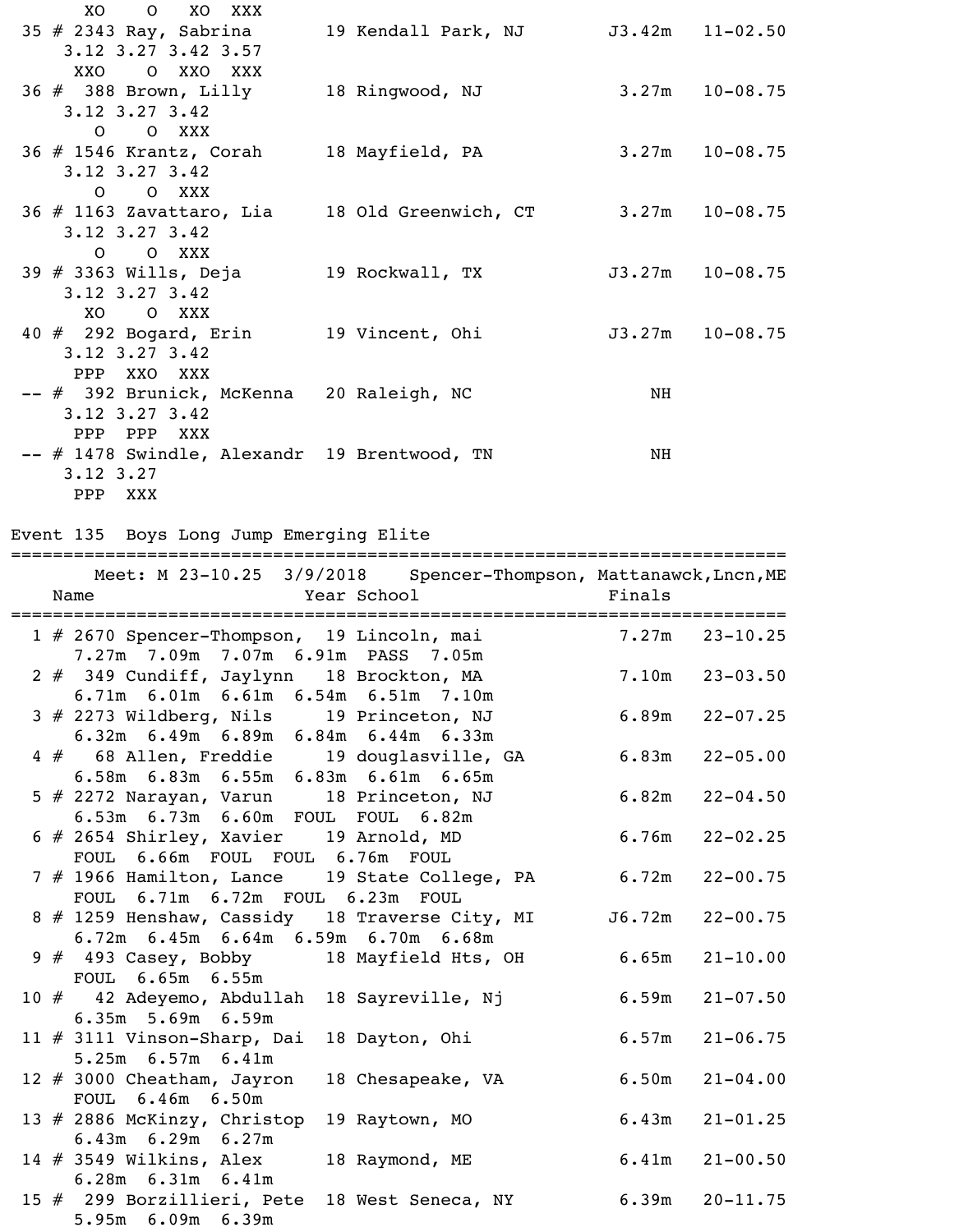| 16 # 217 Watkins, Kahlin    | 18 Providence, RI      | J6.39m     | $20 - 11.75$ |
|-----------------------------|------------------------|------------|--------------|
| FOUL 6.39m 5.81m            |                        |            |              |
| 17 # 2663 McFadden, Marcus  | 19 Rochester, NY       | 6.32m      | $20 - 09.00$ |
| FOUL 6.14m 6.32m            |                        |            |              |
| 18 $#$ 160 Basse, Anoune    | 18 Medford, NY         | 6.26m      | $20 - 06.50$ |
| $6.20m$ $6.18m$ $6.26m$     |                        |            |              |
| 19 $\#$ 2135 Hays, Jackson  | 18 Penfield, NY        | 6.25m      | $20 - 06.25$ |
| FOUL 6.17m 6.25m            |                        |            |              |
| $20$ # 2333 Woodard, Mekhi  | 18 North Chesterfield, | 5.91m      | $19 - 04.75$ |
| 5.79m 5.91m 5.77m           |                        |            |              |
| $--$ # 2584 Melms, Bobby    | 18 Seymour, CT         | <b>DNS</b> |              |
| $--$ # 289 Walker, Trevor   | 18 Haymarket, VA       | DNS        |              |
| $--$ # 2885 Kelley, Vonzell | 19 Raytown, MO         | DNS        |              |

#### Event 136 Girls Long Jump Emerging Elite

========================================================================== Meet: M 19-05.50 3/11/2016 Breanna Gambrell, Athens, PA

|  | 1 # 3383 Wilson, Alisha 19 Maple Valley, WA 5.77m 18-11.25<br>FOUL FOUL 5.77m FOUL 5.64m FOUL |                      |        |              |
|--|-----------------------------------------------------------------------------------------------|----------------------|--------|--------------|
|  | 2 # 1757 McDonald, Jade 21 Long Beach, CA<br>5.38m 5.63m 5.36m 5.58m 5.74m 5.63m              |                      | 5.74m  | $18 - 10.00$ |
|  | 3 # 835 Morancy, Sasha 20 Montreal, QC<br>5.58m FOUL 5.66m 5.72m 5.65m 5.67m                  |                      | 5.72m  | $18 - 09.25$ |
|  | 4 # 407 Delafosse, Aniell 21 Potomac, MD<br>5.50m 5.40m 5.32m 5.48m FOUL 5.63m                |                      | 5.63m  | $18 - 05.75$ |
|  | 5 # 2339 Sidberry, Jirah 19 Mint Hill, NC<br>5.45m 5.46m 5.61m 5.43m 5.51m 5.29m              |                      | 5.61m  | $18 - 05.00$ |
|  | 6 # 1780 Lyons, Janai 18 East Elmhurst, NY 5.54m<br>5.54m 5.48m 5.38m FOUL FOUL FOUL          |                      |        | $18 - 02.25$ |
|  | 7 # 3061 Cooper, Asiah 18 Newark, NJ 5.54m<br>5.54m FOUL FOUL FOUL FOUL FOUL                  |                      |        | $18 - 02.25$ |
|  | 8 # 674 Harris, Pleasant 18 Houston, TX<br>5.51m 5.28m 5.47m 5.31m 5.19m 5.52m                |                      | 5.52m  | $18 - 01.50$ |
|  | 9 # 16 Hardy, Jordan 21 Hampton, VA<br>$5.49m$ $5.35m$ $5.38m$                                |                      | 5.49m  | $18 - 00.25$ |
|  | 10 # 2543 Taylor, Tia and 21 Philadelphia, PA<br>FOUL 5.44m 5.46m                             |                      | 5.46m  | $17 - 11.00$ |
|  | $11$ # 1947 Marshall, Natalie<br>5.12m 5.20m 5.43m                                            | 18 Newtonville, MA   | 5.43m  | $17 - 09.75$ |
|  | 12 # 2542 Lee, Sasha and 21 Philadelphia, PA<br>5.35m 5.16m 4.94m                             |                      | 5.35m  | $17 - 06.75$ |
|  | 13 $#$ 3150 Tilmon, Jazmine<br>5.24m FOUL 5.33m                                               | 18 Chesapeake, VA    | 5.33m  | $17 - 06.00$ |
|  | 14 # 1130 Copeland, Destiny 18 Chesapeake,, VA<br>5.32m 5.20m FOUL                            |                      | 5.32m  | $17 - 05.50$ |
|  | 15 # 3528 Lowe, Rori<br>5.06m 5.30m 5.13m                                                     | 19 Bronx, NY         | 5.30m  | $17 - 04.75$ |
|  | 16 $\#$ 2175 Saunders, Jahnell<br>5.30m 5.06m 5.11m                                           | 21 Hampton, VA       | J5.30m | $17 - 04.75$ |
|  | 17 $#$ 2625 Smith, Lindsey<br>5.26m 5.23m 5.09m                                               | 19 Valley Stream, NY | 5.26m  | $17 - 03.25$ |
|  | 18 $#$ 3167 Walker, Jaylen<br>5.24m FOUL FOUL                                                 | 18 Carson, CA        | 5.24m  | $17 - 02.25$ |
|  | 19 $\#$ 1288 Stern, Lauren<br>5.18m 5.21m FOUL                                                | 18 Fairfield, NJ     | 5.21m  | $17 - 01.25$ |
|  | 20 $\#$ 3255 Weiss, Allyson<br>4.78m 5.17m 5.20m                                              | 18 Woodbury, MN      | 5.20m  | $17 - 00.75$ |
|  | 21 # 2418 Roberson, Raelyn<br>$5.12m$ $5.20m$ $4.94m$                                         | 20 Glenview, IL      | J5.20m | $17 - 00.75$ |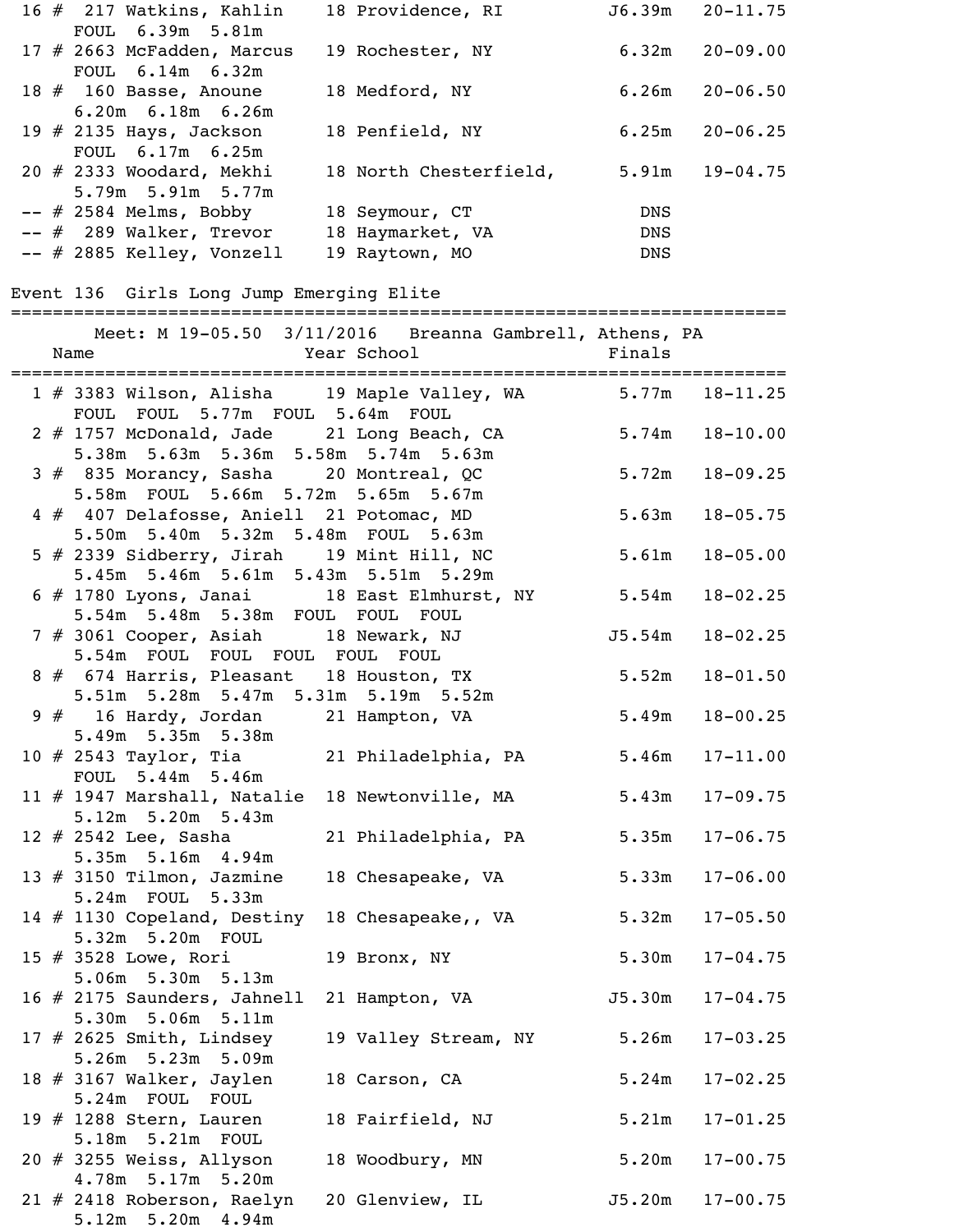|  | $22 \# 3272$ Ashley, Nadja                                                              | 19 West Babylon, NY J5.20m 17-00.75                     |            |                     |
|--|-----------------------------------------------------------------------------------------|---------------------------------------------------------|------------|---------------------|
|  | 5.08m 5.03m 5.20m<br>23 $#$ 2943 Thorpe, Abigail<br>5.19m  4.88m  5.18m                 | 18 St Johns, FL                                         | 5.19m      | $17 - 00.50$        |
|  | $24$ # 3038 Turner, Indiah<br>5.09m 5.19m FOUL                                          | 19 Gardena, CA 55.19m                                   |            | $17 - 00.50$        |
|  | $25$ # 1022 Shell, Inara<br>5.03m 4.98m 5.14m                                           | 21 Philadelphia, PA                                     | 5.14m      | $16 - 10.50$        |
|  | $26$ $#$ 255 Harris, Jahleah<br>5.14m FOUL FOUL                                         | 18 Bloomfield, CT                                       | J5.14m     | $16 - 10.50$        |
|  | $27$ # 2697 Lynch, Meagan<br>4.92m 5.05m 5.13m                                          | 18 Alpharetta, GA                                       | 5.13m      | $16 - 10.00$        |
|  | 28 # 2271 Price, Dahja<br>5.09m 5.11m 4.55m                                             | 20 Louisa, VA                                           | 5.11m      | $16 - 09.25$        |
|  | 29 $\#$ 1458 Joyner, Jatae<br>4.76m  4.98m  5.11m                                       | 18 Bowie, MD                                            | J5.11m     | $16 - 09.25$        |
|  | 30 # 2627 Arroyo, Angelica<br>4.94m FOUL 5.10m                                          | 18 Smithtown, NY                                        | 5.10m      | $16 - 08.75$        |
|  | $31 \# 475$ Carpino, Carly<br>5.08m 3.25m 5.00m                                         | 18 Avon, CT                                             | 5.08m      | $16 - 08.00$        |
|  | 32 # 542 Chiaramonte, Soph<br>5.07m 4.93m 5.01m                                         | 19 Santa Ana, Cal                                       | 5.07m      | $16 - 07.75$        |
|  | 33 # 863 Rochester, Daniel<br>FOUL FOUL 5.07m                                           | 18 Bladensburg, MD                                      | J5.07m     | $16 - 07.75$        |
|  | 34 # 2532 Sanchez, Gabriela<br>5.03m 5.06m 5.03m                                        | 18 Highland Park, NJ                                    | 5.06m      | $16 - 07.25$        |
|  | $35$ # 2888 Belfon, Bianca<br>5.05m FOUL<br>FOUL                                        | 19 Ajax, ON                                             | 5.05m      | $16 - 07.00$        |
|  | $36$ $#$ 1094 Gomez, Gianna<br>4.87m  4.84m  5.01m                                      | 18 Morganville, NJ                                      | 5.01m      | $16 - 05.25$        |
|  | $37$ $\#$ 3128 Gaston, Imani<br>4.94m 4.74m 5.00m                                       | 19 Chesapeake, VA                                       |            | $5.00m$ $16-05.00$  |
|  | -- # 1360 Turk, India<br>FOUL FOUL FOUL                                                 | 20 Macon, GA                                            | FOUL       |                     |
|  | -- # 2887 Turner, Bailey<br>-- # 2668 Boone, Arielle                                    | 18 Raytown, MO<br>18 Land O Lakes, FL                   | DNS<br>DNS |                     |
|  | -- # 3021 Reid, Charnessa                                                               | 18 Winston-Salem, NC                                    | DNS        |                     |
|  | -- # 526 Hee, Olivia                                                                    | 19 Charlotte, NC                                        | DNS        |                     |
|  | Event 137 Boys Triple Jump Emerging Elite<br>=============================              |                                                         |            |                     |
|  |                                                                                         | Meet: M 48-02 3/10/2017 Britt Ipsen, Capital, Boise, ID |            |                     |
|  | Name<br>;==============================                                                 | Year School                                             | Finals     |                     |
|  | 1 # 1459 Buntin, Nadale 18 Edison, NJ<br>14.05m  14.13m  14.60m  14.29m  13.87m  14.26m |                                                         |            | $14.60m$ $47-11.00$ |
|  | 2 # 1216 Wright, Willingto 18 Knoxville, TN<br>FOUL 13.73m 14.26m 13.61m 13.99m 13.88m  |                                                         |            | $14.26m$ $46-09.50$ |
|  | 3 # 995 Frankenreider, Pe 18 Yorkville, IL<br>14.24m 13.76m FOUL 13.13m FOUL FOUL       |                                                         |            | $14.24m$ $46-08.75$ |
|  | 4 # 1685 Trinh. Tv             20 Randallstown. MD           14.10m     46-03.25        |                                                         |            |                     |

| 2 # 1216 Wright, Willingto 18 Knoxville, TN  |                                   | 14.26m              | $46 - 09.50$        |
|----------------------------------------------|-----------------------------------|---------------------|---------------------|
| FOUL 13.73m 14.26m 13.61m 13.99m 13.88m      |                                   |                     |                     |
| 3 # 995 Frankenreider, Pe 18 Yorkville, IL   |                                   |                     | $14.24m$ $46-08.75$ |
| 14.24m 13.76m FOUL 13.13m FOUL FOUL          |                                   |                     |                     |
| 4 # 1685 Trinh, Ty 20 Randallstown, MD       |                                   |                     | $14.10m$ $46-03.25$ |
| 13.67m FOUL 14.05m 14.05m 14.10m 13.85m      |                                   |                     |                     |
| 5 # 1552 Lackey, Terrence 18 Statesville, NC |                                   | $14.09m$ $46-02.75$ |                     |
| $14.02m$ $13.66m$ $14.09m$                   | 13.60m 12.51m 13.84m              |                     |                     |
| $6 \# 2006$ Foote-Talley, Cla                | 19 Boyds, MD                      |                     | $14.06m$ $46-01.50$ |
| $13.90m$ $13.64m$ $13.51m$                   | 13.64m 13.75m 14.06m              |                     |                     |
| 7 # 734 Lucess, Cirdale                      | 19 Dinwiddie, VA                  |                     | $14.01m$ $45-11.75$ |
| 13.86m 14.00m 13.86m                         | 13.36m FOUL 14.01m                |                     |                     |
| $8$ $\#$ 2638 Sonaike, Tobi                  | 19 Belle Mead, NJ                 | $13.89m$ $45-07.00$ |                     |
| 13.89m 12.77m 13.34m                         | 12.98m  13.47m  13.44m            |                     |                     |
| 9 # 3479 Yang, Kevin                         | 20 Alpharetta, GA 13.80m 45-03.50 |                     |                     |
|                                              |                                   |                     |                     |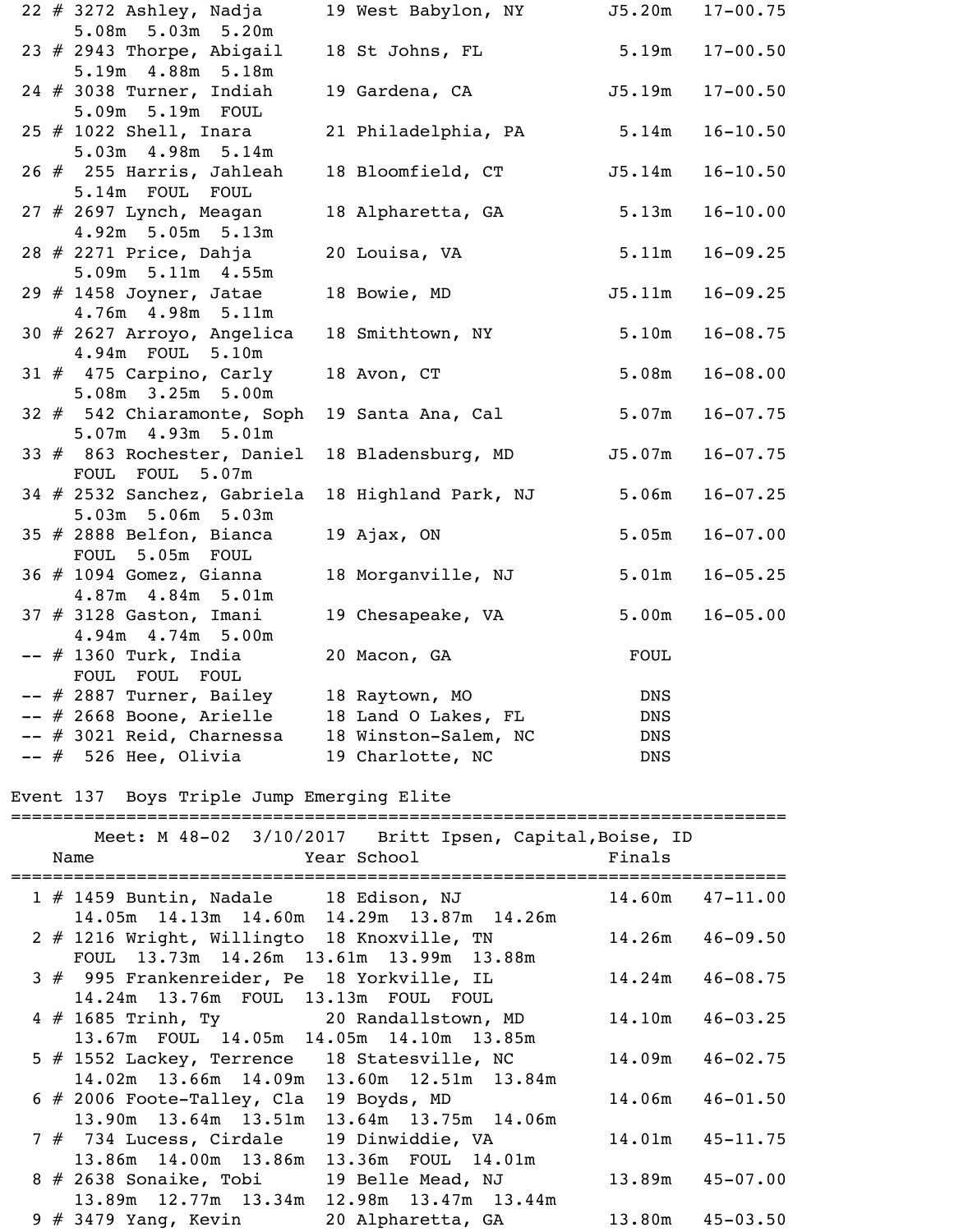|  | FOUL 13.80m 13.35m                                                      |                                        |                     |                     |
|--|-------------------------------------------------------------------------|----------------------------------------|---------------------|---------------------|
|  | $10$ $\#$ 3078 White, Krishna<br>13.49m 13.57m 13.74m                   | 18 Plainfield, NJ 13.74m 45-01.00      |                     |                     |
|  | 11 # 1752 Mayo, DeJon                                                   | 18 Roanoke, VA 13.68m 44-10.75         |                     |                     |
|  | 13.68m 13.54m FOUL<br>12 $#$ 1245 Haywood, Issac                        | 20 Louisa, VA                          |                     | $13.62m$ $44-08.25$ |
|  | 13.12m 13.06m 13.62m<br>13 # 2789 Stathis, Mackenzi<br>13.61m FOUL FOUL | 19 Sainte Anne de Bell 13.61m 44-08.00 |                     |                     |
|  | 14 # 1079 Henry, Mason<br>13.60m 13.06m 13.26m                          | 19 Glen Allen, VA                      |                     | $13.60m$ $44-07.50$ |
|  | 15 # 1282 Robinson, Garrett<br>13.35m 13.58m 13.16m                     | 18 Smyrna, DE                          |                     | $13.58m$ $44-06.75$ |
|  | 16 # 971 Floyd, Marcus<br>13.56m FOUL FOUL                              | 19 Middleburg, FL                      |                     | $13.56m$ $44-06.00$ |
|  | $17$ # 2480 Ruotolo, Titan<br>13.28m 13.06m 13.55m                      | 19 Newport Beach, CA 13.55m 44-05.50   |                     |                     |
|  | 18 # 739 Doody, Carson<br>13.54m FOUL PASS                              | 19 Ashby, MA                           |                     | $13.54m$ $44-05.25$ |
|  | 19 $#$ 273 Stupalsky, Will<br>13.53m 13.40m 13.40m                      | 19 Fork Union, VA                      |                     | $13.53m$ $44-04.75$ |
|  | $20$ $#$ 1473 Kiefel, Justin<br>13.42m FOUL 13.52m                      | 18 Downingtown, PA                     |                     | $13.52m$ $44-04.25$ |
|  | 21 # 792 Mane, Salif<br>13.51m  12.97m  13.25m                          | 19 Bronx, NY                           |                     | $13.51m$ $44-04.00$ |
|  | $22$ $\#$ 915 Farris, Keon<br>FOUL FOUL 13.49m                          | 18 Louisville, KY 13.49m 44-03.25      |                     |                     |
|  | $22$ # 1974 Sleiman, Nathan<br>FOUL 13.49m FOUL                         | 19 Quincy, MA                          | $13.49m$ $44-03.25$ |                     |
|  | 24 # 1596 Muse, Eddie<br>13.46m 13.45m 13.32m                           | 18 Bedford, VA                         | $13.46m$ $44-02.00$ |                     |
|  | 25 # 2535 Santiago, Ian<br>13.27m 13.29m 13.44m                         | 18 Harrison, NY 13.44m 44-01.25        |                     |                     |
|  | 26 # 1968 Hefkin, Jake<br>13.38m  13.42m  13.39m                        | 19 Pennsylvania Furnan 13.42m 44-00.50 |                     |                     |
|  | 27 # 3111 Vinson-Sharp, Dai<br>13.32m 13.33m 13.27m                     | 18 Dayton, Ohi                         |                     | $13.33m$ $43-09.00$ |
|  | 28 # 2682 Midgett, Keyonte<br>12.30m 12.99m 13.26m                      | 19 Highland Springs, V                 |                     | $13.26m$ $43-06.00$ |
|  | 29 # 2554 James, Colin<br>FOUL FOUL 13.21m                              | 19 Schenectady, NY                     |                     | $13.21m$ $43-04.25$ |
|  | 30 # 793 Seck, Souleyman<br>13.20m 13.06m FOUL                          | 18 Bronx, NY                           |                     | $13.20m$ $43-03.75$ |
|  | $31$ $#$ 800 Weinstein, AJ<br>12.99m 12.90m 13.12m                      | 19 East Greenbush, NY                  |                     | $13.12m$ $43-00.50$ |
|  | 32 # 1503 Joyner, Orion<br>13.04m 12.83m 13.06m                         | 19 Woolwich Twp, NJ 13.06m 42-10.25    |                     |                     |
|  | 33 # 1686 Olunlade, Teslim<br>13.02m  12.39m  12.62m                    | 18 Lyndhurst, NJ                       | 13.02m              | $42 - 08.75$        |
|  | 34 # 2139 Blake, Akeel<br>12.97m FOUL 12.48m                            | 20 Drexel Hill, PA 12.97m 42-06.75     |                     |                     |
|  | 35 # 3237 Washington, Kenni<br>FOUL 12.73m 12.94m                       | 19 Hillside, NJ 12.94m                 |                     | $42 - 05.50$        |
|  | 36 # 735 Prince, Azabien<br>12.54m 12.94m 12.52m                        | 18 Dinwiddie, VA                       | J12.94m             | $42 - 05.50$        |
|  | 37 # 395 Buchanan, Connor<br>FOUL 12.93m FOUL                           | 18 Meadowview, VA 12.93m               |                     | $42 - 05.25$        |
|  | 38 # 2723 Osazuwa, Brandon<br>12.90m  12.80m  12.49m                    | 18 Beltsville, MD 12.90m 42-04.00      |                     |                     |
|  | 39 # 2493 Lewis, Kobe<br>12.76m<br>FOUL<br>FOUL                         | 18 Henrietta, NY                       |                     | $12.76m$ $41-10.50$ |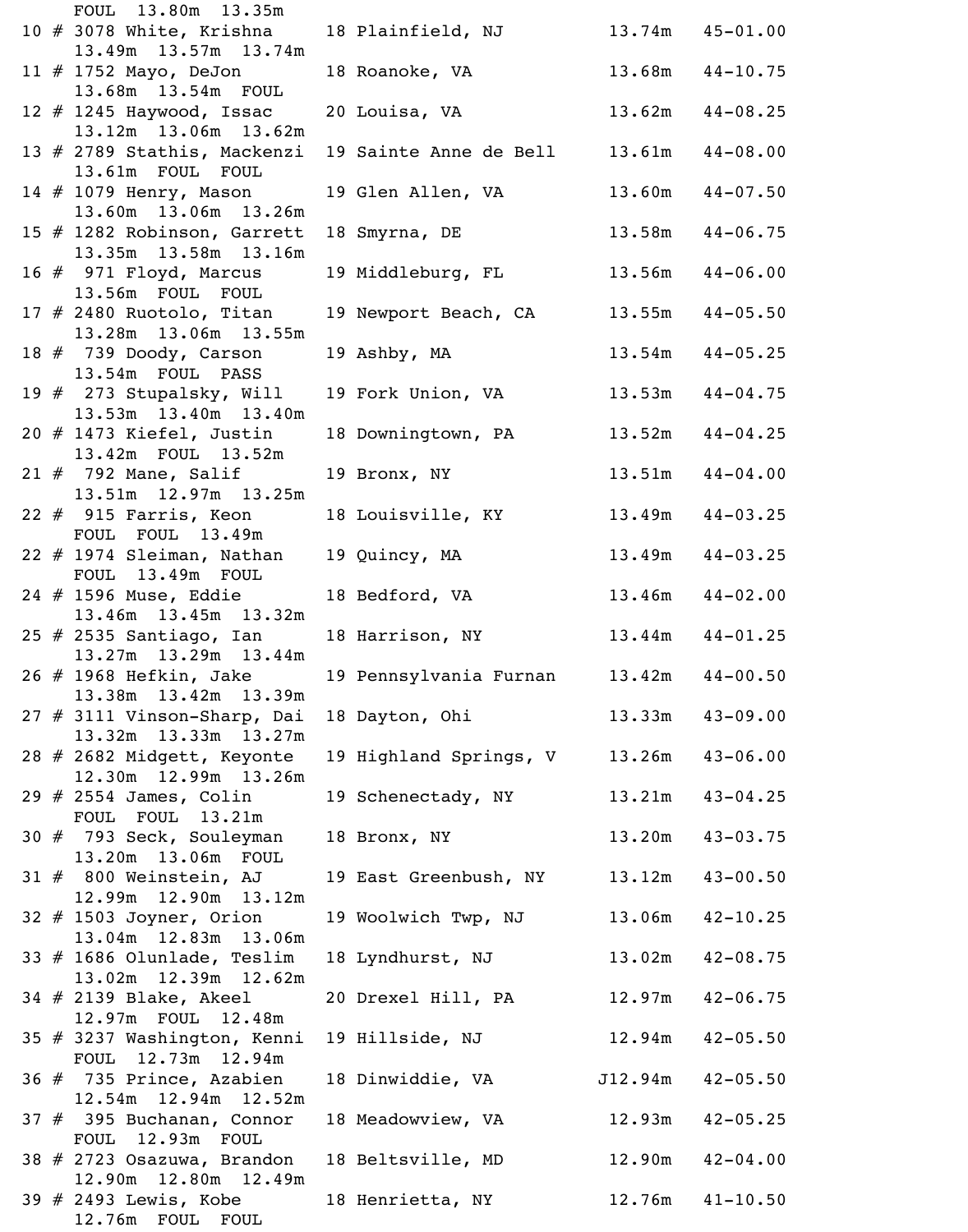| $--$ # 2817 Luton, Kaleb  | 19 Amherst, NY       | <b>FOUL</b> |
|---------------------------|----------------------|-------------|
| FOUL FOUL PASS            |                      |             |
| $--$ # 2042 Scott, Khalil | 18 Charlotte, NC     | FOUL        |
| FOUL FOUL FOUL            |                      |             |
| $--$ # 169 Pray, Nykie    | 18 Forest, VA        | FOUL        |
| FOUL FOUL FOUL            |                      |             |
| $--$ # 289 Walker, Trevor | 18 Haymarket, VA     | <b>DNS</b>  |
| $--$ # 2531 Samuel, Kai   | 18 Prince George, VA | <b>DNS</b>  |

Event 138 Girls Triple Jump Emerging Elite

==========================================================================

|  | Meet: M 40-05.50 3/8/2013 Ebony Owusu-Sampah, Hylton, Woodbrdg, VA<br><b>Example 2</b> Year School<br>Name |                    | <b>Example 18</b> Finals               |                     |              |
|--|------------------------------------------------------------------------------------------------------------|--------------------|----------------------------------------|---------------------|--------------|
|  | 1 # 164 Bayak, Nyagoa 19 Westbrook, ME 11.93m 39-01.75<br>11.41m FOUL 11.86m 11.75m 11.93m 11.54m          |                    |                                        |                     |              |
|  | 2 # 3513 Scott, Leah 18 Prairieville, LA<br>11.15m  11.41m  11.66m  10.71m  11.71m  FOUL                   |                    |                                        | $11.71m$ $38-05.00$ |              |
|  | 3 # 2165 Petersen, Djamila 19 Fayetteville, NC<br>11.22m 11.67m 11.13m 11.12m 11.61m 11.56m                |                    |                                        | 11.67m              | $38 - 03.50$ |
|  | 4 # 1268 Megginson, Tamiya 18 Lynchburg, VA<br>11.39m  11.61m  11.17m  11.08m  11.15m  FOUL                |                    |                                        | 11.61m              | $38 - 01.25$ |
|  | 5 # 16 Hardy, Jordan<br>FOUL FOUL 11.58m 11.55m 11.54m 11.38m                                              | 21 Hampton, VA     |                                        | 11.58m              | $38 - 00.00$ |
|  | 6 # 2319 Cunningham, Emma 19 Ramsey, NJ<br>11.54m  11.48m  11.22m  11.42m  FOUL  11.45m                    |                    |                                        | 11.54m              | $37 - 10.50$ |
|  | 7 # 1288 Stern, Lauren 18 Fairfield, NJ<br>11.08m  11.40m  11.50m  11.29m  11.29m  11.52m                  |                    |                                        | 11.52m              | $37 - 09.50$ |
|  | 8 # 1171 Bruno, Isabella 19 Schenectady, NY<br>10.77m 11.47m 11.41m 10.70m 11.08m 11.26m                   |                    |                                        | 11.47m              | $37 - 07.75$ |
|  | 9 # 1022 Shell, Inara<br>10.98m  11.44m  11.14m                                                            |                    | 21 Philadelphia, PA                    | 11.44m              | $37 - 06.50$ |
|  | 10 # 790 Etong-Ntonga, Mar<br>11.41m  11.41m  11.35m                                                       |                    | 20 New York, NY                        | 11.41m              | $37 - 05.25$ |
|  | $11$ $\#$ 940 Finch, Aiya<br>11.32m 11.03m 11.10m                                                          |                    | 19 Birmingham, AL                      | 11.32m              | $37 - 01.75$ |
|  | $12$ # 3167 Walker, Jaylen<br>11.07m FOUL 11.24m                                                           | 18 Carson, CA      |                                        | 11.24m              | $36 - 10.50$ |
|  | 13 $\#$ 2832 Tarnve, Rebecca<br>11.13m  10.81m  11.18m<br>14 # 2686 Spencer, Kayla                         | 18 hershey, PA     | 19 Highland Springs, V 11.11m 36-05.50 | 11.18m              | $36 - 08.25$ |
|  | FOUL 10.66m 11.11m<br>15 # 2306 Katz, Amanda                                                               |                    | 18 Wyckoff, NJ                         | $11.03m$ $36-02.25$ |              |
|  | 11.03m FOUL FOUL<br>16 # 546 Cromer, Kaylyn                                                                |                    | 18 Christiansburg, VA                  | 11.00m              | $36 - 01.25$ |
|  | 10.62m 10.86m 11.00m<br>17 $\#$ 3551 Maxwell, Zoe                                                          | 18 Irvington, NY   |                                        | 10.98m              | $36 - 00.25$ |
|  | 10.98m 10.86m 10.39m<br>18 # 433 Gary, Jordan                                                              | 18 Raleigh, NC     |                                        | 10.89m              | $35 - 08.75$ |
|  | FOUL 10.82m 10.89m<br>19 # 1633 Ligon, Shataeya                                                            | 20 Madison, AL     |                                        | 10.85m              | $35 - 07.25$ |
|  | 10.85m  10.63m  10.41m<br>20 # 1284 Gupte, Alicia                                                          | 18 Fairfield, NJ   |                                        | 10.84m              | $35 - 06.75$ |
|  | 10.44m FOUL 10.84m<br>$21$ $\#$ 678 Davis, Daryn                                                           | 20 Huntley, IL     |                                        | 10.78m              | $35 - 04.50$ |
|  | 10.21m  10.55m  10.78m<br>22 # 171 Belgrave, Amanda<br>10.67m  10.43m  10.53m                              | 18 Farmingdale, NY |                                        | 10.67m              | $35 - 00.25$ |
|  | 23 # 3197 Brink, Kassie<br>10.40m  10.62m  10.59m                                                          | 19 Andover, MA     |                                        | 10.62m              | $34 - 10.25$ |
|  | -- # 39 Abulencia, Mia                                                                                     | 18 Dix Hills, NY   |                                        | DNS                 |              |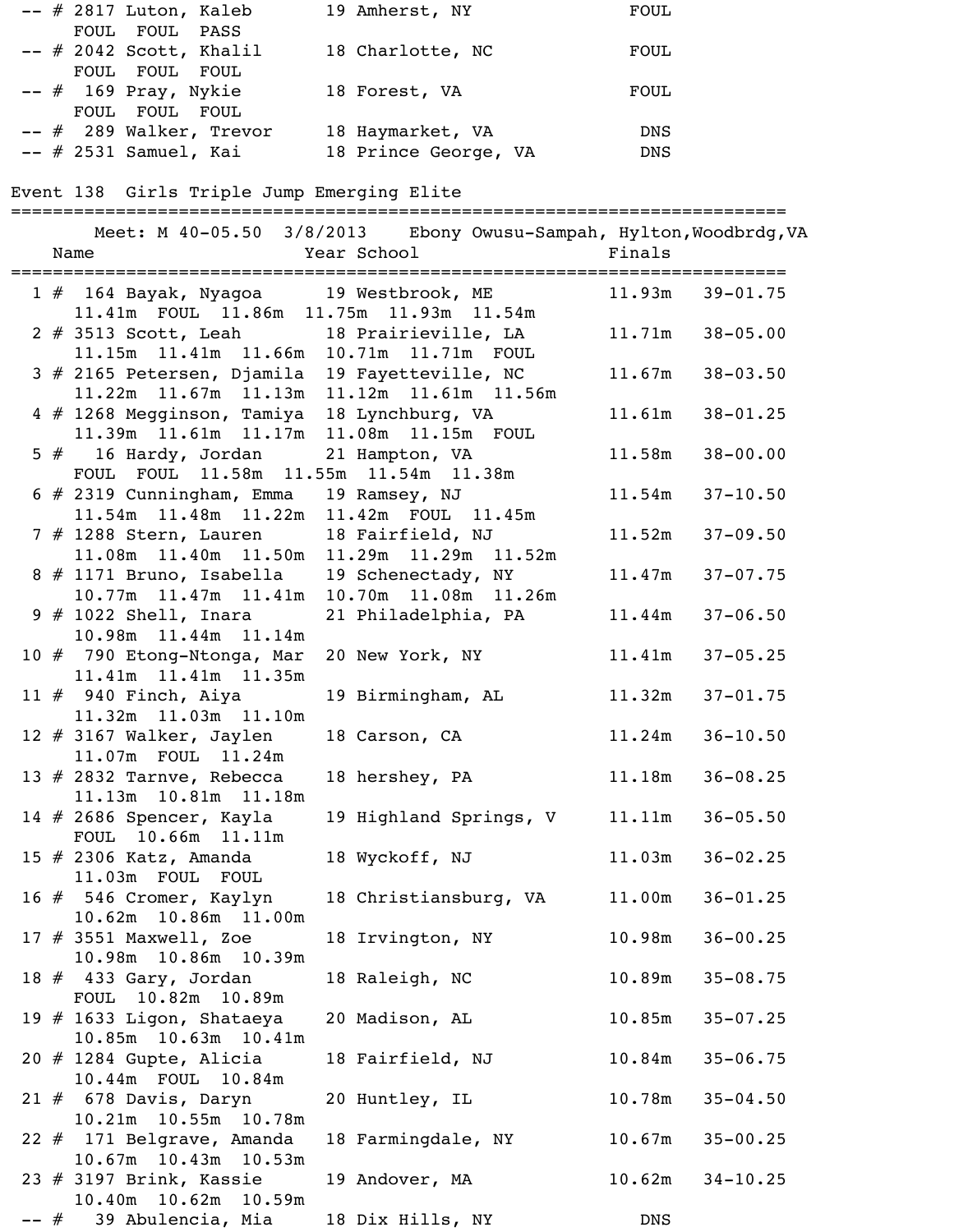-- # 1222 Harris, Lyric 19 Seattle, WA DNS

# Event 139 Boys Shot Put Emerging Elite

|  | Meet: M 59-10.50 3/9/2018 Elian Ahmar, Broadneck, Anpls, MD                                              |                                               |                      |                     |
|--|----------------------------------------------------------------------------------------------------------|-----------------------------------------------|----------------------|---------------------|
|  |                                                                                                          |                                               |                      |                     |
|  | 1 # 53 Ahmar, Elian 18 Glen Burnie, MD 18.25m 59-10.50<br>16.23m  16.55m  17.22m  17.72m  17.30m  18.25m |                                               |                      |                     |
|  | 2 # 1646 Lipscomb, Kyle 19 Linden, NJ<br>15.45m 16.33m 17.01m 17.33m 16.80m 16.61m                       |                                               | $17.33m$ $56-10.25$  |                     |
|  | 3 # 629 Council, Darnell 18 Council-Darn                                                                 |                                               | $16.74m$ $54-11.25$  |                     |
|  | 16.60m 15.62m 16.74m 16.16m 16.34m 16.43m<br>4 # 1697 Fiedler, Daniel<br>$16.51m$ $16.60m$ $16.71m$      | 18 Englishtown, NJ 16.71m<br>16.02m FOUL FOUL |                      | $54 - 10.00$        |
|  | 5 # 760 Durden, Corey<br>16.10m  15.60m  16.59m  15.78m  16.25m  FOUL                                    | 18 Old Bridge, NJ 16.59m 54-05.25             |                      |                     |
|  | $6$ # 2351 Selanis, Kris<br>$15.91m$ $16.50m$ $16.53m$                                                   | 18 Athol, MA<br>15.65m 15.37m 16.58m          | 16.58m               | $54 - 04.75$        |
|  | 7 # 1084 Patel, Kyle<br>$16.11m$ $16.24m$ $16.58m$                                                       | 18 Glen Rock, NJ<br>16.00m FOUL 16.52m        | $J16.58m$ $54-04.75$ |                     |
|  | 8 # 2647 Mastro, Sam<br>$14.81m$ $15.35m$ $16.54m$                                                       | 18 Mc Donald, PA<br>15.20m  15.85m  16.32m    | 16.54m               | $54 - 03.25$        |
|  | 9 # 1229 Harunkiewicz, Bra<br>13.86m 16.52m 16.04m                                                       | 18 East Wareham, MA 16.52m                    |                      | $54 - 02.50$        |
|  | 10 # 829 Edelen, Timon<br>16.00m  16.37m  16.24m                                                         | 19 Raleigh, NC                                | 16.37m               | $53 - 08.50$        |
|  | $11 \# 641$ Croce, Cameron<br>15.69m  15.31m  16.15m                                                     | 18 Hope, RI 16.15m                            |                      | $53 - 00.00$        |
|  | 12 # 2956 Kazimov, Ridvan<br>15.91m 15.90m 16.09m                                                        | 19 Throw1Deep, GA                             | 16.09m               | $52 - 09.50$        |
|  | 13 # 2071 Parker, Adam<br>14.04m  14.79m  16.06m                                                         | 18 Potsdam, NY 16.06m                         |                      | $52 - 08.25$        |
|  | 14 # 1370 Hughes, Carter<br>FOUL 16.04m FOUL                                                             | 19 Sidney, MT                                 | 16.04m               | $52 - 07.50$        |
|  | 15 # 2679 Clay, Ben<br>FOUL 16.02m FOUL                                                                  | 18 Henrico, VA                                | 16.02m               | $52 - 06.75$        |
|  | 16 # 3112 Lawrence, Christo<br>FOUL FOUL 15.96m                                                          | 18 Holmdel, NJ                                | 15.96m               | $52 - 04.50$        |
|  | 17 # 1869 Murad, Dylan<br>15.37m 15.68m 15.95m                                                           | 18 Boston, MA                                 | 15.95m               | $52 - 04.00$        |
|  | 18 $#$ 2116 Loper, Justyn<br>14.88m 15.92m 15.46m                                                        | 19 Fayetteville, GA                           | 15.92m               | $52 - 02.75$        |
|  | 19 $#$ 2957 Klima, Walter<br>15.70m FOUL 15.18m                                                          | 18 Throw1Deep, GA                             | 15.70m               | $51 - 06.25$        |
|  | $20$ # 2833 Taylor, Obie<br>FOUL 15.65m FOUL                                                             | 18 Lexington, KY                              | 15.65m               | $51 - 04.25$        |
|  | $21$ # 2108 Demayo, Eric<br>15.57m 15.30m 15.64m                                                         | 18 Peabody, MA                                | 15.64m               | $51 - 03.75$        |
|  | $22$ # 1724 Martin, Collin<br>15.39m  14.14m  FOUL                                                       | 18 Plainville, CT                             | 15.39m               | $50 - 06.00$        |
|  | 23 # 165 DelValle, Alen<br>14.81m FOUL 15.15m                                                            | 18 Bayonne, NJ                                | 15.15m               | $49 - 08.50$        |
|  | 24 # 727 Pruzinsky, Trista<br>FOUL 15.00m 14.89m                                                         | 18 Derby, CT                                  | 15.00m               | $49 - 02.50$        |
|  | 25 $#$ 237 Murray, Matthew<br>13.45m 14.19m 14.64m                                                       | 18 Downingtown, PA                            | 14.64m               | $48 - 00.50$        |
|  | $26$ # 3091 Vasile, Steven<br>14.10m  14.02m  FOUL                                                       | 19 Commack, NY                                | 14.10m               | $46 - 03.25$        |
|  | $27$ $\#$ 893 Faison, Joshua<br>13.20m FOUL FOUL                                                         | 18 Clayton, NC                                |                      | $13.20m$ $43-03.75$ |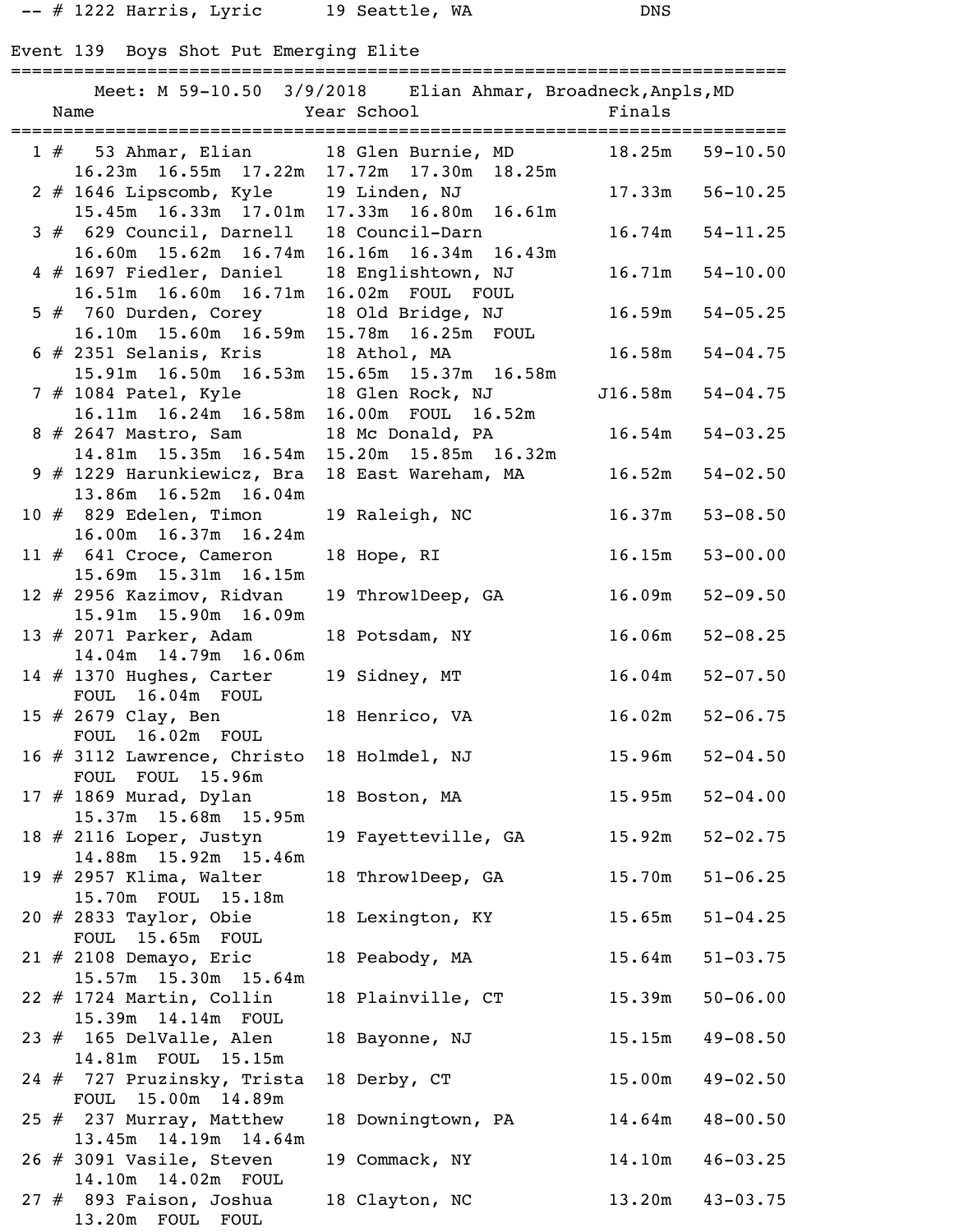|  | -- # 1654 Loftus, Brendan 19 Little Silver, NJ FOUL<br>FOUL FOUL FOUL                                 |                                                            |                      |                     |
|--|-------------------------------------------------------------------------------------------------------|------------------------------------------------------------|----------------------|---------------------|
|  | -- # 382 Morse, Nicholas                                                                              | 19 Toms River, NJ                                          | FOUL                 |                     |
|  | FOUL FOUL FOUL                                                                                        |                                                            |                      |                     |
|  | -- # 2962 Wonsley, Nathan 18 ThrowlDeep, GA DNS                                                       |                                                            |                      |                     |
|  | -- # 2544 Scaglione, Connor 18 Closter, NJ<br>-- # 1087 Moody, Traniel                                | 18 Richmond, VA                                            | DNS<br>DNS           |                     |
|  |                                                                                                       |                                                            |                      |                     |
|  | Event 140 Girls Shot Put Emerging Elite<br>======================================                     |                                                            |                      |                     |
|  |                                                                                                       | Meet: M 44-09 3/13/2015 Egypt Parker, St Cathrn, Bronx, NY |                      |                     |
|  |                                                                                                       |                                                            |                      |                     |
|  | 1 # 199 Davis, Jalani 20 Hampton, VA 13.06m 42-10.25                                                  |                                                            |                      |                     |
|  | 12.76m FOUL FOUL 12.10m 11.96m 13.06m                                                                 |                                                            |                      |                     |
|  | 2 # 3175 Walsh, Ashley 18 Bayport, NY 12.94m 42-05.50<br>12.61m  12.94m  11.90m  12.39m  FOUL  12.79m |                                                            |                      |                     |
|  | 3 # 3246 Henderson, Kamryn 18 Waxhaw, NC                                                              |                                                            |                      | $12.88m$ $42-03.25$ |
|  | $12.56m$ $12.49m$ $12.24m$                                                                            | 12.04m  12.88m  12.64m                                     |                      |                     |
|  | 4 # 1240 Hawkins, Courtney                                                                            | 18 Indian Head, MD 12.82m 42-00.75                         |                      |                     |
|  | 10.90m  12.82m  12.00m  FOUL  12.72m  12.65m<br>5 # 1133 Wallace, Chelsea 18 Chesapeake,, VA          |                                                            | $J12.82m$ $42-00.75$ |                     |
|  | $12.36m$ $12.56m$ $11.54m$                                                                            | 12.82m  11.37m  11.83m                                     |                      |                     |
|  | 6 # 1469 Ketcho, Kassandra 18 Hasbrouck Heights, 12.58m 41-03.25                                      |                                                            |                      |                     |
|  | 11.89m  11.49m  12.58m  FOUL  11.93m  12.29m                                                          |                                                            |                      |                     |
|  | 7 # 1551 Kun, Laurel 19 Portland, OR<br>11.11m  12.42m  FOUL  FOUL  11.89m  12.50m                    |                                                            |                      | $12.50m$ $41-00.25$ |
|  | 8 # 2658 Howe, Amanda 18 Southington, CT 12.49m 40-11.75                                              |                                                            |                      |                     |
|  | 12.49m FOUL FOUL FOUL FOUL 12.20m                                                                     |                                                            |                      |                     |
|  | 9 # 1243 Hayden, Chandler 19 Pittsfield, IL                                                           |                                                            |                      | $12.36m$ $40-06.75$ |
|  | 12.36m 12.36m 11.27m<br>$10$ # 2972 Tolbard, Paige                                                    | 19 Frederick, MD 12.25m 40-02.25                           |                      |                     |
|  | 11.51m  12.21m  12.25m                                                                                |                                                            |                      |                     |
|  | 11 $#$ 2296 Saint-Paul, Stace                                                                         | 19 Rahway, NJ 12.15m 39-10.50                              |                      |                     |
|  | FOUL 10.85m 12.15m                                                                                    |                                                            |                      |                     |
|  | 12 # 2960 McDaniel, Kori<br>12.08m FOUL FOUL                                                          | 18 Throw1Deep, GA 12.08m                                   |                      | $39 - 07.75$        |
|  | 13 # 854 Coleman, Georgia                                                                             | 18 Bladensburg, MD 12.00m 39-04.50                         |                      |                     |
|  | 12.00m  11.39m  11.55m                                                                                |                                                            |                      |                     |
|  | 14 # 1129 Bowers, Janae                                                                               | 19 Chesapeake,, VA                                         | 11.97m               | $39 - 03.25$        |
|  | 11.29m FOUL 11.97m<br>15 $#$ 774 Dyson, Samantha                                                      | 18 punxsutawney, PA 11.93m 39-01.75                        |                      |                     |
|  | 11.93m  11.60m  11.93m                                                                                |                                                            |                      |                     |
|  | $16$ # 3405 Johnson, Ciarra                                                                           | 18 Sicklerville, NJ                                        | 11.82m               | $38 - 09.50$        |
|  | 11.10m  11.78m  11.82m                                                                                |                                                            |                      |                     |
|  | 17 # 157 BarnesWilliams, A<br>11.49m FOUL 11.58m                                                      | 18 Somerset, NJ                                            |                      | $11.58m$ $38-00.00$ |
|  | 18 # 658 Custodio, Celyna                                                                             | 18 Danbury, CT                                             | 11.53m               | $37 - 10.00$        |
|  | 10.15m  11.25m  11.53m                                                                                |                                                            |                      |                     |
|  | 19 # 1395 Burson, Traunasha                                                                           | 18 Newark, DE                                              |                      | $11.50m$ $37-08.75$ |
|  | 11.32m  11.34m  11.50m<br>20 # 3253 Okoli, Susie                                                      | 19 New Haven, CT                                           | 11.30m               | $37 - 01.00$        |
|  | 11.13m  11.30m  10.93m                                                                                |                                                            |                      |                     |
|  | $21$ $\#$ 2162 Boos, Sadie                                                                            | 19 Tulsa, OK                                               |                      | $11.26m$ $36-11.50$ |
|  | 11.25m FOUL 11.26m                                                                                    |                                                            |                      |                     |
|  | 22 # 1823 Mitchell, Sarah<br>11.20m  10.89m  11.25m                                                   | 19 West Kingston, RI 11.25m                                |                      | $36 - 11.00$        |
|  | 23 $#$ 2374 Crockett, Sarah                                                                           | 19 Rome, NY                                                |                      | $11.24m$ $36-10.50$ |
|  | 11.05m  11.13m  11.24m                                                                                |                                                            |                      |                     |
|  | $24$ $\#$ 3554 Jackson, Hannah<br>10.57m<br>11.12m<br><b>FOUL</b>                                     | 19 Throw1Deep-G                                            |                      | $11.12m$ $36-05.75$ |
|  |                                                                                                       |                                                            |                      |                     |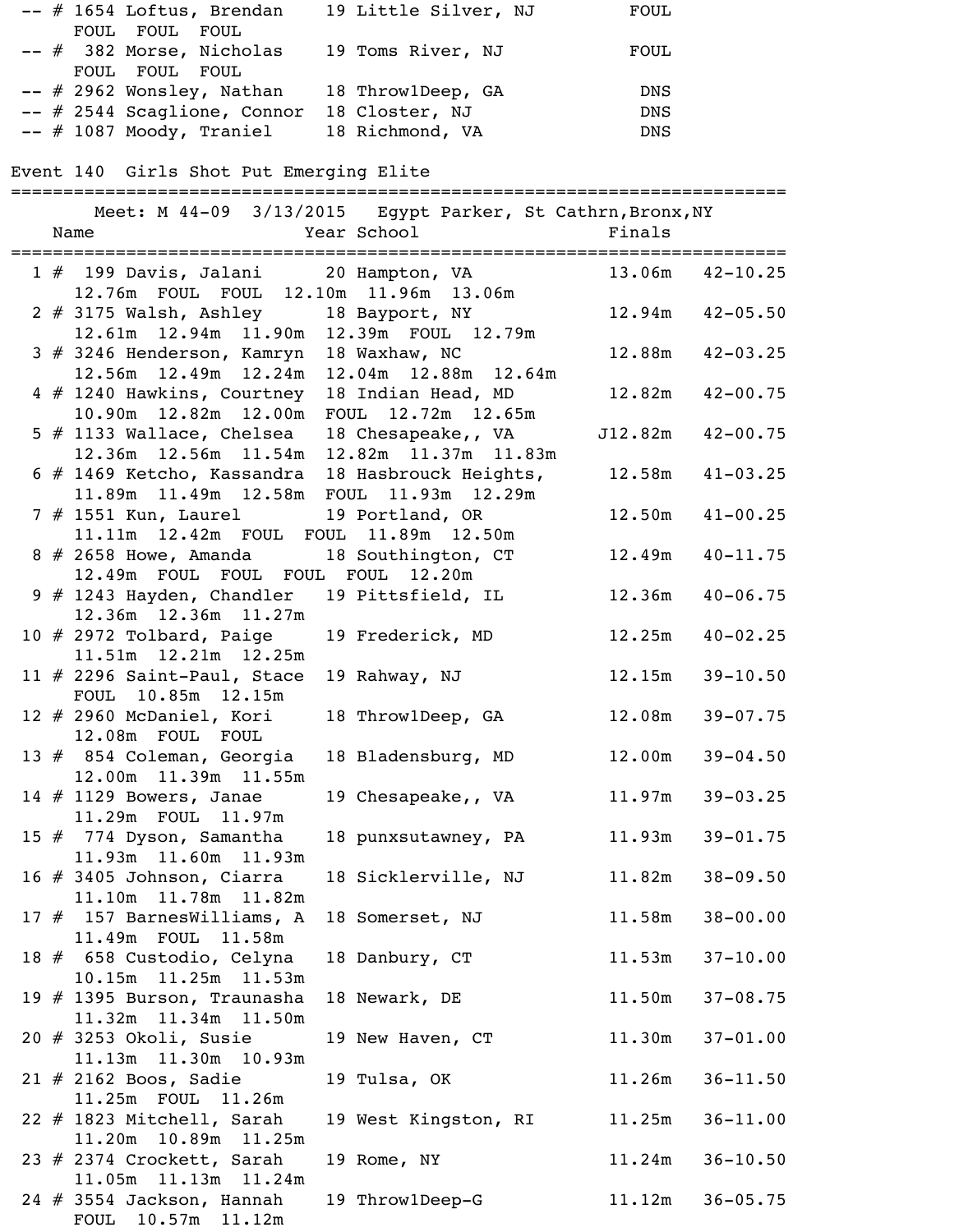| 25 $#$ 3514 Thomas, Cydney                  | 20 Lawnside, NJ   | $10.87m$ $35-08.00$ |
|---------------------------------------------|-------------------|---------------------|
| FOUL FOUL 10.87m                            |                   |                     |
| 26 # 1338 Brooks, Keyana                    | 18 Pennington, NJ | $10.76m$ $35-03.75$ |
| $10.67m$ $10.27m$ $10.76m$                  |                   |                     |
| $27$ # 1438 Jenkins, Jasmine 18 Raleigh, NC |                   | $10.67m$ $35-00.25$ |
| FOUL FOUL 10.67m                            |                   |                     |

Event 141 Boys Weight Throw Emerging Elite

|  |                                                             | Meet: M 66-10 3/9/2018 Michael Shoaf, N Hall, Gainesville, GA |        |                     |
|--|-------------------------------------------------------------|---------------------------------------------------------------|--------|---------------------|
|  | Name Year School Finals                                     |                                                               |        |                     |
|  |                                                             |                                                               |        |                     |
|  | 1 # 2596 Shoaf, Michael 19 Rocky River, OH 20.37m 66-10.00  |                                                               |        |                     |
|  | 16.63m 17.98m 19.87m 18.73m 20.00m 20.37m                   |                                                               |        |                     |
|  | 2 # 1033 Ferraro, Derek 18 New Rochelle, NY 20.29m 66-07.00 |                                                               |        |                     |
|  | 19.22m FOUL 19.45m 18.05m FOUL 20.29m                       |                                                               |        |                     |
|  | 3 # 823 Fertig, Erik 19 Pemberville, OH 19.50m 63-11.75     |                                                               |        |                     |
|  | FOUL FOUL 19.50m 18.88m 19.22m FOUL                         |                                                               |        |                     |
|  | 4 # 2116 Loper, Justyn 19 Fayetteville, GA 19.43m 63-09.00  |                                                               |        |                     |
|  | 19.43m FOUL 19.15m 17.94m 18.94m FOUL                       |                                                               |        |                     |
|  | 5 # 1824 Moison, Kyle 20 Manville, RI                       |                                                               |        | $19.01m$ $62-04.50$ |
|  | FOUL 19.01m 17.75m 16.91m 18.00m 17.15m                     |                                                               |        |                     |
|  | 6 # 2947 DelBagno, Jeffrey 18 Throw1Deep, GA                |                                                               |        | $18.41m$ $60-05.00$ |
|  | FOUL 18.41m FOUL 17.79m 17.70m FOUL                         |                                                               |        |                     |
|  | 7 # 2679 Clay, Ben 18 Henrico, VA 18.38m 60-03.75           |                                                               |        |                     |
|  | FOUL FOUL 18.38m 17.17m FOUL 17.94m                         |                                                               |        |                     |
|  | 8 # 2111 Ramos, Connor 18 Peabody, MA                       |                                                               | 18.20m | $59 - 08.50$        |
|  | FOUL 18.20m 17.80m 17.77m 17.85m 17.75m                     |                                                               |        |                     |
|  | 9 # 213 Stein, Andrew 19 Glenmont, NY                       |                                                               | 18.19m | $59 - 08.25$        |
|  | 17.53m  17.41m  18.19m                                      |                                                               |        |                     |
|  | 10 # 736 Donevant, Eric 18 Peachtree City, GA 18.12m        |                                                               |        | $59 - 05.50$        |
|  | 18.01m  18.12m  FOUL                                        |                                                               |        |                     |
|  | 11 # 828 Morrissey, Jakob 19 Bronx, NY                      |                                                               | 18.11m | $59 - 05.00$        |
|  | 16.29m  16.98m  18.11m                                      |                                                               |        |                     |
|  | 12 # 2927 Thibaudeau, Matth                                 | 17.94m<br>18 Lincoln, RI                                      |        | $58 - 10.25$        |
|  | 17.94m 16.31m 17.61m                                        |                                                               |        |                     |
|  | $13 \#$ 83 Prete, Jaret                                     | 19 Amherst, OH                                                |        | $17.81m$ $58-05.25$ |
|  | 16.86m 17.81m 16.62m                                        |                                                               |        |                     |
|  | $14 \# 2119$ Sims, Thomas                                   | 19 Davisboro, GA                                              | 17.58m | $57 - 08.25$        |
|  | 15.97m 17.58m 16.12m                                        |                                                               |        |                     |
|  | 15 # 730 DeVries, Josh                                      | 20 Portage, MI 17.21m                                         |        | $56 - 05.75$        |
|  | $16.74m$ $16.90m$ $17.21m$                                  |                                                               |        |                     |
|  | 16 # 512 Shepard, Isaiah                                    | 19 Providence, RI                                             | 17.16m | $56 - 03.75$        |
|  | FOUL 14.98m 17.16m                                          |                                                               |        |                     |
|  | 17 # 3104 Desplaines, Natha                                 | 19 Woonsocket, RI                                             | 16.90m | $55 - 05.50$        |
|  | 16.90m 16.66m 16.77m                                        |                                                               |        |                     |
|  | 18 # 3108 Paskanik, Derin                                   | 19 Woonsocket, RI                                             | 16.88m | $55 - 04.75$        |
|  | 15.60m  16.88m  FOUL                                        |                                                               |        |                     |
|  | 19 # 1952 Nicolai, Clinton                                  | 18 Portland, ME                                               | 16.77m | $55 - 00.25$        |
|  | 16.59m  16.77m  FOUL                                        |                                                               |        |                     |
|  | 20 # 151 Balestra, Michael                                  | 18 Lincoln, RI                                                | 16.62m | $54 - 06.50$        |
|  | 16.62m 15.80m FOUL                                          |                                                               |        |                     |
|  | $21$ # 3494 Zimmerman, Henry                                | 20 Portage                                                    | 16.60m | $54 - 05.50$        |
|  | FOUL 15.46m 16.60m                                          |                                                               |        |                     |
|  | $22$ # 1658 Rosmarin, Devin                                 | 19 massapequa, NY                                             | 16.56m | $54 - 04.00$        |
|  | 16.56m  16.53m  FOUL                                        |                                                               |        |                     |
|  | 23 # 731 Diener, Ryan                                       | 18 Wallkill, NY                                               | 16.47m | $54 - 00.50$        |
|  | 15.85m  16.47m  FOUL                                        |                                                               |        |                     |
|  | $24$ # 2953 Herndon, Austin                                 | 19 Throw1Deep, GA                                             | 16.41m | $53 - 10.25$        |
|  | 16.41m FOUL FOUL                                            |                                                               |        |                     |

25 # 3102 Burda, Logan 19 Woonsocket, RI 16.39m 53-09.25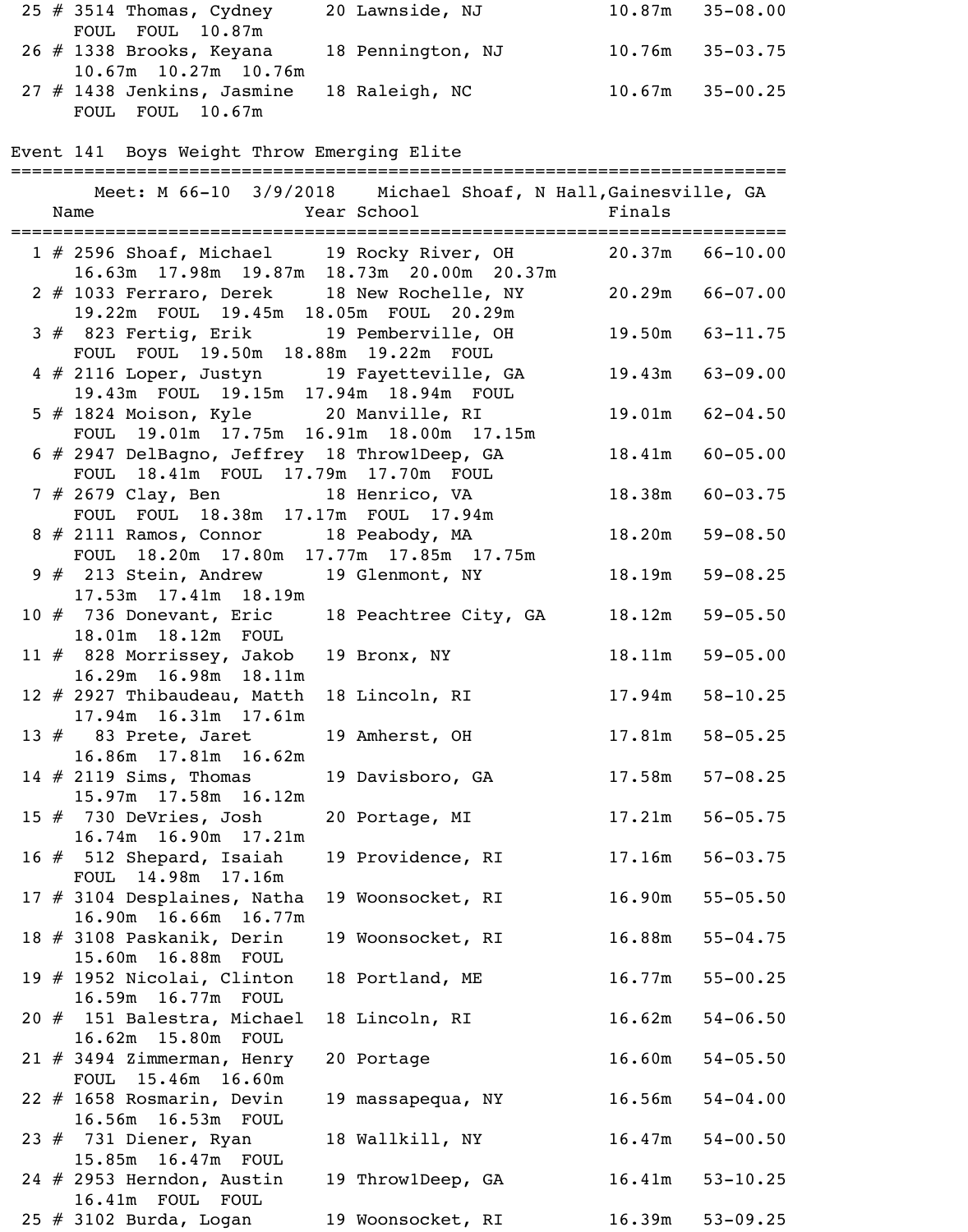|     | FOUL FOUL 16.39m                                                                                 |                                                               |             |                     |
|-----|--------------------------------------------------------------------------------------------------|---------------------------------------------------------------|-------------|---------------------|
|     | 26 # 1297 Cornathan, Michae<br>16.19m FOUL FOUL                                                  | 19 Hilliard, OH                                               |             | $16.19m$ $53-01.50$ |
|     | 27 # 2431 Rodriguez, Aaron<br>15.13m  16.08m  FOUL                                               | 18 Rochester, NY 16.08m 52-09.25                              |             |                     |
|     | 28 $#$ 2114 Granger, Andrew<br>FOUL 15.10m 13.81m                                                | 20 Marietta, GA                                               |             | $15.10m$ $49-06.50$ |
|     | 29 # 3512 Rutter, Seth<br>14.96m FOUL FOUL                                                       | 18 New City, NY                                               |             | $14.96m$ $49-01.00$ |
|     | -- # 3103 Coles, Logan<br>FOUL FOUL FOUL                                                         | 21 Woonsocket, RI                                             | <b>FOUL</b> |                     |
|     | -- # 2956 Kazimov, Ridvan<br>FOUL FOUL FOUL                                                      | 19 Throw1Deep, GA                                             | FOUL        |                     |
|     | -- # 2739 Sturm, Christian<br>FOUL FOUL FOUL                                                     | 18 Bristol, CT                                                | <b>FOUL</b> |                     |
|     | $--$ # 2813 Swavely, Ryan 18 Rome, NY                                                            |                                                               | <b>DNS</b>  |                     |
|     | -- # 74 Almeida, Rondie 18 Providence, RI                                                        |                                                               | <b>DNS</b>  |                     |
|     |                                                                                                  |                                                               |             |                     |
|     | $--$ # 2117 Roberts, Omar 18 Kennesaw, GA                                                        |                                                               | DNS         |                     |
|     | Event 142 Girls Weight Throw Emerging Elite                                                      | Meet: M 56-03 3/13/2015 Taylor Scaife, Howard, Ellct City, MD |             |                     |
|     | Name                                                                                             | Year School Finals                                            |             |                     |
|     |                                                                                                  |                                                               |             |                     |
|     | 1 # 96 Andrews, Jacquely 20 Lincoln, RI 15.27m 50-01.25<br>15.27m  14.71m  13.22m  FOUL          |                                                               |             |                     |
|     | 2 # 3554 Jackson, Hannah 19 Throw1Deep-G<br>13.29m  14.52m  14.61m  14.68m  15.18m  FOUL         |                                                               | 15.18m      | $49 - 09.75$        |
|     | 3 # 2961 Solheim, Victoria 18 Throw1Deep, GA<br>14.67m 15.14m FOUL 15.02m                        |                                                               |             | $15.14m$ $49-08.25$ |
|     | 4 # 2958 Mallett, Shannah 19 Throw1Deep, GA<br>FOUL FOUL 14.99m FOUL                             |                                                               |             | $14.99m$ $49-02.25$ |
|     | 5 # 2374 Crockett, Sarah 19 Rome, NY 14.96m 49-01.00<br>13.37m 14.24m FOUL 14.96m 14.37m         |                                                               |             |                     |
|     | 6 # 277 Burns, Avrie 18 Providence, RI 14.58m 47-10.00<br>14.23m  14.58m  FOUL  12.22m           |                                                               |             |                     |
|     | 7 # 1920 Love, Whitney 18 New Rochelle, NY 14.19m<br>FOUL FOUL 14.19m FOUL 13.40m                |                                                               |             | $46 - 06.75$        |
|     | 8 # 1918 Calhoun, Carrie-A 19 New Rochelle, NY 14.18m 46-06.25<br>FOUL 14.18m FOUL 12.34m 12.38m |                                                               |             |                     |
|     | 9 # 1548 Krochina, Madison 18 Mechanicville, NY 14.03m<br>14.03m  13.79m  12.70m                 |                                                               |             | $46 - 00.50$        |
|     | $10$ # 2592 Sheehan, Megan<br>13.13m  12.73m  13.98m                                             | 18 Newton, NH 13.98m 45-10.50                                 |             |                     |
|     | $11$ # 1634 Lindner, Kira<br>FOUL FOUL 13.94m                                                    | 20 Chappaqua, NY 13.94m 45-09.00                              |             |                     |
|     | 12 $#$ 1858 Campos, Ludith<br>FOUL FOUL 13.90m                                                   | 18 Mount Vernon, NY 13.90m 45-07.25                           |             |                     |
|     | 13 $#$ 2971 Tobin, Juliana<br>12.46m 13.77m 13.36m                                               | 18 Middletown, NY 13.77m 45-02.25                             |             |                     |
|     | 14 $#$ 3507 Field, Erynn<br>13.75m 13.39m 13.26m                                                 | 19 North Kingstown, RI 13.75m 45-01.50                        |             |                     |
|     | 15 $#$ 2231 Polando, Faith<br>13.46m 13.49m 13.63m                                               | 18 Barrington, RI                                             | 13.63m      | $44 - 08.75$        |
|     | 16 $#$ 3105 Henley, Marissa<br>FOUL 13.54m 13.19m                                                | 19 Woonsocket, RI 13.54m 44-05.25                             |             |                     |
|     | 17 # 1707 Marceus, Nikki<br>13.49m FOUL FOUL                                                     | 19 Sarasota, Fl 13.49m                                        |             | $44 - 03.25$        |
|     | 18 # 1713 Conte, Kaitlyn<br>12.40m  13.39m  FOUL                                                 | 19 Marlboro, NY 13.39m 43-11.25                               |             |                     |
| 19# | 608 Dorcinville, Tame                                                                            | 18 New Windsor, NY                                            | 13.34m      | $43 - 09.25$        |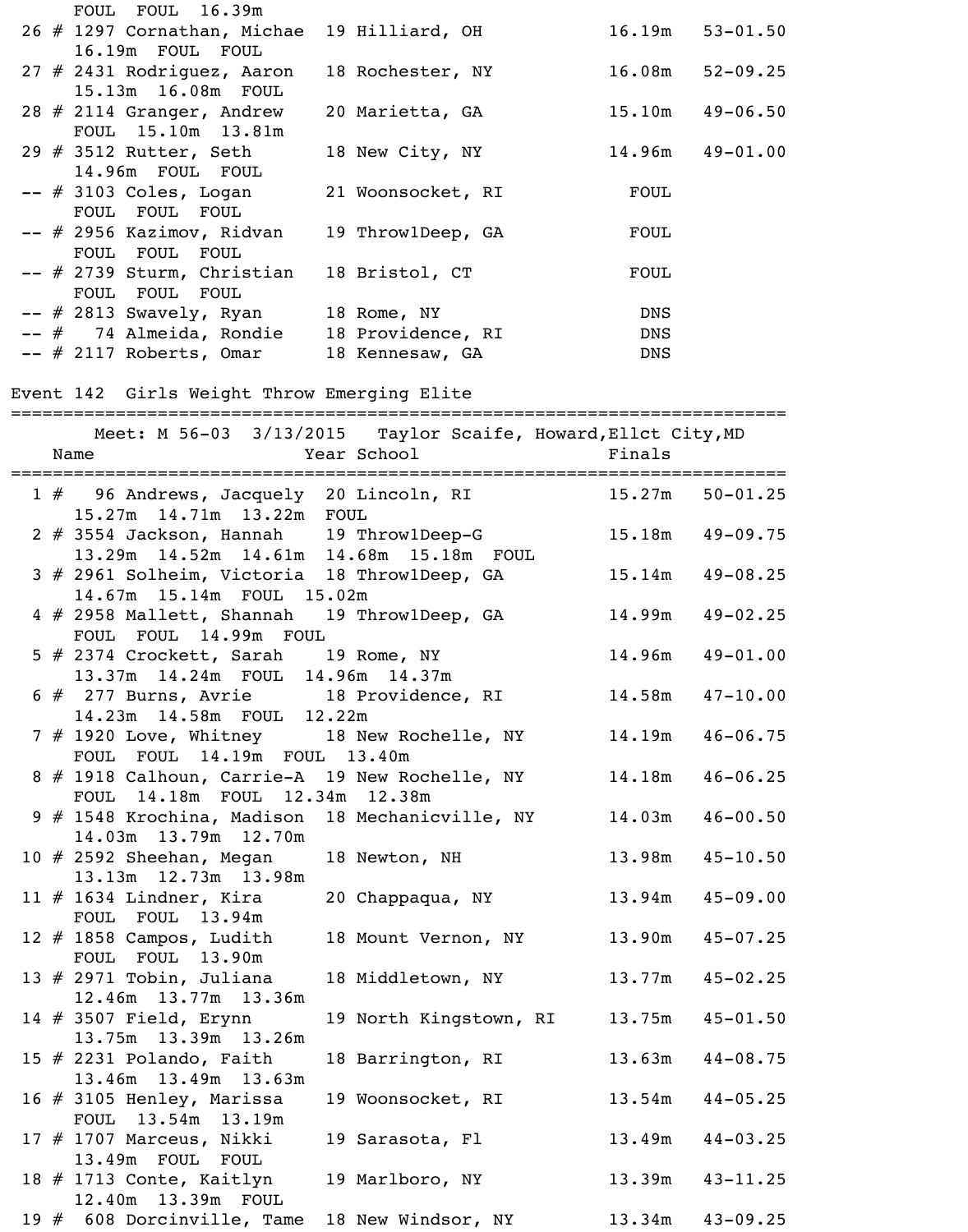|  | 13.21m 12.98m 13.34m                                                  |                                                        |              |                     |
|--|-----------------------------------------------------------------------|--------------------------------------------------------|--------------|---------------------|
|  | 20 # 82 King, Emily<br>12.11m FOUL 13.22m                             | 18 Amherst, OH 13.22m 43-04.50                         |              |                     |
|  | 21 # 3107 Kurowski, Katrina                                           | 18 Woonsocket, RI 13.12m 43-00.50                      |              |                     |
|  | 13.01m  12.98m  13.12m<br>22 # 2045 Orticerio, Anna                   | 19 smithfield, RI                                      |              | $13.09m$ $42-11.50$ |
|  | 13.00m  13.09m  FOUL<br>$23$ $\#$ 609 Garcia, Julia                   | 20 New Windsor, NY 13.07m 42-10.75                     |              |                     |
|  | 13.07m FOUL FOUL                                                      |                                                        |              |                     |
|  | $24$ $\#$ 2156 Peno, Jianna<br>FOUL 12.86m 12.14m                     | 18 Newport, RI                                         |              | $12.86m$ $42-02.25$ |
|  | 25 # 2258 Sieben, Megan<br>11.79m  12.80m  12.17m                     | 18 Portsmouth, RI 12.80m 42-00.00                      |              |                     |
|  | 26 # 897 Umrani-Sanders, N<br>FOUL 12.75m FOUL                        | 18 Staten Island, NY                                   |              | $12.75m$ $41-10.00$ |
|  | $27$ $\#$ 1767 McGee, Meredith                                        | 19 Rochester, NY 12.62m 41-05.00                       |              |                     |
|  | 12.62m  11.84m  12.40m<br>28 # 73 Allocco, Isabella                   | 18 East Northport, NY                                  |              | $12.55m$ $41-02.25$ |
|  | 11.72m  12.55m  12.41m<br>29 # 2946 Danielsson, Emily                 | 19 Throw1Deep, GA 12.49m 40-11.75                      |              |                     |
|  | 12.49m FOUL 11.42m<br>30 # 3109 Ribeiro, Gabriela                     | 19 Woonsocket, RI                                      |              | $12.48m$ $40-11.50$ |
|  | 12.48m  12.31m  FOUL<br>$31$ $#$ 612 Manderson, Liz                   | 19 New Windsor, NY 12.34m 40-06.00                     |              |                     |
|  | 12.34m FOUL FOUL                                                      |                                                        |              |                     |
|  | $32$ # 2952 Heflin, Schuyler<br>12.27m FOUL FOUL                      | 20 ThrowlDeep, GA                                      |              | $12.27m$ $40-03.25$ |
|  | $33 \# 2115$ Johnson, Morgan<br>11.77m  12.25m  FOUL                  | 19 Fayetteville, GA 12.25m 40-02.25                    |              |                     |
|  | $34$ # 2678 deMoss, Taylor<br>12.23m FOUL FOUL                        | 18 Waynesville, OH 12.23m 40-01.50                     |              |                     |
|  | 35 # 163 Delacruz, Noelya<br>12.20m FOUL 12.06m                       | 18 Providence, RI                                      |              | $12.20m$ $40-00.50$ |
|  | $36$ $#$ 2959 Malone, Lailah<br>FOUL 12.06m 11.24m                    | 20 ThrowlDeep, GA                                      | 12.06m       | $39 - 07.00$        |
|  | $37$ $#$ 2955 Judge, Hannah                                           | 19 Throw1Deep, GA                                      | 11.37m       | $37 - 03.75$        |
|  | 11.37m 11.04m FOUL<br>38 # 593 Convery, Ashleigh                      | 18 Port Jervis, NY                                     |              | $11.04m$ $36-02.75$ |
|  | FOUL FOUL 11.04m<br>-- # 2492 Johnson, Lindsay                        | 18 Henrietta, NY                                       | <b>FOUL</b>  |                     |
|  | FOUL FOUL FOUL                                                        |                                                        |              |                     |
|  | -- # 2118 Roberts, O'Niece 21 Kennesaw, GA                            |                                                        | <b>DNS</b>   |                     |
|  | Event 201 Boys 60 Meter Dash Freshman<br>============================ |                                                        |              |                     |
|  | Top 9 Advance by Time                                                 |                                                        |              |                     |
|  |                                                                       | Meet: M 6.96 3/15/2015 Eric Allen, Bullis, Potomac, MD |              |                     |
|  | Freshman: F 6.78 3/10/2001 Jerald Watson, Cn Cath, Morg City, LA      |                                                        |              |                     |
|  | Freshman: F 6.78 2/13/2016<br>Name                                    | Tyrese Cooper, Amerixan, Hialeah, FL<br>Year School    | Prelims $H#$ |                     |
|  |                                                                       |                                                        |              |                     |
|  | Preliminaries                                                         |                                                        |              |                     |
|  | $1 \#$ 848 Jackson, Jadin<br>6.602(6.602)                             | 21 Pontiac, MI                                         | $7.11q$ 2    |                     |
|  | $2$ $#$ 2052 Carter, Jemel<br>6.618(6.618)                            | 21 Paramus, NJ                                         | 7.12q 1      |                     |
|  | 3 # 688 Dudley, Kenny<br>6.635(6.635)                                 | 21 Hyattsville, MD                                     |              | $7.14q$ 1 $7.133$   |
|  | 4 # 820 Salaam, Al-Shadee<br>6.630(6.630)                             | 21 East Orange, NJ                                     |              | 7.14q 4 7.136       |
|  | $5$ # 1629 Miles, Justin                                              | 21 Winston-Salem, NC                                   | $7.21q$ 3    |                     |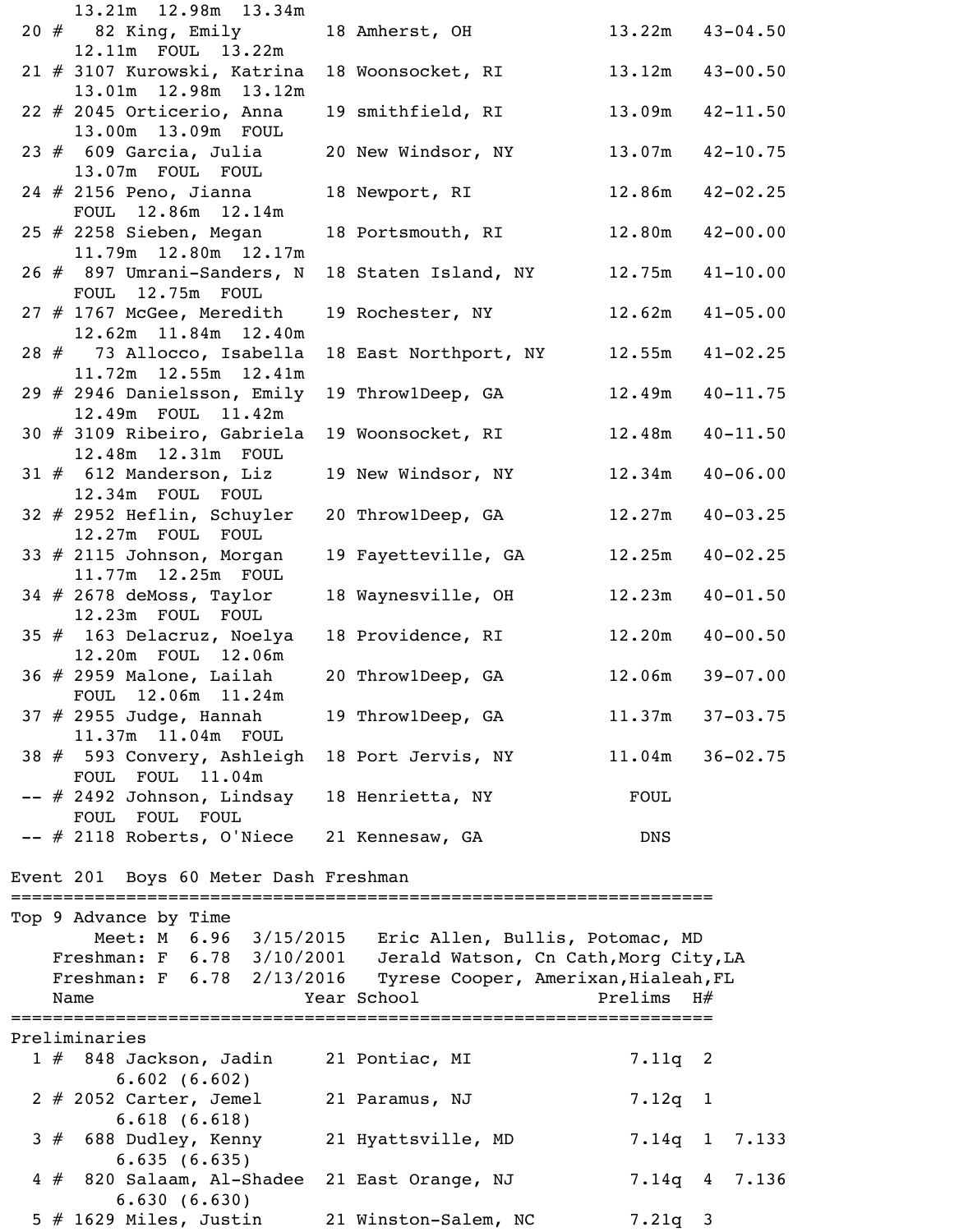|  | 6.689(6.689)                                                 |                        |                 |                 |                 |
|--|--------------------------------------------------------------|------------------------|-----------------|-----------------|-----------------|
|  | $6$ # 2942 Thorogood, Trei<br>6.734(6.734)                   | 21 Woodbridge, va      | $7.26q$ 3       |                 |                 |
|  | 7 # 683 Dayton, Noah<br>6.762(6.762)                         | 21 Scarborough, ON     |                 |                 | $7.27q$ 2 7.264 |
|  | $8#194$ Taffe, Adrian<br>6.770(6.770)                        | 21 Oradell, NJ         |                 |                 | $7.27q$ 4 7.265 |
|  | $9$ # 2061 Hicks, Carl                                       | 21 Baltimore, MD       | $7.27q$ 2 7.268 |                 |                 |
|  | 6.749(6.749)<br>10 $#$ 1812 Wigfield, Breeze<br>6.761(6.761) | 21 Windsor Mill, MD    | 7.28            | 4               |                 |
|  | 11 $#$ 365 Johnson, Desmond<br>6.774(6.774)                  | 21 Upper Marlboro, MD  | 7.29            |                 | 2 7.282         |
|  | 12 # 2435 Rolingson, Ephrai<br>6.772(6.772)                  | 21 Trussville, AL      | 7.29            | 3 <sup>7</sup>  | 7.290           |
|  | 13 $#$ 420 Peal, Sydney<br>6.774(6.774)                      | 21 Potomac, MD         | 7.30            | $2^{\circ}$     | 7.292           |
|  | 13 $#$ 1809 Miller, Marquis<br>6.773(6.773)                  | 21 Baltimore, MD       | 7.30            | $4\overline{ }$ | 7.292           |
|  | 15 $#$ 711 Hairston, Korey<br>6.772(6.772)                   | 21 Denver, CO          | 7.30            | 3 <sup>1</sup>  | 7.293           |
|  | 16 $#$ 451 Burns, Russell<br>6.785(6.785)                    | 21 Cary, NC            | 7.31            | 4               |                 |
|  | 17 # 1053 Mintzer, Matthew<br>6.789(6.789)                   | 21 Chevy Chase, MD     | 7.32            | 3               |                 |
|  | 18 $#$ 2707 Smith, Patrick<br>6.789(6.789)                   | 21 Richland, NJ        | 7.33            | 4               | 7.325           |
|  | 19 # 1684 Ray, Aaron<br>6.812(6.812)                         | 21 Owings Mills, MD    | 7.33            | $4\overline{ }$ | 7.330           |
|  | $20$ # 130 Brebnor, Aaron<br>6.836(6.836)                    | 21 Braselton, GA       | 7.36            | $\mathbf{1}$    | 7.354           |
|  | $21$ # 2982 Pittman, Keontae<br>6.835(6.835)                 | 21 Louisa, KY          | 7.36            |                 | 4 7.358         |
|  | $22 \# 2892$ Jonah, Benjamin<br>6.832(6.832)                 | 21 Ajax, ON            | 7.37            | 1               | 7.363           |
|  | 23 # 2017 Pinkett, Amari<br>6.831(6.831)                     | 21 New York, NY        | 7.37            | 3               | 7.365           |
|  | $24$ # 3252 Roberts, Jaden<br>6.834(6.834)                   | 21 Huber Heights, OH   | 7.38            | $\mathbf{1}$    |                 |
|  | 25 # 1582 Washington, Nahei<br>$6.864$ $(6.864)$             | 21 Milford, CT         | 7.41            | 3               |                 |
|  | 26 # 3452 Woods, Anthony<br>6.857(6.857)                     | 21 Louisville, KY      | 7.42            | 3               |                 |
|  | 27 # 2274 Proctor, Rolando<br>6.873(6.873)                   | 21 Frederick, MD       | 7.43            | $\mathbf{1}$    |                 |
|  | $28$ $\#$ 110 Bunch, Caleb<br>6.930(6.930)                   | 21 Washington Crossing | 7.46            | $\mathbf{1}$    |                 |
|  | 29 $#$ 2595 Colescott, Gavin<br>6.942(6.942)                 | 21 Northumberland, PA  | 7.48            | $\overline{2}$  |                 |
|  | 30 # 694 Saint-Victor, Ale<br>6.950(6.950)                   | 21 Hyattsville, MD     | 7.49            | 3               |                 |
|  | $31$ $#$ 394 Bryant, Chad<br>7.003(7.003)                    | 21 Atlanta, GA         | 7.52            | 4               |                 |
|  | $32 \# 1655$ Logan, Truman<br>6.979(6.979)                   | 21 Trussville, AL      | 7.53            | 2               |                 |
|  | 33 # 1114 Dacruz, Alexander<br>6.994(6.994)                  | 21 New Bedford, MA     | 7.55            | $\mathbf{1}$    | 7.542           |
|  | $34$ # 1446 Johnson, Jayden<br>7.014(7.014)                  | 21 Fort Washington, Md | 7.55            | $\mathbf{1}$    | 7.545           |
|  | 35 # 153 Hancock, Isaiah<br>$7.056$ $(7.056)$                | 21 Philadelphia, PA    | 7.63            | $\overline{2}$  |                 |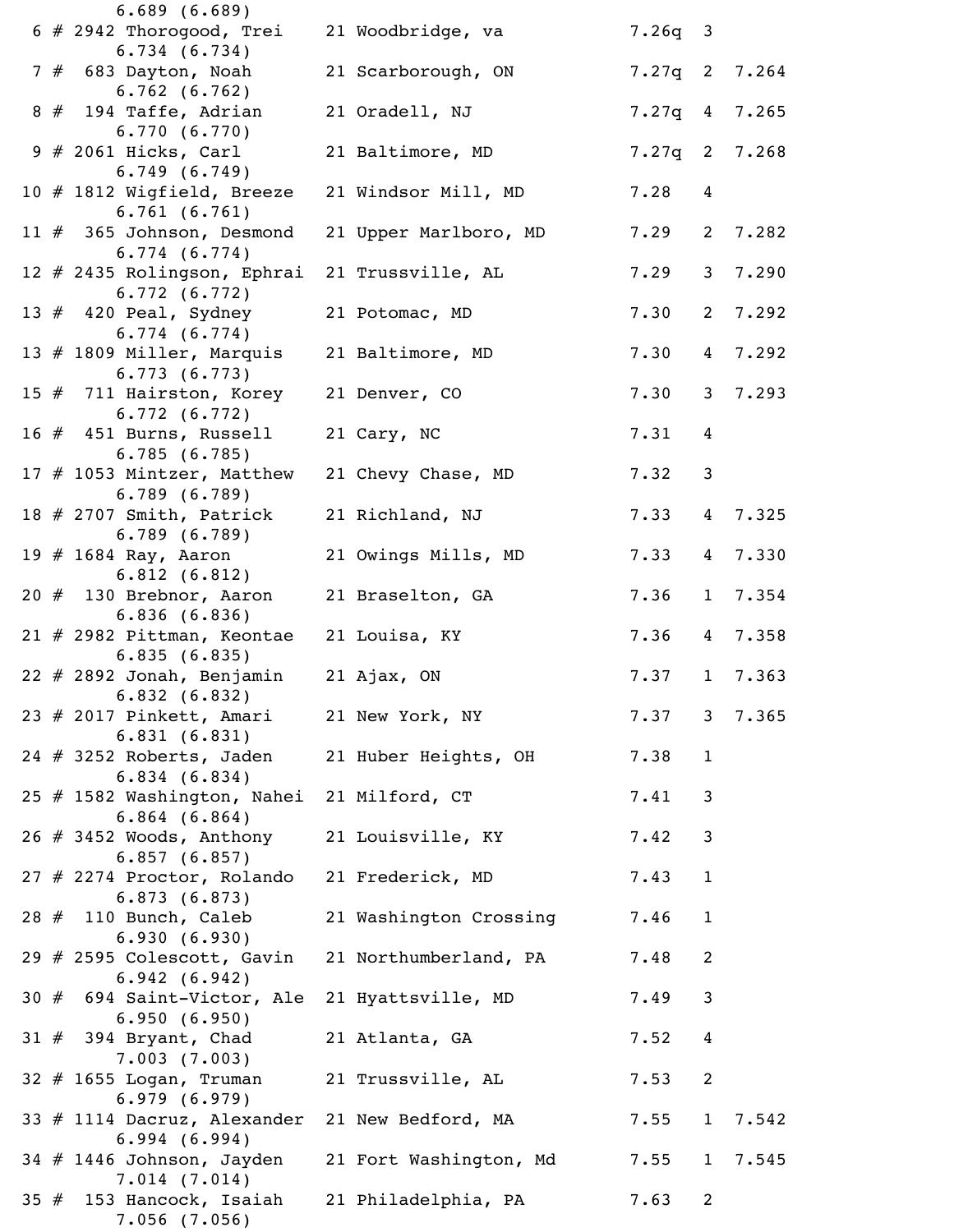-- # 2755 Johnson, Malcolm 21 Bryans Road, MD DNS 2

Event 201 Boys 60 Meter Dash Freshman

|        | Event 201 BOYS 60 Meter Dasn Freshman                                                                                        |                                                                                                                |            |               |
|--------|------------------------------------------------------------------------------------------------------------------------------|----------------------------------------------------------------------------------------------------------------|------------|---------------|
|        | Freshman: F 6.78 3/10/2001<br>Freshman: F 6.78 2/13/2016 Tyrese Cooper, Amerixan, Hialeah, FL<br>Name                        | Meet: M 6.96 3/15/2015 Eric Allen, Bullis, Potomac, MD<br>Jerald Watson, Cn Cath, Morg City, LA<br>Year School | Finals     |               |
| Finals |                                                                                                                              |                                                                                                                |            |               |
|        | 1 # 820 Salaam, Al-Shadee 21 East Orange, NJ<br>6.565(6.565)                                                                 |                                                                                                                | 7.08       |               |
|        | $2$ # 848 Jackson, Jadin<br>6.547(6.547)                                                                                     | 21 Pontiac, MI                                                                                                 | 7.12       |               |
|        | $3$ # 2052 Carter, Jemel<br>6.626(6.626)                                                                                     | 21 Paramus, NJ                                                                                                 | 7.15       | 7.144         |
|        | $4$ # 2061 Hicks, Carl<br>6.648(6.648)                                                                                       | 21 Baltimore, MD                                                                                               | 7.15       | 7.148         |
|        | $5$ # 688 Dudley, Kenny<br>6.646(6.646)                                                                                      | 21 Hyattsville, MD                                                                                             | 7.15       | 7.150         |
|        | $6$ # 1629 Miles, Justin<br>6.644(6.644)                                                                                     | 21 Winston-Salem, NC                                                                                           | 7.16       |               |
|        | $7# 683$ Dayton, Noah<br>7.013(7.013)                                                                                        | 21 Scarborough, ON                                                                                             | 7.18       |               |
|        | $8 \# 194$ Taffe, Adrian<br>6.716(6.716)                                                                                     | 21 Oradell, NJ                                                                                                 | 7.22       |               |
|        | $9$ # 2942 Thorogood, Trei<br>6.732(6.732)                                                                                   | 21 Woodbridge, va                                                                                              | 7.25       |               |
|        | Event 202 Girls 60 Meter Dash Freshman                                                                                       |                                                                                                                |            |               |
|        | ===============================                                                                                              |                                                                                                                |            |               |
|        | Top 9 Advance by Time                                                                                                        |                                                                                                                |            |               |
|        | Meet: M 7.52 3/16/2014 Jayla Kirkland, Woodlawn, Bhm, AL<br>Freshman: F 7.37 3/13/2016 Thelma Davies, Girard Coll, Phila, PA |                                                                                                                |            |               |
|        | Name                                                                                                                         | Year School                                                                                                    | Prelims H# |               |
|        |                                                                                                                              |                                                                                                                |            |               |
|        | Preliminaries                                                                                                                |                                                                                                                |            |               |
|        | 1 # 137 Rossum, Trinity 21 Braselton, GA<br>7.013(7.013)                                                                     |                                                                                                                | 7.56q 4    |               |
|        | $2 \# 3120$ Ballard, Na'Taja<br>$7.056$ $(7.056)$                                                                            | 21 Chesapeake, VA                                                                                              | $7.61q$ 5  |               |
|        | 3 # 1640 Perrow, Victoria<br>7.077(7.077)                                                                                    | 21 Greenbelt, MD                                                                                               | $7.63q$ 5  |               |
|        | $4#843$ Princz, Lauren<br>7.122(7.122)                                                                                       | 21 Egg Harbor Township                                                                                         | $7.68q$ 1  |               |
|        | $5$ # 1177 Gurode, Rajer<br>7.129(7.129)                                                                                     | 21 Bryan, TX                                                                                                   | $7.69q$ 2  |               |
|        | $6 \# 834$ Desormes, LaurieA<br>7.148(7.148)                                                                                 | 21 Montreal, QC                                                                                                |            | 7.71q 4 7.702 |
|        | 7 # 11 Armstrong, Eleyah<br>7.153(7.153)                                                                                     | 21 Hampton, VA                                                                                                 |            | 7.71q 2 7.706 |
|        | 8 # 2190 Pierre, Jada<br>7.187(7.187)                                                                                        | 21 Dumfries, VA                                                                                                | $7.74q$ 3  |               |
|        | $9 \# 1105$ Brown, Brianna<br>7.181(7.181)                                                                                   | 21 Bronx, NY                                                                                                   |            | 7.75q 3 7.743 |
|        | $10$ $#$ 249 Black, Zariyah<br>7.182(7.182)                                                                                  | 21 Greensboro, NC                                                                                              | 7.75       | 5 7.746       |
|        | 11 $#$ 1641 Pittman, Tiffani<br>7.206(7.206)                                                                                 | 21 Bowie, MD                                                                                                   | 7.76       | 2             |
|        | 12 # 1423 Jackson, Ravyn<br>$7.226$ $(7.226)$                                                                                | 21 Stone Mountain, GA                                                                                          | 7.81       | $\mathbf 1$   |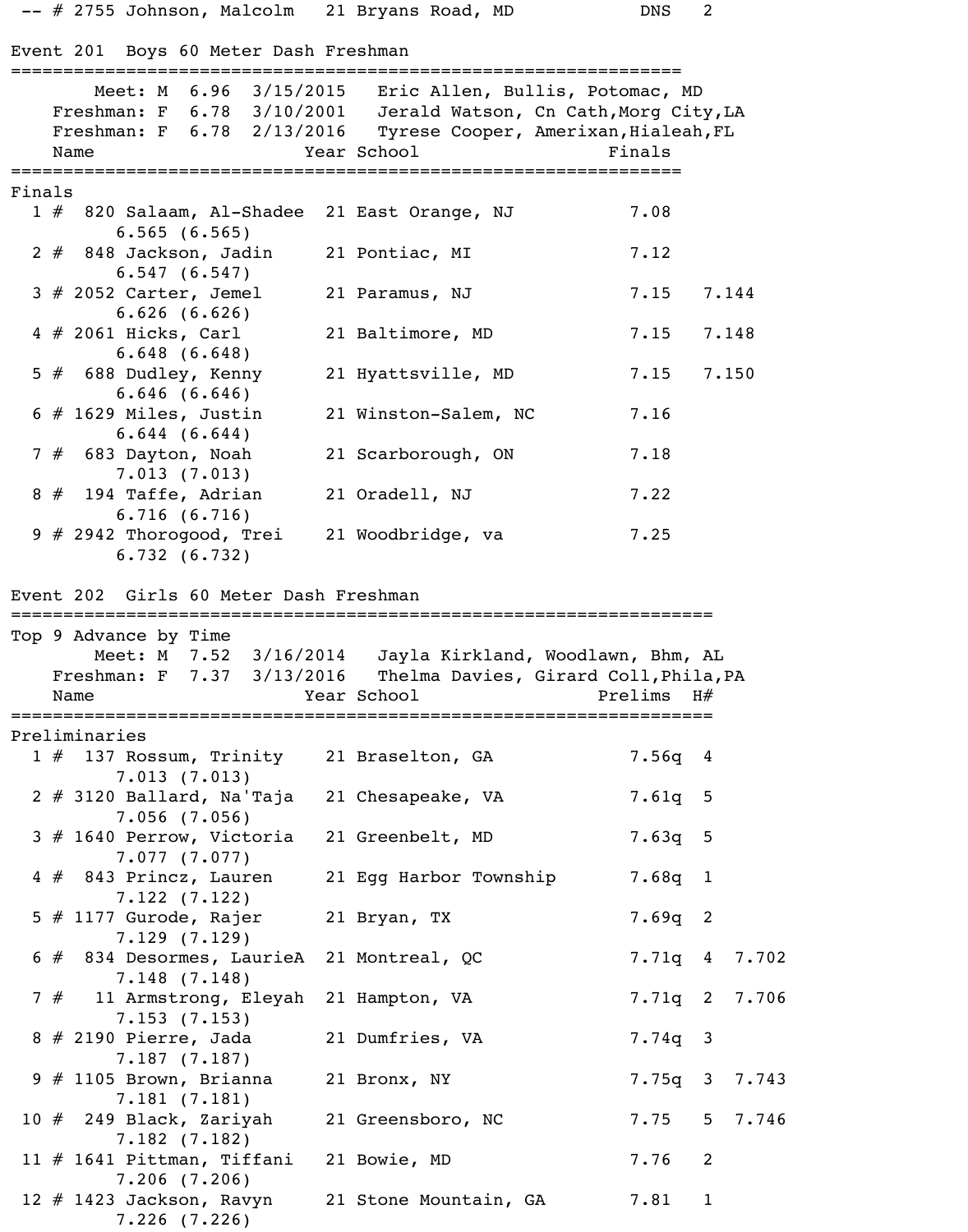|        | 13 # 1124 Grantham, Azariah 21 Vauxhall, NJ                                            |                                                                  | 7.82   | 4                 |         |
|--------|----------------------------------------------------------------------------------------|------------------------------------------------------------------|--------|-------------------|---------|
|        | 7.221(7.221)<br>14 # 1104 Goudros, Izzy                                                | 21 Toronto, ON                                                   | 7.84   | $\mathbf{1}$      |         |
|        | $7.269$ $(7.269)$<br>15 # 1385 Hunter, Miquela<br>7.297(7.297)                         | 21 Buffalo, NY                                                   | 7.88   | 4                 |         |
|        | 16 $#$ 1910 Nelson, Liyah<br>7.330(7.330)                                              | 21 Huntsville, AL                                                | 7.90   | 5                 |         |
|        | 17 # 1215 Romain, Dominique<br>7.336(7.336)                                            | 21 Knoxville, TN                                                 | 7.91   | 3 <sup>7</sup>    | 7.905   |
|        | 18 # 2893 Miller, Trinity<br>7.335(7.335)                                              | 21 Ajax, ON                                                      | 7.91   | $\mathbf{1}$      | 7.906   |
|        | 19 $#$ 1086 Ruffin, Amanda<br>7.331(7.331)                                             | 21 Ellicott City, MD                                             | 7.92   | 3                 |         |
|        | $20$ # 2557 Badoo, Giselle<br>7.407(7.407)                                             | 21 Germantown, MD                                                | 7.99   | 4                 |         |
|        | $21$ # 1831 Moody, Samirah<br>7.429(7.429)                                             | 21 Boston, MA                                                    | 8.01   | 3 <sup>7</sup>    | 8.006   |
|        | 22 # 3024 Harris, DashielTa<br>7.427(7.427)                                            | 21 Manhattan, Nyc, NY                                            | 8.01   | $\mathbf{1}$      | 8.010   |
|        | $23$ $#$ 685 James, SeaAira<br>$7.404$ $(7.404)$                                       | 21 Washington, DC                                                | 8.02   |                   | 5 8.011 |
|        | 24 # 2577 Sergeant, Summer<br>7.408(7.408)                                             | 21 Oceanside, CA                                                 | 8.02   | $4\overline{ }$   | 8.013   |
|        | $25$ # 1221 Ray, Nya<br>7.445(7.445)                                                   | 21 Edgewood, MD                                                  | 8.03   | 2                 |         |
|        | 26 # 88 Beekman, Charli<br>7.451(7.451)                                                | 21 Amsterdam, NY                                                 | 8.04   | $2^{\circ}$       | 8.037   |
| 26#    | 16 Hardy, Jordan<br>7.449(7.449)                                                       | 21 Hampton, VA                                                   | 8.04   | 3 <sup>7</sup>    | 8.037   |
|        | 28 # 13 Boyke-Johnson, Ca 21 Hampton, VA<br>7.470 (7.470)                              |                                                                  | 8.06   | 2                 |         |
|        | 29 # 14 Cooper, Spirit 21 Hampton, VA<br>7.503(7.503)                                  |                                                                  | 8.10   | 5                 |         |
|        | $7.534$ $(7.534)$                                                                      | 30 # 2690 Epps, Sabria 21 Philadelphia, PA 8.14                  | 8.16   | $\mathbf{1}$<br>5 |         |
|        | 31 # 538 Bossong, Victoria 21 Cumberland, ME<br>7.555(7.555)<br>32 # 3047 Moon, Ashley |                                                                  | 8.17   | 2                 |         |
|        | 7.561(7.561)<br>33 # 2413 Foss, Noelle                                                 | 21 Katonah, NY<br>21 Upper Marlboro, MD                          | 8.20   | $\mathbf{1}$      |         |
|        | 7.541(7.541)<br>34 # 858 Latimer, Malaysia                                             | 21 Bladensburg, MD                                               | 8.22   | 4                 |         |
|        | 7.600(7.600)<br>$35$ $\#$ 252 Williams, Melia                                          | 21 Belleville, MI                                                | 8.25   | 2                 |         |
|        | 7.639(7.639)<br>36 # 1842 Donaldson, Riley 21 Detroit, MI                              |                                                                  | 8.27   | 3                 |         |
|        | 7.661(7.661)<br>37 # 860 Moye, Tia                                                     | 21 Bladensburg, MD                                               | 8.42   | 5                 |         |
|        | 7.786 (7.786)<br>-- # 26 Hodge, Asia 21 Harker Heights, TX                             |                                                                  | DNS    | 3                 |         |
|        | Event 202 Girls 60 Meter Dash Freshman                                                 |                                                                  |        |                   |         |
|        |                                                                                        | Meet: M 7.52 3/16/2014 Jayla Kirkland, Woodlawn, Bhm, AL         |        |                   |         |
|        |                                                                                        | Freshman: F 7.37 3/13/2016 Thelma Davies, Girard Coll, Phila, PA |        |                   |         |
|        | Name                                                                                   | Year School and the School                                       | Finals |                   |         |
| Finals |                                                                                        |                                                                  |        |                   |         |
|        | 1 # 137 Rossum, Trinity 21 Braselton, GA<br>6.954(6.954)                               |                                                                  | 7.51M  |                   |         |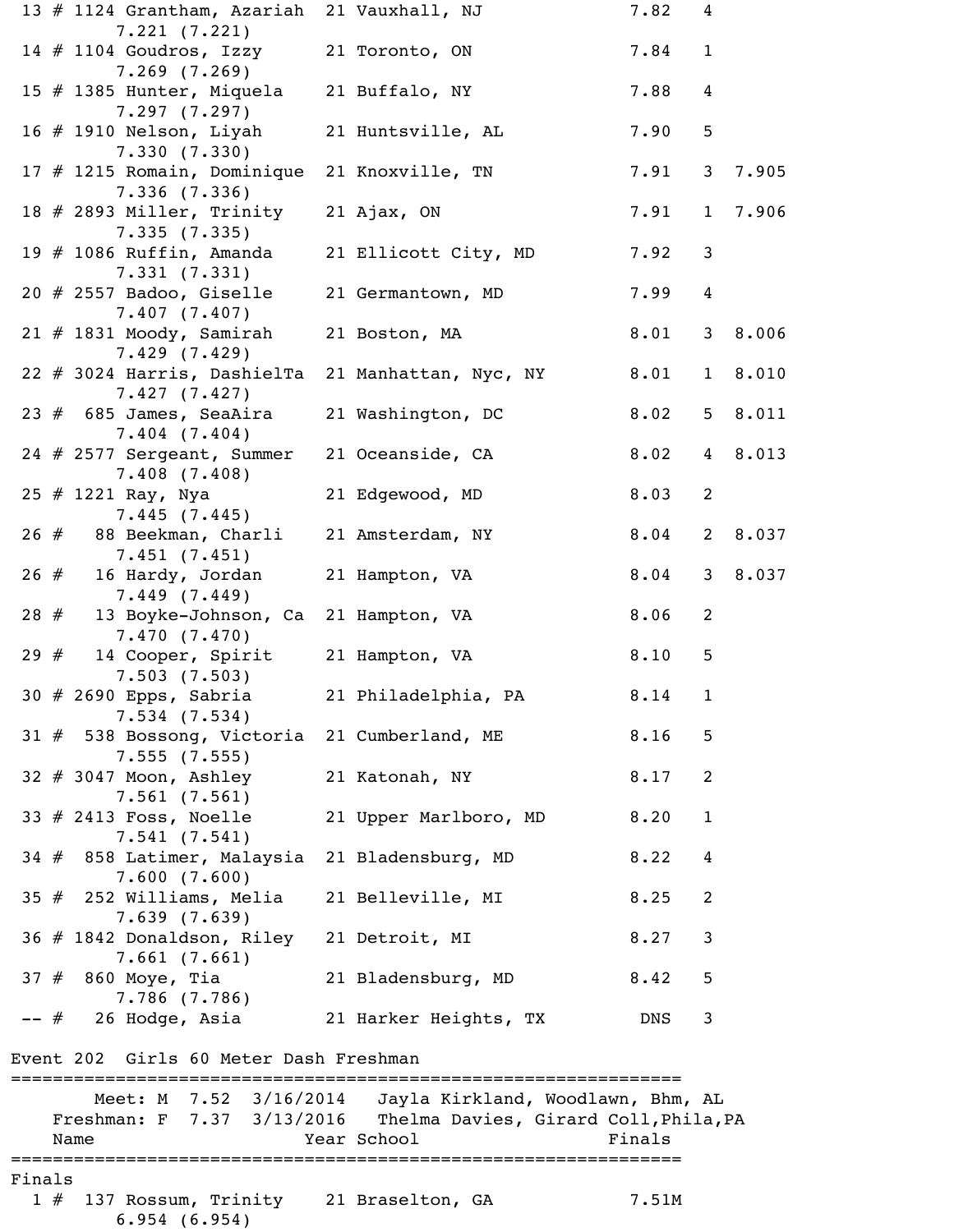| $2$ # 3120 Ballard, Na'Taja                             | 21 Chesapeake, VA      | 7.63 |
|---------------------------------------------------------|------------------------|------|
| 7.072(7.072)<br>$3# 843$ Princz, Lauren<br>7.108(7.108) | 21 Egg Harbor Township | 7.66 |
| 4 # 1640 Perrow, Victoria<br>7.147(7.147)               | 21 Greenbelt, MD       | 7.70 |
| $5$ # 1177 Gurode, Rajer<br>7.161(7.161)                | 21 Bryan, TX           | 7.71 |
| $6 \neq 11$ Armstrong, Eleyah<br>7.176(7.176)           | 21 Hampton, VA         | 7.72 |
| $7$ # 2190 Pierre, Jada<br>7.185(7.185)                 | 21 Dumfries, VA        | 7.74 |
| 8 # 834 Desormes, LaurieA<br>7.240(7.240)               | 21 Montreal, QC        | 7.82 |
| $9$ # 1105 Brown, Brianna<br>7.255(7.255)               | 21 Bronx, NY           | 7.86 |

#### Event 205 Boys 400 Meter Run Freshman

|      |      | Meet: M 49.00 3/11/2017 Ashton Allen, Bullis, Potomac, MD        |                        |             |                |        |
|------|------|------------------------------------------------------------------|------------------------|-------------|----------------|--------|
|      |      | Freshman: F 47.97 1/16/2016 Tyrese Cooper, American, Hialeah, FL |                        |             |                |        |
|      |      | Freshman: F 47.97 3/12/2016 Brian Herrion, Lakeside, Atlanta, GA |                        |             |                |        |
|      | Name |                                                                  | Year School            | Finals $H#$ |                |        |
|      |      |                                                                  |                        |             |                |        |
|      |      | 1 # 1544 Jackson, Markevus 21 Gainesville, FL                    |                        | 51.13       | 6              |        |
|      |      | 2 # 2982 Pittman, Keontae 21 Louisa, KY                          |                        | 51.17       | 5              |        |
|      |      | 3 # 1992 Grey, Jordan 21 Toms River, NJ                          |                        | 51.26       | 5              |        |
|      |      | 4 # 1588 Murray, William 21 San Francisco, CA                    |                        | 51.87       | 5              |        |
|      |      | 5 # 406 Antoine-Pompey, S 21 Potomac, MD                         |                        | 52.29       | 3 <sup>7</sup> | 52.287 |
|      |      | $6 \# 616$ Bourne, Michael                                       | 21 Moseley, VA         | 52.29       | $\mathbf{1}$   | 52.288 |
|      |      | 7 # 2061 Hicks, Carl                                             | 21 Baltimore, MD       | 52.42       | 5              |        |
|      |      | 8 # 748 Smith, Clarence                                          | 21 Newark, DE          | 52.51       | 3              |        |
|      |      | $9$ # 458 Moore, Ryan                                            | 21 Randallstown, MD    | 52.89       | $\overline{4}$ | 52.885 |
|      |      | 10 $#$ 2751 Kipyego, Darius                                      | 21 Pawtucket, RI       | 52.89       | 6              | 52.890 |
|      |      | 11 $#$ 2617 Shaw, Loxie                                          | 21 Schenectady, NY     | 52.93       | $\overline{2}$ |        |
|      |      | $12$ $\#$ 1783 Roberts, Jahi                                     | 21 Brooklyn, NY        | 53.35       | 5 <sub>1</sub> | 53.341 |
|      |      | 13 $#$ 519 Mathis, Ethan                                         | 21 Chapel Hill, NC     | 53.35       | $\overline{4}$ | 53.350 |
|      |      | 14 $\#$ 290 Waller, Kaden                                        | 21 gainesville, VA     | 53.47       | $\overline{4}$ |        |
|      |      | 15 $#$ 483 Flexman, Nathan                                       | 21 Cary, NC            | 53.68       | $\mathsf{3}$   |        |
|      |      | 16 # 909 Falzarano, Christ                                       | 21 Chester, NJ         | 53.69       | $\overline{4}$ |        |
|      |      | 17 # 2645 Gorka, Adam                                            | 21 Princeton, NJ       | 53.72       | 5              |        |
|      |      | $18$ # 1387 Joseph, Anthony                                      | 21 Huntington Station, | 53.73       | 6              |        |
|      |      | 19 $\#$ 3240 Watkins, Shane                                      | 21 Philadelphia, PA    | 53.74       | 2              |        |
|      |      | 20 # 3173 Mazzetti, Reilly                                       | 21 Wallkill, NY        | 53.93       | $\mathbf{1}$   |        |
|      |      | $21$ # 1736 Sidibe, Youssouf                                     | 21 Ann Arbor, MI       | 54.12       | $\mathbf{1}$   |        |
|      |      | 22 # 1326 Holmberg, Brantle                                      | 21 Zirconia, NC        | 54.15       | $\mathbf{1}$   |        |
|      |      | 23 # 2646 Wittenburg, Davis                                      | 21 Monmouth Junction,  | 54.37       | $\mathsf{3}$   |        |
|      |      | 24 # 495 Castriotta, Ryan                                        | 21 Hubbardston, MA     | 54.45       | $\overline{2}$ | 54.449 |
|      |      | 25 # 2392 Pinto, Will                                            | 21 Basking Ridge, NJ   | 54.87       | 2              |        |
|      |      | 26 $\#$ 2862 House, Jayden                                       | 21 Keller, TX          | 55.98       | $\overline{c}$ |        |
|      |      | $--$ # 420 Peal, Sydney                                          | 21 Potomac, MD         | DNF         | 6              |        |
|      |      | # 2017 Pinkett, Amari                                            | 21 New York, NY        | DQ          | 3              |        |
|      |      | # 1602 Leacock, Dillon                                           | 21 Rolesville, NC      | DQ          | 4              | 54.446 |
| #    |      | 394 Bryant, Chad                                                 | 21 Atlanta, GA         | DQ          | 6              |        |
| -- # |      | 439 Ruffin, Christian                                            | 21 Raleigh, NC         | <b>DNS</b>  | 6              |        |

Event 206 Girls 400 Meter Run Freshman

=================================================================== Meet: M 54.67 3/10/2018 Kyairra Reigh, Denver, CO Freshman: F 53.23 3/14/2010 Kendall Baisden, Country Day, BHM, MI Name Year School Finals H#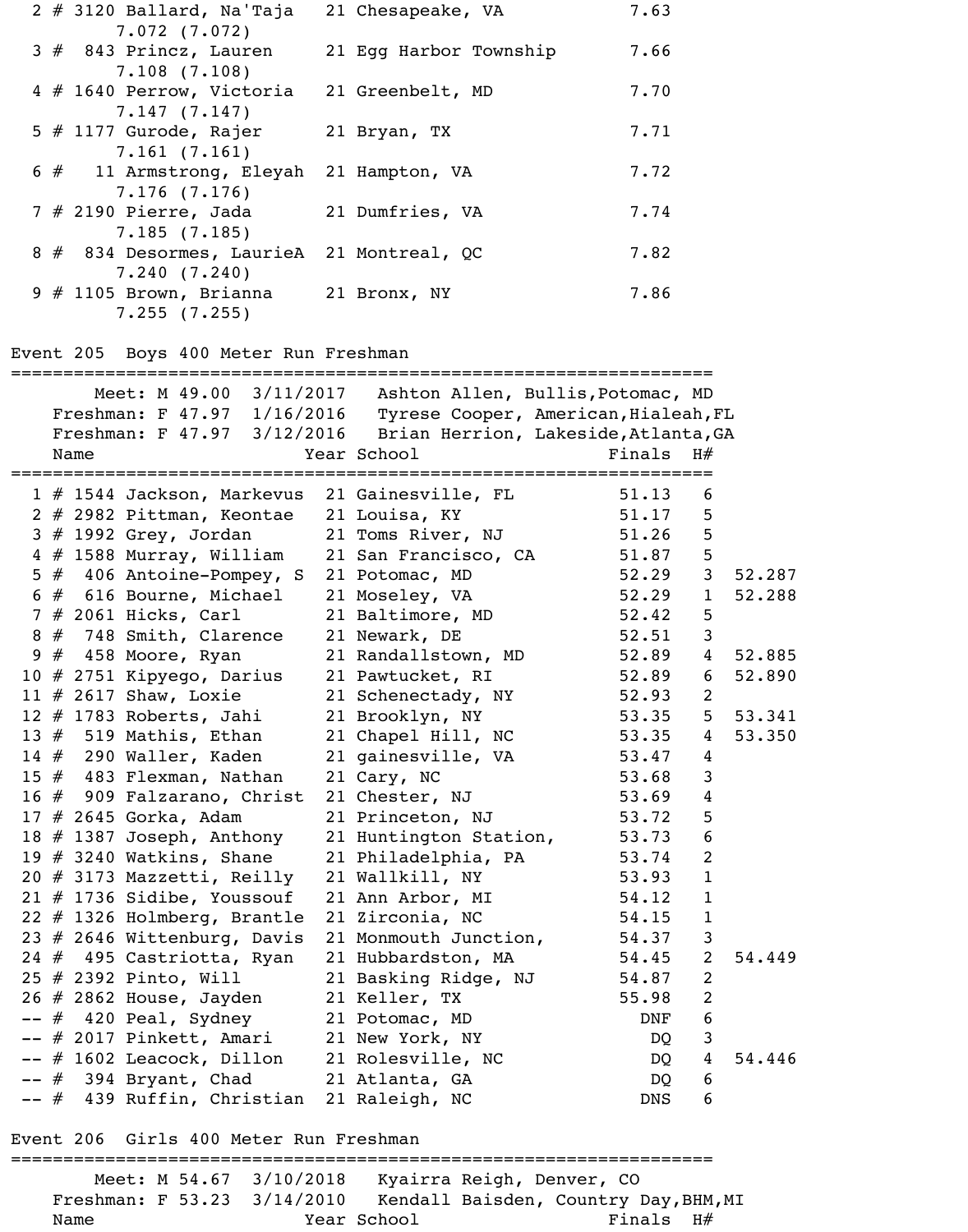|  | 1 # 713 Reigh, Kyairra 21 Denver, CO            |                                                | 54.67M     | 4              |
|--|-------------------------------------------------|------------------------------------------------|------------|----------------|
|  | 2 # 135 Price, Trinity 21 Braselton, GA         |                                                | 55.38      | 4              |
|  | 3 # 935 Rose, Michaela 21 Suffolk, VA           |                                                | 55.47      | $\overline{4}$ |
|  | 4 # 1851 Roundtree, Jada                        | 21 Detroit, MI                                 | 57.43      | $\overline{4}$ |
|  | 5 # 538 Bossong, Victoria                       | 21 Cumberland, ME                              | 58.37      | $\mathsf{3}$   |
|  | $6 \neq 649$ White, Nyia                        | 21 New Haven, CT                               | 58.91      | $\mathbf{1}$   |
|  | 7 # 3085 Peisner, Camille                       | 21 Parker, CO                                  | 59.12      | $\mathbf{3}$   |
|  | $8$ # 2384 Kelly, Fajr                          | 21 Washington, DC                              | 59.24      | $\mathbf{3}$   |
|  | 9 # 2270 Rufus, Shamiya                         | 21 Portsmouth, VA                              | 59.40      | $\mathbf{1}$   |
|  | 10 # 3032 White, Sydney 21 Trussville, AL       |                                                | 59.59      | $\mathbf{3}$   |
|  | 11 # 2573 Seetoo, Emma 21 Centreville, VA       |                                                | 59.73      | $\overline{2}$ |
|  | 12 # 594 Conyers, Alyssa                        | 21 Lorton, VA                                  | 59.84      | $\overline{2}$ |
|  | 13 # 3155 Wiggins, Nylah                        | 21 Chesapeake, VA                              | 59.98      | $\overline{2}$ |
|  | 14 # 623 Cannon, Alanni                         | 21 Brooklyn, NY                                | 59.99      | $\mathbf{1}$   |
|  | $15$ $\#$ 369 Mozie, Jordan                     | 21 Upper Marlboro, MD                          | 1:00.05    | $\mathbf{1}$   |
|  | $16$ $\#$ 1428 Beringer, Ginny                  | 21 Fredericksburg, 9A                          | 1:00.13    | $\mathbf{3}$   |
|  | 17 # 2653 Patterson, Bronwy                     | 21 Annapolis, MD                               | 1:00.45    | $\overline{2}$ |
|  | 18 # 70 Allen, Brittany                         | 21 Newport News, VA                            | 1:00.58    | $\mathbf{1}$   |
|  | 19 # 431 Wright, Ariana 21 Potomac, MD          |                                                | 1:00.86    | $\mathsf{3}$   |
|  | 20 # 775 Gagliano, Tess 21 Barrington, RI       |                                                | 1:01.34    | $\overline{2}$ |
|  | 21 # 3351 Park, Kayla             21 Lisbon, CT |                                                | 1:01.91    | $\overline{2}$ |
|  |                                                 | -- # 1739 Pyatt, Aaliyah 21 Fredericksburg, VA | DNF        | $\overline{4}$ |
|  | -- # 455 Cairns, Isabelle                       | 21 Cairns-Isabe                                | <b>DNS</b> | $\overline{4}$ |

Event 209 Boys 1 Mile Run Freshman

===================================================================

|                                                       | Meet: M 4:18.09 3/10/2012 Elijah Armstrong, Pocatello, ID                 |                |
|-------------------------------------------------------|---------------------------------------------------------------------------|----------------|
|                                                       | Freshman: F 4:15.43 1/10/2009 Lukas Verzbicas, Lincoln Way, New Lenox, IL |                |
| Name                                                  | Year School                                                               | Finals $H#$    |
|                                                       |                                                                           |                |
| $1 \# 2840$ Green, Nathan                             | 21 Boise, ID<br>$4:24.75$ 2                                               |                |
| $4:08.282$ $(4:08.282)$                               |                                                                           |                |
| $2 \# 2745$ Klanke, Edwin                             | 21 Jersey City, NJ 4:28.38                                                | 2              |
| $4:09.434$ $(4:09.434)$                               |                                                                           |                |
| $3$ # 2575 Sellors, Ian                               | 21 Mechanicsville, VA 4:29.54                                             | 2              |
| $4:12.632$ $(4:12.632)$<br>$4# 682$ Dawson, Azaan     | 4:29.77<br>21 New Haven, CT                                               | 2              |
| $4:11.532$ $(4:11.532)$                               |                                                                           |                |
| 5 # 303 Braddock, Jackson                             | 21 Ship Bottom, NJ<br>4:30.25                                             | 2              |
| $4:13.294$ $(4:13.294)$                               |                                                                           |                |
| $6$ # 1834 Moore, Nathan                              | 4:30.63<br>21 Uniontown, OH                                               | 2              |
| $4:13.686$ $(4:13.686)$                               |                                                                           |                |
| 7 # 2224 Plummer, Jacob                               | 21 Chesterfield, VA<br>4:33.23                                            | 2              |
| 4:15.207(4:15.207)                                    |                                                                           |                |
| 8 # 2751 Kipyego, Darius                              | 21 Pawtucket, RI 4:33.70                                                  | $\overline{2}$ |
| $4:15.512$ $(4:15.512)$                               |                                                                           |                |
| 9 # 2381 Cunningham, Caden                            | 21 Richmond, TX<br>4:34.74                                                | $\mathbf{1}$   |
| $4:15.318$ $(4:15.318)$                               |                                                                           |                |
| 10 $\#$ 1495 Justus, Alex                             | 21 Maineville, OH 4:35.18                                                 | $\overline{2}$ |
| $4:18.944$ $(4:18.944)$                               |                                                                           |                |
| 11 $#$ 500 Turcotte, Emile                            | 21 Levis, QC<br>4:36.01                                                   | $\overline{2}$ |
| $4:18.776$ $(4:18.776)$                               |                                                                           |                |
| 12 $#$ 1169 Guerra, Lucas                             | 21 Highland, IN<br>4:36.02                                                | 2              |
| 4:18.325(4:18.325)                                    |                                                                           |                |
| 13 # 2938 Thompson, Andrew                            | 21 Pinehurst, NC<br>4:36.95                                               | 2              |
| 4:19.110(4:19.110)                                    |                                                                           |                |
| 14 # 527 Landis, Christian<br>$4:20.287$ $(4:20.287)$ | 21 Matthews, NC<br>4:37.12                                                | $\mathbf{1}$   |
| 15 $#$ 3493 Zawislak, John                            | 21 Collegeville, PA<br>4:37.13                                            | $\mathbf{1}$   |
| 4:20.793(4:20.793)                                    |                                                                           |                |
|                                                       |                                                                           |                |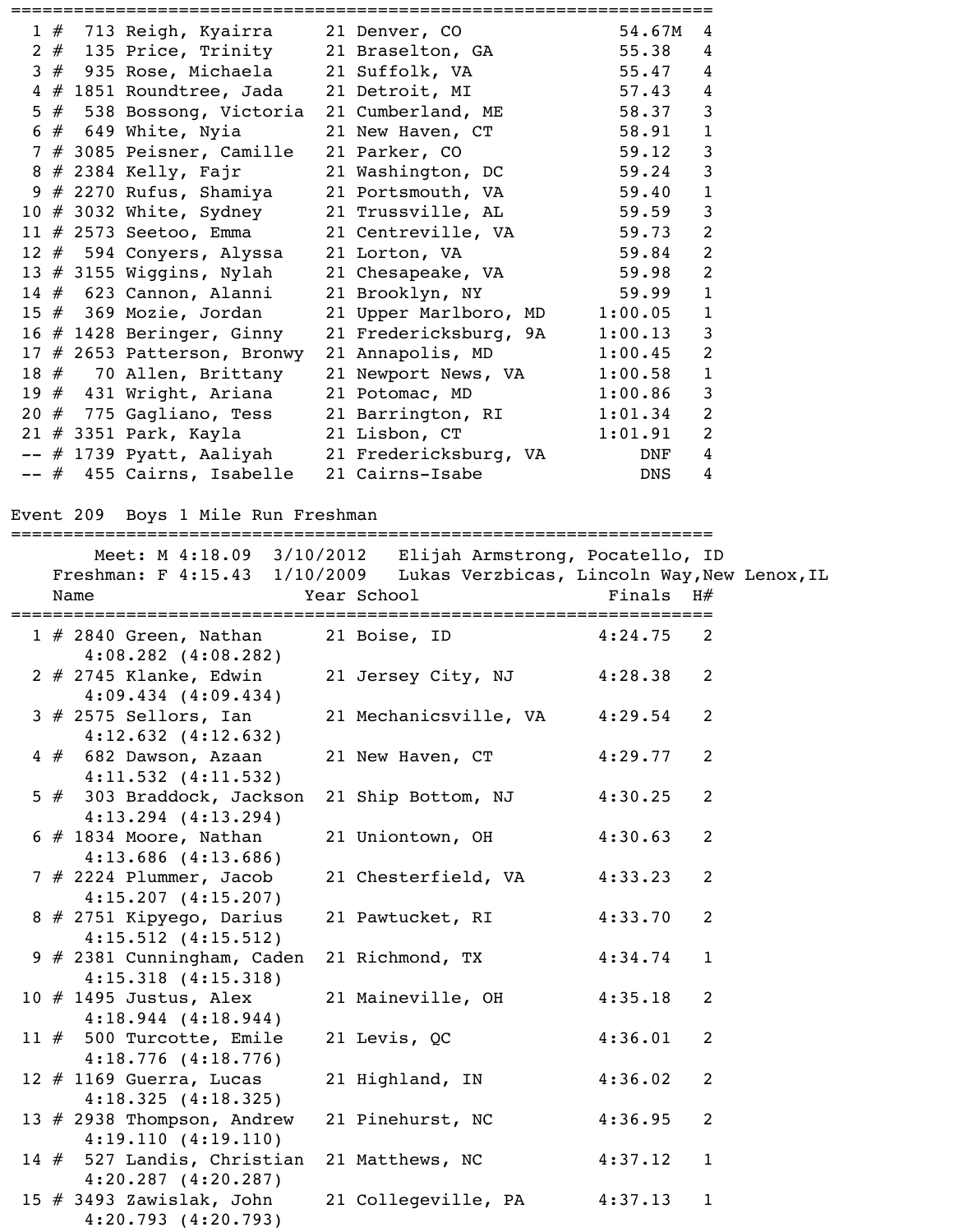|  | 16 $\#$ 3244 Watson, Kamare                           | 21 Wilson, NC                                                       | 4:37.69     | $\mathbf{1}$ |  |
|--|-------------------------------------------------------|---------------------------------------------------------------------|-------------|--------------|--|
|  | 4:21.341 (4:21.341)                                   |                                                                     |             |              |  |
|  | 17 $#$ 1142 Greene, Benjamin                          | 21 Falmouth, ME                                                     | 4:37.84     | $\mathbf{1}$ |  |
|  | $4:21.423$ $(4:21.423)$                               |                                                                     |             |              |  |
|  | 18 # 1688 Mahadeo, Owen                               | 21 Chesterfield, VA                                                 | 4:38.40     | $\mathbf{1}$ |  |
|  | $4:21.611$ $(4:21.611)$                               |                                                                     |             |              |  |
|  | 19 $\#$ 2568 Ladd, Harrison                           | 21 Virginia Beach, VA                                               | 4:38.96     | $\mathbf{1}$ |  |
|  | $4:23.057$ $(4:23.057)$                               |                                                                     |             |              |  |
|  | $20$ $#$ 1867 Mullins, Miles                          | 21 North Chesterfield,                                              | 4:39.25     | 2            |  |
|  | $4:20.524$ $(4:20.524)$                               |                                                                     |             |              |  |
|  | $21$ # 118 Arseneaux, Kevin                           | 21 Yarmouthport, MA                                                 | 4:40.84     | $\mathbf{1}$ |  |
|  | $4:22.457$ $(4:22.457)$                               |                                                                     |             |              |  |
|  | $22$ # 1558 Lamey, Braxton                            | 21 Wheeler, MI                                                      | 4:42.74     | 2            |  |
|  | $4:23.001$ $(4:23.001)$                               |                                                                     |             |              |  |
|  | $23$ $#$ 803 Maxwell, Alex                            | 21 East Greenwich, RI                                               | 4:44.03     | $\mathbf{1}$ |  |
|  | $4:23.332$ $(4:23.332)$                               |                                                                     |             |              |  |
|  | $24$ # 876 Williams, Zeddy                            | 21 New York, NY                                                     | 4:46.91     | $\mathbf{1}$ |  |
|  | $4:25.216$ $(4:25.216)$                               |                                                                     |             |              |  |
|  | 25 $#$ 2692 Leininger, Jack                           | 21 Philadelphia, PA                                                 | 4:48.03     | $\mathbf{1}$ |  |
|  | $4:27.636$ $(4:27.636)$                               |                                                                     |             |              |  |
|  | 26 # 2578 Montague, Gabe                              | 21 Melbourne, FL                                                    | 4:48.47     | 2            |  |
|  |                                                       |                                                                     |             |              |  |
|  | 4:26.940(4:26.940)                                    |                                                                     |             |              |  |
|  | $27$ # 1742 Matiste, Mason                            | 21 Poland, OH                                                       | 4:49.31     | $\mathbf{1}$ |  |
|  | $4:30.472$ $(4:30.472)$                               |                                                                     |             |              |  |
|  | $28$ # 2545 Bicksler, Jack                            | 21 North Andover, MA                                                | 4:50.28     | $\mathbf{1}$ |  |
|  | 4:28.103(4:28.103)                                    |                                                                     |             |              |  |
|  | $--$ # 1795 Jacobs, Joeben                            | 21 Lowell, MA                                                       | DNS         | 1            |  |
|  | -- # 1710 Shelton, Sullivan 21 Marietta, GA           |                                                                     | DNS         | $\mathbf{1}$ |  |
|  | $--$ # 2366 Remigino, Tyler                           | 21 West Hartford, CT                                                | DNS         | $\mathbf 1$  |  |
|  |                                                       |                                                                     |             |              |  |
|  | Event 210 Girls 1 Mile Run Freshman                   |                                                                     |             |              |  |
|  | ======================================                |                                                                     |             |              |  |
|  |                                                       | Meet: M 4:49.37 3/15/2008 Chelsey Sveinnson, Greenhills, Dallas, Tx |             |              |  |
|  | Freshman: F 4:40.10 3/16/1973 Mary Decker, Orange, CA |                                                                     |             |              |  |
|  | Name                                                  | Year School                                                         | Finals $H#$ |              |  |
|  |                                                       |                                                                     |             |              |  |
|  | $1 \# 996$ Alder, Carmen                              | 21 Pinehurst, NC9                                                   | 4:59.67     | 2            |  |
|  | $4:41.586$ $(4:41.586)$                               |                                                                     |             |              |  |
|  | $2$ # 2669 Smith, Julia                               | 21 Issaquah, WA                                                     | 5:00.61     | 2            |  |
|  | $4:42.409$ $(4:42.409)$                               |                                                                     |             |              |  |
|  | $3$ # 1808 Miles, Presley                             | 21 Montgomery, AL                                                   | 5:01.42     | 2            |  |
|  | 4:42.787(4:42.787)                                    |                                                                     |             |              |  |
|  |                                                       |                                                                     |             | 2            |  |
|  | 4 # 2932 Napoleon, Carina                             | 21 Worthington, OH                                                  | 5:02.55     |              |  |
|  | $4:43.684$ $(4:43.684)$                               |                                                                     |             |              |  |
|  | $5$ # 3034 Heskin, Lauryn                             | 21 Bellerose Village,                                               | 5:04.44     | 2            |  |
|  | 4:44.191(4:44.191)                                    |                                                                     |             |              |  |
|  | $\#$ 2012 Novak Combio                                |                                                                     |             |              |  |

 6 # 2013 Novak, Sophie 21 Lake Orion, MI 5:05.42 1 4:45.013 (4:45.013) 7 # 2623 Smith, Hannah 21 Suttons Bay, MI 5:06.70 2 4:45.785 (4:45.785) 8 # 2466 Kopec, Julianne 21 West Long Branch, N 5:08.08 2 4:46.997 (4:46.997) 9 # 345 Broce, Eliza 21 Clemmons, NC 5:08.87 1 4:48.007 (4:48.007) 10 # 1082 Rosencrans, Sophi 21 Glen Head, NY 5:09.33 2 4:45.907 (4:45.907) 11 # 1464 Keany, Ainie 21 New City, NY 5:13.48 2 4:53.176 (4:53.176) 12 # 2793 Steiner, Bethany 21 Millis, MA 5:13.57 2 4:52.709 (4:52.709) 13 # 1047 Gaul, Ella 21 Kensington, MD 5:13.59 1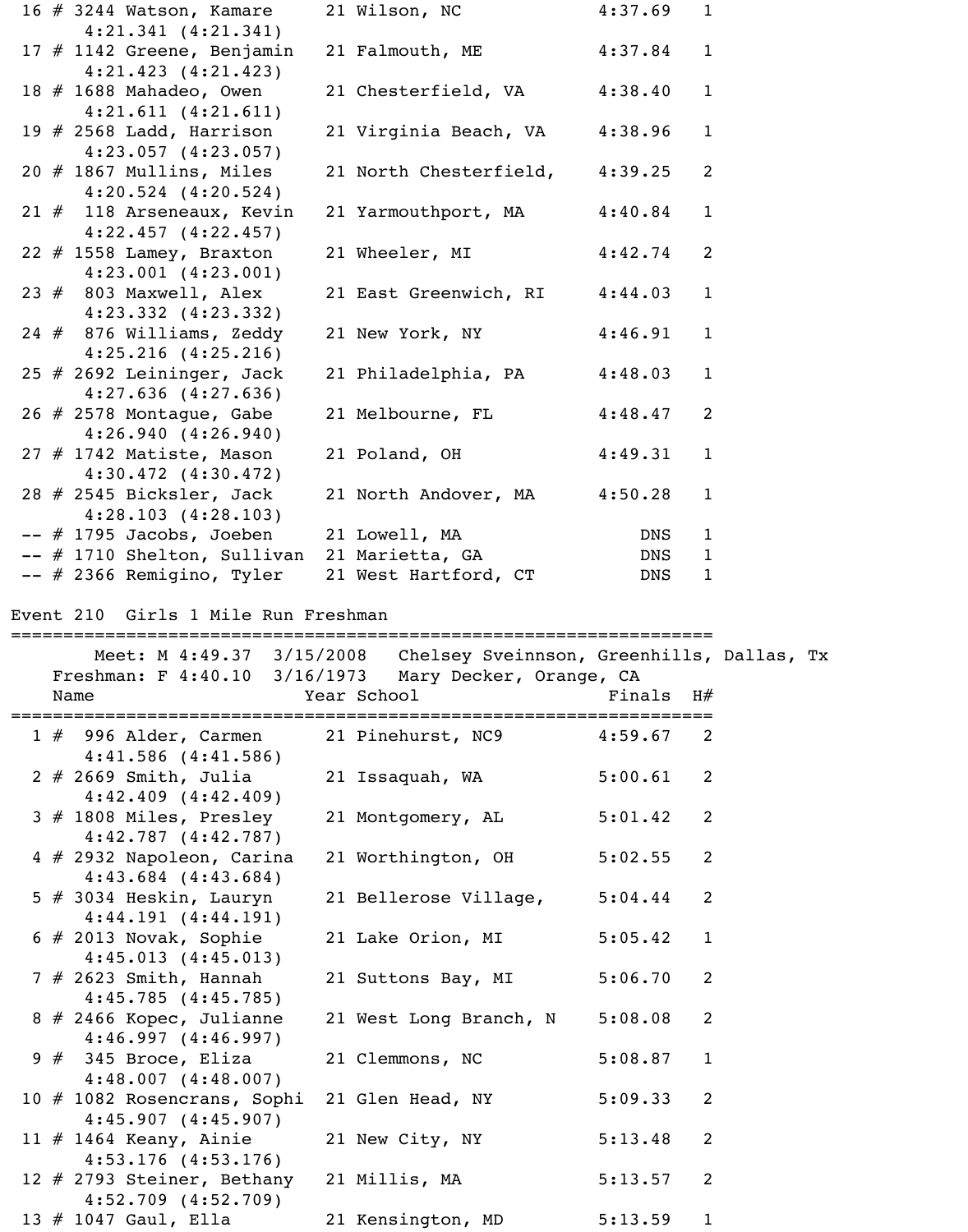| $4:52.661$ $(4:52.661)$                      |                        |         |                |
|----------------------------------------------|------------------------|---------|----------------|
| 14 # 471 Turk, Katie                         | 21 Carmel, NY          | 5:14.50 | $\overline{2}$ |
| $4:53.615$ $(4:53.615)$                      |                        |         |                |
| 15 # 3361 Williams, Juliann                  | 21 Beavercreek, OH     | 5:16.47 | 2              |
| $4:54.572$ $(4:54.572)$                      |                        |         |                |
| 16 # 2067 Coffin, Cali                       | 21 Nashua, NH          | 5:17.64 | $\mathbf{1}$   |
| 4:56.130(4:56.130)                           |                        |         |                |
| 17 # 2163 Cleveland, Natali                  | 21 Broken Arrow, OK    | 5:20.41 | $\mathbf{1}$   |
| $5:00.222$ $(5:00.222)$                      |                        |         |                |
| 18 # 1919 Deda, Teresa                       | 21 New Rochelle, NY    | 5:21.02 | $\mathbf{1}$   |
| $4:57.766$ $(4:57.766)$                      |                        |         |                |
| 19 # 3274 Critchley, Joseph                  | 21 West Babylon, NY    | 5:22.38 | $\mathbf{1}$   |
| $5:02.492$ $(5:02.492)$                      |                        |         |                |
| 20 # 1067 Pietrasiewicz, Is                  | 21 Norton, MA          | 5:22.53 | $\overline{2}$ |
| $4:59.550$ $(4:59.550)$                      |                        |         |                |
| 21 # 324 Anderson, Paige                     | 21 Troy, MI            | 5:22.76 | $\mathbf{1}$   |
| $5:02.665$ (5:02.665)                        |                        |         |                |
| 22 # 572 Colflesh, Allison                   | 21 Haddonfield, NJ     | 5:26.59 | $\mathbf{1}$   |
| $5:03.928$ $(5:03.928)$                      |                        |         |                |
| $23$ # 3033 Duca, Olivia                     | 21 Rockville Centre, N | 5:33.77 | $\mathbf{1}$   |
| 5:12.193(5:12.193)                           |                        |         |                |
| 24 # 3042 Kittredge, Ella                    | 21 Baldwin Place, NY   | 5:47.35 | $\mathbf{1}$   |
| $5:21.412$ $(5:21.412)$                      |                        |         |                |
| $25$ $#$ 651 Belt, Olivia                    | 21 Cumberland, RI      | 5:56.92 | $\mathbf{1}$   |
| 5:29.613(5:29.613)                           |                        |         |                |
| -- # 935 Rose, Michaela                      | 21 Suffolk, VA         | DNS     | $\mathbf{1}$   |
| -- # 1698 Caamano, Angeline 21 Manhasset, NY |                        | DNS     | 2              |
| $--$ # 1768 McGill, Emma                     | 21 Lebanon, NJ         | DNS     | $\overline{1}$ |
| -- # 1397 Ielfield, Hannah                   | 21 Glenfield, NY       | DNS     | $\mathbf{1}$   |
|                                              |                        |         |                |

# Event 309 Boys 1 Mile Run Junior HS

| -------<br>Name                                        | Year School      | Finals  | H#           |
|--------------------------------------------------------|------------------|---------|--------------|
| $1 \# 146$ Baker, Tanner<br>$4:24.762$ $(4:24.762)$    | 8 Gloucester, VA | 4:41.67 | 2            |
| $2$ # 2579 Wilson, Justin<br>$4:24.982$ $(4:24.982)$   | 8 melbourne, FL  | 4:42.33 | 2            |
| $3$ # 2279 Plummer, Myles<br>$4:24.832$ $(4:24.832)$   | 8 Hopatcong, NJ  | 4:43.18 | 2            |
| $4 \# 2589$ Sharnas, Max<br>$4:25.042$ $(4:25.042)$    | 8 Saugatuck, MI  | 4:44.33 | 2            |
| $5$ # 1951 Cox, Aidan<br>$4:27.339$ $(4:27.339)$       | 7 Northwood, NH  | 4:46.83 | 2            |
| $6$ # 2585 Seymour, Brayden<br>$4:34.294$ $(4:34.294)$ | 7 Oviedo, FL     | 4:54.00 | 2            |
| $7$ # 1453 Jones, Brody<br>$4:37.389$ $(4:37.389)$     | 8 Holland, NY    | 4:55.26 | 2            |
| 8 # 1556 Lambers, Parker<br>$4:38.754$ $(4:38.754)$    | 8 Holland, MI    | 4:57.20 | 2            |
| $9#844$ Ehlers, Gavin<br>$4:39.461$ $(4:39.461)$       | 8 Quogue, NY     | 4:57.72 | 2            |
| 10 # 336 Brightman, Noah<br>$4:39.286$ $(4:39.286)$    | 8 pawling, NY    | 4:58.21 | $\mathbf{1}$ |
| 11 $#$ 1354 Hornsby, Timothy<br>4:40.010(4:40.010)     | 7 Montgomery, AL | 4:58.87 | 2            |
| 12 $#$ 34 Abad, Luke<br>$4:42.869$ $(4:42.869)$        | 8 Cypress, TX    | 4:58.93 | $\mathbf{1}$ |
| 13 $#$ 2267 Reeburgh, Bryce<br>$4:42.884$ $(4:42.884)$ | 8 Golden, CO     | 5:00.68 | $\mathbf{1}$ |
| 14 $#$ 2660 Sparke, Tyler                              | 8 Plainview, NY  | 5:01.48 | $\mathbf{1}$ |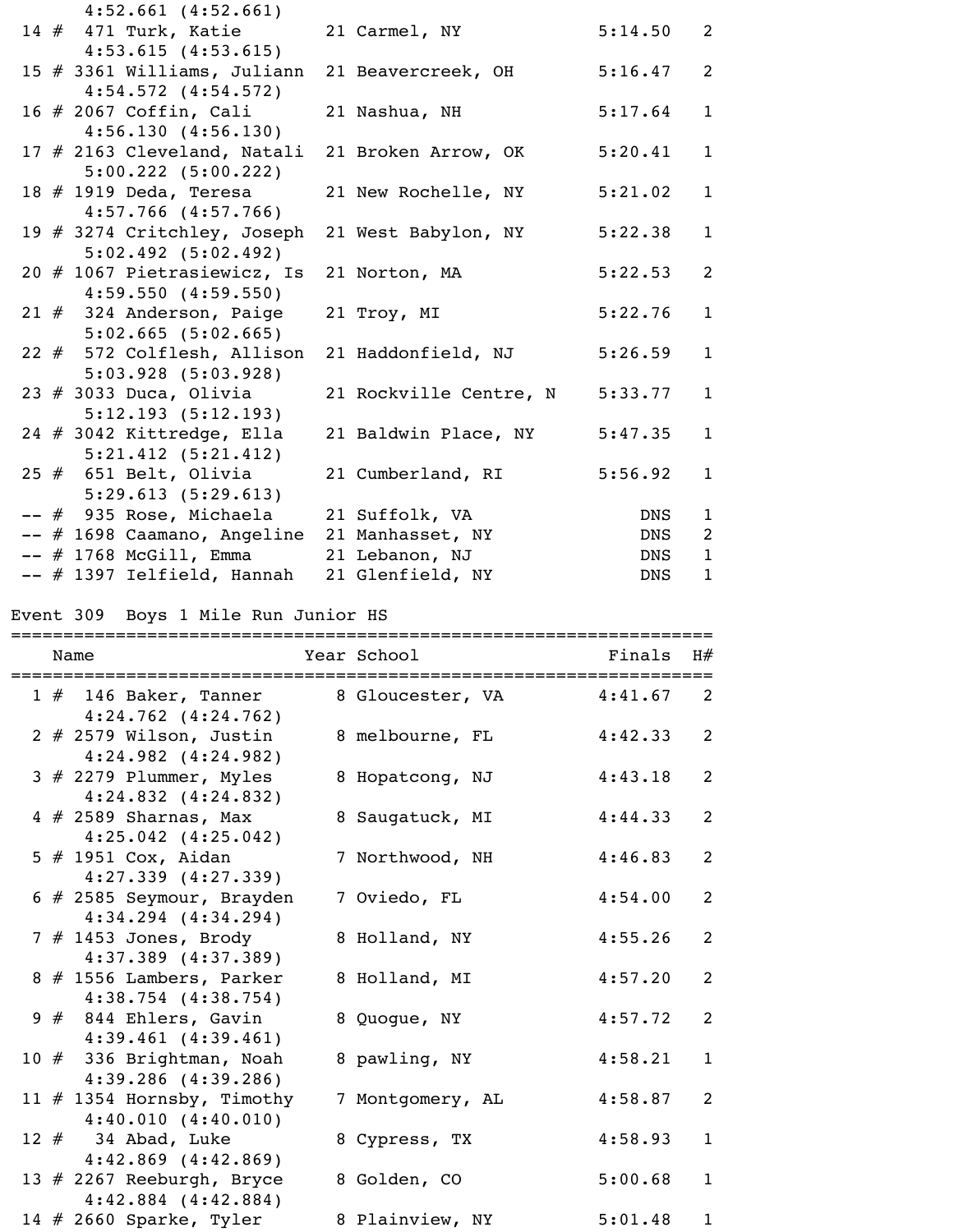| 4:43.993 (4:43.993)           |                      |         |              |
|-------------------------------|----------------------|---------|--------------|
| 19 # 700 DelSesto, Matthew    | 8 East Greenwich, RI | 5:04.80 | 2            |
| $4:44.024$ $(4:44.024)$       |                      |         |              |
| 20 # 3476 Xing, Eric          | 8 Huntsville, AL     | 5:07.06 | $\mathbf{1}$ |
| 4:47.870(4:47.870)            |                      |         |              |
| 21 $#$ 2044 O'Reilly, Desmond | 8 Westborough, MA    | 5:08.26 | $\mathbf{1}$ |
| 4:48.315(4:48.315)            |                      |         |              |
| $22$ # 3168 Wallace, Jack     | 8 Wallace-Jack       | 5:08.90 | $\mathbf{1}$ |
| $4:47.065$ $(4:47.065)$       |                      |         |              |
| 23 # 3277 Espitia, Cristian   | 8 West Babylon, NY   | 5:09.12 | $\mathbf{1}$ |
| $4:48.466$ $(4:48.466)$       |                      |         |              |
| 24 # 1466 Kelke, Jack         | 8 Romeo, MI          | 5:09.54 | 2            |
| 4:48.135(4:48.135)            |                      |         |              |
| 25 $#$ 2614 Prevratil, Frank  | 8 Albany, NY         | 5:15.47 | $\mathbf{1}$ |
|                               |                      |         |              |
| $4:56.774$ $(4:56.774)$       |                      |         |              |
| $26$ # 1866 Mulder, Aaron     | 8 Holland, MI        | 5:16.00 | $\mathbf{1}$ |
| $4:55.534$ $(4:55.534)$       |                      |         |              |
| $27$ # 1575 Latina, Andre     | 8 Wilmington, DE     | 5:19.13 | 2            |
| 4:57.171(4:57.171)            |                      |         |              |
| 28 # 908 Gartner, Henry       | 7 Falmouth, MA       | 5:19.39 | $\mathbf{1}$ |
| $4:59.778$ $(4:59.778)$       |                      |         |              |
| 29 $#$ 3278 Friedel, Charles  | 8 West Babylon, NY   | 5:25.87 | 2            |
| $5:01.989$ $(5:01.989)$       |                      |         |              |
| $30$ # 2574 Selfors, Conor    | 8 Old Saybrook, CT   | 5:37.45 | $\mathbf{1}$ |
| $5:13.551$ $(5:13.551)$       |                      |         |              |
|                               |                      |         |              |

Event 310 Girls 1 Mile Run Junior HS

| Name                                                | Year School           | Finals  | H#             |
|-----------------------------------------------------|-----------------------|---------|----------------|
| 1 # 2797 Willis, Roisin<br>4:44.919(4:44.919)       | 8 Stevens Point, WI   | 5:05.51 | 2              |
| $2 \# 2193$ Ping, Lauren<br>$4:51.703$ $(4:51.703)$ | 23 Winona, MN         | 5:10.27 | 2              |
| 3 # 3100 Vendetti, Jamisen<br>4:51.325(4:51.325)    | 8 Glenville, NY       | 5:10.74 | 2              |
| 4 # 1 Maurice, Aysia                                | 8 Bolton, ON          | 5:11.17 | $\overline{2}$ |
| 5 # 1322 McLaughlin, Megan                          | 8 East Aurora, NY     | 5:11.21 | $\overline{2}$ |
| $6 \# 258$ Bloom, Lani                              | 8 Ithaca, MI          | 5:11.60 | $\overline{2}$ |
| 7 # 1549 Kruger, Allison                            | 8 O'Fallon, MO        | 5:16.34 | $\mathbf{1}$   |
| $4:56.193$ $(4:56.193)$                             |                       |         |                |
| $8$ # 2572 Secor, Jessica                           | 7 Louisville, KY      | 5:17.36 | 2              |
| $9$ # 3035 Muccini, Siena                           | 8 Douglaston, NY      | 5:24.44 | $\overline{2}$ |
| 10 $#$ 2266 Mourer, Lily                            | 7 Golden, CO          | 5:24.85 | $\mathbf{1}$   |
| $5:04.688$ $(5:04.688)$                             |                       |         |                |
| 11 $#$ 2804 Stutzman, Jenna                         | 8 Charlottesville, VA | 5:25.71 | $\mathbf{1}$   |
| 5:04.977(5:04.977)                                  |                       |         |                |
| 12 # 1483 Knott, Skyler                             | 7 Saratoga Springs, N | 5:26.06 | $\mathbf 1$    |
| 5:04.871(5:04.871)                                  |                       |         |                |
| 13 $#$ 2164 Eureste, Ella                           | 8 Jenks, OK           | 5:26.48 | 2              |
| 14 # 239 Higgins, Kaleigh                           | 7 Waterviliet, NY     | 5:27.96 | 1              |
| 5:05.370(5:05.370)                                  |                       |         |                |
| 15 # 1489 Wheeler, McKinley                         | 7 Saratoga Springs, N | 5:28.06 | 2              |